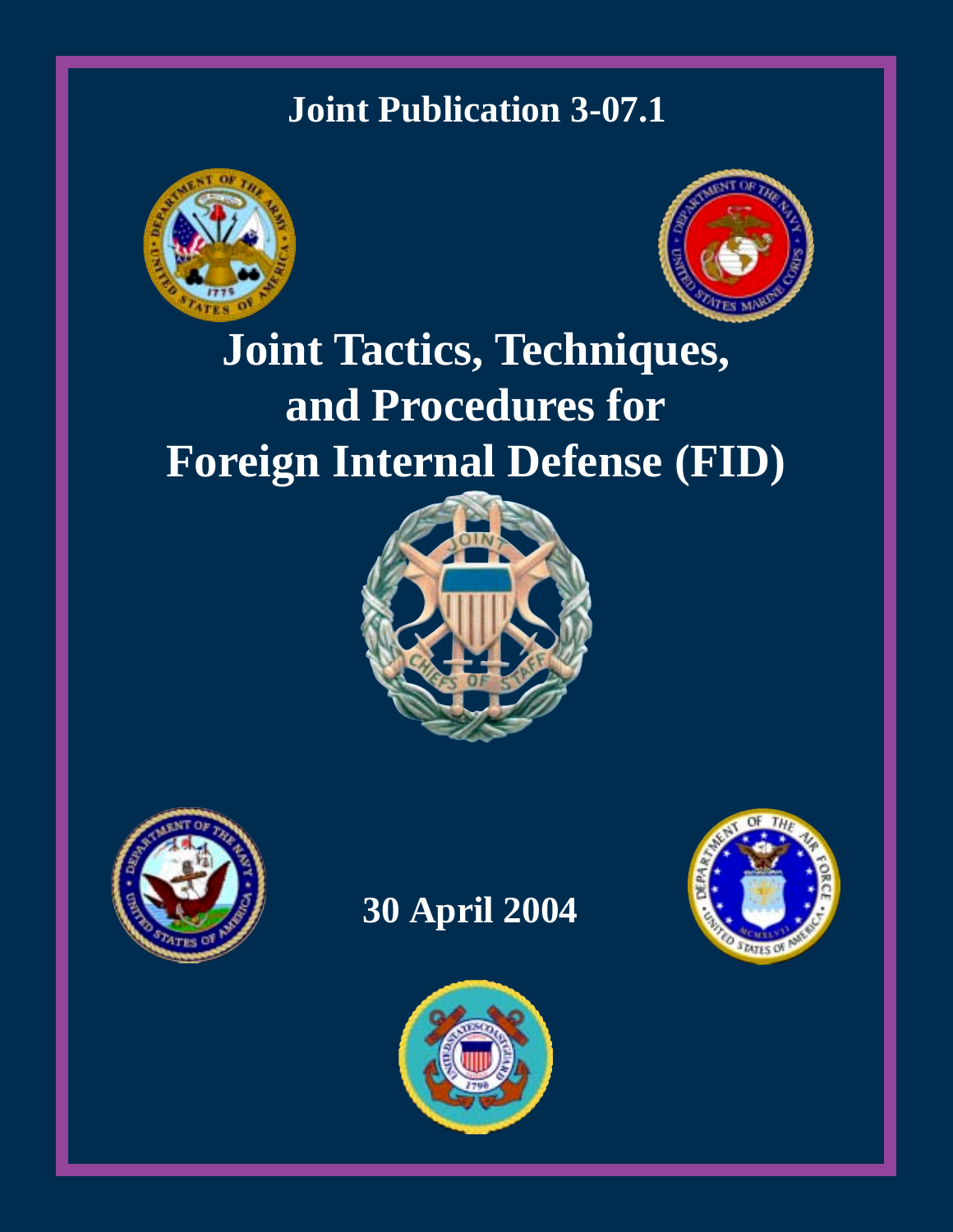# **PREFACE**

#### **1. Scope**

This publication establishes joint tactics, techniques, and procedures (JTTP) for the Armed Forces of the United States involved in or supporting foreign internal defense operations. It discusses how joint operations, involving the application of all instruments of national power, support host nation efforts to combat subversion, lawlessness, and insurgency.

#### **2. Purpose**

This publication has been prepared under the direction of the Chairman of the Joint Chiefs of Staff. It sets forth doctrine and selected JTTP to govern the joint activities and performance of the Armed Forces of the United States in joint operations and provides the doctrinal basis for interagency coordination and US military involvement in multinational operations. It provides military guidance for the exercise of authority by combatant commanders and other joint force commanders (JFCs) and prescribes doctrine and selected tactics, techniques, and procedures for joint operations and training. It provides military guidance for use by the Armed Forces in preparing their appropriate plans. It is not the intent of this publication to restrict the authority of the JFC from organizing the force and executing the mission in a manner the JFC deems most appropriate to ensure unity of effort in the accomplishment of the overall mission.

#### **3. Application**

a. Doctrine and selected tactics, techniques, and procedures and guidance established in this publication apply to the commanders of combatant commands, subunified commands, joint task forces, and subordinate components of these commands. These principles and guidance also may apply when significant forces of one Service are attached to forces of another Service or when significant forces of one Service support forces of another Service.

b. The guidance in this publication is authoritative; as such, this doctrine (or JTTP) will be followed except when, in the judgment of the commander, exceptional circumstances dictate otherwise. If conflicts arise between the contents of this publication and the contents of Service publications, this publication will take precedence for the activities of joint forces unless the Chairman of the Joint Chiefs of Staff, normally in coordination with the other members of the Joint Chiefs of Staff, has provided more current and specific guidance. Commanders of forces operating as part of a multinational (alliance or coalition) military command should follow multinational doctrine and procedures ratified by the United States. For doctrine and procedures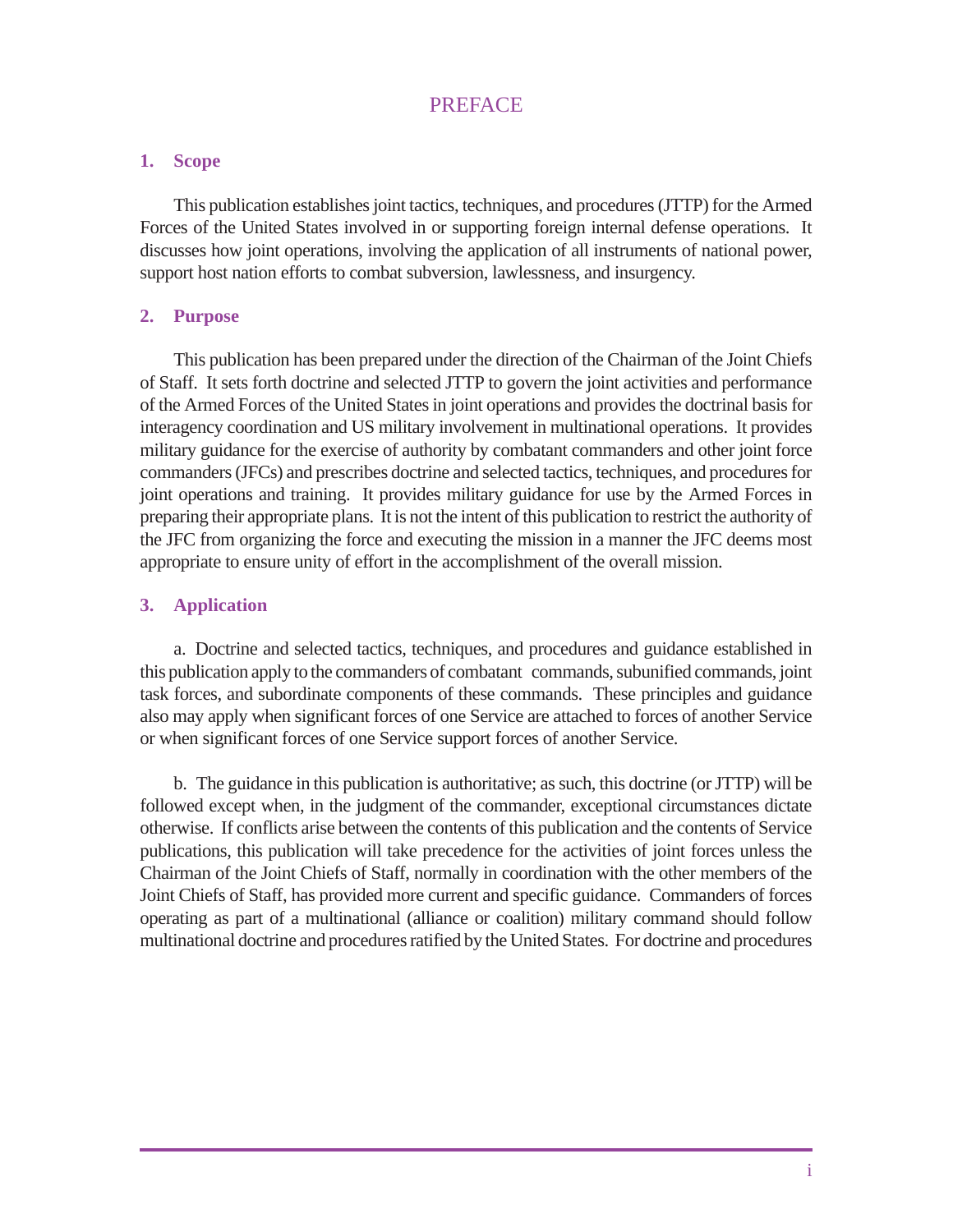not ratified by the United States, commanders should evaluate and follow the multinational command's doctrine and procedures, where applicable and consistent with US law, regulations, and doctrine.

For the Chairman of the Joint Chiefs of Staff:

T. J. KEATING Vice Admiral, USN Director, Joint Staff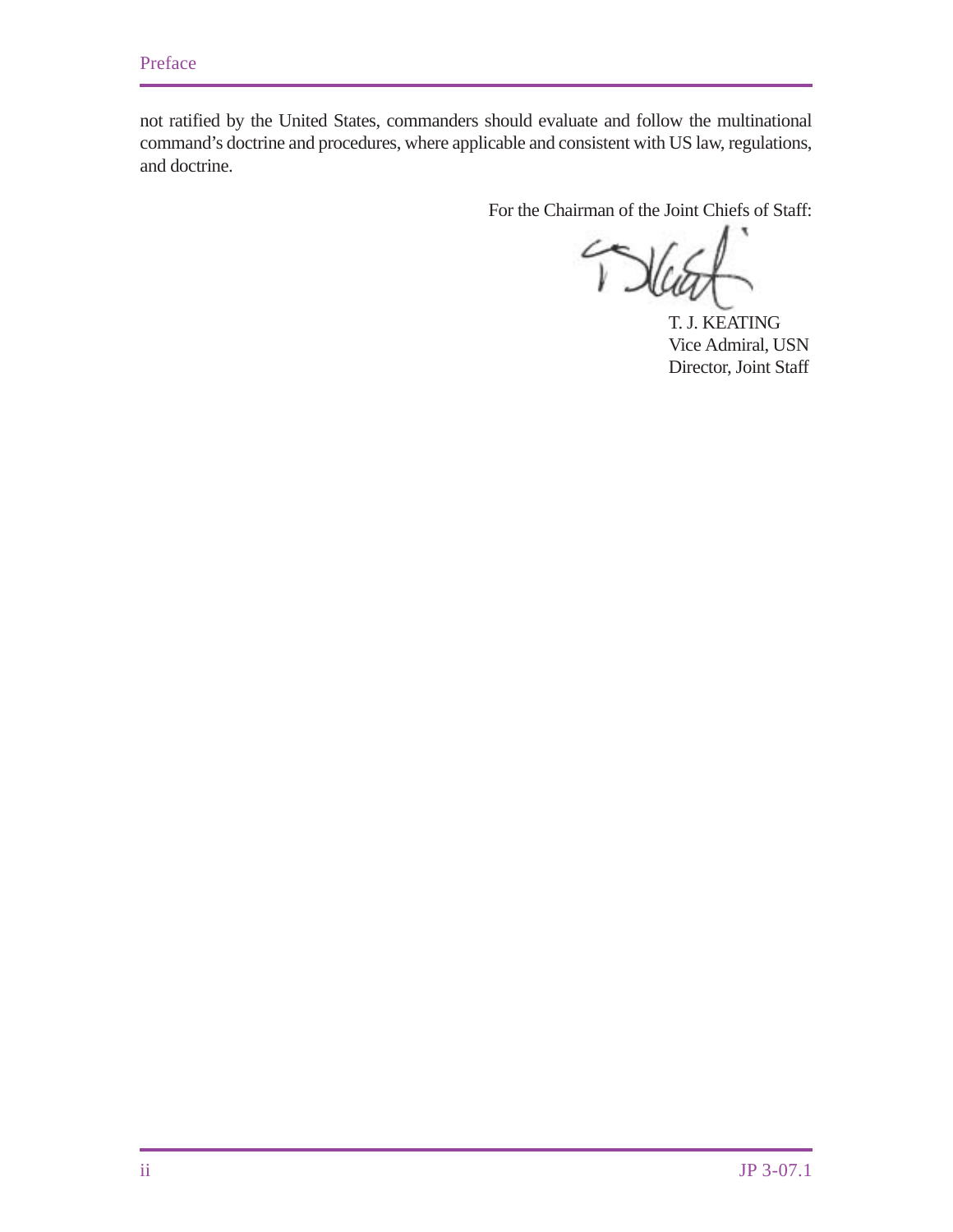# SUMMARY OF CHANGES **REVISION OF JOINT PUBLICATION 3-07.1, DATED 26 JUNE 1996**

- **• Adds the area of security cooperation to the indirect support category of foreign internal defense (FID)**
- **• Adds the area of military training support to the direct support (not involving combat operations) category of FID**
- **• Includes a discussion of National Security Presidential Directive 1 and its impact on political-military plans**
- **• Revises discussion of FID advisory committee to FID interagency working group**
- **• Updates the discussion of the DOD organization and representation within the diplomatic mission and country team**
- **• Revises the discussion of FID planning imperatives**
- **• Adds a discussion of theater security cooperation planning and FID**
- **• Revises the FID guidelines to consider when developing courses of action**
- **• Discusses the impact of the areas of information operations, conventional forces and the Global War on Terrorism in employment of forces in FID operations**
- **• Add a discussion of psychological operations reachback capabilities**
- **• Deleted the appendix on the authorities and responsibilities of chiefs of missions**
- **• Provides an example of a interagency political-military plan for FID**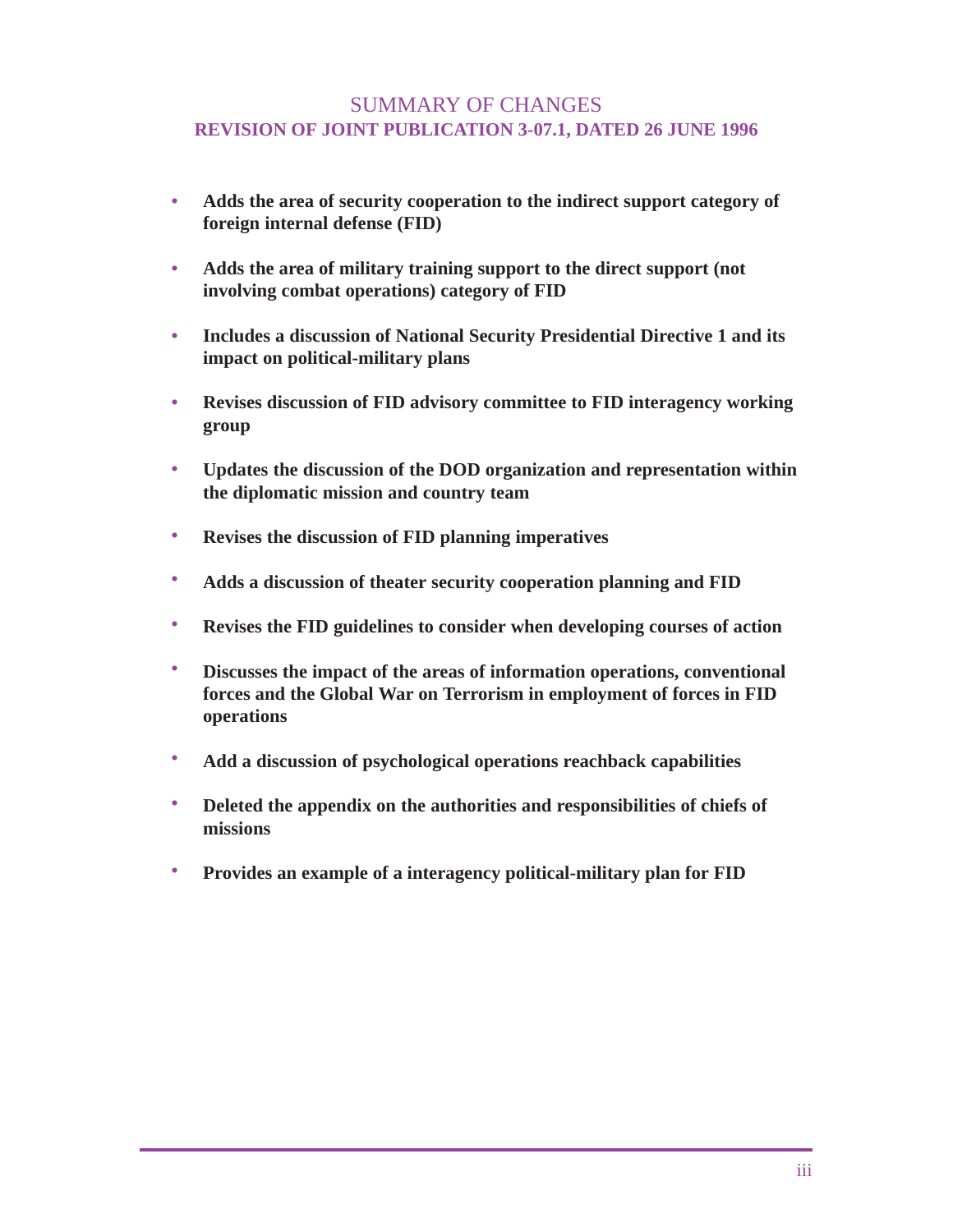Intentionally Blank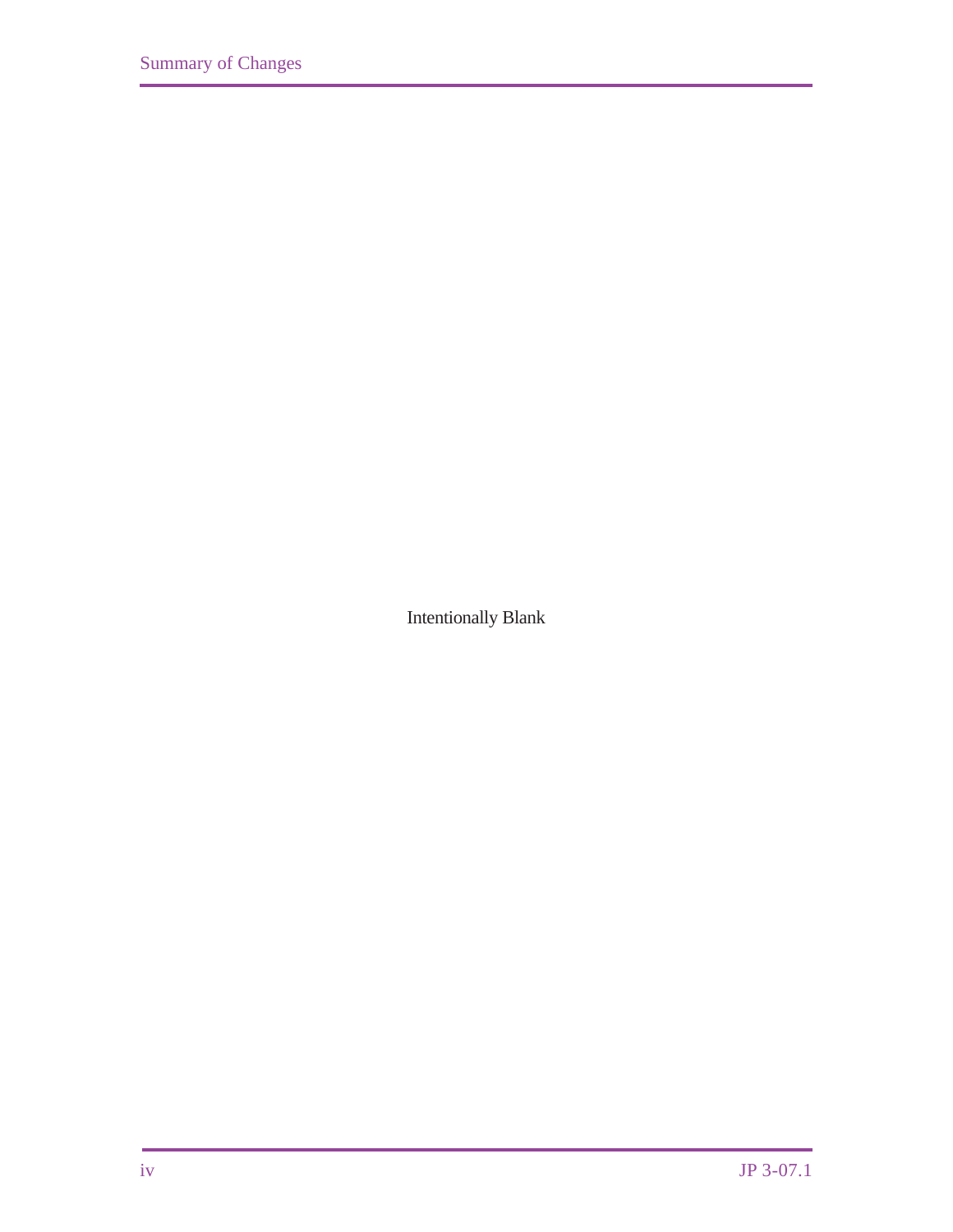# TABLE OF CONTENTS

|--|--|

#### CHAPTER I

# **[INTRODUCTION](#page-17-0)**

| • Relationship of Foreign Internal Defense to Internal Defense and Development  I-2 |  |
|-------------------------------------------------------------------------------------|--|
|                                                                                     |  |
|                                                                                     |  |

#### CHAPTER II

# [ORGANIZATION AND RESPONSIBILITIES FOR](#page-31-0) FOREIGN INTERNAL DEFENSE

#### CHAPTER III

# [PLANNING FOR FOREIGN INTERNAL DEFENSE](#page-49-0)

# [CHAPTER IV](#page-61-0)

# TRAINING

| • Training and Skills Needed for Success in Foreign Internal Defense  IV-2 |  |
|----------------------------------------------------------------------------|--|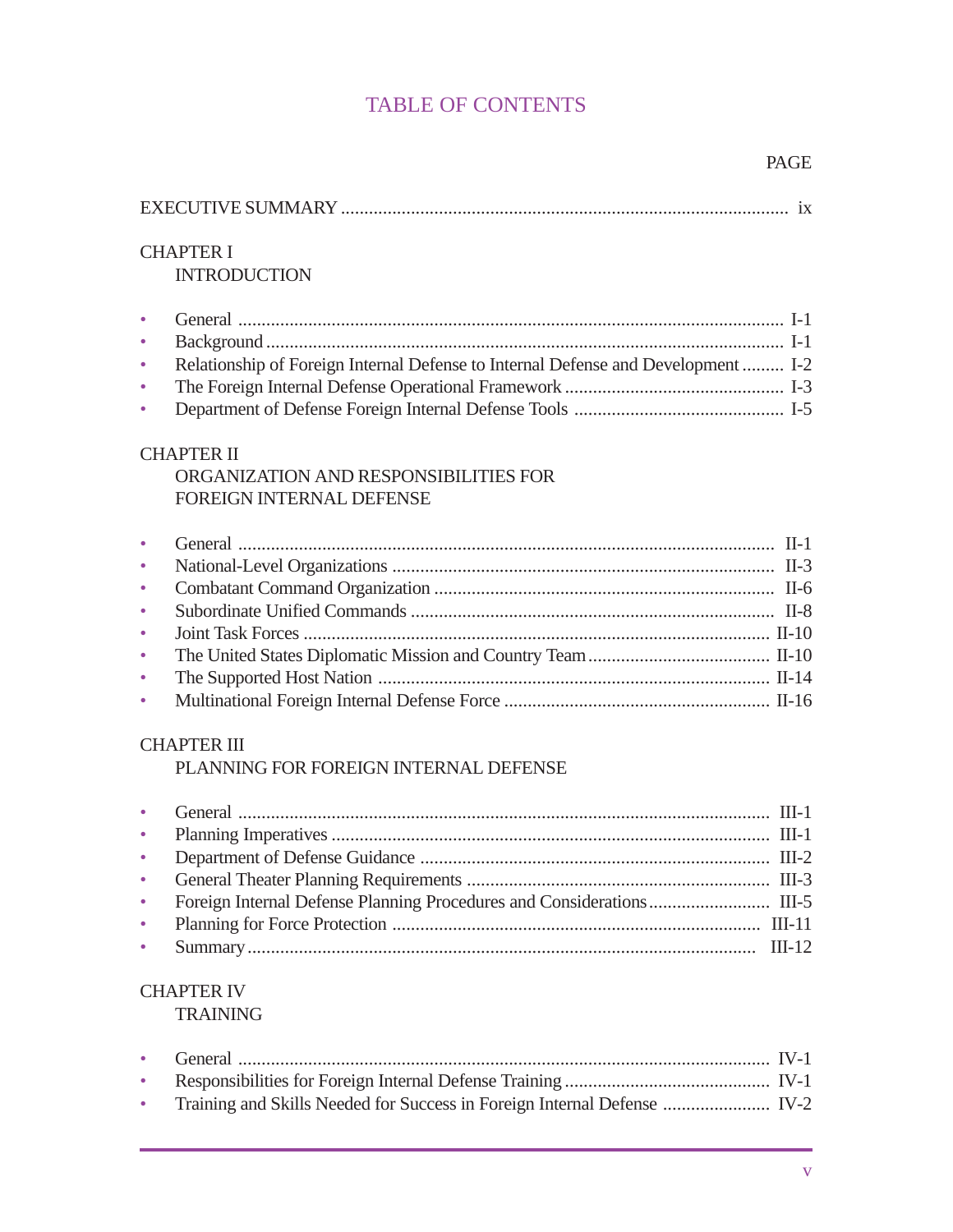| <b>CHAPTER V</b>                                                                        |
|-----------------------------------------------------------------------------------------|
| FOREIGN INTERNAL DEFENSE OPERATIONS                                                     |
|                                                                                         |
|                                                                                         |
|                                                                                         |
|                                                                                         |
|                                                                                         |
|                                                                                         |
|                                                                                         |
|                                                                                         |
| SECTION C. DIRECT SUPPORT (NOT INVOLVING                                                |
|                                                                                         |
|                                                                                         |
|                                                                                         |
|                                                                                         |
|                                                                                         |
|                                                                                         |
|                                                                                         |
|                                                                                         |
|                                                                                         |
|                                                                                         |
|                                                                                         |
| <b>APPENDIX</b>                                                                         |
|                                                                                         |
|                                                                                         |
| Joint Intelligence Preparation of the Battlespace to Support                            |
|                                                                                         |
| Illustrative Interagency Political-Military Plan for Foreign Internal Defense  D-1<br>D |
| E                                                                                       |
| E. Psychological Operations Estimate of the Situation<br>$F-1$                          |

| $1 - 13$ yenological Operations Estimate of the bituation $\ldots$ $\ldots$ $\ldots$ $\ldots$ $\ldots$ $\ldots$ $\ldots$ $\ldots$ $\ldots$ $\ldots$ $\ldots$ |  |
|--------------------------------------------------------------------------------------------------------------------------------------------------------------|--|
|                                                                                                                                                              |  |
|                                                                                                                                                              |  |
|                                                                                                                                                              |  |
|                                                                                                                                                              |  |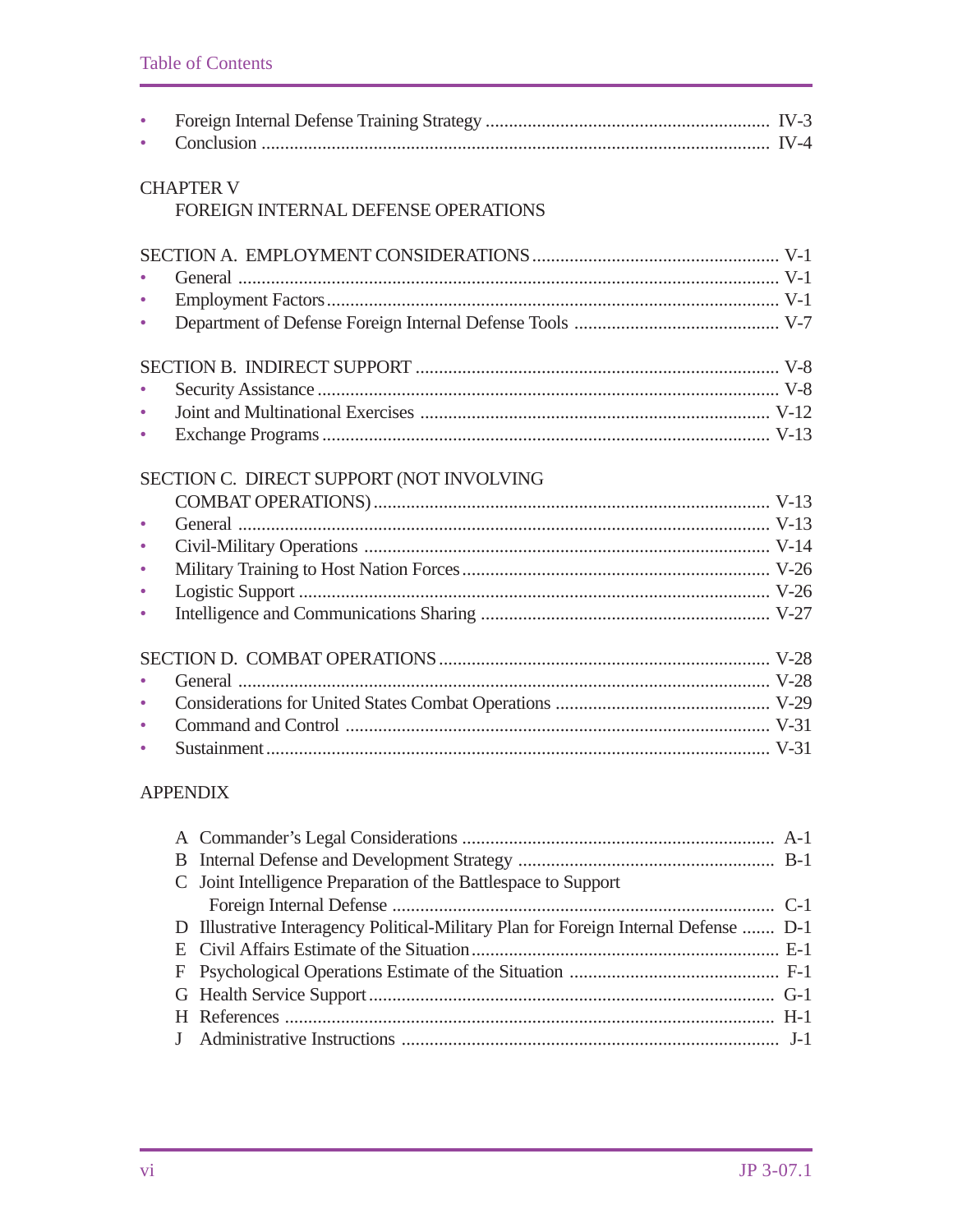# [GLOSSARY](#page-155-0)

# [FIGURE](#page-20-0)

| $I-1$          |                                                                           |  |
|----------------|---------------------------------------------------------------------------|--|
| $I-2$          |                                                                           |  |
| $I-3$          |                                                                           |  |
| $I-4$          | The Relationship of Security Cooperation, Security Assistance, and        |  |
|                |                                                                           |  |
| $I-5$          |                                                                           |  |
| $I-6$          |                                                                           |  |
| $II-1$         |                                                                           |  |
| $II-2$         | Participation in National Security Council System Activities  II-4        |  |
| $II-3$         | Notional Foreign Internal Defense Interagency Working Group  II-9         |  |
| $II-4$         |                                                                           |  |
| $II-5$         | Security Assistance Organization (Departmental Alignment)  II-14          |  |
| $II-6$         | Security Assistance Organization (Functional Alignment)  II-14            |  |
| $II-7$         | Embassy and Security Assistance Organization Working Relationships  II-15 |  |
| $III-1$        | Joint Strategic Capabilities Plan Supplemental Instructions that          |  |
|                |                                                                           |  |
| $III-2$        | Joint Operation Planning and Execution System Deliberate Planning         |  |
|                |                                                                           |  |
| $III-3$        |                                                                           |  |
| $V-1$          | Force Employment Factors in Foreign Internal Defense Operations  V-2      |  |
| $V-2$          |                                                                           |  |
| $V-3$          | General Objectives of Training Programs Under Security Assistance  V-10   |  |
| V <sub>4</sub> |                                                                           |  |
| $V-5$          |                                                                           |  |
| $A-1$          | The Commander's Statutory Authority and Funding for                       |  |
|                |                                                                           |  |
| $B-1$          |                                                                           |  |
| $B-2$          |                                                                           |  |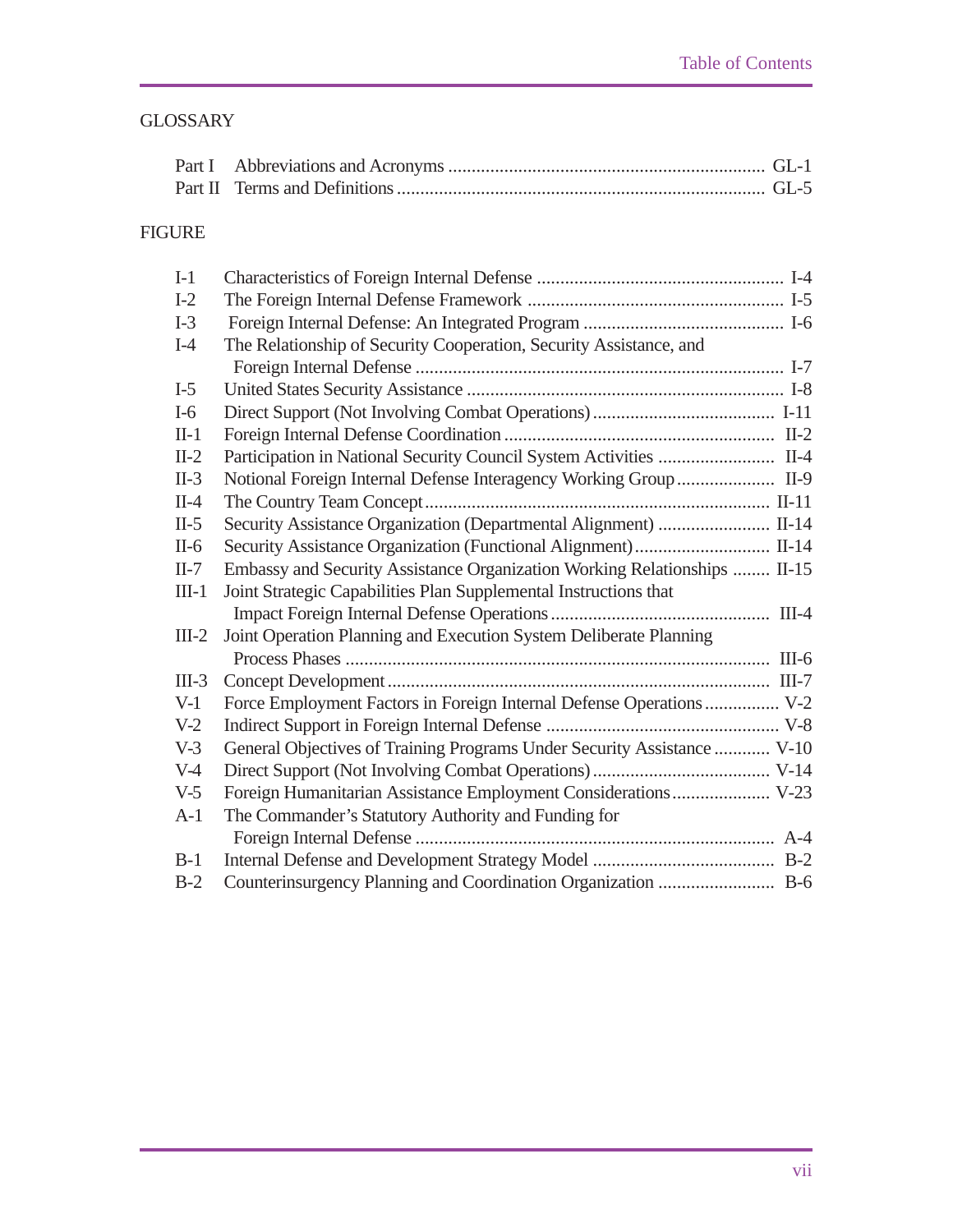Intentionally Blank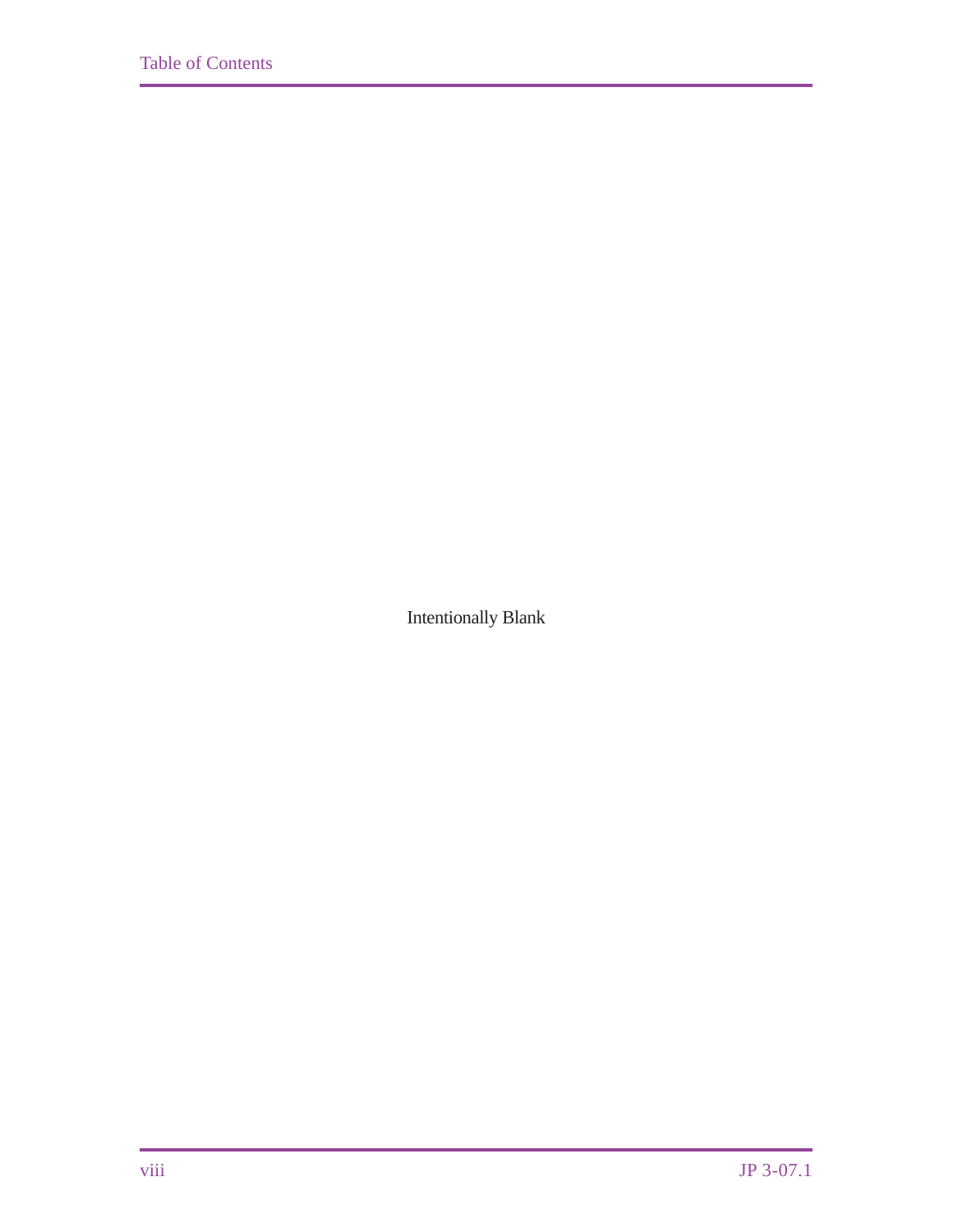# EXECUTIVE SUMMARY **COMMANDER'S OVERVIEW**

- <span id="page-9-0"></span>**• Covers the Fundamentals of Foreign Internal Defense (FID)**
- **• Discusses Organization and Responsibilities for FID**
- **• Provides FID Planning Considerations**
- **• Discusses FID Training Responsibilities and Options**
- **• Covers FID Operations Considerations**

#### **Introduction**

*Foreign internal defense (FID) is the participation by civilian and military agencies of a government in any of the action programs taken by another government or other designated organization, to free and protect its society from subversion, lawlessness, and insurgency.*

Commensurate with US policy goals, **the focus of all US foreign internal defense (FID) efforts is to support the host nation's (HN's) program of internal defense and development (IDAD).** These national programs are designed to free and protect a nation from subversion, lawlessness, and insurgency by emphasizing the building of viable institutions that respond to the needs of society. The most significant manifestation of these needs is likely to be economic, social, informational, or political; therefore, these needs should prescribe the principal focus of US efforts. The United States will generally employ a mix of diplomatic, economic, informational, and military instruments of national power in support of these objectives. **Military assistance is often necessary in order to provide the secure environment for the above efforts to become effective.**

#### **Foreign Internal Defense (FID) Operational Framework**

*Characteristics of FID involve all instruments of national power used together to support a host nation (HN) internal defense and development program.*

Although this publication centers on the military instrument's contribution, it is also important to understand the overlying national strategy that directs FID activities and how all instruments of national power support the concept. FID makes extensive use of the **diplomatic instrument** of national power. A dysfunctional political system in a nation results in internal instability. The **informational instrument** involves effective use of public diplomacy, public affairs activities, and psychological operations. The **military instrument** plays an important supporting role in the overall FID program and this role cannot be conducted in isolation. The **economic instrument** influences every aspect of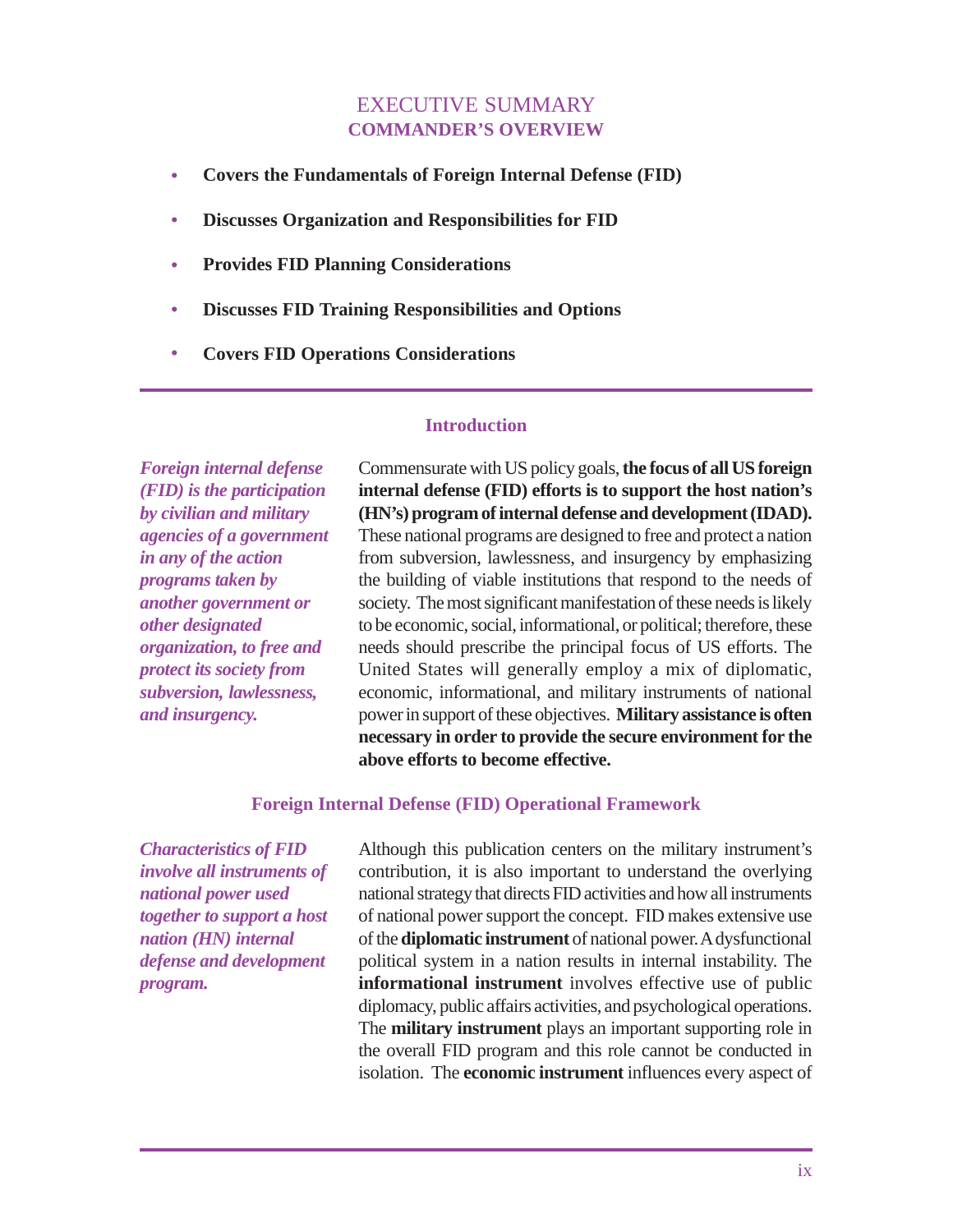FID support. Often, the internal strife a supported nation faces is brought on by unfavorable economic conditions within that nation.

#### **Department of Defense FID Tools**

*The specific tools used in executing the Department of Defense portion of the FID program are indirect support, direct support (not involving combat operations), and US combat operations.*

*For FID to be successful in meeting a HN's needs, the US Government must integrate efforts of multiple government agencies.*

**Indirect support** operations emphasize the principle of HN selfsufficiency. Indirect support focuses on building strong national infrastructures through economic and military capabilities that contribute to self-sufficiency. The US military contribution to this type of support is derived from security cooperation guidance and provided primarily through security assistance (SA), supplemented by multinational exercises, exchange programs, and selected joint exercises. **Direct support (not involving combat operations)** involve the use of US forces providing direct assistance to the HN civilian populace or military. They differ from SA in that they are joint- or Service-funded, do not usually involve the transfer of arms and equipment, and do not usually but may include training local military forces. Direct support operations are normally conducted when the HN has not attained self-sufficiency and is faced with social, economic, or military threats beyond its capability to handle. Assistance will normally focus on civil-military operations (primarily, the provision of services to the local populace), psychological operations, communications and intelligence sharing, and logistic support. The decision to conduct **US combat operations** in FID operations is the President's and serves only as a temporary solution until HN forces are able to stabilize the situation and provide security for the populace. In all cases, US combat operations support the HN IDAD program and remain strategically defensive in nature.

# **Responsibilities for FID**

**Interagency coordination during joint operations becomes extremely important.** This is the best way to ensure that the efforts complement each other and that available resources are used effectively and efficiently. Effective integration is difficult and consists of much more than mere coordination. Ideally the FID program will incorporate all instruments in a coordinated and supporting manner that addresses HN requirements and US national policy and interests. Such integration and coordination are essentially vertical between levels of command and organization, and horizontal between United States Government (USG) agencies and HN military and civilian agencies. In addition, integration and coordination requirements may extend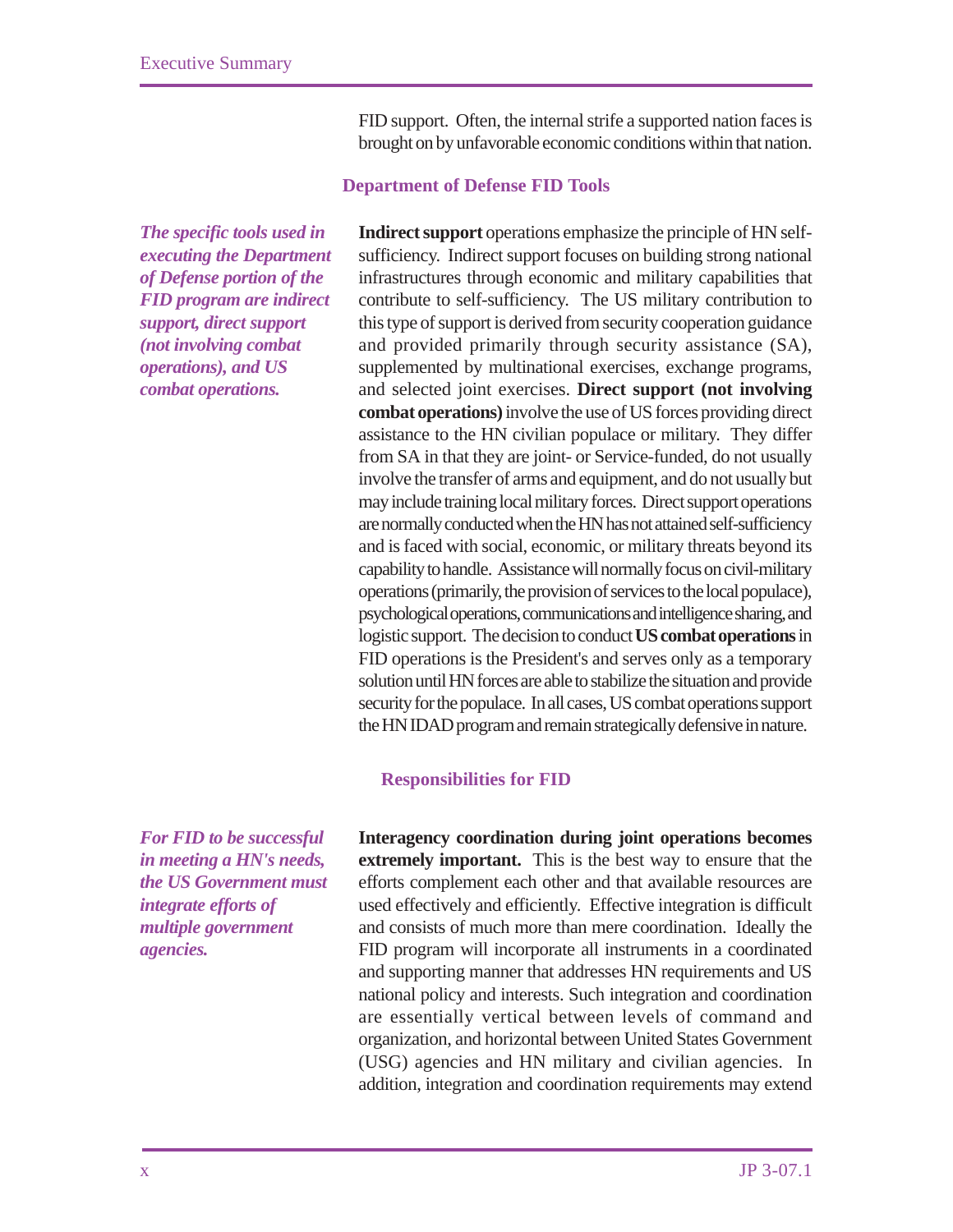to allied nations and coalition partners participating with the US in multinational FID efforts.

Management of the FID effort begins at the national level, with the selection of those nations the US will support through FID programs. This decision is made by the President with advice from the Secretary of State, Secretary of Defense, and other officials. Funding for these programs is appropriated by Congress. **The United States will normally consider FID support only if the following three conditions exist: the existing or threatened internal disorder threatens US national strategic goals; the threatened nation is capable of effectively using US assistance; and, the threatened nation requests US assistance.** If the President or Secretary of Defense makes the decision to provide military support to a FID program, the level and type of assistance required must be determined. No two FID programs are exactly alike.

#### **Planning Considerations**

**The national FID effort should involve the integration of all instruments of national power** including consideration of the conduct of military operations in support of the FID program. **National Security Council directives promulgate US FID policy.** Joint Strategic Planning System (JSPS) documents reflect the military responsibilities for carrying out this broad guidance. The entire focus of US assistance under FID is to assist a HN, if possible, in anticipating, precluding, and as a last resort, countering an internal threat. The type of planning necessary is obviously dictated by the type or types of support being provided. **Support in anticipating and precluding threats is preventive in nature and is likely to require a mix of indirect support and direct support not involving combat operations.** An existing threat is likely to require responses that span all categories of FID support, to include US combat operations.

#### **Planning Imperatives**

*There are some basic imperatives that must be considered when integrating FID into strategies and plans.*

FID has certain aspects that make planning for it complex. Some basic imperatives when integrating FID into strategies and plans are: maintain HN sovereignty and legitimacy; understand longterm or strategic implications and sustainability of all US assistance efforts before FID programs are implemented; tailor

*FID is designed to bolster the internal stability and security of the supported nation. Only a comprehensive planning process at both the national and regional level can provide the means to reach this goal.*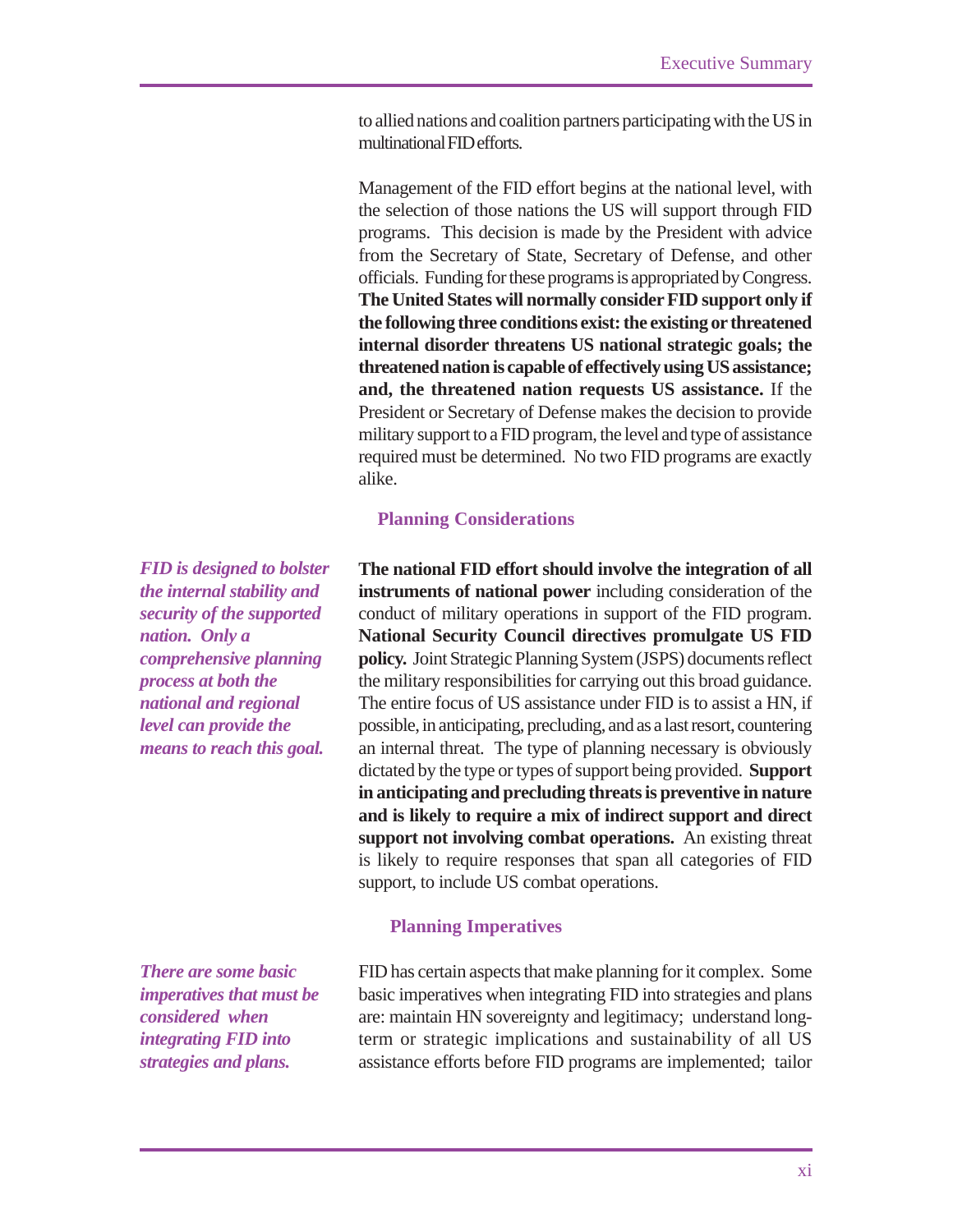military support of FID programs to the environment and the specific needs of the supported HN; ensure unity of effort; and, understand US foreign policy.

### **FID Planning Procedures and Considerations**

*Much of the military planning for FID is conducted at the combatant command level.*

The combatant commander bases strategy and military planning to support FID on the broad guidance and missions provided in the JSPS. The theater strategies and plans that combatant commanders develop to support national strategic objectives are largely influenced by the National Military Strategy (NMS), but are tasked through the Joint Strategic Capabilities Plan (JSCP) process. **The NMS allows the combatant commanders to provide feedback about priorities and force structure requirements that may be significant in highlighting those FID areas of importance that the JSCP has not resourced** or recognized as specified or implied missions. The JSCP is the principal vehicle by which the combatant commanders are tasked to develop operation plans (OPLANs) and operation plans in concept format (CONPLANs) for regional contingencies. **Through the guidance and resources provided in the JSCP, the combatant commanders develop their OPLANs and CONPLANs to support FID programs.**

Geographic combatant commanders may develop theater strategies and/or campaign plans that support taskings by the Chairman of the Joint Chiefs of Staff in the JSCP. Combatant commanders vary the planning instruments that they use to direct activities in their areas of responsibility (AORs). Regardless of how commanders may tailor the planning process, **military activities in support of FID requirements are integrated into concepts and plans from the strategic level down to the tactical level**. Theater strategy translates national and alliance strategic tasks and direction into long-term, regionally focused concepts to accomplish specific missions and objectives. **Peacetime goals will normally focus on deterring hostilities and enhancing stability in the theater. FID is an integral part of this strategy.**

# **Training**

*Training for operations to support a FID operation is a command responsibility.*

Training requirements, which are command responsibilities, and skills needed for successful military operations in support of FID include: overall US and theater goals for FID; area and cultural orientation; language training; standards of conduct; relationships of FID programs to intelligence collection; coordinating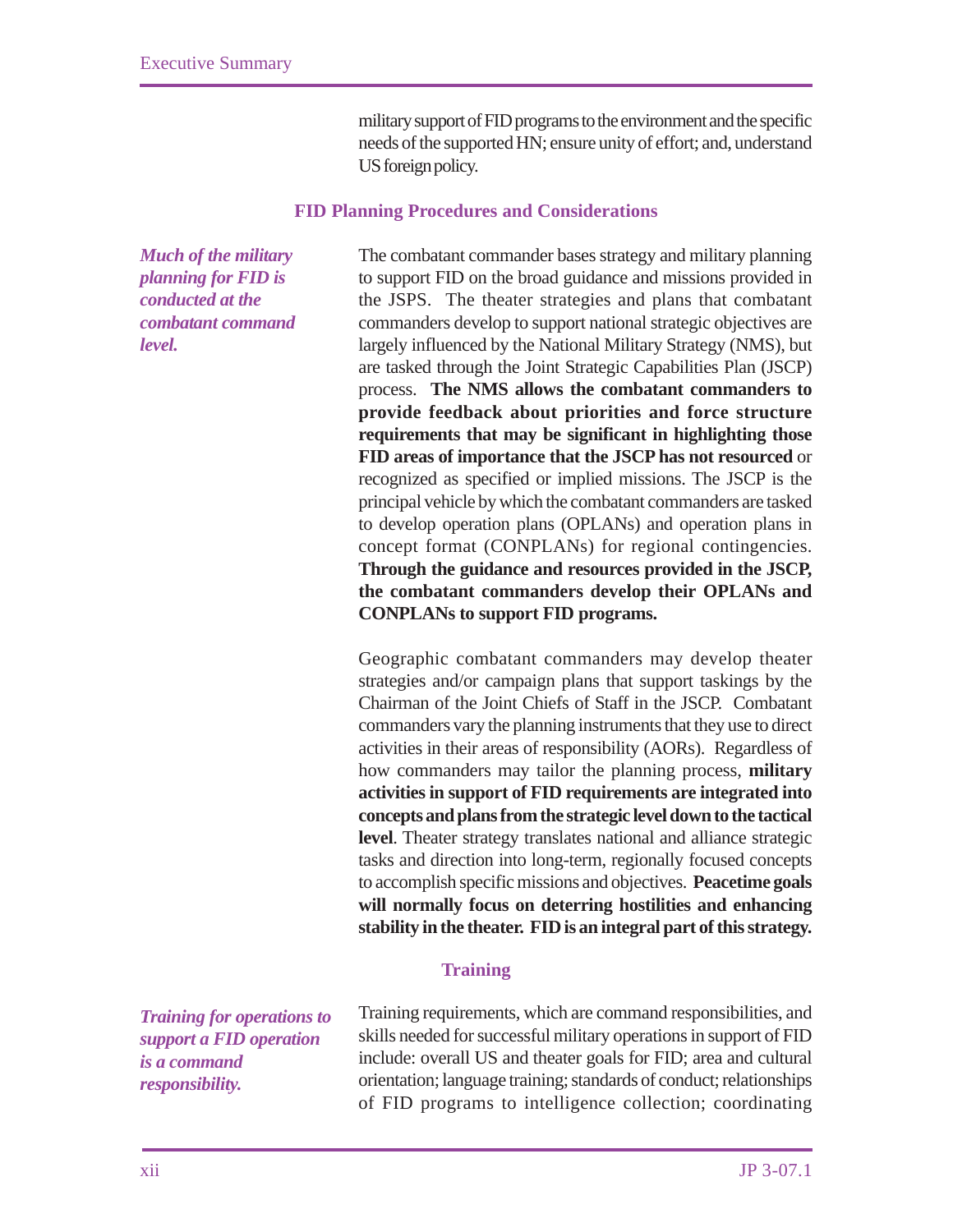relationships with other USG agencies; legal guidelines; rules of engagement (ROE); and tactical force protection training. **Training to prepare for military operations to support FID requires that a broad range of areas be covered.** The training also must be designed to support a mix of personnel, ranging from language-trained and culturally focused special operations forces (SOF) to those totally untrained in the specific area where the FID program is located. A combination of institutional and unit-conducted individual and collective training will be required.

#### **Employment Considerations**

Several areas deserve special attention when discussing employment of forces in FID operations including: information operations impact; psychological impact; intelligence support; SOF; conventional forces; public information programs; logistic support; counterdrug operations in FID; Global War on Terrorism and FID; operations security; and lessons learned.

# **Indirect Support**

**In the SA arena, geographic combatant commanders and subordinate joint force commanders do not have authority over the SA program, but have responsibility for planning and executing military activities to support FID within the SA process.** Geographic combatant commanders are active in the SA process by advising ambassadors through the security assistance organization (SAO) and by coordinating and monitoring ongoing SA efforts in their AORs. In addition, through coordination with HN military forces and supporting SAOs, the combatant commander can assist in building credible military assistance packages that best support long-term goals and objectives of regional FID programs. **Joint and multinational exercises** can enhance a FID program. They offer the advantage of training US forces while simultaneously increasing interoperability with HN forces and offering limited HN training opportunities. **Exchange programs** foster greater mutual understanding and familiarize each force with the operations of the other. Exchange programs are another building block that can help a commander round out his FID plan. Some of these programs include reciprocal unit exchange programs, personnel exchange programs, individual exchange programs, and combination programs.

*FID programs are part of the unified actions of the combatant command and are joint and multinational in nature.*

*Indirect support requires that the military will primarily provide equipment, training, and services to the supported HN forces.*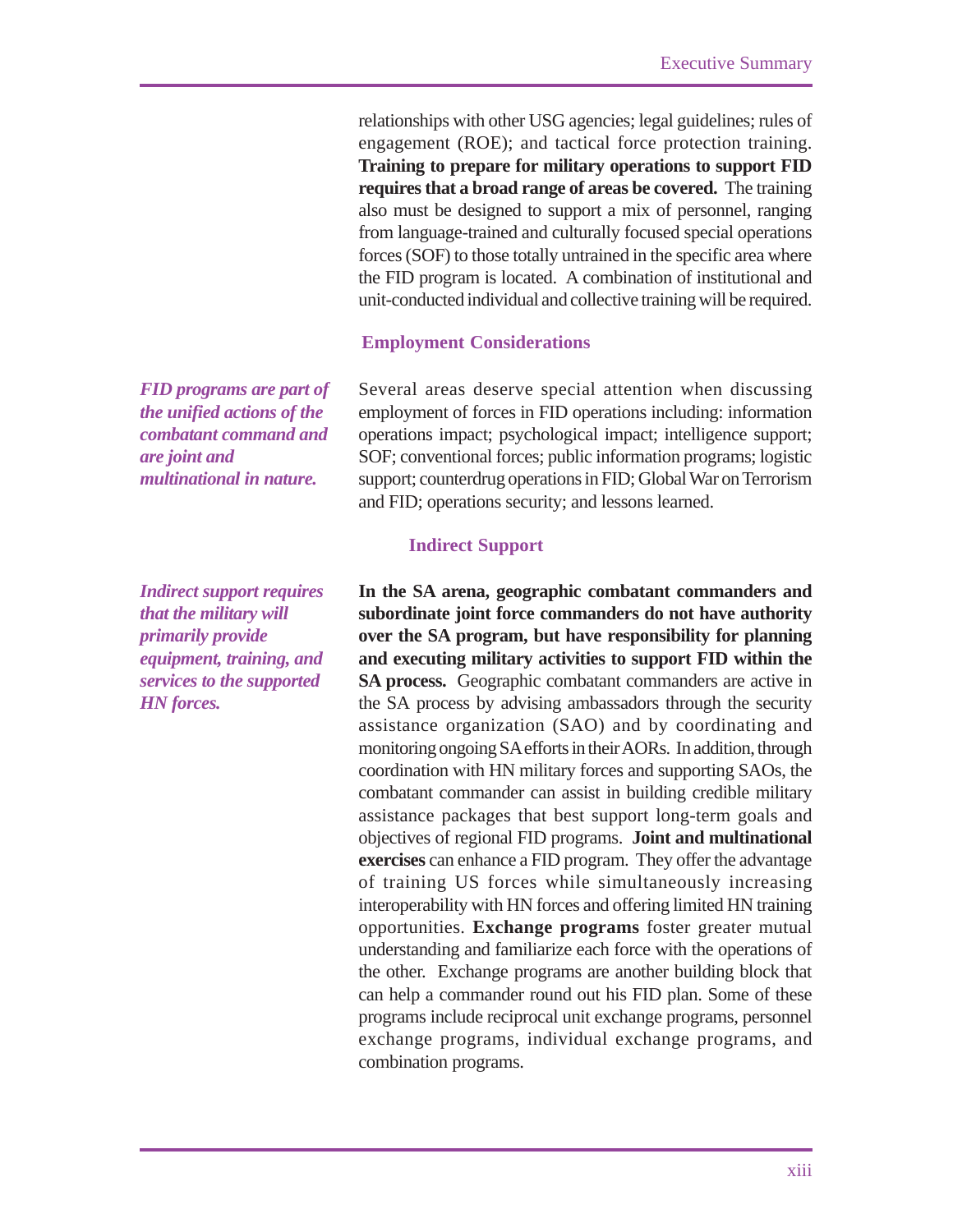### **Direct Support (Not Involving Combat Operations)**

*Direct support (not involving combat operations) involves US forces actually conducting operations in support of the HN and provides immediate assistance, which is usually combined in a total FID program with indirect operations.*

*US participation in combat operations as part of a FID effort requires Presidential authority.*

Several types of direct operations are important to supporting FID. **Civil-military operations (CMO)** span a very broad area in FID and include activities such as civil affairs activities, foreign humanitarian assistance, humanitarian and civic assistance, and military civic action across the range of military operations. Using CMO to support military activities in a FID program can enhance preventive measures, reconstruction efforts, and combat operations in support of a HN IDAD program. **Psychological operations (PSYOP)** supports the achievement of national objectives by creating desired emotions, attitudes, or behavior in select target foreign audiences. **Military training to HN forces** prepares the HN to deal with subversion, lawlessness, and insurgency problems. **Logistic support** operations are limited by US law and usually consist of transportation or limited maintenance support. Legal restrictions prohibit the transfer of equipment or supplies under these programs. Authorization for combatant commanders to provide logistic support to the HN military must be received from the President or Secretary of Defense. **Intelligence and communication sharing**, although two separate areas, are closely related and have many of the same employment considerations. Assistance may be provided in terms of evaluation, training, limited information exchange, and equipment support.

#### **Combat Operations**

Many considerations, including CMO and PSYOP, must be discussed and reviewed when employing combat forces in support of FID. They include: maintaining close coordination with the HN IDAD organization; tiering of forces; establishing transition points; maintaining a joint, interagency, and multinational focus; identifying and integrating logistics, intelligence, and other combat support means in US combat operations; conduct combat operations only when directed by legal authority to stabilize the situation and to give the local government and HN military forces time to regain the initiative; strict adherence to respect for human rights; following the ROE; preventing indiscriminate use of force; maintaining the US joint intelligence network; and integrating with other FID programs. **The command and control relationships will be modified based on the political, social, and military environment of the area.** The HN government and security forces must remain in the forefront. Finally, sustainment of US forces is essential to success. Political sensitivities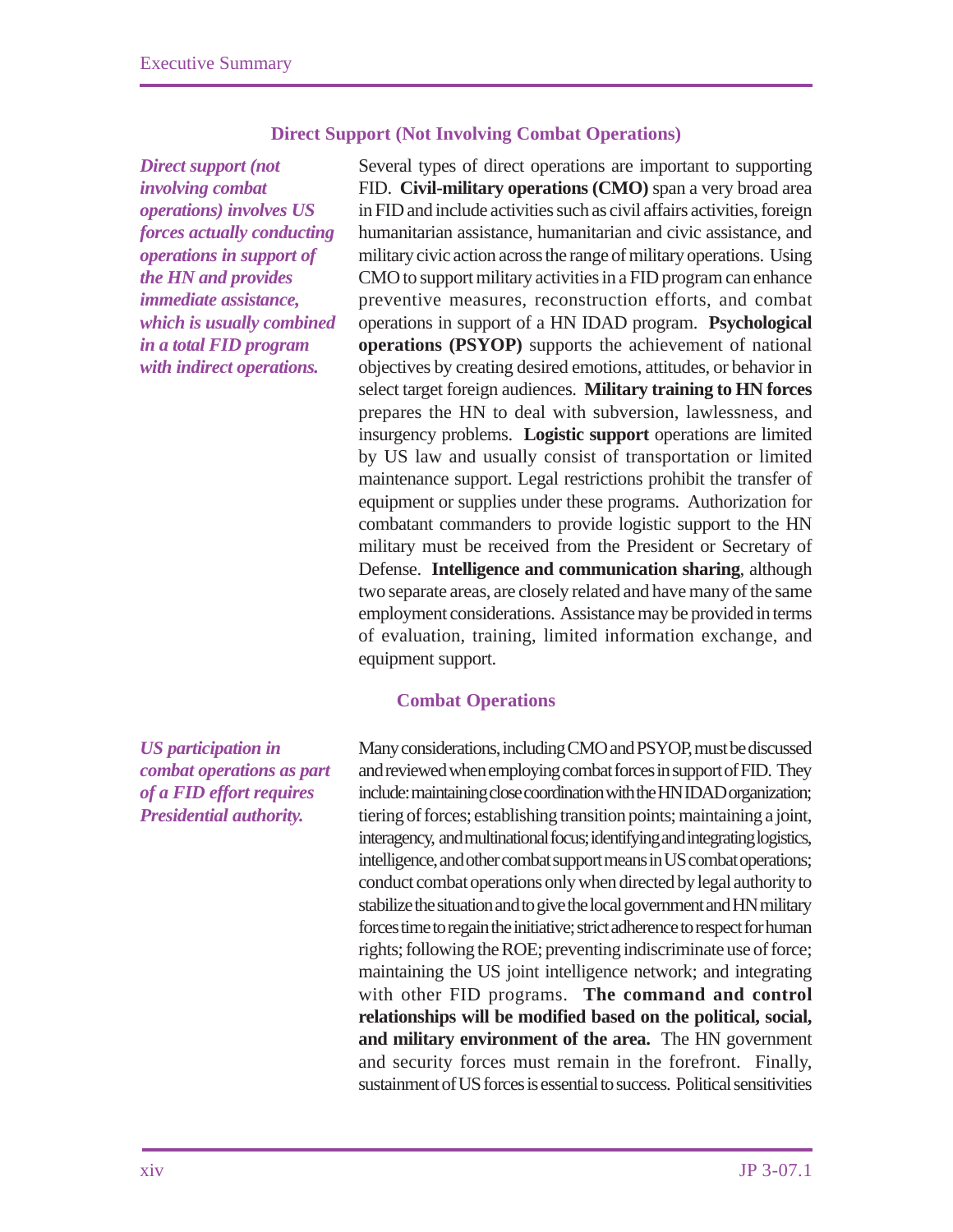and concerns for HN legitimacy and minimum US presence does change the complexion of sustainment operations in FID.

# **CONCLUSION**

This publication establishes joint tactics, techniques, and procedures for the Armed Forces of the United States involved in or supporting FID operations. It discusses how joint operations, involving the application of all instruments of national power, support HN efforts to combat subversion, lawlessness, and insurgency.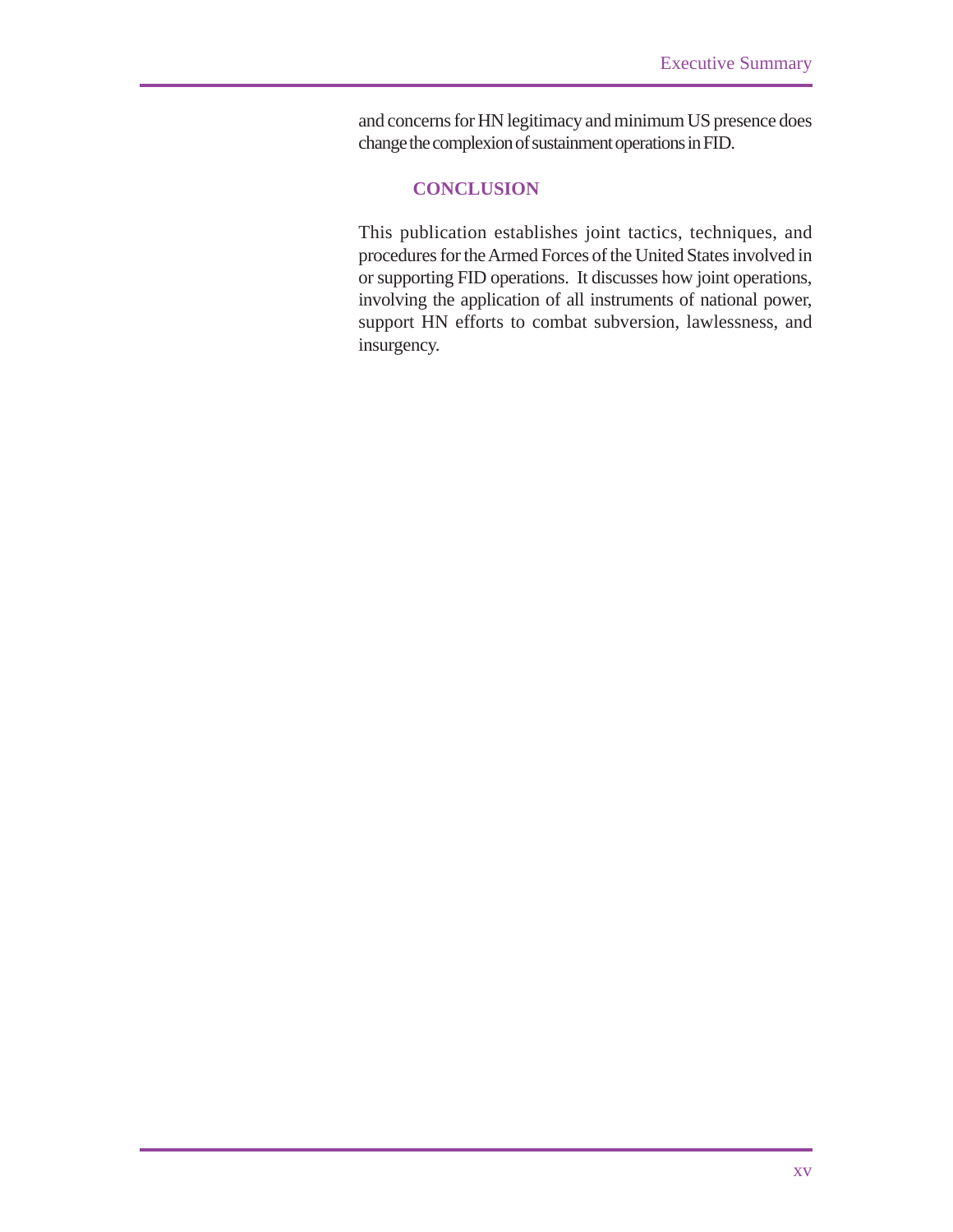Intentionally Blank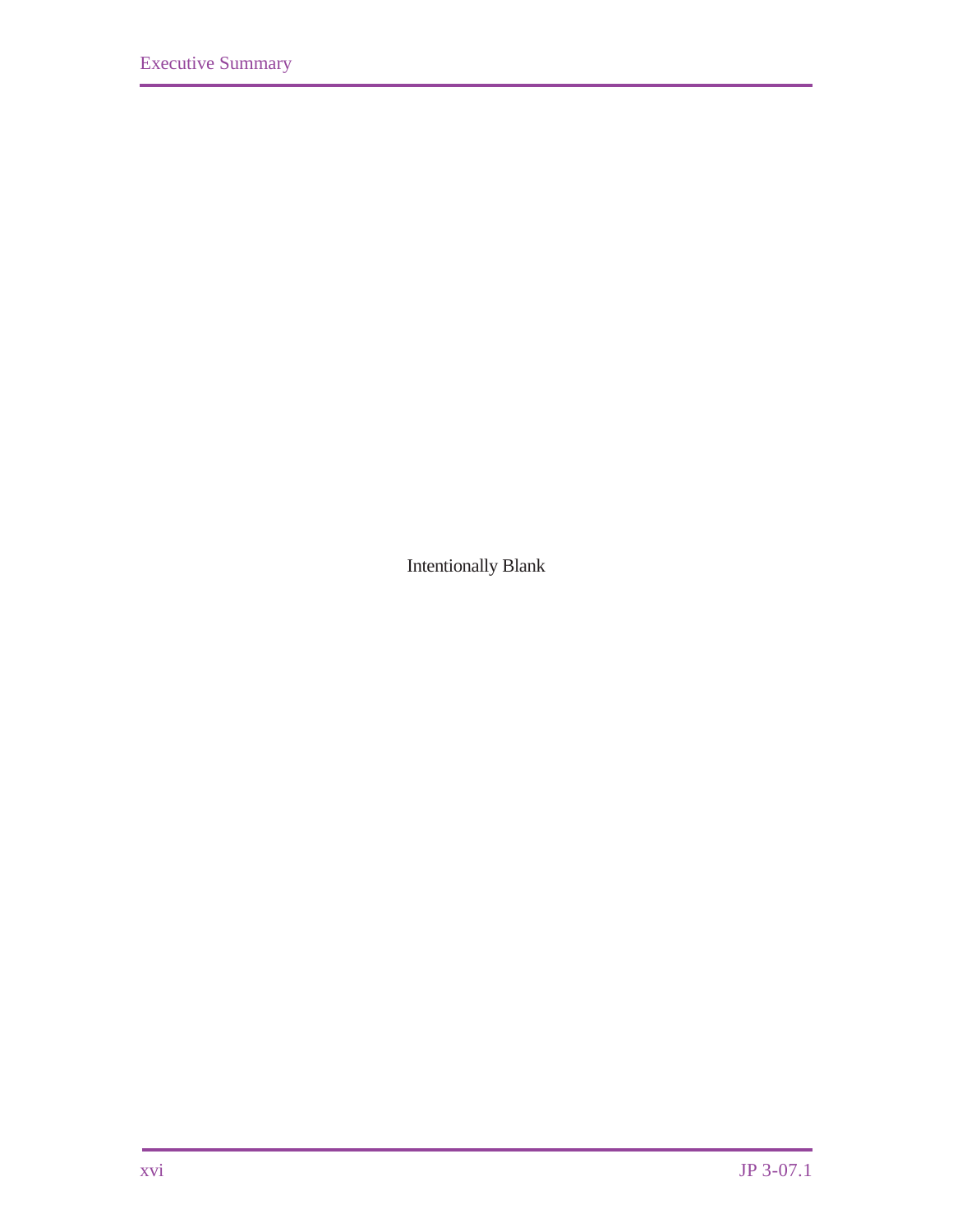# CHAPTER I **INTRODUCTION**

<span id="page-17-0"></span>*"We need a greater ability to deal with guerilla forces, insurrection, and subversion…We must be ready now to deal with any size force, including small externally supported bands of men; and we must help train local forces to be equally effective."*

#### **President John F. Kennedy, Message to Congress, 1961**

#### **1. General**

a. Commensurate with US policy goals, **the focus of all US foreign internal defense (FID) efforts is to support the host nation's (HN's) program of internal defense and development (IDAD)**. These national programs are designed to free and protect a nation from subversion, lawlessness, and insurgency by emphasizing the building of viable institutions that respond to the needs of society. The most significant manifestation of these needs is likely to be economic, social, informational, or political; therefore, these needs should prescribe the principal focus of US efforts. The United States seeks to promote the growth of freedom, democratic institutions, and fair and open international trade. We also support the security, stability, and well-being of our allies and other nations friendly to our interests. The United States will generally employ a mix of diplomatic, economic, informational, and military instruments of national power in support of these objectives. As part of this effort, friendly nations facing threats to their internal security may receive intelligence, materiel, and training assistance from the United States. It is through FID, as an important element of US foreign policy, that this needed assistance is provided. **FID is the participation by civilian and military agencies of a government in any of the action programs taken by another government or other designated organization, to free and protect its society from subversion, lawlessness, and insurgency.**

b. Military assistance is often necessary in order to provide the secure environment for the above efforts to become effective. For example, threats posed through illegal drug trafficking, terrorism, acquisition of weapons of mass destruction (WMD), and civil unrest affect all aspects of a nation's defense and development.

c. From the US perspective, FID has assumed many forms as support to foreign nations has evolved. In all cases, however, **FID refers to the US activities that support a HN IDAD strategy designed to protect against subversion, lawlessness, and insurgency, consistent with US National Security objectives and policies**.

#### **2. Background**

a. The United States has a long history of assisting the governments of friendly nations facing internal threats. In the chaos after World War II, the United States followed its massive wartime Lend Lease Program with postwar assistance by providing up to 90 percent of the support to the United Nations Relief and Rehabilitation Administration in support of war-stricken Europe and the Far East. New balances of power and the devastation of Europe had permanently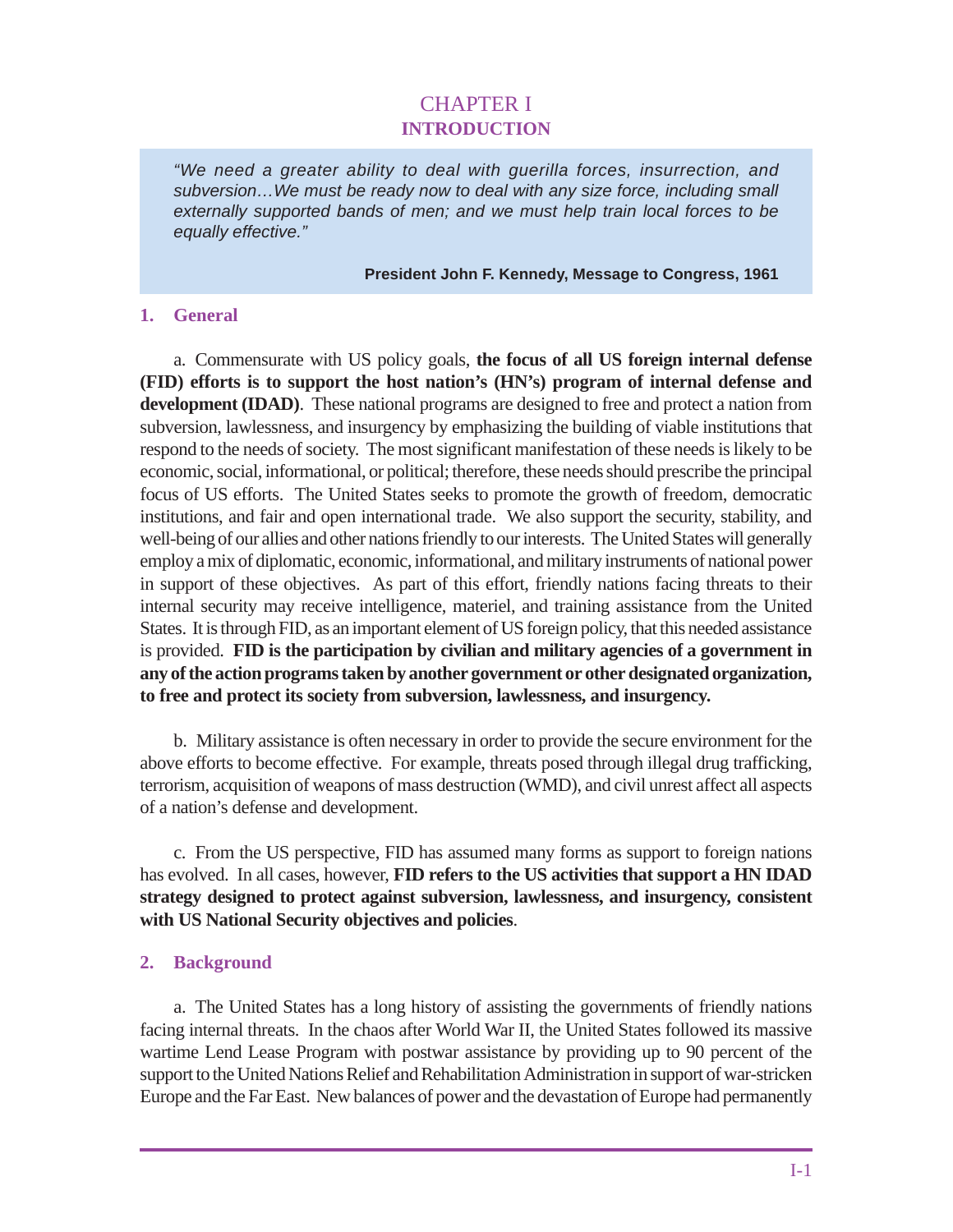<span id="page-18-0"></span>changed the strategic role and interests of the United States. This new role was vividly demonstrated by the economic, equipment, training, and advisory support provided to Greece and Turkey to stabilize their governments. This postwar US policy was reflected in the staunchly anticommunist Truman Doctrine that established US policy as that of "…supporting free peoples who are attempting to resist subjugation by armed minorities or by outside pressures."

b. Both the Truman Doctrine and Marshall Plan were US-designed and US-implemented programs concentrating on repelling the external threat of communist aggression as well as thwarting internal threats to supported nations. Although this concept of support differs significantly from today's FID concept, these programs set the precedent for US support and assistance to friendly nations facing threats to their national security. Early postwar arms transfers were carried out as grant aid (giveaway) under the Military Assistance Program. Later, as the economies of recipient nations regenerated, arms transfers, economic aid, and collective security began to merge under a program that was to be known under the Nixon administration as security assistance (SA).

c. The US policy of assisting friendly nations to develop stable governments and prevent the spread of communism, fueled by the fear of the domino effect, continued through the US experience with Cuba beginning in 1959. This policy reached a new level during the 1960s with the Alliance for Progress, which involved Central and South America. This era of assistance culminated with the war in Vietnam, a major turning point for US policy that shaped the concept of FID as the United States now conducts it. In 1969, with US public and congressional opinion moving strongly against the war in Vietnam and against US intervention in general, President Richard M. Nixon announced a new US approach to supporting friendly nations. The Nixon Doctrine (also called the Guam Doctrine) expressed this policy with emphasis on the point that the US would assist friendly nations, but would require them to provide the manpower and be ultimately responsible for their own national defense. This principle of nations developing their own IDAD programs, supported through US training and materiel assistance, has become the basis for today's FID concept.

d. In recent times, the United States has provided the same type of assistance in El Salvador, Colombia, Kuwait, the Philippines, Afghanistan, and the Republic of Georgia. Although not of the same magnitude as the post-World War II efforts, the United States contributed to restoring stability in the various regions after crisis situations.

# **3. Relationship of Foreign Internal Defense to Internal Defense and Development**

a. It is important to frame the US FID effort in perspective with the overall span of US doctrine that it supports and to understand how it fits into the HN IDAD program.

b. **Types of military operations other than war related to FID** are nation assistance and/ or support to counterinsurgency; combatting terrorism; peace operations (PO); Department of Defense (DOD) support to counterdrug (CD) operations; and foreign humanitarian assistance (FHA). These categories may, to some degree, include FID operations as an integral component in supporting the fight against subversion, lawlessness, and insurgency.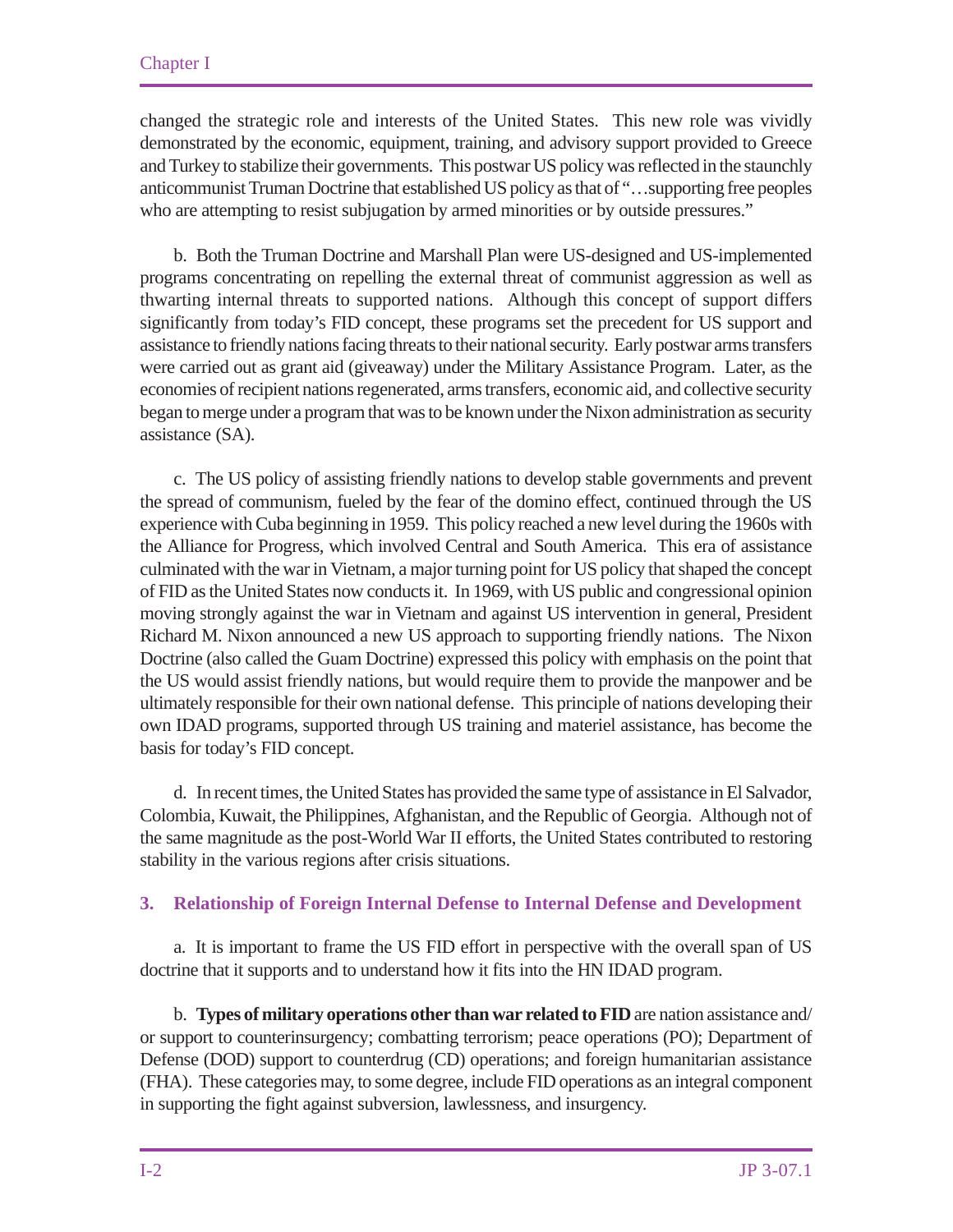<span id="page-19-0"></span>c. US military support to FID should focus on assisting a HN in anticipating, precluding, and countering these threats or other potential threats. Emphasis on internal developmental programs as well as internal defense programs when organizing, planning, and executing military support to a FID program is essential. This assists the HN to address the root causes of instability in a proactive manner.

d. **US military involvement in FID has traditionally been focused toward counterinsurgency.** Although much of the FID effort remains focused on this important area, US FID programs may aim at other threats to a HN's internal stability, such as civil disorder, illicit drug trafficking, and terrorism. These threats may, in fact, predominate in the future as traditional power centers shift, suppressed cultural and ethnic rivalries surface, and the economic incentives of illegal drug trafficking continue. **Focusing on the internal development portion of IDAD enables the FID program to address areas other than counterinsurgency.**

e. US military operations to support a FID program provide training, materiel, advice, or assistance to support local forces in executing an IDAD program, rather than US forces conducting the IDAD mission for the HN.

f. **US FID efforts are always directed at supporting internal HN action programs aimed at bolstering IDAD.** The fundamental principle of all FID efforts is that they foster internal solutions and assist IDAD programs for which the supported nation has ultimate responsibility and control.

g. US military efforts designed to defend nations against external aggression are extended through mutual defense treaties and are not the topic of this publication.

#### **4. The Foreign Internal Defense Operational Framework**

a. As shown in Figure I-1, **characteristics of FID involve all instruments of national power used together to support a HN IDAD program**. Although this publication centers on the military instrument's contribution, it is also important to understand the overlying national strategy that directs FID activities and how all instruments of national power support the concept.

b. The FID operational framework, shown in Figure I-2, is discussed in more detail throughout the remainder of this chapter.

c. **Diplomatic Instrument.** FID makes extensive use of the diplomatic instrument of national power. A dysfunctional political system in a nation results in internal instability. Diplomacy is often the first instrument exercised by the United States. Indirect and direct military support provided through training, logistics, or other support all make significant diplomatic statements by demonstrating US commitment and resolve.

d. **Informational Instrument.** Effective use of public diplomacy, public affairs (PA) activities, and psychological operations (PSYOP) are essential to a FID program. FID programs offer a great opportunity for public misunderstanding and for exploitation by elements hostile to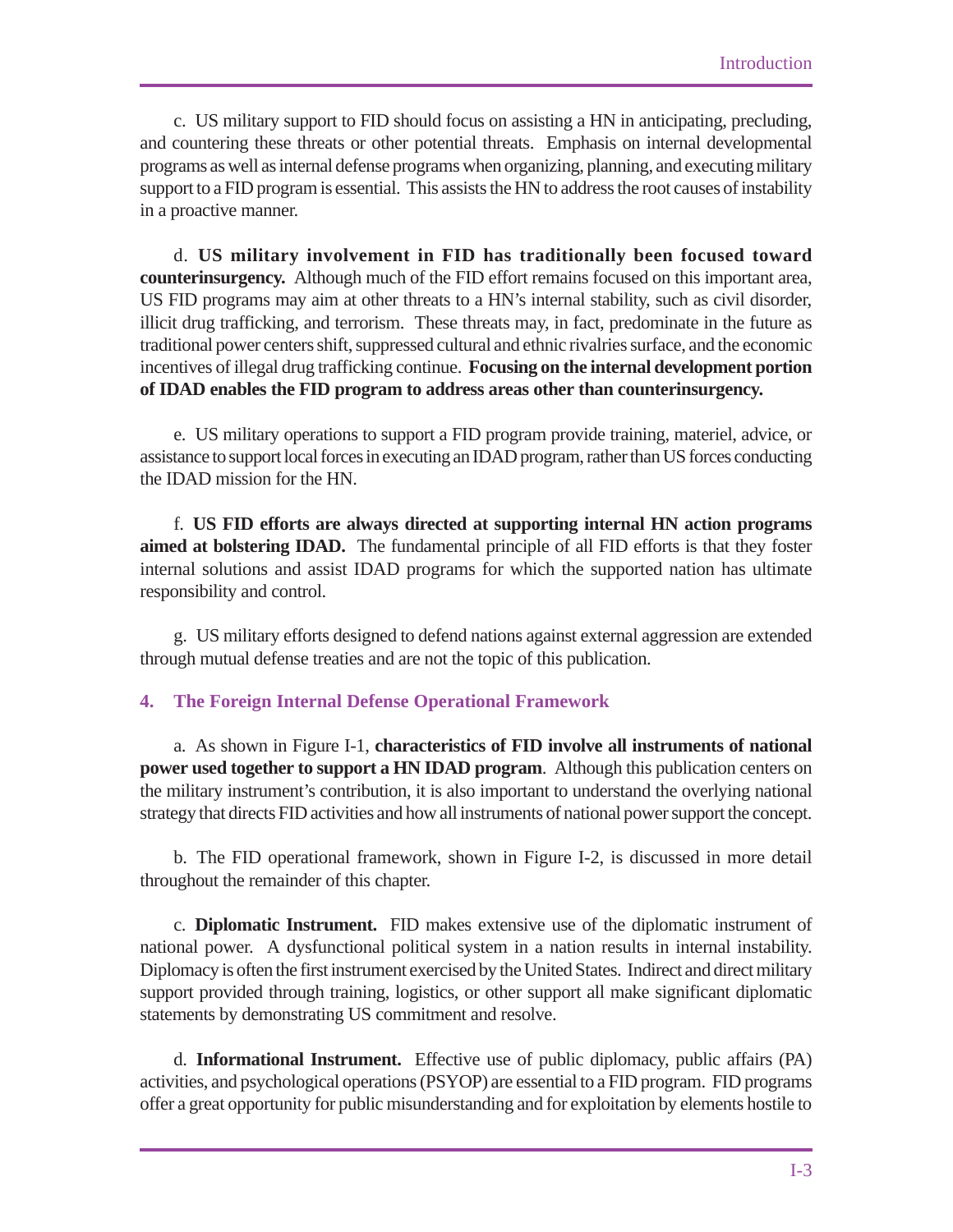<span id="page-20-0"></span>

**Figure I-1. Characteristics of Foreign Internal Defense**

the United States and its allies. US foreign assistance has often been met with skepticism by our public and typically has been the target for adversary propaganda. **FID offers a tremendous opportunity to portray US support in a positive light, but not at the expense of the supported nation that may be sensitive to accepting aid.** Accurate portrayal of US FID efforts through positive information programs can influence worldwide perceptions of the US FID programs and HN desire to embrace changes and improvements necessary to correct its problems as well as deter those opposed to such changes.

e. **Military Instrument.** The military plays an important supporting role in the overall FID program and this role cannot be conducted in isolation. In some cases, the role of the US military may become more important because military officials have greater access to and credibility with HN regimes that are heavily influenced or dominated by their own military. The ability of the US military to influence the professionalism of the HN military, and thus its democratic process, is considerable. In such cases, success may depend on US representatives being able to persuade host military authorities to lead or support reform efforts aimed at eliminating or reducing corruption and human rights abuse. **The FID effort is a multinational and interagency effort, requiring integration and synchronization of all instruments of national power.** US military support also requires joint planning and execution to ensure that the efforts of all participating combatant commands, subordinate joint force commands, and/or Service or functional components are mutually supportive and focused. **Military FID programs generally can be categorized into indirect support, direct support (not including combat operations), and combat operations.** These categories represent significantly different levels of US diplomatic and military commitment and risk. It should be noted, however, that various programs and operations within these categories can occur simultaneously. As an example, certain forms of indirect support and direct support (not including combat operations) may continue even when US forces are committed to a combat role (see Figure I-3).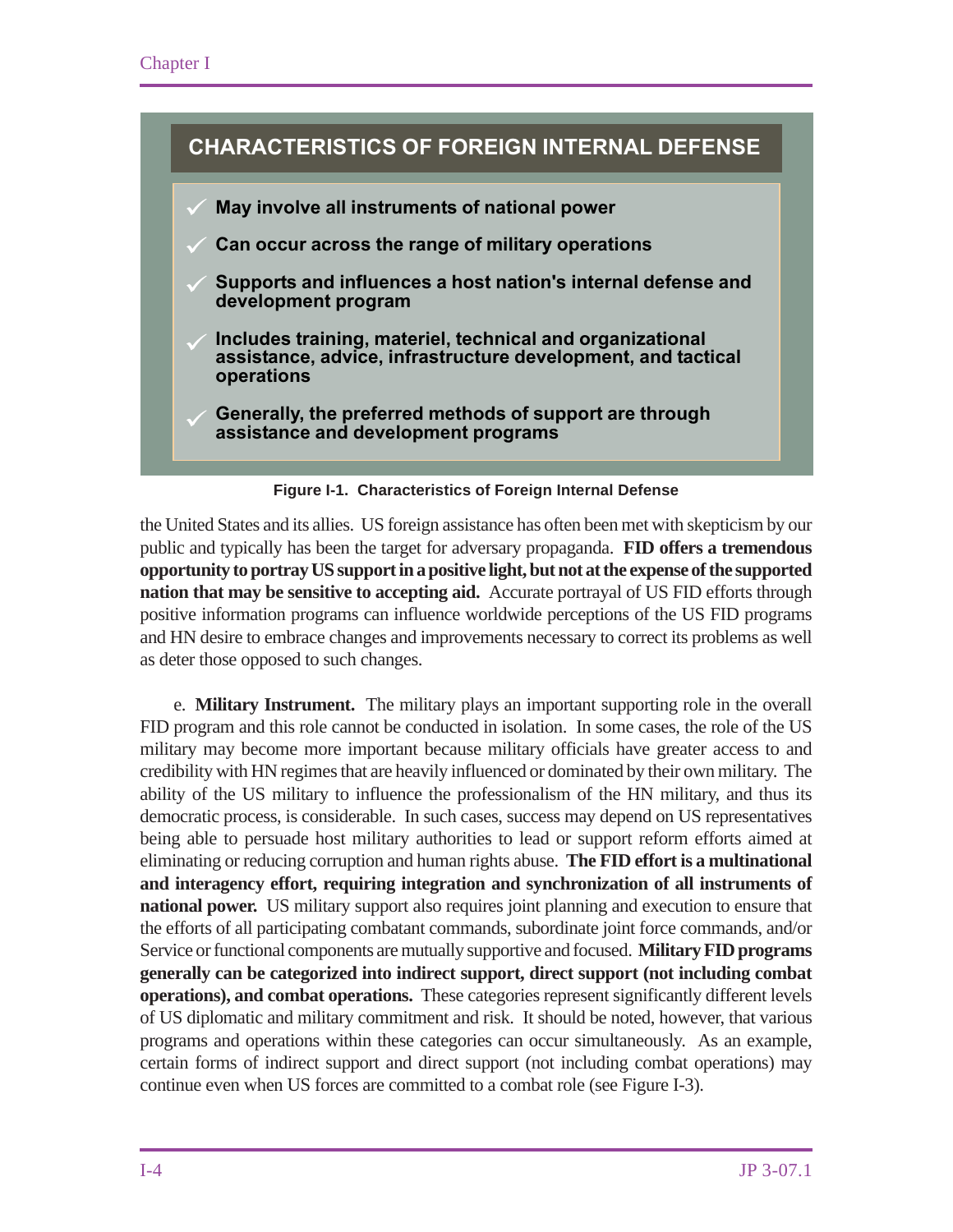<span id="page-21-0"></span>

**Figure I-2. The Foreign Internal Defense Framework**

f. **Economic Instrument.** Economics influence every aspect of FID support. Often, the internal strife a supported nation faces is brought on by unfavorable economic conditions within that nation. These conditions weaken national infrastructures and contribute to instability, particularly when the HN government is perceived as not being able to meet the basic needs of the people. These instabilities may produce an environment ripe for increasing subversion, lawlessness, and insurgency. The economic tool is used in a variety of ways, ranging from direct financial assistance and favorable trade arrangements to the provision of foreign military financing under SA.

# **5. Department of Defense Foreign Internal Defense Tools**

a. **Indirect Support.** These operations emphasize the principle of HN self-sufficiency. **Indirect support focuses on building strong national infrastructures through economic and military capabilities that contribute to self-sufficiency.** The US military contribution to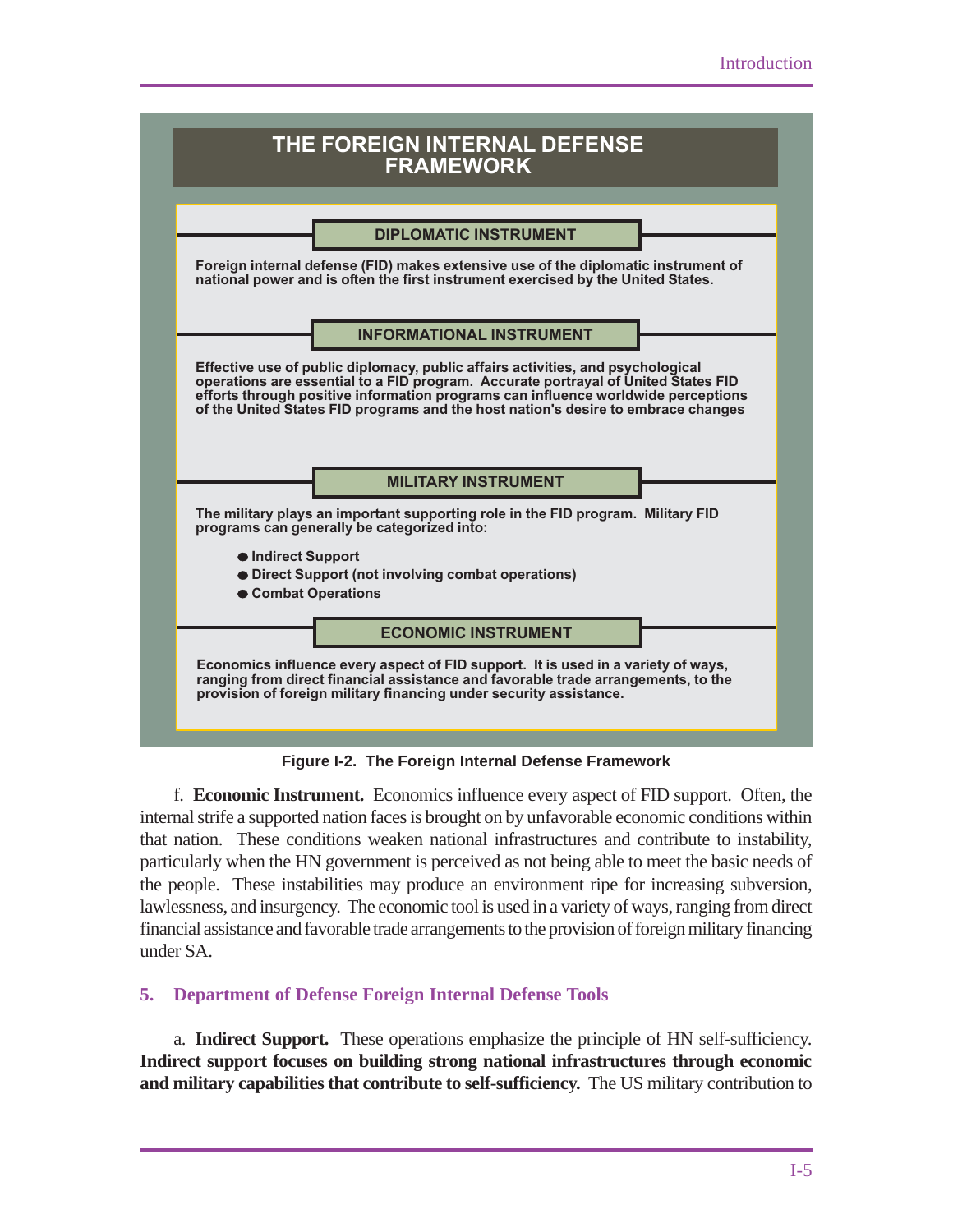<span id="page-22-0"></span>

**Figure I-3. Foreign Internal Defense: An Integrated Program**

this type of support is derived from security cooperation guidance and provided primarily through SA, supplemented by multinational exercises, exchange programs, and selected joint exercises.

(1) **Security Cooperation. Security cooperation involves all DOD interactions with foreign defense establishments to build defense relationships** that promote specific US security interests, develop allied and friendly military capabilities for self-defense and multinational operations, and provide US forces with peacetime and contingency access to a HN. The relationship of security cooperation, SA, and FID is depicted in Figure I-4. The DOD security cooperation guidance provides goals and activities for specific regions, directs the preparation of theater security cooperation (TSC) strategies and implementation plans by the geographic combatant commanders, and provides the overarching framework for many FIDrelated activities.

(2) **Security Assistance.** SA is a principal instrument in the US FID effort. Like FID itself, SA is a broad, encompassing topic and includes efforts of civilian agencies as well as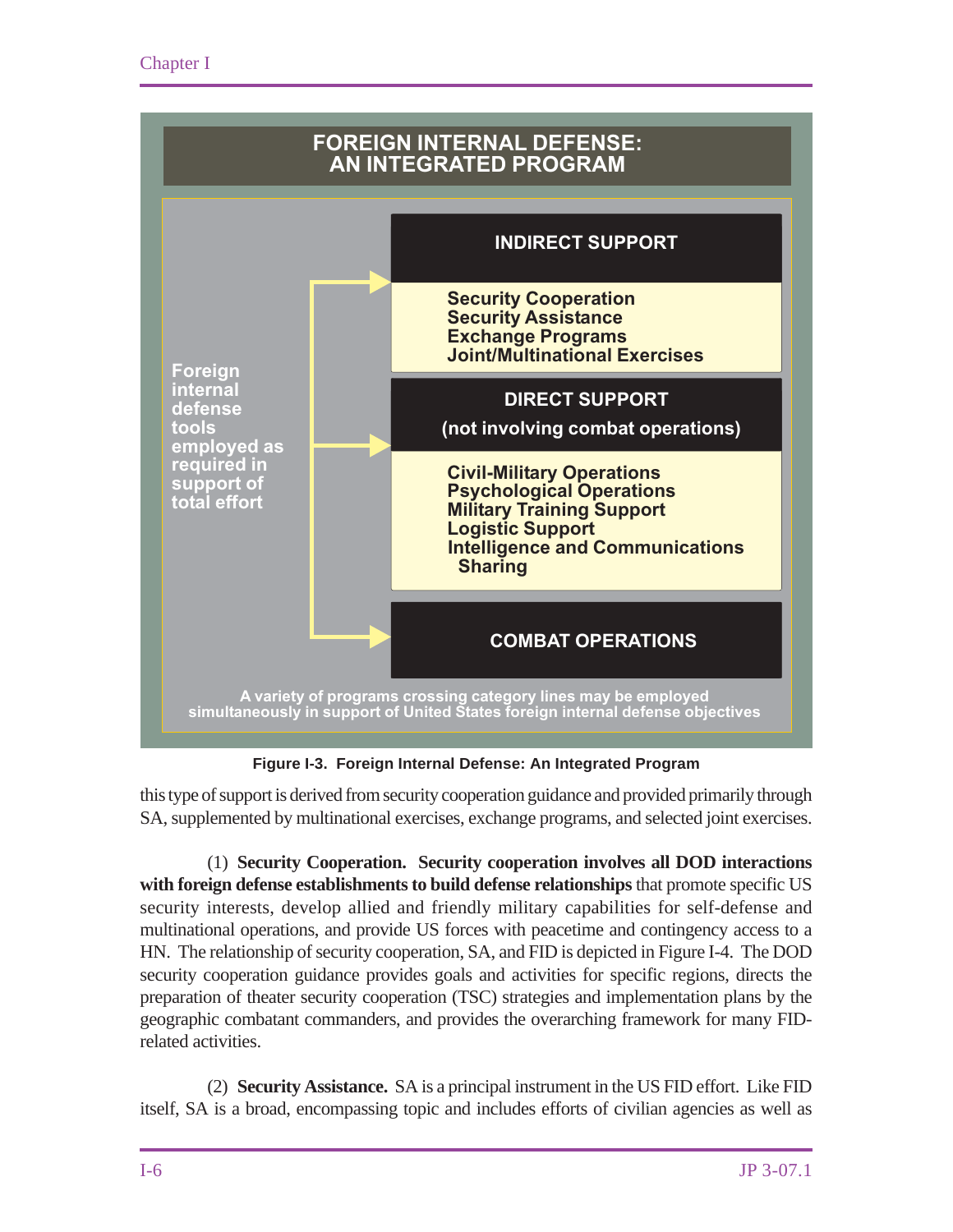<span id="page-23-0"></span>

**Figure I-4. The Relationship of Security Cooperation, Security Assistance, and Foreign Internal Defense**

those of the military. By definition, **SA is the provision of defense articles, military training, and other defense-related services by grant, loan, credit, or cash sales in furtherance of US national policies and objectives**. SA, while integral to our FID program, is also much broader than FID alone. SA is predominately aimed at enhancing regional stability of areas of the world facing external rather than internal threats. SA directed at external threats is outside the purview of this publication. **Note that only a portion of the overall SA effort fits into the FID area, but that it is a large part of the overall FID effort.** Also, it is important to note that the direct support (not involving combat operations) category makes up the preponderance of the remaining military operations. The SA program is authorized by the Foreign Assistance Act (FAA) of 1961 as amended, and the Arms Export Control Act (AECA) of 1976 as amended, and is under the supervision and general direction of Department of State (DOS). **The military component of SA, implemented by DOD in accordance with policies established by DOS, has as its principal components the foreign military financing program (FMFP), international military education and training (IMET), foreign military sales (FMS), and PO.** DOS provides financial support to international peacekeeping operations (PKO), a subset of PO, through a PKO fund. These components, combined with the Economic Support Fund (ESF) and commercial sales licensed under the AECA, are SA with tools that the United States can use to further its national interests and support the overall FID effort. The specific procedures for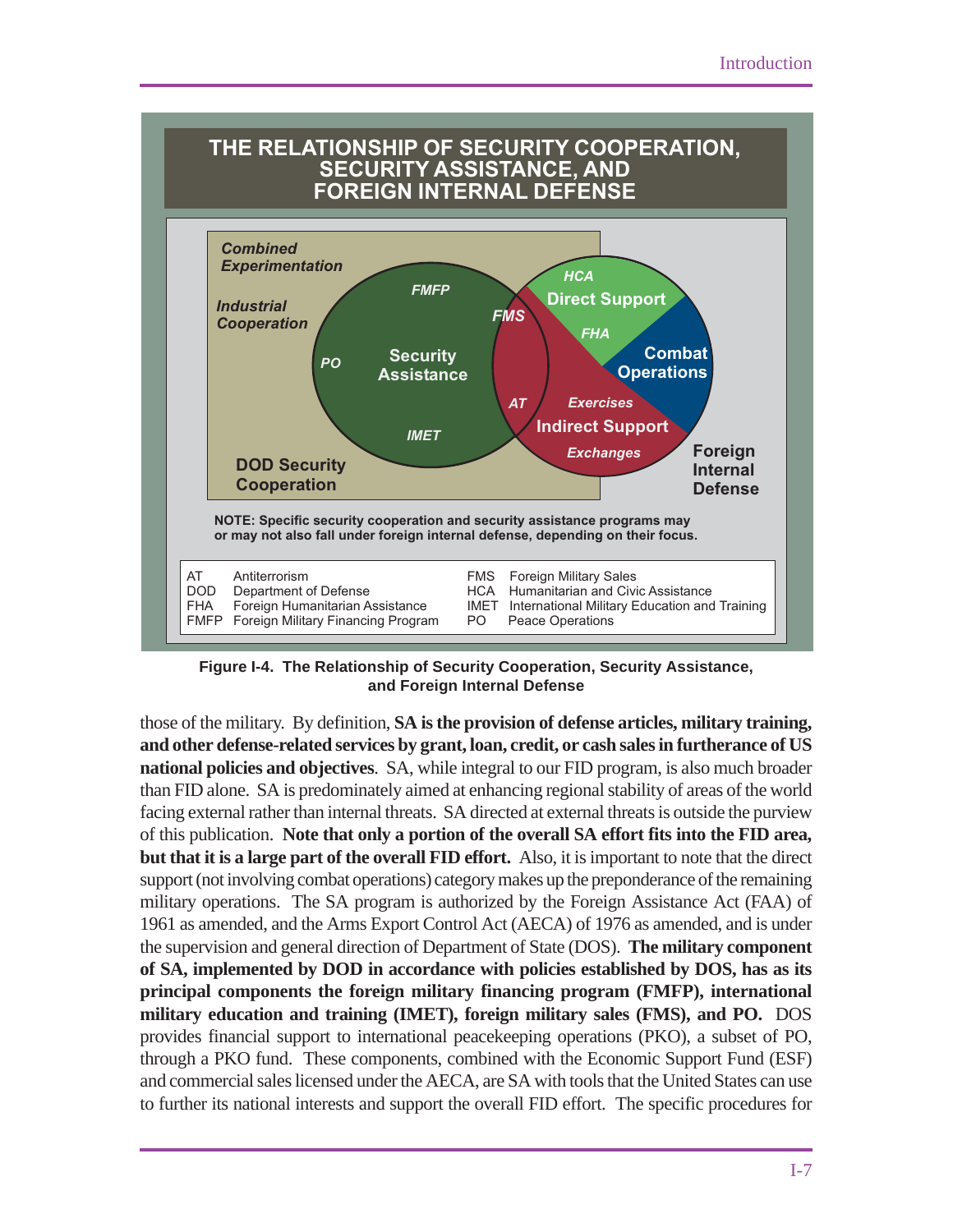<span id="page-24-0"></span>requesting and approving HN SA requests and integrating the SA tool into the combatant commanders' military plans to support a FID program are complex and will be examined in more detail later in this publication. Figure I-5 offers a general overview of the SA management process and lists the key military programs.



**Figure I-5. United States Security Assistance**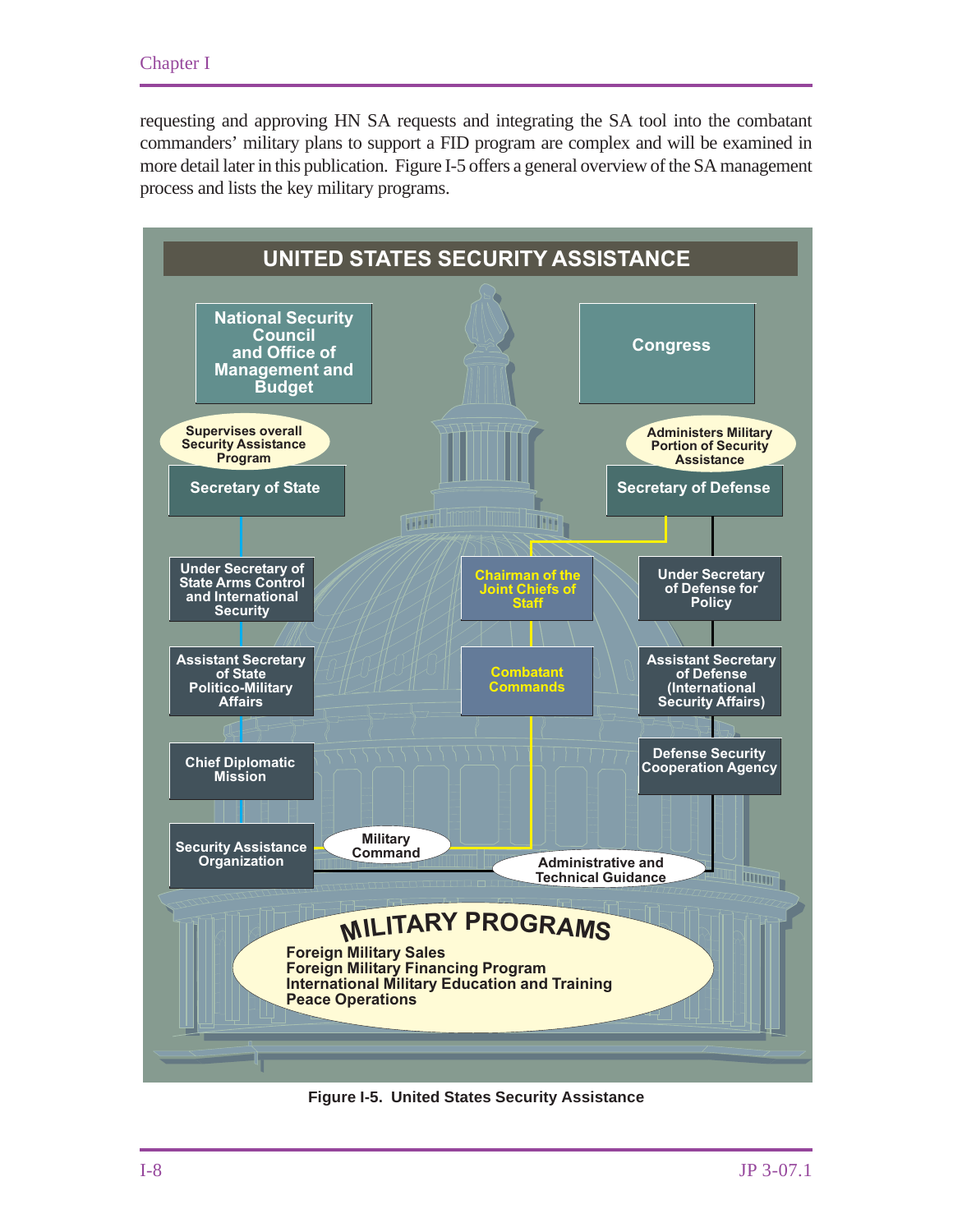

*Foreign military sales, often realized through the foreign military financing program, is a key security assistance tool in support of a foreign internal defense program.*

(a) **FMS.** This is a nonappropriated program through which governments can purchase defense articles, services, and training from the United States. Eligible nations can use this program to help build national security infrastructures. A limitation of this program is that the nations that require assistance are often unable to finance their needs.

(b) **FMFP.** The program provides funding to purchase defense articles and services, design and construction services, and training through FMS or commercial channels. The FMFP can be an extremely effective FID tool, providing assistance to nations with weak economies that would otherwise be unable to afford US assistance.

(c) **IMET.** IMET contributes to internal and external security of a country by providing training to selected foreign militaries and related civilian personnel on a grant aid basis. The program helps to strengthen foreign militaries through US military training (and exposure to values) that are necessary for the proper functioning of a civilian controlled, apolitical, professional military. This program has long-term positive effects on US and host nation bilateral relations. IMET serves as an "influential" foreign policy tool where the US shapes doctrine; promotes self-sufficiency in maintaining and operating US acquired defense equipment; encourages Western values; and occasionally has a marked effect on the policies of the recipient governments. Foreign students — many of who occupy the middle and upper echelons of their country's military and political establishments — are taught US defense doctrine and employment of US weapon systems resulting in greater cooperation and interoperability.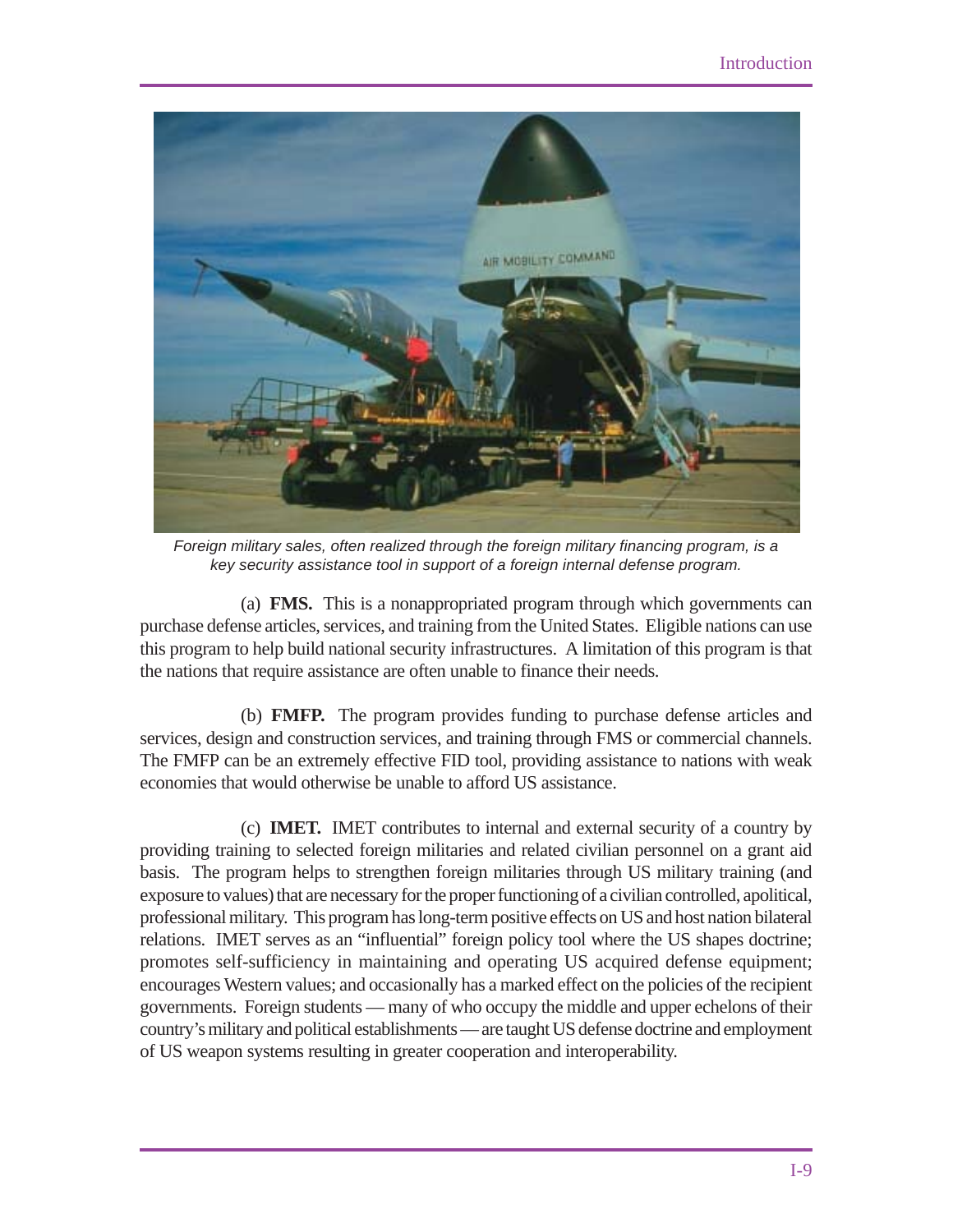(d) **PO.** This program funds US PO, such as the multinational force and observers in the Sinai and the US contribution to the United Nations Force in Cyprus. PO encompass PKO and peace enforcement operations. These operations are limited in scope and funding levels and, although related to FID operations, are generally considered separate activities with very focused goals and objectives.

*For further information on PO, refer to Joint Publication (JP) 3-07.3,* Joint Tactics, Techniques, and Procedures (JTTP) for Peace Operations*.*

(e) **Antiterrorism (AT) Assistance.** AT assistance, under the overall coordination of the Secretary of State, is designed to enhance the ability of foreign law enforcement personnel to deter terrorist acts such as bombing, kidnapping, assassination, hostage taking, and hijacking. Such assistance may include training services and the provision of equipment and other commodities related to bomb detection and disposal, management of hostage situations, physical security, and other counterterrorism matters. (Note: DOD training of law enforcement personnel is significantly restricted by Section 660 of the FAA.)

*For further information on AT, refer to JP 3-07-2,* Joint Tactics, Techniques, and Procedures for Antiterrorism*.*

*Security assistance has been and still remains an important instrument of US foreign policy. Arms transfers and related services have reached enormous dimensions and involve most of the world's nations, either as a seller/provider or buyer/recipient.*

**Secretary of State Colin Powell, Written testimony for the Senate Foreign Relations Committee, 8 March 2001**

(3) **Joint and Multinational Exercises.** These programs strengthen US-HN relations and interoperability of forces. They are joint and Service-funded and complement SA and civilmilitary operations (CMO) by validating HN needs and capabilities and by providing a vehicle for the conduct of humanitarian and civic assistance (HCA) programs. There are very strict legal restrictions on the type of support that can be provided and on the monetary limits of such support. More detail is provided in Chapter V, "Foreign Internal Defense Operations," and Appendix A, "Commander's Legal Considerations."

(4) **Exchange Programs.** Military exchange programs also support the overall FID program by fostering mutual understanding between forces, familiarizing each force with the organization, administration, and operations of the other, and enhancing cultural awareness. Exchange programs, coupled with the IMET SA program, are extremely valuable in improving HN and US relations and may also have long-term implications for strengthening democratic ideals and respect for human rights among supported governments. It is important, however, that such exchange programs (funded with Title 10 monies) do not themselves become vehicles for SA training or other services to the HN in contravention of the FAA and AECA.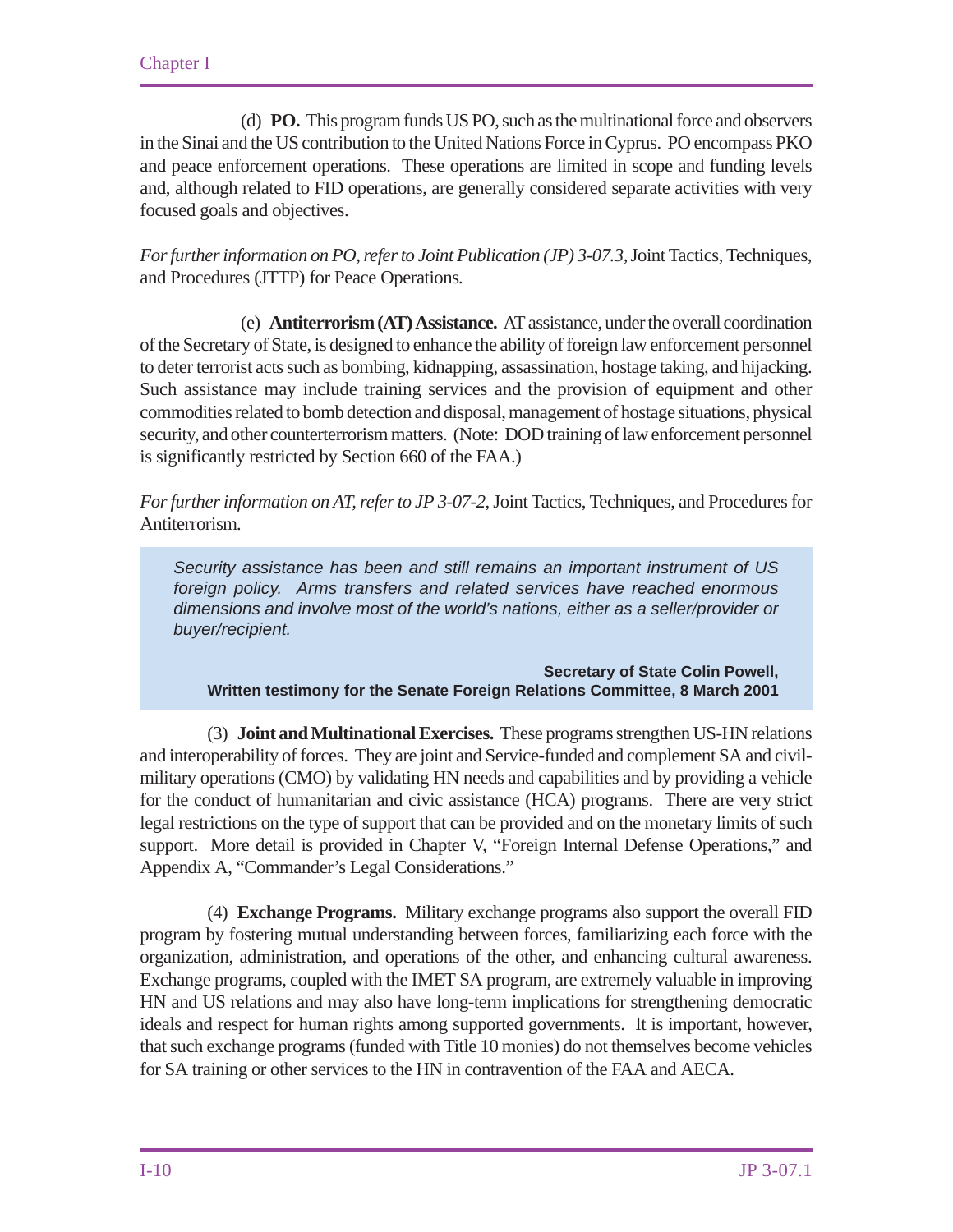<span id="page-27-0"></span>b. **Direct Support (Not Involving Combat Operations).** As shown in Figure I-6, **these operations involve the use of US forces providing direct assistance to the HN civilian populace or military**. They differ from SA in that they are joint- or Service-funded, do not usually involve the transfer of arms and equipment, and do not usually but may include training local military forces. Direct support operations are normally conducted when the HN has not attained self-sufficiency and is faced with social, economic, or military threats beyond its capability to handle. **Assistance will normally focus on CMO (primarily, the provision of services to the local populace), PSYOP, communications and intelligence sharing, and logistic support.** In some cases, training of the military and the provision of new equipment may be warranted.

(1) **CMO.** CMO are a variety of activities that establish, maintain, influence, or exploit relations among military forces, governmental and nongovernmental civilian organizations and authorities, and the civilian populace in a friendly, neutral, or hostile operational area in order to facilitate military operations, and to consolidate and achieve operational US objectives. **CMO not only can support a counterinsurgency program, but also can enhance all FID programs.** CMO may be used in a preventive manner in order to address root causes of instability, in a reconstructive manner after conflict, or in support of disaster relief, consequence management, civil defense, CD, and AT activities.

*For further information on CMO support to FID, refer to JP 3-57, J*oint Doctrine for Civil-Military Operations*.*



**Figure I-6. Direct Support (Not Involving Combat Operations)**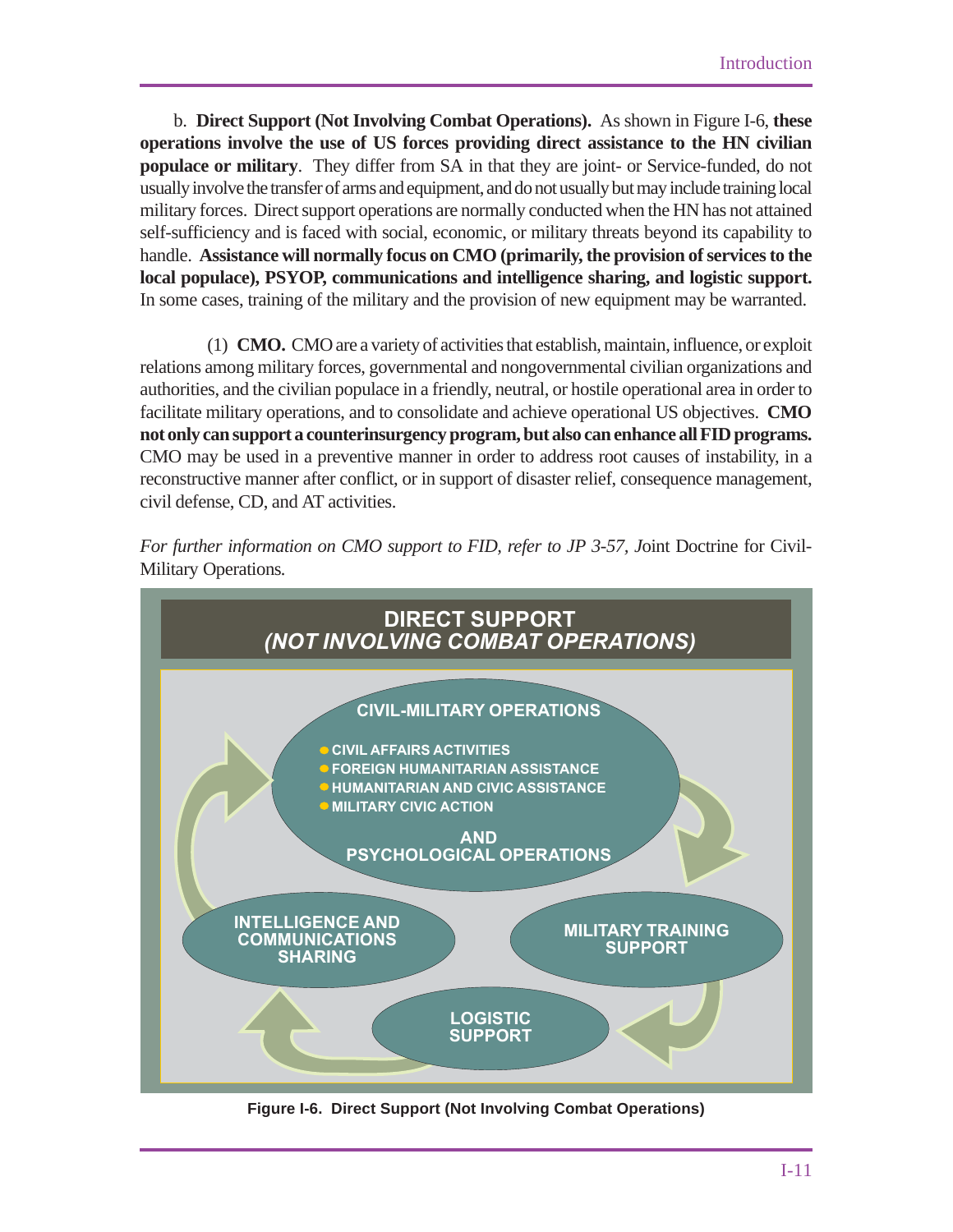(a) **Civil Affairs (CA) Activities.** CA activities are those performed or supported by CA units that enhance the relationship between military forces and civil authorities in areas where military forces are present. These activities may involve application of CA functional specialty skills, in areas normally the responsibility of civil government, to enhance conduct of CMO. CA activities serve as a critical link between US forces providing support in a HN and a HN government, military force, and civilian population. In FID, CA facilitates the integration of US military support into the overall IDAD programs of the supported nation.

*For further information on CA support to FID, refer to JP 3-57.1,* Joint Doctrine for Civil Affairs*.*

(b) **FHA.** The purpose of FHA is to relieve or reduce the results of natural or manmade disasters or other endemic conditions such as human suffering, disease, or privation that might present a serious threat to life or loss of property. FHA provided by US forces is limited in scope and duration. FHA programs are often an integral part of an overall FID program.

(c) **HCA.** HCA activities are designed to provide assistance to the HN populace in conjunction with US military operations. HCA activities are integrated into the overall FID program in order to enhance the stability of the geographic combatant commander's area of responsibility (AOR) as well as to improve the readiness of US forces deployed in the theater.

(d) **Military Civic Action (MCA).** MCA is the use of predominantly indigenous military personnel to conduct construction projects, support missions, and services useful to the local population. These activities may involve US supervision and advice but will normally be



*Direct support of a host nation will normally focus on civil-military operations.*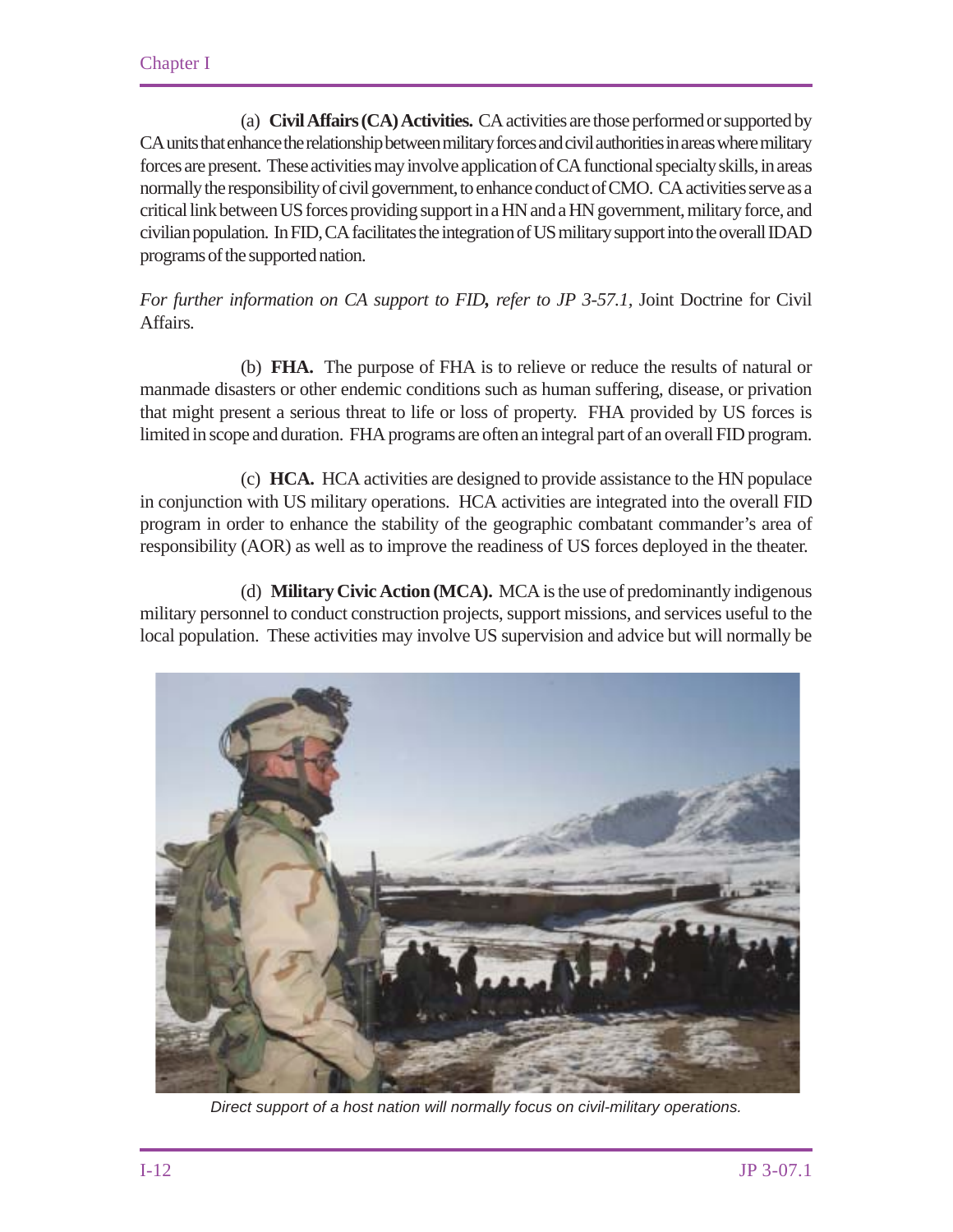conducted by the local military. MCA is an essential part of military support to a FID program to assist the local government develop capabilities to provide for the security and well being of its own population.

(2) **PSYOP.** The focus of joint military PSYOP objectives during FID operations is to **support US national objectives, to support the geographic combatant commander's regional security strategy objectives, and to support the objectives of the country team**. Additionally, PSYOP is used to promote the ability of the HN to defend itself against internal and external insurgencies and terrorism by fostering reliable military forces and encouraging empathy between HN armed forces and the civilian populace. PSYOP also may be used to modify the behavior of selected target audiences toward US and multinational capabilities.

*For further information on PSYOP support to FID, refer to JP 3-53,* Doctrine for Joint Psychological Operations*.*

(3) **Military Training Support. US military training support to FID should focus on assisting HNs in anticipating, precluding, and countering threats or potential threats.** Emphasis on IDAD when organizing, planning, and executing military training support to a FID program is essential. This emphasis helps the HN address the root causes of instability in a preventive manner rather than reacting to threats. US military involvement in FID has been traditionally focused towards counterinsurgency, however US FID programs may also aim at other threats to a HN's internal stability, such as civil disorder, corruption, human rights abuses, illicit drug trafficking, and terrorism.

(4) **Logistic Support.** US military capabilities may be used to **provide transportation or maintenance support to the HN military** in operations that do not expose US personnel to hostile fire. The FAA does not generally authorize the transfer of equipment or supplies. Logistic support must be provided with consideration of the long-term effect on the capability of the local forces to become self-sufficient.

(5) **Intelligence and Communications Sharing.** US intelligence sharing ranges from strategic analysis to current intelligence summaries and situation reporting for tactical operations. **An adequate intelligence collection and dissemination capability is often one of the weakest links in a HN military capability.** US military communications hardware and operators may also be supplied in cases where HN infrastructure cannot support intelligence operations. The release of classified information to the HN is governed by national disclosure policy. Detailed guidance must be provided to the senior US commander in the chain of command and distributed to subordinate commands supporting FID in accordance with National Security Decision Memorandum 119, *Disclosure of Classified United States Military Information to Foreign Governments and International Organizations*, and National Disclosure Policy-1, *National Policy and Procedures for the Disclosure of Classified Military Information to Foreign Governments and International Organizations.* Detailed written guidance may be supplemented with limited delegation of authority where appropriate.

c. **US Combat Operations. The introduction of US combat forces into FID operations requires a Presidential decision and serves only as a temporary solution until HN forces are**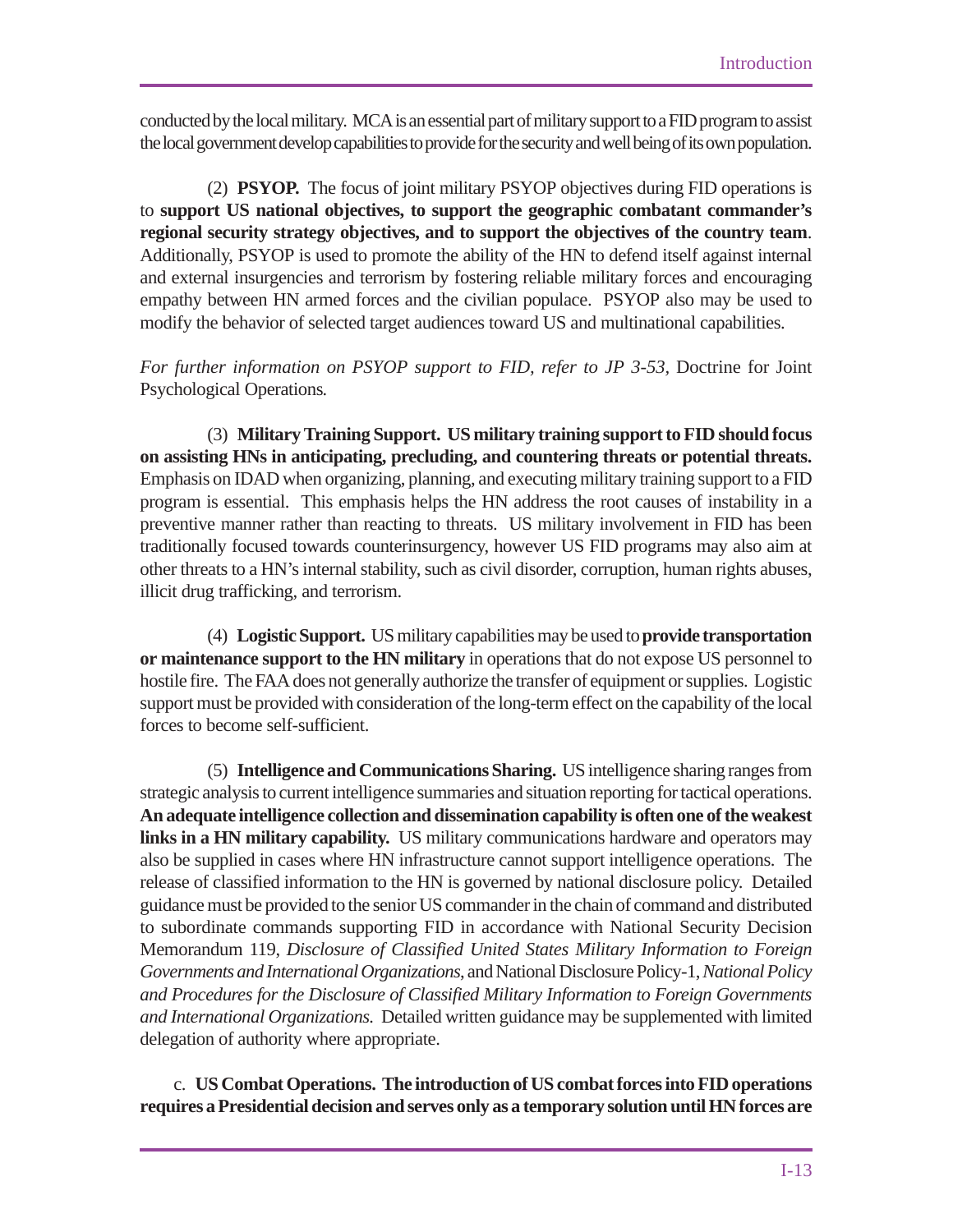**able to stabilize the situation and provide security for the populace.** In all cases, US combat operations support the HN IDAD program and remain strategically defensive in nature. While joint and Service doctrine provides specific tactical procedures, there are certain principles that should guide employment of US forces in a tactical role in support of a FID program. These principles, and the specific command and control (C2) and employment considerations for joint and multinational tactical operations in FID, serve as the focus for discussions of tactical operations in this publication.

(1) The primary role for US military forces in tactical operations is to support, advise, and assist HN forces through logistics, intelligence or other combat support, and service support means. This allows the HN force to concentrate on taking the offensive against hostile elements.

(2) If the level of lawlessness, subversion, or insurgency reaches a level that HN forces cannot control, US forces may be required to engage the hostile elements. In this case, the objective of US operations is to protect or stabilize the HN political, economic, and social institutions until the host military can assume these responsibilities.

(3) In all cases, the strategic initiative and responsibility lie with the HN. To preserve its legitimacy and ensure a lasting solution to the problem, the host government must bear this responsibility. A decision for US forces to take the strategic initiative amounts to a transition to war.

(4) Given the multinational and interagency impact of conducting combat operations supporting FID, joint force commanders (JFCs) can expect complex C2 relationships. More information on C2 relationships and issues is provided in Chapter II, "Organization and Responsibilities for Foreign Internal Defense."

(5) The nature of US tactical participation in HN internal conflicts requires judicious and prudent rules of engagement (ROE) and guidelines for the application of force. Inappropriate destruction and violence attributed to US forces may easily reduce the legitimacy and sovereignty of the supported government. In addition, these incidents may be used by adversaries to fuel anti-American sentiments and assist the cause of the opposition.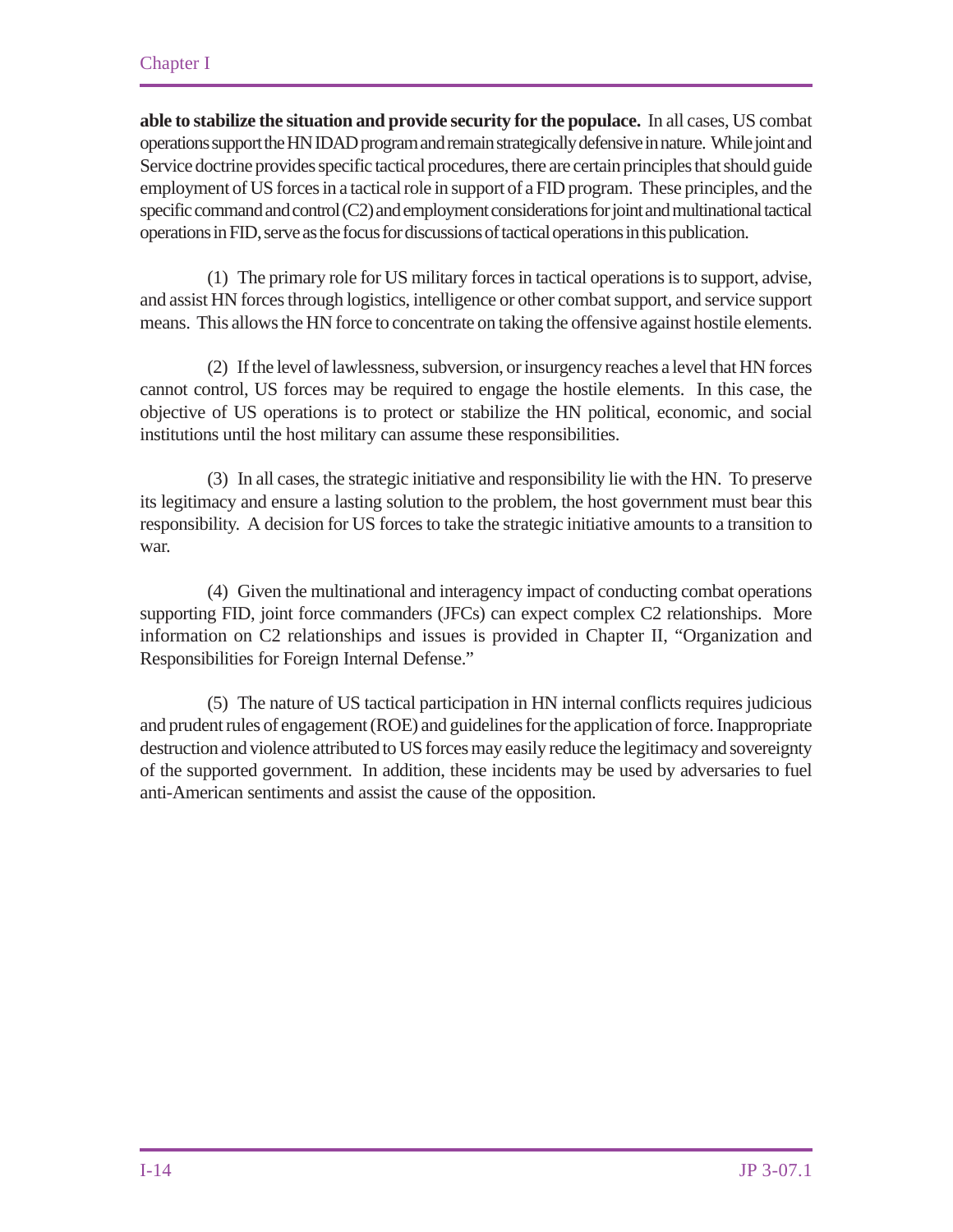# CHAPTER II **ORGANIZATION AND RESPONSIBILITIES FOR FOREIGN INTERNAL DEFENSE**

<span id="page-31-0"></span>*"I believe it must be the policy of the United States to support free peoples who are resisting attempted subjugation by armed minorities or by outside pressures."*

> **Harry S. Truman, Message to Congress, 1947**

### **1. General**

#### a. **Integrated Effort**

(1) When it is in the interests of US national security, the United States may employ all instruments of national power in order to assist a friendly nation in conducting IDAD programs.

(2) **For FID to be successful in meeting a HN's needs, the US Government (USG) must integrate the efforts of multiple government agencies.** Interagency coordination during joint operations becomes extremely important. This is the best way to ensure that the efforts complement each other and that available resources are used effectively and efficiently. Effective integration is difficult and consists of much more than mere coordination. Ideally the FID program will incorporate all instruments in a coordinated and supporting manner that addresses HN requirements and US national policy and interests.

(3) Such integration and coordination are essentially vertical between levels of command and organization, and horizontal between USG agencies and HN military and civilian agencies. In addition, integration and coordination requirements may extend to allied nations and coalition partners participating with the US in multinational FID efforts. As is evident in Figure II-1, **the lines of organization and C2 in a FID situation are complex**. This factor, combined with the breadth of potential FID operations, makes complete integration and coordination of all national FID efforts a daunting challenge.

# b. **The Need for Specialized FID Management**

(1) Management of the FID effort begins at the national level, with the selection of those nations the US will support through FID programs. This decision is made by the President with advice from the Secretary of State, Secretary of Defense, and other officials. Funding for these programs is appropriated by Congress.

# (2) **The United States will normally consider FID support only if the following three conditions exist:**

(a) The existing or threatened internal disorder threatens US national strategic goals.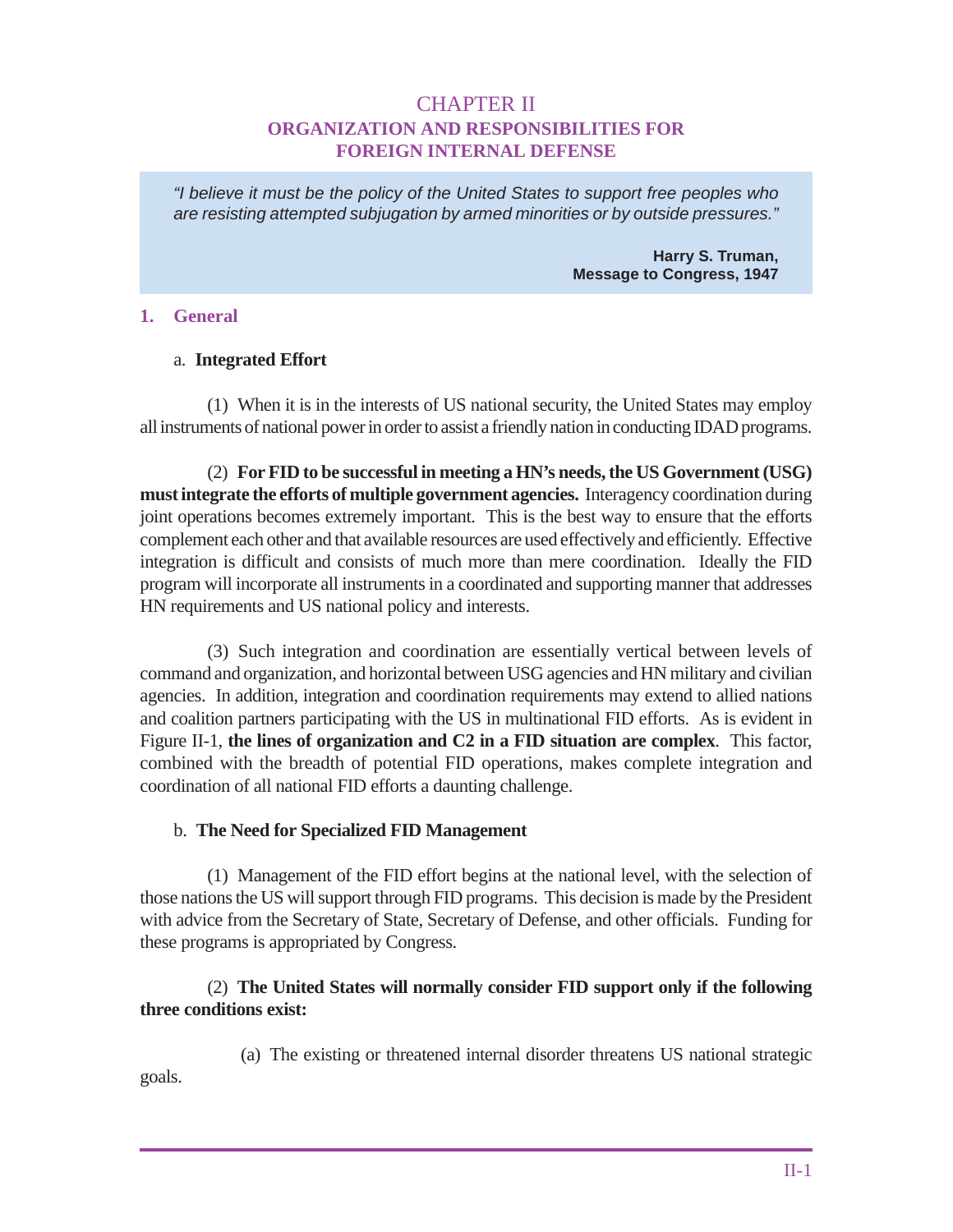<span id="page-32-0"></span>

**Figure II-1. Foreign Internal Defense Coordination**

- (b) The threatened nation is capable of effectively using US assistance.
- (c) The threatened nation requests US assistance.

(3) If the President or Secretary of Defense makes the decision to provide military support to a FID program, the level and type of assistance required must be determined. No two FID programs are exactly alike.

(4) Ordinarily, when the decision limits FID support to minor levels of SA or CMO, there is no requirement for a special management program. In these cases, standard interagency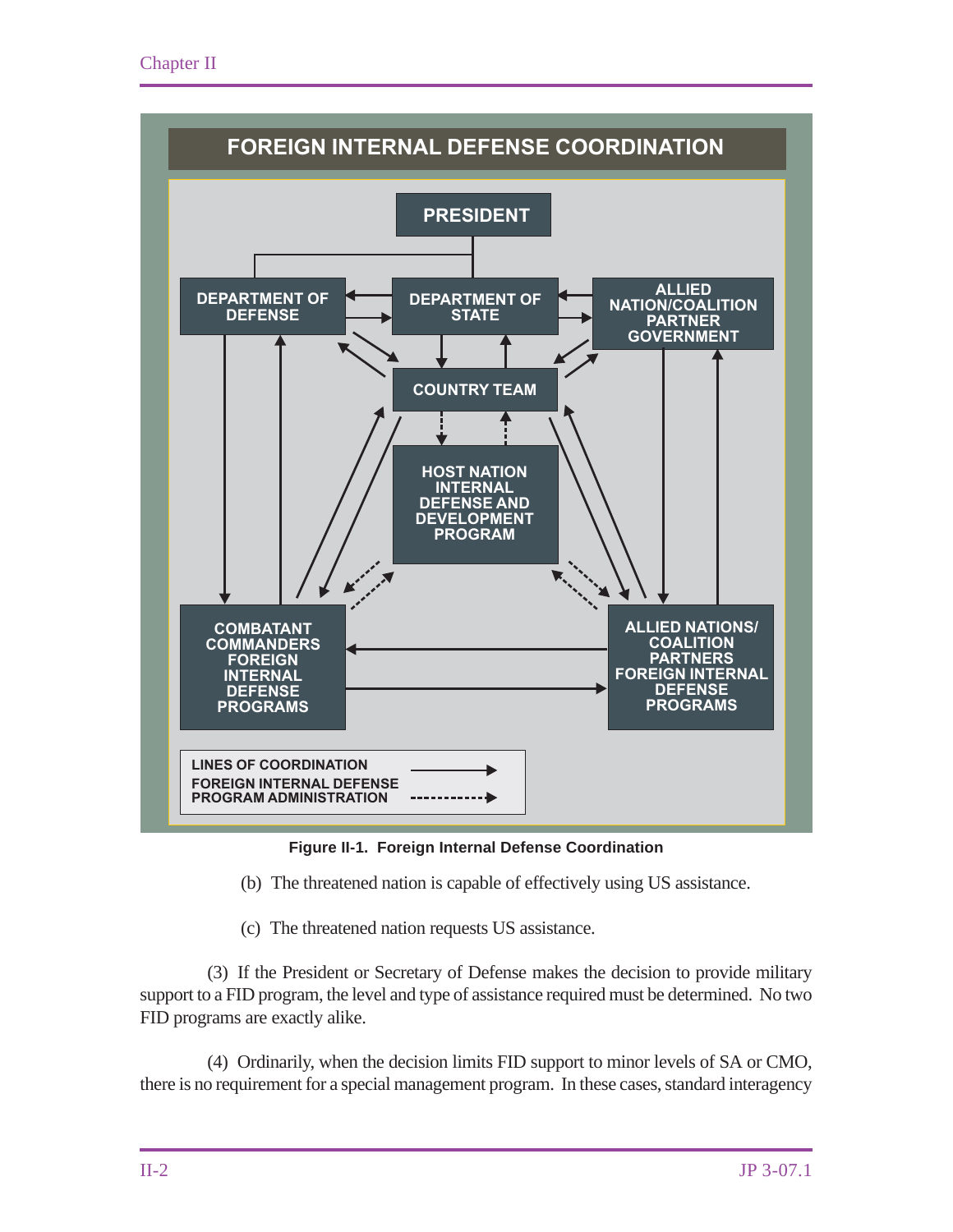<span id="page-33-0"></span>coordination should be adequate. The major FID programs (i.e., those in support of nations important to US national interests) demand levels of management and coordination beyond what is normally found at the interagency, combatant command, and country team levels.

(5) **National Security Presidential Directive (NSPD)–1.** NSPD-1 was titled "Organization of the National Security Council System" (dated 13 February 2001) and was the first in a series of NSPDs. NSPDs replaced both Presidential decision directives (PDDs) and Presidential review directives as an instrument for communicating presidential decisions about the national security policies of the United States. NSPD-1 has had a lasting influence on the development and execution of complex contingency operation planning and execution. It mandated changes of behavior that continue to increase and improve interagency coordination and unity of effort centering on the institutionalization of the National Security Council (NSC) practices to manage a crisis and coordinate political-military plans.

# **2. National-Level Organizations**

a. **NSC**. The first step in translating national-level decisions and guidance into operation plans (OPLANs) and specific guidance to government agencies and departments begins at the NSC. The functions, membership, and responsibilities of the NSC and its advisory bodies are set forth in the National Security Act of 1947 (as amended) and NSPD-1. These documents establish the National Security Council System (NSCS) as the principal forum to advise the President with respect to the integration of domestic, foreign, and military policies relating to national security and the NSCS as the process to coordinate executive departments and agencies in the effective development and implementation of those national security policies. Participation among USG agencies in the NSCS and these advisory bodies is depicted in Figure II-2.

b. **DOS. DOS is generally the lead government agency in executing US FID programs.** Major responsibilities of DOS related to the planning and execution of FID include:

(1) The Secretary of State has responsibility for advising the President in forming foreign policy and has other major specific responsibilities key to the overall planning and execution of the national FID effort.

(2) DOS assists the NSC in building national FID policies and priorities, and is the lead government agency to carry out these policies in the interagency arena. DOS involvement extends from policy formulation at the highest level to mission execution at the HN and country team levels. The Policy Planning Staff and the Political-Military Affairs Bureau are the elements of DOS most involved with interagency planning for FID operations.

(3) The Under Secretary of State for Arms Control and International Security is the principal adviser and focal point for SA matters within DOS. Control and coordination of SA extends from this office to the Assistant Secretary of State for Political-Military Affairs. These lines of supervision and administration interface with DOD at the individual country teams and security assistance organizations (SAOs) in the HNs (see Figure I-5). DOS manages the overall US SA program; the DOD role is limited to implementing the military portion of SA.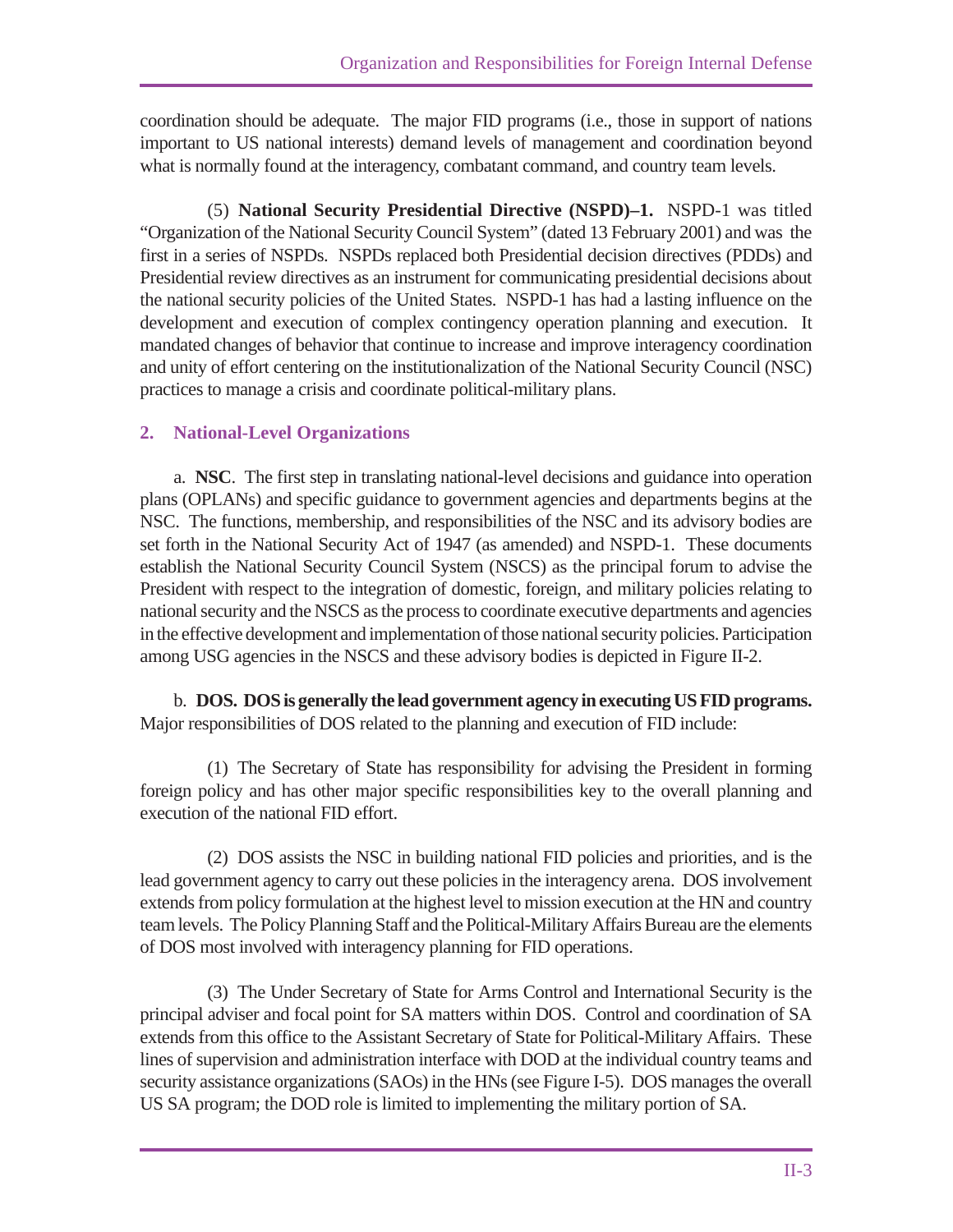<span id="page-34-0"></span>

| <b>PARTICIPATION IN NATIONAL SECURITY</b><br><b>COUNCIL SYSTEM ACTIVITIES</b> |                                                                                                                                                                                                                                                                                                 |                                                                |                                                                                 |                                                                                                                                                                                                                                                                                             |  |  |
|-------------------------------------------------------------------------------|-------------------------------------------------------------------------------------------------------------------------------------------------------------------------------------------------------------------------------------------------------------------------------------------------|----------------------------------------------------------------|---------------------------------------------------------------------------------|---------------------------------------------------------------------------------------------------------------------------------------------------------------------------------------------------------------------------------------------------------------------------------------------|--|--|
|                                                                               | <b>PARTICIPANTS</b>                                                                                                                                                                                                                                                                             |                                                                |                                                                                 |                                                                                                                                                                                                                                                                                             |  |  |
|                                                                               | OFFICE OF THE<br><b>SECRETARY OF</b><br><b>DEFENSE</b>                                                                                                                                                                                                                                          | <b>JOINT STAFF</b>                                             | <b>DEPARTMENT OF</b><br><b>STATE</b>                                            | <b>OTHER EXECUTIVE</b><br><b>BRANCH</b>                                                                                                                                                                                                                                                     |  |  |
| <b>NATIONAL</b><br><b>SECURITY</b><br><b>COUNCIL</b>                          | <b>SECRETARY OF</b><br><b>DEFENSE</b>                                                                                                                                                                                                                                                           | <b>CHAIRMAN OF</b><br>THE JOINT<br><b>CHIEFS OF STAFF</b>      | <b>SECRETARY OF</b><br><b>STATE</b>                                             | <b>PRESIDENT, VICE</b><br><b>PRESIDENT. DIR OF</b><br><b>CENTRAL INTELLIGENCE.</b><br><b>NATIONAL SECURITY</b><br><b>ADVISOR, US REP TO UN,</b><br><b>SEC OF TREAS, ASST</b><br><b>FOR ECONOMIC POLICY,</b><br><b>CHIEF OF STAFF TO THE</b><br>PRESIDENT, ATTORNEY<br><b>GENERAL, OTHER</b> |  |  |
| <b>PRINCIPALS</b><br><b>COMMITTEE</b>                                         | <b>SECRETARY OF</b><br><b>DEFENSE</b>                                                                                                                                                                                                                                                           | <b>CHAIRMAN OF</b><br>THE JOINT<br><b>CHIEFS OF STAFF</b>      | <b>SECRETARY OF</b><br><b>STATE</b>                                             | <b>NATIONAL SECURITY</b><br><b>ADVISOR, DCI, US REP TO</b><br><b>UN, ASST FOR ECONOMIC</b><br><b>POLICY, OTHER</b>                                                                                                                                                                          |  |  |
| <b>DEPUTIES</b><br><b>COMMITTEE</b>                                           | <b>DEPUTY</b><br><b>SECRETARY OR</b><br><b>UNDER</b><br><b>SECRETARY</b><br><b>FOR POLICY</b>                                                                                                                                                                                                   | <b>VICE CHAIRMAN</b><br>OF THE JOINT<br><b>CHIEFS OF STAFF</b> | <b>DEPUTY</b><br><b>SECRETARY FOR</b><br><b>INTERNATIONAL</b><br><b>AFFAIRS</b> | <b>NATIONAL SECURITY</b><br><b>ADVISOR TO THE VICE</b><br><b>PRESIDENT. OTHER</b><br><b>DEPUTIES</b>                                                                                                                                                                                        |  |  |
| <b>POLICY</b><br><b>COORDINATION</b><br><b>COMMITTEES</b>                     | REPRESENTATIVES FROM THE EXECUTIVE DEPARTMENTS, OFFICES, AND<br>AGENCIES REPRESENTED IN THE NATIONAL SECURITY COUNCIL/DEPUTIES<br><b>COMMITTEE.</b>                                                                                                                                             |                                                                |                                                                                 |                                                                                                                                                                                                                                                                                             |  |  |
|                                                                               | <b>SEC</b><br><b>ASST</b> Assistant<br><b>Secretary</b><br><b>DCI</b><br><b>Director of Central Intelligence</b><br><b>TREAS</b><br><b>Treasury</b><br><b>DIR</b><br><b>UN</b><br><b>United Nations</b><br><b>Director</b><br><b>REP</b><br><b>US</b><br><b>United States</b><br>Representative |                                                                |                                                                                 |                                                                                                                                                                                                                                                                                             |  |  |

**Figure II-2. Participation in National Security Council System Activities**

(4) At the national level, the DOS Bureau of Political-Military Affairs is the principal channel of liaison between DOS and DOD. In addition, this bureau has primary responsibility for assisting the Secretary of State in executing the responsibilities of managing the military portion of SA. The Political-Military Affairs Bureau is also the focal point within DOS for the production of military plans as described in PDD-56 (1997) and NSPD 18 (2002).

(5) The Bureau of International Narcotics and Law Enforcement Affairs, DOS, is especially important in FID programs as a coordinating link in US support of HN CD programs.

(6) Comprised predominantly of what was once the US Information Agency, the Coordinator for International Information Programs supports US foreign policy objectives. This is done by informing the public in other nations about US programs and policies, and administering overseas cultural and exchange programs. These activities enhance US military operations in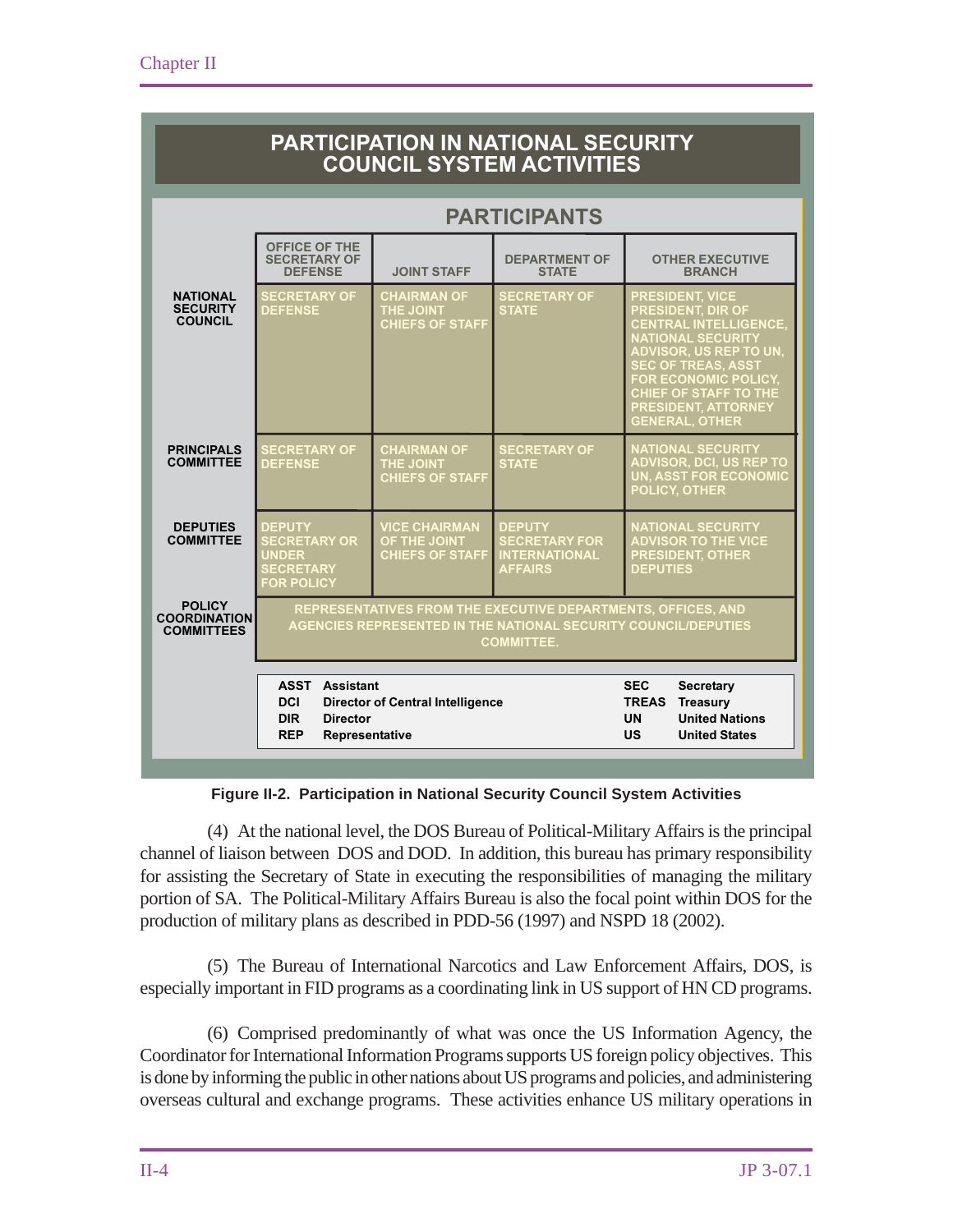support of HN IDAD programs through public diplomacy to the supported government and its populace. DOD and DOS International Information Programs efforts must be mutually supportive. Close coordination among embassy public affairs officers (PAOs) and cultural attaches, military PA offices, and PSYOP elements is essential.

c. **United States Agency for International Development (USAID).** The USAID takes guidance and direction from the DOS. Its activities have a significant impact on military activities in support of FID programs. **USAID carries out nonmilitary assistance programs designed to assist certain less developed nations to increase their productive capacities and improve their quality of life.** It also promotes economic and political stability in friendly nations. USAID administers two kinds of foreign economic assistance: developmental assistance and ESF. The mission of USAID and the parallel DOD developmental activities supporting FID underscore the importance of employing an integrated interagency effort.

d. **Central Intelligence Agency (CIA).** The CIA supports the FID mission in both a national-level advisory capacity and at the regional and country levels through direct support of FID activities. The Director of Central Intelligence advises the NSC in matters concerning the coordination and implementation of intelligence activities in support of national-level FID programs. On the regional level, the CIA provides intelligence in support of FID threat analysis and needs assessments and supports the chief of mission with intelligence at the country team level. This intelligence support is extremely important in determining the level and degree of required resources and in determining the effectiveness of these committed resources. **Military intelligence activities are linked with CIA activities, either directly or through the country team**, to ensure the exchange of information necessary to support the FID program.

e. **DOD.** The DOD national-level organizations involved in FID management include the Office of the Secretary of Defense (OSD) and the Joint Staff.

(1) **OSD.** In most FID matters, **OSD acts as a policy-making organization**. Numerous activities at the OSD level affect FID programs. The five activities listed below are directly involved in the areas of SA and in the general areas of low-intensity conflict- and FIDrelated issues.

(a) The Under Secretary of Defense for Policy (USD[P]) exercises overall direction, authority, and control concerning SA for OSD through the various Assistant Secretaries of Defense.

(b) The Assistant Secretary of Defense (Special Operations and Low-Intensity Conflict) (ASD[SO/LIC]) oversees DOD special operations and has far-reaching policy responsibilities that can impact on virtually all areas of FID policy and programs.

(c) The Assistant Secretary of Defense (International Security Affairs) establishes SA policy and supervises SA programs through the Defense Security Cooperation Agency (DSCA).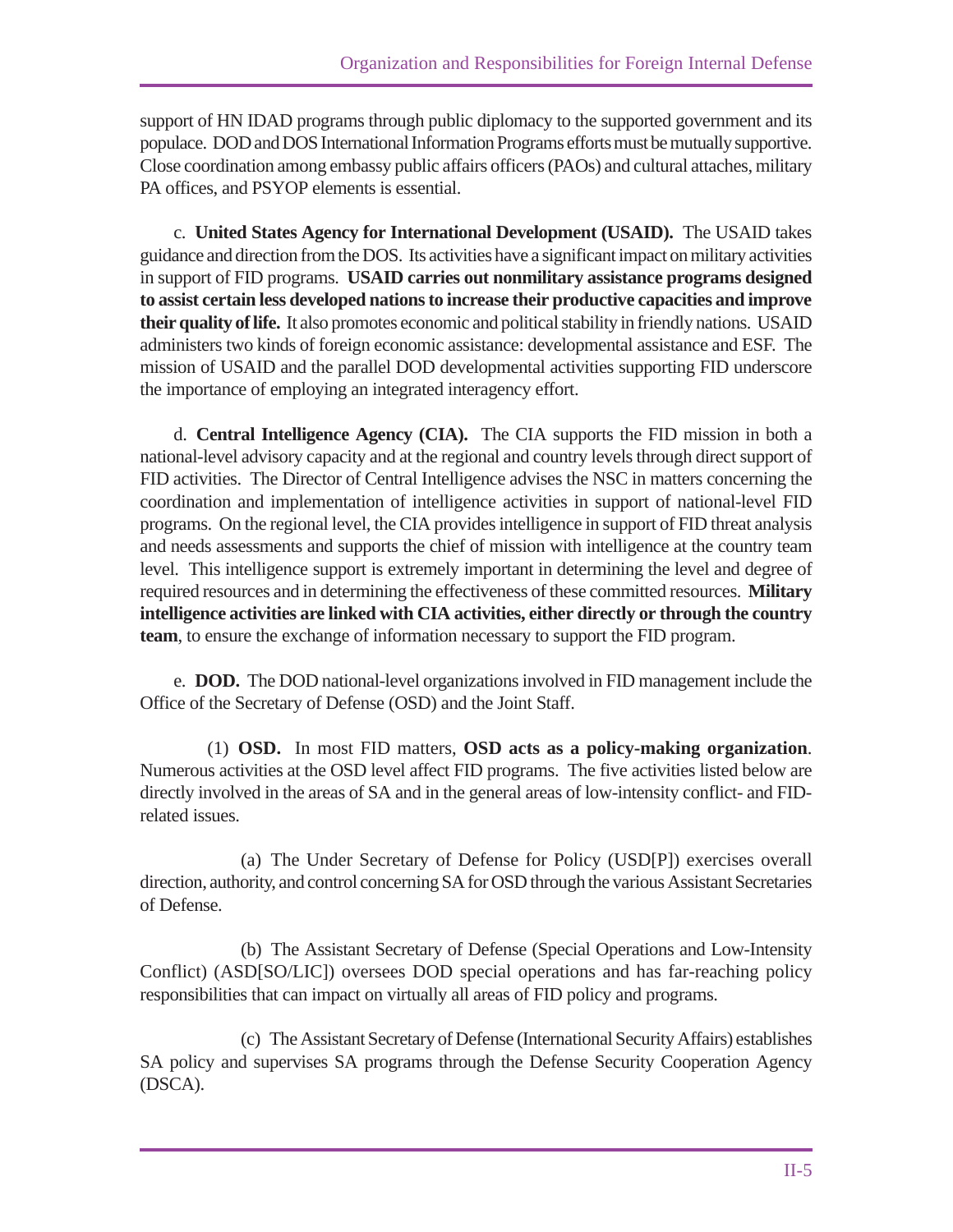(d) DSCA administers and supervises SA planning and formulates and executes SA efforts in coordination with other government programs. The DSCA also conducts international logistics and sales negotiations with representatives of foreign nations and serves as the DOD focal point for liaison with US industry regarding SA. Finally, the DSCA develops and promulgates SA procedures, maintains the database for the programs, and makes determinations with respect to the allocation of FMS administrative funds.

(e) The Assistant Secretary of Defense for Public Affairs supervises and establishes policy for PA programs with the DOD. PA is an integral part of military support to FID programs.

(2) **Chairman of the Joint Chiefs of Staff.** The Chairman of the Joint Chiefs of Staff **plays an important role in providing strategic guidance to the combatant commanders for the conduct of military operations to support FID programs**. This guidance is provided primarily through the National Military Strategy (NMS), the Joint Strategic Capabilities Plan (JSCP), the Joint Planning Document, the Chairman's Program Assessment, and key components of the Joint Strategic Planning System (JSPS). This guidance is provided after, and often modified as a result of, the interagency coordination and policy development process described earlier in this chapter. Because of their familiarity with the needs of the friendly nations in their regions, the combatant commanders are given great latitude in managing and coordinating their military activities in support of FID programs.

(a) Because of the wide variety of potential military activities to support FID, no one Joint Staff directorate monitors all military activities to support FID.

(b) Three staff directorates provide the majority of the input to planning guidance and provide most of the oversight for FID operations.

1. The Strategic Plans and Policy Directorate (J-5) contributes to the strategic FID guidance provided to combatant commanders through the JSCP. Primary functions include coordinating SA with US military plans and programs and advising the Chairman of the Joint Chiefs of Staff on SA programs.

2. The Operations Directorate (J-3) monitors major current military operations in support of FID.

3. The Intelligence Directorate (J-2) assists with the coordination of nationallevel intelligence and counterintelligence (CI) support requirements and provides oversight guidance on intelligence operations and HN training requests in support of FID.

# **3. Combatant Command Organization**

a. **Geographic combatant commanders** are responsible for planning and executing military operations in support of FID within their AORs. **Other combatant commanders** play a supporting role by providing resources to conduct operations as directed by the President or Secretary of Defense.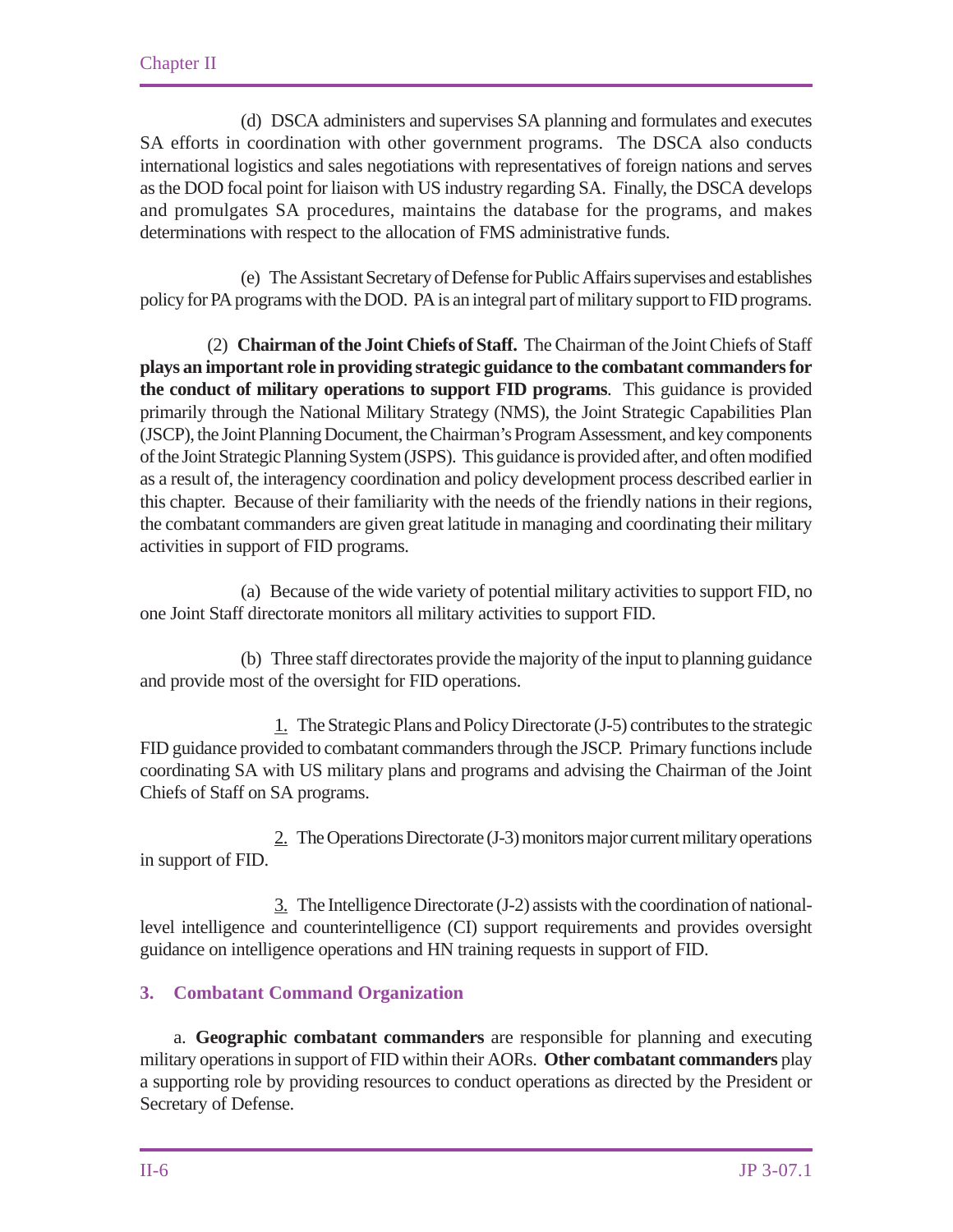b. The geographic combatant commander has the responsibility of coordinating and monitoring all the military activities in the AOR in support of FID programs. **TSC plans are integral tools of the combatant commanders used to coordinate FID activities.** Organizing for military operations in FID will vary, but there are fundamental principles that apply when planning or executing FID operations. For example:

(1) Military activities in support of FID are an integral part of the long-range strategic plans and objectives for the command's AOR. These plans must reflect national security priorities and guidance.

(2) Combatant commanders may coordinate to expand the military presence in the country team. In most instances, the application of US military resources in support of a HN's IDAD programs will function through the framework of SAOs. However, should it become necessary to expand US assistance by introducing selected US military forces, a joint task force (JTF) normally will be established to coordinate this effort.

(3) Although planning and executing military operations in FID require a coordinated staff and interagency effort, responsibility and accountability remains with the commander.

c. **Staff Organization.** The general purpose and functions of the combatant commander's joint staff are provided in JP 0-2, *Unified Action Armed Forces (UNAAF*). The purpose of this discussion is to outline general organizational requirements for FID oversight and management at the combatant command level.

(1) **Plans and Policy Directorate.** The J-5, as the staff planner, **incorporates military support to FID programs into theater strategy and plans**. The J-5 has three ways to accomplish this: the plans division prepares the combatant commander's vision and strategy, looking out five to ten years and providing long-term and mid-term objectives for military support to FID programs; the political-military affairs division links the combatant command to the SAOs; and the SA section provides oversight of military SA efforts and coordinates integration of regional SA activities into theater-wide activities. The SA section may be organized within another directorate of the combatant command staff, depending on the desires of the combatant commander.

(2) **Operations Directorate.** The J-3 **monitors the execution of military operations in support of a FID program**. Additionally, the J-3 uses the CMO and the PSYOP sections to orchestrate specifically designed programs to maximize the positive effects of military activities in support of FID. The J-3 also employs a special operations staff element that assists in the planning and employment considerations for special operations forces (SOF) in support of FID. Combatant commanders may elect to assign the above programs and planning for SOF in support of FID to the theater subunified special operations command (SOC) or designated element.

(3) **Intelligence Directorate.** The J-2 **supplements estimates produced by the national intelligence agencies**. Important information includes economic, political, and social conditions as well as military threats. Critical to military operations in support of FID is the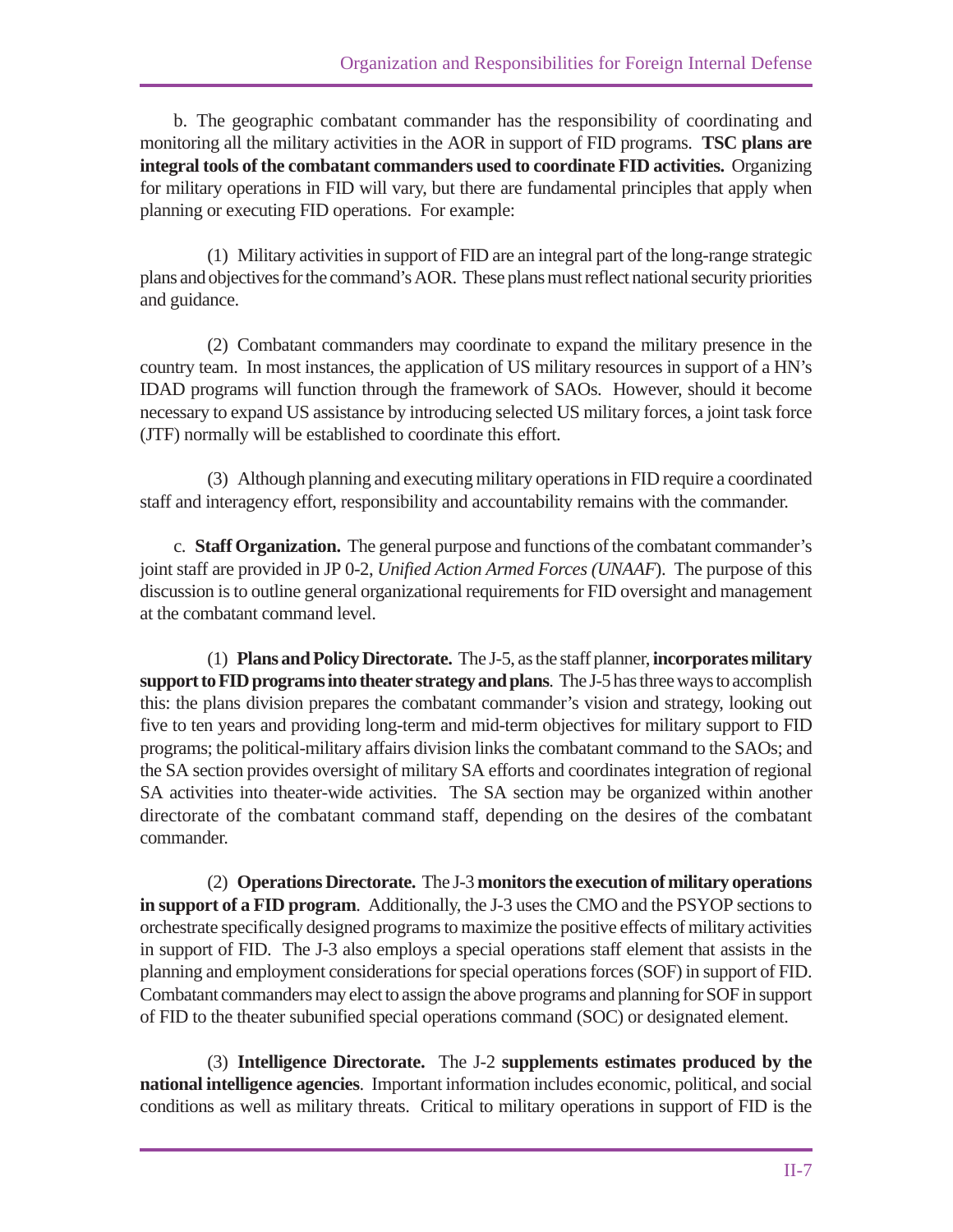accurate detection and assessment of internal instability. Through the CI staff officer (CISO) the J-2 is also responsible for planning for CI support to the military portion of the FID operation. CI support is critical to the execution of FID operations and can provide commanders with valuable tools for force protection planning as well as maintain the integrity and operations security of FID operations. Additionally, in those instances where a force protection detachment is stationed in the HN, the CISO or designated CI coordinating authority is responsible for coordinating FID support. Cooperative intelligence liaisons between the US and the HN are vital, however, disclosure of classified information to HN or other multinational FID forces must be authorized.

(4) **Political Advisor (POLAD).** Geographic combatant commanders may be assigned a POLAD or a Foreign Policy Advisor by DOS. **The POLAD serves as a link between DOS and the combatant commander's staff.** An effective use of the POLAD's skill in FID-intensive theaters may be for the combatant commander to establish **a FID interagency working group** (see Figure II-3) consisting of interagency representatives and military staff from country teams and the combatant commander's staff. This group acts as a focal point for the coordination and integration of military and nonmilitary support to FID programs.

(5) **Legal Adviser.** The legal adviser should evaluate all military operations in support of a FID program because of the current legal restrictions and complex funding sources. See Appendix A, "Commander's Legal Considerations," for more information about the legal considerations when supporting a FID program.

(6) **PA Element.** Integral to successful military operations in support of FID programs is public awareness and support. A coordinated public information program to support a FID program is essential. The PAO must be an early and active participant in military planning to support FID.

(7) **Other Staff Elements.** All staff elements contribute to the overall support of the FID program. Some, such as the logistics directorate (J-4) and the command, control, communications, and computer systems directorate, may be given primary responsibility for specific military technical support missions. These staff elements will usually focus on the direct support (not involving combat operations) category of military support to FID.

# **4. Subordinate Unified Commands**

a. Combatant commanders may form area and functional subordinate unified commands.

b. An example of a regional subordinate unified command is US Forces, Korea, under the United States Pacific Command. The responsibilities for FID support in these commands closely parallel those discussed for the combatant commands. Specific authority for planning and conducting FID depends on the level of authority delegated by the combatant commander. However, basic principles and staff organization remain consistent.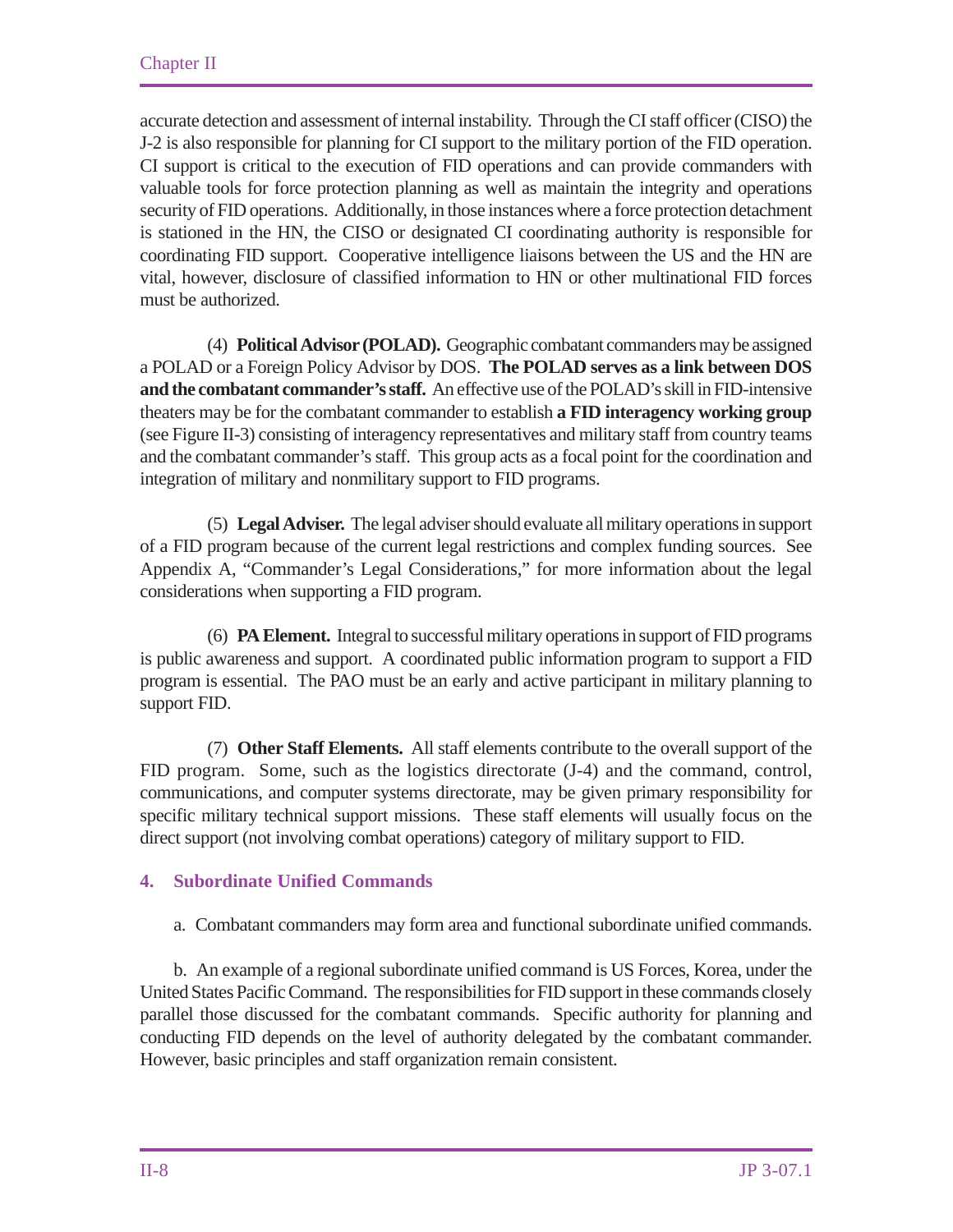

**Figure II-3. Notional Foreign Internal Defense Interagency Working Group**

c. Functional subordinate unified commands such as US Special Operations Command South, which is the theater SOC for United States Southern Command (USSOUTHCOM), control a specific functional capability. These functional commands contribute to FID planning and execution through management of FID areas related to their functional areas of expertise.

d. **Theater subordinate unified SOCs are of particular importance because of the significant role of SOF in FID programs.** The theater SOC normally has operational control (OPCON) of all SOF in the theater and has primary responsibility to plan and execute SOF operations in support of FID. SOF assigned to a theater are under the combatant command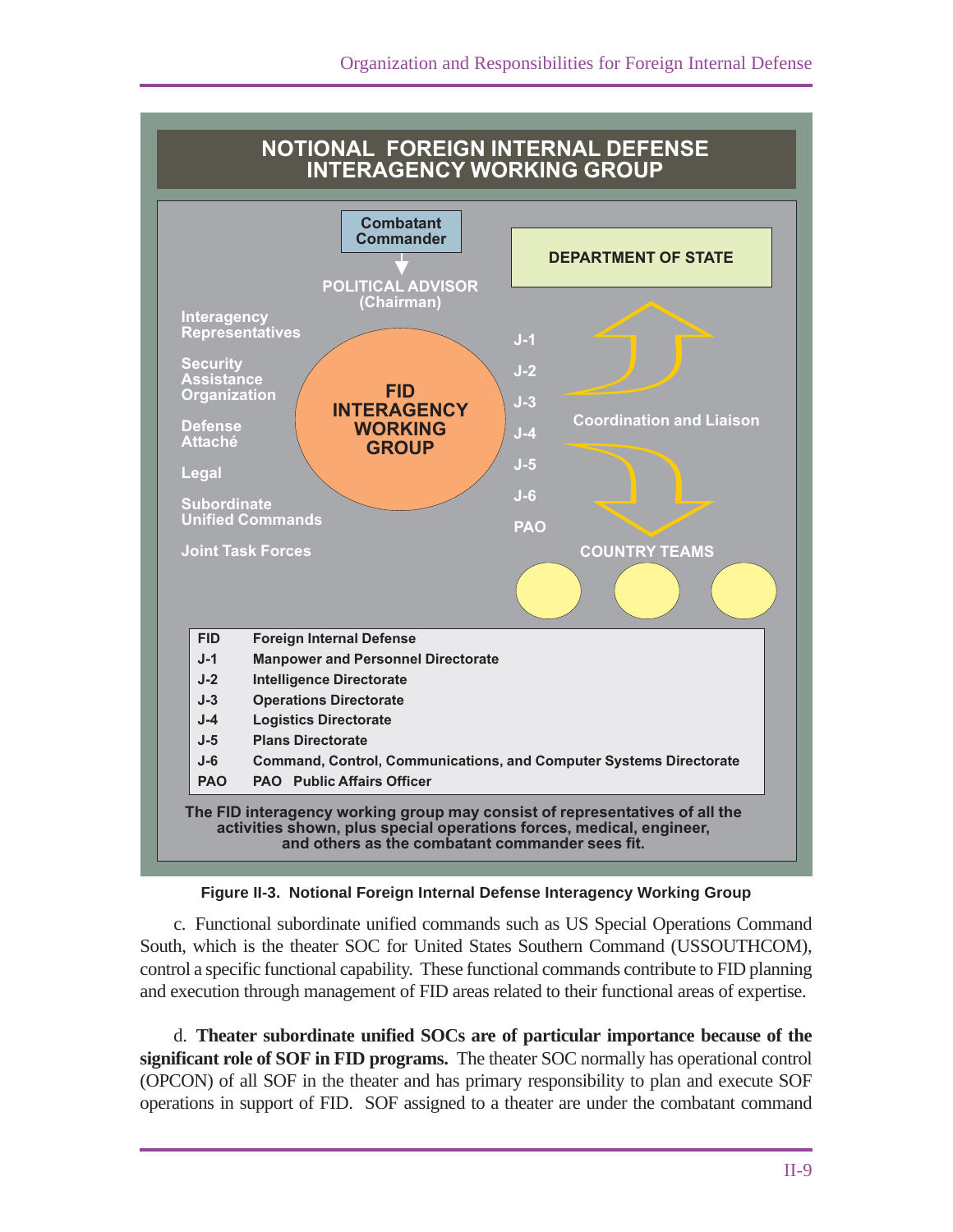(command authority) of the geographic combatant commander. The geographic combatant commander normally exercises this authority through the commander of the theater SOC. Coordination between the theater subordinate unified SOC and the other component commands of the geographic combatant commander is essential for effective management of military operations in support of FID, including joint and multinational exercises, mobile training teams (MTTs), integration of SOF with conventional forces, and other operations.

## **5. Joint Task Forces**

Combatant commanders may form JTFs to execute complex missions. The JTF formed under the United States Northern Command (USNORTHCOM) to control CD operations (JTF-6) is an example of this concept. Another example, JTF-BRAVO, which is subordinate to USSOUTHCOM, was formed by the combatant commander for the primary mission of coordinating and supporting US military training exercises in Honduras during a time when a US forward presence in Central America was deemed necessary. The large number of training exercises and related HCA projects conducted were a primary factor in the decision to form the JTF. Other JTFs may be organized to accomplish specific functional missions such as road construction and support for transportation and communications efforts.

*For further information on JTFs, refer to JP 5-00.2,* Joint Task Force Planning Guidance and Procedures.

## **6. The United States Diplomatic Mission and Country Team**

a. The US diplomatic mission to a HN includes representatives of all US departments and agencies physically present in the country. **The President gives the chief of the diplomatic mission, normally an ambassador, full responsibility for the direction, coordination, and supervision of all USG executive branch employees in-country.** However, this authority does not extend to personnel in other missions or those assigned to either an international agency or to a geographic or other supported combatant commander. Although the diplomatic mission is beyond the realm of the geographic combatant commander's responsibility, close coordination with each mission in the commander's AOR is essential in order to build an effective overlying regional FID program.

b. **Organization.** The **country team concept** (see Figure II-4) denotes the process of incountry, interdepartmental coordination among key members of the US diplomatic mission. The composition of a country team varies, depending on the desires of the chief of mission, the in-country situation, and the number and levels of US departments and agencies present. **The principal military members of the country team are the defense attache (DATT) and the chief of the SAO.** Although the US area military commander (the combatant commander or a subordinate) is not a member of the diplomatic mission, the commander may participate or be represented in meetings and coordination conducted by the country team. The following discussion provides an outline of typical country team representatives and explains the military elements important to the FID mission.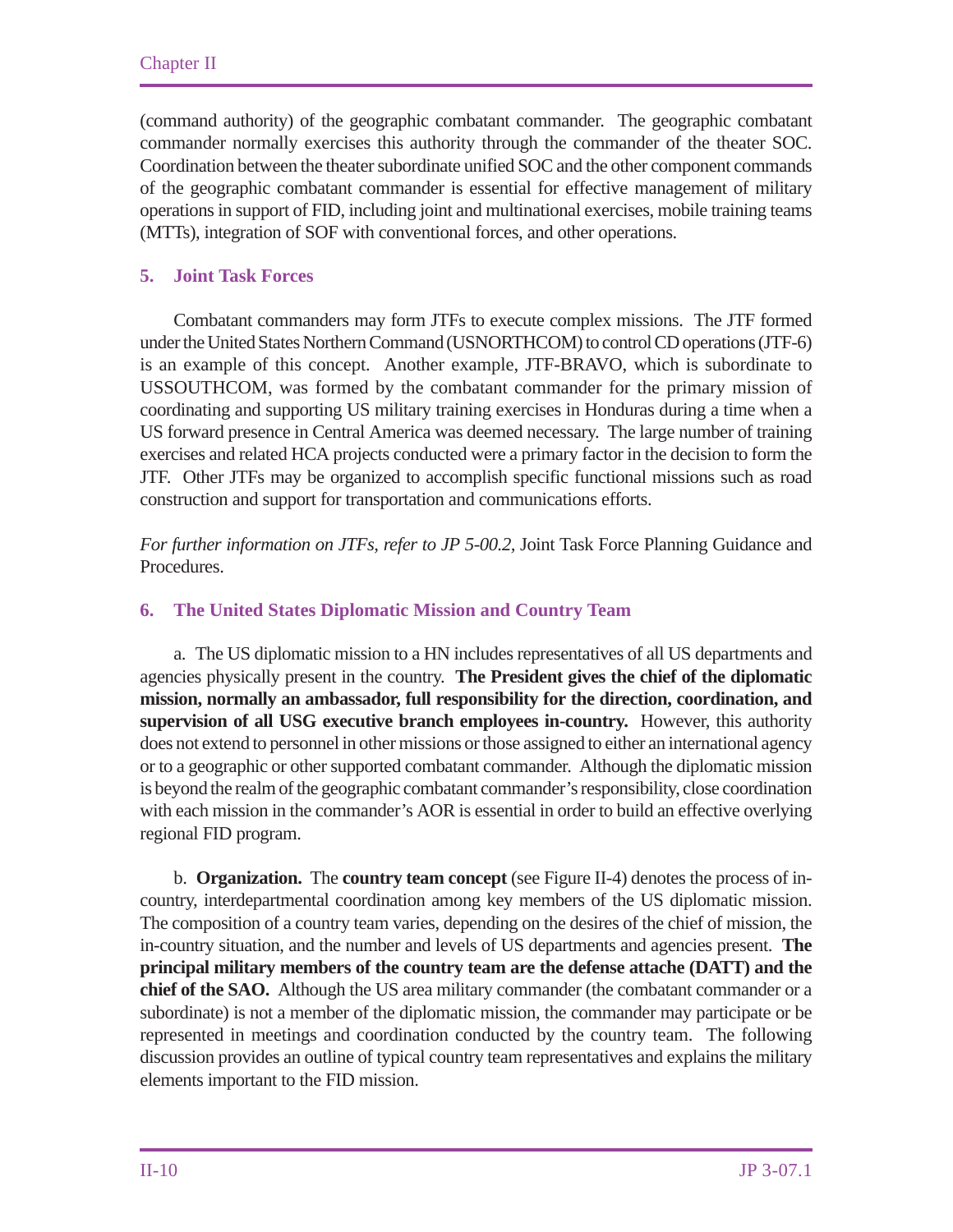

**Figure II-4. The Country Team Concept**

(1) The ambassador is the personal representative of the President for that particular country. Ambassadorial authority extends to all elements of the mission and all official USG activities and establishments within the HN. The only exceptions to the ambassador's authority over USG activities are the control of military elements under the separate command of a geographic combatant commander or the control of elements of another US mission or personnel assigned to an international agency. Within this authority, the ambassador coordinates much of the FID effort in the assigned country. The ambassador accomplishes this task either through the assigned SAO or through the country team.

(2) The US DOS is generally represented on the country team by the following:

(a) The deputy chief of mission serves as executive officer and chief of staff for the ambassador, and directs the diplomatic mission in the ambassador's absence (then called the Chargé d'affairs).

(b) The political counselor directs the political section and is often third in command of the mission. The political section may also contain a political and/or military officer to assist in the coordination of military activities supporting FID programs.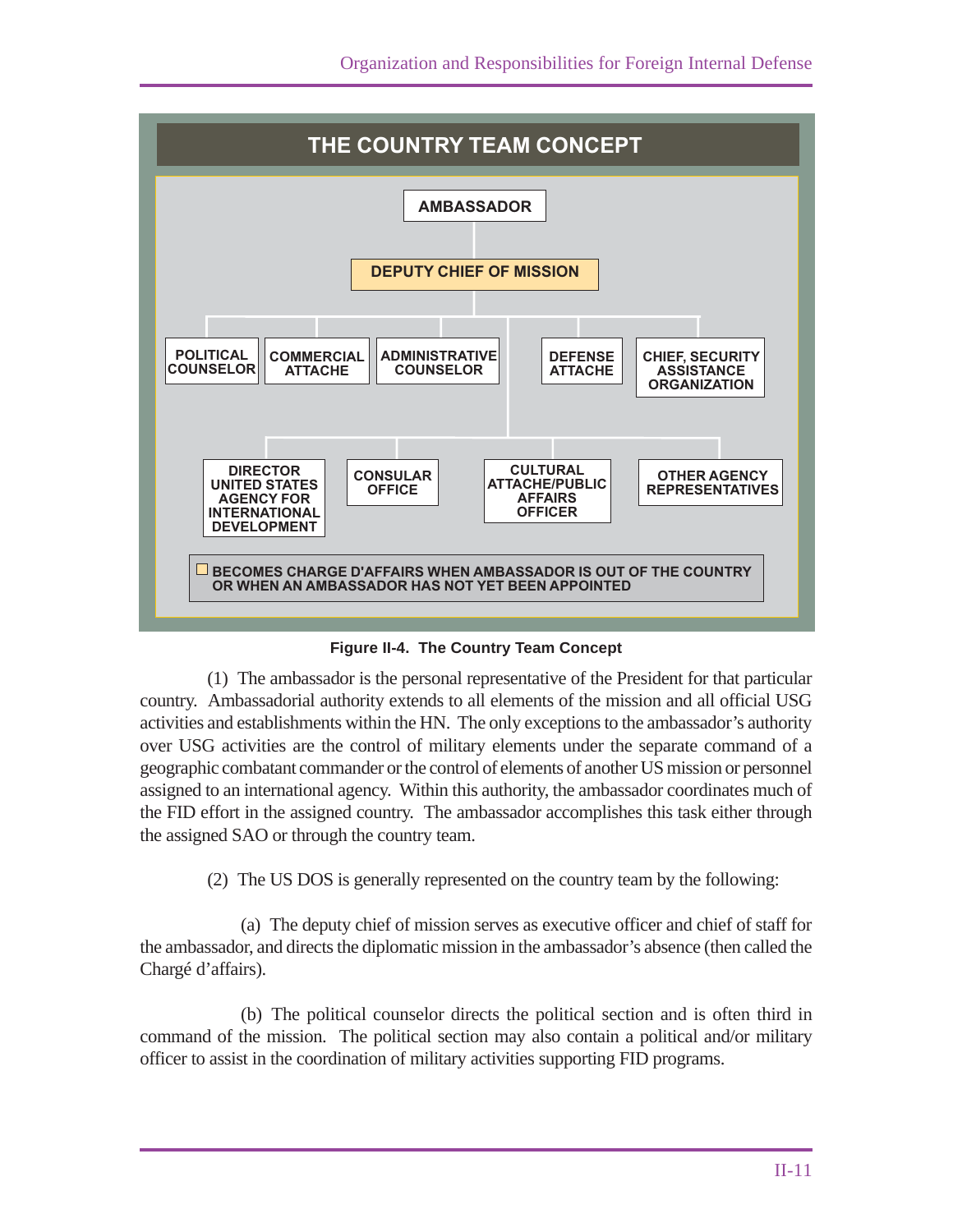(c) The commercial attaché is trained by the Department of Commerce and promotes US commercial interests.

(d) The cultural attache is a DOS public diplomacy officer responsible for implementing the US information program throughout the HN. This individual will often double as the PAO.

(3) The Agency for International Development is represented by the in-country director of USAID. The director directs the nonmilitary US developmental efforts in the HN.

(4) Other USG departments, agencies, and interests may be represented by the following.

- (a) Treasury attaché.
- (b) Agricultural attaché.
- (c) Labor attaché.
- (d) Air attaché.
- (e) Science attaché.
- (f) Drug Enforcement Administration representative.
- (g) Director of the Peace Corps.
- (h) Legal attaché (representing the Department of Justice).

(5) The DOD organization and representation within the diplomatic mission and country team can range from as little as an envoy to a full complement of Service attachés or a major SAO. In nations with active FID programs, there is likely to be a larger military presence with most of these resources centered in the SAO.

(a) **The US defense representative (USDR)** is the ambassador's liaison for all matters relating to administrative and security coordination for DOD personnel and organizations under the chief of mission authority. The USDR is designated by the USDP, with the concurrences of the Chairman of the Joint Chiefs of Staff and the appropriate combatant commander. The position is advisory only; thus the USDR has neither command nor tasking authority. The appointment as the USDR does not change either the scope of this designated officer's primary responsibilities or accountability to the chain of command in the DOD command structure.

(b) **The DATT is the officer in charge of the US defense attaché office (USDAO).** The DATT and other Service attaches serve as the Secretary of Defense, Chairman of the Joint Chiefs of Staff, and combatant commander's diplomatic representative to their HN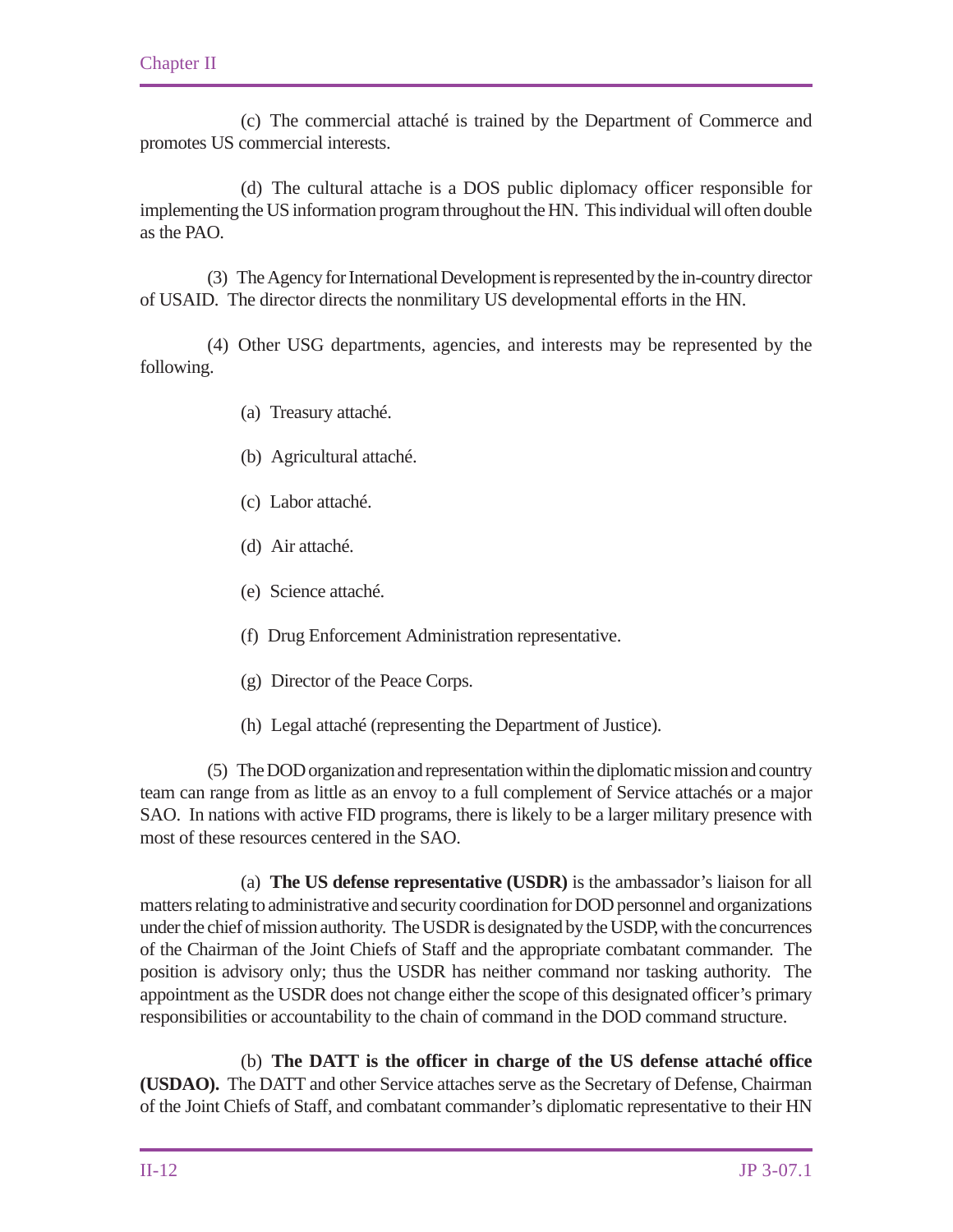counterparts. USDAOs are operated by Defense Intelligence Agency. The attachés also serve the ambassador and coordinate with and represent their respective Military Departments on Service matters. The attachés assist the FID program by exchanging information with the combatant commander's staff on HN military, social, economic, and political conditions. In the majority of countries, the functions of an SAO are carried out within the USDAO under the direction of the DATT.

(c) In nations where large concentrations of US military personnel are resident or transit, OSD-sponsored force protection detachments may also be deployed to support DOD CI support to force protection requirements. Force protection personnel are specially trained, areaoriented, and language-qualified. Force protection detachments interface with HN local law enforcement and security services to enhance CI and security support to force protection for US troops in theater.

(d) **The SAO is the most important FID-related military activity under the supervision of the ambassador.** The specific title of the SAO may vary, however, these differences reflect nothing more than the political climate within the HN. As examples, an SAO may be referred to as a Military Assistance and Advisory Group, Military Advisory Group, Office of Military Cooperation, or Office of Defense Cooperation. SAOs may have up to six members of the Armed Forces before congressional approval is required. Usually, a US military officer serves as the chief. When programs involve more than one Service, the SAO organization will be joint. The organization (departmental and functional alignments) of a typical SAO are indicated in Figures II-5 and II-6.

1. The SAO reports to the US Ambassador and assists HN security forces by planning and administering military aspects of the SA program. SA offices also help US country teams communicate HN assistance needs to policy and budget officials within the USG and combatant command for recommended inclusion in the Foreign Operations Budget.

2. **The SAO is essentially a management organization that helps assess the HN needs and articulate them through the instruments described above.** SAOs manage equipment and service cases, manage training, monitor programs, evaluate and plan HN military capabilities and requirements, provide administrative support, promote rationalization, standardization, interoperability, and perform liaison exclusive of advisory and training assistance. In addition, the SAO provides oversight of training and assistance teams temporarily assigned to assist the HN. The SAO is limited by law from giving direct training assistance that is normally provided through special teams and organizations assigned to perform limited tasks for specific periods. These include technical assistance field teams (TAFTs), MTTs, technical assistance teams (TATs), language training detachments, weapon system logistics offices, quality assurance teams (QATs), as well as site survey and defense requirement survey teams.

(6) Extensive and effective lines of coordination in an organization such as the country team are critical to its effective functioning. Effective coordination from the national level down to the smallest independent agencies operating within the HN is essential. This arrangement and lines of coordination are illustrated in Figure II-7.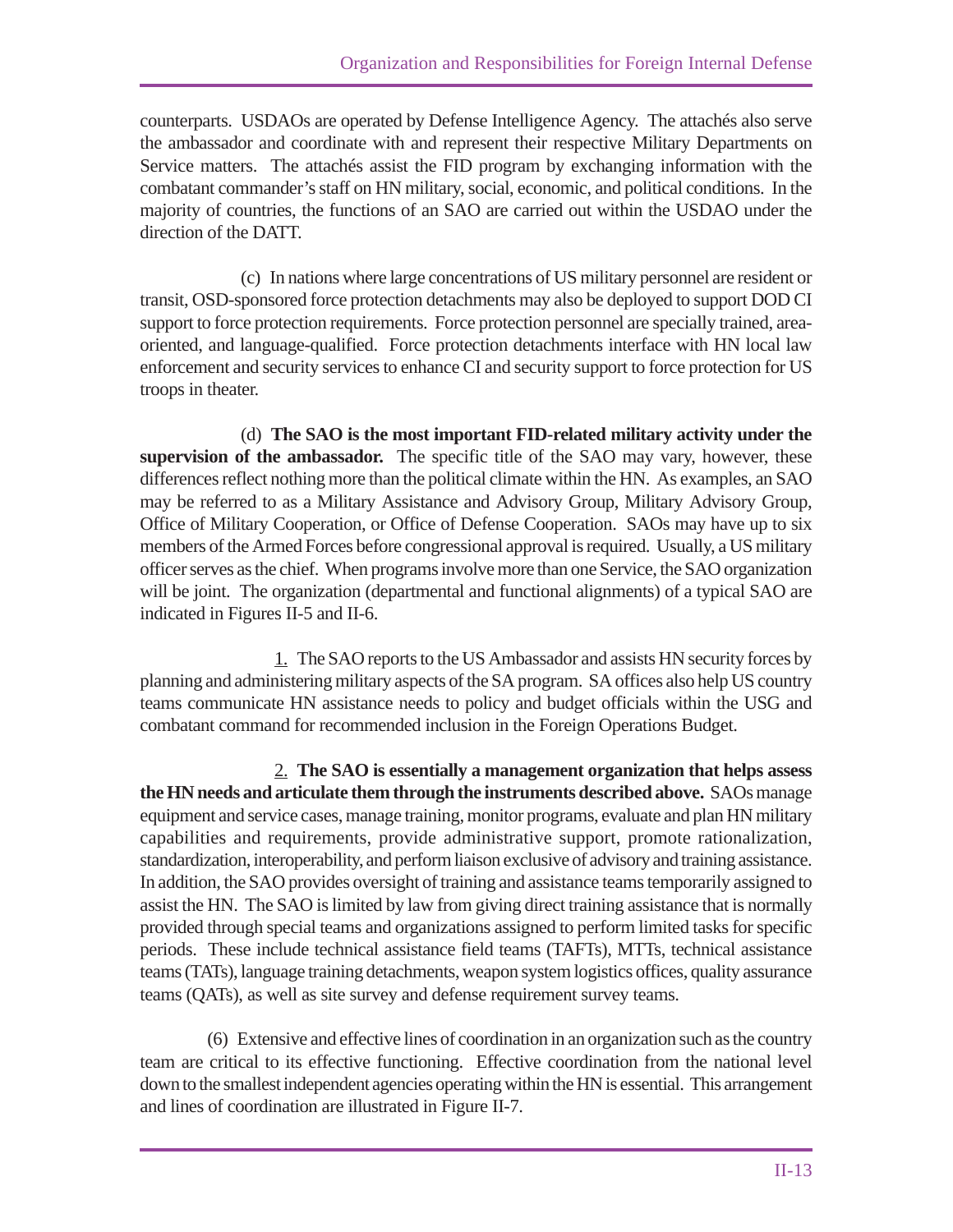

**Figure II-5. Security Assistance Organization (Departmental Alignment)**



**Figure II-6. Security Assistance Organization (Functional Alignment)**

# **7. The Supported Host Nation**

a. **The HN IDAD program is always the centerpiece of any FID program.** The entire FID effort is tailored to the needs of the individual nation and to effectively interact with the HN IDAD organization. Appendix B, "Internal Defense and Development Strategy," provides a more extensive explanation and also details a generic IDAD organizational structure. This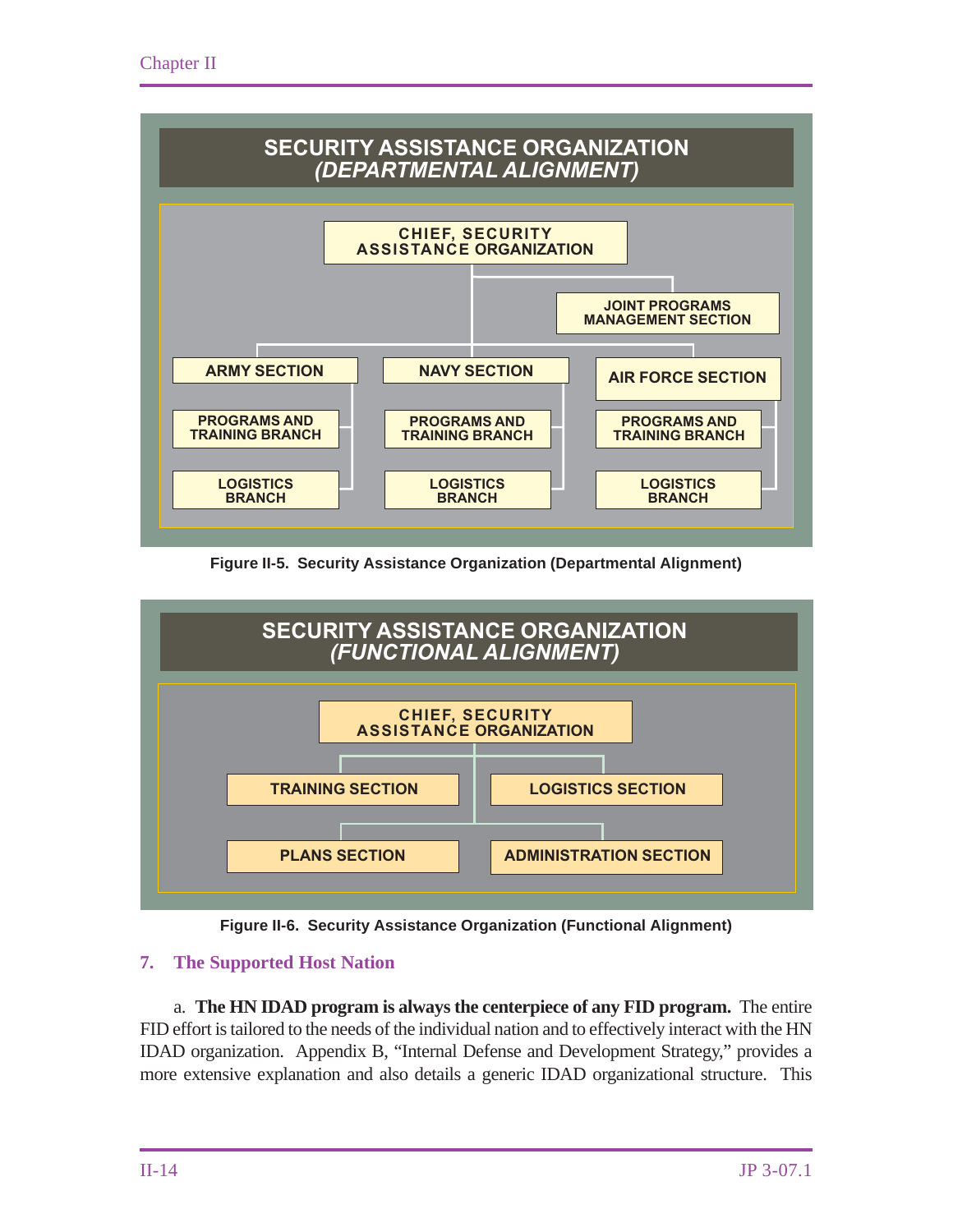# **EMBASSY AND SECURITY ASSISTANCE ORGANIZATION WORKING RELATIONSHIPS**

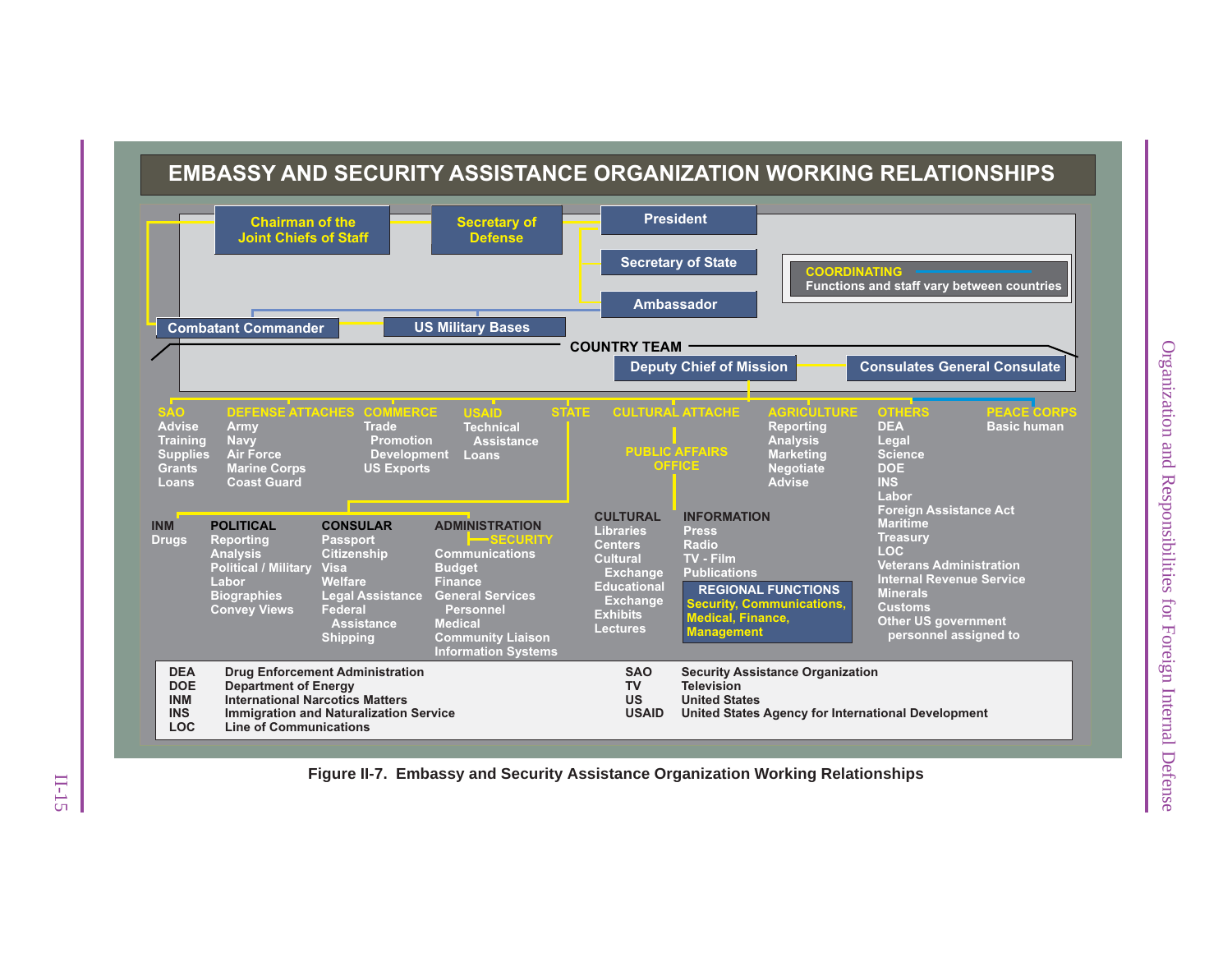appendix can be useful to understand how the HN may organize and also provides a basis from which to provide guidance to HNs on how to improve their IDAD organization.

b. **IDAD Principles.** Although IDAD organizations will vary depending on the environment, resources available, and other factors, certain basic principles guide a successful IDAD program. **These principles include unity of effort, maximum use of intelligence, PSYOP, and CMO, minimum use of violence, and a responsive government.** These may seem overly simplistic and obvious; however, if they are not applied properly, the result may be a disjointed effort that damages the legitimacy and stability of the HN government. Appendix B, "Internal Defense and Development Strategy," provides further discussion of these principles.

c. **HN Organization for IDAD.** Just as the United States organizes to support a FID program, so must a HN organize to facilitate the extensive coordination required in a complex IDAD program. Appendix B, "Internal Defense and Development Strategy," provides a detailed view of an organizational method that facilitates this control and coordination. The concept generally requires an organization that is geographically organized into national and regional levels, where each level has its own functional structure. This concept facilitates management at both the macro and micro levels of those areas critical to accomplishing balanced development with the concomitant security, neutralization, and mobilization functions.

## **8. Multinational Foreign Internal Defense Force**

a. Multinational operations in support of FID, both those that include combat and those that do not, are conducted within the structure of an alliance that are the result of formal agreements or a coalition that has ad hoc arrangements for common action. Such **multinational operations require innovative C2 and coordination procedures for FID planning and execution in order to facilitate unity of effort**.

b. Each multinational operation in support of FID is different, and key considerations involved in planning and execution may vary with the international situation and perspectives, motives, and values of the organization's members.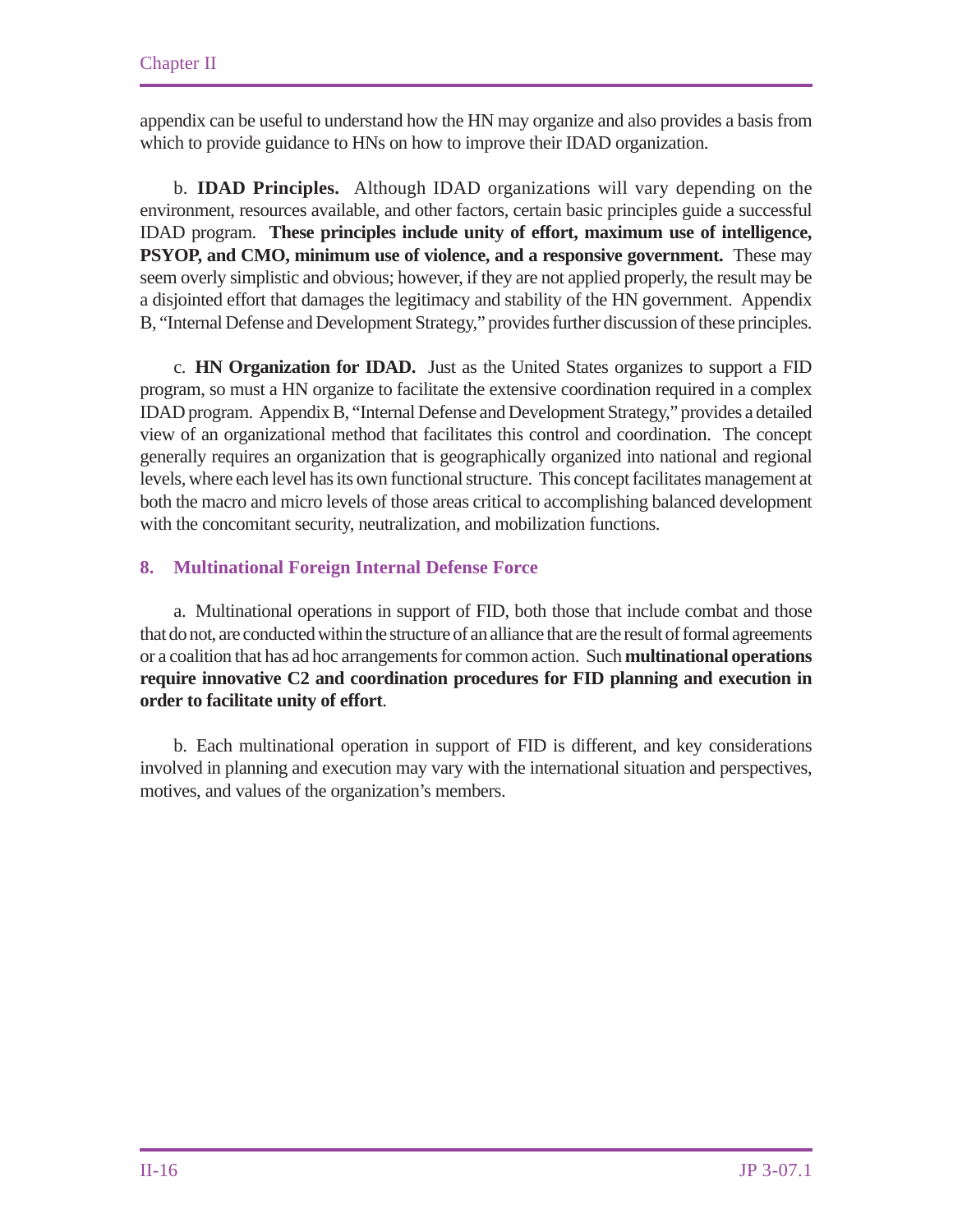## **FOREIGN INTERNAL DEFENSE IN LATIN AMERICA**

**Threats to peace, stability, progressive growth, and democracy in Latin America come from political extremes and deeply rooted economic, social, and political problems. United States national interests in the region [are] the promotion of democracy and sustainable economic development. Human rights, the development of higher living standards throughout the region, combating the illegal drug trade, and the curtailment of illegal migration to the United States will probably endure as issues at least through the turn of the century.**

**While most countries in Latin America continue the process of democratization, some are under pressure from authoritarian alternatives. This is especially so in countries where democratically elected governments have yet to fulfill popular expectations. A rapidly expanding urban population and the attendant socioeconomic problems of decapitalization, unemployment, violent crime, and drug abuse create conditions which promote emigration, subversion, terrorism, insurgency, and the kind of political instability which fosters coups d'etat. United States assistance in reinforcing democratic institutions and building strong economies remains the best defense against [such] authoritarian alternatives.**

**SOURCE: Donald E. Schulz, Latin America Regional Assessment, The 1995 Strategic Assessment from the Strategic Studies Institute E.H. Tilford, Jr., Ed., February 10 1995**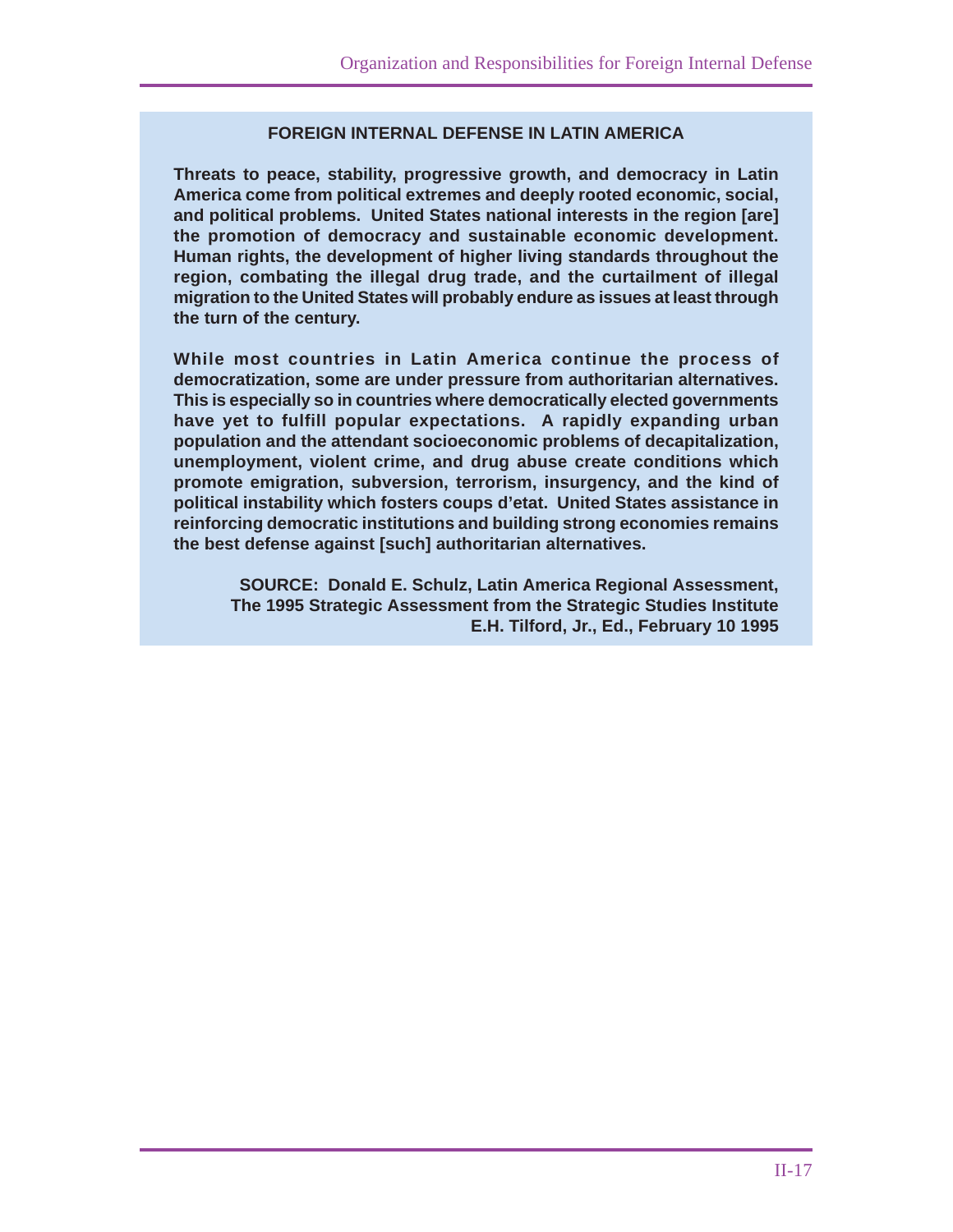Intentionally Blank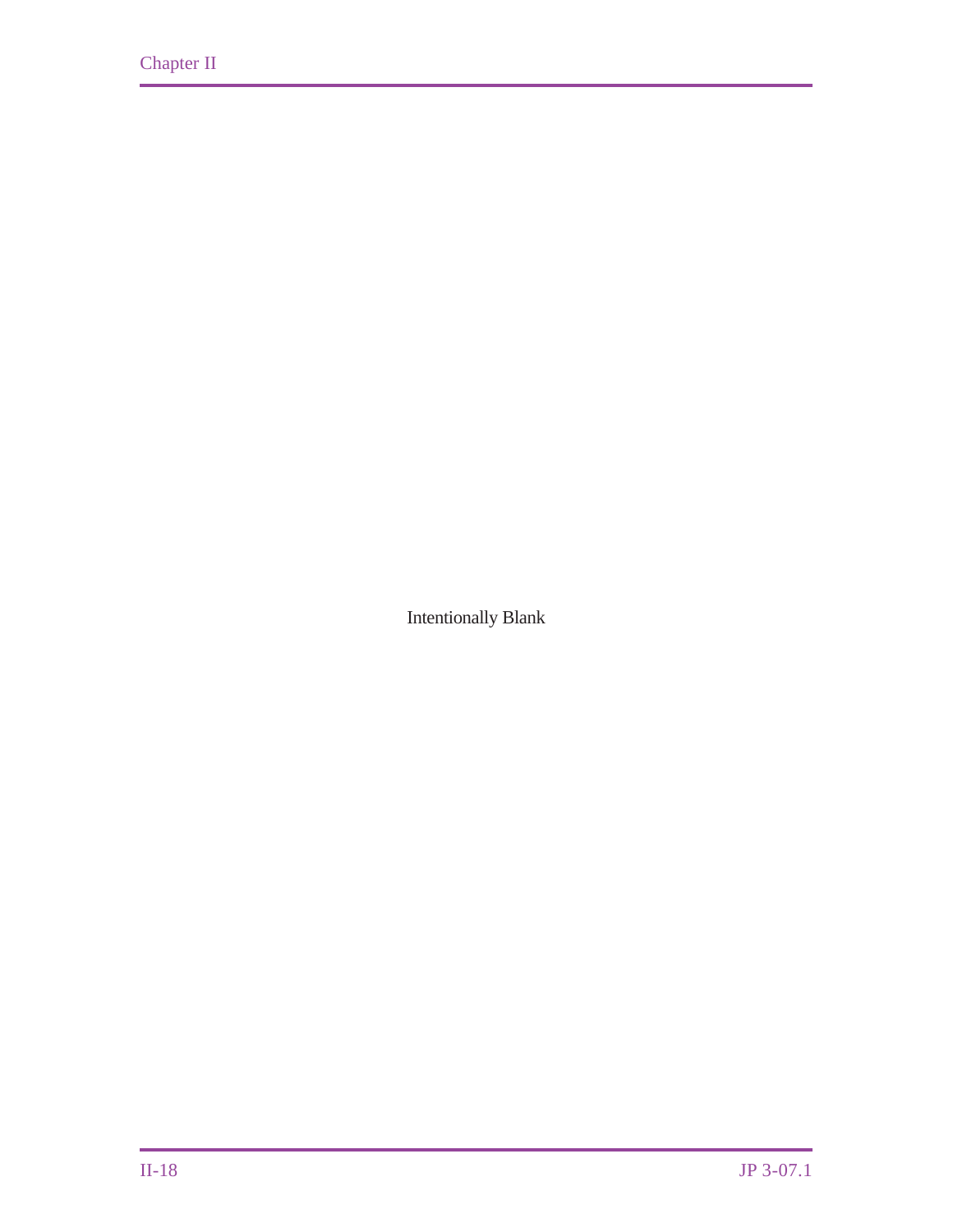# CHAPTER III **PLANNING FOR FOREIGN INTERNAL DEFENSE**

*"Long and careful deliberation promises great safety in war, whereas hasty and impetuous generals usually commit serious blunders."*

> **Byzantine Emperor Maurice, The Strategikon, 600 AD**

### **1. General**

a. FID is designed to bolster the internal stability and security of the supported nation. Only a comprehensive planning process at both the national and regional level can provide the means to reach this goal.

b. **The national FID effort should involve the integration of all instruments of national power** including consideration of the conduct of military operations in support of the FID program.

c. **NSC Directives Promulgate US FID Policy.** JSPS documents reflect the military responsibilities for carrying out this broad guidance.

d. The entire focus of US assistance under FID is to assist a HN, if possible, in anticipating, precluding, and as a last resort, countering an internal threat. The type of planning necessary is obviously dictated by the type or types of support being provided. **Support in anticipating and precluding threats is preventive in nature and is likely to require a mix of indirect support and direct support not involving combat operations.** An existing threat is likely to require responses that span all categories of FID support, to include US combat operations. A detailed discussion of employment considerations is included in Chapter V, "Foreign Internal Defense Operations."

## **2. Planning Imperatives**

a. FID has certain aspects that make planning for it complex. Some **basic imperatives** when integrating FID into strategies and plans are:

b. **Maintain HN Sovereignty and Legitimacy.** If US military efforts in support of FID do anything to undermine the sovereignty or legitimacy of the HN government, then they have effectively sabotaged the FID program. **The FID program is only as successful as the HN's IDAD program.**

c. **Understand long-term or strategic implications and sustainability of all US assistance efforts** before FID programs are implemented. This is especially important in building HN development and defense self-sufficiency, both of which may require large investments of time and materiel. Comprehensive understanding and planning will include assessing the following:

(1) The end state for development.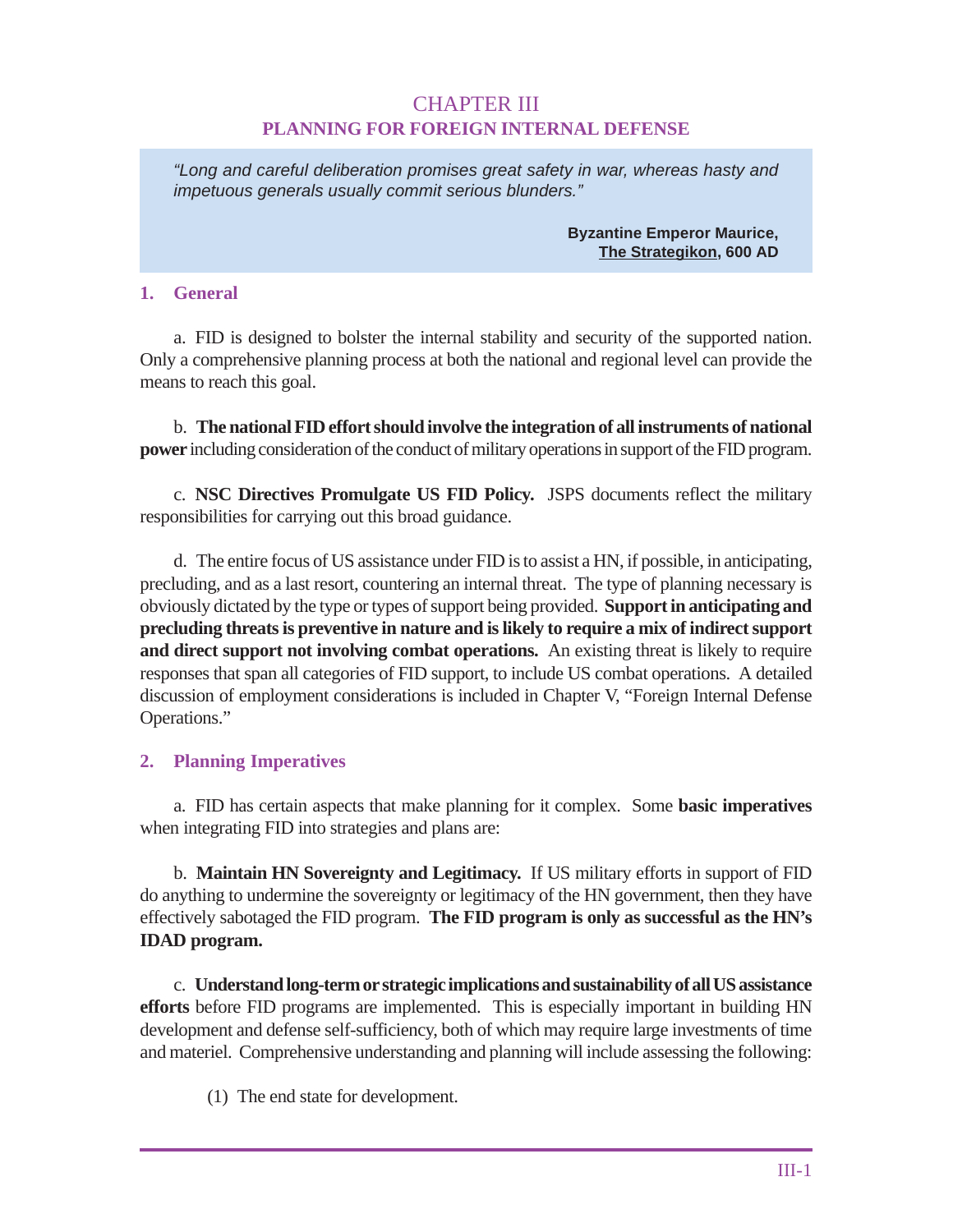(2) Sustainability of development programs and defense improvements.

(3) Acceptability of development models across the range of HN society, and the impact of development programs on the distribution of resources within the HN.

(4) Second-order and third-order effects of socio-economic change.

(5) The relationship between improved military forces and existing regional, ethnic, and religious cleavages in society.

(6) The impact of improved military forces on the regional balance of power.

(7) Personnel life-cycle management of military personnel who receive additional training.

(8) The impact of military development and operations on civil-military relations in the HN.

d. **Tailor military support of FID programs to the environment and the specific needs of the supported HN.** Consider the threat as well as local religious, social, economic, and political factors when developing the military plans to support FID. Overcoming the tendency to use a US frame of reference is important because this potentially damaging viewpoint can result in equipment, training, and infrastructure not at all suitable for the nation receiving US assistance.

e. **Ensure Unity of Effort.** As a tool of US foreign policy, FID is a national-level program effort that involves numerous USG agencies that may play a dominant role in providing the content of FID plans. Planning must coordinate an integrated theater effort that is joint, interagency, and multinational in order to reduce inefficiencies and enhance strategy in support of FID programs. An interagency political-military plan that provides a means for achieving unity of effort among USG agencies is described in Appendix D, "Illustrative Interagency Political-Military Plan for Foreign Internal Defense."

f. **Understand US Foreign Policy.** NSC directives, plans, or policies are the guiding documents. If those plans are absent, JFCs and their staffs must find other means to understand US foreign policy objectives for a HN and its relation to other foreign policy objectives. They should also bear in mind that these relations are dynamic, and that US policy may change as a result of developments in the HN or broader political changes in either country.

# **3. Department of Defense Guidance**

a. **Much of the military planning for FID is conducted at the combatant command level.** The combatant commander bases strategy and military planning to support FID on the broad guidance and missions provided in the JSPS. This section will briefly discuss the major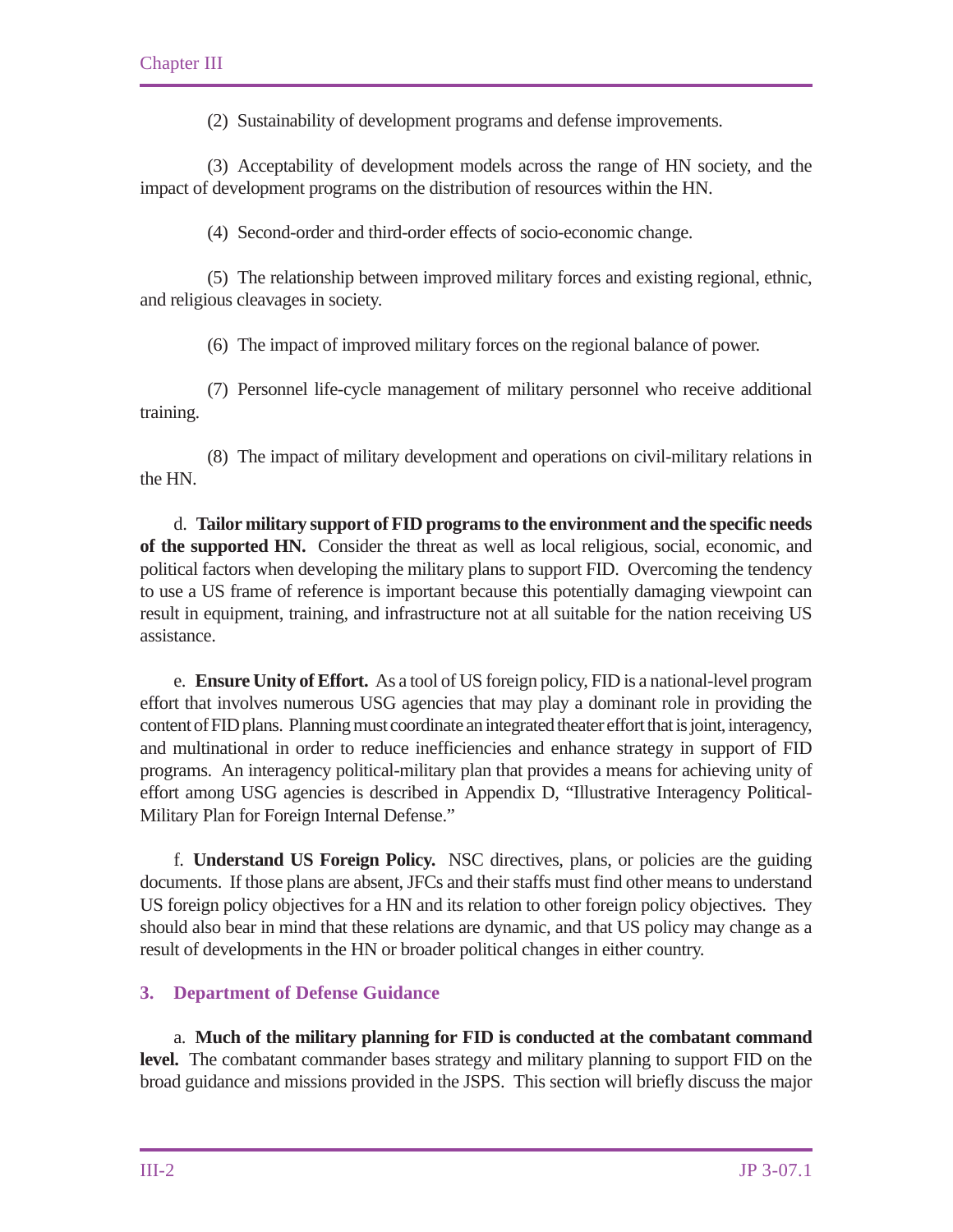JSPS guidance documents and their relation to the combatant commander's FID planning process. Only those documents most relevant to the FID planning process will be discussed.

*For further information on joint planning, refer to JP 5-0,* Doctrine for Planning Joint Operations*,* and Chairman of the Joint Chiefs of Staff Instruction (CJCSI) 3100.01A, Joint Strategic Planning System*.*

b. The NMS is derived from the national security strategy and attempts to promote peace, deter aggression, and, failing that, fight and win. The NMS provides the advice of the Chairman of the Joint Chiefs of Staff, in consultation with other members of the Joint Chiefs of Staff and the combatant commanders, to the President, the NSC, and the Secretary of Defense as to the recommended NMS and fiscally constrained force structure required to attain national security objectives. The theater strategies and plans that combatant commanders develop to support national strategic objectives are largely influenced by the NMS, but are tasked through the JSCP process. **The NMS allows the combatant commanders to provide feedback about priorities and force structure requirements that may be significant in highlighting those FID areas of importance that the JSCP (discussed below) has not resourced** or recognized as specified or implied missions.

c. **The JSCP.** The JSCP is the principal vehicle by which the combatant commanders are tasked to develop OPLANs and operation plans in concept format (CONPLANs) for regional contingencies. **Through the guidance and resources provided in the JSCP, the combatant commanders develop their OPLANs and CONPLANs to support FID programs.** Generally, the JSCP provides guidance important to FID in the following areas.

(1) The JSCP provides general taskings to the combatant commanders that may mandate military support to a FID program or provide the strategic guidance and direction from which combatant commanders may deduce military missions to support FID programs.

(2) The JSCP provides **a list of major combat forces expected to be available during the planning period** and apportions those forces for planning purposes.

(3) The supplemental instructions to the JSCP provide **additional planning guidance, capabilities, and amplification of tasking for planning in specified functional areas**. Most of these supplemental instructions impact on military planning and execution to support FID programs; however, four are directly tied to FID, as described in Figure III-1.

d. The combatant commander, using an integrated priority list, also identifies requirements to support FID programs and request authorization and resourcing.

# **4. General Theater Planning Requirements**

a. Geographic combatant commanders may develop theater strategies and/or campaign plans that support taskings by the Chairman of the Joint Chiefs of Staff in the JSCP. Combatant commanders vary the planning instruments that they use to direct activities in their AORs.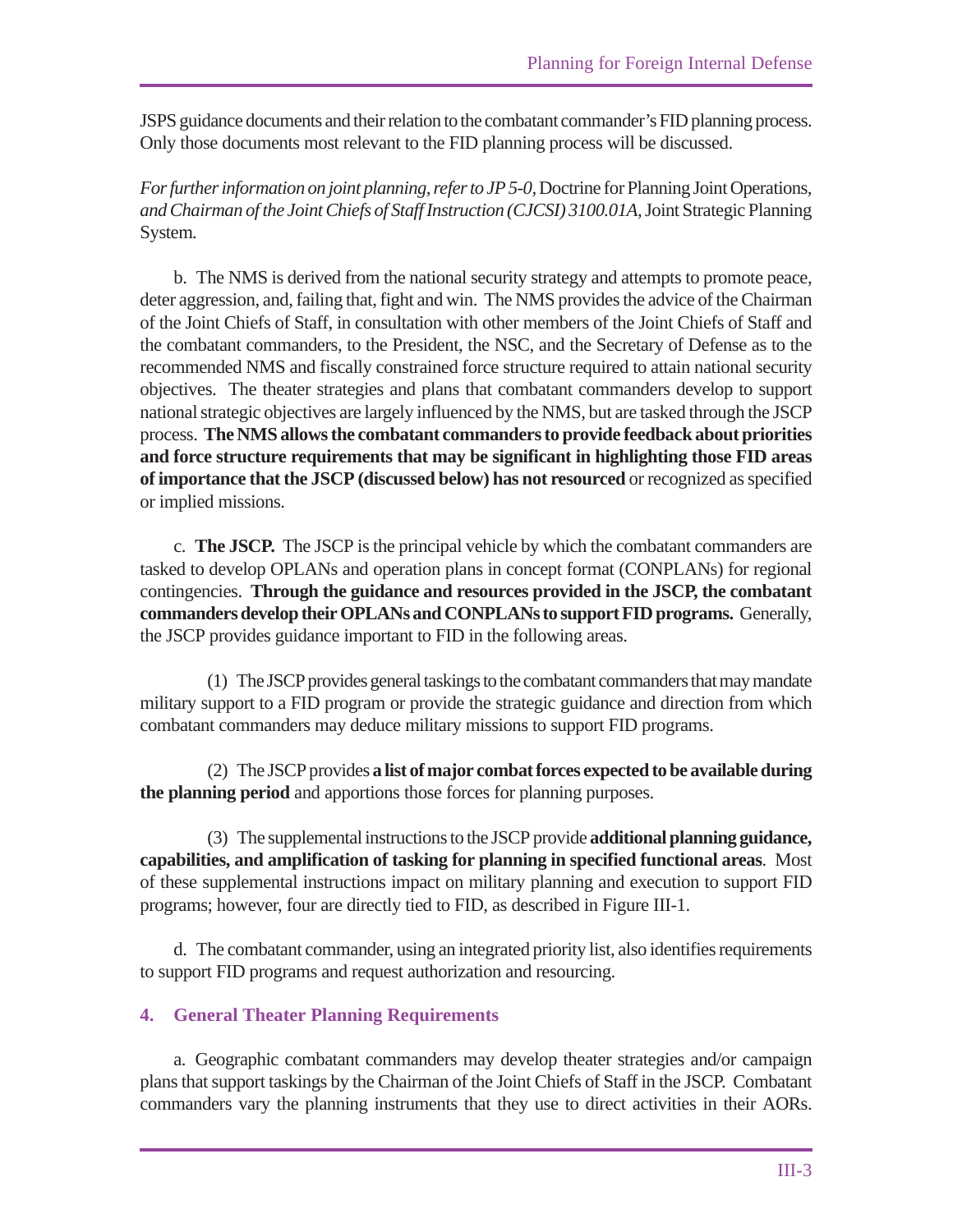

**Figure III-1. Joint Strategic Capabilities Plan Supplemental Instructions that Impact Foreign Internal Defense Operations**

Regardless of how commanders may tailor the planning process, **military activities in support of FID requirements are integrated into concepts and plans from the strategic level down to the tactical level**.

b. **Theater strategy** translates national and alliance strategic tasks and direction into longterm, regionally focused concepts to accomplish specific missions and objectives. The NMS and JSCP guide the development of this strategy that incorporates peacetime and war objectives and reflects national and DOD policy and guidance. **Peacetime goals will normally focus on deterring hostilities and enhancing stability in the theater. FID is an integral part of this strategy.** The determination of the desired end state for the theater is an important element in the strategy process. This determination establishes the theater's strategic direction on which commanders and their staffs base campaign plans as well as other plans. There is no specific format for developing or documenting the theater strategy. In general, the theater strategy will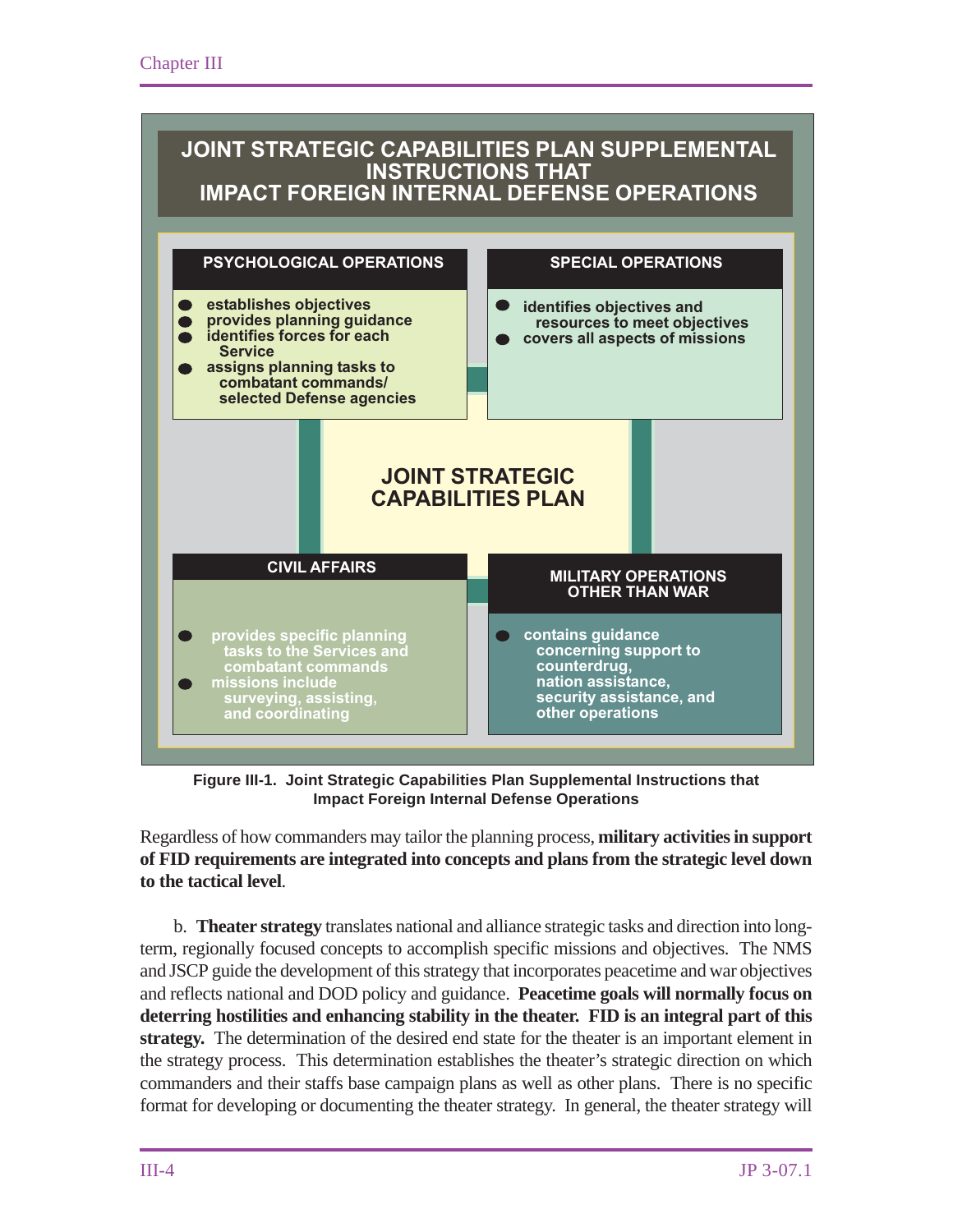normally include an analysis of US national policy and interests, a strategic assessment of the AOR, a threat analysis, the combatant commander's vision, and a statement of theater missions and objectives.

c. **Theater campaign plans are operational extensions of the theater strategy.** They provide the commander's vision and intent through broad operational concepts and provide the framework for supporting OPLANs.

*For further information on campaign plans, refer to JP 3-0,* Doctrine for Joint Operations*, and JP 5-00.1,* Joint Doctrine for Campaign Planning*.*

d. **Theater Security Cooperation Planning and FID. TSC plans are deliberate plans for all military activities involving other nations intended to shape the security environment in peacetime.** Based on guidance from the Secretary of Defense and Chairman of the Joint Chiefs of Staff, the combatant commanders develop plans and employ forces and personnel in peacetime to protect and promote US interests and regional objectives. TSC is comprised of the combatant commander's strategic concept. The geographic combatant commanders and executive agents develop TSC plans; the functional combatant commanders, Services, and other Defense agencies as required develop supporting and/or coordinating plans.

*For further information on TSC, refer to Chairman of the Joint Chiefs of Staff Manual (CJCSM) 3113.01A,* Theater Engagement Planning*.*

e. The Joint Operation Planning and Execution System (JOPES) is the approved system for conventional operation planning and execution. The JOPES deliberate planning process interrelates with the NMS and other planning documents to develop OPLANs. **The deliberate planning process is particularly applicable to FID planning, since most military activities in support of FID programs should be planned well in advance as part of a larger strategy or campaign.**

## **5. Foreign Internal Defense Planning Procedures and Considerations**

a. The JOPES deliberate planning process consists of five phases, as shown in Figure III-2. This section will discuss **major FID planning considerations in each of these five phases** and show how they fit into the overall combatant commander's strategy and plans.

b. **Initiation.** There are **three methods by which the combatant commander identifies requirements for military activities to support FID**. Plans for these specific military operations in support of FID become part of the overall theater effort and are incorporated into all levels of planning.

(1) **Top down through the JSPS.**

(2) **Bottom up from a HN or country team in the geographic combatant commander's AOR.** The geographic combatant commander may forward these requests to the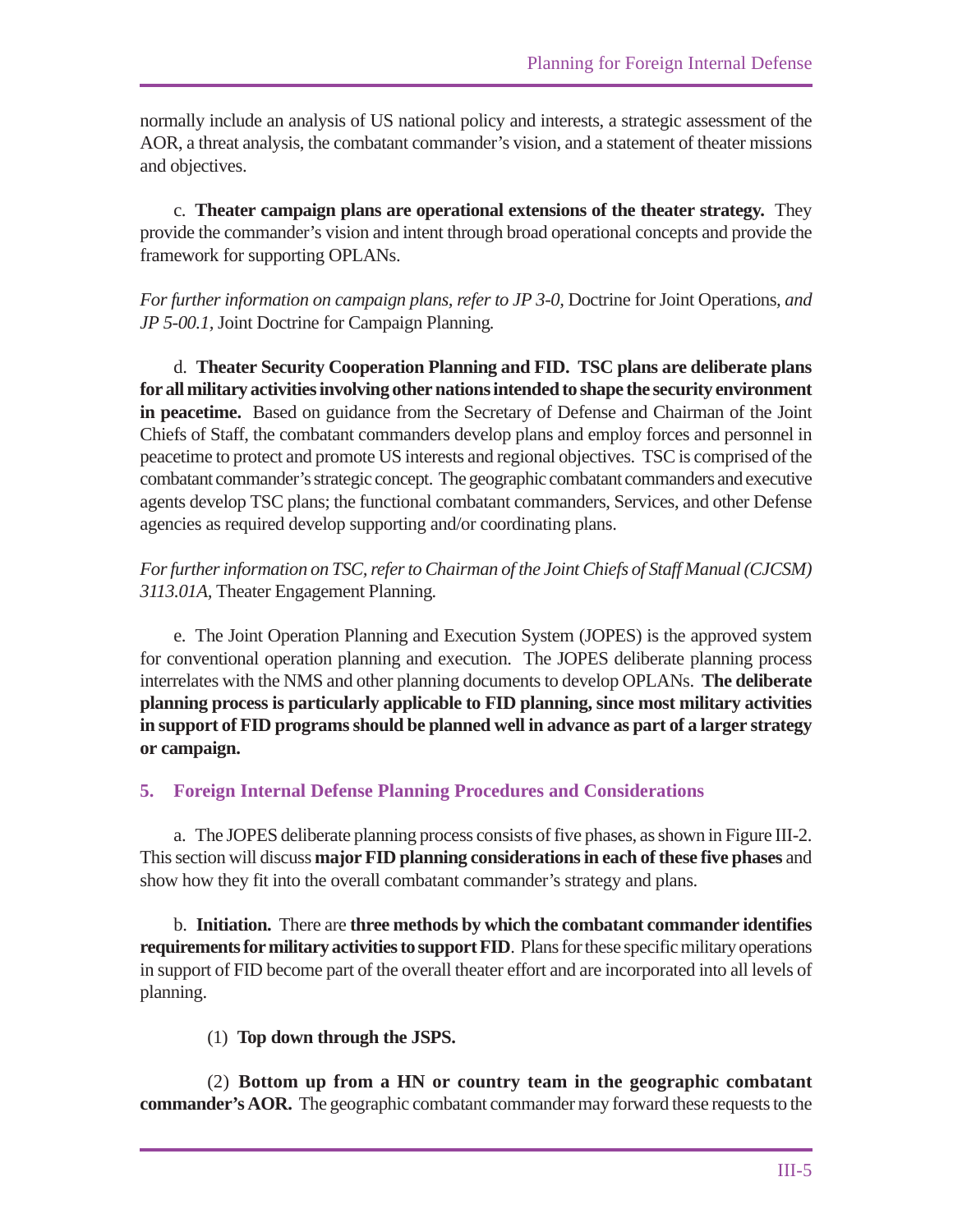

**Deliberate Planning Process Phases**

Secretary of Defense for authorization. The geographic combatant commander may authorize these support missions whenever they are in accordance with US law and directed through the JSPS.

(3) **Combatant Commander Initiated.** Military support to FID programs that is not directed under an existing specified or implied mission may be identified. The combatant commander endorses these requirements and obtains authorization from the Secretary of Defense.

c. **Concept Development.** The specific steps followed in this phase of the JSPS are detailed in JP 5-0, *Doctrine for Planning Joint Operations*. Figure III-3 provides an overview of the major concept development stages. This section addresses important FID considerations.

(1) Before beginning FID planning, **the commander's staff will conduct a thorough mission analysis of the operational environment and threat**. This mission analysis establishes the operational framework for FID concept development and planning. The following areas are considered when developing the concept.

(a) **Threats to HN IDAD.** Threats may be specific, such as illicit drugs or terrorism, or they may be more general as in social unrest and instability. **Identification of the root cause is key** so that military activities in the FID plans may target long-term causes rather than short-term symptoms. Appendix C, "Joint Intelligence Preparation of the Battlespace to Support Foreign Internal Defense," provides detailed guidance for conducting intelligence preparation of the operational area necessary for effective FID planning.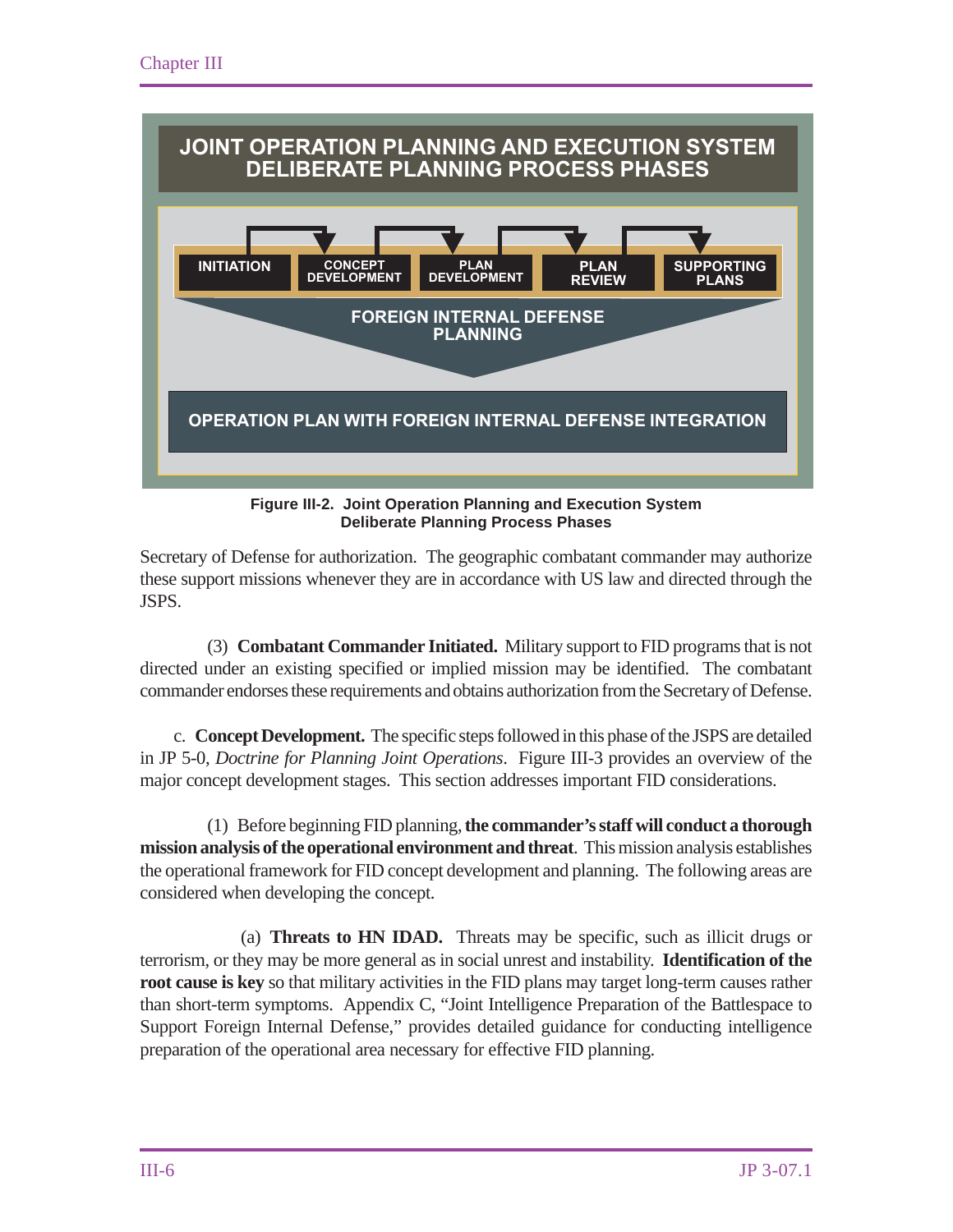(b) **The HN Social, Economic, and Political Environment.** FID programs are intended to support IDAD programs in a manner that is acceptable to the HN's cultural and political realities. **The capability of the HN government and leadership as well as existing treaties and social infrastructure are all factors that planners must consider.** This step may result in the conclusion that the best solution from the US perspective may not be the best solution for the supported HN. This proposed solution may be outside the realm of FID and may be better accomplished through other means. This situation must be resolved in diplomatic channels between the USG and the HN. For example, a treaty may meet US goals and objectives independent of the HN IDAD program and interests.

(c) **International Aspects.** FID requires JFCs and their staffs to identify the threat centers of gravity and vulnerable points in its operational system.

(d) **Mission Analysis.** Mission analysis for military operations in support of FID normally will be conducted in conjunction with normal operation planning. During this



**Figure III-3. Concept Development**

phase, commanders and their staffs must analyze the assigned tasks, develop a mission statement, formulate subordinate tasks, and prepare guidance for the commander's approval. The first two of these are discussed below.

1. Analyze Assigned Tasks. Tasks to support FID will be specified and implied and may range from supporting SA efforts to providing forces to conduct FHA efforts.

2. Develop a Mission Statement. The mission statement guides much of the remaining planning process. The mission statement will provide the who, what, when, where, why, and possibly how. The theater mission established by the combatant commander may be general, but could also identify FID-related tasks. The mission statement focuses on the priority threats to the security and stability of the HN.

(2) During the planning guidance phase, the commander outlines tentative courses of action (COAs), additional assumptions, and a planning directive to his staff and subordinate commanders. **Several important FID guidelines must be considered** to ensure that future planning results in the most efficient employment of the commander's resources.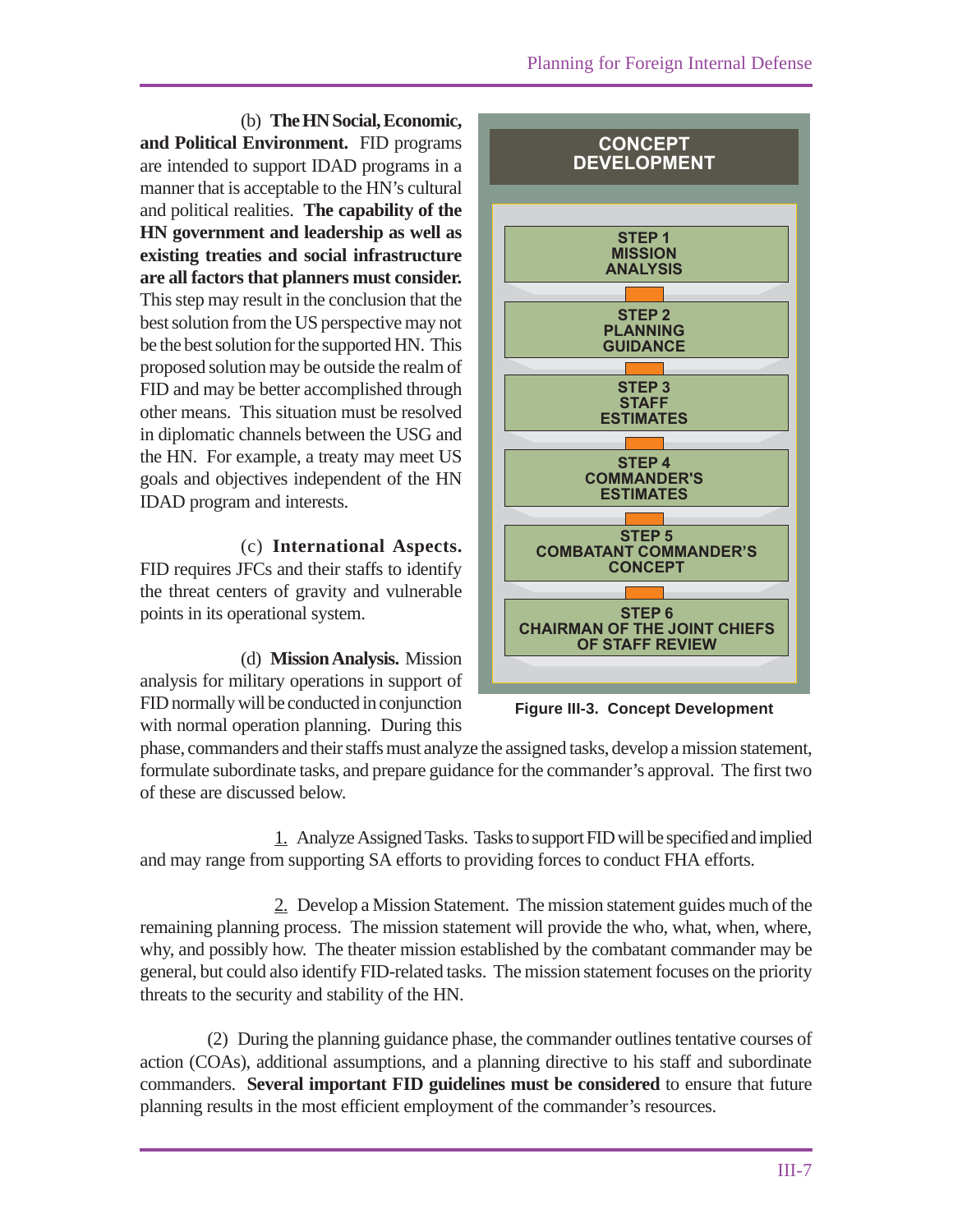(a) **Legal Authorizations and Restrictions.** The legal restrictions governing military activities in support of FID are complex and subject to changing US legislation. **The staff legal adviser has an active role in the FID planning process.** The basic funding authorizations for military activities in support of FID come through either the FAA, AECA, or through DOD operation and maintenance (O&M) funding sources. **While combatant commanders may use O&M funding for specified and limited FID activities such as HCA, they may not use O&M funds for SA or exceed strict dollar limits on military construction (MILCON) projects.** Appendix A, "Commander's Legal Considerations," provides a look at the legal aspects of FID.

(b) **Third Country Interests. US FID efforts may impact on countries throughout the region.** In some theaters, traditional rivalries and hostility toward the US will be a factor. For example, US assistance to a nation with long-standing adversaries in the area may be perceived by these adversaries as upsetting the regional balance of power. Also, these same nations may see US intervention in the area simply as US imperialism. These factors will not dictate US policy, but will require careful evaluation and consideration. Commanders may consider active information programs to accurately depict US efforts and to defeat adversary propaganda efforts. In general, US commanders must consider friendly, neutral, and hostile nations in the supported HN's region and envision how they will perceive US support.

(c) **Restrictive Use of Force.** US combat operations in FID will generally require a judicious selection and employment of forces. The purpose of such selection and employment is to ensure that the HN military and other civilian security forces rapidly accept the responsibility for its security and to minimize HN civilian casualties.

1. Specific ROE are likely to be more restrictive in FID than in other operations. However, the existence of such restrictive ROE does not preclude the US from employing another level of force when the President or Secretary of Defense determines it is necessary to stabilize a friendly HN government or to protect the lives of deployed US personnel. It also will not restrict the authority of on-scene commanders to respond with appropriate force and use all necessary means available and take all appropriate actions in self-defense when they perceive a threat to the safety and security of US personnel.

2. Standing rules of engagement (SROE) are provided for US forces' as stand-alone guidance that can be easily and quickly amended or clarified to meet mission-specific requirements. SROE apply in the absence of specific guidance from higher authority in the form of supplemental measures. SROE also provide lists of numbered supplemental measures that may be provided by, or requested from, higher authority to tailor ROE for a particular mission. SROE do not apply to multinational forces; civil disturbance operations; disaster relief operations; US Coast Guard units (and other units under their OPCON) conducting law enforcement operations; and US forces in support of operations not under OPCON of a combatant commander or performing missions under direct control of the Secretary of Defense, Military Departments, or other USG departments or agencies. Combatant commanders also may augment the SROE in order to respond to mission and threat in their AOR.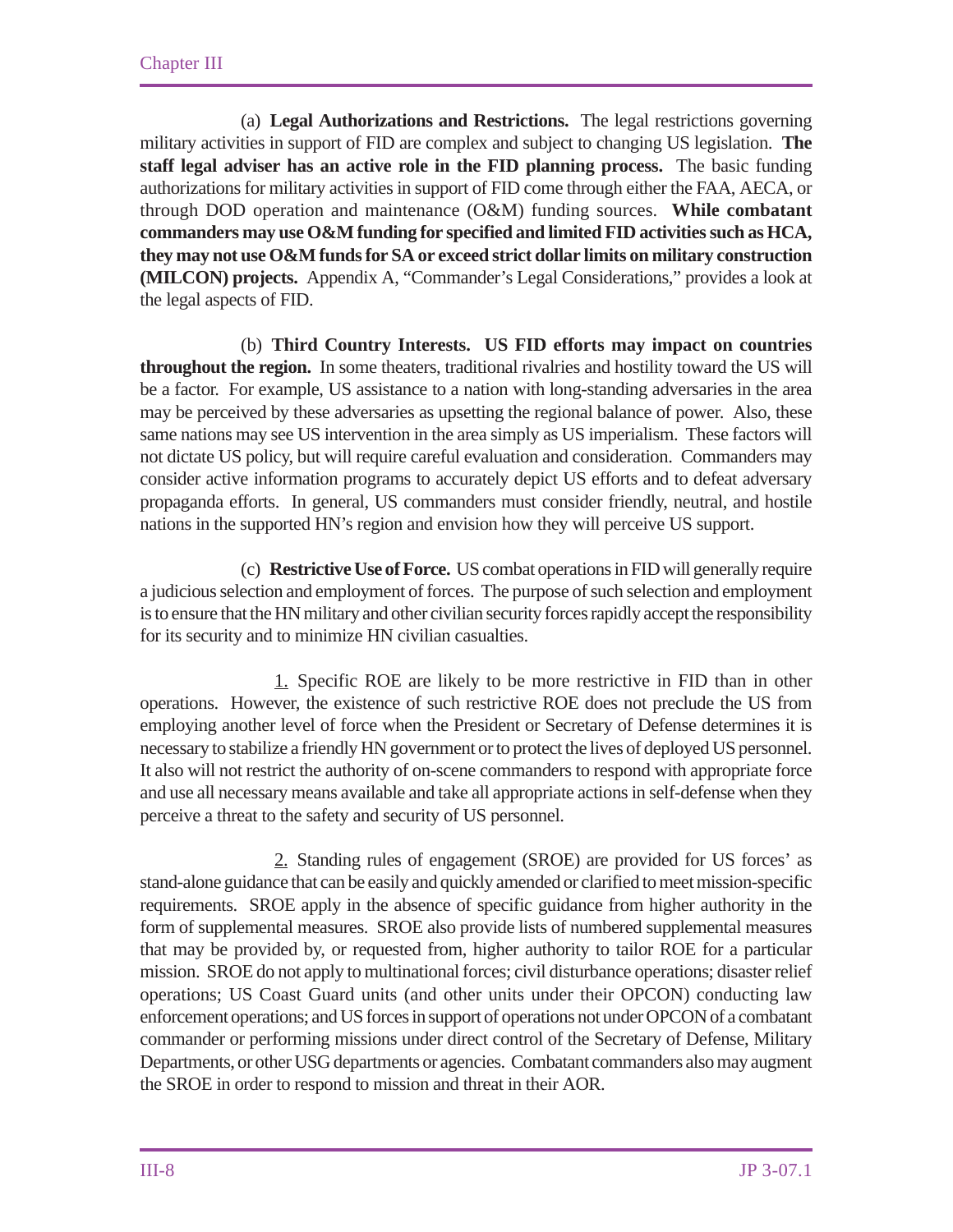(3) The staff analyzes and refines tentative COAs during the staff estimate process of concept development. These detailed options serve as the foundation for the commander's decision to select a COA. Military options to support FID under consideration can involve any of the categories of indirect support, direct support (not involving combat operations), or combat operations. **Staff planners must carefully develop the following three estimates to facilitate an effective FID plan.**

(a) **The intelligence estimate is essential to accurately identify the threat upon** which to base FID efforts. The intelligence estimate supporting FID operations will have an orientation quite different from that of a conventional estimate. A comprehensive and intimate knowledge of the environment is essential in building this estimate. The conventional J-2 intelligence estimate concentrates on adversary situation; adversary capabilities, to include their capacity to produce WMD and the location of materials that could be used to produce such weapons; an analysis of those capabilities; and finally, conclusions drawn from that analysis. **In FID, however, analysis must focus more on the local population and its probable reactions to potential US or opposition actions.** This requires knowledge of the ethnic, racial, economic, scientific, technical, religious, and linguistic groups in the HN, as well as their locations and an understanding of how they may perceive future operations. Understanding the operating environment and the HN's social, economic, and political systems is essential in order to build effective FID programs to support the local IDAD program. Appendix C, "Joint Intelligence Preparation of the Battlespace to Support Foreign Internal Defense," discusses in detail the FIDunique aspects of intelligence preparation that must be considered in order to successfully plan and execute a long-range FID program.

(b) **The CA estimate examines each military COA for required CA assistance and reviews potential operations for any civil administration implications.** CA will also complete area studies where operations are likely. For military operations to support FID, these assessments focus on social, economic, and political factors that relate to existing or potential lawlessness, subversion, or insurgency. These assessments may include overlays that show local demographics, civil supply support, public utilities, and population displacement. CA support, like PSYOP, should be incorporated into all FID operations. A limiting factor in accomplishing this is the shortage of qualified personnel to support peacetime operations in support of FID. Ninety-six percent of the CA are in the Reserve Component (RC). This situation forces commanders to optimize the use of limited active CA resources and to integrate RC CA fully into operational missions. Appendix E, "Civil Affairs Estimate of the Situation," provides a sample format for the CA estimate and offers special considerations for incorporating CA into the overall plan.

(c) **The PSYOP staff estimate process examines the potential impact of proposed US military operations in support of FID programs.** Internal stability is closely connected to the HN populace's perceptions; therefore PSYOP must be considered in every FID operation. In addition to evaluating the psychological impact of planned operations, planners must develop specific PSYOP actions and incorporate them logically into the commander's plans in order to influence the target audience or to combat the adversary's PSYOP programs. More specific guidance on the actual conduct of PSYOP will be included in the PSYOP annex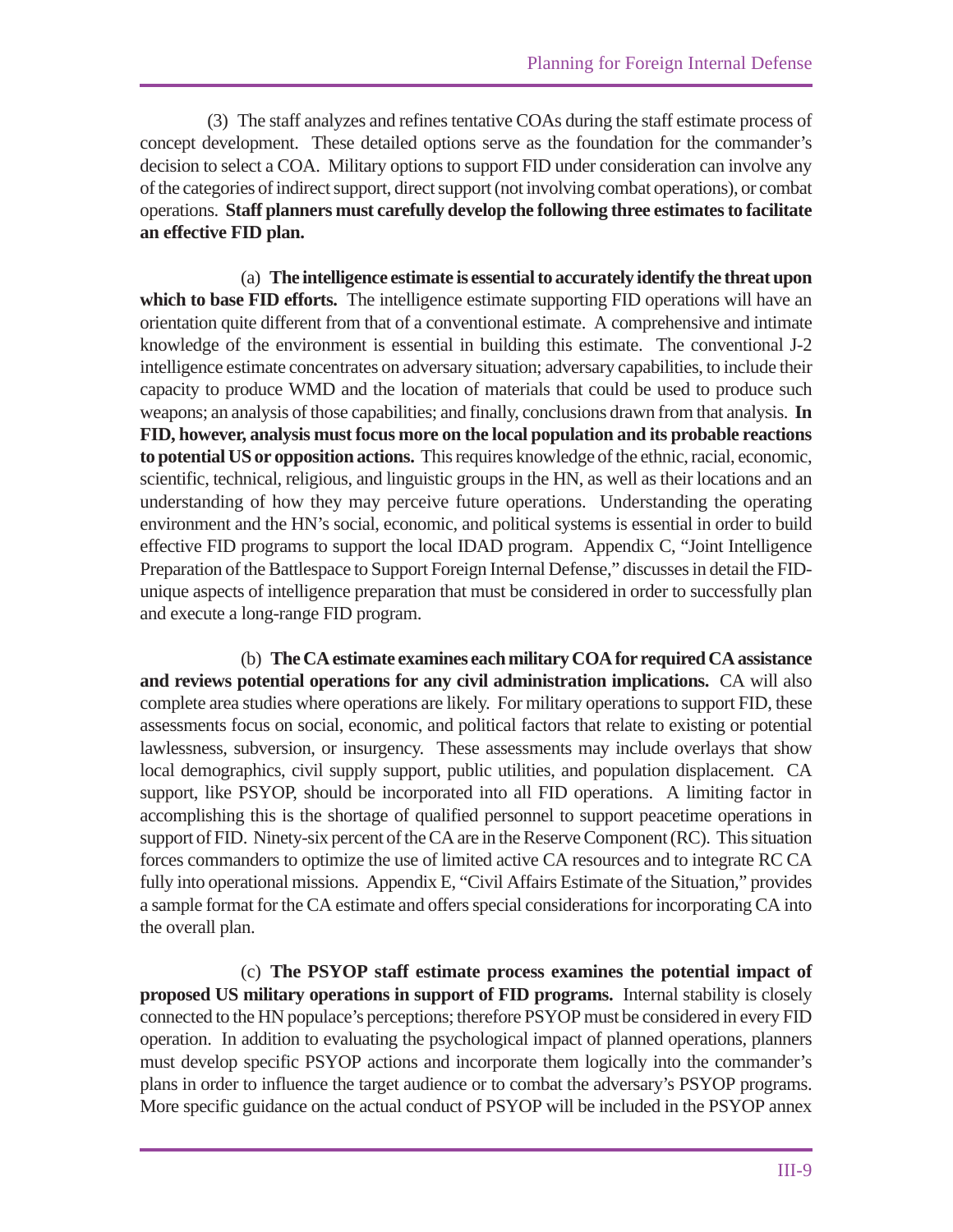to the appropriate plan. **At the combatant command level, PSYOP concepts and plans must be coordinated through the military PA and country teams.** This coordination is discussed in more detail in Chapter V, "Foreign Internal Defense Operations." An example of a PSYOP estimate and special considerations for incorporating PSYOP into the overall plan is provided in Appendix F, "Psychological Operations Estimate of the Situation."

(d) In addition to the planning imperatives previously discussed, there are **several important FID guidelines** to consider when developing possible COAs. These guidelines are:

1. **Maximize Intelligence and CI Capabilities.** Identify political, economic, scientific, technical, and social threats, in addition to the conventional hostile military factions. This is a complex task, especially when working in an unfamiliar culture in which US personnel may have little or no experience and in which high-technology collection and processing equipment may be of little use. Despite this challenge, commanders and their staffs must integrate all available assets and use culturally trained specialists to define these threats and to appropriately tailor the COAs.

2. **ROE and Economy of Force Measures.** Carefully establish ROE and economy of force measures. ROE are determined by threat, political considerations, and the type of military operations supporting a FID program. Commanders and staffs must evaluate operations closely in order to determine the increased risks of large deployments of US personnel in the area. In a high-threat condition, it may be prudent to delay the FID mission or commit a smaller element, rather than to commit a larger force that has a higher profile and is more difficult to protect.

3. **Account for Sustainment.** Commanders and staff must be cognizant of HN culture and their appreciation for sustainment, maintenance, and budgeting. FID programs are frequently at risk in the out years because US planners may develop programs that will not receive careful HN investment. This applies both to physical infrastructure and programs to improve human capital, good governance, and other intangibles.

4. **Measures of Effectiveness (MOEs). Clearly define and focus on MOEs.** The success of US FID programs can be measured only in terms of the success of the HN's IDAD program. MOEs should focus on long-term, attainable objectives rather than shortterm targets, limited objectives, or over-ambitious development goals. In addition, transition points must be established that define when the supported HN will incrementally assume responsibility for the total IDAD effort.

(4) The commander's selection of the COA completes the staff estimate process and serves as the foundation for the combatant commander's strategic concept. This concept is reviewed by the Chairman of the Joint Chiefs of Staff and, when approved, the plan development phase begins.

d. **Plan Development.** The plan development phase begins after the combatant commander's strategic concept is fully developed. **This phase matches mission requirements**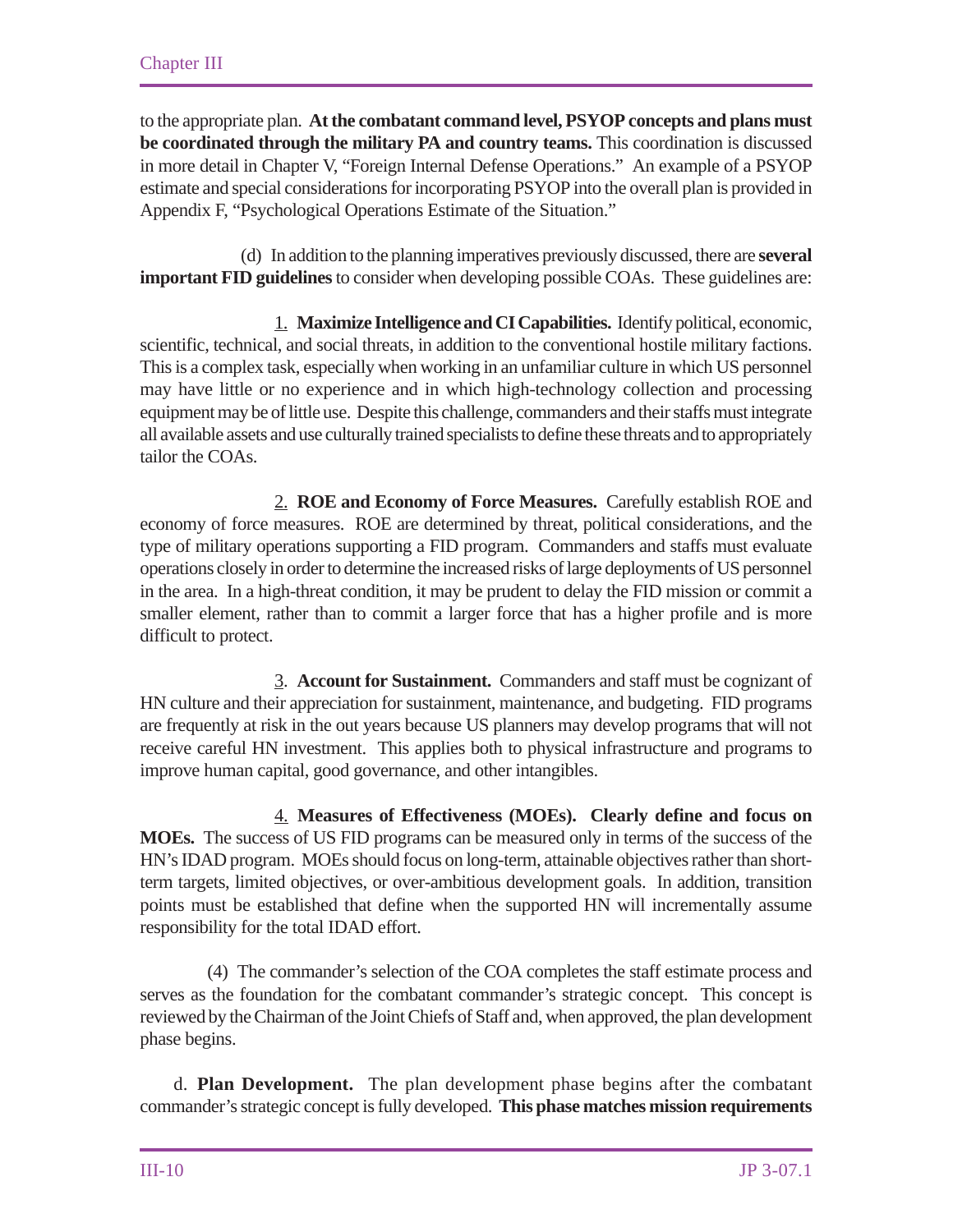**against available resources. This action is particularly important because a large portion of the force needed to conduct FID is in the RC and, in most cases, is unavailable (short of use of Presidential Reserve Callup Authority) for long-term operations.** In major military operations in support of a FID program, the commander must consider this shortage of Active Component (AC) CA and PSYOP capability when beginning to develop the plan. Imaginative use of RC forces may alleviate shortfalls and assist organizing and tailoring resources to carry out the military support to FID as efficiently as possible. HN, third-party nations, and USG interagency coordination (country team) remains paramount during plan development. This is an extension of the coordination that began during the plan initiation phase.

e. **Plan Review.** This essential step is a comprehensive review of the plan for adequacy, acceptability, feasibility, and compliance with joint doctrine, and is part of the general review process that continues at intermediate stages throughout the planning process. The review for adequacy determines the sufficiency of scope and content of operations to accomplish the assigned task, the validity of assumptions, and the degree of compliance with higher headquarters task assignment and guidance. The review for feasibility measures the ability to accomplish assigned tasks using available resources within the timeframes contemplated by the plan. It considers both the appropriateness and the planned use of available resources. Acceptable plans are proportional and worth the anticipated cost. They provide for accomplishment of the mission with available resources without incurring excessive losses in personnel, equipment, materiel, time, or position. Incorporation of appropriate joint doctrine when preparing OPLANs facilitates crisis action planning and the execution of operations. **Commanders and their staffs should consider that many FID objectives will involve a long-term effort, and that MOEs may be difficult to evaluate in the short term.**

f. **Supporting Plans.** Supporting plans are prepared by a supporting commander or a subordinate commander to satisfy the requests or requirements of the supported commander's plan. Subordinate commanders receive their task assignments from which to construct supporting plans in paragraph 3 of the supported plan. **Supporting FID plans may come from a variety of units such as Service or functional component commanders, JTF commanders, supporting combatant commanders or subordinate CA, PSYOP, engineer, medical, transportation, special forces or other combat units.** Supporting plans cover mobilization, deployment, and employment, and are the "how to" of the plan.

# **6. Planning for Force Protection**

a. **JFCs and their subordinate commanders must address force protection during all phases of FID operations**, from planning through deployment, employment, and redeployment. All aspects of force protection must be considered and threats minimized to ensure maximum operational success. JFCs and their subordinate commanders must implement force protection measures appropriate to all anticipated threats, to include terrorists and the use of WMD.

b. Supported and supporting commanders must ensure that deploying forces receive thorough briefings concerning the threat and personnel protection requirements prior to and upon arrival in the operational area.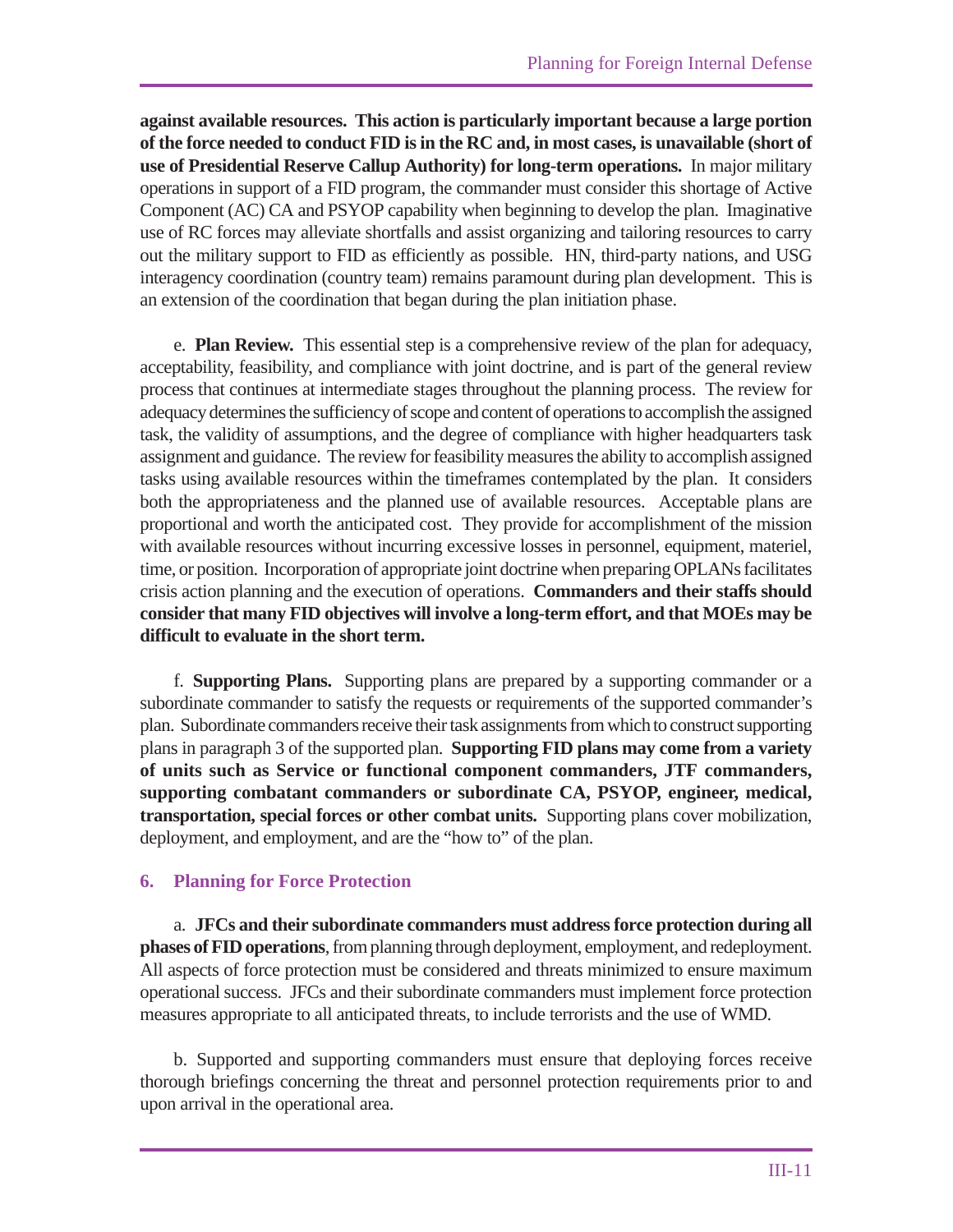c. In addition, JFCs and their subordinate commanders must evaluate the deployment of forces and each COA for the impact of terrorist organizations supporting the threat and those not directly supporting the threat but seeking to take advantage of the situation within the HN.

d. JFCs also must plan for CI support to the FID operation and should incorporate umbrella concepts for CI force protection source operations in the planning process.

*For further information on force protection and related considerations, refer to JP 2-01.2,* Joint Tactics, Techniques, and Procedures for Counterintelligence Support to Operations*, JP 3-07.2,* Joint Tactics, Techniques, and Procedures for Antiterrorism*, and JP 3-54,* Joint Doctrine for Operations Security*.*

## **7. Summary**

Commanders and staffs must realize that planning for joint FID operations is an integrated process. It is totally integrated into theater planning and is reflected in planning documents extending from the JSCP and the combatant commander's strategy down to subordinate joint force and Service component supporting plans. During the concept development of FID planning, a broad approach to intelligence preparation of the operational area must be considered. In addition, PSYOP and CA estimates are included in formulating adequate and feasible COAs from the FID standpoint. Finally, the staff must review FID plans for adequacy, acceptability, feasibility, and compliance with joint doctrine, and they must ensure the creation of appropriate supporting plans to support theater-level operations.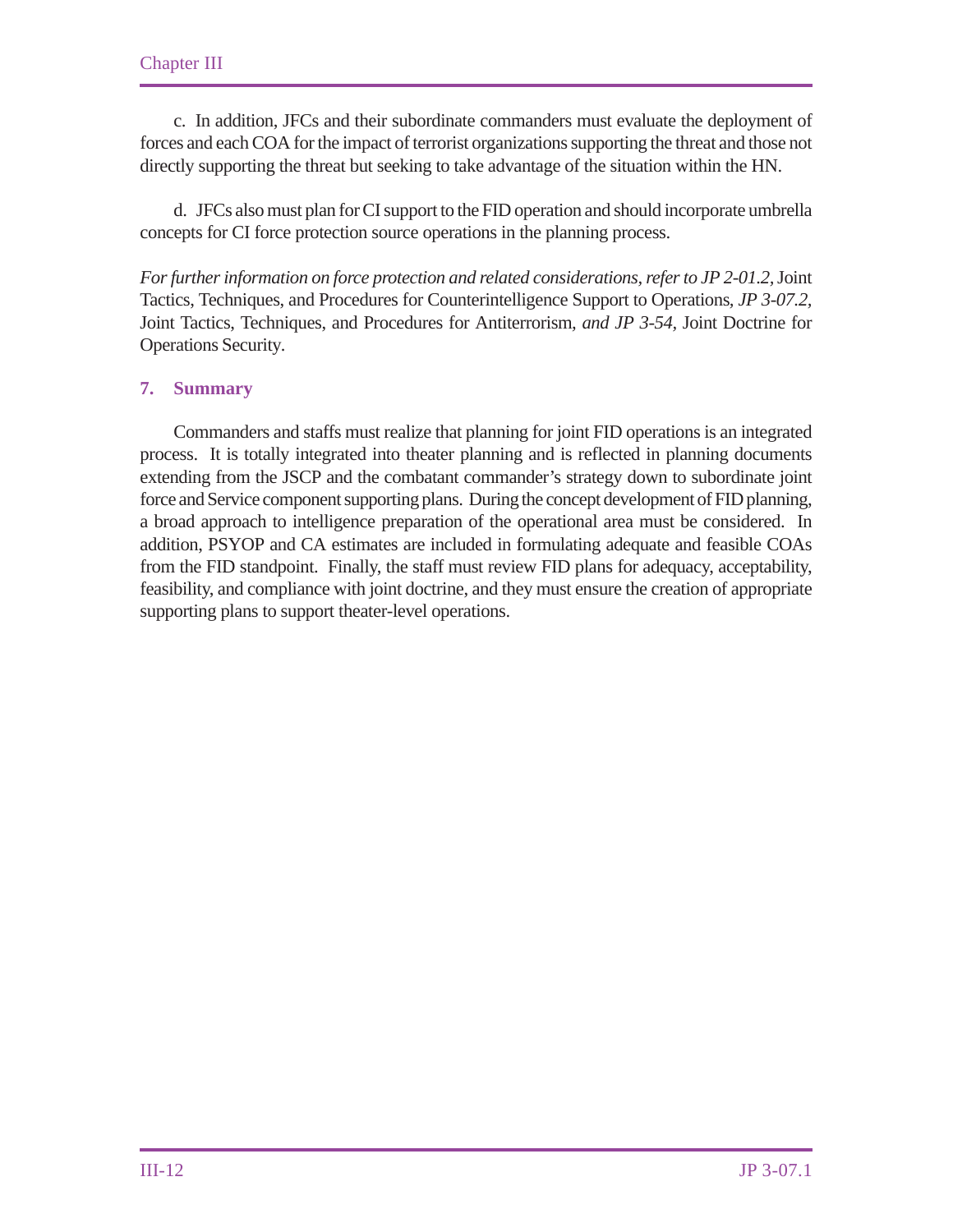# CHAPTER IV **TRAINING**

*"A government is the murderer of its citizens which sends them to the field uninformed and untaught, where they are to meet men of the same age and strength, mechanized by education and discipline for battle."*

### **Light-Horse Harry Lee III, 1756-1818**

### **1. General**

a. FID programs may be conducted by a single individual in remote isolated areas, small groups, or large units involved in direct support (not involving combat operations) or combat operations. In many of these situations, conventional US forces will be operating in unfamiliar circumstances and cultural surroundings.

b. FID programs may be conducted in uncertain and hostile environments. Combined with the stresses of operating in a foreign culture, this may require training that is not routinely offered to conventional forces.

## **2. Responsibilities for Foreign Internal Defense Training**

a. **The Chairman of the Joint Chiefs of Staff** is responsible for formulating policies for the joint training of the Armed Forces of the United States and for seeing that joint training is conducted in response to operational requirements deemed necessary by the combatant commanders.

b. **Combatant commanders** exercise authoritative direction over all aspects of joint training of assigned forces. Further, they are responsible for coordinating with components concerning aspects of training necessary to carry out the missions assigned to the command.

c. The **Services** are responsible for providing trained forces that may be used in support of FID programs.

d. **Commander, United States Special Operations Command** (CDRUSSOCOM) is charged by legislation with training assigned forces to meet mission taskings (including FID) and to ensure their interoperability with conventional forces as well as other SOF. Continuing individual education and/or professional training peculiar to special operations are the responsibility of CDRUSSOCOM.

F*or further information on CDRUSSOCOM training and education responsibilities, refer to JP 3-05,* Doctrine for Joint Special Operations*.*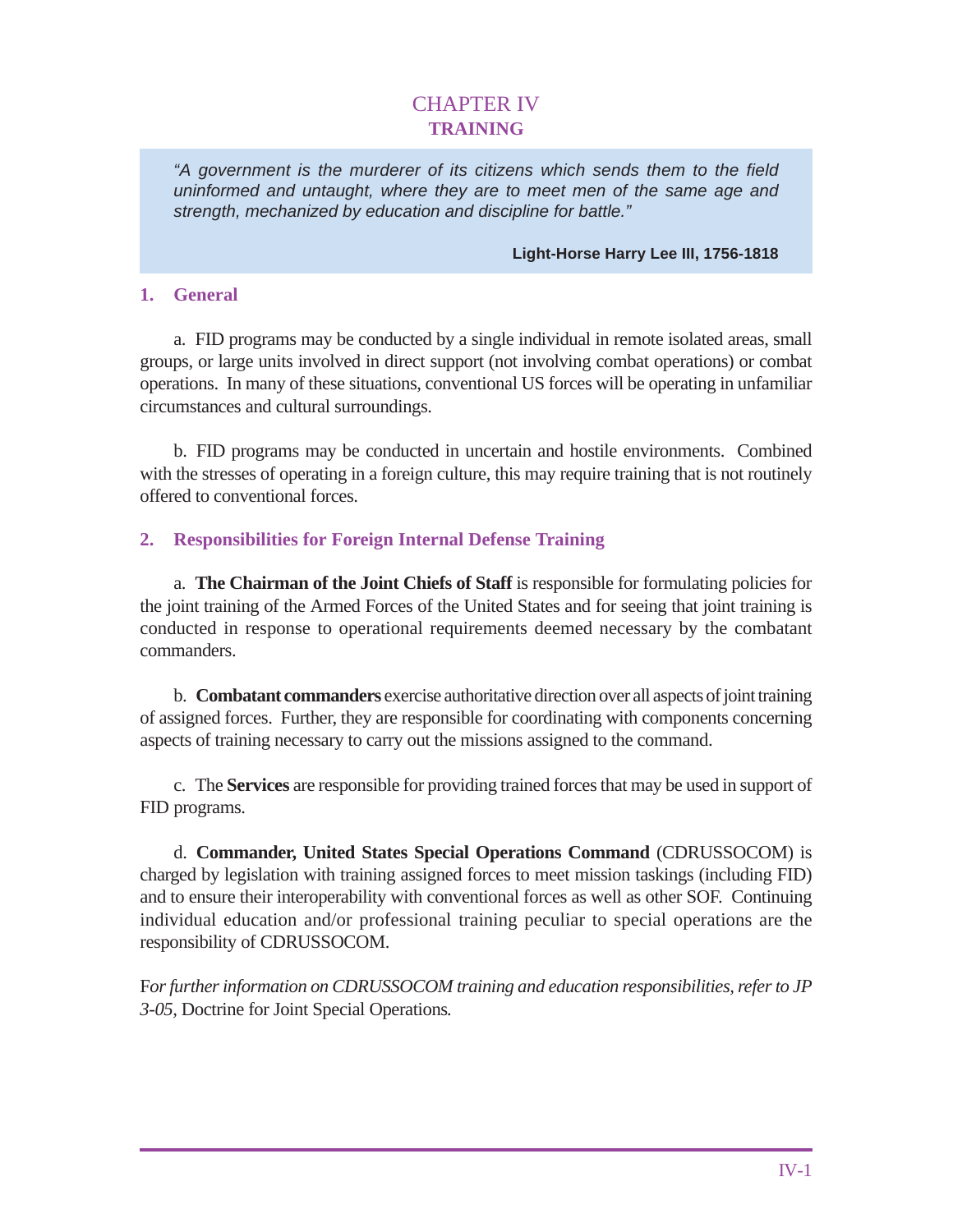## **3. Training and Skills Needed for Success in Foreign Internal Defense**

a. The following subparagraphs highlight some of the training needed for successful military operations in support of FID.

b. **Overall US and Theater Goals for FID.** Personnel engaged in military activities in support of FID programs must understand the overall goals and objectives of the supported combatant commander. This knowledge is similar to understanding the commander's intent in conventional operations. An understanding of these goals provides a framework for the individual to determine if his or her actions and programs support overall theater objectives.

c. **Area and Cultural Orientation.** Knowledge of the operational area is required to maximize the effectiveness of military operations in support of FID programs. It is difficult to successfully interact with the HN if individuals supporting a FID program do not have an understanding of the background of the nation, the culture, and the customs.

d. **Language Training.** It is very important for all personnel conducting FID operations to be able to communicate with HN personnel in their native language. Language capabilities can significantly aid trainers and others who have daily contact with HN military personnel and the local population. Personnel can function much more effectively if they conduct language training in the target language prior to deployment. Although language training is important, it is equally important for personnel conducting FID operations to conduct training on working with and speaking through interpreters.

e. **Standards of Conduct.** It is extremely important that all US military personnel understand the importance of the image they project to the HN population. This impression may have a significant impact on the ability of the US to gain long-term support for the overall FID program. US standards of conduct are, to a great extent, an example of the professionalism and respect inherent in our system — a respect and professionalism that can be passed by example to the HN population. Training in standards of conduct, which complement cultural awareness training, should be mandatory for all personnel involved in FID programs.

f. **Relationship of FID Programs to Intelligence Collection.** Because of their proximity and access to the local populace, personnel conducting military activities in support of FID programs are passive information collectors and have much valuable information to provide to the intelligence system. These units and teams absorb information on the social, economic, and political situation that is essential to the operational area evaluation discussed in Appendix C, "Joint Intelligence Preparation of the Battlespace to Support Foreign Internal Defense." This information would be very difficult for more distant collectors to obtain. Care must be taken, however, to ensure that the relationship with their HN counterparts is not damaged by these activities. Personnel involved in FID operations must know and understand their responsibilities in these areas.

g. **Coordinating Relationships with Other USG Agencies.** FID programs are likely to interact at all levels with other USG agencies. For example, special forces, PSYOP, and CA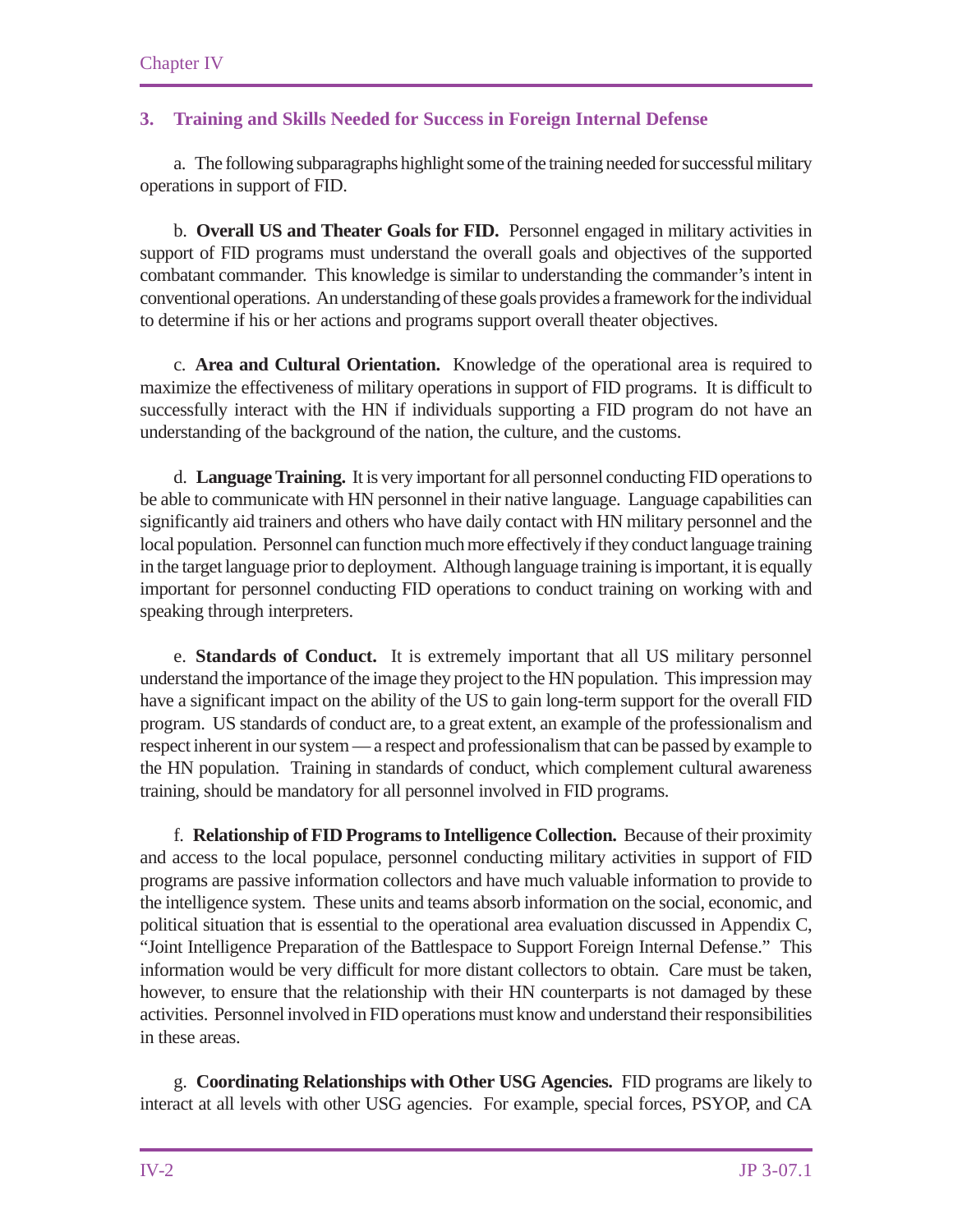elements may coordinate with the embassy PAO or cultural attaché, and CA may work closely with the USAID. This type of coordination may be new to some military personnel supporting a FID program; therefore, specific training or procedures may be required.

h. **Legal Guidelines.** In order to function effectively, personnel supporting a FID program must be aware of a variety of legal guidelines. These include provisions of applicable status-offorces agreements (SOFAs) as well as restrictions on the transfer of equipment and on other types of assistance that may be provided. Because many military activities take place within the HN, applicable legal guidelines may include those of the HN government and the status of US personnel while in country (for example, existing SOFAs). Accordingly, a country law briefing, cultural orientation, and review of any international agreements affecting status-of-forces should be included in training.

i. **ROE.** A thorough understanding of the ROE is very important to units involved in combat operations and for individuals involved in any military activities in support of FID.

j. **Tactical Force Protection Training.** FID programs often require small US elements to deploy in isolated areas to support threatened HN governments. This requirement makes for a potentially dangerous situation for US personnel. US forces must be prepared for these situations, with proper training in self-protection programs and measures. Training should include individual and collective techniques.

## **4. Foreign Internal Defense Training Strategy**

a. Training to prepare for military operations to support FID requires that a broad range of areas be covered. The training also must be designed to support a mix of personnel, ranging from language-trained and culturally focused SOF to those totally untrained in the specific area where the FID program is located. Some training, such as language qualification, requires an investment in time and money that will not be practical for all personnel. **A combination of institutional and unit-conducted individual and collective training will be required.**

b. **Institutional Training.** SOF, primarily US Army special forces, PSYOP, and CA, receive extensive institutional training in language, cultural considerations, and instructional techniques as qualifications in their basic specialty. These personnel should be extensively used to train HN forces and facilitate liaison with the HN. However, consideration must be given on how to train conventional forces in required skills. Some institutional courses are available that can be used by commanders in order to train personnel for FID missions. Listed below are some of the types of institutional training that is provided by one or more of the Military Services. Consult appropriate training catalogs for DOD course listings.

- (1) Language training.
- (2) Cultural awareness and interpersonal communications training.
- (3) General FID and IDAD principles training.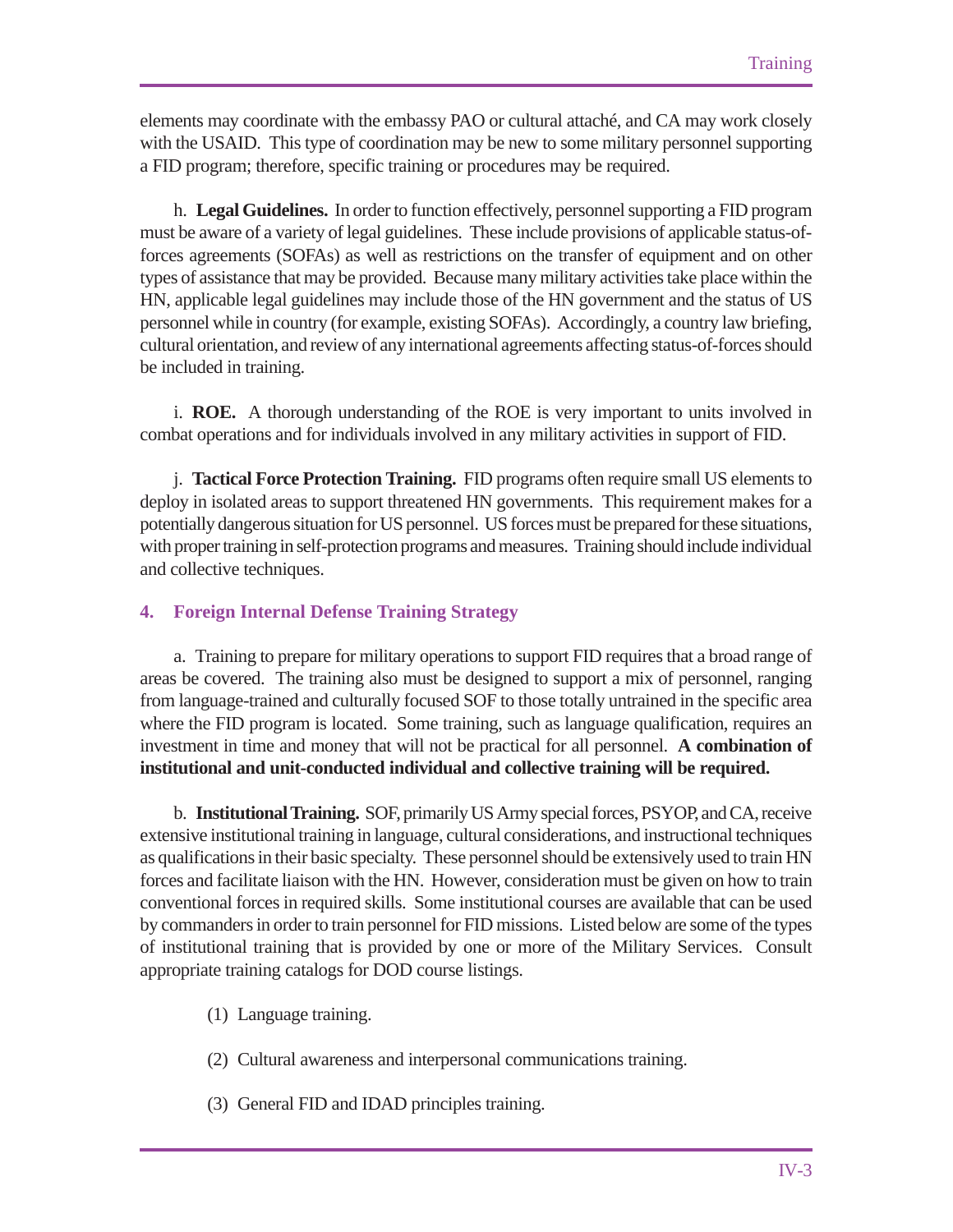- (4) Revolutionary warfare training.
- (5) Force protection and antiterrorism awareness training.
- (6) SA team orientation training.
- (7) SA technical training.

c. **Unit Training.** Much of the training necessary to prepare personnel to support a FID program may be conducted within the unit. This training can be individually focused or, in the case of unit-size participation, may involve large-scale collective training. Training resources may be drawn from a variety of sources, but SOF are valuable because of their area orientation and FID focus. When feasible, units should conduct operational rehearsals of the FID mission. These rehearsals allow participants to become familiar with the operation and to visualize the plan. Such rehearsals should replicate, as much as possible, the potential situations that a unit may encounter during a FID mission.

### **5. Conclusion**

Training for operations to support a FID program is a command responsibility. The consequences of fielding an improperly trained FID element may impact negatively on US national security interests. The commander has several options available, including unit, individual, and collective training, as well as institutional training at the Service and subordinate command levels.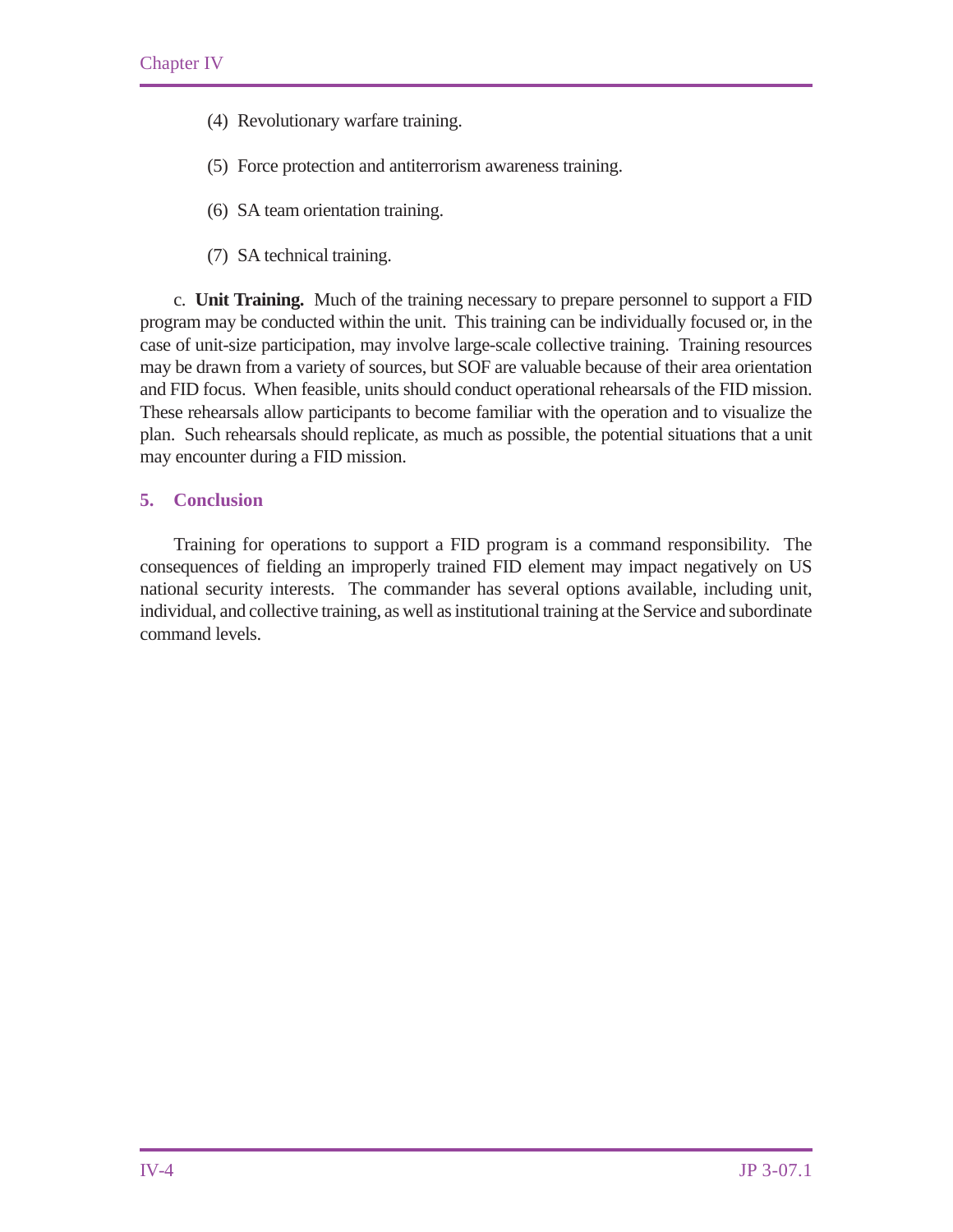# CHAPTER V **FOREIGN INTERNAL DEFENSE OPERATIONS**

*"The war on terrorism "will be fought with increased support for democracy programs, judicial reform, conflict resolution, poverty alleviation, economic reform, and health and education. All of these together deny the reason for terrorist to exist or to find safe haven within borders."*

> **Colin Powell Secretary of State UN Security Council, 12 November 2001**

## **SECTION A. EMPLOYMENT CONSIDERATIONS**

### **1. General**

a. Thus far, the discussion of FID has generally centered on the strategic and operational levels. This chapter transitions to a more focused examination of the employment principles, tools, and techniques used in conducting FID operations.

b. **US forces will usually be employed under the command of a geographic combatant commander as part of the overall theater strategy.** This strategy will incorporate FID programs with other major peacetime training and maintenance functions.

c. **FID programs are part of the unified actions of the combatant command and are joint and multinational in nature.** Even small tactical operations will usually be multinational in terms of efforts with the supported HN. Although some operations such as road building may be executed by a single Service component, these smaller efforts fit into the overall theater strategy and plans.

### **2. Employment Factors**

a. As in planning, several areas deserve special attention when discussing employment of forces in FID operations (see Figure V-1).

b. **Information Operations (IO) Impact.** IO involve actions taken to affect adversary information and information systems while protecting one's own information and information systems. IO apply across all phases of an operation, throughout the range of military operations. IO and related activities affect the perceptions and attitudes of adversaries and a host of others in the operational area. During FID operations, IO disciplines must be closely integrated in all aspects of planning and execution.

c. **Psychological Impact.** Regardless of whether the operation is supported by or in support of the PSYOP, all efforts supporting a FID program will be executed with the PSYOP objective in mind. The impact of these efforts may occur incidentally, as a result of another unrelated operation, or may be the result of an operation specifically executed for its psychological effect.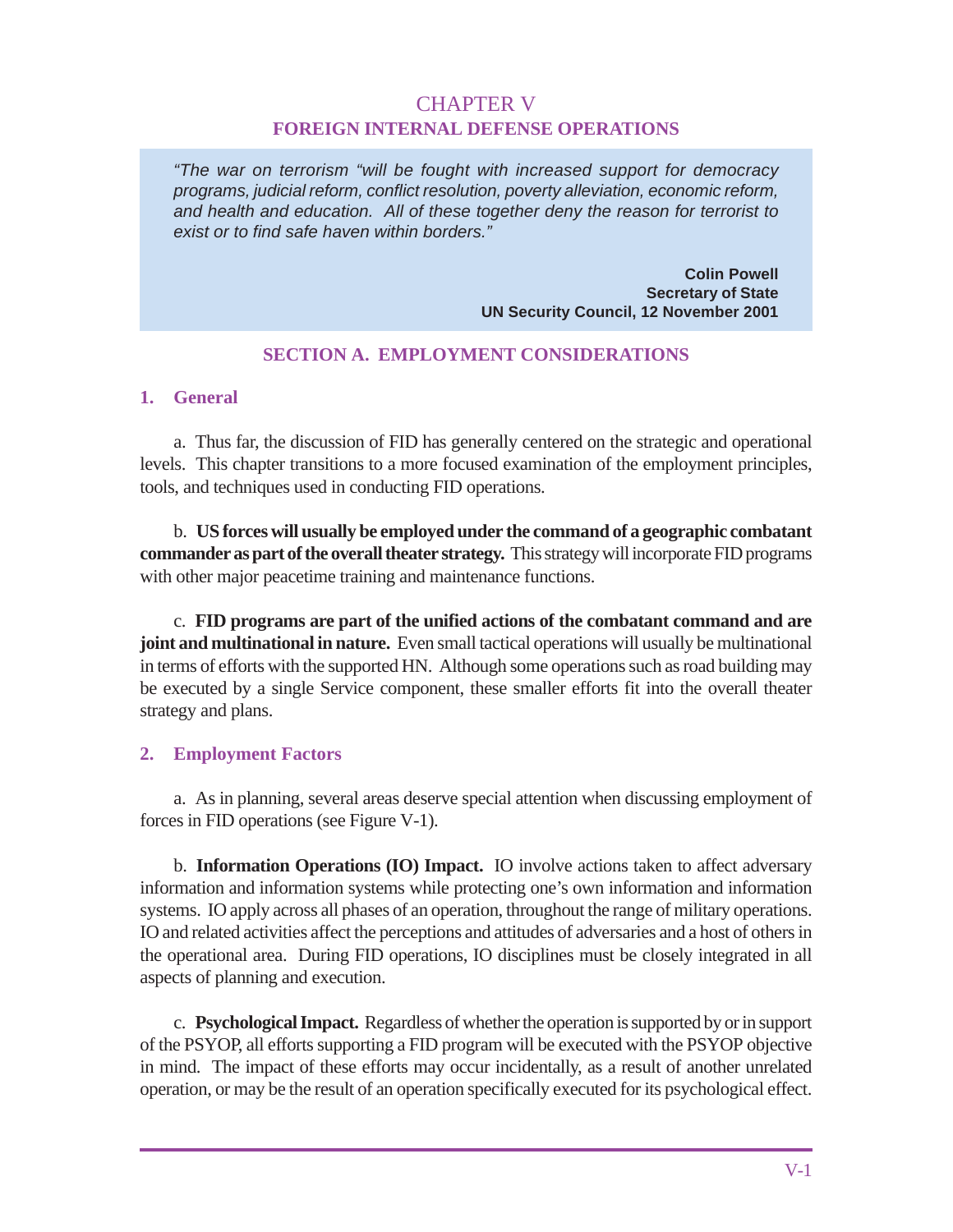# **FORCE EMPLOYMENT FACTORS IN FOREIGN INTERNAL DEFENSE OPERATIONS**

### **INFORMATION OPERATIONS IMPACT**

**Information operations disciplines must be closely integrated in all aspects of foreign internal defense (FID) planning and execution**

### **PSYCHOLOGICAL IMPACT**

**The psychological effort is relevant to the entire FID operation**

### **INTELLIGENCE SUPPORT**

**A thorough intelligence analysis must focus on the political, social, scientific, technical, medical, and economic aspects of the area as well as on an analysis of hostile elements**

#### **SPECIAL OPERATIONS FORCES**

**Special Operations Forces are an integral part of FID**

### **CONVENTIONAL FORCES**

**Conventional forces can also participate in FID operations by providing specific expertise and various levels of support**

#### **PUBLIC INFORMATION PROGRAMS**

**Public information is an important ongoing effort during the employment phase of any FID mission**

### **LOGISTIC SUPPORT**

**Logistic operations in support of a FID program are both supporting missions to United States forces and primary operational missions when supporting host nation civilians or military forces with medical, construction, maintenance, supply, or transportation capabilities**

#### **COUNTERDRUG OPERATIONS IN FOREIGN INTERNAL DEFENSE**

**United States military support of the national counterdrug effort has increased tremendously in recent years**

### **GLOBAL WAR ON TERRORISM IN FOREIGN INTERNAL DEFENSE**

**Subversion, lawlessness, and insurgency can all contribute to the growth of terrorist and terrorism**

### **OPERATIONS SECURITY**

**A major problem in all FID activities is denial of critical information about friendly intentions, capabilities, and activities to hostile elements**

#### **LESSONS LEARNED**

**As FID programs are implemented, it is critical to document lessons learned to allow the commander to modify the FID program to fit the special circumstances and environment**

### **Figure V-1. Force Employment Factors in Foreign Internal Defense Operations**

d. **Intelligence Support.** A thorough intelligence analysis must focus on the political, social, scientific, technical, medical, and economic aspects of the area as well as on an analysis of hostile elements. Active intelligence support must continue through to the end of the employment of military forces in support of a FID program. This continuous intelligence effort will gauge the reaction of the local populace and determine the effects on the infrastructure of US efforts as well as evaluate strengths, weaknesses, and disposition of opposition groups in the area.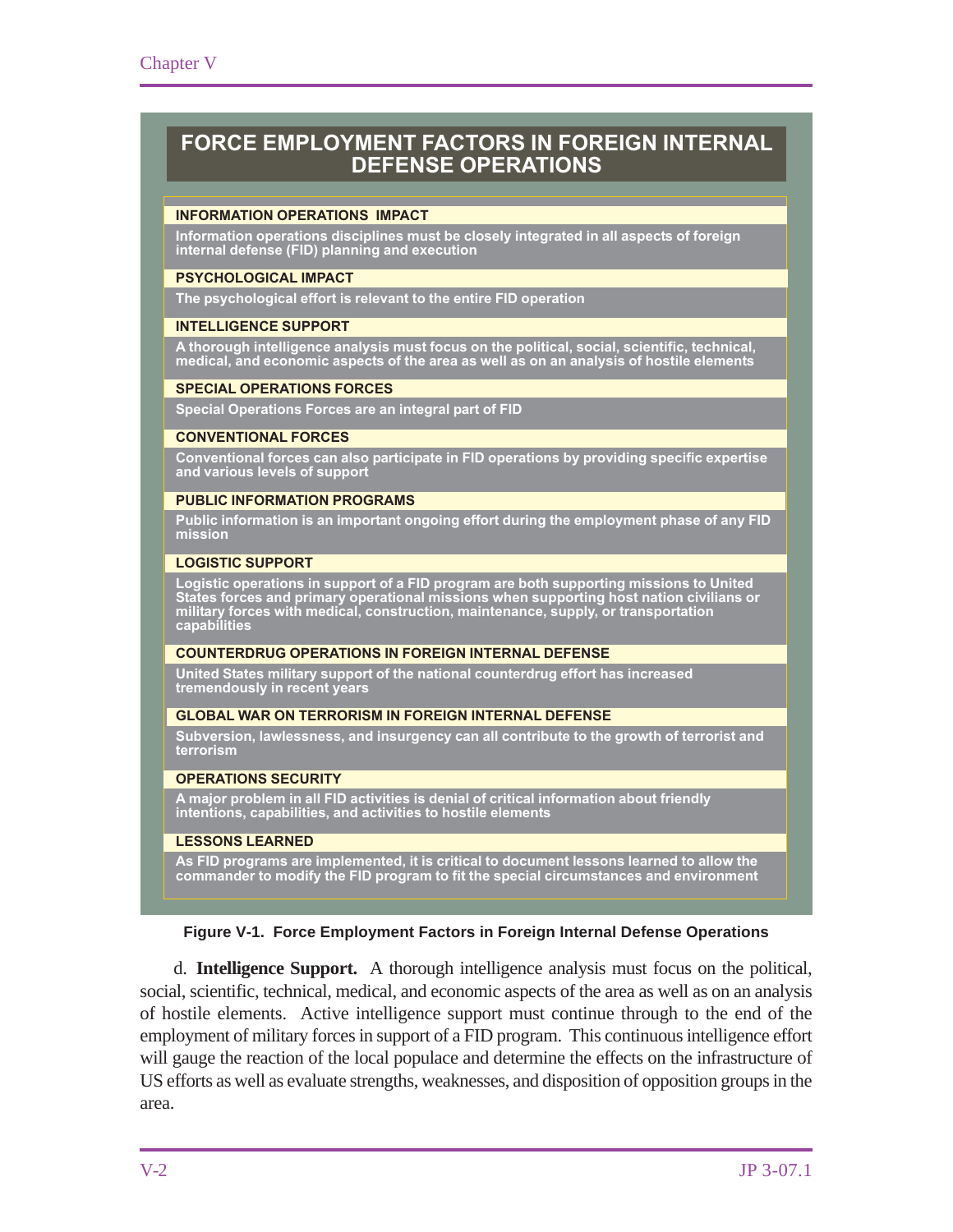(1) Appendix C, "Joint Intelligence Preparation of the Battlespace to Support Foreign Internal Defense," provides intelligence considerations and a format for intelligence preparation of the FID operational area. Although the considerations must be modified for the specific FID program, generally the operational area must be surveyed for an operational area evaluation; a geographic, population, and climatology analysis; and a threat evaluation. These factors will dictate the employment techniques and FID tools to use.

*For further information on intelligence preparation of the battlespace, refer to JP 2-01.3,* Joint Tactics, Techniques, and Procedures for Joint Intelligence Preparation of the Battlespace*.*

(2) **Human intelligence (HUMINT) resources support is likely to be the most important type of intelligence support of FID.** The analysis requires a large HUMINT effort. This requires a more decentralized intelligence gathering approach than in conventional operations. Small units and teams deployed in the operational area are in a good position to evaluate the social, economic, and military situation in the HN. In a FID environment, the best US intelligence may come from units and teams that work closely with the local population and HN military forces. These units and teams must be prebriefed and debriefed for priority intelligence requirements, and this information should contribute to the data used in conducting the intelligence preparation of the operational area.

(3) **Information sharing across USG and national boundaries is an important concept in FID.** There are likely to be several government agencies operating in a HN, and all are exposed daily to information valuable to the FID program. This requires a strong focus on lateral coordination and the development of an effective program of interagency information exchange. In addition, the very nature of FID denotes the sharing of information between the supported HN and the US joint force headquarters controlling the FID effort. This information exchange may be further complicated by a friendly third nation participating in the FID program.

For further information on interagency coordination, refer to JP 3-08, Interagency Coordination During Joint Operations*.*

(4) **The nature of FID missions and the high degree of dependence on HUMINT sources necessitate an active counterintelligence and operations security (OPSEC) program.** At a minimum, US FID mission forces must be able to:

- (a) Accomplish liaison with HN counterintelligence and security forces.
- (b) Provide a conduit to country team counterintelligence and security elements.

(c) Conduct analysis of opposing force intelligence collection, security, counterintelligence, and deception capabilities, and opposing force PSYOP/CA activity.

(d) Conduct the full range of counterintelligence operations.

(e) Conduct counterintelligence vulnerability assessments of US forces.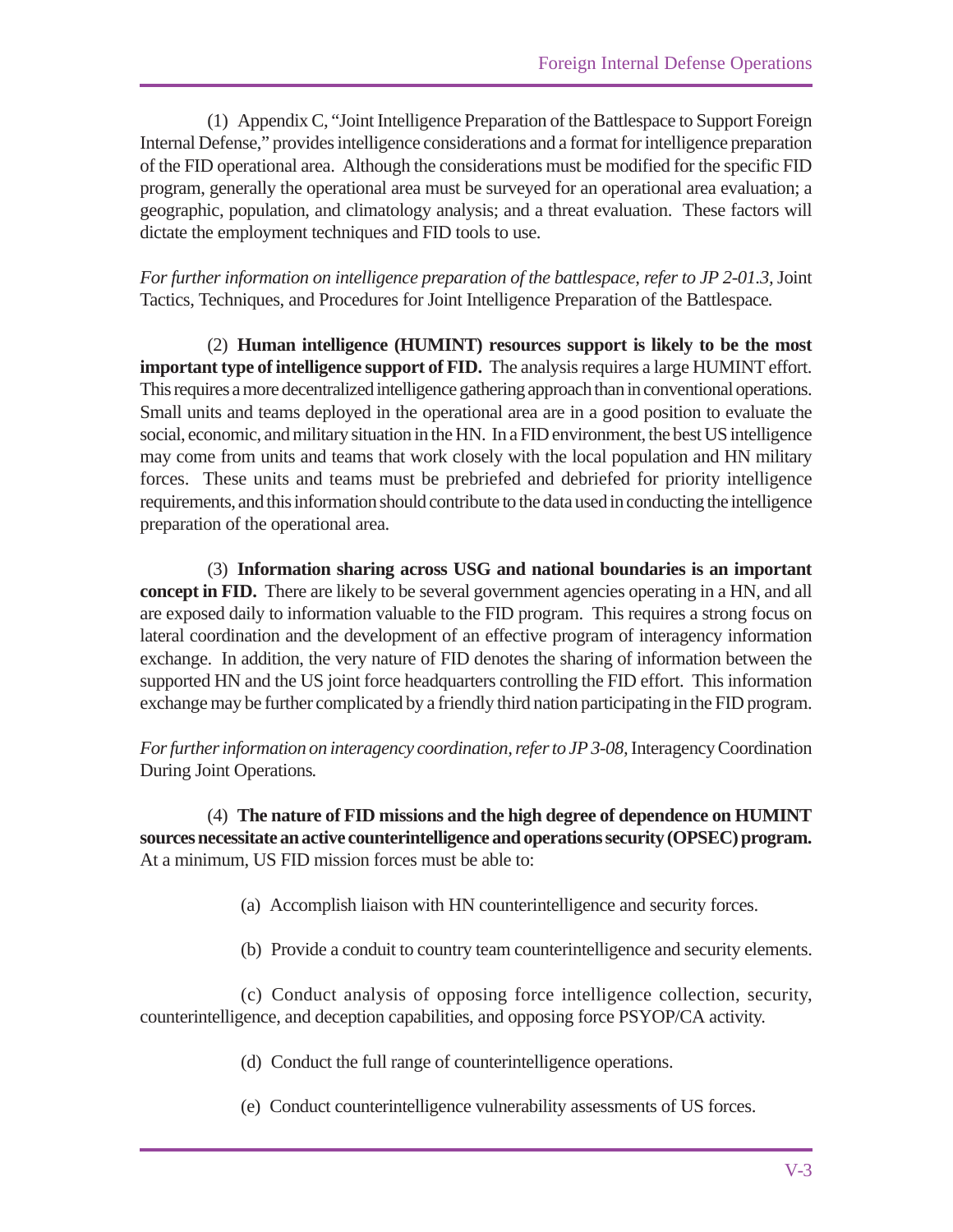(f) Provide counterintelligence input to US FID plans.

(5) US force deployments for FID missions must be structured to provide adequate counterintelligence resources and plan for reachback to the national strategic CI community to accomplish these missions. Guidance for interaction with HN intelligence and security services is covered in JP 2-01.2, *Joint Doctrine and Tactics, Techniques, and Procedures for Counterintelligence Support to Operations*.

e. **SOF.** SOF are an integral part of FID. **The United States Special Operations Command (USSOCOM) is the only combatant command with a legislatively-mandated FID core task.** In fulfilling its core task, USSOCOM provides SOF in support of geographic combatant commanders. Commanders should use these regionally focused and culturally oriented personnel to assist in the FID mission. SOF contribute to the FID effort normally under OPCON of the theater SOC, which has primary responsibility to plan and supervise the execution of SOF operations in support of FID. SOF also provide dedicated theater forces. The permanent regional focus and cross-cultural skills of US SOF offers greater utility in direct support operations (prior to combat). SOF have proven to be adept at initiating programs for hand-over to conventional forces (Georgia and Afghanistan), or in extended long-term programs (El Salvador). SOF also possess specialized capabilities for FID, including support for counterinsurgency, and for unconventional warfare. Other support includes coordination conducted by CA elements, as well as SOF support of mission execution through PSYOP teams, specialized HN training teams, and direct action forces conducting highly specialized missions. Despite this very important role, commanders and their staffs must understand that SOF is only part of the FID program. **The SOF role in FID is to train, advise, and support HN military and paramilitary forces.** SOF operations in support of FID are frequently unilateral, but may support other ongoing US military assistance efforts. When planning for use of SOF, command, control, communications, and computers (C4) requirements among the combatant command, the country team, and SOF must be assessed. Communications requirements for C2, administration, logistics, and emergencies must be clarified.

f. **Conventional Forces.** Although USSOCOM is legislatively-mandated to conduct FID, which it does as a core task, other designated DOD conventional forces may contain and employ organic capabilities to conduct limited FID indirect support, direct support, and combat operations.

g. **Public Information Programs.** Public information is important during all phases of any FID mission. While it is important to correctly portray the FID effort to HN personnel through PSYOP, it is also important to employ an effective PA program to inform HN and US publics of current FID actions, goals, and objectives. History has shown that without the support of these publics, it may be impossible to develop an effective FID program. At the US national level, public diplomacy programs will accurately depict US efforts. This national program is supported through the combatant commander's (or subordinate JFC's) information programs designed to disclose the maximum amount of information possible within applicable security restrictions and the guidelines established by the President or Secretary of Defense. Coordination is essential between the PA staff and the media, the country team, and other information agencies within the HN and region.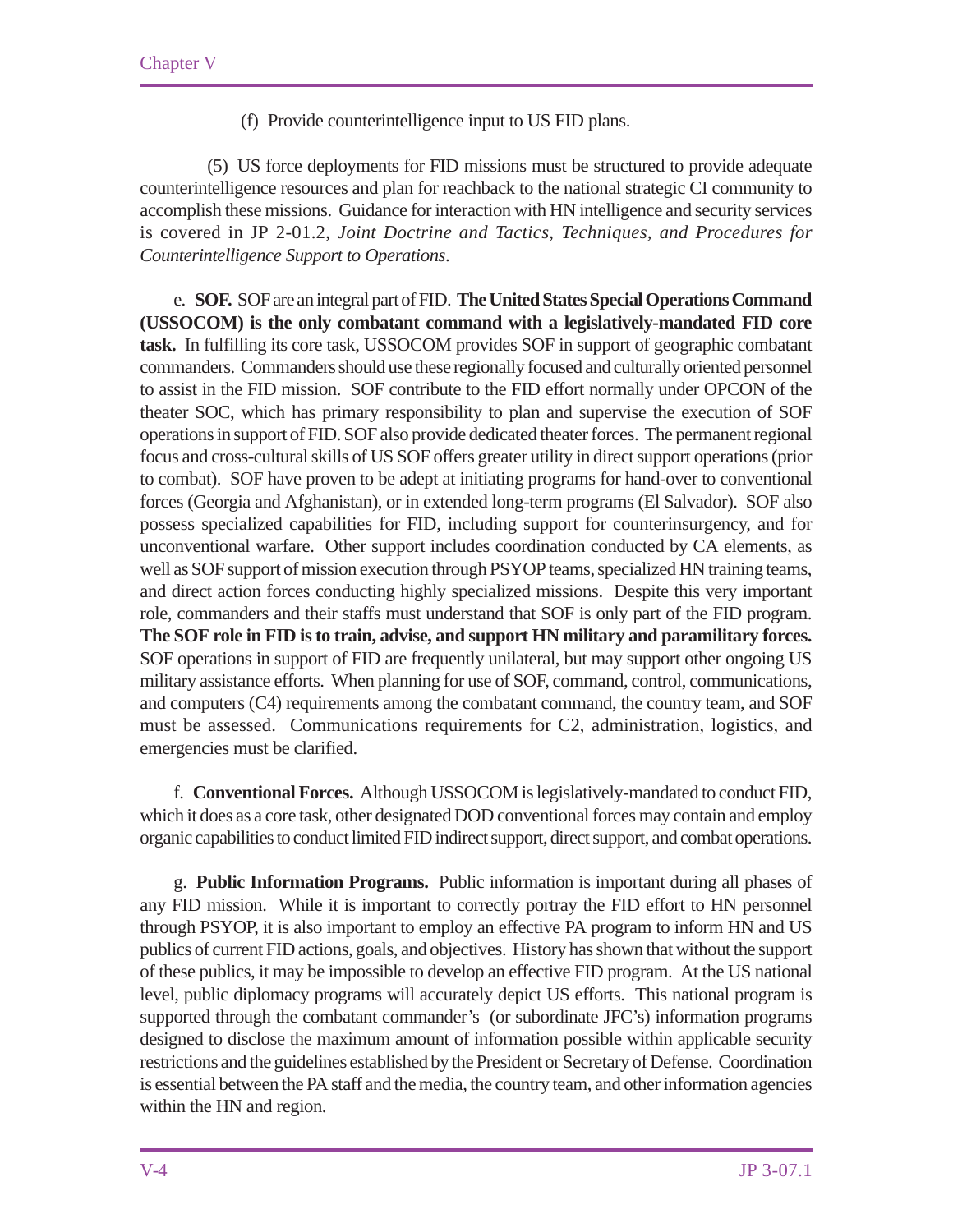h. **Logistic Support.** Logistic operations in support of FID **support both US forces and primary operational missions** (supporting HN civilians or military forces with medical, construction, maintenance, supply, or transportation capabilities). General guidelines for logistic issues in support of US forces conducting FID operations include:

(1) There may be a ceiling imposed on the number of US military personnel authorized to be in the HN to support FID programs. Maximum use should be made of host-nation support (HNS) capabilities, but where reliance on the HN is not feasible, logistic support requirements must be minimized. Efficient use of throughput of supplies (an average quantity that can pass through a port on a daily basis), airlift resupply, and inter-Service support agreements should also be considered.

(2) Commanders must carefully balance the advantages of using HNS with the danger of establishing dependence on potentially unreliable sources.

(3) Logistic operations in support of FID are task-organized according to the type of mission. Service logistic support elements will be integrated into the overall joint force. Logistic support for the deployed forces, however, will remain a Service responsibility.

(4) HNs often require support beyond their organic capabilities. Accordingly, **when conducting FID with multinational partners, there becomes a need to establish multinational logistic support agreements**. The need for such non-organic support must be identified during the planning phase of FID support and arranged for prior to participation in the operation. Acquisition and cross-servicing agreements negotiated with multinational partners are beneficial to the FID effort in that they allow US forces to exchange most common types of support. Authority to negotiate these agreements is usually delegated to the geographic combatant commander by the Secretary of Defense. Authority to execute these agreements lies with the Secretary of Defense, and may or may not be delegated.

*For further information on international logistics, refer to JP 4-08, Joint Doctrine for Logistic* Support of Multinational Operations*.*

i. **CD Operations in FID.** Narcotics production and trafficking can flourish in countries where subversion, lawlessness, and insurgency exist. Accordingly, **FID operations complement CD efforts by reducing those problems in target nations**. CD focused programs are integrated into theater strategies as a coordinated effort to support HN government's IDAD strategies.

(1) DOD resources may be used in connection with CD activities in nations receiving military assistance in support of a FID program. This military assistance is often centered on source operations, but can be involved with in-transit CD operations.

(a) **DOD is the lead agency of the USG for the detection and monitoring (DM) of aerial and maritime transit of illegal drugs into the US.** This DM mission is performed with O&M funds, notwithstanding the possibility of incidental benefit to the HN. Such activities may include nonconfrontational intercepts for intelligence or communication purposes and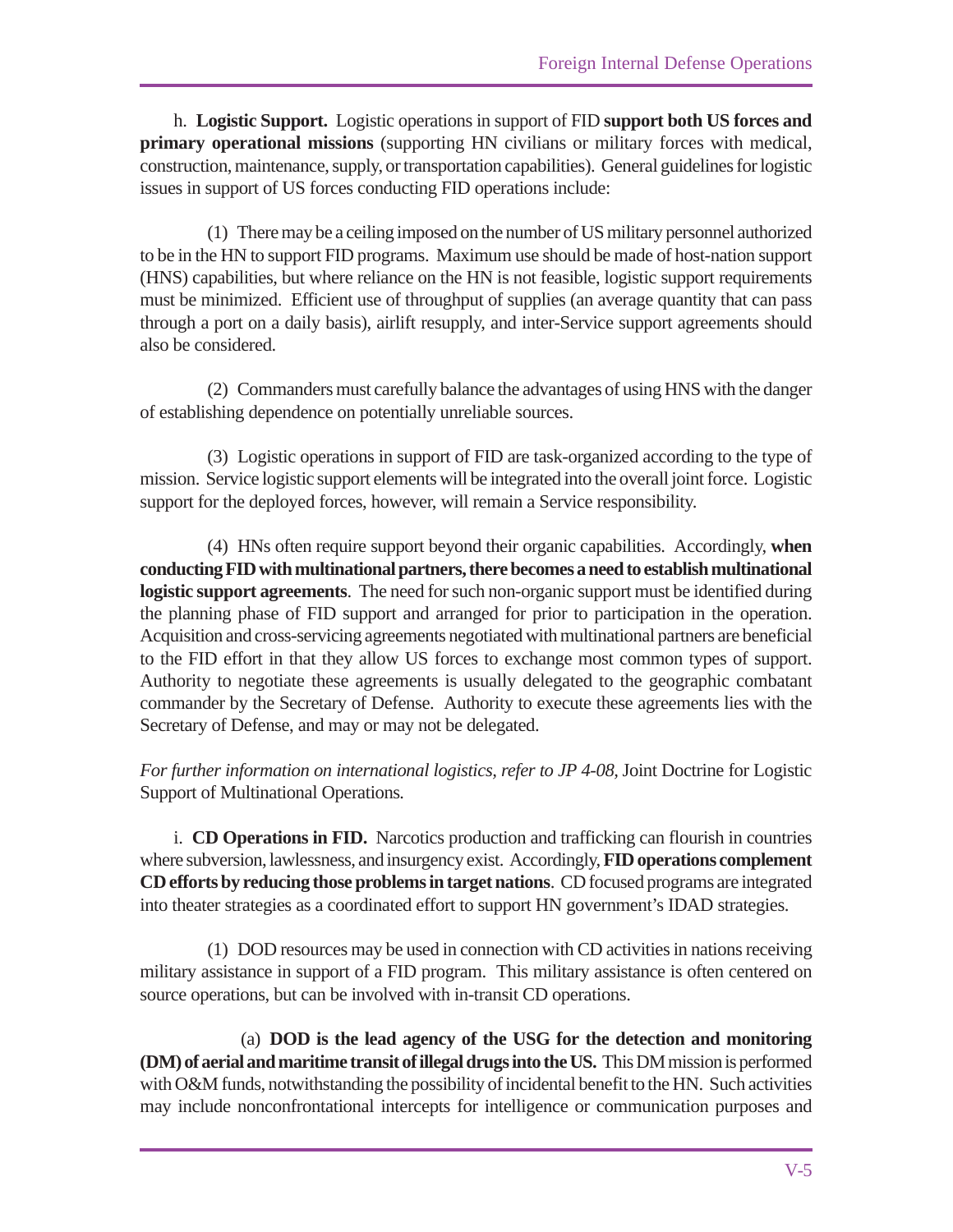gathering and processing of tactical intelligence from a variety of sources, including fixed and mobile surveillance assets and certain intelligence sharing.

(b) In a CD support role (subject to national policy and legislative guidance) DOD may offer certain direct support to HN CD personnel, and certain enhanced support to US civilian law enforcement agencies that may be operating in the HN, and to DOS, Bureau of International Narcotics Matters.

(2) Absent direction from the Secretary of Defense, US forces engaged in CD activities are prohibited from engaging in direct law enforcement activity. They may not directly participate in an arrest, search, seizure, or other similar activity. DOD personnel are not authorized to accompany HN forces on actual CD field operations or participate in any activities where hostilities are likely to occur.

(3) As directed by the Secretary of Defense through the Chairman of the Joint Chiefs of Staff, combatant commanders will be given the authority to plan and execute HN programs using a combination of SA, training and advisory assistance (non-SA-funded), intelligence and communications sharing, logistic support, and FHA. These efforts are designed to bolster the HN's capability to operate against the infrastructure of the drug-producing criminal enterprises.

(4) Combatant commands and subordinate JFCs must coordinate closely with the country team Drug Enforcement Administration and DOS international narcotics matters representatives. Liaison with the Office of National Drug Control Policy (ONDCP) is also vital. ONDCP is legislatively charged with the responsibility of establishing the national drug control strategy and with coordinating and overseeing the implementation of the consolidated National Drug Control Program budget. This coordination is crucial to an efficient national CD program to combat illicit drug trafficking in source regions.

*For further information on joint counterdrug operations, refer to JP 3-07.4,* Joint Counterdrug Operations*.*

j. **Global War on Terrorism and FID.** Subversion, lawlessness, and insurgency can all contribute to the growth of terrorists and terrorism. FID can complement the global war on terrorism by reducing these contributing factors. **Specific AT and counterterrorism efforts can be conducted as part of the FID program for a HN.**

(1) Enhancing the will of other states to fight global terrorism primarily is the responsibility of DOS. Effective FID programs, however, can improve public perceptions of the HN and USG and facilitate more active HN policies to combat terrorism. More directly, military-to-military contacts can help make HN officials advocates of potential operations against terrorist capabilities.

(2) In many cases, measures increasing the capacity of a state to fight terrorism also will strengthen its overall IDAD program. These measures can include the following: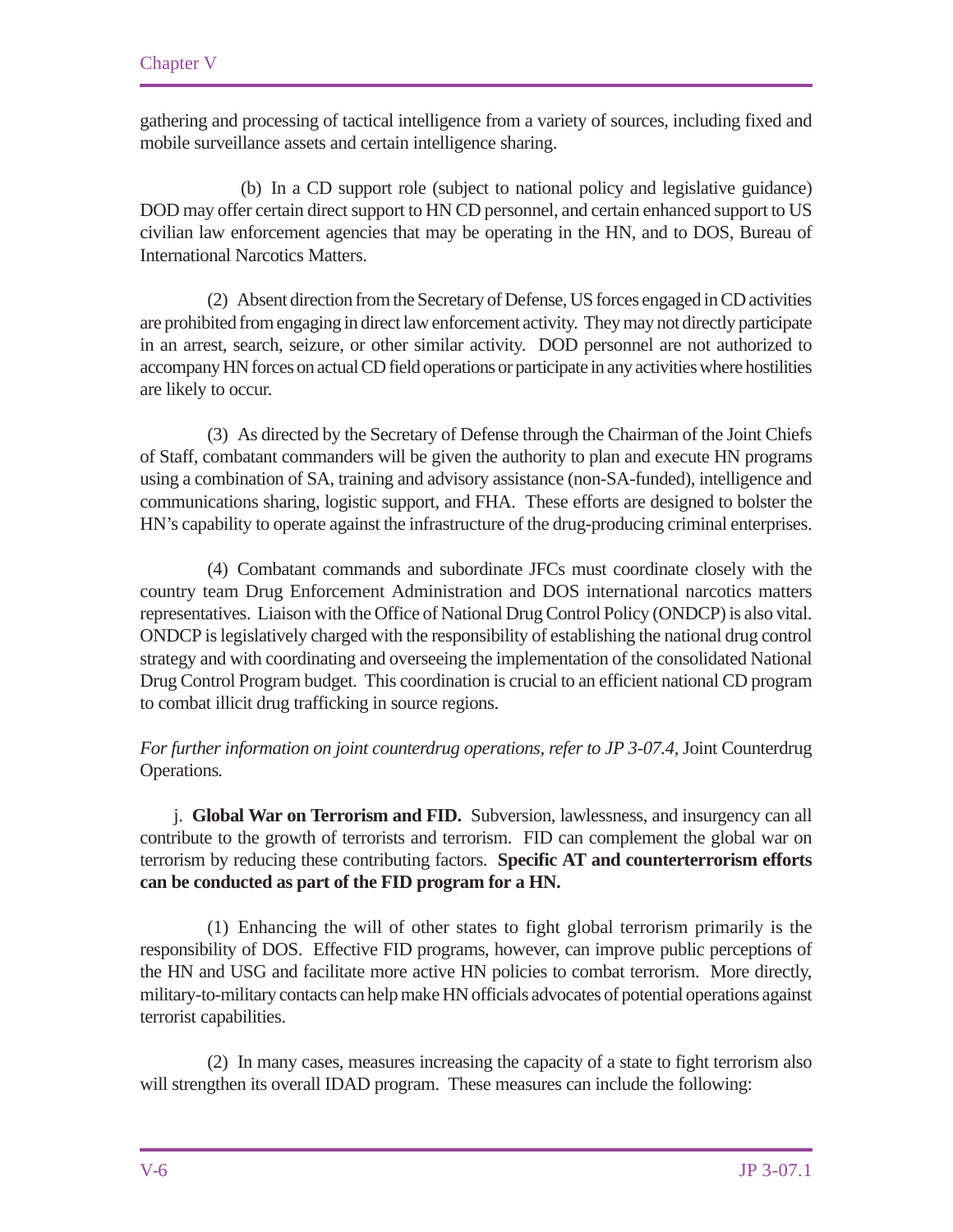(a) Developing the ability of the HN financial transactions, break funding streams for criminal and insurgent groups, and prosecute their members. This may involve greater US-HN cooperation in developing regulated financial institutions.

(b) Ensuring that HN security personnel have access to appropriate equipment and training to conduct all phases of combatting terrorism operations.

(c) Training personnel at entry and exit points (including airports, seaports, and border crossings) to identify and apprehend individuals and materials being used by international terrorist groups.

(d) Assisting HN security and intelligence agencies to be included into international networks that can share information on terrorist activities.

(e) Developing effective judicial systems, and minimizing corruption and intimidation of HN officials.

k. **OPSEC.** A major problem in all FID activities is denial of critical information about friendly intentions, capabilities, and activities to hostile elements. The nature of FID implies that many HN officials and populace will know of certain US activities as they occur. Criminal and insurgent groups may have members or sympathizers within HN institutions that could be informants. US and foreign personnel involved in FID and IDAD programs should be provided extensive OPSEC training to ensure effectiveness of their operations.

*For further information on OPSEC refer to JP 3-54,* Joint Doctrine for Operations Security*.*

l. **Lessons Learned.** As FID programs are implemented, it is critical to document lessons learned to allow the commander to modify the FID program to fit the special circumstances and environment. Comprehensive after-action reviews and reports focusing on the specifics of the FID operations should be conducted to gather this information as soon as possible after mission execution. The Joint Center for Lessons Learned within the United States Joint Force Command, the Services, and other government agencies lessons learned programs provide readily available sources of information to FID planners and operators. In addition, USSOCOM's Special Operations Debrief and Reporting System also can provide additional information on peacetime FID missions.

*For further information for specific reporting procedures, refer to CJCSI 3150.25,* Joint After-Action Reporting System*.*

### **3. Department of Defense Foreign Internal Defense Tools**

Chapter I, "Introduction," discussed the general categories of FID operations (indirect support, direct support [not involving combat operations], and combat operations) and the specific operations within each of these. Sections B, C, and D of this chapter will address each of the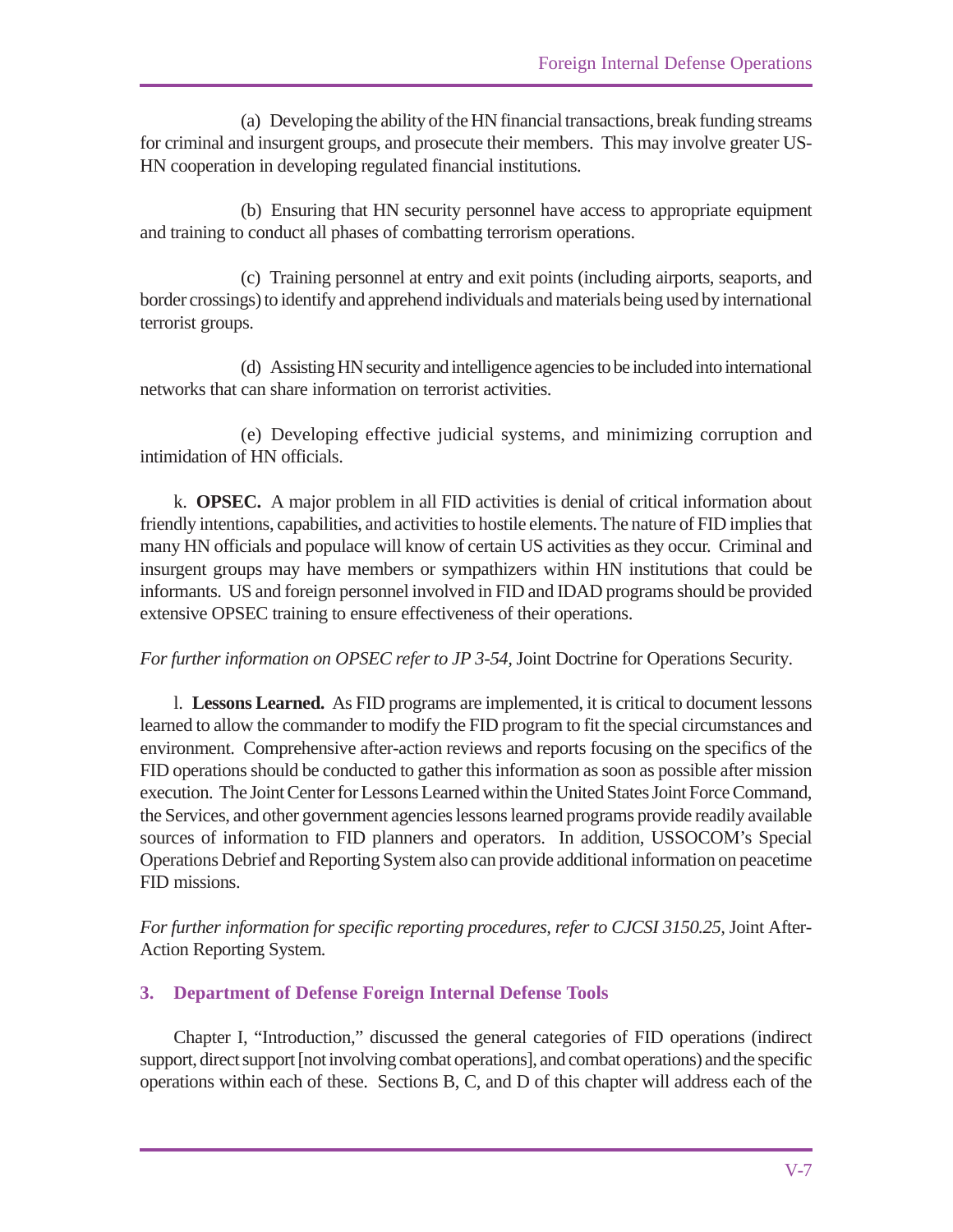subcategories in detail. However, because FID by definition encompasses a broad range of military activities, only the most common types of military support to FID will be discussed.

### **SECTION B. INDIRECT SUPPORT (See Figure V-2)**

#### **4. Security Assistance**

a. This section will discuss specific military SA operations and how the geographic combatant commander may use this tool to further support FID programs. **The military will primarily provide equipment, training, and services to the supported HN forces.** In the SA arena, geographic combatant commanders and subordinate JFCs do not have authority over the SA program, but have responsibility for planning and executing military activities to support FID within the SA process. Geographic combatant commanders are active in the SA process by advising ambassadors through the SAO and by coordinating and monitoring ongoing SA efforts in their AORs. In addition, through coordination with HN military forces and supporting SAOs, the combatant commander can assist in building credible military assistance packages that best support long-term goals and objectives of regional FID programs. The following paragraphs describe the SA support areas of equipment, services, and training as well as the employment considerations for each.

b. **Equipment.** The combatant commander and subordinate JFC can have the greatest impact in this area during the planning and resource identification phase of developing the theater strategy. **Regional threats identified and level of absorbable HN technology will determine the general equipment needs of the supported HNs in the theater.** Each SAO will coordinate resultant military equipment requests with the combatant commander's staff and country team. Finally, the combatant commander endorses requirements and provides



**Figure V-2. Indirect Support in Foreign Internal Defense**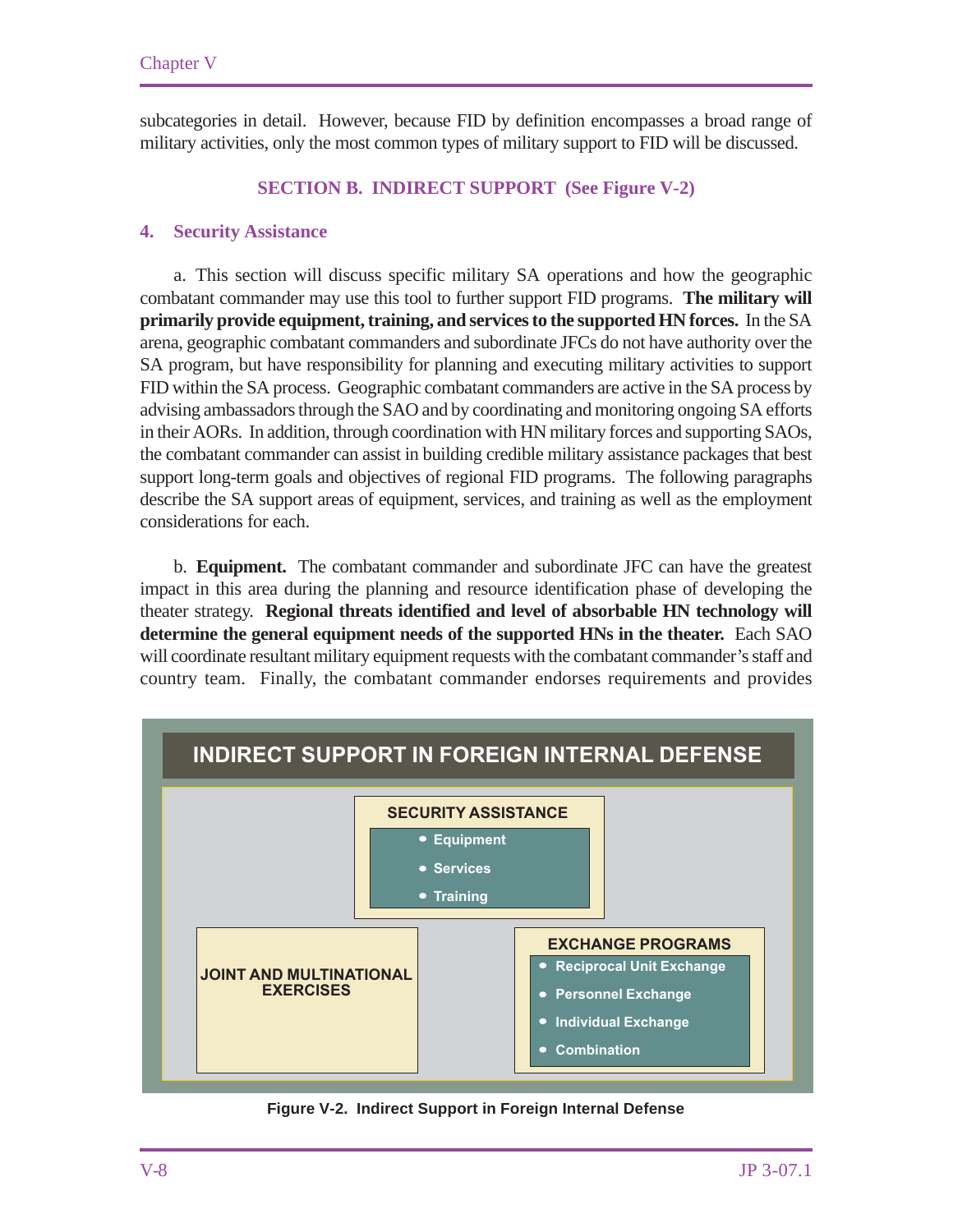recommendations to the Secretary of Defense on appropriate equipment or distribution. Throughout this process, HN needs must be evaluated in terms of the threat and existing social, political, and economic conditions. Care must be taken to guard against a US solution or to support unnecessary requests, as explained below.

(1) **The FID planning imperative to tailor support to HN needs is extremely important in providing equipment support.** Environmental factors, level of HN training, ability to maintain equipment, HN infrastructure, and myriad other factors will determine equipment appropriate to HN needs. If equipment in the US inventory is not appropriate for use by the HN, the commander may recommend a nonstandard item to fill the requirement. Sustainability of nonstandard equipment, as well as interoperability with existing equipment, must be considered.

(2) HNs may request expensive equipment as a status symbol of regional military power. This is often done in spite of the fact that the overall strength of the military would be best enhanced by improved training and professionalism among the existing force. This is a delicate political situation, but one that the ambassador and the combatant commander may be able to influence.

c. **Services.** Services include any service, test, inspection, repair, training, publication, technical or other assistance, or defense information used for the purpose of furnishing military assistance, but does not include military education and training activities. **Services support is usually integrated with equipment support.** The combatant commander has oversight to ensure that the equipment is suitable for HN needs and that the HN is capable of maintaining it. These types of services will almost always be required to ensure an effective logistic plan for the acquired equipment. There are two common types of service teams: QATs and TATs. QATs are used to ensure that equipment is in usable condition and are short term. TATs are used when the HN experiences difficulty with US-supplied equipment. For detailed information on teams available for initial and follow-on equipment support, see DOD Manual 5105.38M, *Security Assistance Management Manual*.

d. **Training.** The training portion of SA can make a very significant impact on the HN *conditions.*



*Equipment that is delivered to a host nation must address needs in terms of the threat as well as the existing social, political, and economic*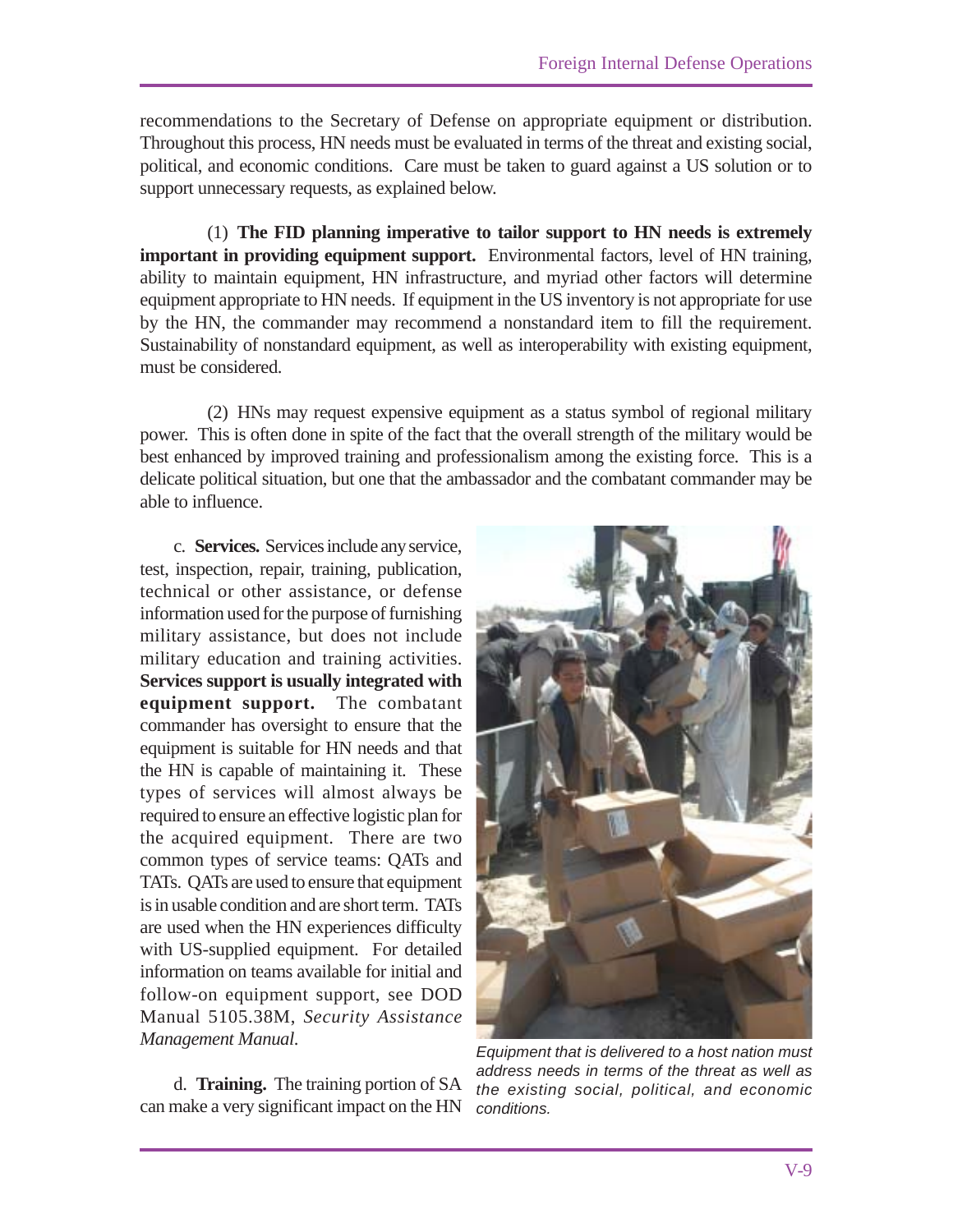IDAD program. **The combatant commander is actively involved in coordinating, planning, and approving training support with the SAO and HN.** The Services, through their SA training organizations, are the coordinators for SA-funded training.

(1) The following are the general objectives of training programs under SA (see Figure V-3).

(a) **O&M Skills.** To create skills needed for effective O&M of equipment acquired from the US.

(b) **Effective Management.** To assist the foreign country in developing expertise and systems needed for effective management of its defense establishment.



**Figure V-3. General Objectives of Training Programs Under Security Assistance**

(c) **Development of Training Self-Sufficiency.** To foster development by the HN of its own training capability.

(d) **Rapport and Understanding.** To promote military-to-military understanding leading to increased standardization and interoperability.

(e) **Increased Awareness.** To provide an opportunity to demonstrate the US commitment to the basic principles of internationally recognized human rights.

(2) The following force structure, training plan, and training activities considerations should be understood before implementing a SA training program.

(a) **Training Force Structure.** SOF are very important in training HN forces because of their language capabilities and regional cultural focus. **SA-funded training is not limited to SOF.** Conventional forces and contractors also may be integrated into the training effort, particularly in areas where the technical aspects of the required training limit the use of SOF. In technical areas such as communications, intelligence, and equipment maintenance, conventional forces or SA funded contractors may conduct the training augmented by SOF in order to provide language and cultural training that conventional forces may lack.

(b) **Training Plan.** The training portion of SA is identified and coordinated by the SAO with the HN military. Combatant commanders and subordinate JFCs will incorporate the SA training, planning, and requirements into the overall military planning to support FID programs.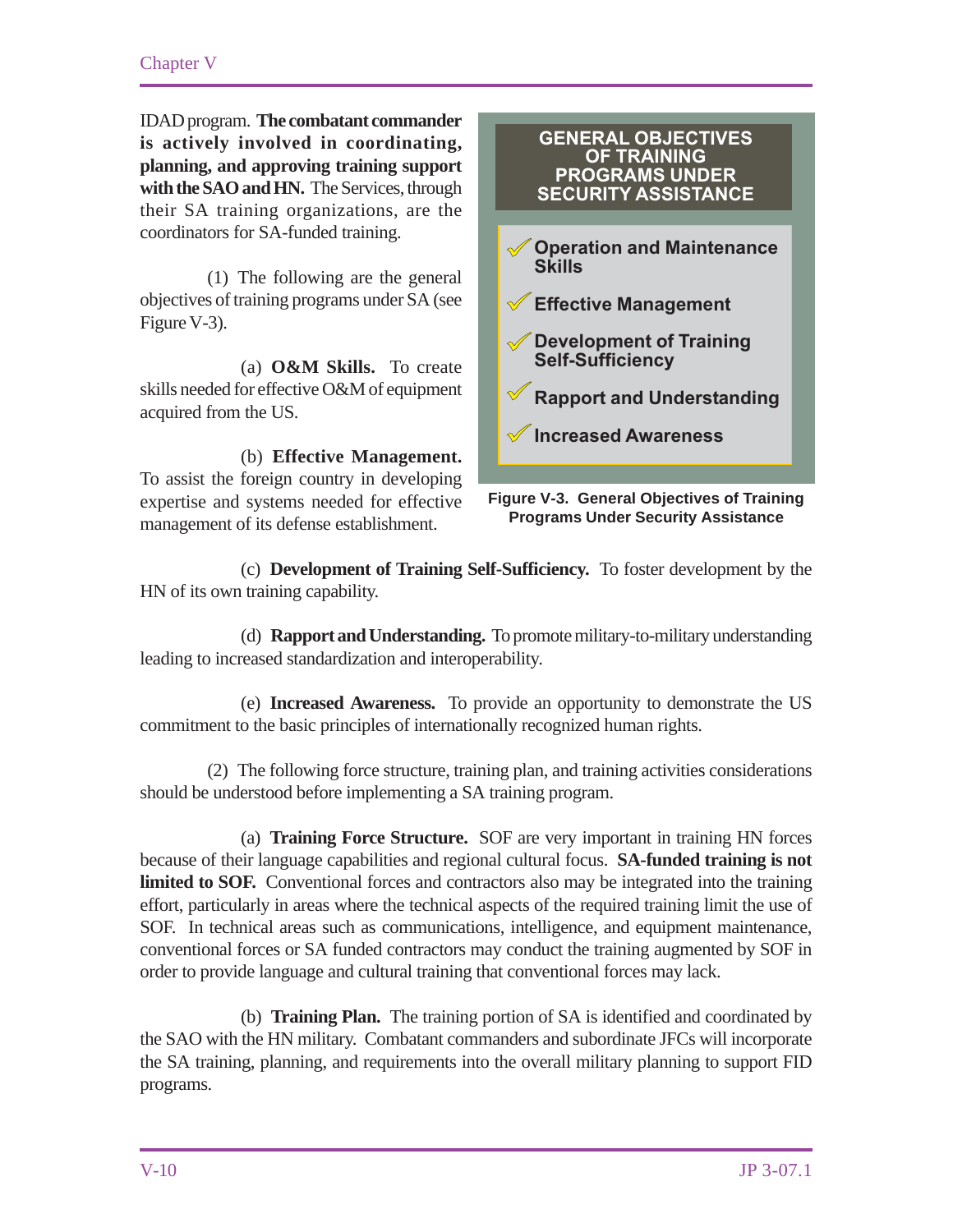1. The SAO will develop a 2-year plan that consolidates HN needs from a joint perspective, taking into consideration all sources of training and funding. These plans will be approved by the appropriate combatant command.

2. Each year the geographic combatant commanders, except USNORTHCOM, will host a Joint Service Program Management Review. During this workshop the staff will refine and coordinate the 2-year plans previously approved by the combatant commanders, finalize the budget year training program, and announce and discuss changes in the command's training policy or procedures.

3. The SAO must ensure that the HN looks beyond its current needs toward the future. A tool to accomplish this is the 2-year plan.

4. Commanders and their staffs must also ensure that US forces involved in training HN personnel are fully aware of restrictions on their involvement in HN combat operations and that they employ vigilant force protection measures. US training teams should be considered likely targets of attack if supported forces are facing an active armed threat.

(c) **Training Activities. Pre-combat training and equipping of HN forces frequently fall under SOF.** The combatant commander has a number of training activities that should be considered when reviewing individual country training plans. These programs may be carried out by HN personnel attending military schools in the US or by deploying teams of SOF, conventional forces, or a combination of both. Consideration should be given to language capabilities, cultural orientation, theater objectives, complexity of tasks/missions to be performed, and the supported HN's IDAD program when selecting forces. The following are the primary types of training that may be employed as part of military support to the SA program.

1. **MTTs.** MTTs are used when a HN element requires on-site training and to conduct surveys and assessments of training requirements. An MTT may be single-Service or joint, SOF or conventional forces, but is tailored for the training the HN requires. An MTT is employed temporary duty (TDY) basis for a period not to exceed 179 days, including travel. If HN forces require training for a longer period, training in the United States should be considered as an alternative.

2. **Extended Training Service Specialists (ETSSs).** ETSS teams are employed on a permanent change of station (PCS) basis (usually for 1 year) in order to assist the HN in attaining readiness on weapons or other equipment. These teams train the HN's initial instructor cadre so that they can assume the responsibility for training their own personnel.

3. **TAFTs.** TAFTs are also deployed on a PCS basis and train HN personnel in equipment-specific military skills.

4. **IMET Program.** IMET provides HN personnel with military training opportunities in the US. This type of training not only meets the immediate HN requirement of increased training, but also has a longer term impact of improving US-HN relations.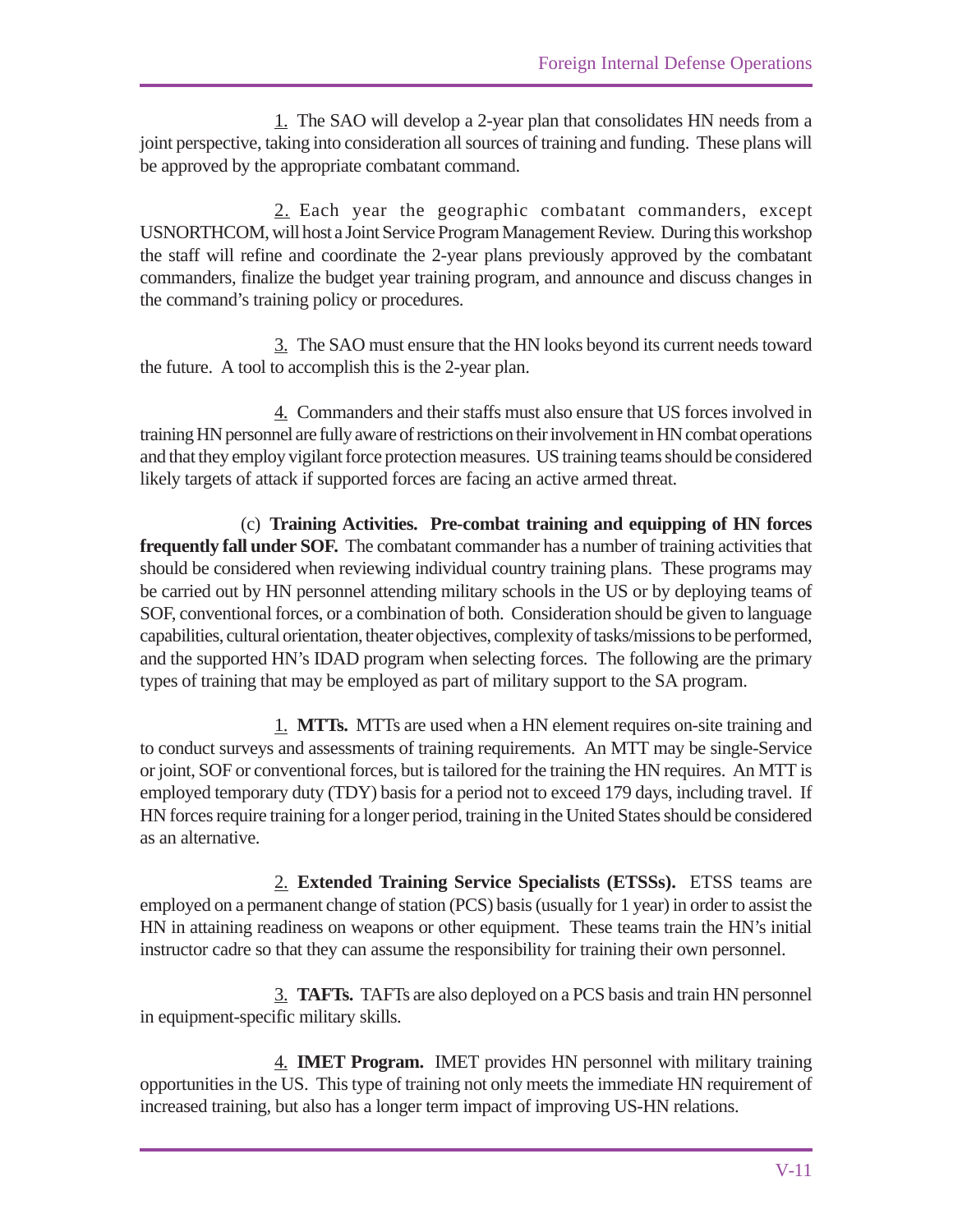5. **Contractors.** Contracted SA funded assistance under the supervision of a SAO can substitute for active duty DOD personnel when necessary and feasible and be an effective force multiplier. SAOs that use contractor support should understand DOD Instruction 3020.37, *Continuation of Essential DOD Contractor Services During Crises* should a situation escalate from indirect to direct support.

6. **The Regional Defense Counterterrorism Fellowship Program (RDCFP).** RDCFP is a critical tool for the Department of Defense to provide grant aid education and training to support regional nations in our collective efforts in support of the global war on terrorism. RDCFP offers education and training to foreign military officers, ministry of defense civilians, and other foreign civilian security force personnel. The DOD funded program is implemented through the US Services' security assistance training management systems.

## **5. Joint and Multinational Exercises**

These exercises can enhance a FID program. **They offer the advantage of training US forces while simultaneously increasing interoperability with HN forces and offering limited HN training opportunities.** The participation of US forces in these exercises, primarily designed to enhance the training and readiness of US forces, is funded by the O&M funds of the providing Service or USSOCOM if SOF are involved. Airlift and sealift may be provided by the combatant command from its airlift and sealift budget. Certain expenses of HN forces participation may be funded by the developing country multinational exercise program as arranged by the conducting combatant command. **These expenses differ from SA funding because SA is designed to train HN forces, whereas multinational and selected joint exercises are designed to train US forces in combination with HN forces. In addition, forces involved in these exercises come under the combatant command (command authority) of the geographic combatant commander and OPCON of the designated subordinate JFC, while SA forces are under the control of the chief of the diplomatic mission.** Legal restrictions on what FID programs can be conducted in conjunction with these exercises are complex. Appendix A, "Commander's Legal Considerations," provides general guidelines on these restrictions. Prior legal guidance is important to the concept of the exercise and related FID operations. Exercises should be planned as part of the overall training program for the theater, and other FID activities should be integrated into the framework of these exercises. Examples of this integration are found in the conduct of HCA missions. The implementation of HCA programs into exercises will be examined in detail later in this chapter. Multinational and selected joint exercises can yield important benefits for US interests and the overall theater FID program. The most significant of these benefits:

- a. Enhance relationships and interoperability with HN forces;
- b. Demonstrate resolve and commitment to the HN; and

c. Familiarize US forces and commanders with HN employment procedures and potential combat areas.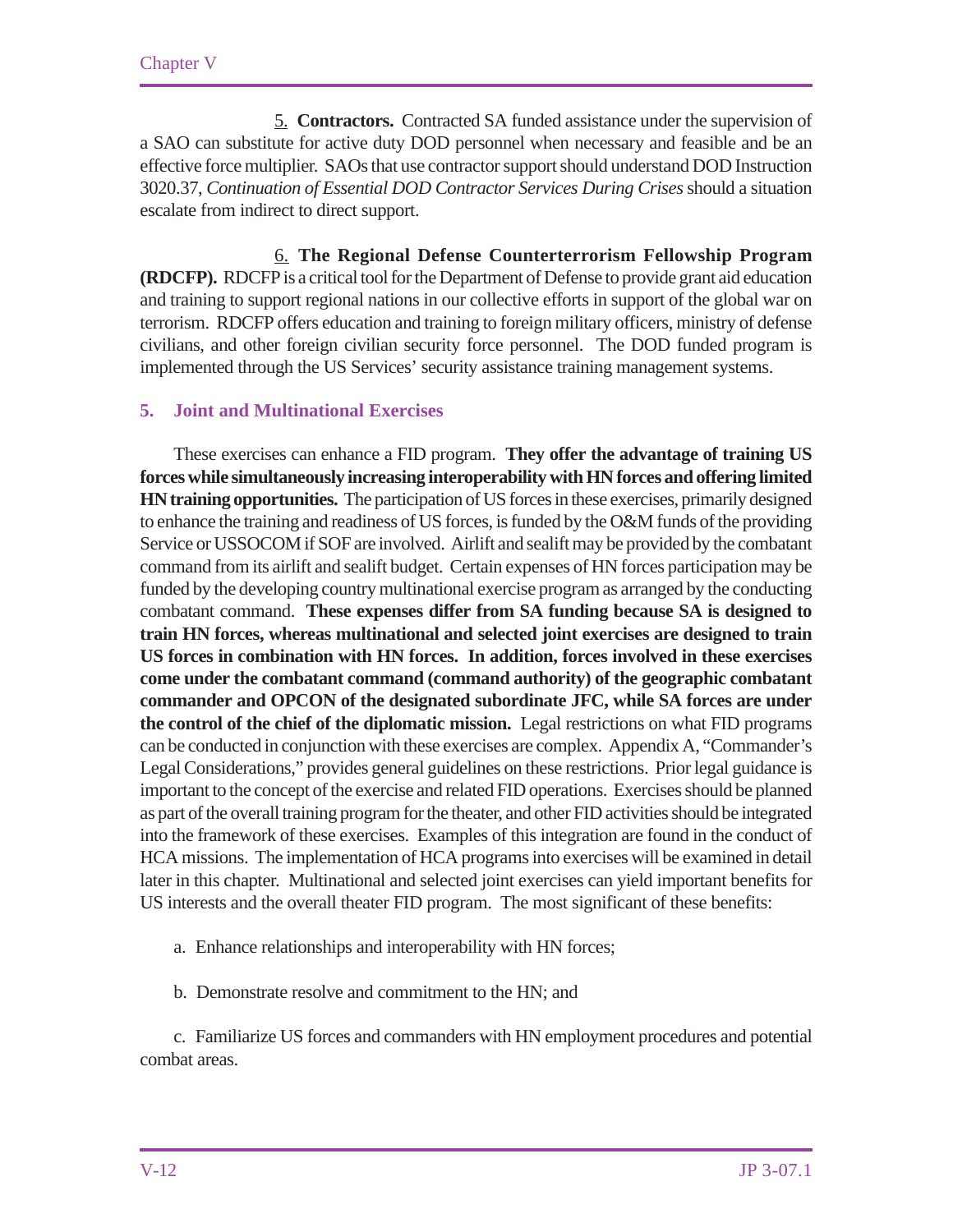### **6. Exchange Programs**

a. These programs allow the commander to use O&M money for the exchange of units or individuals and may be used to expand the efforts of the SA programs funded under IMET that allow HN personnel to train in the US. **These exchange programs foster greater mutual understanding and familiarize each force with the operations of the other.** Exchange programs are another building block that can help a commander round out his FID plan. These are not stand-alone programs; however, when commanders combine them with other FID tools described in this chapter, the result can be a comprehensive program that fully supports the HN IDAD program. The general types of exchange programs that commanders should consider are described below. Appendix A, "Commander's Legal Considerations," provides a more detailed explanation of the legal aspects of these types of training.

b. **Reciprocal Unit Exchange Program.** This program is for squad-to battalion-size elements. Each nation's forces trains the other in tactics, techniques, and procedures. This program is a good vehicle for US commanders to use in order to sensitize their forces to the cultural and social aspects of the HN while simultaneously increasing the training readiness of HN forces. The proficiency of the units must be comparable to preclude exchanging fully trained US forces for untrained HN forces.

c. **Personnel Exchange Program (PEP).** The PEP is a 1- to 3-year program in which one person from the HN is exchanged with a US member. This program, like reciprocal unit exchanges, requires that the exchanged personnel be of comparable proficiency in their area of expertise.

d. **Individual Exchange Program.** This program is similar to the PEP. It is different, however, because it is a TDY assignment in theater. This program gives the commander flexibility, since he will not lose personnel for extended periods and the commander is able to expose a larger portion of the force to the program.

e. **Combination Programs.** Commanders should consider combining SA efforts with joint or multinational exercises in order to obtain maximum benefit for all concerned. For example, exchange of key personnel during exercises will gain more in terms of interoperability than exchanges during normal operational periods. Also, the exchange of units with similar equipment, especially if the HN is unfamiliar with the equipment, may be very beneficial.

## **SECTION C. DIRECT SUPPORT (NOT INVOLVING COMBAT OPERATIONS) (See Figure V-4)**

## **7. General**

a. **This category of support involves US forces actually conducting operations in support of the HN.** This is different from providing equipment or training support in order to enhance the HN's ability to conduct its own operations. Direct support operations provide immediate assistance and are usually combined in a total FID program with indirect operations.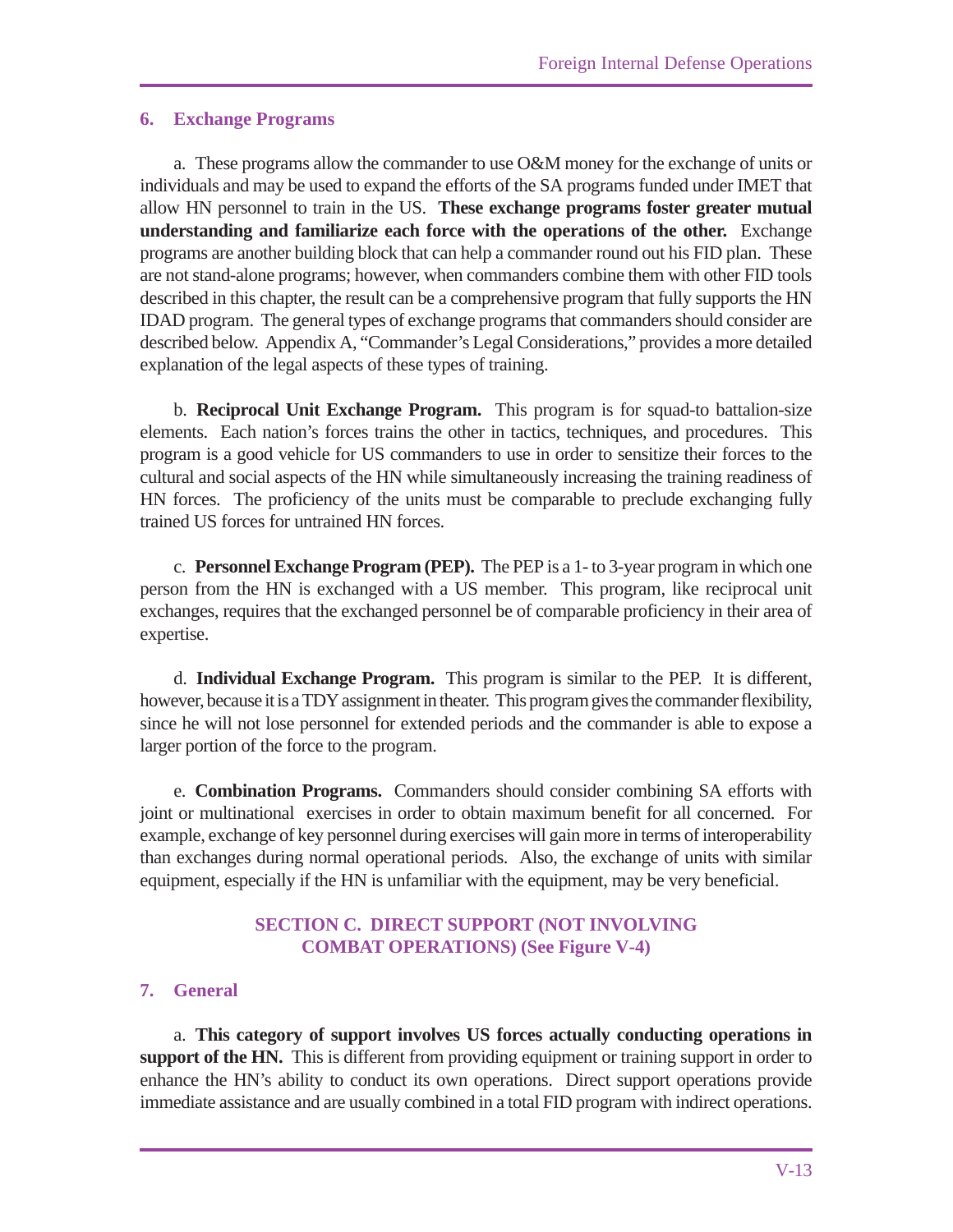

**Figure V-4. Direct Support (Not Involving Combat Operations)**

b. Two types of direct support operations critical to supporting FID across all categories are CMO and PSYOP. Because these operations involve US forces in a direct operational role, they are discussed under direct support (not involving combat operations).

# **8. Civil-Military Operations**

a. CMO span a very broad area in FID and include activities across the range of military operations. Using CMO to support military activities in a FID program can enhance preventive measures, reconstructive efforts, and combat operations in support of a HN's IDAD program. This discussion is limited to those portions of CMO that most directly contribute to a commander's support of a FID program.

b. **CA Activities.** CA activities enhance the relationship between military forces and civil authorities in areas where military forces are present. CA activities, usually planned, directed, and conducted by CA personnel because of the complexities and demands for specialized capabilities involved in working within areas normally the responsibility of indigenous civil governments or authorities, enhance the conduct of CMO.

*For further information on CMO, refer to JP 3-57,* Joint Doctrine for Civil-Military Operations*.*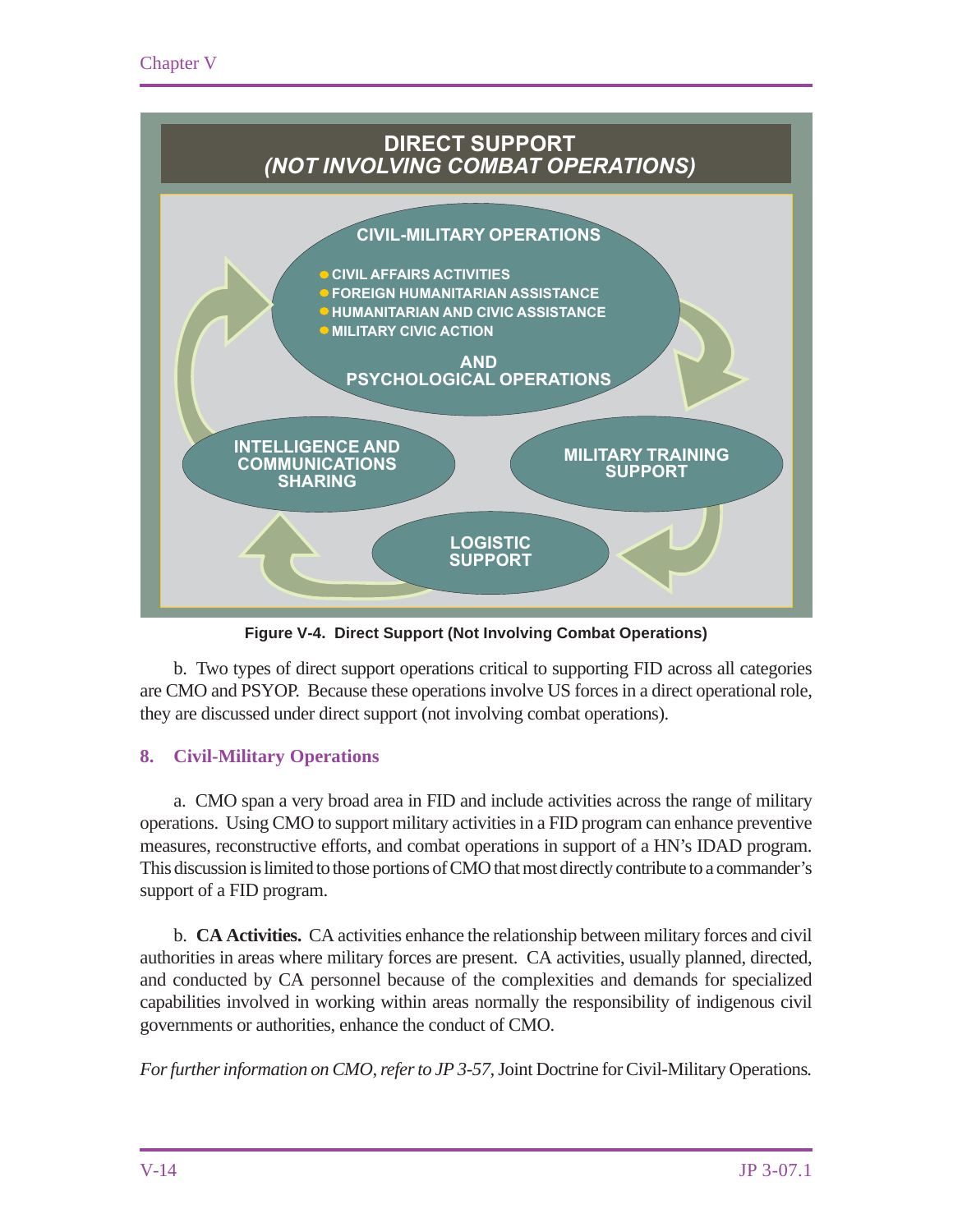c. **CA. CA are vital to theater FID programs in areas from planning to execution.** They are a valuable resource in planning and facilitating the conduct of various indirect, direct support (not involving combat operations), and combat operations in support of the overall FID effort. CA also support the reconstitution of a viable and competent civil service and social infrastructures. CA also assist the HN civilian government by providing civil administration assistance within its governmental structure.

(1) **Force Structure.** Concurrently, 96 percent of the CA force structure is in the RC, therefore JFCs need to carefully consider how they will plan for and employ these limited CA assets to their optimum capability. Each combatant commander is apportioned AC and RC forces based upon approved OPLANs. The preponderance of the CA forces are in the US Army RC, although the US Marine Corps has a limited CA capability, which also is in their RC. Although RC forces are apportioned to a combatant commander, they are not available unless mobilized or called to active duty. **To help ensure that dedicated RC CA support will be available for FID programs and joint FID exercises, JFCs and their staffs need to understand the limitations that exist for the employment of RC forces.** Selective Reserve personnel and units are available for annual training up to 19 days per year, excluding travel time. Individual RC personnel are also available, for up to 179 days for voluntary or special active duty in support of projects supporting RC programs, or for temporary tours of active duty in support of operational active Army requirements. RC forces are also available for up to 270 days through a Presidential Reserve Callup. To help prevent CA shortfalls, therefore, combatant commanders need to ensure that their staffs conduct early and continuous coordination with their respective Service components.

(a) **CA Liaison.** CA liaison personnel may be assigned or attached to a combatant command to augment the CA staff planning element. These personnel can be instrumental in assisting in the planning of military operations to support FID and incorporating FID programs into the overall theater strategy.

(b) **CA Commands, Brigades, and Battalions.** CA commands and brigades are designed to plan, manage, and conduct civil military operations in support of the theater or operational area. CA battalions are organized along three different models, ranging from an AC rapid deployment unit comprised of CA generalists; RC special operations units aligned with theater SOCs; and RC units performing CA activities in support of corps to brigade level commands.

(2) **CA Capabilities.** CA units are regionally focused, possess varying levels of language capability, and generally have the following 16 functional specialties that fall into 4 broad categories: Government functions (public administration; public education; public safety; international and domestic law; and public health), public facilities functions (public transportation; public works and utilities; and public communications), economics and commerce functions (food and agriculture; economic development; and civilian supply), and special functions (emergency services; environmental management; cultural relations; civil information; and dislocated civilians). Commanders should consider using their CA assets in the following roles to support the overall FID program.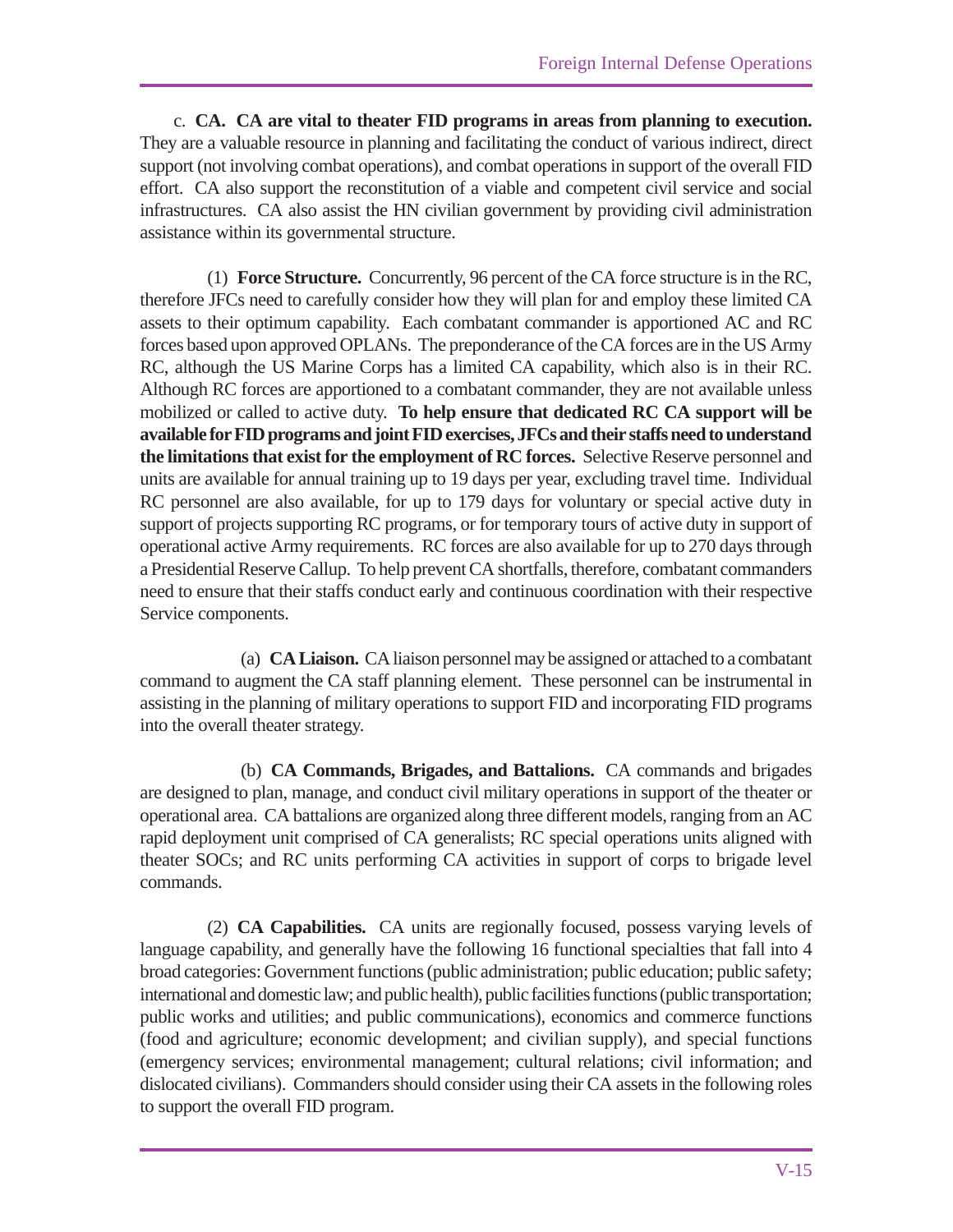(a) Planning, supporting, and controlling other military operations in FID such as training assistance, FHA, MCA, HCA, and logistic support.

(b) Providing liaison to civilian authorities, international organizations, and nongovernmental organizations.

(c) Facilitating the identification and procurement of civilian resources to support the mission.

(d) Supporting and conducting civil administration.

(3) **CA Employment Considerations in FID.** The following are areas that commanders must consider when employing CA assets in planning, supporting, and executing FID programs.

(a) CA expertise must be incorporated in the planning as well as into the execution of military activities in support of FID programs.

(b) Successful FID operations hinge upon HN public support. Integrating CA and PSYOP with FID activities can enhance that support.

(c) The sovereignty of the HN must be maintained at all times. The perception that the US is running a puppet government is counter to the basic principles of FID. This is important to remember when providing civil administration assistance.

(d) HN self-sufficiency must be a goal of all CA assistance.

*For further information on CA activities and CA, refer to JP 3-57.1, Joint Doctrine for Civil* Affairs, *and JP 3-57,* Joint Doctrine for Civil-Military Operations*.*

d. **PSYOP. PSYOP supports the achievement of national objectives by creating desired emotions, attitudes, or behavior in select target foreign audiences.** To accomplish this, PSYOP units design activities to create or reinforce US resolve and commitment for attaining national objectives.

# (1) **Target Groups and PSYOP Goals Within FID**

(a) **Insurgents.** To create dissension, disorganization, low morale, subversion, and defection within insurgent forces.

(b) **Civilian Populace.** To gain, preserve, and strengthen civilian support for the HN government and its IDAD program.

(c) **Military Forces.** To strengthen military support, with emphasis on building and maintaining the morale of HN forces.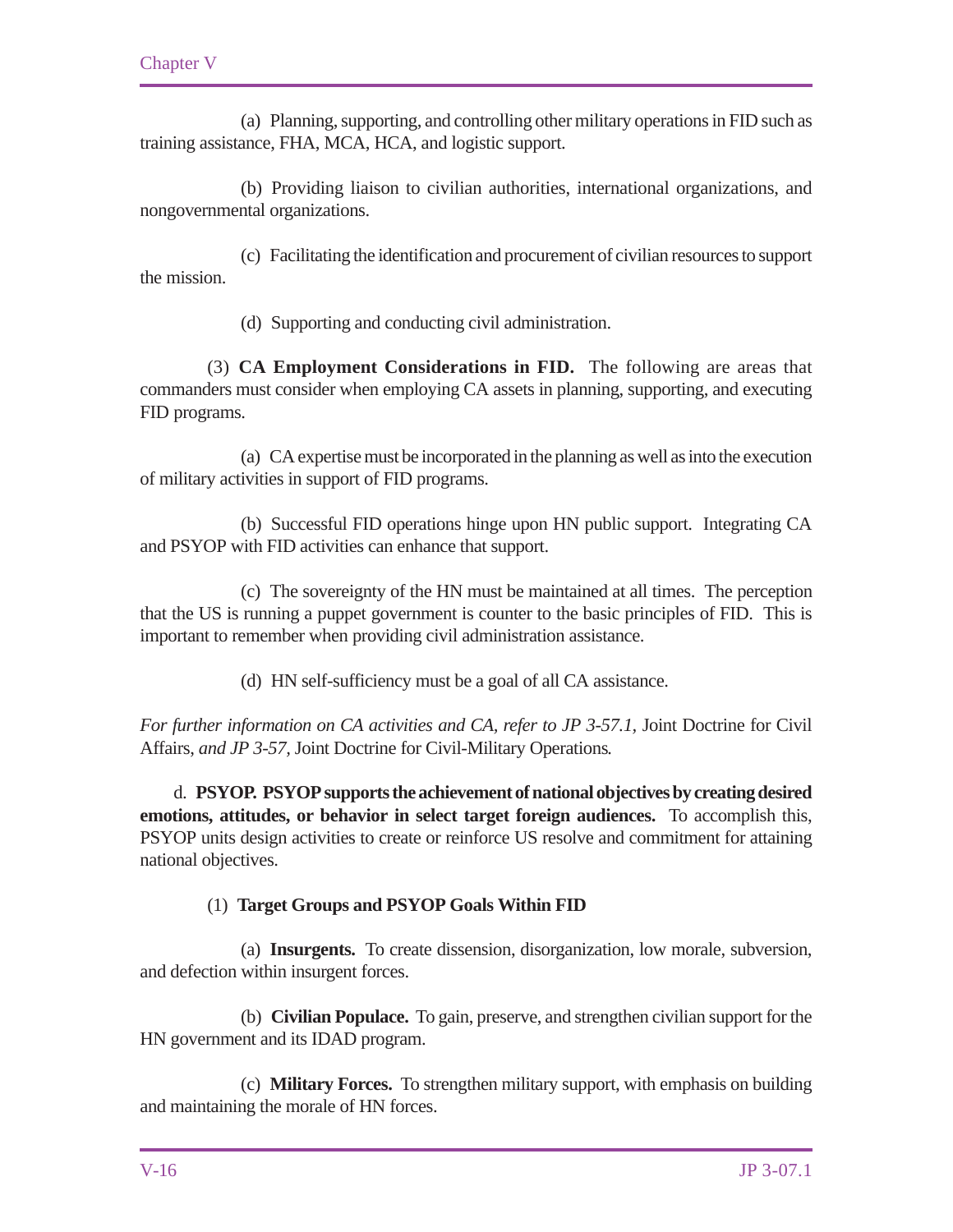(d) **Neutral Elements.** To gain the support of uncommitted groups inside and outside the HN.

(e) **External Hostile Powers.** To convince hostiles that the insurgency will fail.

### (2) **PSYOP Activities**

(a) Improving popular support for the HN government.

(b) Discrediting the insurgent forces with neutral groups and the insurgents themselves.

(c) Projecting a favorable image of the HN government and the US.

(d) Supporting defector programs.

(e) Providing close and continuous support to CMO.

(f) Supporting HN programs that protect the population from insurgent activities.

(g) Strengthening HN support of programs that provide positive populace control and protection from insurgent activities.

(h) Informing the international community of US and HN intent and goodwill.

(i) Passing instructions to the HN populace.

(j) Developing HN PSYOP capabilities.

(3) **PSYOP Force Structure.** Similar to the CA force structure, over 85 percent of PSYOP assets are in the RC force. The Army has the preponderance of PSYOP assets and the only AC PSYOP capability. The US Air Force has a variety of assets capable of supporting PSYOP including a limited number of EC-130 COMMANDO SOLO aircraft. PSYOP forces are assigned to CDRUSSOCOM. Requests for PSYOP support are made through combatant command channels to USSOCOM for approval.

(a) **PSYOP Group (POG).** A POG plans, coordinates, and executes PSYOP activities at the operational and tactical levels. It also can provide limited support to strategic planning and operations. A POG is structured to support conventional forces and SOF deployed worldwide. It can support several joint psychological operations task forces (JPOTFs) at the combatant command and the JTF level.

(b) **Regional PSYOP Battalion (POB).** A regional POB has the same fundamental capabilities found in the POG. It plans and conducts PSYOP. Each geographic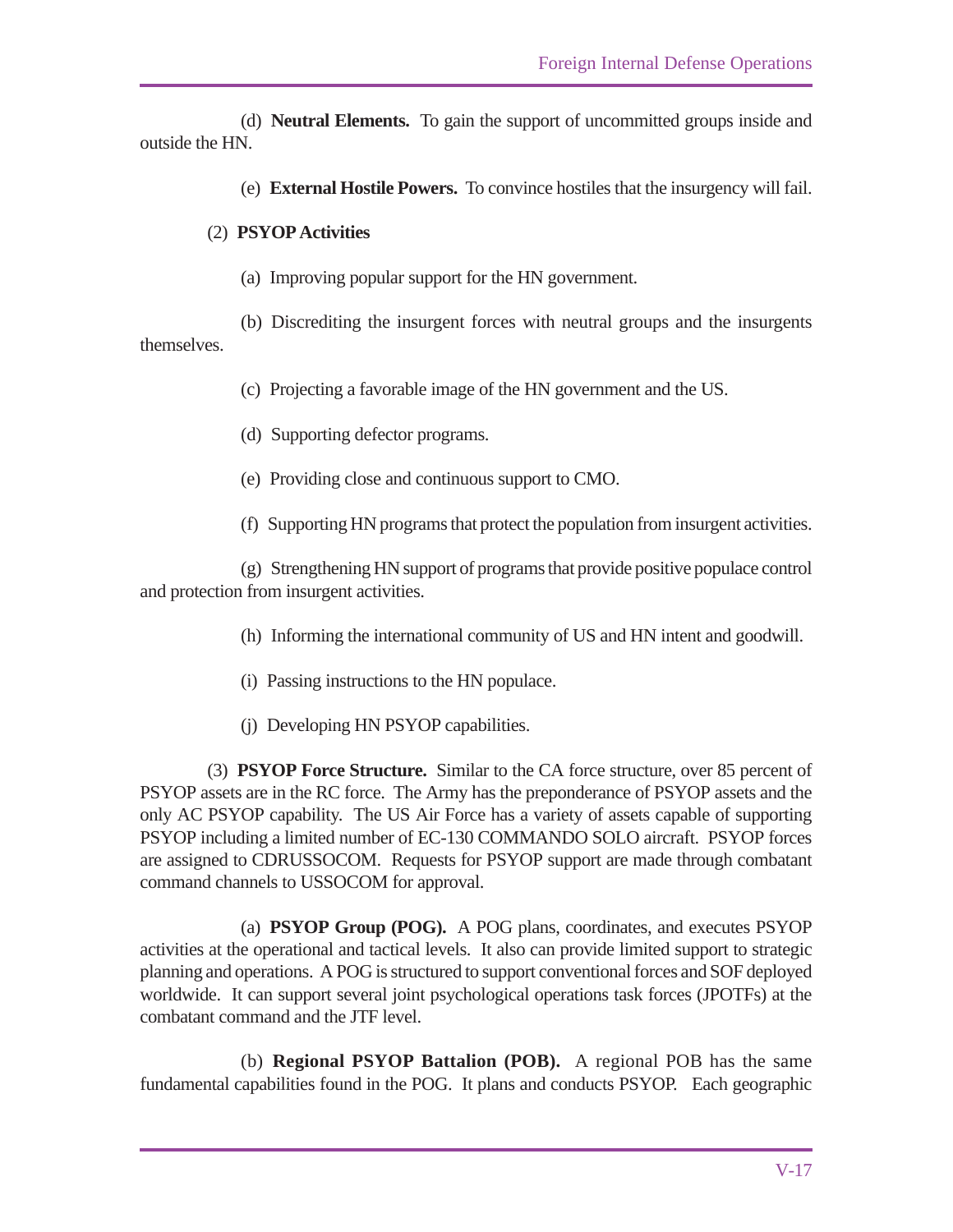combatant commander requires at least one dedicated regional POB. The regional POB has the following capabilities:

1. Command assigned and attached elements conducting PSYOP.

2. Form the nucleus of a JPOTF, when directed.

3. Augment the combatant command's PSYOP staff element.

4. Develop, coordinate, and execute the strategic theater-level PSYOP support plan to the combatant commander's PSYOP plan.

5. Supervise the planning, coordination, and execution of operational-level PSYOP by the regional PSYOP companies.

6. Coordinate military PSYOP with other USG agencies, the HN, and other foreign governments supporting US operations.

7. Provide the organization, C2, and staff capability to execute capabilities of the POG.

8. Provide headquarters command support to the JPOTF headquarters.

9. Plan, coordinate, and execute PSYOP.

10. Deploy globally with conventional forces and SOF.

11. Provide regionally oriented cultural, linguistic, marketing, and advertising

expertise.

(c) **Tactical POB.** The tactical POB (also called the tactical PSYOP battalion [TPB]) provides tactical PSYOP support to corps-level units and below (including other Service equivalents). It also supports select joint special operations task force or conventional JTFs as directed. The PSYOP battalion staff and elements of its companies can plan and conduct operations at the component level. The TPB also can develop, produce, and disseminate tactical products within the guidance (such as themes and objectives) assigned by the JPOTF and authorized by the product approval JFC. When the TPB deploys in support of a maneuver unit, it normally is task-organized with assets from the dissemination PSYOP battalion. At the battalion level, the TPB generally is augmented with a theater support team from the dissemination battalion's signal company which provides product distribution and command, control, and communications support. The TPB has the following capabilities:

- 1. C2 assigned and attached forces.
- 2. Augment the corps or JTF PSYOP staff element.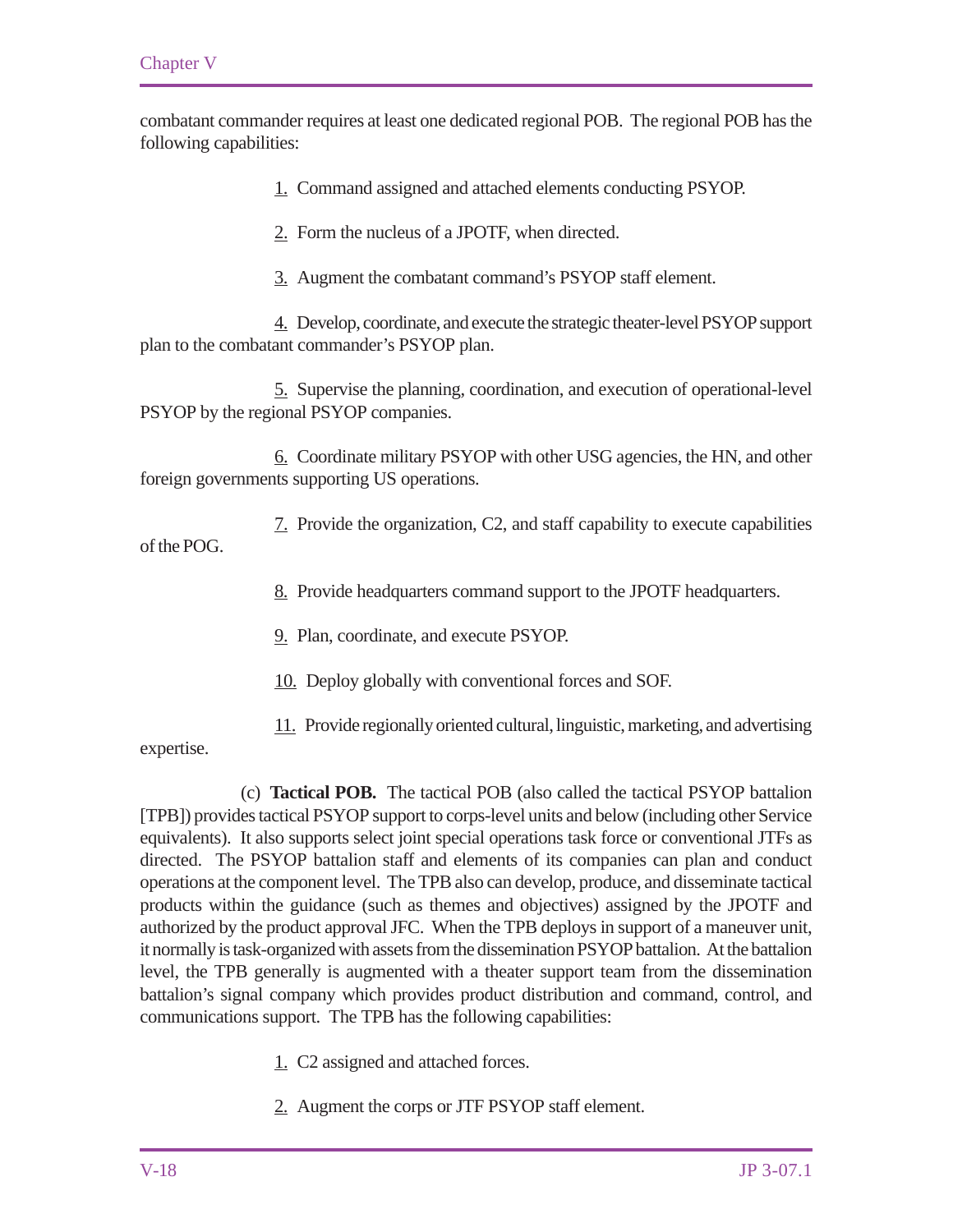3. When directed, establish a JPOTF with regional and dissemination PSYOP assets augmentation.

4. Plan, coordinate, and execute tactical PSYOP in support of the strategic, operational, and tactical levels by tactical PSYOP companies.

- 5. Provide regional, cultural, and linguistic expertise.
- 6. Deploy globally with conventional forces and SOF.

(4) **PSYOP Capabilities.** Psychological operations personnel prepare an in-depth analysis of the target nation's social, political, religious, cultural, and economic environment as background for the development of the supporting PSYOP plan. (See Appendix F, "Psychological Operations Estimate of the Situation," for more detail on this process.) The PSYOP planner will recommend a PSYOP theme (subject, topic, or line of persuasion used to achieve a psychological objective) to the combatant commander. The PSYOP planner may recommend certain symbols as a means of conveying the theme. Once the commander chooses a theme and symbols, the tone and general parameters for much of the PSYOP to support the FID program have been established, and all military operations should be evaluated against these parameters. Objectives and themes frame the products that reach foreign target audiences and reflect national and theater policy and strategy. **Approval of themes and messages is reserved by USG policy at Office of the Secretary of Defense-levels where the interagency process can address PSYOP products with a broad range of considerations.** In addition to establishing the psychological theme and symbols, the PSYOP element will project a favorable image of US actions, using all resources to channel the behavior of the target audience so that it supports US objectives. Given these extensive capabilities, commanders should use their PSYOP assets to complement the FID plan in the following roles:

(a) Providing planning assistance for military support to FID. Planning tasks include identification of those military operations conducted primarily for their PSYOP effect and review of other military operations that have PSYOP impact.

(b) Working with the military PAO and DOS PA personnel to build an extensive information effort to inform the local populace of US intentions in the FID effort and to strengthen the credibility of the HN government.

(c) Gathering intelligence through PSYOP assessments of the local area that assist in determining FID requirements and MOEs.

(5) **PSYOP Employment Considerations in FID.** The following are areas that commanders must consider when employing PSYOP assets in support of FID operations.

(a) Accurate intelligence is imperative to successful PSYOP and FID. An inadequate analysis of the target audience could result in the use of improper themes or symbols and damage the entire FID effort.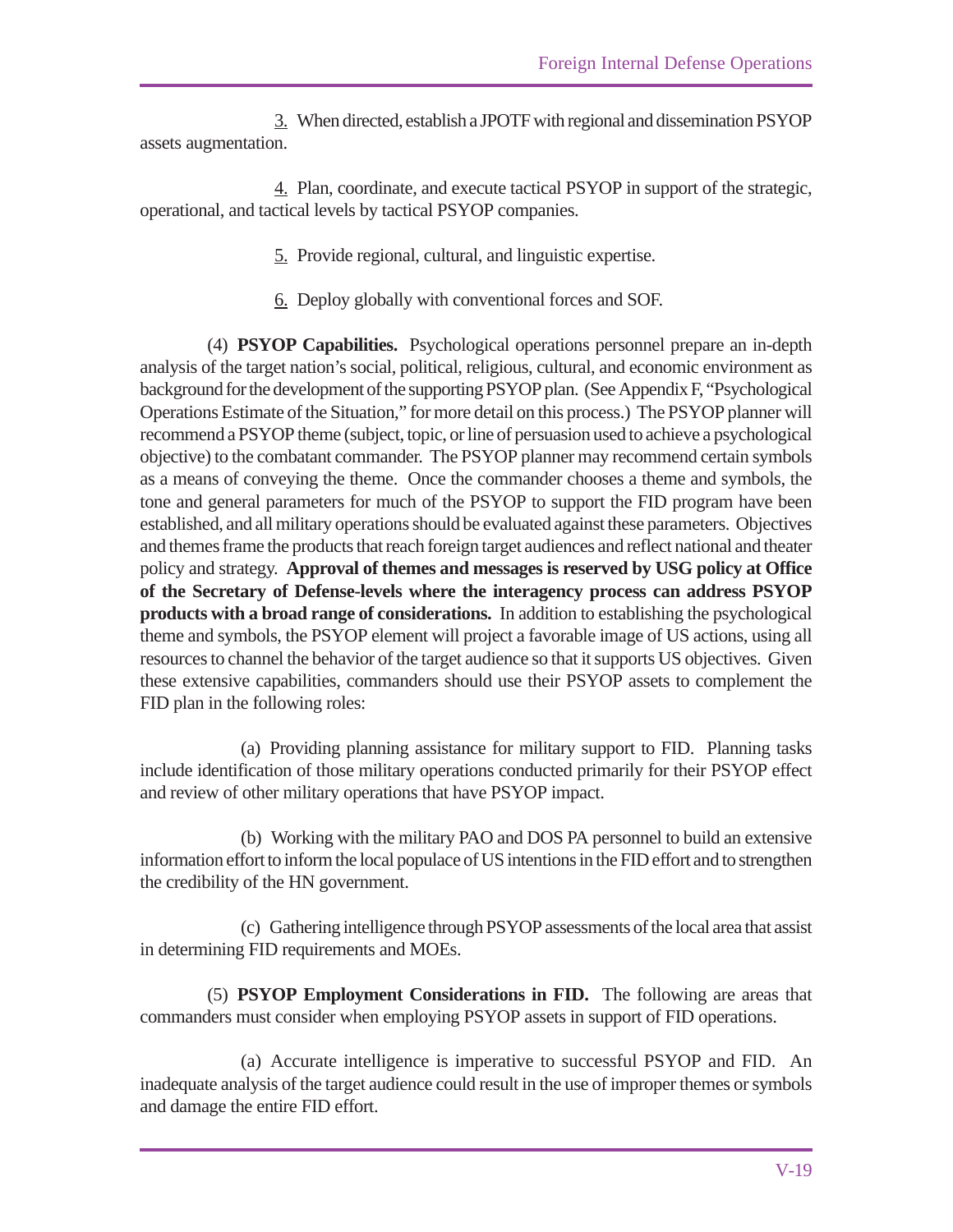(b) PSYOP programs are audience driven; an analysis is required for each new target audience and must be updated as attitudes and vulnerabilities change.

(c) PSYOP is a combat multiplier and should be used as any other weapon system. This use includes evaluation of targets through joint targeting procedures.

(d) Military PSYOP programs must be coordinated and in synchronization with other USG information efforts.

(6) **PSYOP Reachback Capabilities.** To make the best use of all available technologies and resources, PSYOP use reachback capabilities. **This concept allows a portion of PSYOP forces that support forward-deployed elements to transfer products and ideas instantaneously through the use of secure communications links.** Under this concept, a portion of the PSYOP development centers of the regional battalions normally remains with the JPOTF (Rear) (or, if so chartered, the JTF [Rear]) and the media production center, depending on the mission requirements. Here, personnel work on long-range planning and develop PSYOP products based on mission requirements and then provide them to the JPOTF (Forward). The remainder of the PSYOP development centers and dissemination POBs will continue to deploy to the joint operations area (JOA) to develop, produce and disseminate PSYOP products at the tactical and operational levels, using PSYOP internal assets or other military or civilian assets in the JOA. That portion of the JPOTF (Rear), however, may move forward as the situation dictates.

(a) This reachback capability offers the JPOTF several advantages. The number of personnel deployed forward and the accompanying "footprint" are reduced, resulting in cost reduction and enhanced force protection. Those PSYOP forces needed to coordinate with the JFC and to disseminate products (for example, using loudspeaker, print, radio, or television means) deploy forward with the JPOTF. Thus, the mixing of reachback technology with the PSYOP force structure, organization, equipment, and C2 can help the JPOTF commander to better monitor the PSYOP plan. This capability requires the supported combatant commander's communication organization to plan for and integrate the Product Distribution System into its existing command, control, communications, computers, and intelligence structure and to provide dedicated bandwidth to the JPOTF.

(b) Also, reachback allows the JPOTF commander to leverage existing fusion centers and information systems as well as product development resources such as video and audio libraries and PSYOP forces located in other countries. This ability to reach back into national intelligence databases and fusion centers allows for near-real-time access to raw and finished intelligence products and real-time exchange of intelligence (for example, dedicated joint deployable intelligence support system connectivity collocated with the joint intelligence center/joint intelligence support element of the supported JFC), that is not only critical during the PSYOP development process (target audience analysis), but also during dissemination and evaluation.

(7) **Overt Peacetime PSYOP Programs.** Geographic combatant commanders may develop such programs, in coordination with the chiefs of US diplomatic missions, that plan,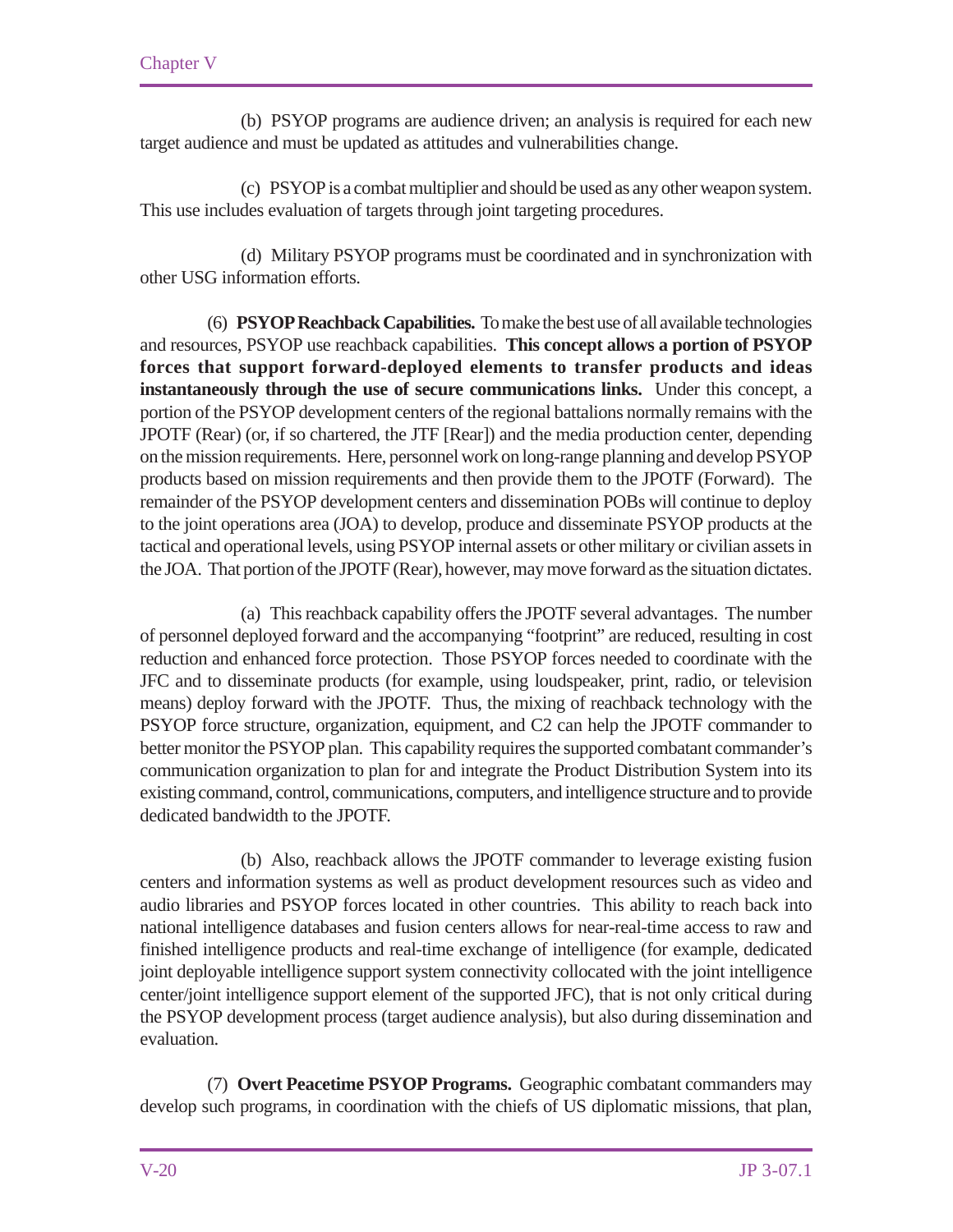

*Medical assistance programs employ joint forces to promote nonmilitary objectives.*

support, and provide for the conduct of PSYOP, during military operations other than war, in support of US regional objectives, policies, interests, and theater military missions.

*For further information on PSYOP, refer to JP 3-53,* Doctrine for Joint Psychological Operations*.*

e. **FHA. FHA programs are conducted to relieve or reduce the results of natural or manmade disasters or other endemic conditions.** FHA provided by US forces is generally limited in scope and duration. The assistance provided is designed to supplement or complement the efforts of the HN civil authorities or agencies that may have the primary responsibility for providing FHA. FHA may be planned into the geographic combatant commander's military strategy to support FID as a component of the overall program to bolster the HN's IDAD capability. Often, however, FHA efforts are in response to unforeseen disaster situations. FHA efforts may also extend outside the FID umbrella. When FHA is provided to a nation that is experiencing lawlessness, subversion, or insurgency, these efforts must be considered as part of the FID effort. As such, all of the PSYOP and CA activities considerations discussed earlier must be considered as the FHA programs are planned and executed.

(1) **FHA Missions and Assistance.** A single FHA operation may contain one or more FHA missions. Common missions include: relief missions, dislocated civilian support missions, security missions, technical assistance and support functions, and consequence management operations. Common examples of FHA that commanders may provide and/or restore are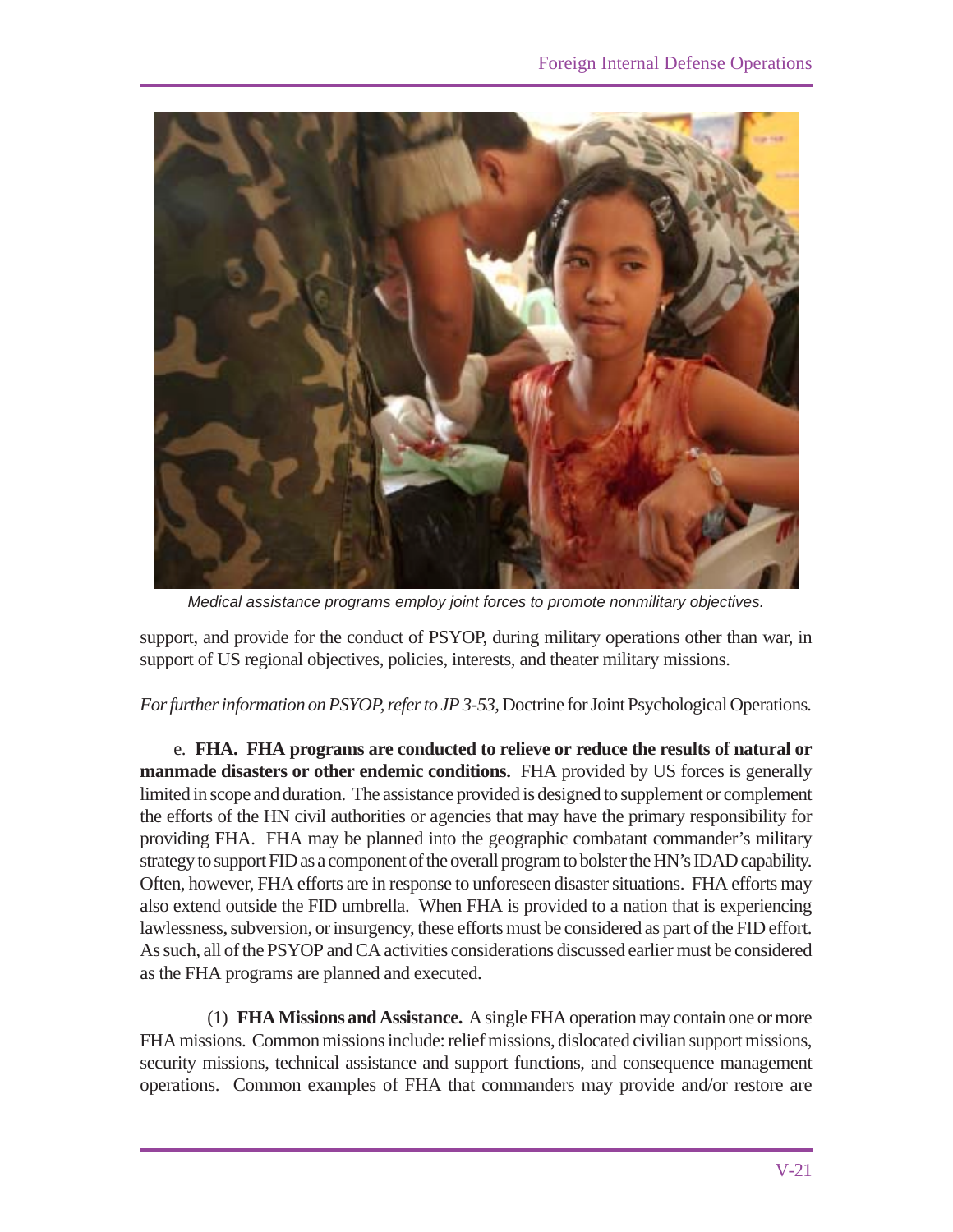temporary shelter, food and water, medical assistance, transportation assistance, or other activities that provide basic services to the local populace. These services are often in response to a natural disaster such as an earthquake, a volcano, or a flood. In addition, FHA support may include assistance to the populace of a nation ravaged by war, disease, or environmental catastrophes. Missions also could be conducted within the profile of consequence management.

## (2) **FHA Coordination and Control**

(a) **DOS.** The US Ambassador to the affected nation is responsible for declaring the occurrence of a disaster or emergency in a foreign country that requires US FHA support. This declaration is sent to the Office of Foreign Disaster Assistance (OFDA) and the DOS to begin possible USG assistance. **USAID, which is under the direct authority and foreign policy guidance of the Secretary of State, acts as the lead federal agency for US FHA.** USAID administers the President's authority to provide emergency relief and rehabilitation through OFDA. Should OFDA request that DOD conduct certain FHA operations, DOS would reimburse DOD for those operations. Appendix A, "Commander's Legal Considerations" covers the legal authorizations and restrictions for these operations.

(b) **DOD.** The USD(P) has the overall responsibility for developing military policy for FHA operations. The ASD(SO/LIC) administers policy and statutory programs. Policy oversight is executed by the Deputy Assistant Secretary of Defense (Stability Operations). Program management and funding of these programs is the responsibility of the Defense Security and Cooperation Agency. Much of FHA is provided through the excess property authorization under Title 10, US Code (USC) 2547, which permits the transfer of excess DOD property to authorized nations.

(c) **Chairman of the Joint Chiefs of Staff.** The Chairman of the Joint Chiefs of Staff is responsible for recommending supported and supporting commands for FHA operations. The Joint Staff's Director for Operational Plans and Joint Force Development has the primary responsibility for concept review of OPLANs in support of FHA; the J-4 oversees Service logistic support; and the J-3 will be involved when a military force is inserted into a foreign country as part of a US humanitarian response.

(d) **Combatant Commander.** The combatant commander considers FHA when formulating and establishing theater strategic objectives. Planning is conducted in accordance with JOPES. The supported combatant commander structures the force necessary to conduct and sustain FHA operations. In certain circumstances where coordination and approval lead times are not adequate, the combatant commander is authorized to commit the command's resources to provide immediate assistance. This general authority is provided under DOD Directive 5100.46, *Foreign Disaster Relief*.

(3) **FHA Employment Considerations.** Certain major points that combatant commanders and other JFCs should consider when planning or executing FHA operations are listed in Figure V-5.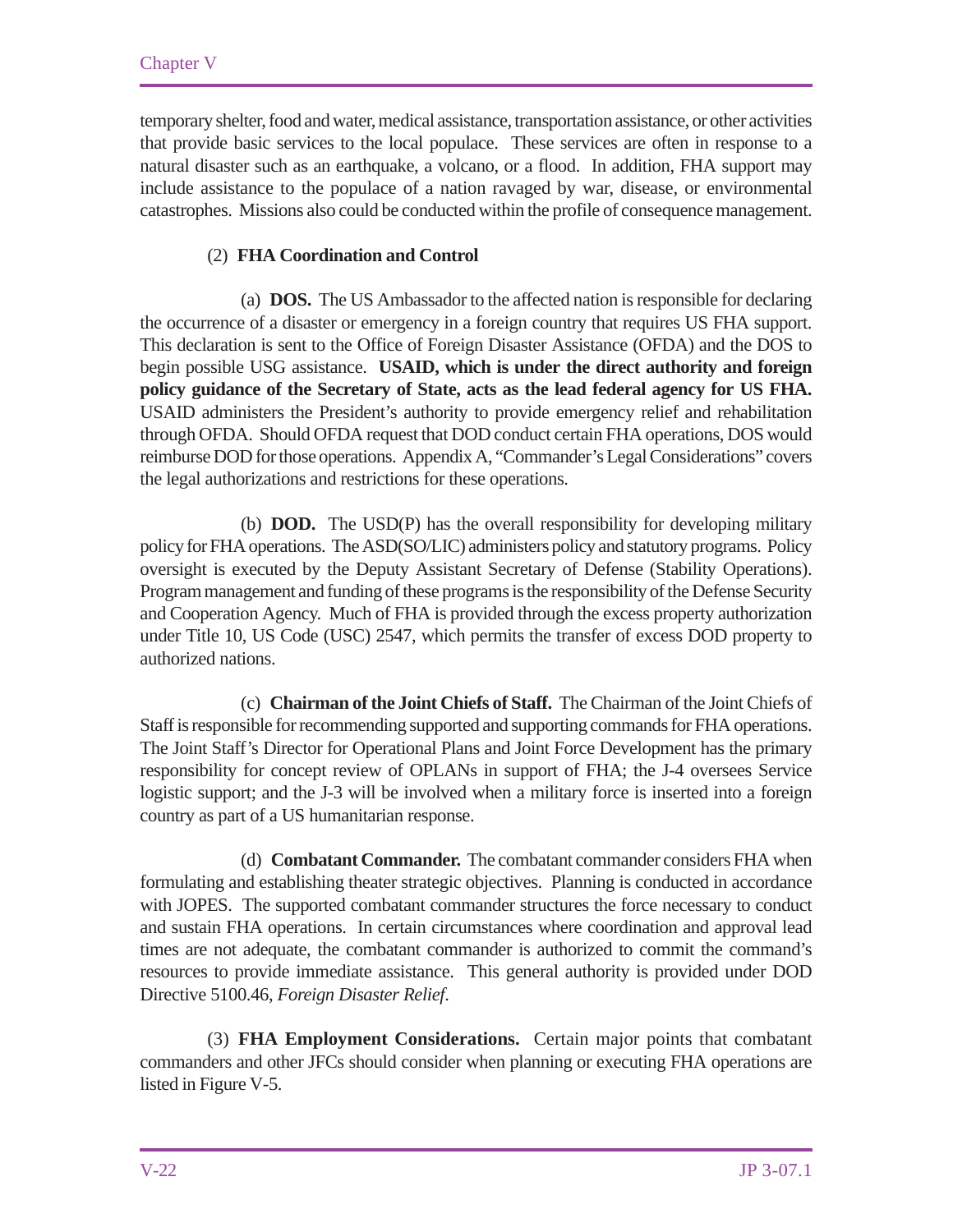

**Figure V-5. Foreign Humanitarian Assistance Employment Considerations**

*For further information on FHA, refer to JP 3-07.6,* JTTP for Foreign Humanitarian Assistance*.*

f. **HCA.** These programs can be very valuable to the combatant commander's support of FID programs, while at the same time offering valuable training to US forces. It is important to understand the difference between HCA and FHA programs. FHA programs, as discussed above, focus on the use of DOD excess property, emergency transportation support, disaster relief, or other support as necessary to alleviate urgent needs in a host country caused by some type of disaster or catastrophe. HCA programs are specific programs authorized under Title 10, USC 401 funding. **These programs are designed to provide assistance to the HN populace in conjunction with a military exercise.** These are usually planned well in advance and are usually not in response to disasters, although HCA activities have been executed following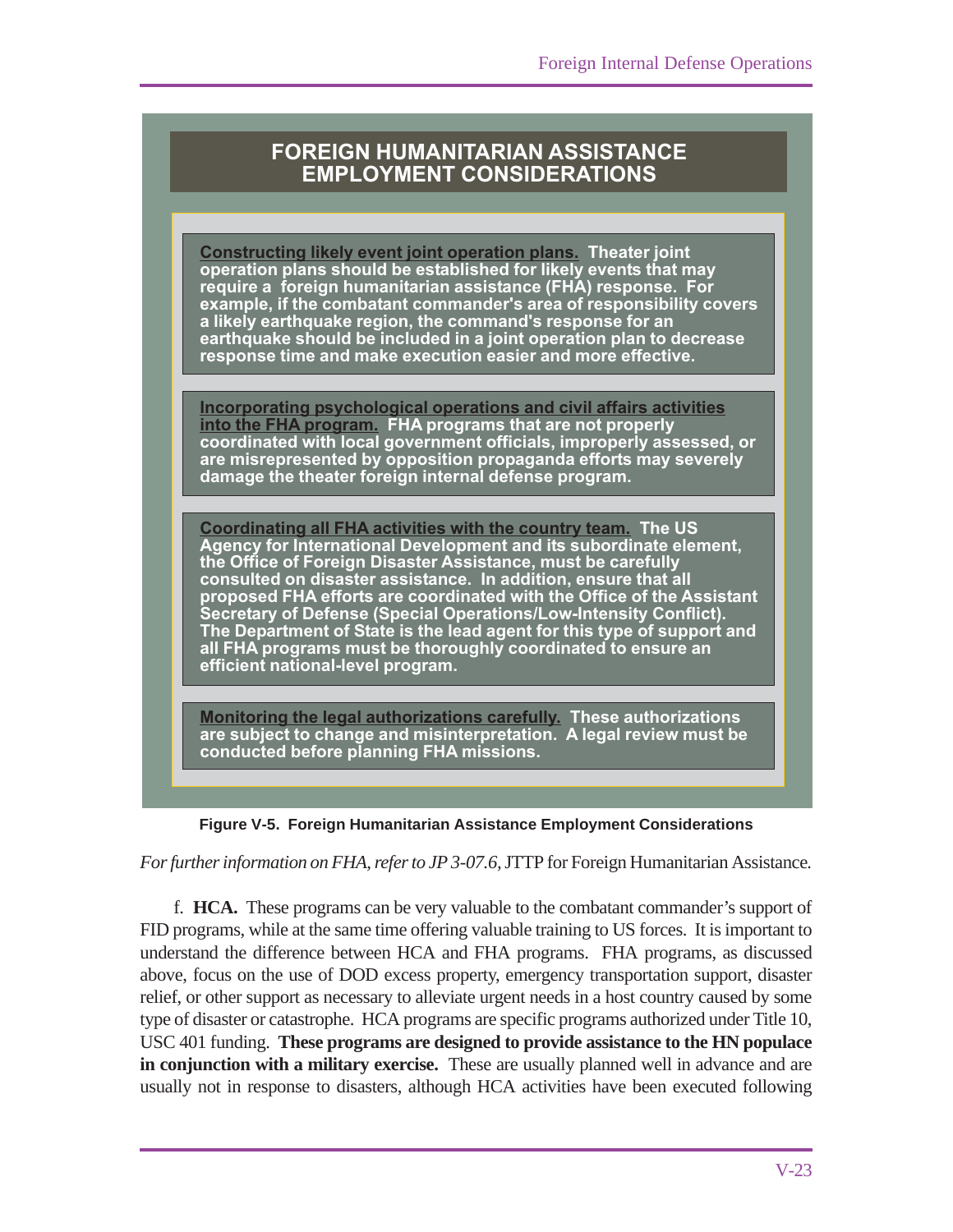disasters. Specific activities for which HCA funds can be used include medical, dental, and veterinary care; construction of rudimentary surface transportation systems; well drilling; construction of basic sanitation facilities; and rudimentary construction and repair of public facilities. **Assistance must fulfill unit training requirements that incidentally create humanitarian benefit to the local populace.** A detailed examination of the legal authorizations and restrictions for HCA are included in Appendix A, "Commander's Legal Considerations."

(1) **HCA Coordination and Control.** The coordination requirements for HCA projects are similar to those for FHA. HCA activities (other than *De Minimis* HCA) conducted in a foreign country require the specific approval of the Secretary of State. Within the DOD, the USD(P) oversees HCA and the ASD(SO/LIC) acts as the program manager. Combatant commanders develop a proposed annual execution plan for HCA activities within their AORs and execute HCA activities in conjunction with other military operations. Coordination with USAID and the country team is also very important to efficient HCA operations. The HCA program is a more decentralized program than FHA. This allows the combatant commander to have greater influence and to plan for a larger role in this area.

(a) In past years, Congress has established a ceiling on HCA authorizations. Funds are included in the combatant commanders' budgets. This allocation is made based on national security priorities and guidance from the Secretary of Defense.

(b) Valid HCA priorities within the AOR are identified and included in the FID planning process. These priorities then compete with those of other combatant commands for



*Humanitarian and civic assistance as part of a foreign internal defense program includes engineering construction projects.*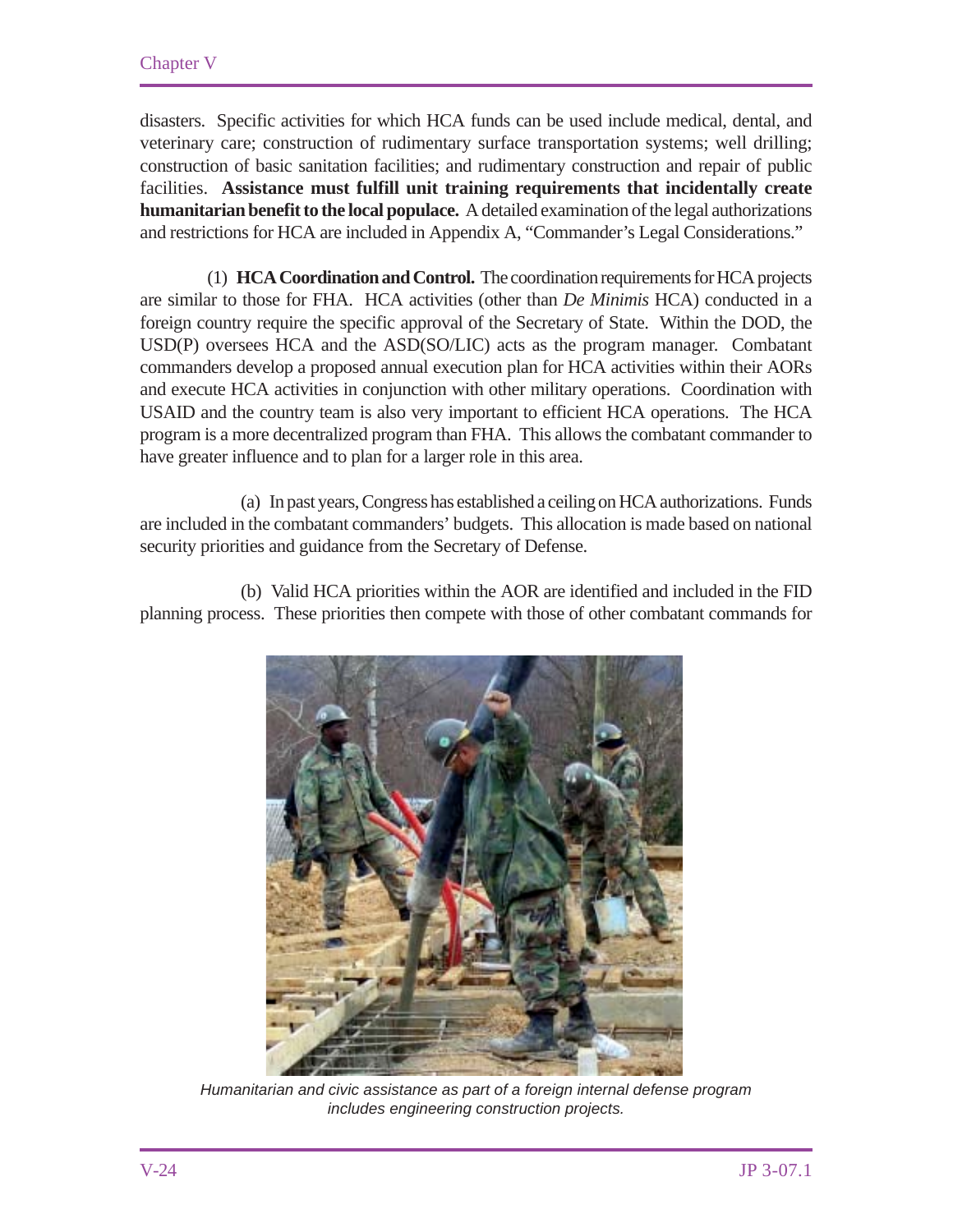approval and funding. The resulting exercises and projects should then be managed as both FID and US training.

(2) **HCA Employment Considerations.** The nature of HCA operations makes the employment considerations for this type of operation quite different than for FHA. The following are the key employment considerations for HCA.

(a) Plan for use of RC as well as AC forces. The medical, veterinary, dental, construction, and well drilling activities of HCA are well suited to skills found in the RC forces. Typical HCA missions allow these forces to get the realistic training they normally do not receive at their home stations or at other US training sites.

(b) Incorporate PSYOP and CA into HCA just as in FHA operations.

(c) Subject all HCA plans to close legal scrutiny. Like FHA operations, the legal aspects of all HCA operations must be understood.

(d) Plan adequate deployed force protection measures. HCA operations are sometimes conducted in areas that are subject to unrest and internal instability. US forces may become targets of opposition forces' terrorist attacks. Security measures must be included in each operation.

(e) Establish the primary purpose of HCA missions as training for US forces. Incidental to this purpose are the benefits received by the civilian population.

(f) Conduct all HCA operations in support of the host civilian populace. No HCA support may be provided to HN military or paramilitary forces.

g. **MCA.** MCA programs offer the JFC a CMO opportunity to improve the HN infrastructure and the living conditions of the local populace, while enhancing the legitimacy of the HN government. **These programs use predominantly indigenous military forces at all levels in such fields as education, training, public works, agriculture, transportation, communications, health, sanitation, and other areas that contribute to the economic and social development of the nation.** These programs can have excellent long-term benefits for the HN by developing needed skills and by enhancing the legitimacy of the host government by showing the people that their government is capable of meeting the population's basic needs. MCA programs can also be helpful in gaining public acceptance of the military, which is especially important in situations requiring a clear, credible demonstration of improvement in host-military treatment of human rights. MCA is a tool that combatant commanders and subordinate JFCs should use, whenever possible, to bolster the overall FID plan.

(1) **MCA Examples.** US forces may advise or assist the HN military in conducting the MCA mission. This assistance may occur in conjunction with SA training or as a combatant commander's separate initiative. In all cases, the actual mission must be performed by the HN military. Some of the most common MCA projects are in the area of construction.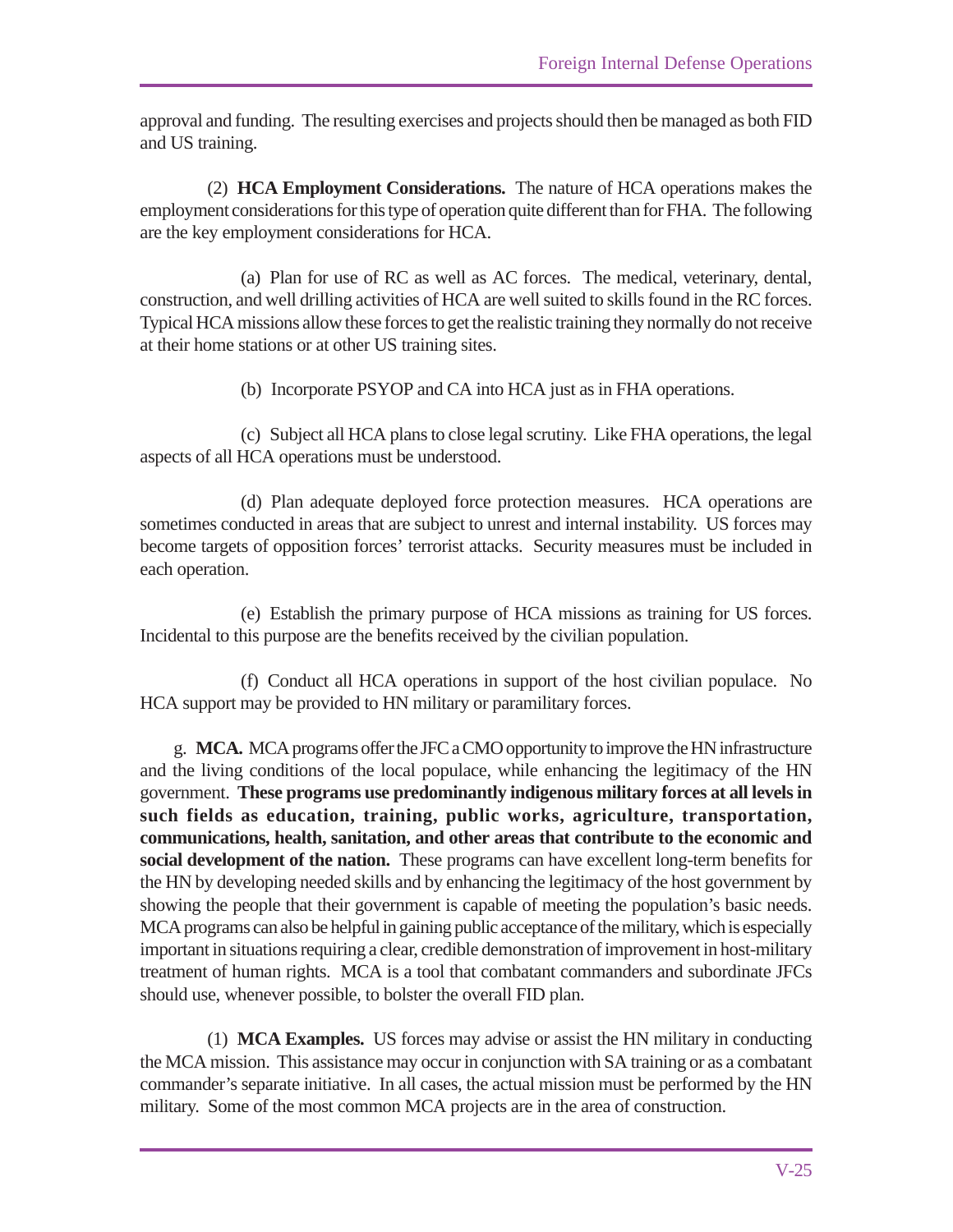(2) **MCA Coordination and Control.** Coordination for MCA missions is slightly less involved than for FHA and HCA missions. First, the US level of involvement is generally less than that required for other types of FID missions. Second, the program is essentially a US military to HN military project. As with all FID programs, however, the US ambassador and country team should be aware of all operations in their assigned country. If the US military support to MCA is provided through SA, normal SA coordination procedures apply, but if it is provided through a separate combatant commander's initiative using O&M funds, most of the coordination will be internal to the command.

(3) **MCA Employment Considerations.** Many of the same considerations apply when employing US military personnel in support of MCA as in supporting FHA and HCA. The essential difference is that in MCA, US personnel are limited to training and advisory roles. In addition to this general point, commanders should also consider the following employment guidelines when planning or executing MCA programs.

(a) Select projects that are simple and achievable and can be maintained by the HN. If the HN military is unable to accomplish the mission, confidence in the local government and military may be significantly damaged.

(b) HN forces will do the work required to accomplish the mission.

(c) Because of the nature of MCA missions, commanders will normally include CA, PSYOP, other SOF trainers, and combat support and combat service support elements to support MCA missions.

(d) Coordinate projects with the country team. The USAID representative should be consulted for assistance on any major MCA developmental project and should be informed of all MCA efforts.

# **9. Military Training to Host Nation Forces**

a. The HN FID situation may intensify and increase the need for military training beyond that of indirect support. Direct support operations should provide more immediate benefit to the HN and may be used in conjunction with various types of SA indirect support training.

b. Increased emphasis on IDAD becomes important and training may focus on specific subversion, lawlessness, or insurgency problems encountered by the HN that may be beyond its capabilities to control.

# **10. Logistic Support**

a. The final area to be discussed under the FID category of direct support (not involving combat operations) is logistic support to the HN military. Logistic support as discussed here does not include activities authorized under SA. **Logistic support operations are limited by US law and usually consist of transportation or limited maintenance support.** Legal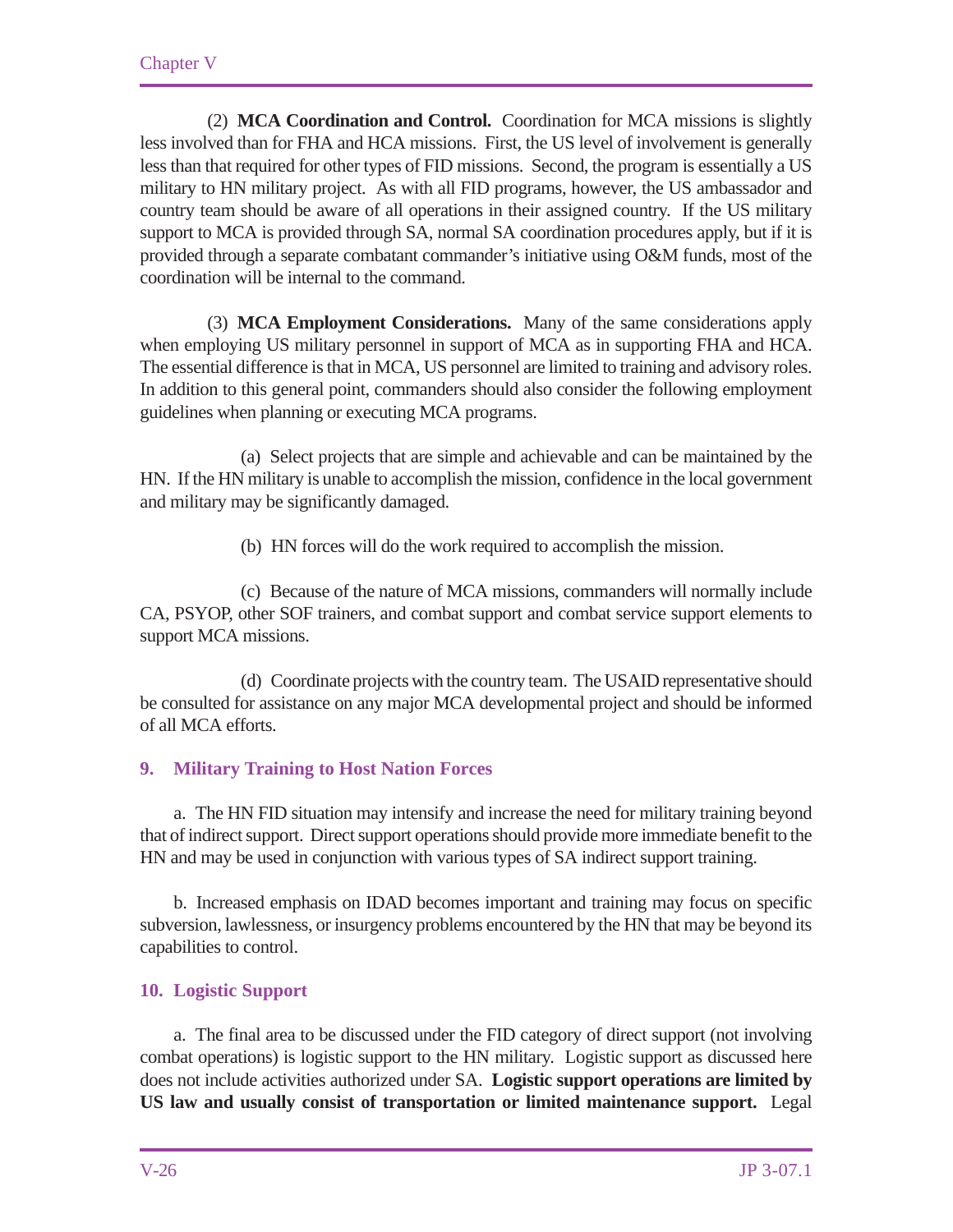restrictions prohibit the transfer of equipment or supplies under these programs. In addition, authorization for combatant commanders to provide logistic support to the HN military must be received from the President or Secretary of Defense. Often authorization to provide this type of support is in response to a major military emergency that threatens the internal security of the HN. **This type of support will normally be authorized for limited periods in order to accomplish very narrow objectives.**

b. In some cases, the President or Secretary of Defense may direct a show of force exercise to demonstrate support for the HN and to provide the vehicle for provision of logistic support. An example of such a show of force was Operation GOLDEN PHEASANT conducted in support of the Government of Honduras in 1987.

c. Logistic support is integrated into the overall theater FID plan. This is even more important if the supported nation is involved in an active conflict.

d. The following are major employment considerations that should be considered when providing logistic support as part of the theater FID program.

(1) Develop definitive ROE and force protection measures.

(2) Educate all members of the command on permissible activities in providing the logistic support mission. For example, ensure that everyone understands equipment and supplies may not be transferred to the HN military.

(3) Build a logistics assessment file on logistic resources available in country. This database should include information of local supply availability, warehousing and maintenance facilities, transportation assets, lines of communications (LOCs), and labor force availability.

(4) Tailor the proper types of equipment maintenance and training sustainability packages to the needs of the HN.

## **11. Intelligence and Communications Sharing**

a. An active intelligence liaison should be ongoing among the HN, country team, and combatant commander's intelligence staff, thus establishing the basis for any intelligence and communications sharing. Counterintelligence elements can provide this support with HN military counterintelligence elements, security service, and police forces when deployed in support of FID operations. During the geographic combatant commander's assessment of the AOR, the HN intelligence and communications capabilities should be evaluated. Based on this evaluation, the combatant commander is in a good position to provide or recommend approval of intelligence or communications assistance. **The sharing of US intelligence is a sensitive area that must be evaluated based on the circumstances of each situation.** Cooperative intelligence liaisons between the US and HN are vital; however, disclosure of classified information to the HN or other multinational FID forces must be authorized. Generally, assistance may be provided in terms of evaluation, training, limited information exchange, and equipment support.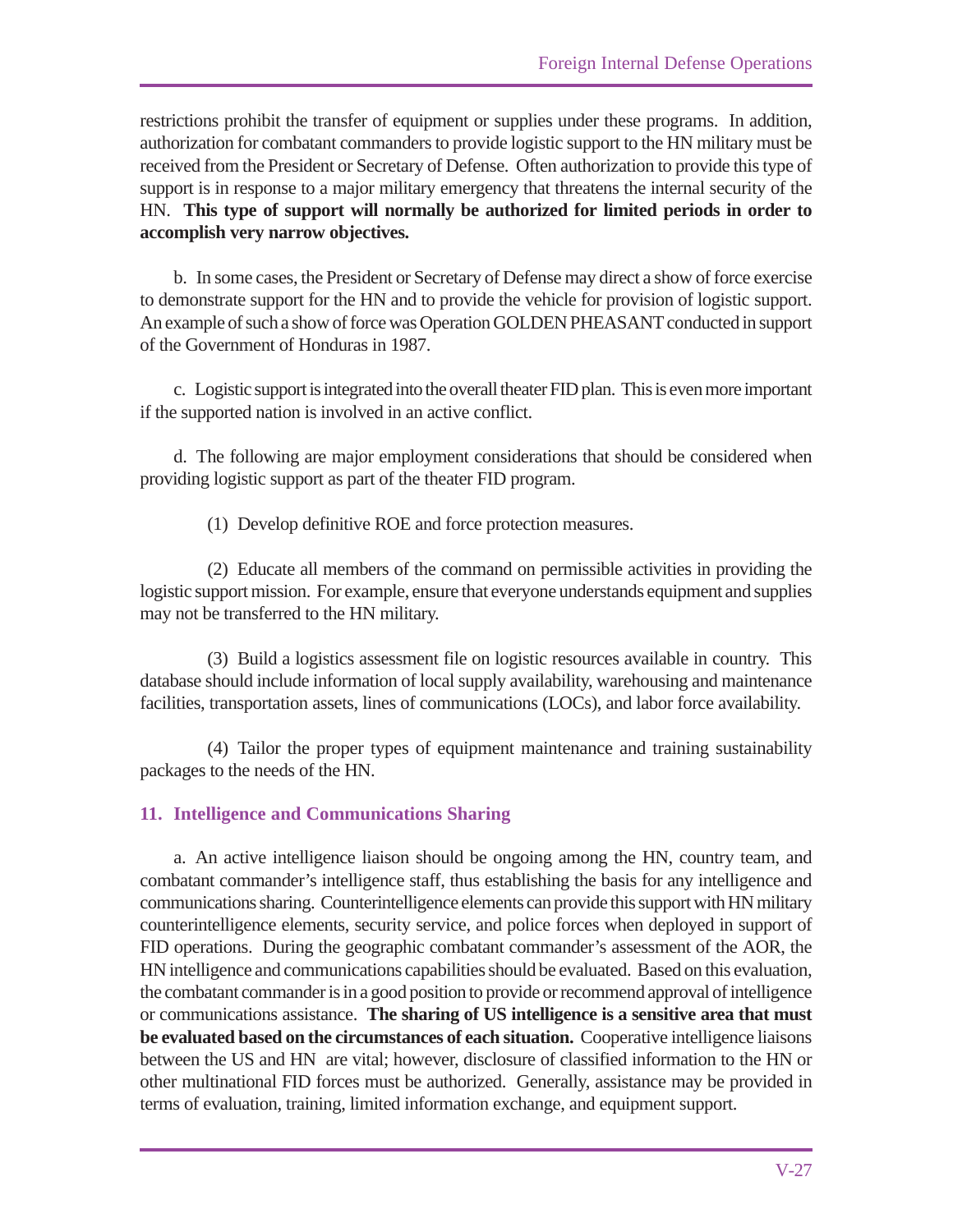b. Any intelligence assistance must be coordinated with the country team intelligence assets to benefit from operational and tactical capabilities.

c. The initial focus of assistance in this area will be to evaluate HN intelligence and communications architecture. Based on this evaluation, the combatant commander will be able to determine the HN's requirements.

d. Examine the intelligence process as it applies to the current situation. The needs of the HN as well as their technical expertise and equipment must be considered when evaluating their systems. The HN intelligence and communications systems must reflect the HN's environment and threat.

e. Following the evaluation, a determination must be made as to how the US FID program may assist. Any intelligence sharing must be evaluated against US national security interests and be both coordinated and approved at the national level.

f. Equipment deficiencies should be identified in the assessment. US assistance in equipment normally will be provided through the SA process.

g. Training support for intelligence operations, which is indirect support, will also normally be conducted under SA. Some limited informal training benefits may also be provided during exchange programs and daily interface with HN military intelligence and communications assets.

h. **Employment Considerations.** The following items summarize the major considerations that commanders and planners must be aware of as they conduct intelligence and communications sharing activities in support of the FID program.

(1) Direct most intelligence and communications assistance efforts toward creating a self-sufficient HN intelligence and communications capability. US assistance that creates a long-term reliance on US capabilities may damage the overall HN intelligence and communications system.

(2) Scrutinize any training assistance to ensure that it is provided within legal authorizations and ensure that information or processes are not revealed without authorization.

(3) Tailor assistance to the level of the threat, equipment, and technology within the HN.

# **SECTION D. COMBAT OPERATIONS**

## **12. General**

US participation in combat operations as part of a FID effort requires Presidential authority.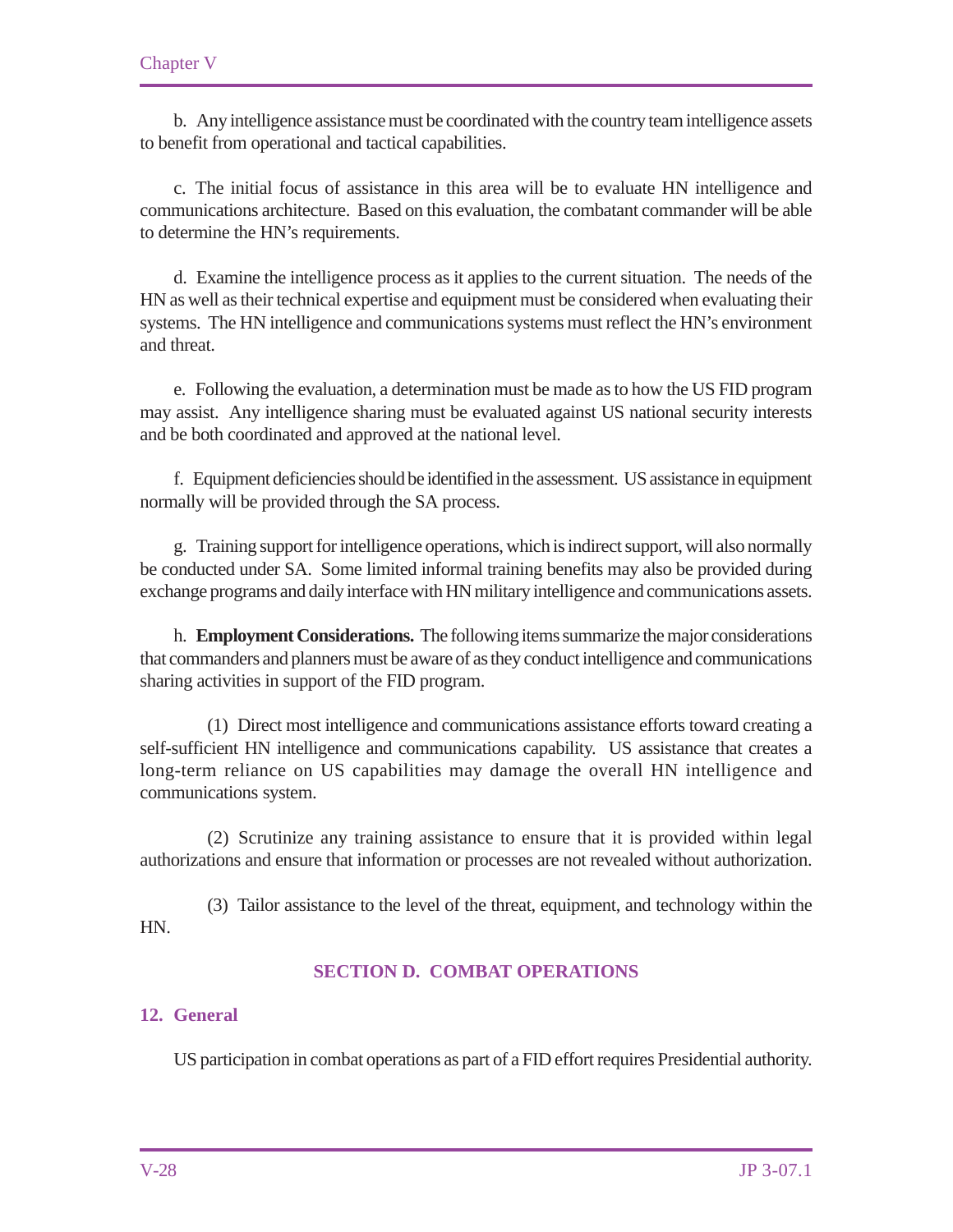## **13. Considerations for United States Combat Operations**

a. This section is not designed to provide a doctrinal guide for combat operations in FID or to supplement existing joint tactics, techniques, and procedures publications. The purpose is to discuss areas at the operational and strategic levels of war that must be considered when conducting combat operations in support of a HN's IDAD program. Many of the considerations discussed in the other two categories of FID remain important in tactical operations. The most notable of these involve the coordinated use of PSYOP and CA as well as coordination with other USG agencies operating within the HN. The following are areas that the JFC also should consider when employing combat forces in support of FID.

b. **HN IDAD Organization.** Maintain close coordination with the elements of the government responsible for HN IDAD efforts. **If a nation has reached a point in its internal affairs that it requires combat support from the US, it should have already developed a comprehensive IDAD strategy.** The organization to effect this strategy will vary among nations. It may simply be the normal organization of the executive branch of the HN government. The important point is that an organization should exist to pull together all instruments of power to defeat the source of internal instability. JFCs must be involved in this coordination and control process. Appendix B, "Internal Defense and Development Strategy," provides a detailed explanation of an IDAD strategy as well as a sample IDAD organization. US commanders supporting an IDAD program must be integrated into the organizational structure that controls the program.

c. **Tiers of Forces.** Historically, counterinsurgency and stability efforts are led initially by SOF (principally special forces, PSYOP, and CA). If HN capabilities are not sufficiently improved and MOEs are not attained, conventional forces may be required.

d. **Transition Points.** Establish transition points at which combat operations are to be returned to the HN forces. This process establishes fixed milestones (not time dependent) that provide indicators of success of the HN IDAD program.

e. **Joint, Interagency, and Multinational Focus.** Combat operations supporting FID will normally be joint, and may also include multinational operations involving the HN, the US, and other multinational forces. Interagency coordination should also be anticipated, given the inherent nature of FID programs.

f. **US Combat Operations.** A priority for US combat operations should be to identify and integrate logistics, intelligence, and other combat support means. When tactically feasible, actual combat operations and support for them should be done by HN forces, thus increasing the legitimacy of the HN government and reducing the dependency on US forces.

g. **Offensive Operations.** US forces will conduct combat operations only when directed by legal authority to stabilize the situation and to give the local government and HN military forces time to regain the initiative. In most cases, the objective of US operations will be force protection rather than to focus on destruction of adversary forces. Gaining the strategic initiative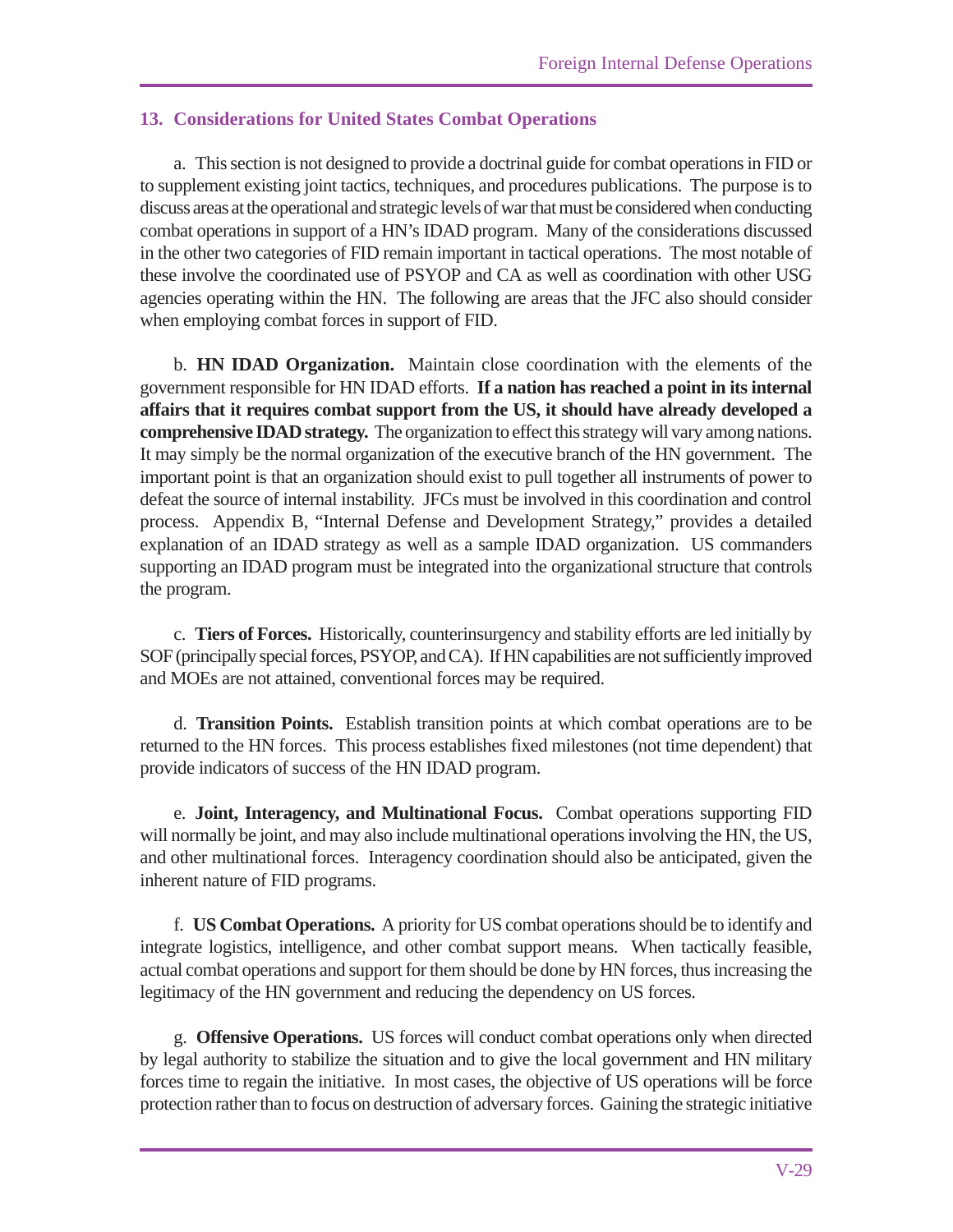

*Employing joint forces in combat operations in foreign internal defense requires a Presidential decision.*

is the responsibility of the HN. Commanders must evaluate all operations to ensure that they do not create the impression that the US is executing a war for a nation that has neither the will nor the public support to defeat internal threats.

h. **Human Rights Considerations.** Strict adherence to respect for human rights must be maintained. This includes US forces as well as forces from the HN and other participating multinational forces. Repression and abuses of the local population by the legitimate government will reduce the credibility and popular support for the HN government and also may cause the President to consider withdrawing US support; therefore, commanders must consistently reinforce human rights policies. In many FID combat situations, the moral high ground may be just as important as the tactical high ground.

i. **Rules of Engagement.** Judicious and prudent ROE are absolutely required in combat operations in FID. A balance between force protection and danger to innocent civilians as well as damage to nonmilitary areas must be reached. Each individual must be trained in order to prevent unnecessary destruction or loss of civilian life. Commanders must closely monitor this situation and provide subordinate commanders with clear and enforceable ROE as well as the flexibility to modify these ROE as the situation changes.

j. **Indiscriminate Use of Force.** Indiscriminate use of force must be prevented; however, commanders should not be constrained from using all necessary means available, and take all appropriate actions in self-defense to protect US forces.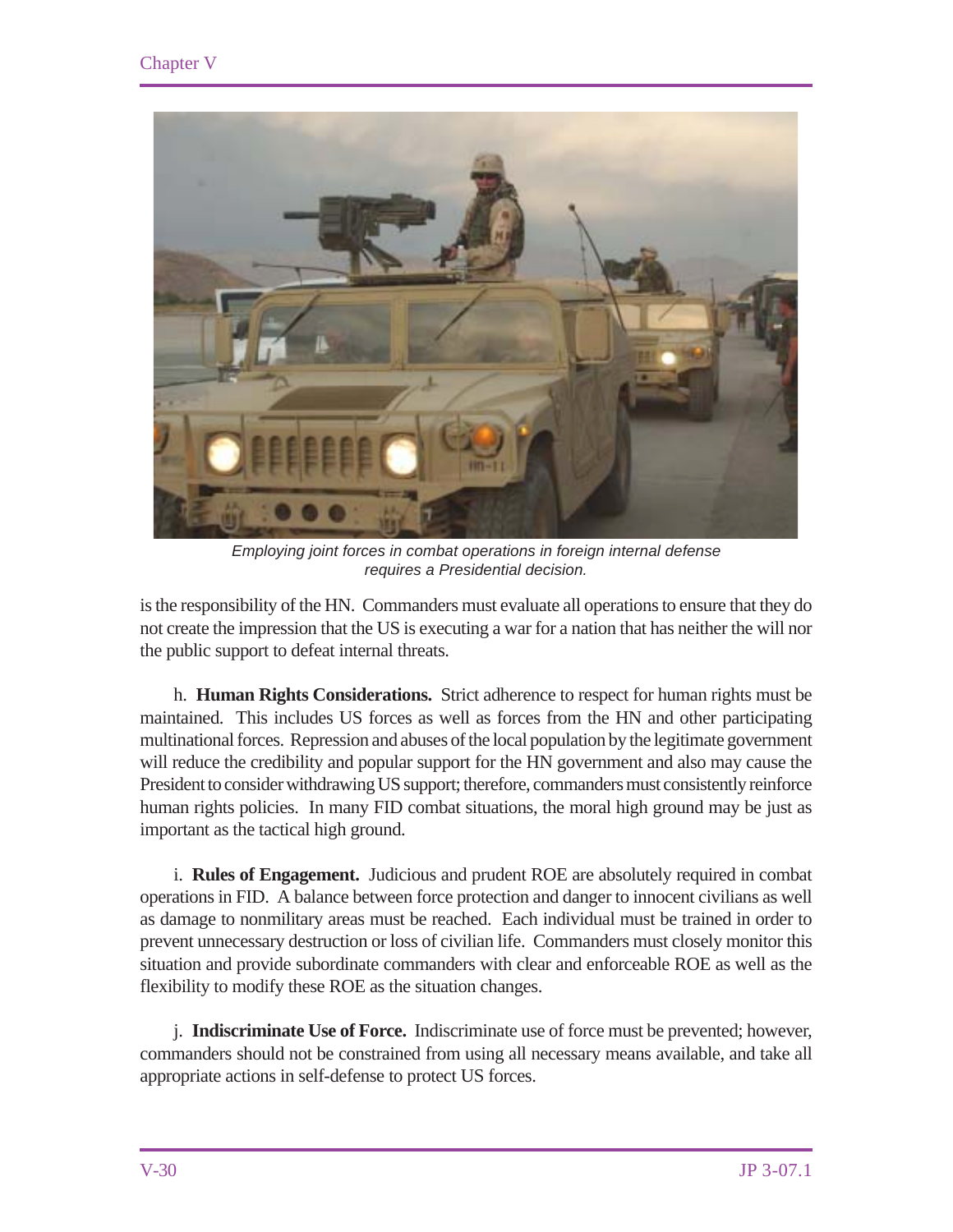k. **Intelligence.** The US joint intelligence network must be tied into the country team, the local HN military, paramilitary, and police intelligence capabilities, as well as the intelligence assets of other nations participating in the operation. Deployed military counterintelligence elements can provide this liaison with local HN military counterintelligence and security and police services in their areas of operations. In addition, social, economic, and political information must be current to allow the commander to become aware of changes in the operational environment that might require a change in tactics. Appendix C, "Joint Intelligence Preparation of the Battlespace to Support Foreign Internal Defense," provides detail on the type of information necessary for a thorough evaluation of the area of operation. The nature of the required information places a greater emphasis on HUMINT efforts than on technical collection capabilities.

l. **Integration With Other FID Programs.** The initiation of hostilities does not mean that other FID programs will be suspended. In fact, PSYOP, CMO, SA, FHA, intelligence, and logistic support are all likely to increase dramatically. The FID planning imperatives of taking the long-term approach, tailoring support to HN needs, and the HN bearing IDAD responsibility remain important throughout the combat operations phase.

### **14. Command and Control**

The C2 relationships established for the combat operation may be modified based on the political, social, and military environment of the area. In general, the following C2 recommendations should be considered when conducting FID combat operations.

a. **The HN government and security forces must remain in the forefront.** The HN security forces must establish strategic policy and objectives, and a single multinational headquarters should be established to control combat operations.

b. **The chain of command from the President to the lowest US commander in the field remains inviolate.** The President retains command authority over US forces. It is sometimes prudent or advantageous to place appropriate US forces under the OPCON of a foreign commander to achieve specified military objectives, In making that determination, the President carefully considers such factors as the mission, size of the proposed US force, risks involved, anticipated duration, and ROE.

*For further information on C2, refer to JP 0-2,* Unified Action Armed Forces (UNAAF)*.*

## **15. Sustainment**

As with any operation, sustainment of US forces is essential to success. Sustainment of combat operations in FID is similar to sustainment for other types of operations. The political sensitivities and concern for HN legitimacy and minimum US presence does, however, change the complexion of sustainment operations in FID. The general principles that should be considered in planning and executing sustainment of combat operations in FID are: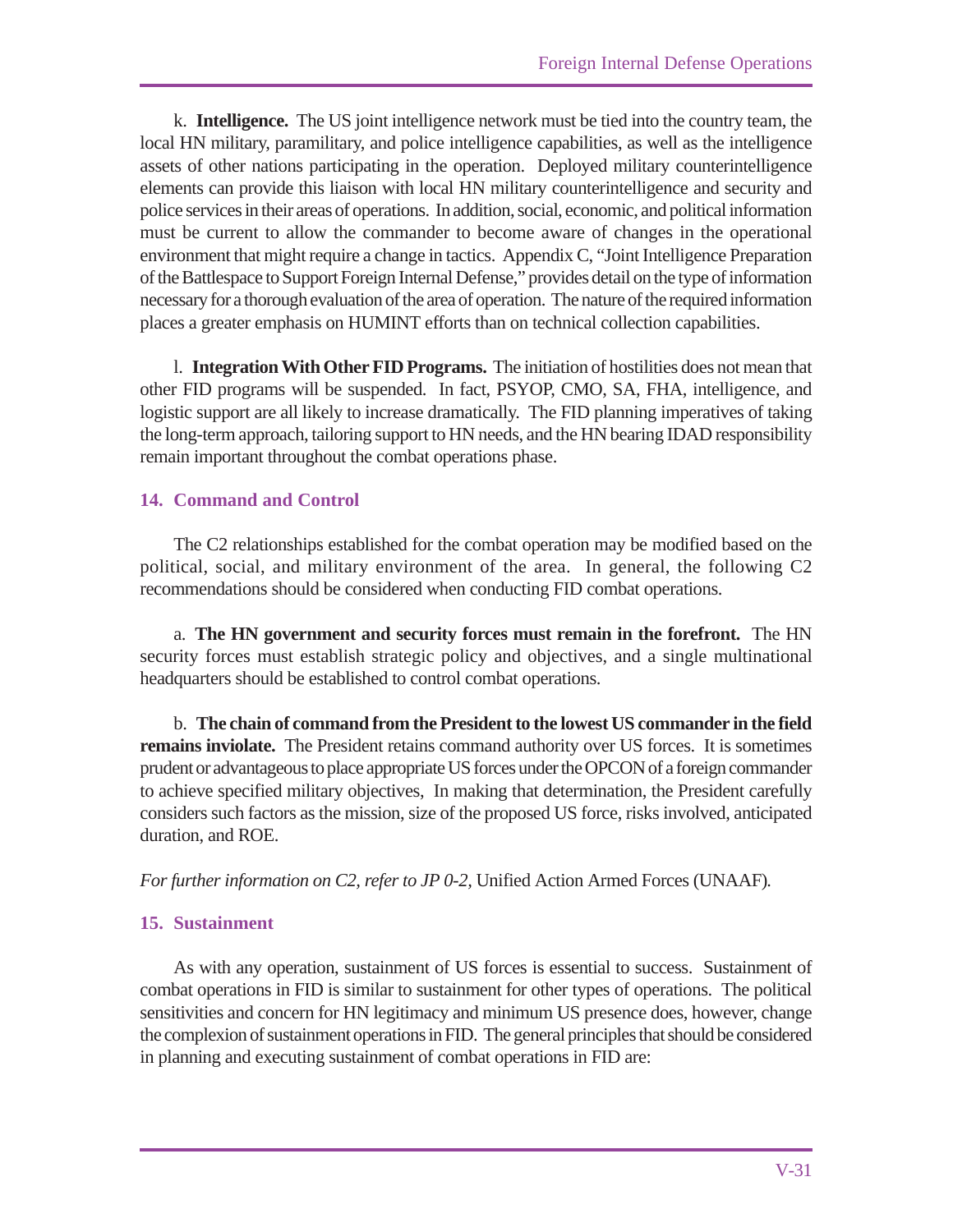a. **Maximum Use of HN Capabilities.** This includes routine services, supplies, facilities, and transportation. This approach reduces US overhead and the number of US personnel required in the HN.

b. **Maximum use of existing facilities such as ports, airfields, and communications sites.**

c. **Minimum Handling of Supplies.** For short duration operations (90 days or less), support will be provided through existing organic support packages and through air LOCs.

d. **Medical Self-Sufficiency.** Many areas of the world where the US is likely to conduct FID do not have adequate medical capabilities. Since commanders cannot rely on local capabilities, they must plan for self-sufficient health service support (HSS) for combat operations in FID. At a minimum adequate hospitalization, medical logistics resupply, patient movement, and preventive medicine must be established to support these operations. Appendix G, "Health Service Support", discusses HSS to support FID programs.

f. **Optimum use of mobile maintenance capabilities that stress repair as far forward as possible.** Equipment evacuation for repair should be kept to a minimum.

g. **Routine use of both intertheater and intratheater airlift to deliver supplies.**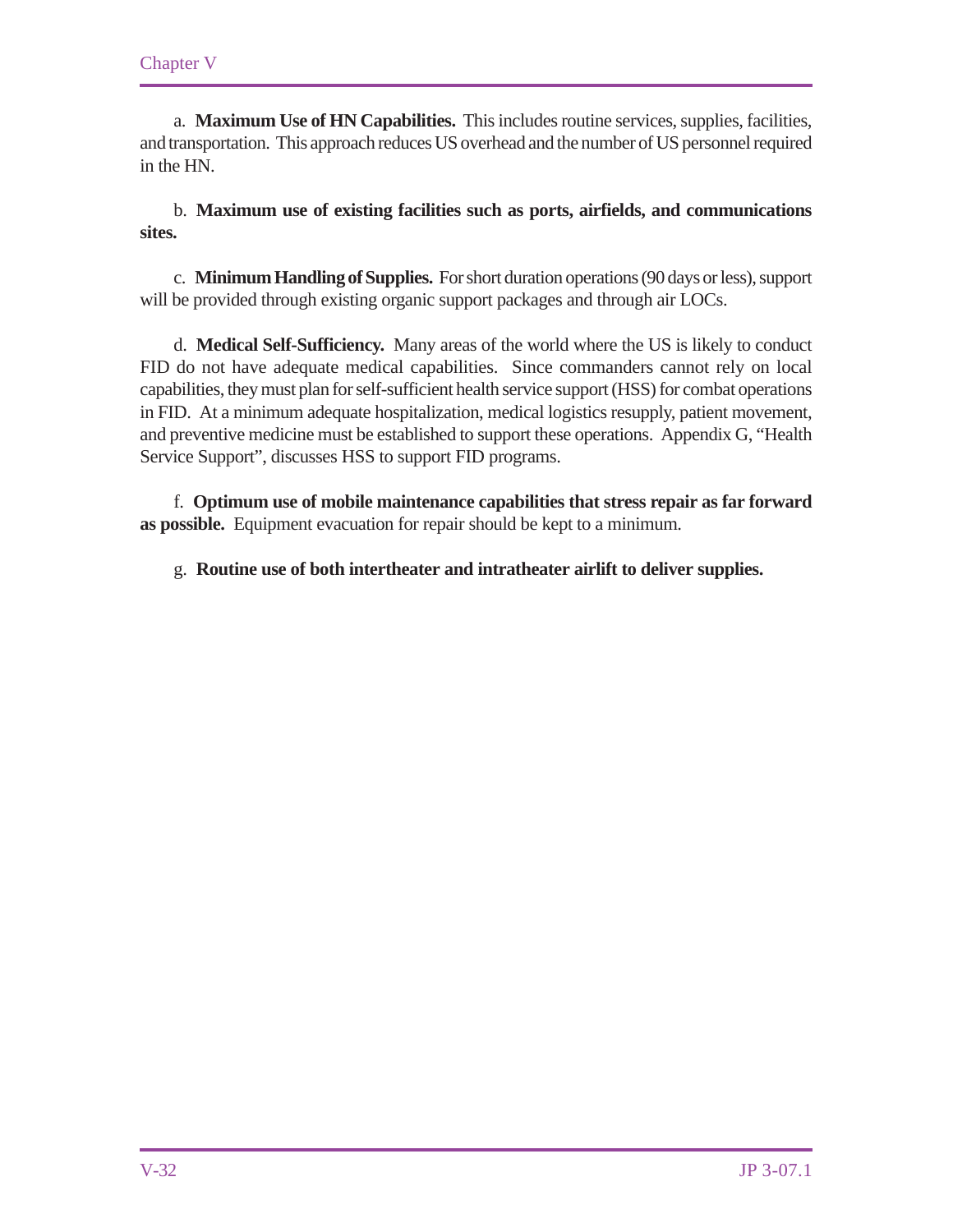# APPENDIX A **COMMANDER'S LEGAL CONSIDERATIONS**

### **1. General**

a. This appendix provides general guidance on legal considerations for FID operations; it is not directive in nature. Legal guidance is subject to rapid change as legislation and US policy are modified. Given this, commanders must consult with their legal staff before establishing FID plans and policy.

b. Much of the information in this appendix is based on the Comptroller General's (CG) rulings (provided in 1984 and re-evaluated in 1986) on combined exercises in Honduras as supplemented by subsequent congressional authorizations for military activities.

c. Generally, legal considerations for commanders conducting FID center around using the proper funding authorizations for the type of mission being conducted. The two major types of funding are FAA funds and O&M funds. In most instances where commanders had problems, it was because O&M funds were used for projects that should have been funded through the FAA. This concept will be discussed in more detail later in this appendix. The following fiscal principles should be observed when conducting FID operations in order to ensure that all activities are conducted within the limits of US law.

## **2. Fiscal Law Principles**

a. Commanders must be aware of fiscal law principles in order to avoid possible violation of Anti-Deficiency Act (Title 31, USC 1341[a]). The Anti-Deficiency Act violations are reportable to Congress and carry both civil and criminal penalties. Expenditures must not be made in advance or in excess of available appropriations.

b. Expenditures must be reasonably related to the purpose for which the appropriation was made.

c. The expenditure must not be prohibited by law.

d. The expenditure must not fall specifically within the scope of some other category of appropriation.

e. If two appropriations permit the expenditure, either may be used, but not in combination or interchangeably.

## **3. General Areas of Concern**

a. Understanding the following discussion of recent rulings and legislation is valuable in informing commanders and in preventing a potential violation. In the Honduras Opinions, the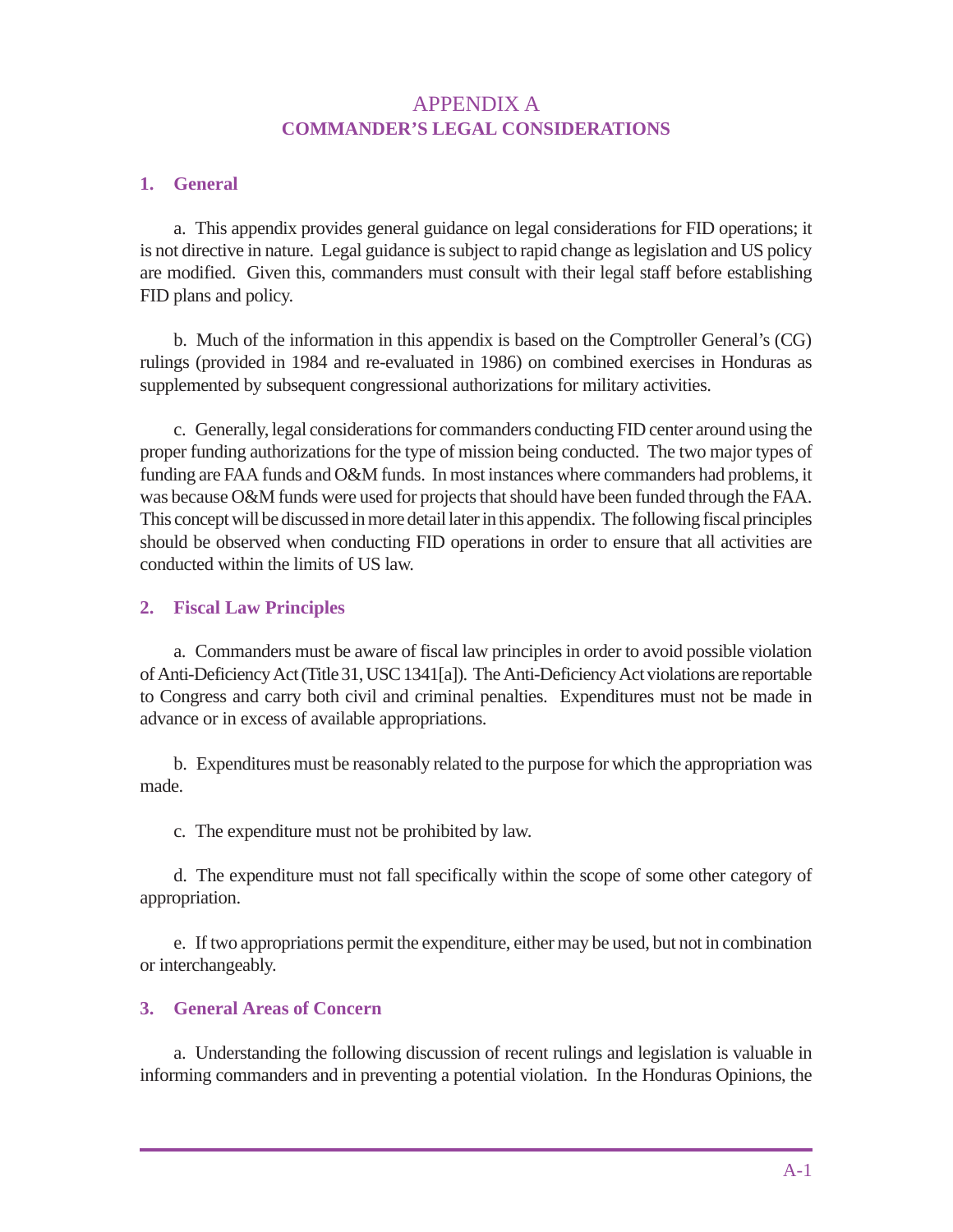CG evaluated three specific military activities: training conducted before and during an exercise, MILCON in conjunction with a combined exercise, and HCA.

b. With respect to training and HCA, the CG concluded that the DOD improperly spent O&M funds for SA and development assistance activities. These activities should have been funded with appropriations for the FAA and AECA.

c. With respect to MILCON, the CG concluded that the DOD exceeded authorized ceilings for O&M expenditures.

d. In order to avoid repeating these errors, commanders must be able to distinguish FAAand AECA-funded activities from DOD-funded activities.

(1) The FAA is divided into two basic parts. Part One authorizes development assistance activities (agriculture, nutritional and food assistance, and other items such as disaster relief for foreign countries). Part Two, in conjunction with the AECA, authorizes SA or military assistance to foreign countries.

(2) The FAA and AECA are managed under the authority of the Secretary of State; the DOD plays a significant role in Part Two activities. The interagency transaction authorities contained in the FAA give the executive branch a good deal of latitude as to how the goals of the two basic parts of the FAA are accomplished. This authority allows the DOD (with DOS approval and reimbursement) to accomplish Part One activities. For example, under this authority DOD engineers can participate in DOS-managed foreign disaster relief efforts. The essential point is that foreign assistance (including security or military assistance) activities are funded from appropriations for FAA and AECA, not from DOD appropriations.

(3) DOD appropriations are provided for diverse items such as research and development, personnel expenses, combined training, and special Title 10 activities for conducting military-to-military operations. Some Title 10 authorities were added after the Honduras Opinions were published in order to increase the combatant commander's ability to engage in cooperative programs with foreign military forces. For example, funding was authorized for military personnel from developing countries to attend planning conferences in the geographic combatant commander's AOR.

e. Activities funded from DOD appropriations may complement activities conducted under the FAA; however, fiscal law principles require that these activities may not augment (or duplicate) each other.

f. Funding and fiscal law considerations have been further complicated by the provisions of the American Service-Members' Protection Act (ASPA) (Title 22 USC 7401-7432 [2002]). The ASPA prohibits the Military Services from providing certain military assistance provided under chapter 2 or 5 of part II of the FAA, and defense articles or defense services furnished with the financial assistance of the USG, including through loans and guarantees under section 23 of the AECA, to countries (other than members of the North Atlantic Treaty Organization (NATO)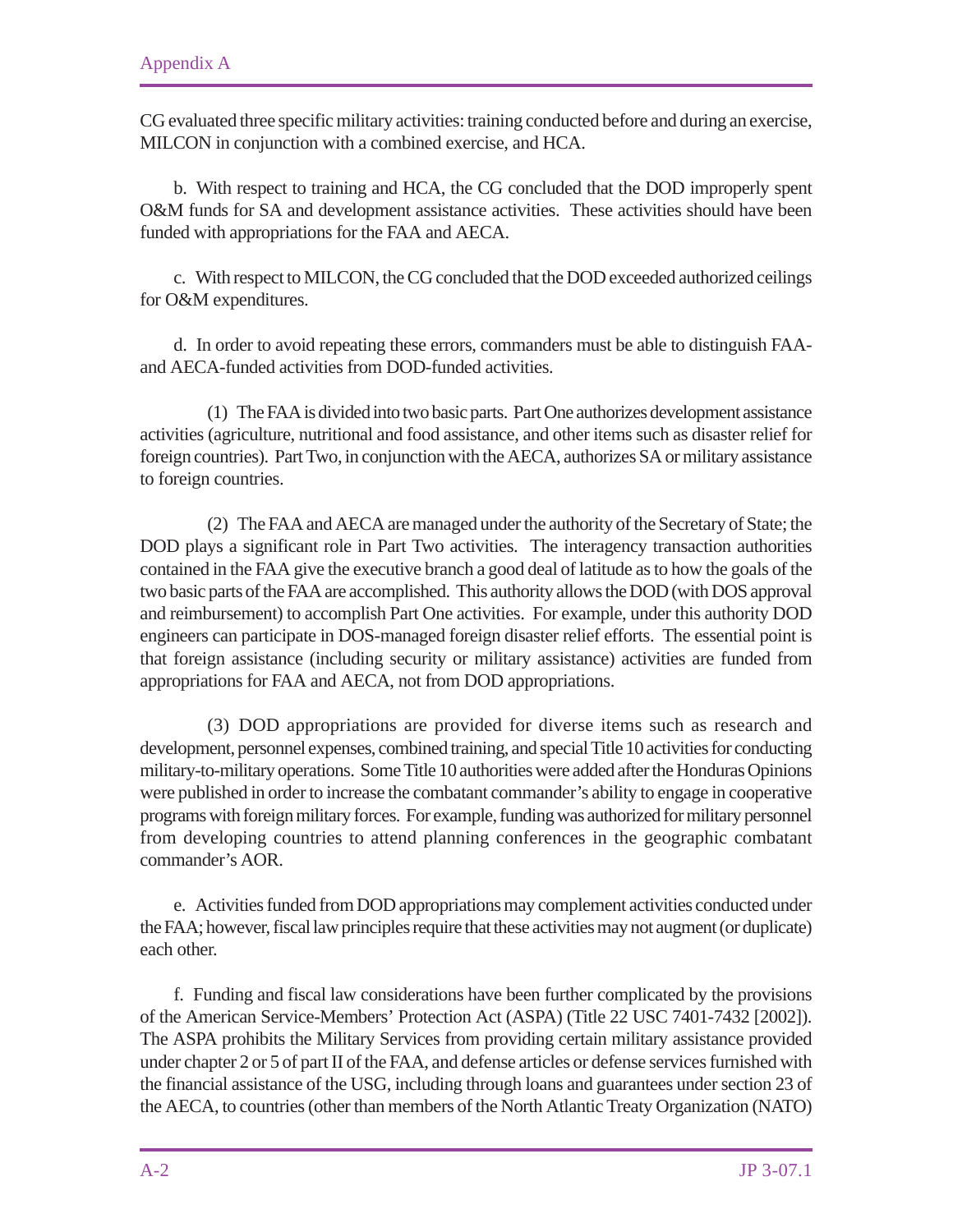and major non-NATO allies, which include Australia, Egypt, Israel, Japan, Jordan, Argentina, the Republic of Korea, New Zealand, and Taiwan) that have ratified the Rome Statute of the International Criminal Court but have not received a Presidential waiver of ASPA's restrictions. In Presidential Determination 2003-28, President Bush issued permanent waivers for those countries who have signed and ratified Article 98 agreements with the United States for as long as the agreements remain in force. Commanders must consult with their legal staff to determine each country's current status with regard to the ASPA restrictions.

### **4. General Legal Authorities for Commanders to Conduct Foreign Internal Defense Operations**

a. Figure A-1 provides a general explanation of how commanders may legally fund FID operations.

b. The circle on the left indicates that O&M funds are appropriated for general rather than specific purposes. The DOD has a good deal of discretion in the use of these funds because they are general purpose funds. However, O&M funds cannot be used for any foreign relations programs for which Congress has specifically appropriated funds.

c. There exists on the periphery of O&M-funded activities a range of DOD operations that are extremely useful in implementing our national and regional FID programs. These include multinational exercises, exchange programs, special Title 10 authorities, and other such operations. The DOD can use these kinds of activities to complement foreign assistance activities.

d. The center figure is a square that represents a packaged program (FAA and AECA) enacted and funded by Congress for the specific purpose of conducting US foreign affairs. The FAA and AECA are the vehicles through which the United States contributes to the development of foreign countries (Part One, FAA) and to the internal and external security of foreign countries (Part Two, FAA and AECA).

e. These combined authorities allow our government to vary the mix of economic and military support in FID as the situation dictates. Combatant commanders should note that these authorities allow the DOD to participate in DOS-managed and funded programs under Part One, FAA (Developmental Assistance). For example, US military participation in a roadbuilding project in a foreign country can be obtained by an agreement between local DOS representatives and the combatant commander's representatives. The terms of reimbursement for DOD participation in these types of DOS-funded activities are prescribed by the interagency authorities contained in the FAA.

f. There is one other authority that permits DOD participation in activities that are not within DOD's statutory authority. The Economy Act (Title 31, USC 1535) is a freestanding general authority for one USG agency to provide goods and services to another USG agency on request and by mutual agreement. The agreement must include the details of reimbursement for the agency providing the goods and services. The Economy Act is not applicable where other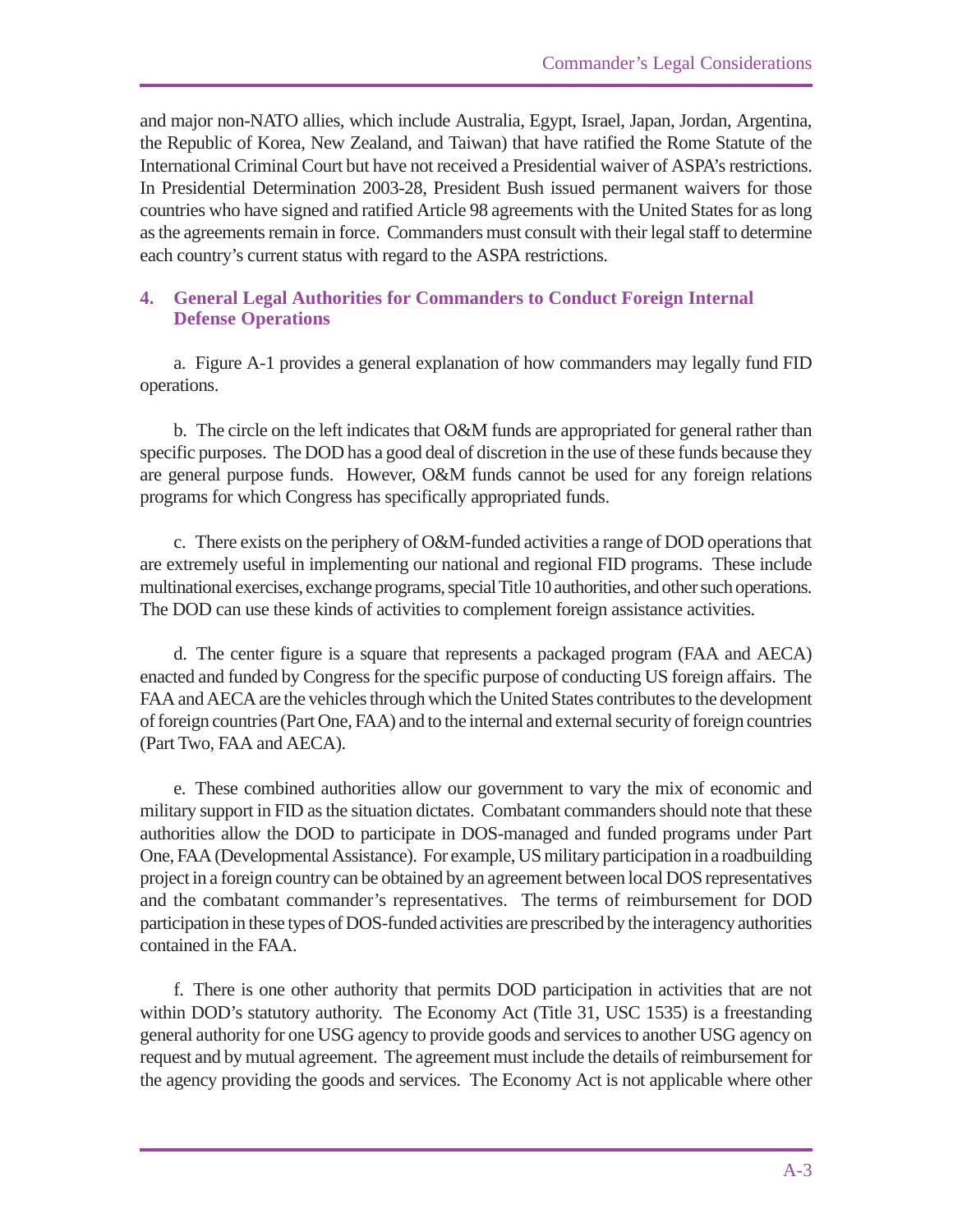

**Figure A-1. The Commander's Statutory Authority and Funding for Foreign Internal Defense**

legislation specifically authorizes interagency transactions; consequently, it is not applicable to FAA activities.

g. The triangular figure on the right side of Figure A-1 indicates that the DOD is always at the bottom point of the triangle. The DOD is doing what it may lawfully do; for example, deploying construction battalions to conduct a disaster response exercise under agreement with another USG agency. The "other agency" authority and funding is represented by the base of the triangle. The terms of reimbursement to the DOD for this kind of activity are prescribed in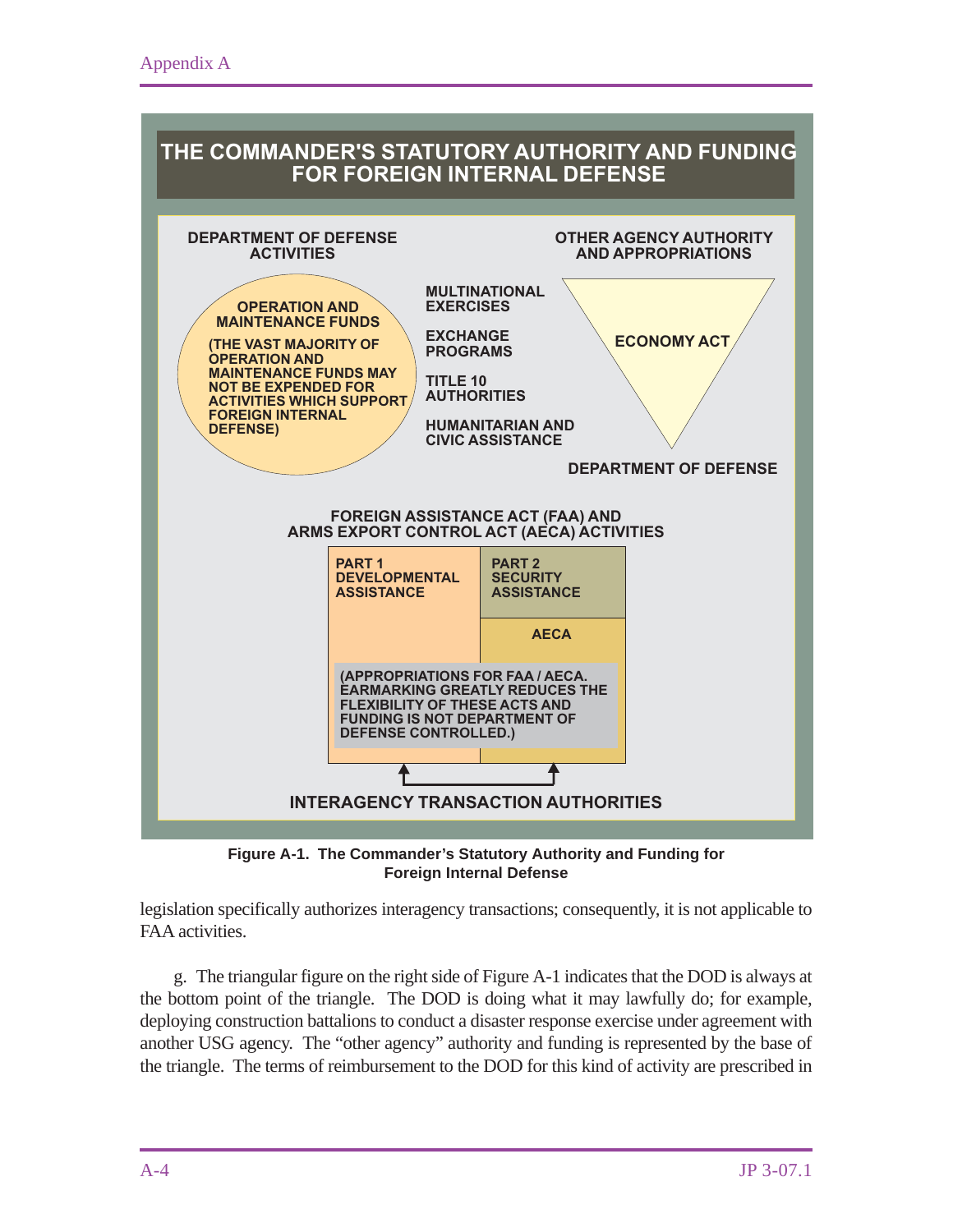the Economy Act. Full and complete reimbursement to the agency providing goods and services is the guiding principle of the Economy Act.

## **5. Detailed Review of Authority and Restrictions**

a. This section provides more detailed guidance and information to the commander and staff on the legal aspects of FID. An examination of the Honduras Opinions will serve as the tool for this analysis. In particular, the major areas of multinational training, MILCON, and HCA will be examined. In addition, other FID activities funded by O&M will be reviewed.

### b. **Multinational Exercise Training**

(1) **Purpose.** To test and evaluate mutual capabilities.

(2) **Type.** Safety, familiarization, and interoperability.

(3) **Funding.** O&M for US participation. Foreign force funds its own way except for special Title 10 funds.

(a) In the two decisions regarding DOD activities in Central America, the CG concluded that the DOD conducted such extensive training for the Hondurans that it was equal to the type of training normally provided under SA legislation (FAA and AECA).

(b) Because all these exercise-related training activities were funded with O&M funds, this conclusion was followed with a second opinion that the DOD improperly expended the O&M funds used to train the Hondurans.

## (c) **Overview of Funding Sources for Training**

1. **O&M-Funded Training.** This funding provides overseas training opportunities for US personnel and training with foreign personnel to obtain coalition warfare and interoperability objectives.

2. **SA-Funded Training.** This funding provides training of foreign personnel in support of their defense objectives and training of foreign personnel on US equipment sold to them under SA procedures.

(d) The following discussion provides guidance as to whether US training of a foreign force may be O&M-funded or SA-funded:

1. O&M-funded multinational exercises during which HN forces receive training must be conducted to test and evaluate mutual capabilities. Such exercises, having a primary benefit to US readiness, do not necessarily constitute prohibited training of foreign forces.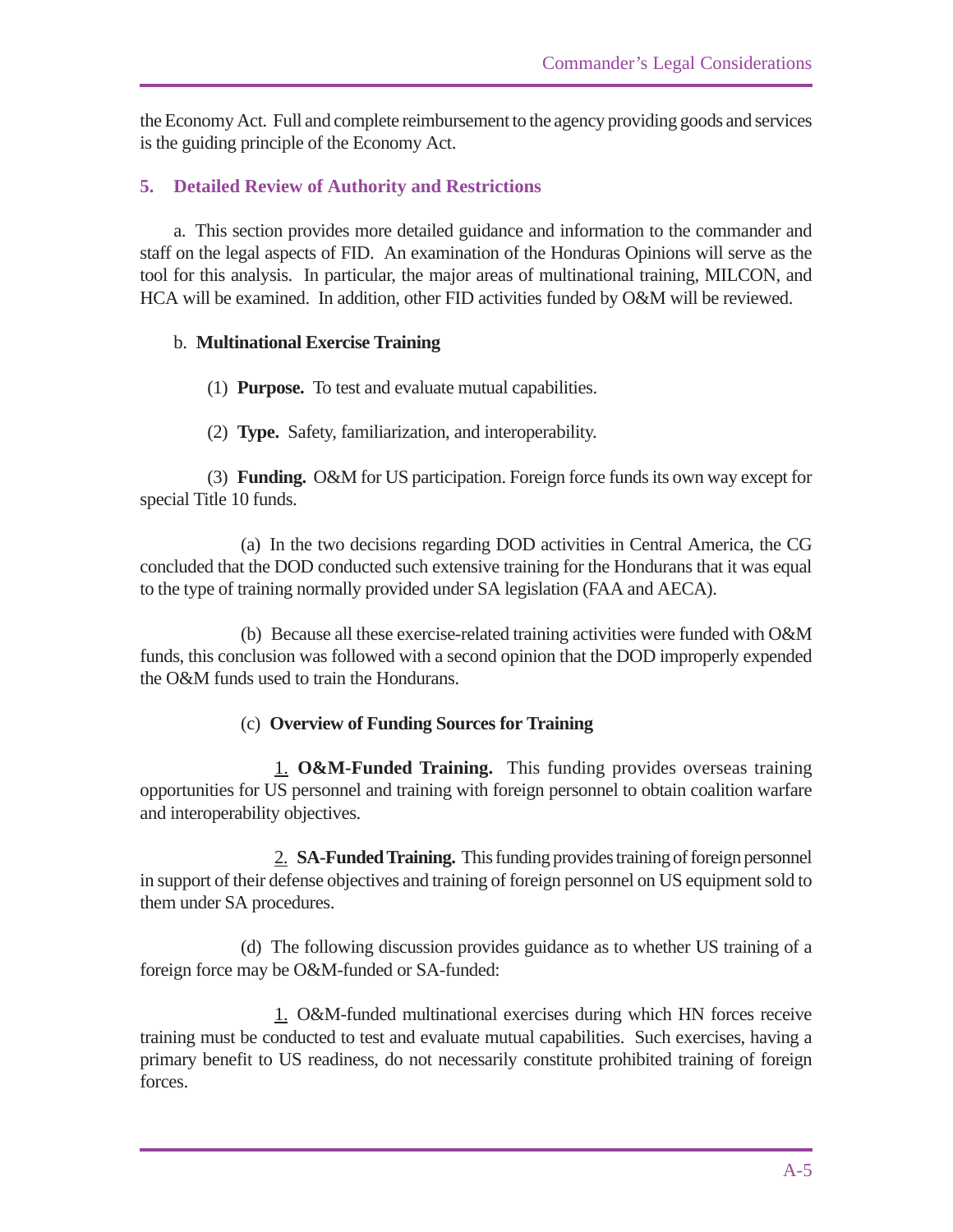2. The permissible scope of HN training during an O&M-funded multinational exercise includes safety training, familiarization training, and interoperability training. The level of training provided, however, must not be the formal level of training provided through SA.

3. Multinational exercises are properly funded with O&M funds. Each force funds its own participation, except in certain cases where the US uses Title 10 funds to support foreign participation.

(4) **Special Title 10 Authorities for Cooperative Programs With Foreign Countries.** As a result of fiscal restrictions announced in the Honduras Opinions, Congress provided combatant commanders additional authority and a source of funding to increase the commander's ability to interact with foreign militaries. This authority, known as the combatant commanders cooperative programs or Title 10 authority, covers three specific areas that greatly expand the use of multinational exercises and have great implications for FID.

(a) Title 10 cooperative programs allow combatant commanders to partially fund the participation of the developing country's armed forces in bilateral or multilateral exercises.

(b) Title 10 funding is available for the travel expenses of foreign personnel to attend conferences and planning seminars.

(c) Title 10 funding is available from the combatant commander Initiative Fund for selected operations, joint exercises, HCA, military education and training, and regional conferences in support of FID.

(d) HCA authority (separate from that funded by the combatant commander Initiative Fund) is the final authorization under Title 10 and will be discussed in detail later in this appendix.

(5) The above discussion focused on lawfully funded combined exercise training. The distinction between this O&M-funded training and SA-funded training is that the former is designed for US forces to take advantage of opportunities to train with foreign military forces, while the latter is designed for US forces to provide concentrated training for foreign military forces to improve their operational readiness. There is also a hybrid form of training in which the training of US forces results in training of HN forces, as well. This is commonly known as the SOF exception.

# (6) **SOF Exception Training**

(a) **Purpose.** To test and evaluate SOF's ability to train foreign forces.

(b) **Type.** A special operations training force deployed to the field to perform its mission as a unit.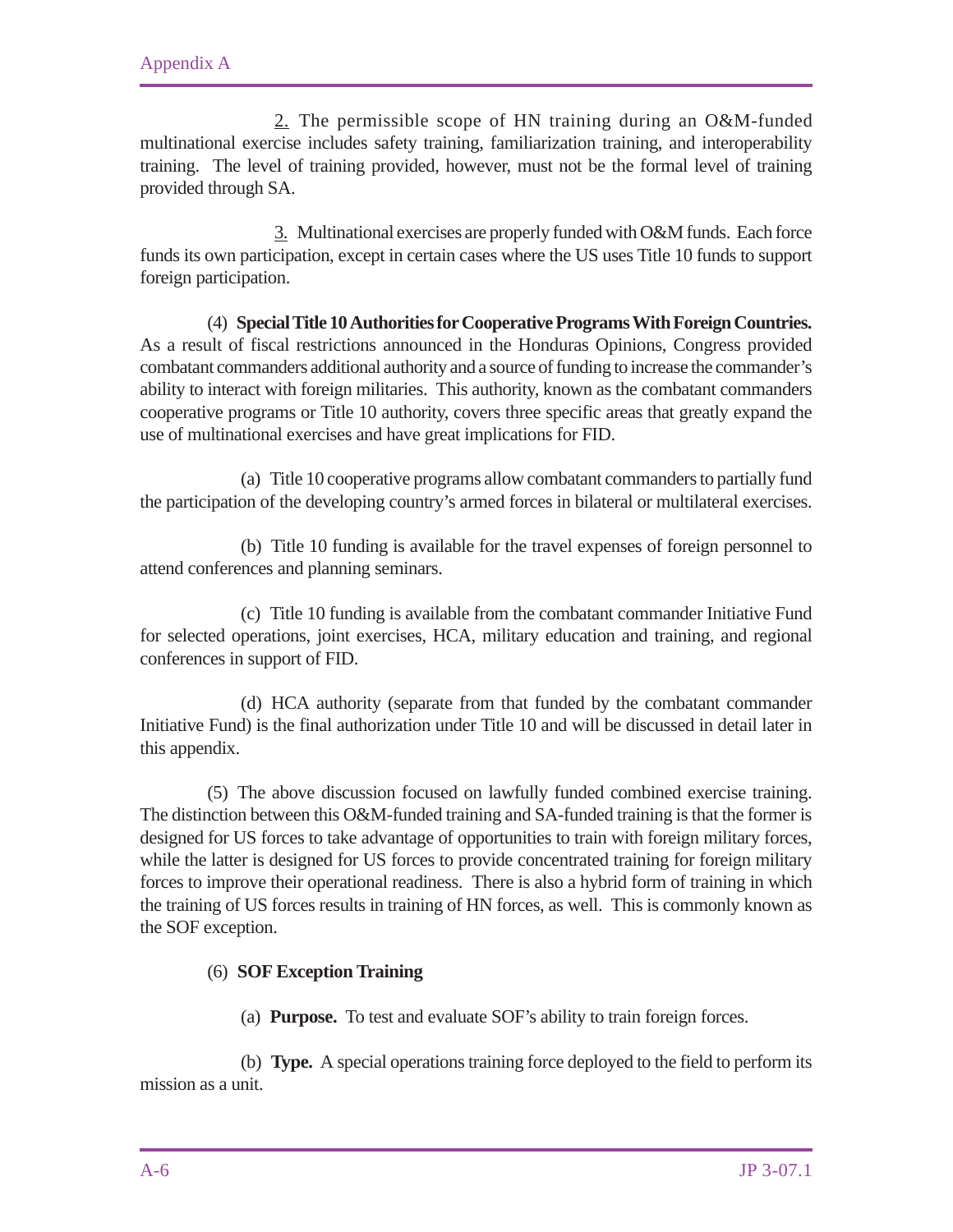## (c) **O&M Funding**

1. Some SOF have a mission to train foreign forces. This type of training benefits the US by using indigenous forces to obtain specific US operational goals; i.e., to evaluate SOF capabilities. Hence, this training may be O&M-funded rather than SA-funded. The CG has concluded that this training is not equivalent to SA-provided training as long as it is not comparable to — nor intended as — SA.

2. The concept of training US forces in a manner that also provides training or some other benefit to a foreign military force is expanding. It is important to note that this concept allows the United States to provide SA-type support without charge to SA appropriations — again, as long as the primary benefit is to the SOF involved and not to the forces of the host government. This type of O&M-funded SOF training is expressly authorized by Title 10.

(7) An expansion of the above concept is known as combat logistic support exercises.

(a) **Purpose.** The primary purpose must be to train US military personnel.

(b) **Type.** Multinational exercises that may include repairs to HN aircraft, reorganization of a warehouse, and an inventory of items in a warehouse.

(c) **Funding.** O&M for US participation. HN funds or SA funds for repair parts used during the exercise.

1. The CG's comment on this point further explains the difference between SA and multinational exercises. A multinational exercise that repaired a foreign nation's aircraft was held not to provide an "SA" benefit as long as the benefit to the HN was incidental and minor (we did not provide repair parts) and the clear primary purpose of the exercise was to train US troops (we worked on the aircraft). Our training of the foreign force must not equate to the type of formal training normally provided by and funded as SA.

2. The opinions concerning operations in Central America make it clear that if the foreign force is not proficient enough to conduct combined operations with the US force, FMS training must be conducted to equalize that force before combined exercises are undertaken. In addition, we cannot use multinational exercises to provide training to foreign military personnel if that training is normally provided as SA.

c. **Exercise-Related Construction.** The second of the three topics addressed in the Honduras Opinions is construction in conjunction with military exercises. In the Honduras Opinions, the CG concluded that the DOD exceeded authorized O&M funding ceilings for exercise-related construction. Because of CG criticism and subsequent congressional action, two sets of rules concerning exercise-related construction are currently applicable.

(1) **Non-Chairman of the Joint Chiefs of Staff Exercises**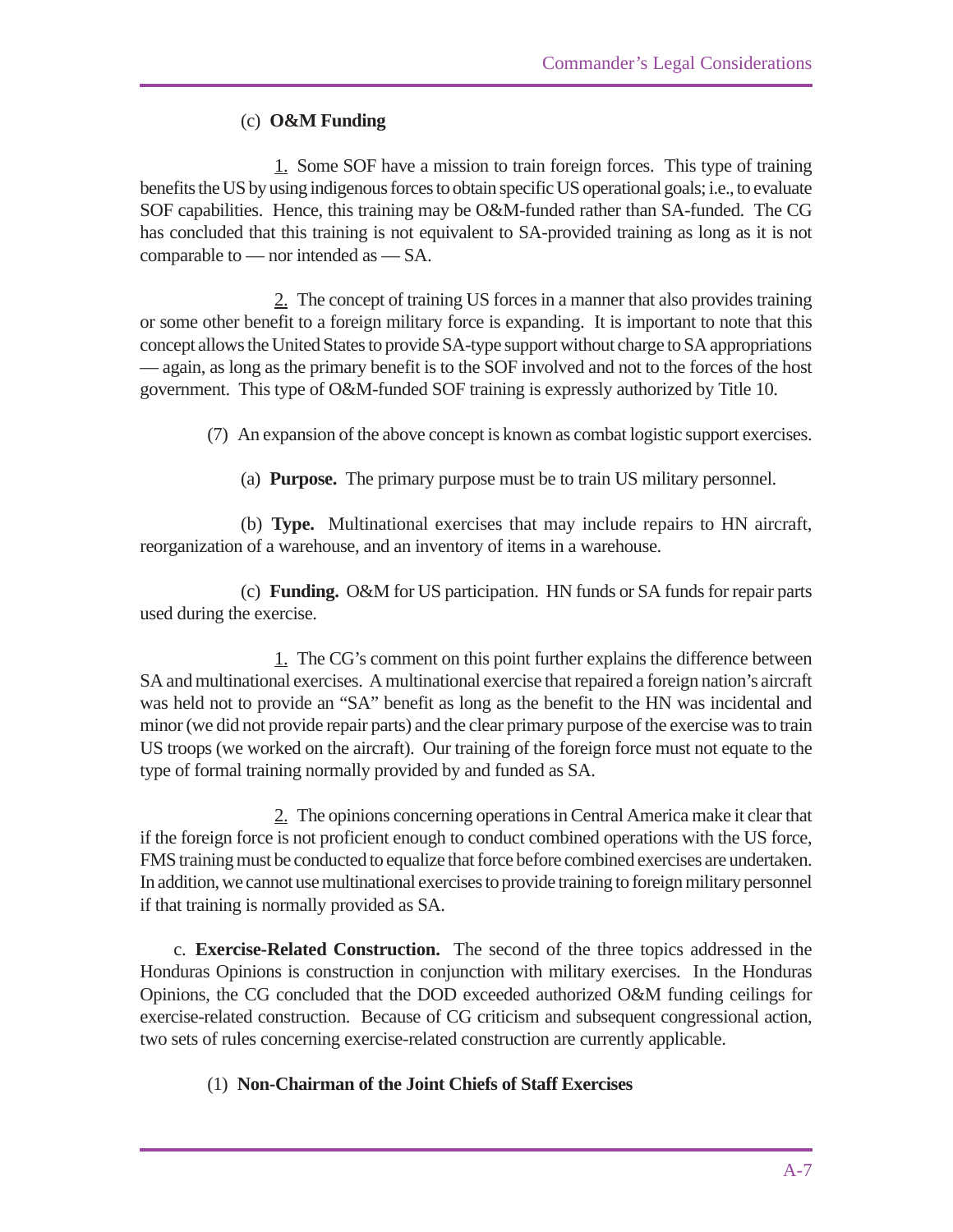(a) **Purpose.** Construction that is necessary for a multinational exercise.

(b) **Type.** Any separate construction project under US control. Must be completed at a cost of \$750,000 or less.

## (c) **Funding.** O&M (Title 10, USC 2805 [C][1]).

1. During non-Chairman of the Joint Chiefs of Staff multinational exercises, O&M funds may be used to construct or improve facilities under US control. The facilities must be necessary for US participation in the multinational exercise.

2. Technical rules apply. Each project has to result in a complete and usable facility at a cost of \$750,000 or less. The authority to accomplish this construction is contained in an exception to statutory rules concerning unspecified minor construction; this exception sets the \$750,000 limit and permits the use of O&M funds for the construction.

## (2) **Chairman of the Joint Chiefs of Staff Exercises**

(a) **Purpose.** Construction necessary for Chairman of the Joint Chiefs of Staff exercises. (Title 10, USC 2805)

(b) **Type.** The construction project must be approved by the Chairman of the Joint Chiefs of Staff in advance.

(c) **Funding.** Budget line item as authorized and appropriated by Congress designated as unspecified minor construction. Cost per project must not exceed \$1.5 million. These funds cover only materiel, supplies, nonmilitary labor costs, overhead (except planning and design costs), and DOD-funded costs applicable to operating and maintaining the equipment. O&M funds may not be used for Chairman of the Joint Chiefs of Staff exercises overseas.

d. **HCA.** The third topic addressed in the Honduras Opinions is HCA. The CG concluded that the DOD conducted such extensive HCA projects that the projects should have been funded by DOS under Part One, FAA authority.

(1) HCA Title 10 authorities fall under one of the following: inherent authority; Stevens Amendment (Chairman of the Joint Chiefs of Staff exercises only); or interagency transactions.

# (2) **Title 10 Authority**

(a) **Inherent Authority.** The CG concluded that the DOD has an inherent ability to undertake civic and humanitarian activities. This authority is described as activities that, incidentally, create civic or humanitarian benefits and are carried out to fulfill training requirements of the unit involved. This form of HCA is accomplished in conjunction with authorized military activities such as statutory Title 10 (HCA) discussed below, but consists of "*de minimus*" HCA (O&M funds) for which only minimal expenditures may be incurred.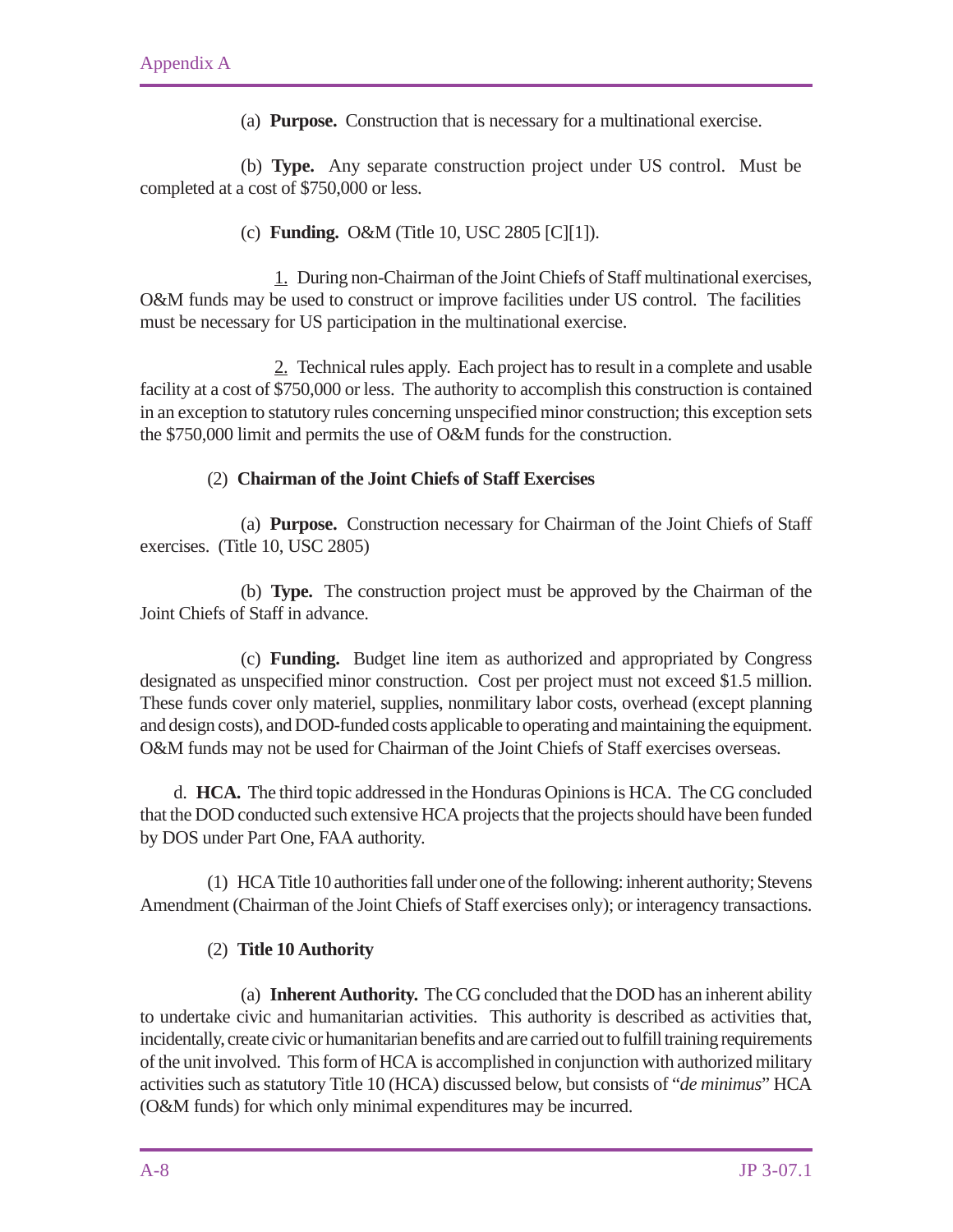(b) **Stevens Amendment (Chairman of the Joint Chiefs of Staff Exercises Only).** The second CG opinion also approved of a new statutory authority for the DOD to conduct civic and humanitarian activities (the Stevens Amendment). The Stevens Amendment authorized DOD personnel to conduct such activities in conjunction with Chairman of the Joint Chiefs of Staff- or combatant commander-sponsored exercises overseas. It permits DOD personnel to undertake civic and humanitarian activities unrelated to their own training requirements. The Stevens Amendment was a temporary solution, which has been continued through specific wording in annual DOD Appropriations legislation. Although funding methods could change, these HCA activities were deemed appropriate for the military.

(c) **Interagency Transactions.** Both CG opinions recognized the ability of the DOD to carry out such activities on a reimbursable basis for another USG agency with authority (and appropriations) to conduct such activities. Usually, this occurs when USAID funds economic assistance type activities under Part One, FAA. This is properly referred to as an interagency transaction. DOD personnel may perform DOS HCA activities using the interagency transaction authority contained in the FAA. Prior arrangements must be made for the DOS to reimburse the DOD in accordance with the provisions of the FAA.

## (d) **Title 10 Authority (Cooperative Programs Legislation)**

1. A fourth, separately funded authority to conduct civic and humanitarian activities in conjunction with military operations (not necessarily multinational exercises) is contained in Title 10 Cooperative Programs legislation. These programs must promote US security interests and specific operational readiness skills of the members of the Armed Forces who participate in the activities.

2. This authority permits activities that complement, not duplicate, other forms of social or economic assistance provided to a foreign country by any other department or agency of the US. Hence, there is a requirement in this authority that the Secretary of State provide prior approval for the DOD to conduct civic and humanitarian activities. This authority prohibits funding to construct airstrips. It also prohibits HCA (directly or indirectly) to any military or paramilitary activity. The authority is intended to serve the basic economic and social needs of the people of the country concerned.

3. The following specific activities are authorized: medical, dental, and veterinary care provided in rural areas of a country; construction of rudimentary surface transportation systems; well drilling and construction of basic sanitation facilities; and rudimentary construction and repair of public facilities.

e. Other FID activities funded with O&M funds are:

(1) **Exchange Programs.** The purposes of exchange programs are to foster mutual understanding and to familiarize each force with the organization, administration, and operations of the other. There are three types of exchange programs: unit, personnel, and individual.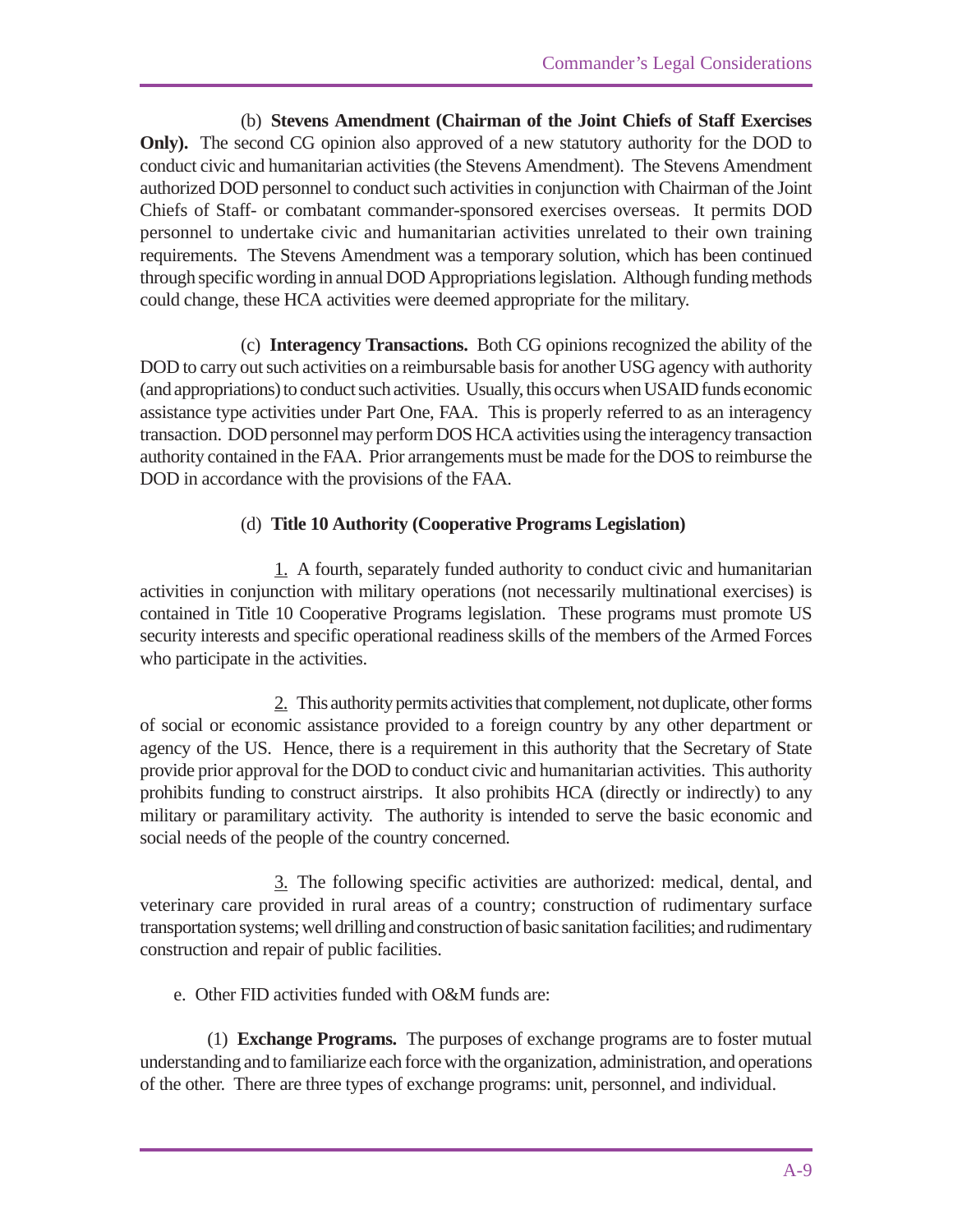(a) **Reciprocal Unit Exchange Programs (Title 22, USC 2770a).** Reciprocity is broadly defined; it is not a dollar-for-dollar bargain. This permits the US to assume greater dollar costs; e.g., funding travel for both units. The US unit obtains comparable value by receiving extended training in the exchange country. Reciprocity is required to be accomplished within 1 year or the exchange country must pay for the training it received from the US. Unit exchange denotes an exchange of squad through battalion-size elements. Formal training is permitted for familiarization, normal orientation, checkout, and safety procedures. These O&M-funded activities are accomplished by international agreement approved by the appropriate Services and signed by the major commands.

(b) **PEP.** The PEP is a 1- to 3-year PCS program run on an individual basis using an international agreement. The PEP is conducted under the general authority of the Secretaries of the Military Departments; one person from each Service is exchanged per agreement. Funding is provided by each Service involved for PCS costs, pay, entitlements, and other such costs. The PEP is governed by Service regulations and managed at Service headquarters. These are billetfor-billet exchanges requiring, as does the reciprocal unit exchange, comparably proficient personnel.

(c) **Individual Exchange Programs.** Commanders conduct individual exchange programs in their operational areas. The exchanges are on a TDY or temporary additional duty basis rather than a PCS basis. This program is essentially a mini-PEP. Another form of individual exchange is contained in a recent amendment to the FAA. Service regulations may permit the reciprocal exchange of training slots at professional military education institutions, excluding the Service academies. The institution that provides the training to foreign personnel must be located in the United States. This program permits one-for-one exchanges during the course of a fiscal year without charge to the participating foreign country if the training is reciprocated. This activity is conducted pursuant to international agreement. The foreign country is precluded from using SA funds to defray its costs.

# (2) **Combining the Exchange Programs**

(a) Reciprocal unit exchange programs can be buttressed by PEP in areas where SA programs have an impact. For example, if SA programs have delivered transportation assets, it may be of value to plan a unit exchange with a squad or company of a US transportation unit that uses similar equipment. A PEP, using a truck master or maintenance warrant officer, may be equally useful.

(b) Commanders may use these exchange units in multinational exercises and concentrate on areas that HN militaries want to improve. These need not be large-scale exercises. Moreover, unit exchanges are specifically authorized during Chairman of the Joint Chiefs of Staff exercises.

(c) With the advent of Title 10 Cooperative Programs, commanders have the capacity to fund incremental costs of foreign militaries in order to encourage their participation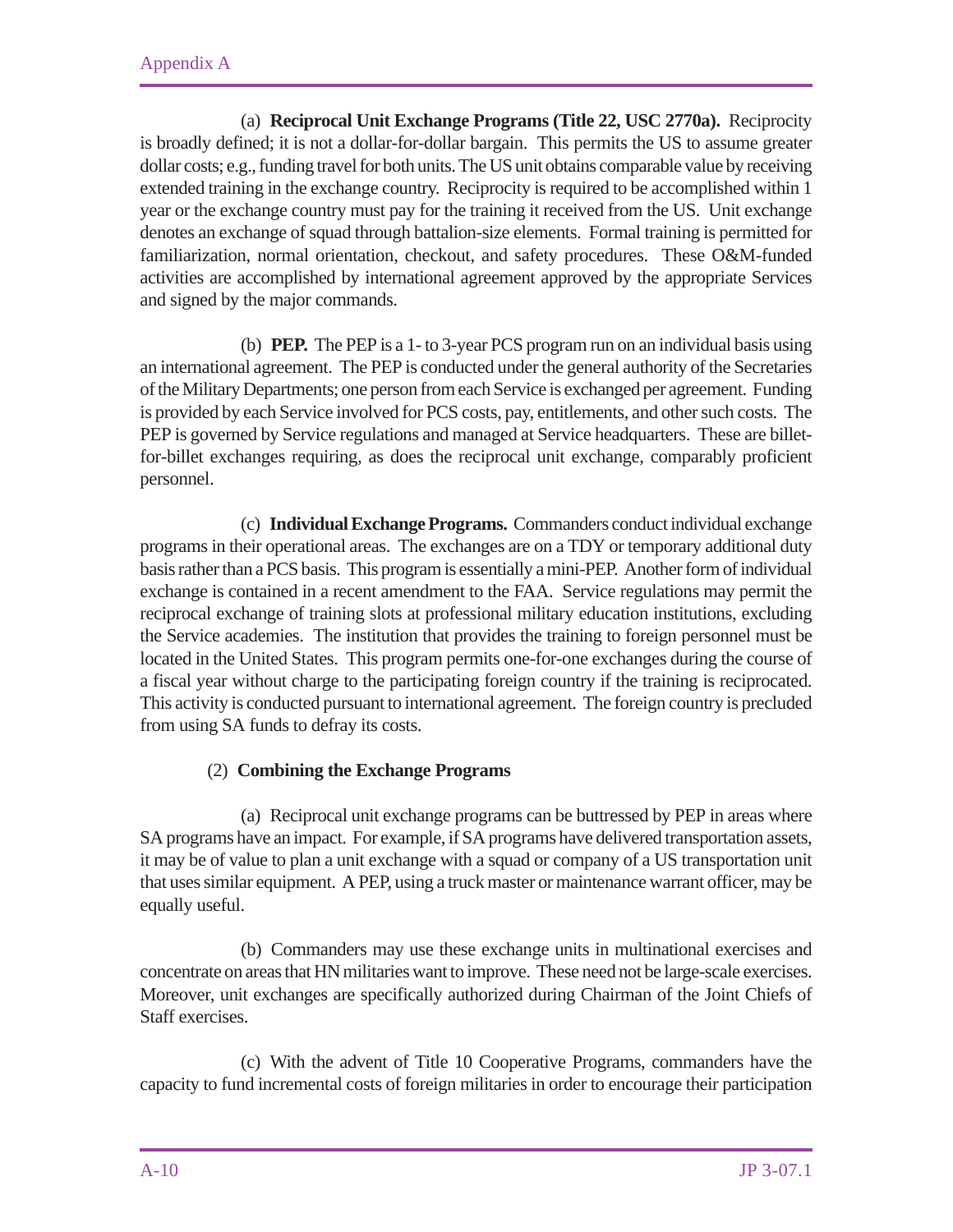in bilateral or multilateral exercises. In addition, they can fund key personnel attendance at important planning meetings.

(d) Important DOS-funded economic assistance projects can be complemented by exercise-related construction and humanitarian projects.

(e) The goals of SA programs can be coordinated with the mutual objectives of multinational exercises and exchange programs. The coordination effort depends largely on the SAO's ability to conceptualize how these separately funded programs can complement each other.

## (3) **Limitations**

(a) The combined exchange programs are somewhat limited by the foreign country's ability to participate in them. Both their financial ability and their military proficiency must be considered.

(b) The funds provided by Title 10 Cooperative Programs are limited and may not be augmented by other funds.

- (c) O&M funds for US participation are limited.
- (d) Combined activities cannot be used to duplicate SA programs.

### **6. Summary**

Figure A-1 offers a good tool to summarize how commanders can use their FID strategy to support a HN in the areas of indirect and direct support (not involving combat operations). The left side of this figure represents our ability to use normal operating funds to influence the situation. By comparison to the amount of O&M money available, there is only a peripheral amount of it to do things which may support US FID efforts. The FAA and the AECA provide a well-defined legislative system for the major portion of FID support. The mix of US support efforts can be varied from developmental or infrastructure activities to military assistance, depending on the situation. Finally, the triangle on the right indicates another way the USG may undertake a mission to support a foreign government. If the mission is not a DOD mission and there is no law prohibiting DOD participation, the Economy Act may provide the vehicle for US participation using the authority and appropriations of the USG agency with the mission.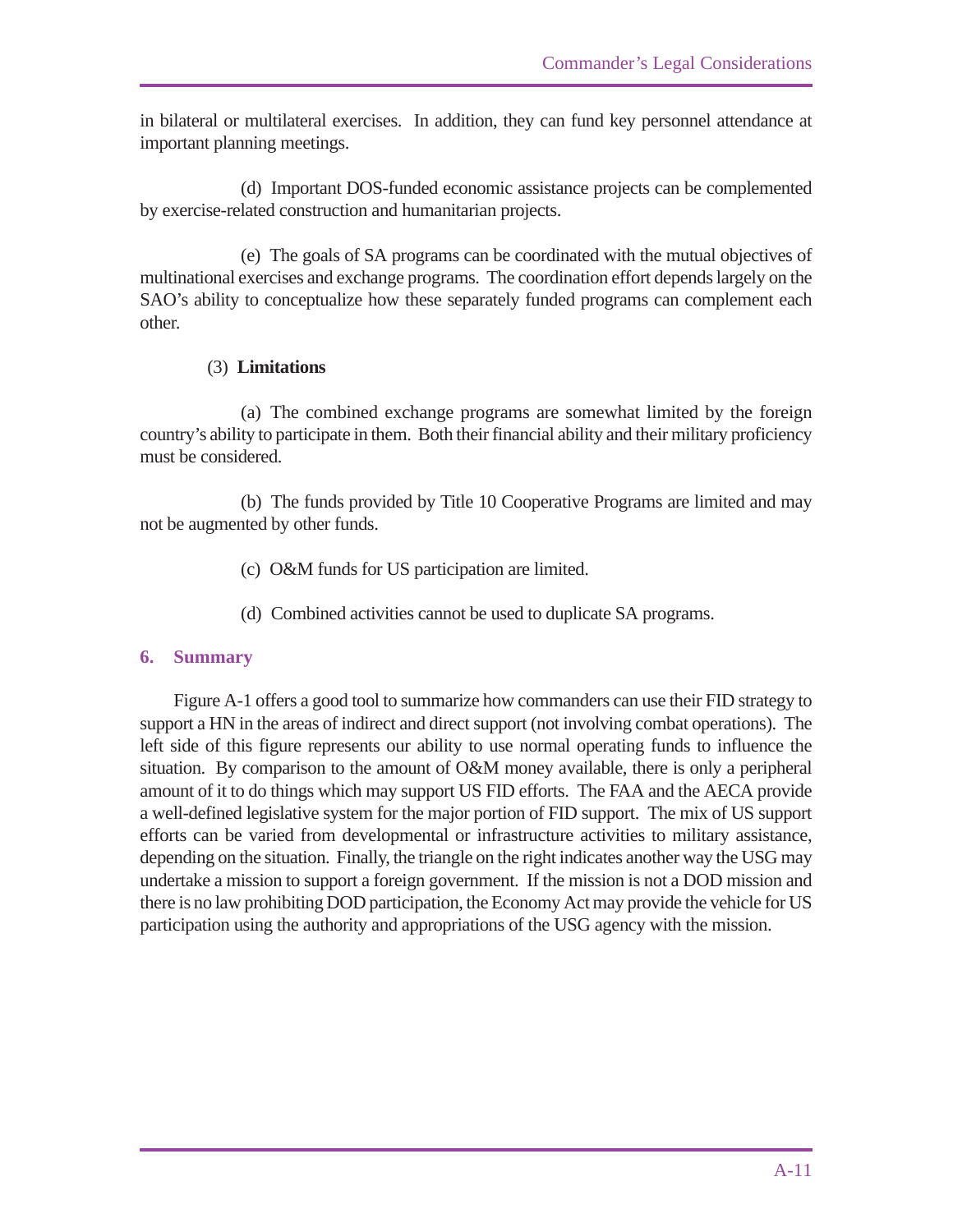Intentionally Blank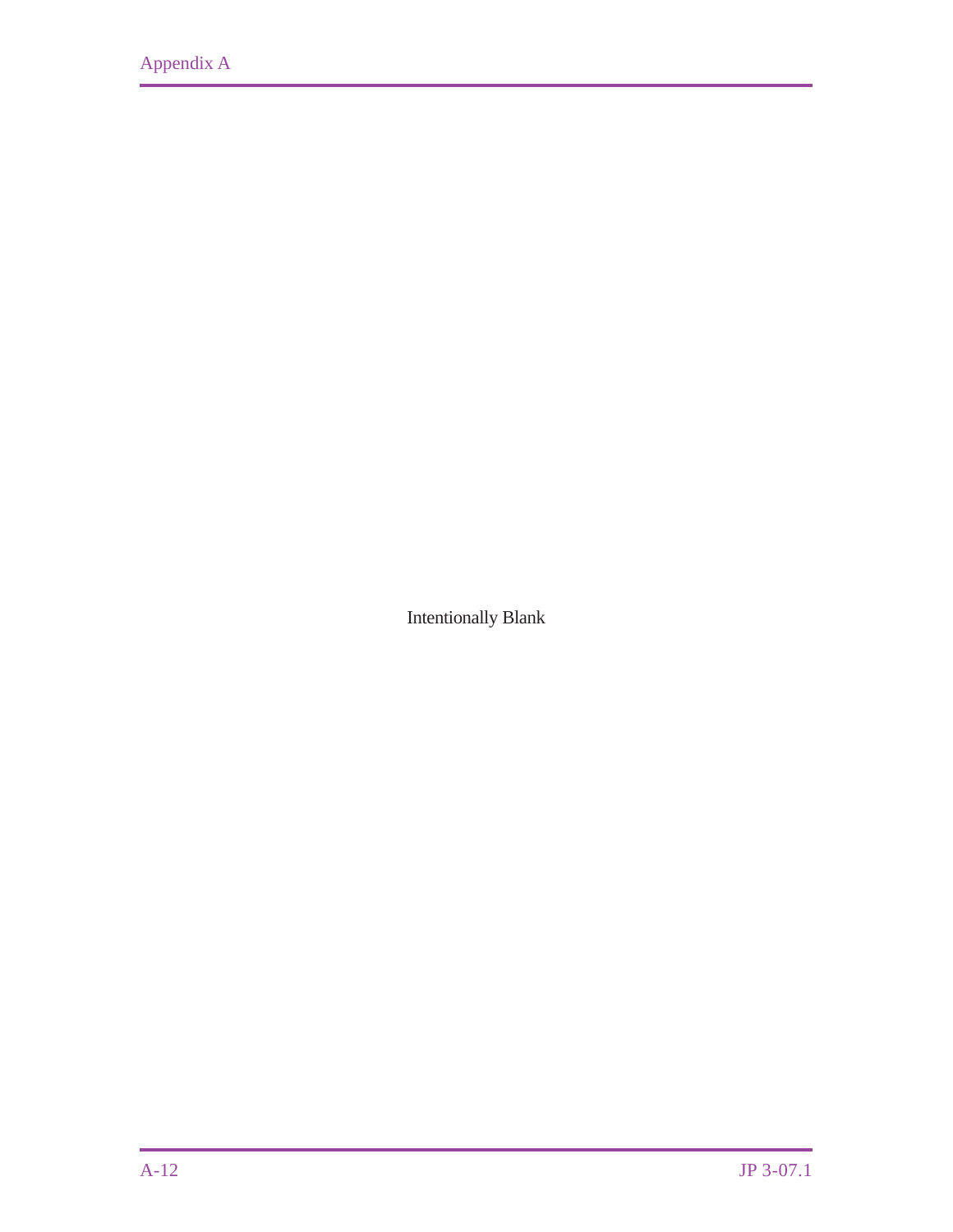# APPENDIX B **INTERNAL DEFENSE AND DEVELOPMENT STRATEGY**

#### **1. General**

The IDAD strategy is the full range of measures taken by a nation to promote its growth and to protect itself from subversion, lawlessness, and insurgency. The strategy focuses on building viable political, economic, military, and social institutions that respond to the needs of society. Its fundamental goal is to prevent an insurgency or other forms of lawlessness or subversion by forestalling and defeating the threat and by working to correct conditions that prompt violence. The government mobilizes the population to participate in IDAD efforts. Thus, IDAD is ideally a preemptive strategy; however, if an insurgency, illicit drug, terrorist, or other threat develops, IDAD becomes an active strategy to combat that threat. FID planners must understand the HN's IDAD strategy if they are to plan effectively to support it. In some cases one of the objectives of FID may be to assist the HN to formulate appropriate IDAD strategy.

#### **2. Concept**

a. The IDAD strategy should integrate security force and civilian programs into a coherent, comprehensive effort. Security force actions provide a level of internal security that permits and supports growth through balanced development. This development requires change to meet the needs of vulnerable groups of people. This change may in turn promote unrest in the society. The concept, therefore, includes measures to maintain conditions under which orderly development can take place.

b. Often a government must overcome the inertia and shortcomings of its own political system before it can cope with the internal threats it is facing. This may involve the adoption of reforms during a time of crisis when pressures limit flexibility and make implementation difficult.

c. The successful IDAD strategist must realize that the true nature of the threat to the government lies in the adversary's political strength rather than military power. Although the government must contain the armed elements, concentration on the military aspect of the threat does not address the real danger. Any strategy that does not pay continuing, serious attention to the political claims and demands of the opposition is severely handicapped. Military and paramilitary programs are necessary for success, but are not sufficient alone.

#### **3. Functions**

a. The IDAD program blends four interdependent functions to prevent or counter internal threats (see Figure B-1). These functions are balanced development, security, neutralization, and mobilization.

b. Balanced development attempts to achieve national goals through political, social, and economic programs. It allows all individuals and groups in the society to share in the rewards of development, thus alleviating frustration. Balanced development satisfies legitimate grievances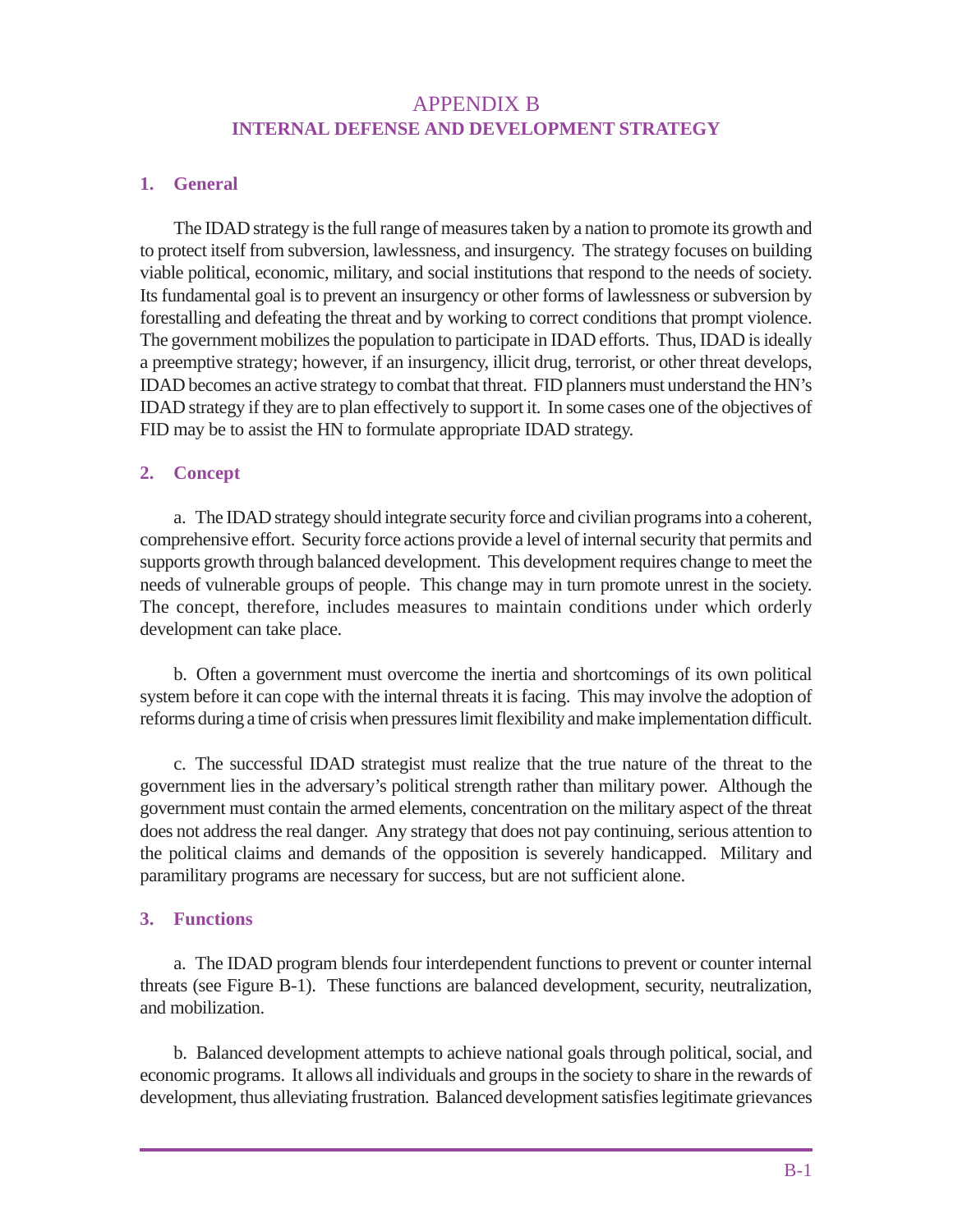

**Figure B-1. Internal Defense and Development Strategy Model**

that the opposition attempts to exploit. The government must recognize conditions that contribute to the internal threat and instability and take preventive measures. Correcting conditions that make a society vulnerable is the long-term solution to the problem.

c. Security includes all activities implemented in order to protect the populace from the threat and to provide a safe environment for national development. Security of the populace and government resources is essential to countering the threat. Protection and control of the populace permit development and deny the adversary access to popular support. The security effort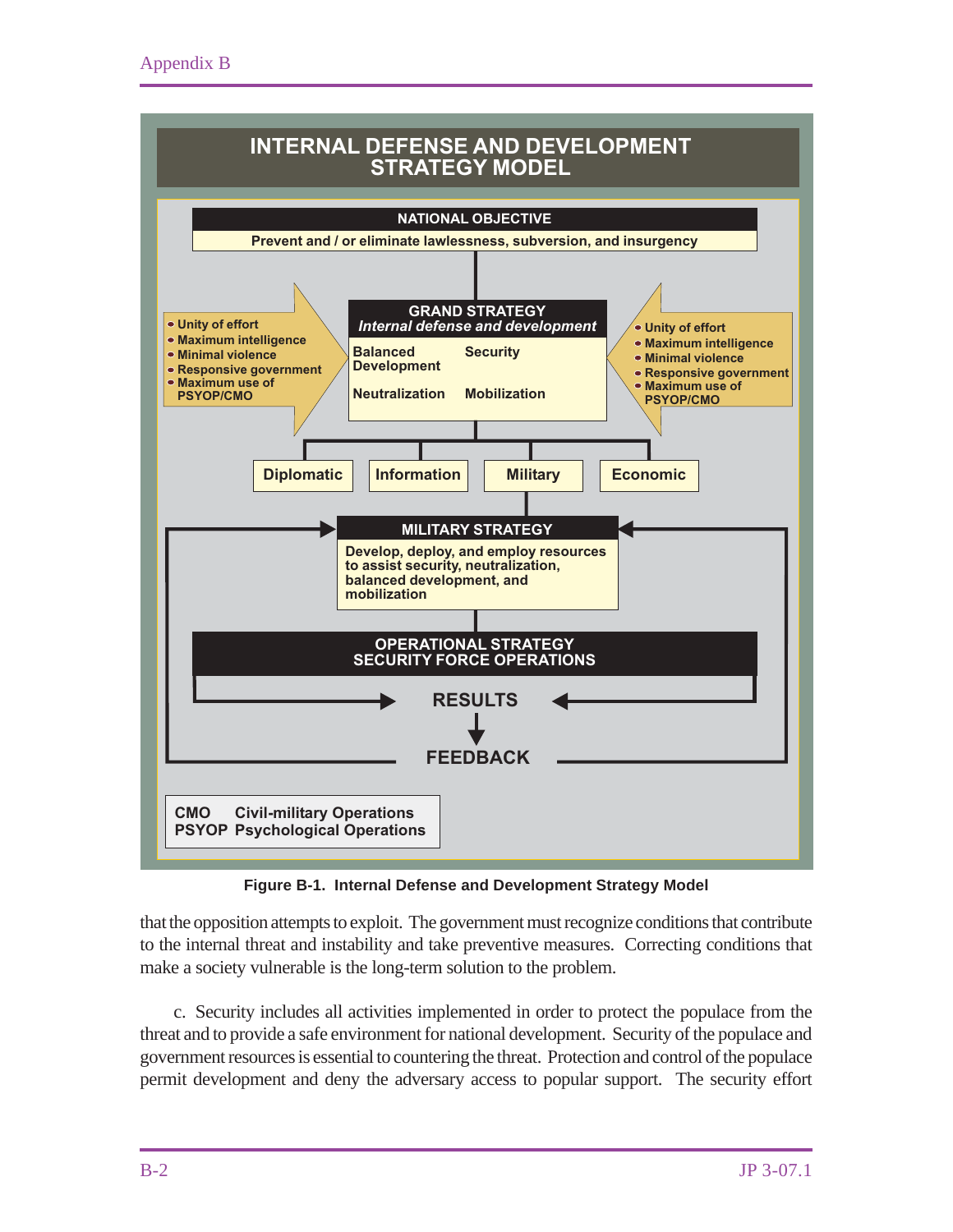should establish an environment in which the local populace can provide for its own security with limited government support.

d. Neutralization is a political concept that: makes an organized force irrelevant to the political process; is the physical and psychological separation of the threatening elements from the population; includes all lawful activities (except those that degrade the government's legitimacy) to disrupt, preempt, disorganize, and defeat the insurgent organization; can involve public exposure and the discrediting of leaders during a period of low-level unrest with little political violence; can involve arrest and prosecution when laws have been broken; or can involve combat action when the adversary's violent activities escalate. All neutralization efforts must be legal. They must scrupulously observe constitutional provisions regarding rights and responsibilities. The need for security forces to act lawfully is essential not only for humanitarian reasons but also because this reinforces government legitimacy while denying the adversary an exploitable issue. Special emergency powers may exist by legislation or decree. Government agents must not abuse these powers because they might well lose the popular support they need. Denying the adversary an opportunity to seize on and exploit legitimate issues against the government discredits their leaders and neutralizes their propaganda.

e. Mobilization provides organized manpower and materiel resources and includes all activities to motivate and organize popular support of the government. This support is essential for a successful IDAD program. If successful, mobilization maximizes manpower and other resources available to the government while it minimizes those available to the insurgent. Mobilization allows the government to strengthen existing institutions, to develop new ones to respond to demands, and promotes the government's legitimacy.

f. The HN continually analyzes the results of its IDAD program, establishes MOEs, and should have a methodology to provide feedback for future planning, refinement of strategy, and continued formulation of strategic national policy.

### **4. Principles**

a. Although each situation is unique, certain principles guide efforts in the four functional areas to prevent or defeat an internal threat. Planners must apply the IDAD strategy and these principles to each specific situation. The principles are: unity of effort, maximum use of intelligence, maximum use of PSYOP/CA, minimum use of violence, and a responsive government.

b. **Unity of Effort.** Unity of effort is essential to prevent or defeat any credible threat. Unity of effort, however, requires coordination and cooperation among all forces and agencies toward a commonly recognized objective regardless of the command or coordination structures of the participants. The organizational basis for coordinating and controlling activities, including those of security forces, is included in paragraph 5 of this appendix.

c. **Maximum Use of Intelligence.** Maximum use of intelligence requires that all operations be based on accurate, timely, and confirmed intelligence derived from reliable sources. Successful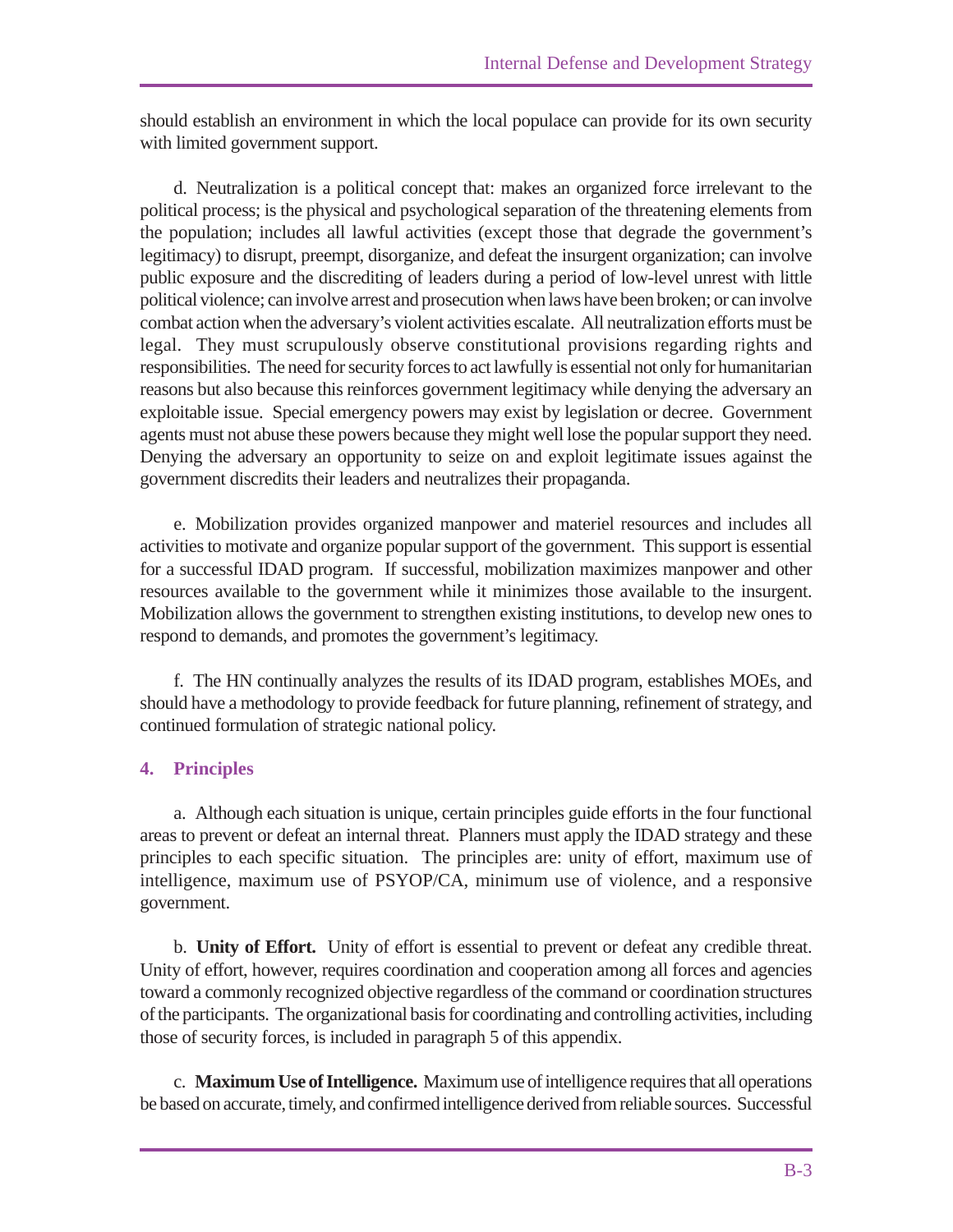implementation of operations necessitates an extensive OPSEC and counterintelligence program to protect friendly FID operations and to counter and penetrate opposing force intelligence collection operations. Intelligence and CI operations must be designed so as to assess accurately the opposing force's capabilities; to provide timely warning to HN and US FID forces; and to penetrate and be prepared to compromise hostile operations on order. If the HN is not capable of performing these missions effectively upon the commitment of US FID forces, then US intelligence and CI elements must be deployed to accomplish these missions. In this event, the HN must develop its internal intelligence and security forces in order to perform these missions effectively. US elements may assist the HN in developing intelligence capability within the confines of USG directives and as deemed appropriate by the supported geographic combatant commander in coordination with the US ambassador of the HN.

d. **Maximum Use of PSYOP and CA.** Maximum use of PSYOP and CA will enhance the legitimacy and stability of the HN, and deny insurgents and other threats to internal security a focus of grievances against the HN. PSYOP and CA may deter hostilities and reduce or potentially eliminate the need for a use of violence to counter the threat. PSYOP and CA will enhance the HN's image as a responsive government, both internally and internationally. PSYOP and CA activities in support of FID/IDAD should occur prior to, during, and post mission. Examples of PSYOP and CA objectives in FID/IDAD include, but may not be limited to:

- (1) Establishing the conditions for the entry of US or multinational forces.
- (2) Reducing civil interference with military operations.
- (3) Facilitation of civil order.
- (4) Support of CMO.
- (5) Increasing the effectiveness of, and respect for, HN law enforcement.

(6) Preparing the populace for elections.

(7) Informing the populace of available services (water, medical, subsistence, shelter, and sanctuary).

- (8) Reduce the effectiveness of rumors and disinformation.
- (9) Facilitating/enhancing the effectiveness and legitimacy of the HN government.
- (10) Facilitating exit conditions for US or multinational forces.

e. **Minimum Use of Violence.** A threatened government must carefully examine all COAs in response to the internal violence. The government should stress the minimum use of violence to maintain order. At times, the best way to minimize violence is to use overwhelming force; at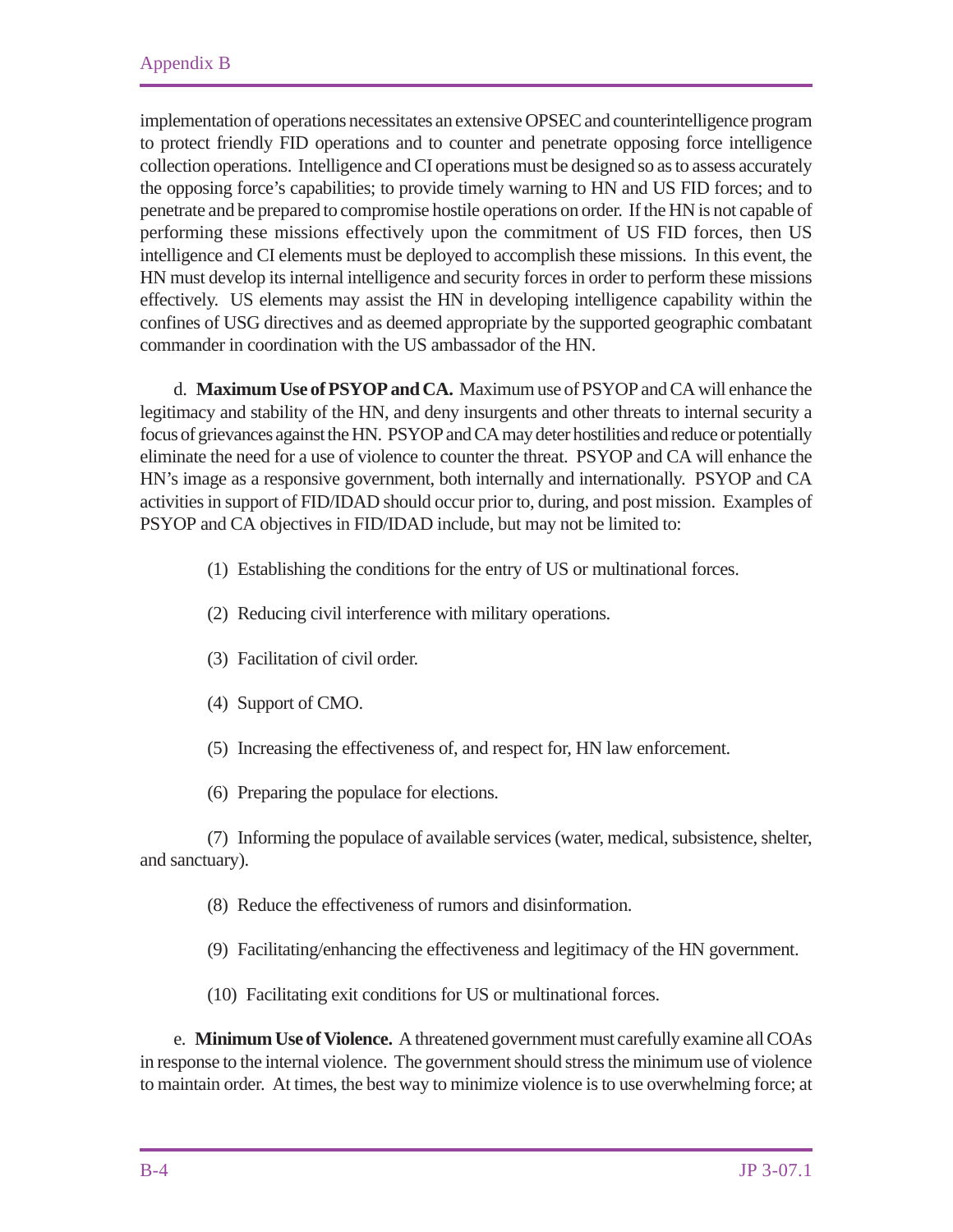other times, it is necessary to proceed with caution, extending the duration but limiting the intensity or scope of violence. In either case, discreet use of force is the guideline.

f. **A Responsive Government.** Positive measures are necessary to ensure a responsive government whose ability to mobilize manpower and resources as well as to motivate the people reflects its administrative and management capabilities. In many cases, the leadership must provide additional training, supervision, controls, and followup.

# **5. Organizational Guidance**

a. The following discussion provides a model for an organization to coordinate, plan, and conduct IDAD activities. Actual organizations may vary from country to country in order to adapt to existing conditions. Organizations should follow the established political organization of the nation concerned. The organization should provide centralized planning and direction and facilitate decentralized execution of the plan. The organization should be structured and chartered so that it can coordinate and direct the IDAD efforts of existing government agencies; however, it should minimize interference with those agencies' normal functions. Examples of national and subnational organizations show how to achieve a coordinated and unified effort at each level.

b. **National-Level Organization.** The national-level organization plans and coordinates programs. Its major offices normally correspond to branches and agencies of the national government concerned with insurgency, illicit drug trafficking, and terrorist or other internal threats. Figure B-2 depicts a planning and coordination organization at the national level.

(1) The planning office is responsible for long-range planning to prevent or defeat the threat. Its plans provide the chief executive with a basis for delineating authority, establishing responsibility, designating objectives, and allocating resources.

(2) The intelligence office develops concepts, directs programs, and plans and provides general guidance on intelligence related to national security. The intelligence office also coordinates intelligence production activities and correlates, evaluates, interprets, and disseminates intelligence. This office is staffed by representatives from intelligence agencies and police and military intelligence.

(3) The population and resources control office develops economy-related policies and plans and also provides general operational guidance for all forces in the security field. Representatives of government branches concerned with commerce, as well as law enforcement and justice, staff this office.

(4) The military affairs office develops and coordinates general plans for the mobilization and allocation of the regular armed forces and paramilitary forces. Representatives from all major components of the regular and paramilitary forces staff this office.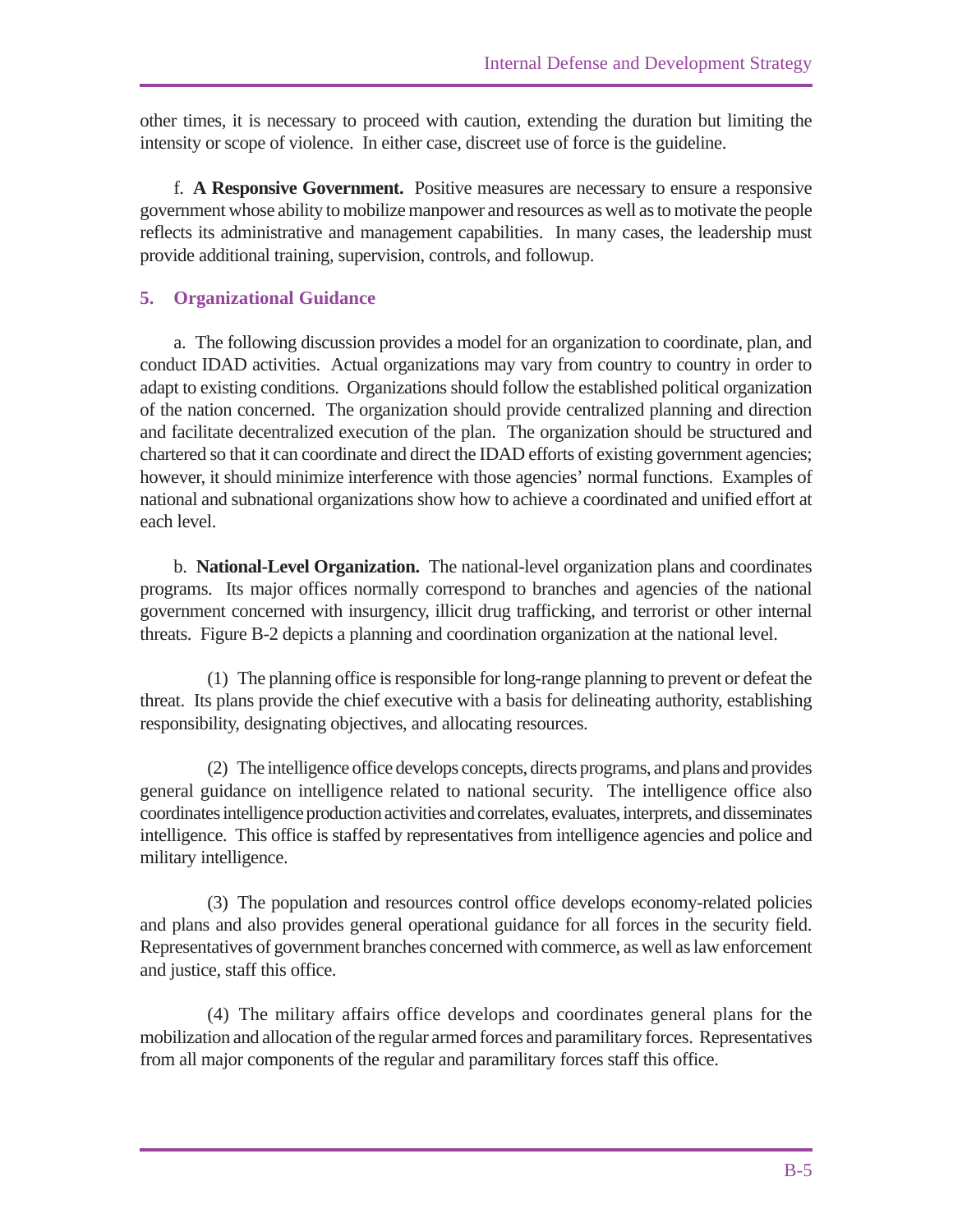

**Figure B-2. Counterinsurgency Planning and Coordination Organization**

(5) Five separate offices covering PSYOP, information, economic affairs, cultural affairs, and political affairs represent their parent national-level branches or agencies, and develop operational concepts and policies for inclusion in the national plan.

(6) The duties of the administration offices are self evident and as directed.

c. **Subnational-Level Organization.** Area coordination centers (ACCs) may function as combined civil-military headquarters at subnational, state, and local levels. ACCs plan, coordinate, and exercise OPCON over all military forces, and control civilian government organizations within their respective areas of jurisdiction. The ACC does not replace unit tactical operations centers or the normal government administrative organization in the JOA.

(1) ACCs perform a twofold mission: they provide integrated planning, coordination, and direction for all internal defense efforts and they ensure an immediate, coordinated response to operational requirements. ACCs should conduct continuous operations and communications. ACCs are headed by senior government officials who supervise and coordinate the activities of the staffs responsible for formulating internal defense plans and operations in their areas of interest. The staffs contain selected representatives of major forces and agencies assigned to, or operating in, the center's area of operations. Each ACC includes members from the: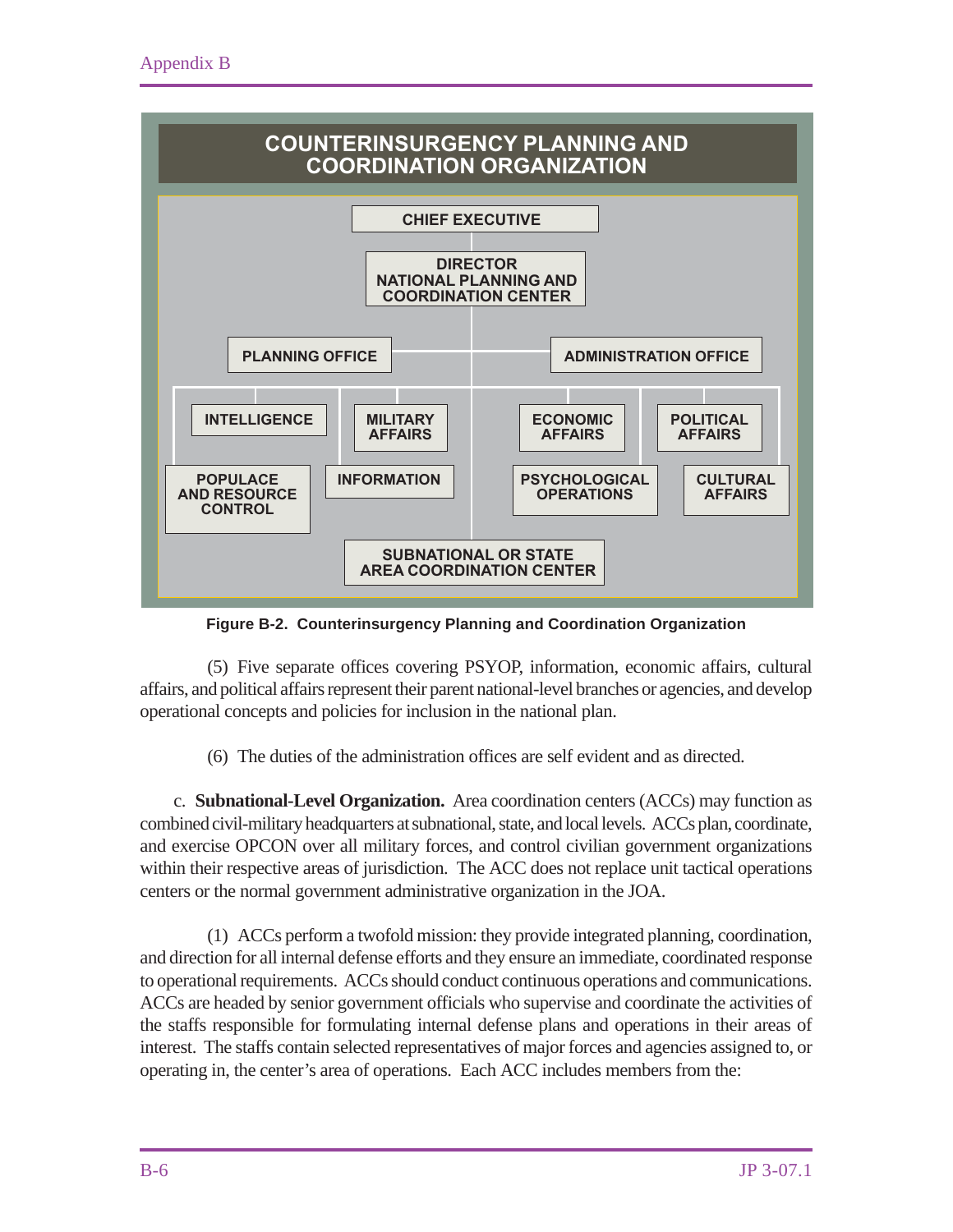- (a) Area military command.
- (b) Area police agency.
- (c) Local and national intelligence organization.
- (d) Public information and PSYOP agencies.
- (e) Paramilitary forces.

(f) Other local and national government offices involved in the economic, social, and political aspects of IDAD.

(2) There are two types of subnational ACCs that a government may form — regional and urban. The choice depends upon the environment in which the ACC operates.

(a) Regional ACCs normally locate with the nation's first subnational political subdivision with a fully developed governmental apparatus (state, province, or other). These government subdivisions are usually well established, having exercised government functions in their areas before the insurgency's onset. They often are the lowest level of administration able to coordinate all counterinsurgency programs. A full range of developmental, informational, and military capabilities may exist at this level. Those that are not part of the normal government organization should be added when the ACC activates. This augmentation enables the ACC to coordinate its activities better by using the existing structure.

(b) Urban areas require more complex ACCs than rural areas in order to plan, coordinate, and direct counterinsurgency efforts. Urban ACCs organize like the ACCs previously described and perform the same functions. However, the urban ACC includes representatives from local public service agencies, such as the police, fire, medical, public works, public utilities, communications, and transportation. When necessary, the staff operates continuously to receive and act upon information requiring an immediate response.

(c) When a regional or local ACC resides in an urban area, unity of effort may dictate that urban resources locate in that center where planners can coordinate and direct urban operations. The decision to establish an urban center or to use some other center for these purposes rests with the head of the government of the urban area who bases the decision on available resources.

(d) If the urban area comprises several separate political subdivisions with no overall political control, the ACC establishes the control necessary for proper planning and coordination. Urban ACCs are appropriate for cities and heavily populated areas lacking a higher level coordination center.

d. **Civilian Advisory Committees.** Committees composed of influential citizens help coordination centers at all levels monitor the success of their activities and gain popular support.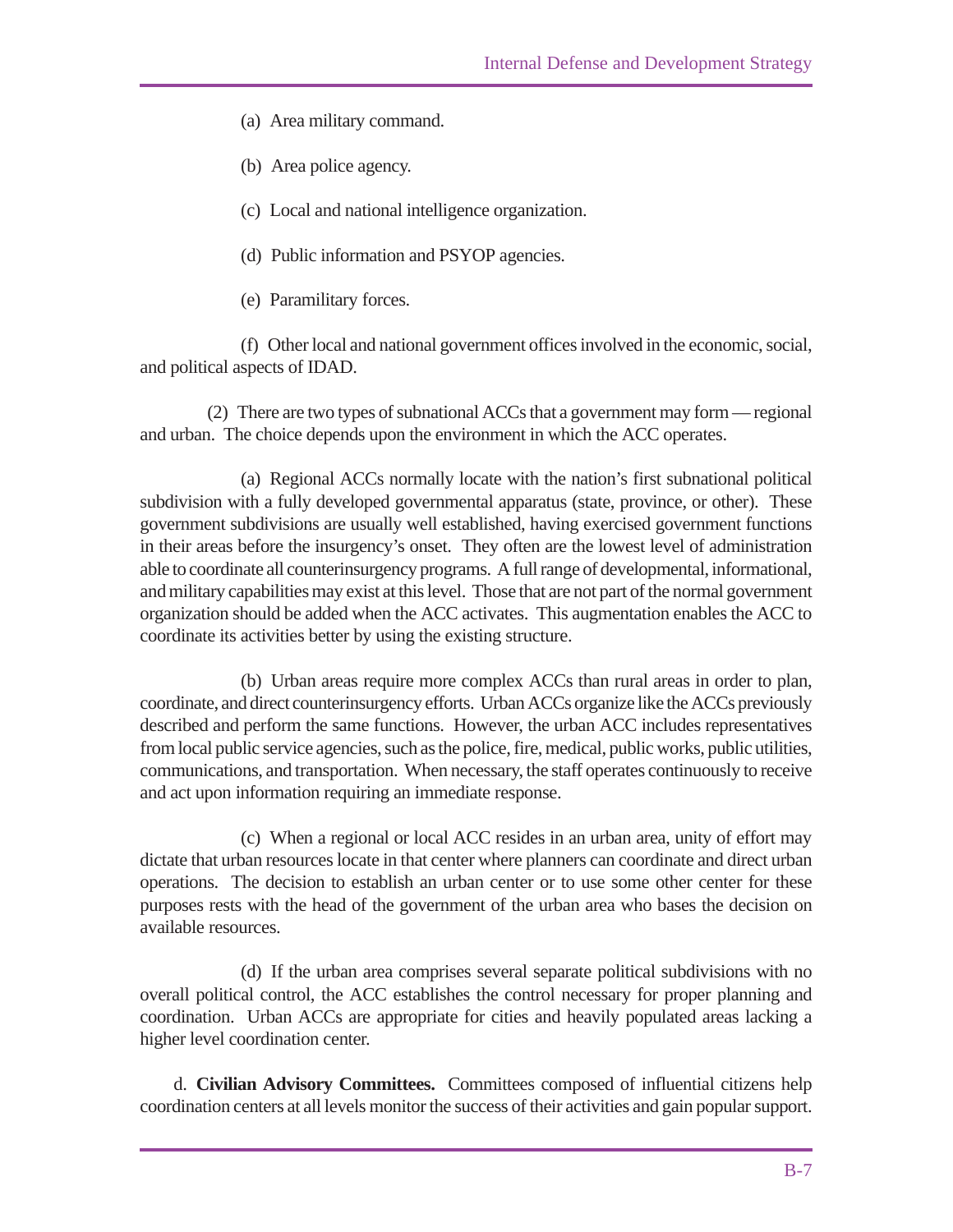These committees evaluate actions affecting civilians and communicate with the people. They provide feedback for future operational planning. Involving leading citizens in committees such as these increases their stake in, and commitment to, government programs and social mobilization objectives.

(1) The organization of a civilian committee varies according to local needs; changing situations require flexibility in structure. The chairman of the committee should be a prominent figure either appointed by the government or elected by the membership. General committee membership includes leaders in civilian organizations and other community groups who have influence with the target population. These leaders may include:

- (a) Education officials (distinguished professors and teachers).
- (b) Religious leaders.
- (c) Health directors.
- (d) Minority group representatives.
- (e) Labor officials.
- (f) Heads of local news media, distinguished writers, journalists, and editors.
- (g) Business and commercial leaders.
- (h) Former political leaders or retired government officials.

(2) The success of a civilian advisory committee hinges on including leading participants from all major political and cultural groupings, including minorities.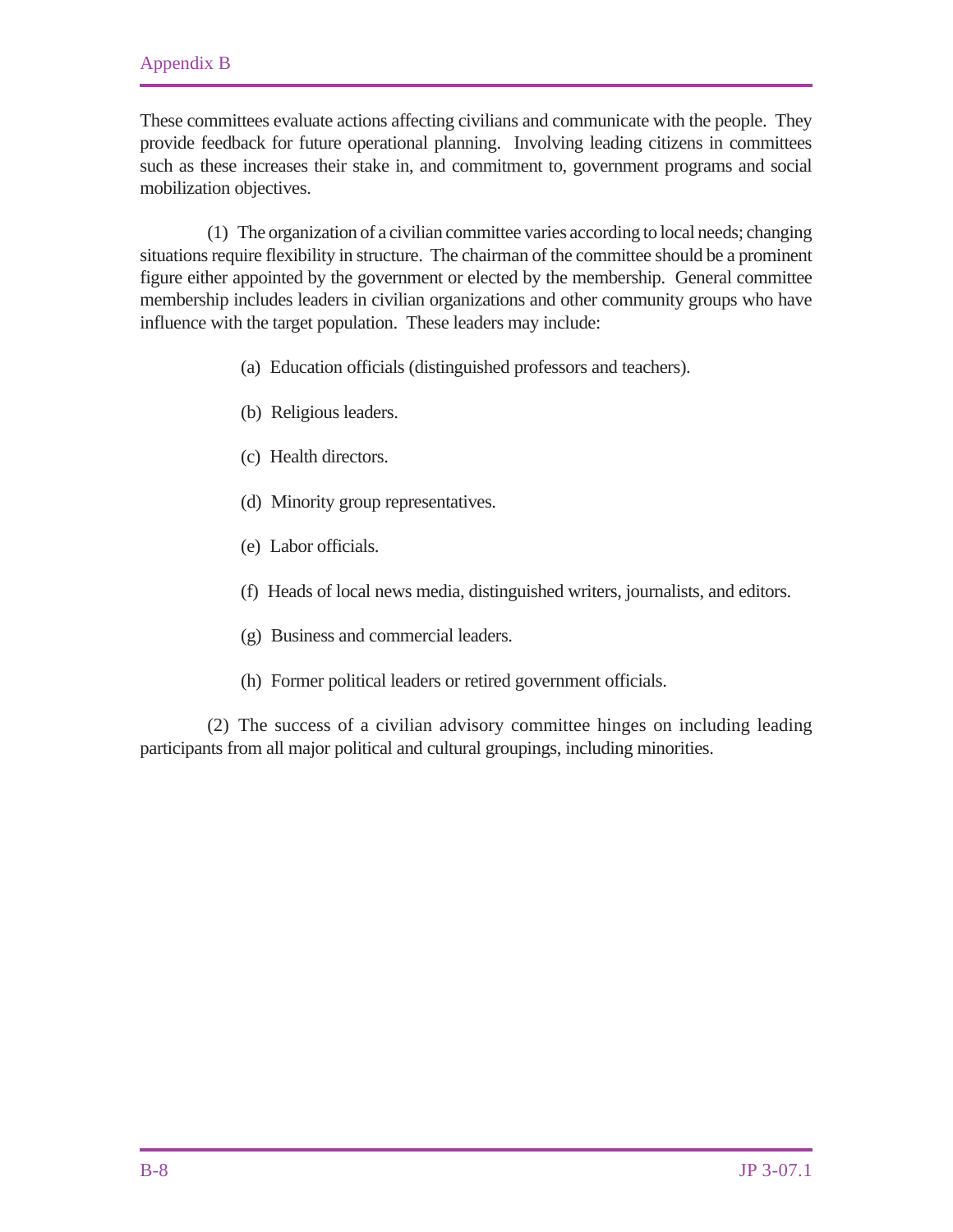# APPENDIX C **JOINT INTELLIGENCE PREPARATION OF THE BATTLESPACE TO SUPPORT FOREIGN INTERNAL DEFENSE**

#### **1. Introduction**

a. Joint intelligence preparation of the battlespace (JIPB) is the analytical process used by joint intelligence organizations to produce intelligence assessments, estimates, and other intelligence products in support of the JFC's decision-making process.

b. JIPB is conducted both prior to and during a joint force's operations, as well as during planning for follow-on missions. The most current information available regarding adversary situation and the battlespace environment is continuously integrated in the JIPB process. JIPB is a four-step process that: defines the battlespace environment; describes the battlespace's effects; evaluates the adversary; and determines the adversary potential COAs.

c. The primary purpose of JIPB support to FID is to heighten the JFC's awareness of the battlespace and threats the joint force is likely to encounter. It is important that an analyst understand the intent of each step in the JIPB process in order to modify or adapt the JIPB process, as necessary, to FID. Accordingly, JIPB for FID is divided into five categories: operational area evaluation; geographic analysis; population analysis; climatology analysis; and threat evaluation.

*For further information on JIPB, refer to JP 2-01.3,* Joint Tactics, Techniques, and Procedures for Joint Intelligence Preparation of the Battlespace*.*

### **2. Operational Area Evaluation**

a. The JIPB to support FID begins with a broad operational area evaluation (OAE), which covers the JFC's JOA. During this phase, data is collected to satisfy basic intelligence requirements in the following areas: political; military; economic; religious; social; endemic diseases and health status of the population; geographic; psychological; cultural; friendly forces; threat forces; and nonbelligerent third party forces. Data is collected with respect to the specific operational area and mission and considers all instruments of national power from a strategic perspective. Of particular interest during this stage is the evaluation of the PSYOP and CMO situations.

b. The PSYOP OAE is initially comprised of special PSYOP studies and special PSYOP assessments. These studies identify psychological vulnerabilities, characteristics, insights, and opportunities that exist in the JOA. Analysts doing PSYOP OAE also focus on, but do not limit themselves to, identifying:

(1) The ethnic, racial, social, economic, religious, and linguistic groups of the area and their locations and densities.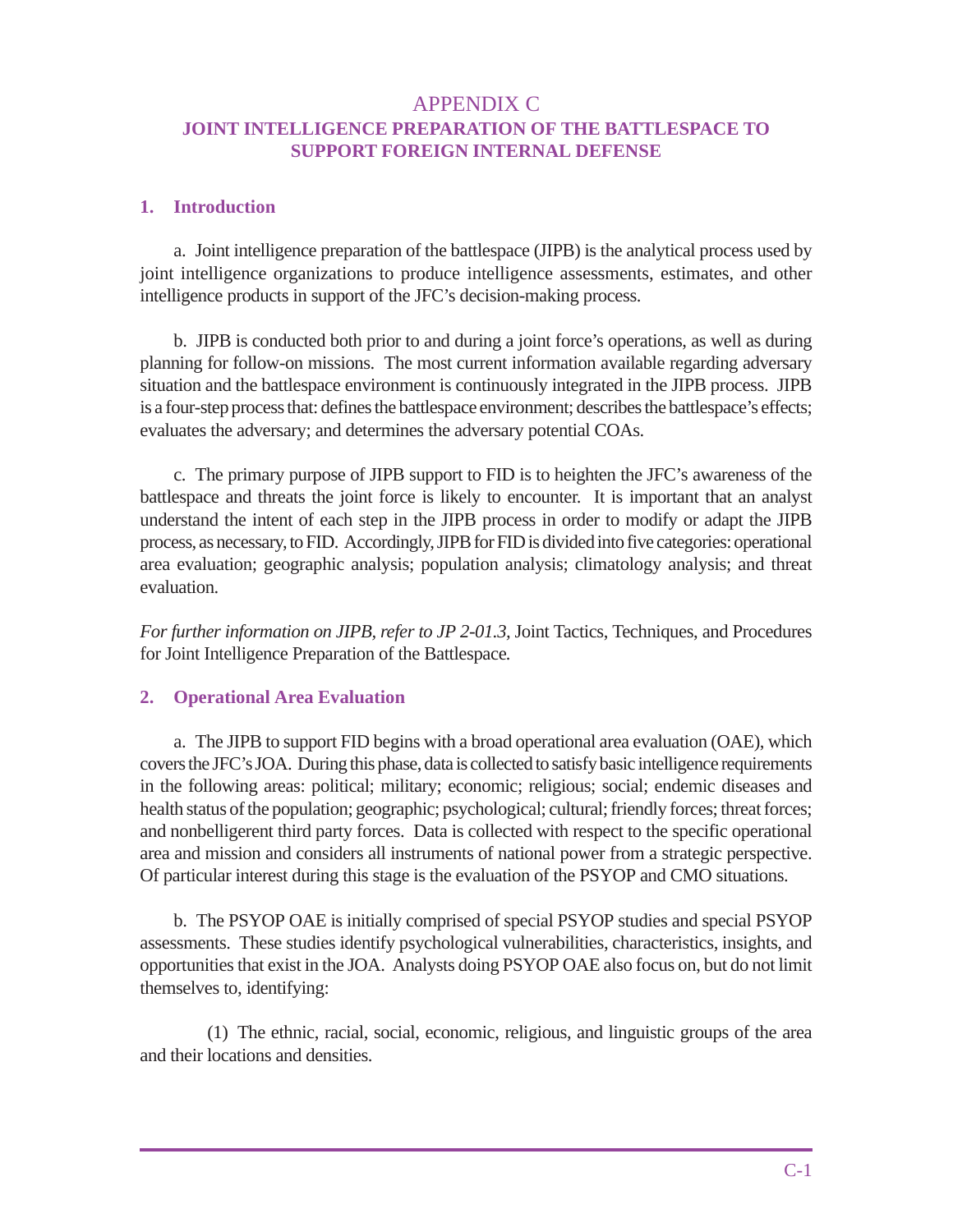(2) Key leaders and communicators in the area, both formal (such as politicians and government officials) and informal (such as businessmen and clergy).

(3) Cohesive and divisive issues within a community; as examples: what makes it a community, what would split the community, and what are the attitudes toward the HN.

(4) Literacy rates and levels of education.

(5) Types of media consumed by the community and the level of credibility each is perceived to carry within the community and/or segments within society.

(6) Any concentrations of third country nationals in the JOA and their purposes and functions.

(7) Scientific and technical developments, production, and trade, including significant trade agreements, restrictions and sanctions, or lack thereof.

(8) The use of natural resources, industry, agriculture, and destruction or exploitation of the environment.

(9) Location, type, and quantity of toxic industrial material.

c. In the course of OAE, the PSYOP planners coordinate with the military PA office to prepare a matrix identifying groups, their leaders, preferred media, and key issues that should be developed. Target groups are identified. The locations of mass media facilities in the area that can be used for the dissemination of PSYOP products, and the identification of their operational characteristics, are also important in the selection of the proper outlet for these products. In particular, the PSYOP planner must evaluate:

(1) Studios and transmitters for radio and television and their operational characteristics (wattage, frequency, and programming).

(2) Heavy and light printing facilities, including locations, types, and capacities of equipment that can supplement the capabilities of PSYOP units.

(3) Accessibility of such facilities to PSYOP forces; as examples, who controls them and whether they will cooperate with the United States.

d. CMO OAE in FID comprises an evaluation of HN civic action programs, population and resources control, civilian labor, and materiel procurement. The CMO planner also evaluates future sites and programs for civic action undertaken in the JOA by the HN unilaterally or with US support through CMO. In making this evaluation, the planner often relies primarily on the local and regional assets of the HN and the supported command to get an accurate feel for the lawlessness, subversion, insurgency, or other related FID threats that may exist in the area.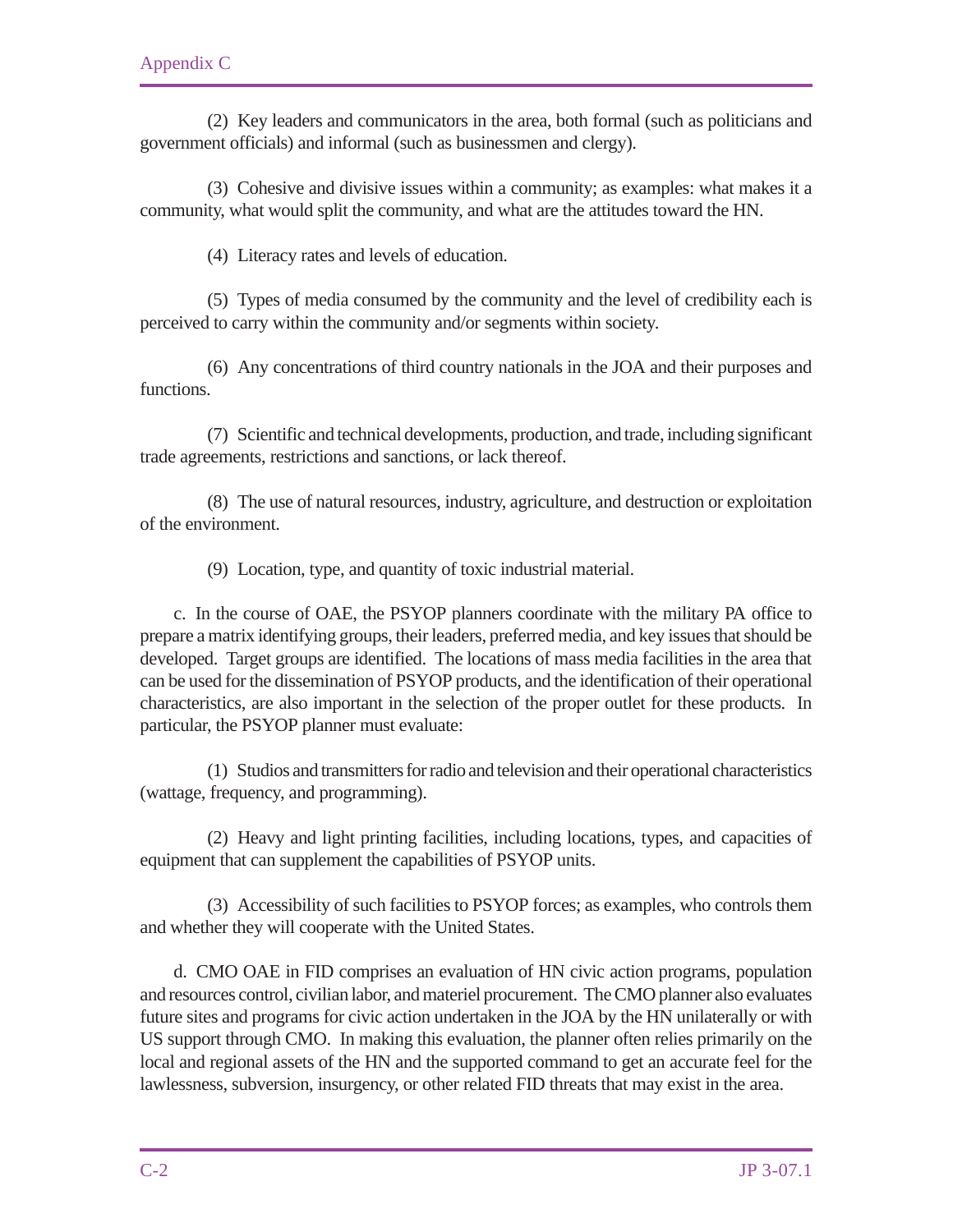# **3. Geographic Analysis**

a. The next JIPB category to support FID is the geographic analysis, which considers a wide range of factors that include the political, military, economic, religious, social, psychological, and cultural significance of the area.

b. Normally, the six map overlays described below are a result of the geographic analysis.

(1) **Population Status Overlay.** The generic population status overlay graphically represents the sectors of the population that are pro-government, anti-government, pro-threat, anti-threat, and uncommitted or neutral. This overlay is important because the population can provide support and security to friendly or threat forces. This graphic may also display educational, religious, ethnic, or economic aspects of the population. A more refined product in an urban environment displays the home and work places of key friendly and threat military or civilian personnel and their relatives. In this instance, large-scale maps and/or imagery are used to accurately plot information by marking rooftops of buildings. Such a refined product should be cross-referenced to order of battle (ORBAT) files that are analogous to the represented data such as personality files and or faction and organization files.

(2) **Cover and Concealment Overlay.** The cover and concealment overlay graphically depicts the availability, density, type, and location of cover and concealment from the ground as well as from the air. In areas of significant threat of aerial attack or observation, overhead cover and concealment may be important considerations for threat selection of base camps, mission support sites, drug laboratories, or other adversary areas. Surface configuration primarily determines cover, including natural and manmade features such as mines, bunkers, tunnels, and fighting positions. Vegetation is the primary feature that provides concealment. The canopy closure overlay is critical for the determination of areas that offer concealment from aerial observation, particularly in tropical rain forests, and is incorporated into the cover and concealment overlay for rural and other forested areas. In built-up areas, manmade structures are also assessed for the cover and concealment they offer. When used with the population status overlay, the cover and concealment overlay can be used to determine dwelling and work places, safe houses, routes of movement, and meeting places.

(3) **Logistics Sustainability Overlay.** Logistics is essential to friendly and threat operations. The detection and location of supply lines and bases are critical to finding and defeating hostile activities. Attention is given to basic food, water, medicine, and materiel supply. In rural areas, the logistics sustainability overlay depicts potable water supplies, farms, orchards, growing seasons, and other relevant items. In built-up areas, this overlay depicts supermarkets, food warehouses, pharmacies, hospitals, clinics, and residences of doctors and other key medical personnel. Key to preparing this overlay is knowledge of threat and friendly forces, their logistic requirements, and the availability and location of materiel and personnel to meet these requirements.

(4) **Target Overlay.** The target overlay graphically portrays the location of possible threat targets within the area. In FID environments, this overlay depicts banks, bridges, electric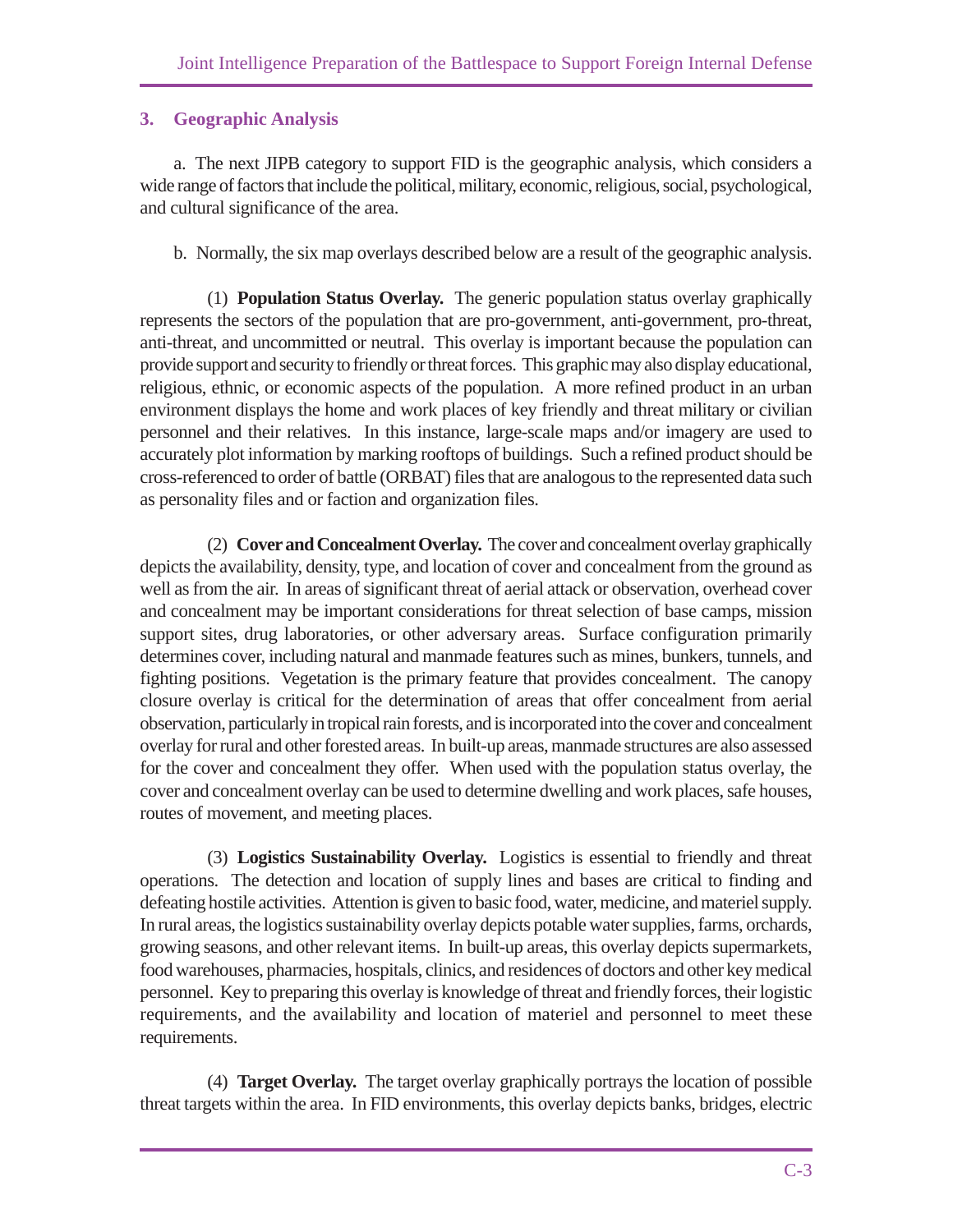power installations, bulk petroleum and chemical facilities, military and government facilities, the residences and work places of key friendly personnel, and other specific points most susceptible to attack based on threat capabilities and intentions. Hazard estimates are prepared for those targets with collateral damage potential. For example, the threat to a large airbase may focus on airframes, crew billets, and petroleum, oils, and lubricants storage as opposed to runways, aprons, or the control tower. The target overlay is significant to the friendly commander's defensive planning because it shows where defenses need to be concentrated and, conversely, where defenses can be diffused. It also provides counterintelligence personnel with a focus for indicators of threat preparation to attack; for example, to discover an indigenous worker pacing off the distances between perimeter fences and critical nodes. The target overlay is useful in disaster relief operations by identifying likely locations for rioting, pilfering, looting, or areas of potential collateral damage.

(5) **LOC Overlay.** The LOC overlay highlights transportation systems and nodes within the area such as railways, roads, trails, navigable waterways, airfields, drop zones (DZs), and landing zones (LZs). In urban environments, mass public transit routes and schedules, as well as underground sewage, drainage and utility tunnels, ditches and culverts, and large open areas that could be used for DZs and LZs are also shown. Where applicable, this overlay will also show seasonal variations. Care is taken to compare recent imagery and geospatial information to ensure that new LOCs are added to the final product. In many situations, LOC products will be readily available from the HN or other local sources.

(6) **Incident Overlay.** The incident overlay plots security related incidents by type and location. Clusters of similar incidents represent a geographic pattern of activity. These incidents can then be further analyzed for time patterns, proximity to population grouping, LOCs, targets, and areas of cover and concealment. This analysis assists in the day-to-day application of security resources.

c. PSYOP and CMO considerations also impact the geographic analysis as described below.

(1) PSYOP considerations in a geographic analysis focus on how geography affects the population of the area and the dissemination of PSYOP products. This step may include, for example, preparation of a radio line of sight (LOS) overlay for radio and television stations derived from an obstacle overlay depicting elevations and LOS information. PSYOP terrain analysis will, for example, focus on determining the respective ranges and audibility of signals from the most significant broadcast stations identified during OAE.

(2) CMO considerations in geographic analysis include the identification of critical government, insurgent, and terrorist threats and other threats to food and water storage facilities, toxic industrial material sites, resupply routes, and base locations. In addition, a primary consideration in FID is how terrain affects the ability of US and HN forces to conduct CMO. For example, extremely rugged or thickly vegetated areas may be unsuited to some CMO projects because of inaccessibility to the necessary manpower and equipment needed to run such projects.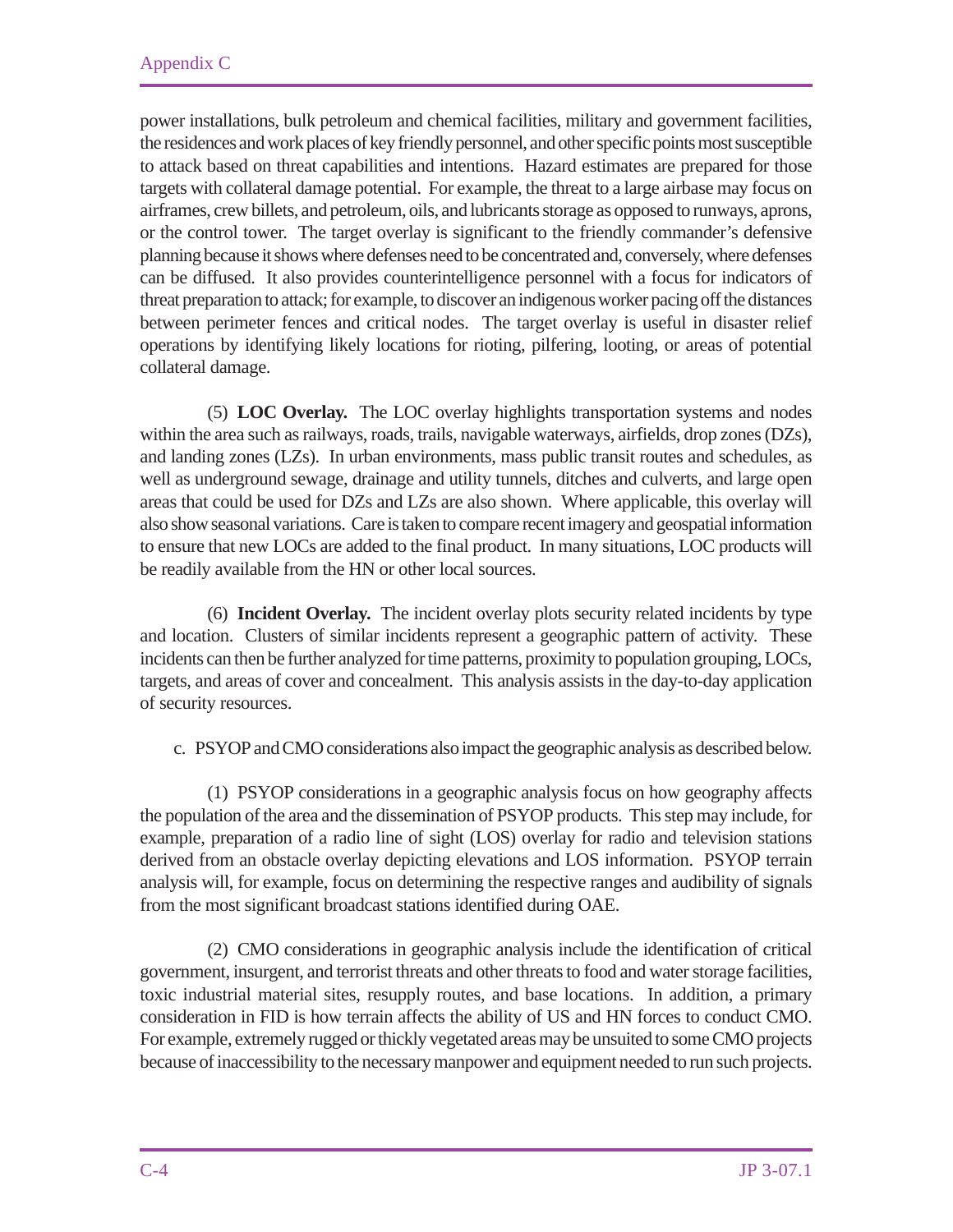# **4. Population Analysis**

a. In FID, the local population is the key element to successful operations. Consequently, planners must conduct a population analysis of the FID JOA. During this analysis, the planner identifies, evaluates, and makes overlays and other products as appropriate for the following factors: social organization; economic organization and dynamics; political organization and dynamics; history of the society; nature of the insurgency (if applicable); nature of the government; effects on non-belligerents; and COAs of the insurgents, the HN government, and non-belligerents.

b. In evaluating social organization, planners look at:

(1) Density and distribution of population by groups, balance between urban and rural groups, sparsely populated areas, and concentrations of primary racial, linguistic, religious, or cultural groups.

(2) Race, religion, national origin, tribe, economic class, political party and affiliation, ideology, education level, union memberships, management class, occupation, and age of the populace.

(3) Overlaps among classes and splits within them; such as the number and types of religious and racial groups to which union members belong and ideological divisions within a profession.

(4) Composite groups based on their political behavior and the component and composite strengths of each; that is, those who actively or passively support the government or the threat, and those who are neutral.

(5) Active or potential issues motivating the political, economic, social, or military behavior of each group and subgroup.

(6) Population growth or decline, age distribution, and changes in location by groups.

(7) Finally, planners perform a factor analysis to determine which activities and programs accommodate the goals of most of the politically and socially active groups. Then they determine which groups and composite groups support, are inclined to support, or remain neutral toward the government.

c. In evaluating economic organization and performance, planners specifically look at:

(1) The principal economic ideology of the society and local innovations or adaptations in the operational area.

(2) The economic infrastructure such as resource locations, scientific and technical capabilities, electric power production and distribution, transport facilities, and communications networks.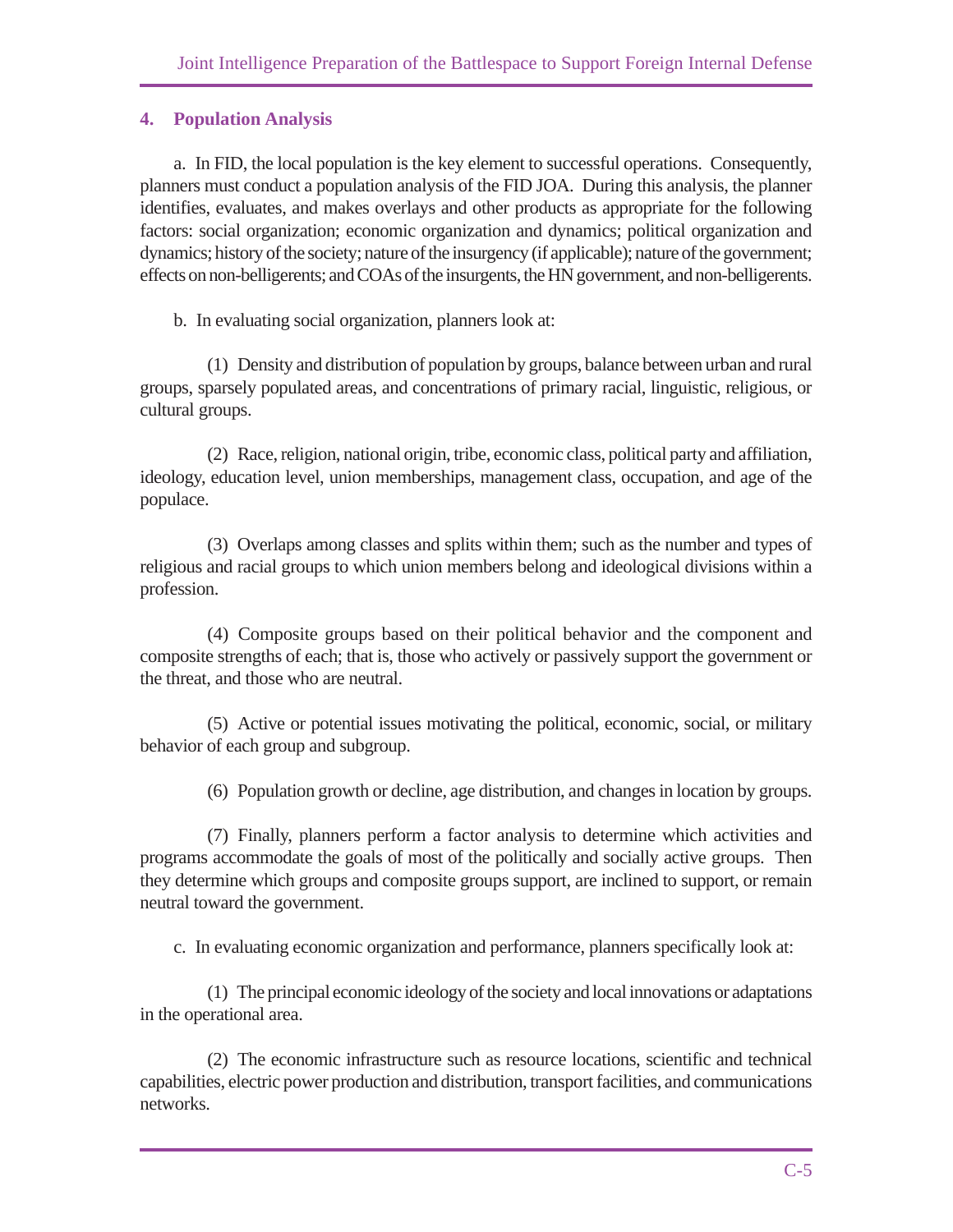(3) Economic performance such as gross national product, gross domestic product, foreign trade balance, per capita income, inflation rate, and annual growth rate.

(4) Major industries and their sustainability including the depth and soundness of the economic base, maximum peak production levels and duration, and storage capacity.

(5) Performance of productive segments such as public and private ownership patterns, concentration and dispersal, and distribution of wealth in agriculture, manufacturing, forestry, information, professional services, mining, and transportation.

(6) Public health factors that include, but are not limited to, birth and death rates, diet and nutrition, water supply, sanitation, health care availability, endemic diseases, health of farm animals, and availability of veterinary services.

(7) Foreign trade patterns such as domestic and foreign indebtedness (public and private), and resource dependencies.

(8) Availability of education including access by individuals and groups, sufficiency for individual needs; groupings by scientific technical, professional, liberal arts, and crafts training; and surpluses and shortages of skills.

(9) Unemployment, underemployment, and exclusion of groups, as well as horizontal and vertical career mobility.

(10) Taxing authorities, rates, and rate determination.

(11) Economic benefit and distribution, occurrence of poverty, and concentration of wealth.

(12) Population shifts and their causes and effects; as examples, rural to urban, agriculture to manufacturing, and manufacturing to service.

(13) Finally, planners identify economic program values and resources that might generate favorable support, stabilize neutral groups, or neutralize threat groups.

d. In evaluating political organization and dynamics, planners specifically look at:

(1) The formal political structure of the government and the sources of its power; that is, pluralist democracy based on the consensus of the voters or strong-man rule supported by the military.

(2) The informal political structure of the government and its comparison with the formal structure; that is, is the government nominally a democracy but in reality a political dictatorship.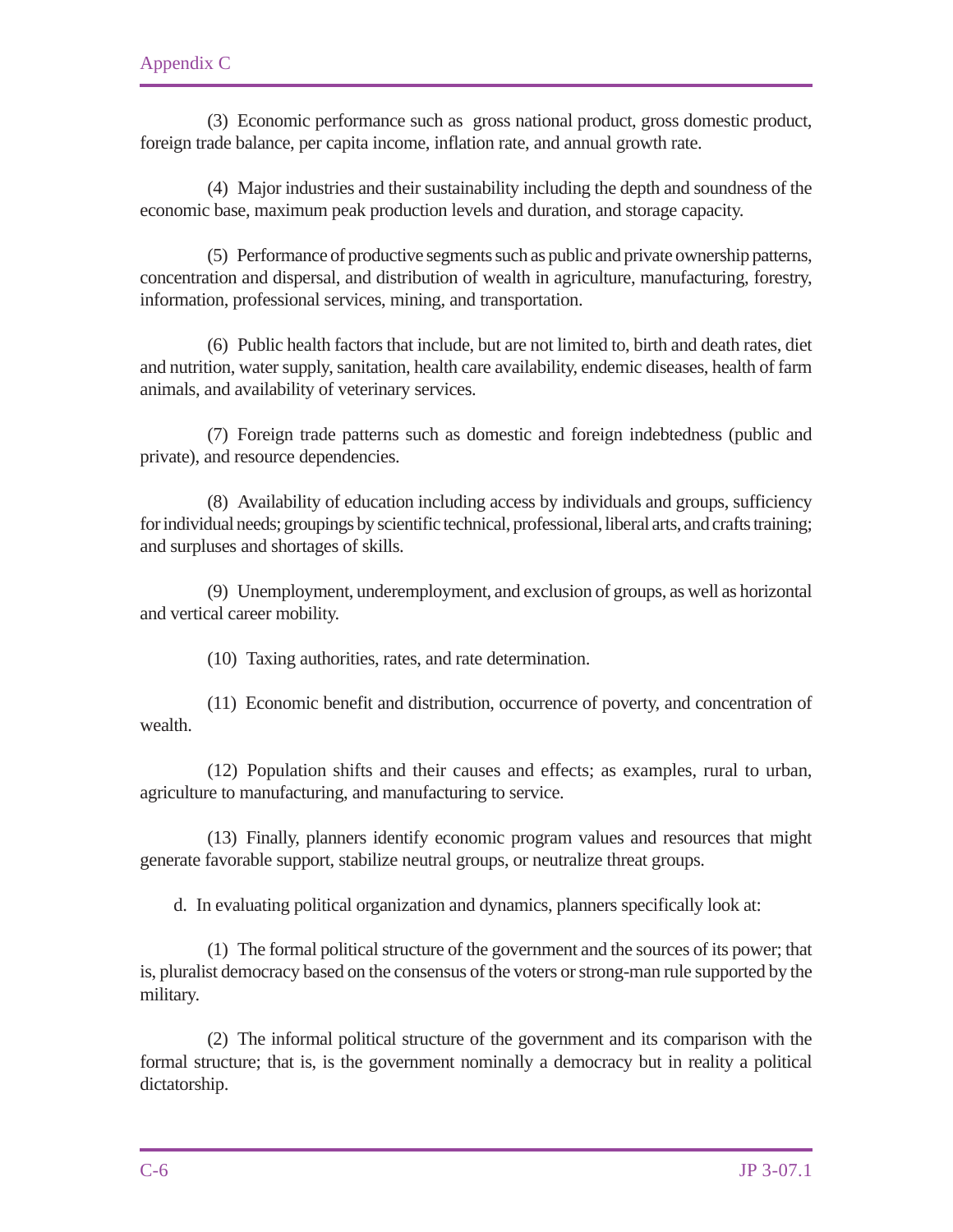(3) Legal and illegal political parties and their programs, strengths, and prospects for success. Also, the prospects for partnerships and coalitions between the parties.

(4) Nonparty political organizations, motivating issues, strengths, and parties or programs they support such as political action groups.

(5) Nonpolitical interest groups and the correlation of their interests with political parties or nonparty organizations such as churches, cultural and professional organizations, and unions.

(6) The mechanism for government succession, the integrity of the process, roles of the populace and those in power, regularity of elections, systematic exclusion of identifiable groups, voting blocs, and patron-client determinants of voting.

(7) Independence or subordination and effectiveness of the judiciary. That is, does the judiciary have the power of legislative and executive review? Does the judiciary support constitutionally guaranteed rights and international concepts of human rights?

(8) Independence or control of the press and other mass media and the alternatives for the dissemination of information and opinion.

(9) Centralization or diffusion of essential decision making and patterns of inclusion, or inclusion of specific individuals or groups in the process.

(10) Administrative competence of the bureaucracy. Are bureaucrats egalitarian in practice or in words only? Can individuals and groups make their voices heard within the bureaucracy?

(11) Finally, planners correlate data concerning political, economic, and social groups and then identify political programs to neutralize opposing groups as well as provide programs favorable to friendly groups.

e. In evaluating the history of the society, planners specifically look at:

(1) The origin of the incumbent government and its leadership. Was it elected? Does it have a long history? Have there been multiple peaceful successions of government?

(2) The history of political violence. Is violence a common means for the resolution of political problems? Is there precedent for revolution, coup d'etat, assassination, or terrorism? Does the country have a history of consensus-building? Does the present insurgency have causes and aspirations in common with historic political violence?

(3) Finally, the analysts determine the legitimacy of the government, acceptance of violent and nonviolent remedies to political problems by the populace, the type and level of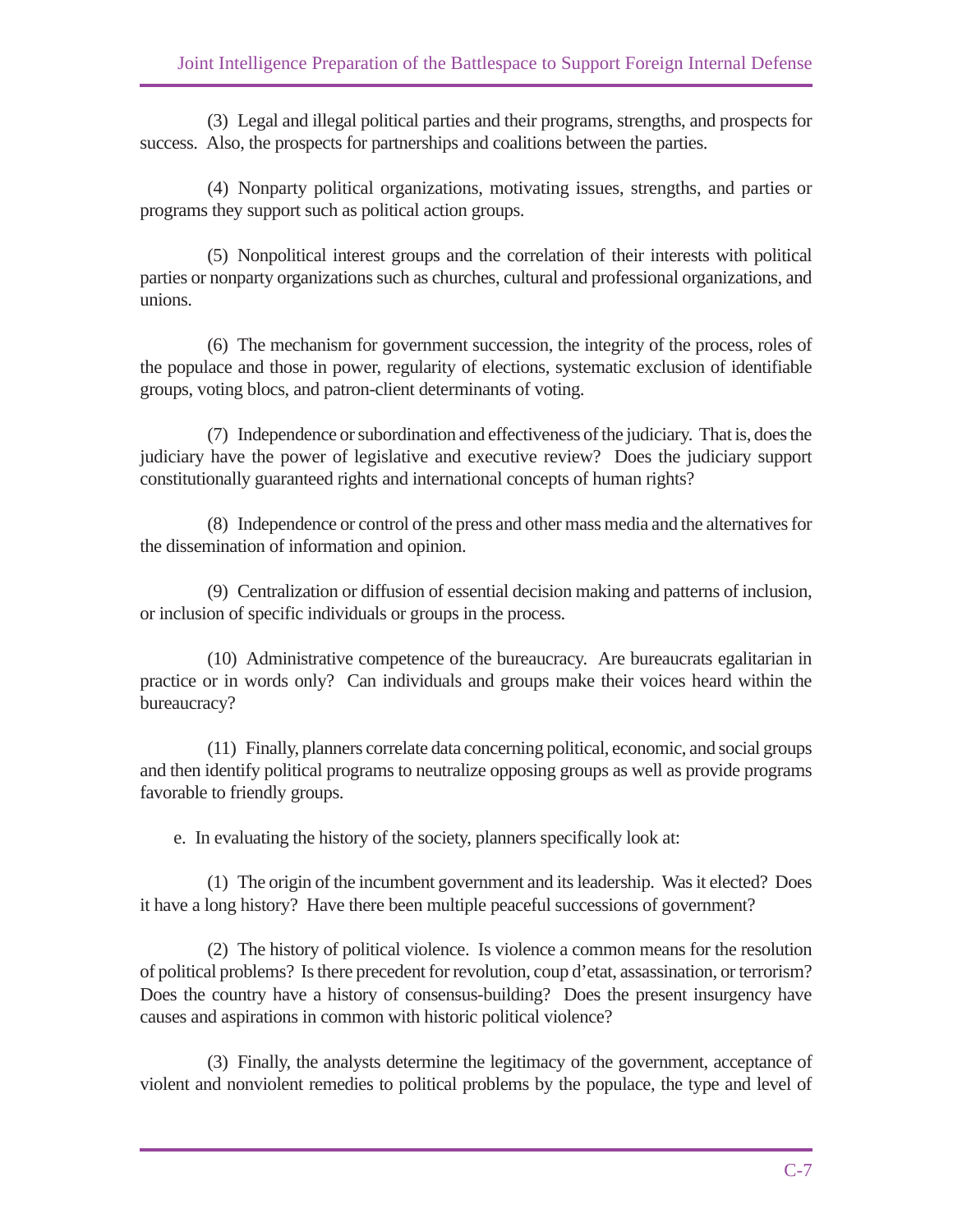violence to be used by friendly and threat forces, and the groups or subgroups that will support or oppose the use of violence.

f. In evaluating the nature of the insurgency, planners specifically look at:

(1) Desired end state of the insurgency, clarity of its formulation, openness of its articulation, commonality of point of view among the elements of the insurgency, and differences between this end view and the end view of the government.

(2) Groups and subgroups supporting the general objectives of the insurgency.

(3) Divisions, minority views, and dissension within the insurgency.

(4) Groups that may have been deceived by the threat concerning the desired end state of the insurgency.

(5) Organizational and operational patterns used by the insurgency, variations and combinations of such, and shifts and trends.

(6) Finally, analysts determine the stage and phase of the insurgency as well as how far and how long it has progressed and/or regressed over time. They identify unity and disagreement with front groups, leadership, tactics, primary targets, doctrine, training, morale, discipline, operational capabilities, and materiel resources. They evaluate external support, to include political, financial, and logistic assistance. This should include not only the sources of support, but also specific means by which support is provided and critical points through which the HN could slow, reduce, negate, or stop this support. The planners determine whether rigid commitment to a method or ideological tenet or other factor constitutes an exploitable vulnerability and/or a weakness on which the government can build strength.

g. When examining hostile groups, planners examine from hostile perspectives:

(1) The leadership and staff structure and its psychological characteristics, skills, and C2 resources.

(2) Patterns of lawless activities (as examples, illicit drug trafficking, extortion, piracy, and smuggling) or insurgent operations, base areas, LOCs, and supporters outside of the country concerned.

(3) The intelligence, OPSEC, deception, and PSYOP capabilities of the hostile groups.

- (4) The appeal of the hostile groups to those who support them.
- h. In evaluating the nature of the government response, planners specifically examine: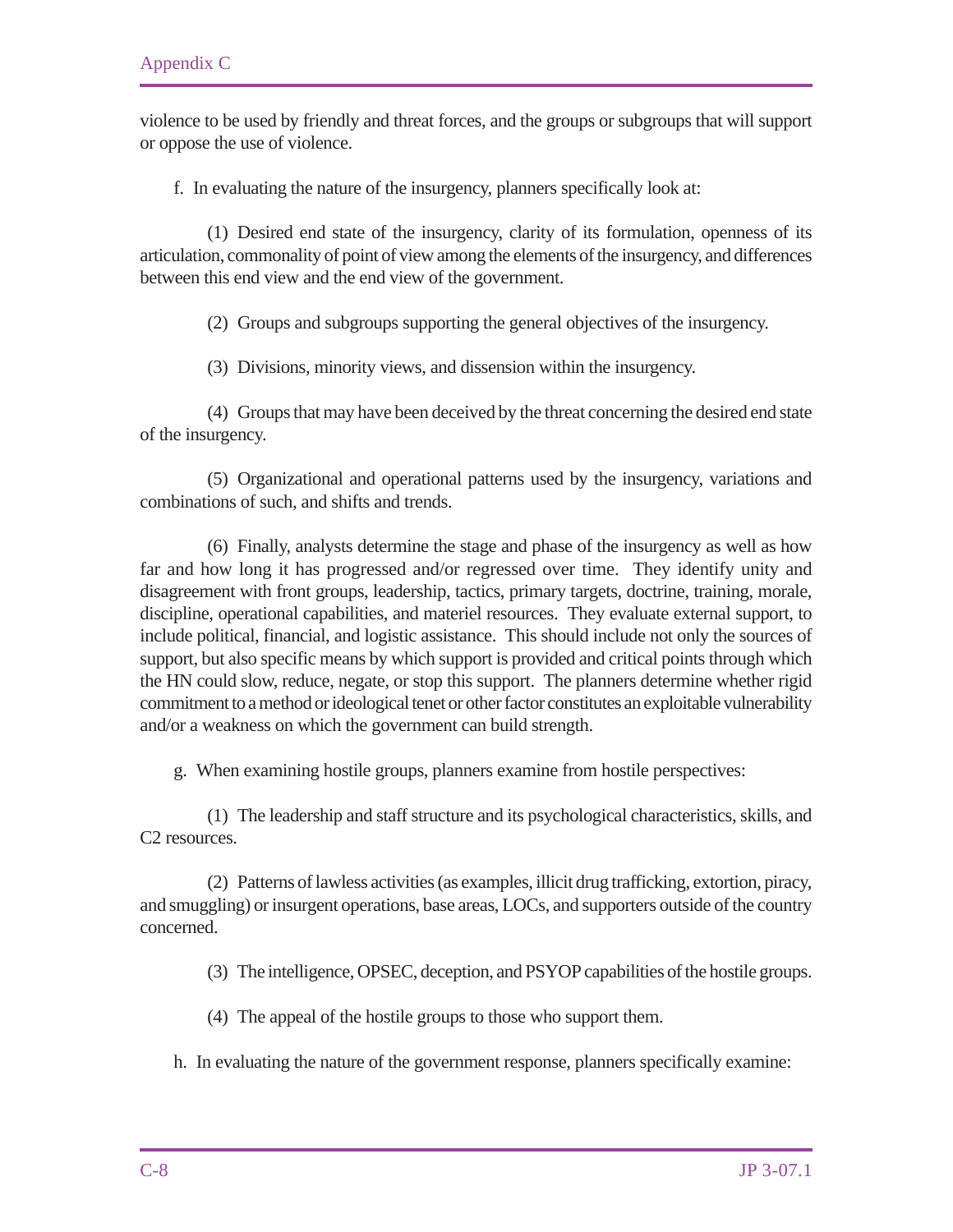(1) General planning, or lack of planning, for countering the insurgency, lawlessness, or subversion being encountered as well as planning comprehensiveness and correctness of definitions and conclusions.

(2) Organization and methods for strategic and operational planning and execution of plans such as resource requirements, constraints, and realistic priorities.

(3) Use of population and resources and the effects on each group.

(4) Organization, equipment, and tactical doctrine for security forces; for example, how the government protects its economic and political infrastructure.

(5) Areas where the government has maintained the initiative.

(6) Population and resource control measures.

(7) Economic development programs.

(8) Finally, planners correlate government and insurgent strengths and weaknesses and identify necessary changes in friendly programs, plans, organization, and doctrine.

i. In evaluating the effects on nonbelligerents, planners specifically examine:

(1) Mechanisms for monitoring nonbelligerent attitudes and responses.

(2) Common objectives of groups neither supporting nor opposing the insurgency.

(3) Effects on the populace of government military, political, economic, and social operations and programs. That is, does the government often kill civilians in its counterthreat operations? Are benefits of government aid programs evenly distributed?

(4) To whom is the populace inclined to provide intelligence?

(5) Finally, planners determine the strengths and weaknesses of the nonbelligerents, the depth of their commitment to remain neutral, and the requirements to make them remain neutral and/or to support friendly or threat programs or forces.

j. In evaluating COAs for threat forces, the government, and nonbelligerents, analysts balance the foregoing factors and determine likely COAs, as well as the probable outcomes for each element.

# **5. Climatology Analysis**

Relevant weather factors extend beyond short-term weather analysis to consideration of the broader and longer term climatological factors. The area's climate, weather, and light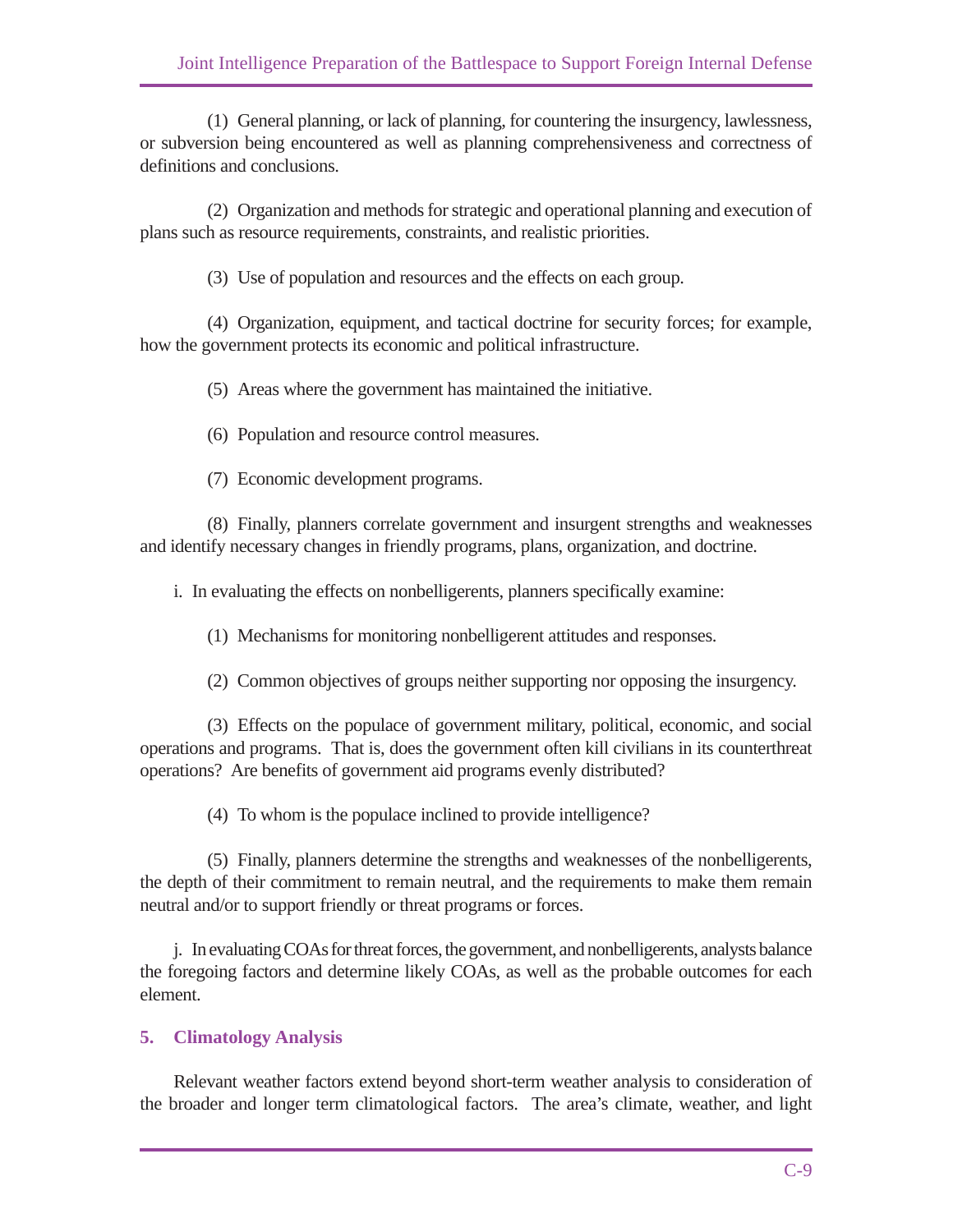conditions are analyzed to determine their effects on friendly, threat, and nonbelligerent thirdparty operations. Planners consider climate types by area and season and their effects on military, political, social, and economic activities. Historic weather data and weather effects overlays are developed during this step. The effects of weather and climate are integrated with terrain analysis. Special considerations are made for the effects of weather and climate on CMO projects, PSYOP media and dissemination, amounts of accessible food, storage of explosives, and population patterns such as seasonal employment. Examples of potential effects are periods of drought that force farmers to become bandits or insurgents, and flooding that causes isolation and interference with the distribution of food and medicine.

# **6. Threat Evaluation**

a. In conducting the threat evaluation in FID, particular attention is paid to the HN government's military and paramilitary police forces and the insurgent forces and infrastructure (guerrilla, auxiliary, and underground). Correlation of force evaluation in such environments includes a detailed analysis of the following factors for friendly, threat, and nonbelligerent forces: composition, strength (include number of active members, amount of popular support, funding method, and origin), training, equipment, electronics technical data, disposition (location), tactics and methods, operational effectiveness, weaknesses and vulnerabilities, personalities, and miscellaneous data.

b. The FID planners determine how the friendly, threat, and nonbelligerent forces can use geography, offensive actions, security, surprise, and cross-country mobility to develop locally superior application of one or more of the instruments of power. FID planners identify the strengths and weaknesses of friendly, threat, and nonbelligerent forces, and determine the political, social, economic, and psychological effects of each side's COAs, tactics, and countertactics. Finally, the planners develop COAs that will optimize the application of the elements of power by the friendly side.

c. The PSYOP threat evaluation serves two purposes. First, it provides the commander with an understanding of the existing and potential opposing propaganda in the area. It is a safe assumption that if US forces are conducting PSYOP in an area, some other organization is also conducting PSYOP in the area. US PSYOP forces in the area must anticipate and be able to counter, if not prevent, threat propaganda directed at United States and allied forces and the local populace. Second, the PSYOP threat evaluation provides the supported commander with the PSYOP consequences of US operations, and also provides alternative measures within each COA. To conduct an effective threat evaluation, the planner must determine the capabilities of threat organizations to conduct propaganda operations and to counteract US and allied PSYOP. (The demographics of any military or paramilitary threat should be evaluated at this step if they were not considered during OAE.) Specific capabilities to be evaluated include threat abilities to:

(1) Conduct offensive propaganda operations targeting US or allied forces or the local populace.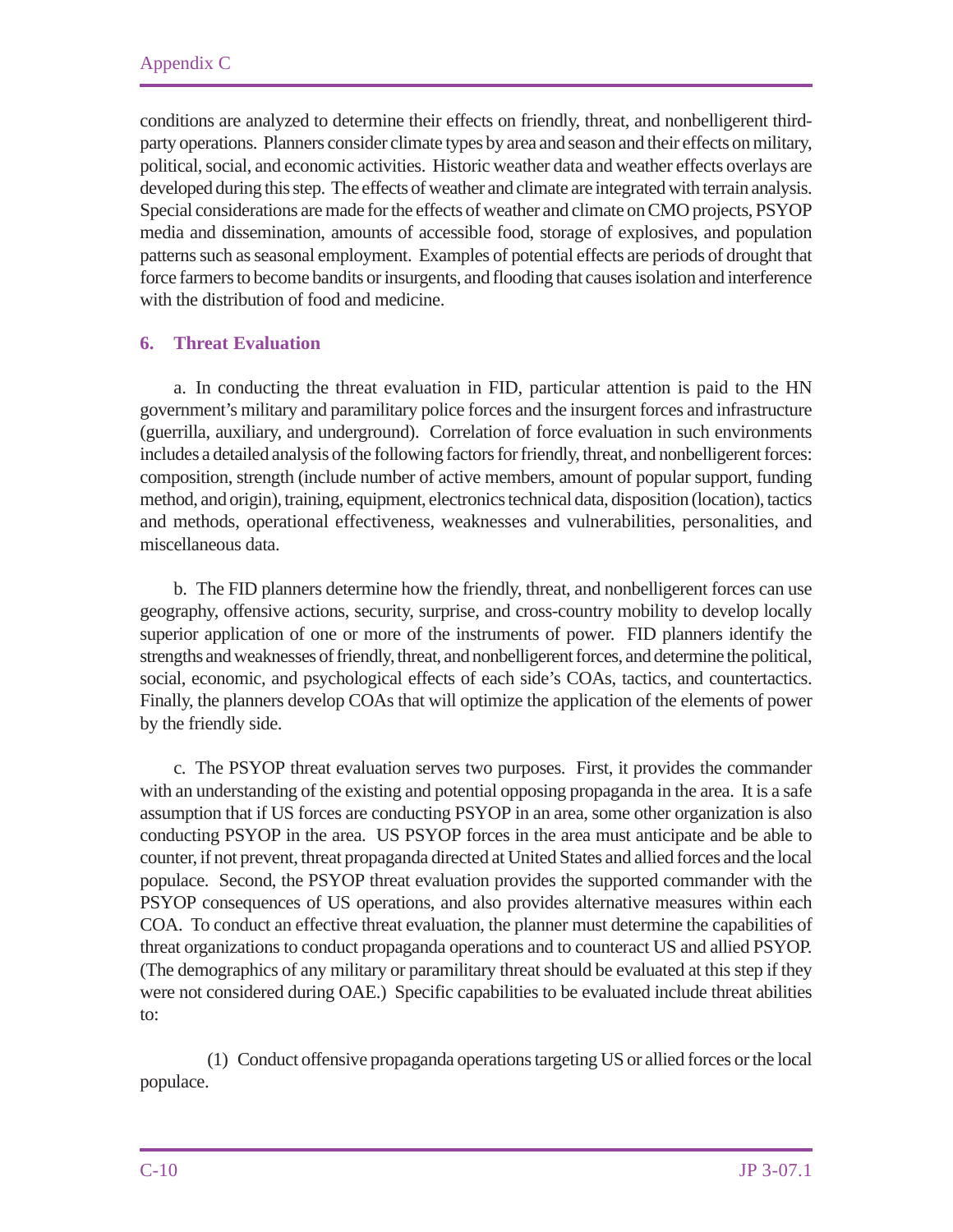(2) Indoctrinate its personnel against US PSYOP efforts (defensive counterpropaganda).

(3) Counteract US PSYOP efforts by exploiting weaknesses in US PSYOP operations (offensive counterpropaganda).

- (4) Conduct active measures.
- (5) Conduct electronic attack against US or allied PSYOP broadcasts.
- (6) Conduct electronic protection to safeguard organic PSYOP capability.

d. The CMO threat evaluation focuses on determining the adversaries in the HN population. This determination is especially critical when the opponent is not a standing military force or when the opposing force is not equipped with standard uniforms and weapons such as guerrillas or terrorists. These forces often blend into, or intermingle with, the civilian community. CMO threat evaluation identifies the threat, ORBAT, and modus operandi. Social, religious, and other types of fora through which threat forces employ the elements of power, as well as methods of countering such applications, are also identified.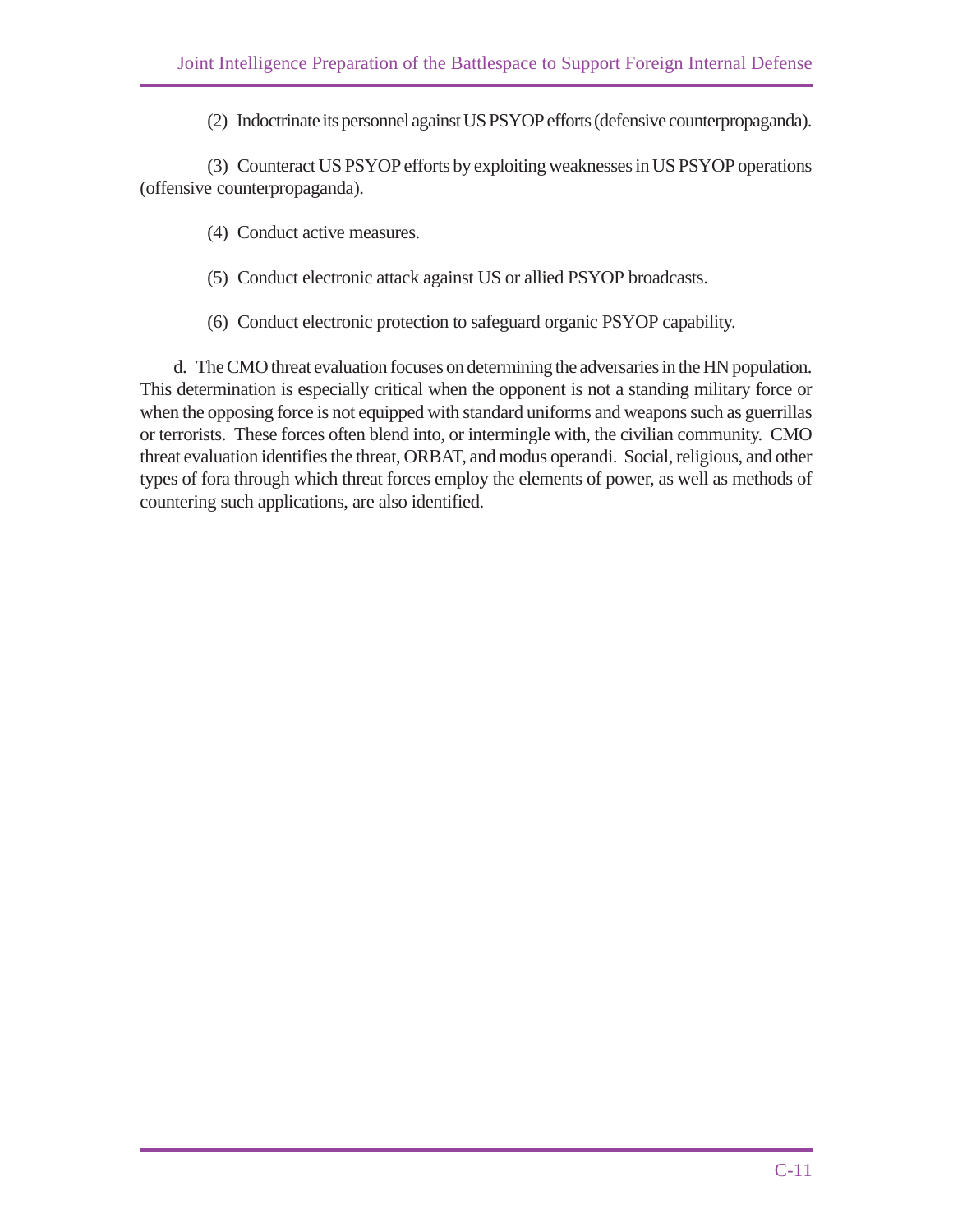Intentionally Blank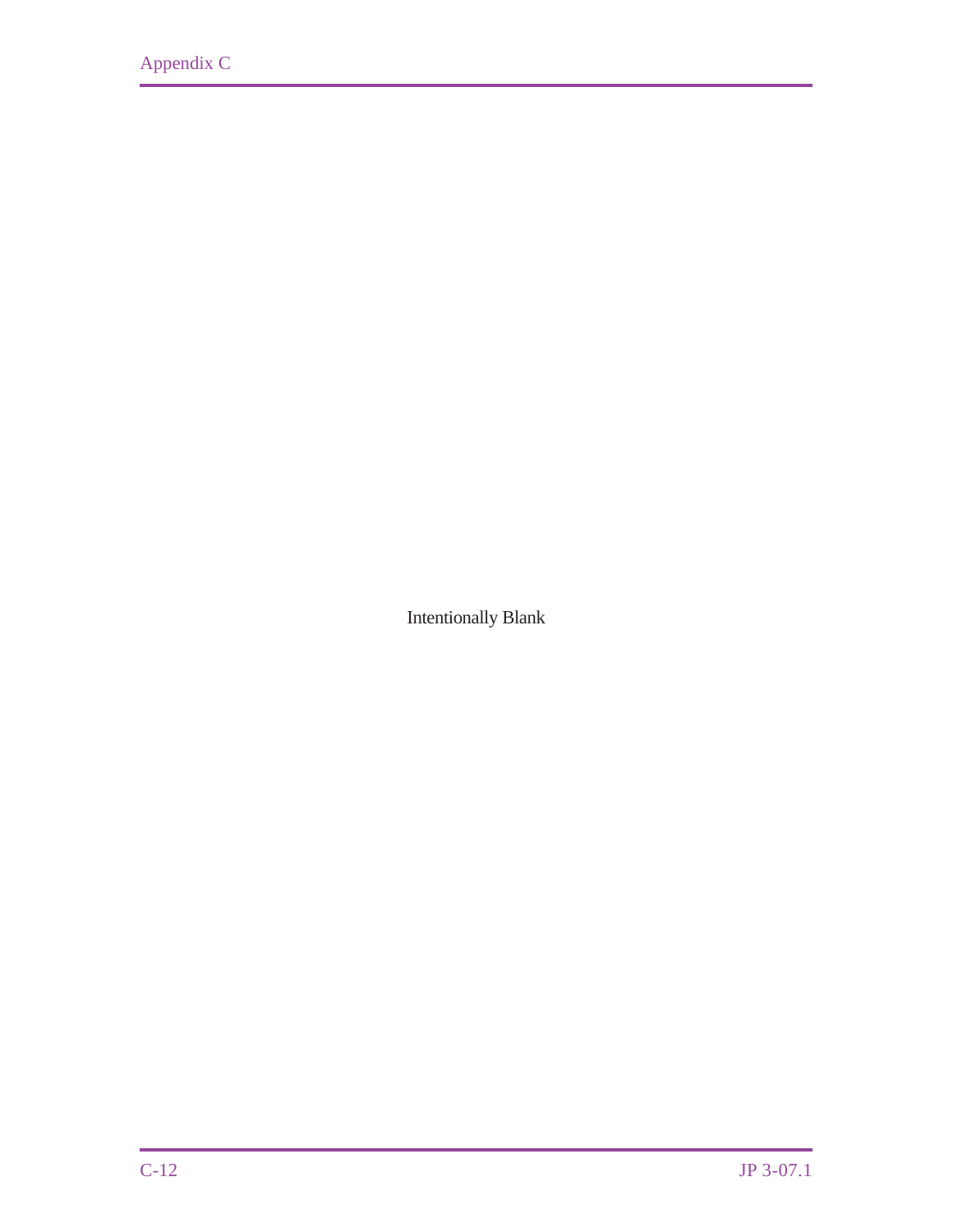## APPENDIX D **ILLUSTRATIVE INTERAGENCY POLITICAL-MILITARY PLAN FOR FOREIGN INTERNAL DEFENSE**

#### **1. Introduction**

An interagency political-military plan for FID operations would include the following components:

a. **Policy Planning Guidance.** This section summarizes guidance provided by the President or other national security decisions pertaining to this situation.

b. **US Interests at Stake.** This section states the US interests at stake that warrant US FID assistance. Examples include significant economic interests and promoting the spread of democracy.

c. **US Strategic Purpose.** This section describes the overall purpose of conducting FID operations in the HN. Examples include stabilizing a country for the sake of regional stability and stabilizing a country so that it does not become a haven for terrorists.

d. **Mission Statement.** This section states the who, what, where, when and why of a USG FID operation.

e. **Desired End State.** This section describes the desired outcome of all FID assistance. An example might be a situation where a HN is stabilized to the point that an insurgency is reduced from a national security threat to a minor law enforcement problem.

f. **Operational Concept.** This section describes in broad terms how the USG will employ the instruments of national power in the FID operation.

g. **Phases.** This section describes phases of USG assistance to a HN. Examples might be support to a HN's transition to a new strategy, support to a HN's operations to regain the initiative, support to HN offensive operations, support to HN consolidation of counterinsurgency gains, and rehabilitation. Each phase includes triggers or transition points for movement to the next phase. An alternative type of phasing could be geographical, for instance, pacifying the eastern three regions of a country, then the center, then the west.

h. **Lines of Action and Political-Military Objectives.** This section describes the broad categories of FID activities that the USG will conduct and the objectives within each. An example of a line of action is support to HN security forces to enhance their capacity to deal with insurgency. Political-military objectives within that line of action could include training and equipping a counterguerrilla brigade, supplying 100 helicopters to a HN army, conducting intelligence sharing, and training the HN police to defend their stations against guerrilla attacks.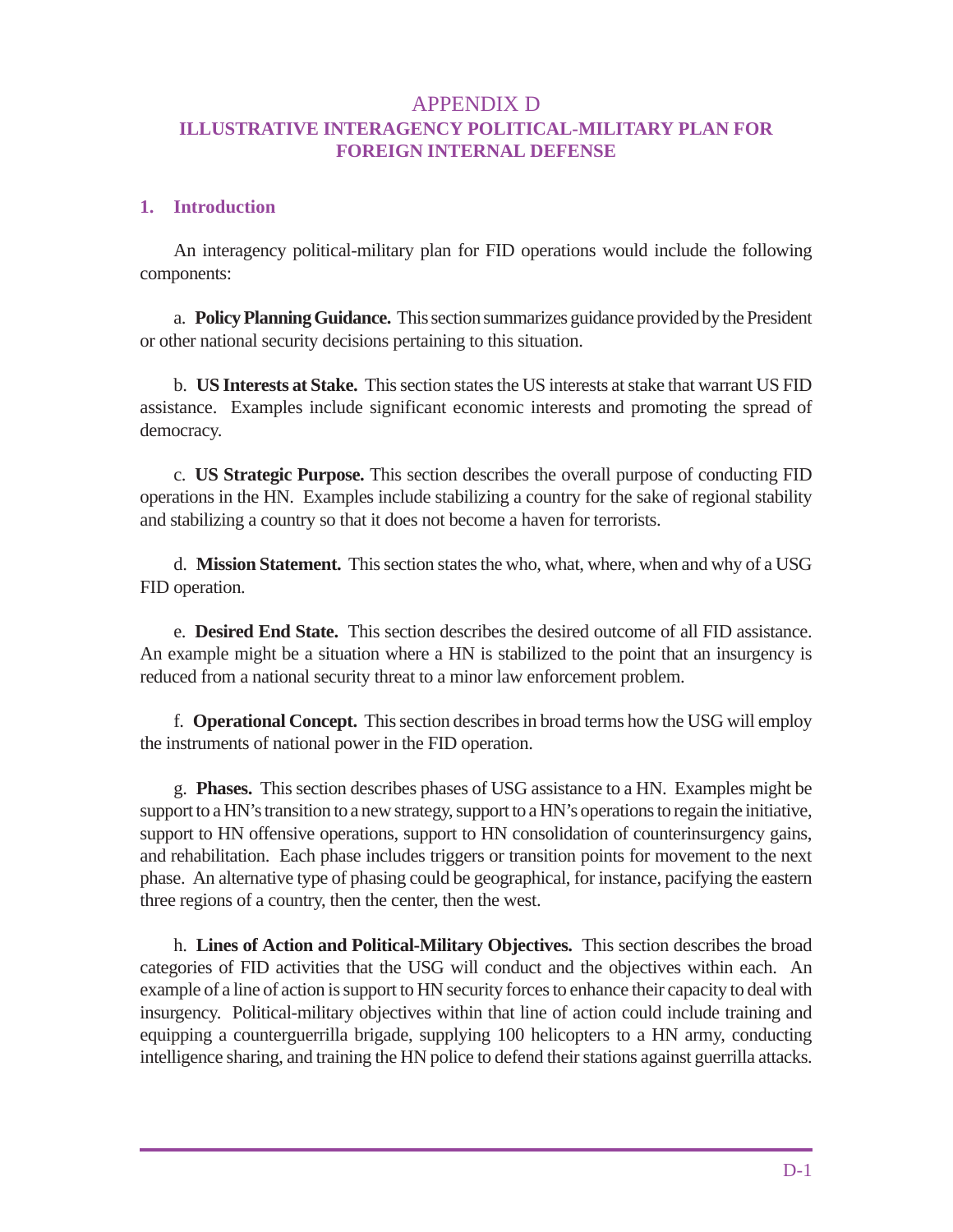i. **Agency Responsibilities.** This section outlines the primary responsibilities of each USG agency involved in this FID operation.

j. **Implementation Matrix.** This section displays the political-military objectives for each phase in matrix form.

k. **Lines of Action Annexes.** Annexes contain key tasks, measures of success, costs, and issues for each line of action.

# **2. Purpose**

Interagency political-military plans for FID accomplish the following.

a. Employ all instruments of US national power (diplomatic, military, economic, informational) in support of a HN IDAD effort.

- b. Identify and sequence taskings for each USG agency over time.
- c. Provide a mechanism for USG programs to be mutually supporting.
- d. Include clear MOEs working toward clearly defined goals.
- e. Integrate USG activities with those of HN and other interested parties.
- f. Justify future budget requirements.
- g. Provide a checklist for policy implementation.
- h. Inform and guide agency strategies and plans.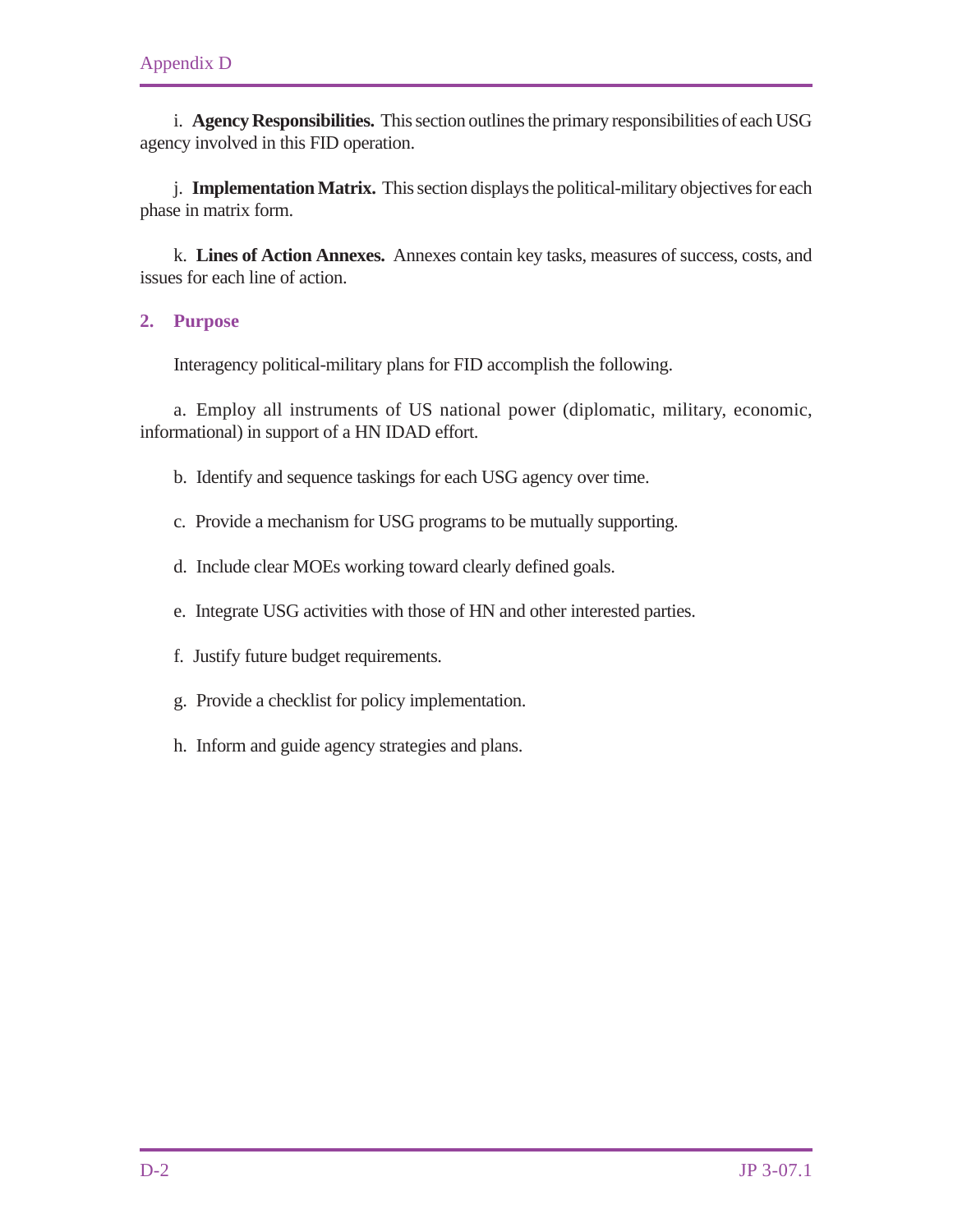# APPENDIX E **CIVIL AFFAIRS ESTIMATE OF THE SITUATION**

#### **1. General**

The purpose of a CA estimate is to provide information on civil aspects of the situation that are important to the mission. This estimate may be used in a range of circumstances from indirect FID support to combat operations, and as such, the content must be tailored to the operating environment and mission. This appendix is a guide to elements that should be included; the level of detail and length of the CA estimate will be dictated by the degree of anticipated CMO and the supporting CA activities. The estimate is usually prepared by the combatant command's CA staff element in close collaboration with the other staff sections and subordinate commanders. A detailed written estimate may be made if time allows, or the format may be used as a mental checklist to ensure that all elements of the civil situation are considered. A major mission for CA in the FID environment will be to support and facilitate other CMO; therefore, any analysis of CA must include an analysis of the CMO missions. In many paragraphs of the CA estimate, both CA and CMO missions are examined together.

For further guidance on joint CA supporting FID, refer to JP 3-57.1, Joint Doctrine for Civil Affairs*.*

#### **2. Format**

The format for a CA estimate follows:

 $\overline{\phantom{a}}$  , where  $\overline{\phantom{a}}$ (CLASSIFICATION)

> Originating Section, Issuing HQ\* Place of Issue Day, Month, Year, Hour, Zone

CIVIL AFFAIRS ESTIMATE NO \_\_\_\_\_\_ \*\*

( ) REFERENCES:

a. ( ) Maps and charts.

b. ( ) Other relevant documents.

\* When the CA estimate is distributed outside the issuing headquarters, the first line of the heading is the official designation of the issuing command and the final page of the estimate is modified to include authentication by the originating section, division, or other official, according to local policy.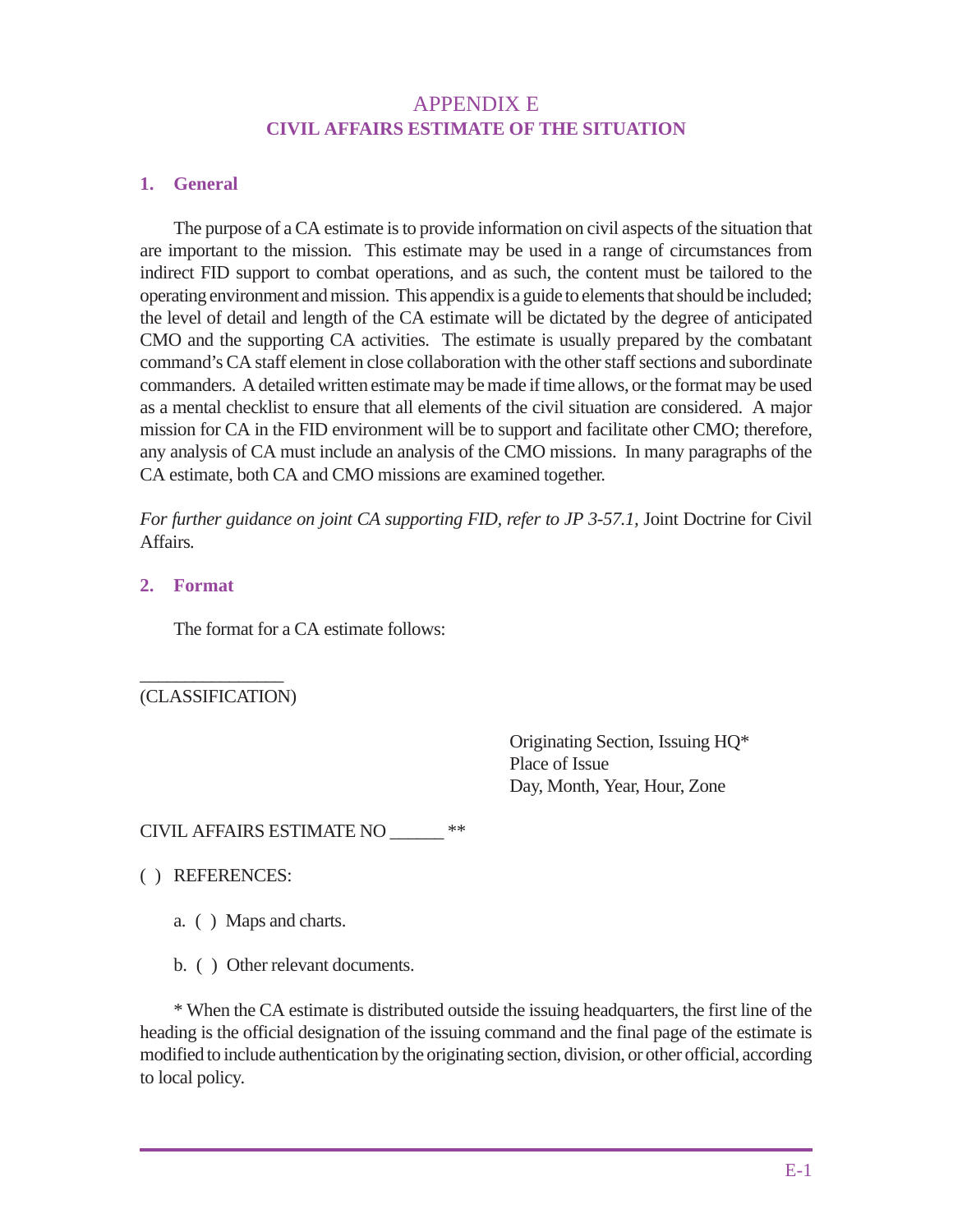\*\* Number CA estimates sequentially within each calendar year.

1. ( ) MISSION

a. ( ) The overall mission of the commander as taken from the commander's mission analysis, planning guidance, or other statement.

b. ( ) The CA mission to support the commander's mission.

# 2. ( ) SITUATION AND CONSIDERATIONS

a. ( ) Intelligence Situation. Include information obtained from the intelligence officer. When the details make it appropriate and the estimate is written, a brief summary and reference to the intelligence document or an annex of the estimate may be used.

(1) ( ) Characteristics of the Operational Area. Physical features, climate, and basic political, economic, and psychological factors.

(a) ( ) Attitudes of the population. Whether cooperative or uncooperative.

(b) ( ) Availability of basic necessities. Food, clothing, water, shelter, and medical care. Include civilian capabilities of self-support.

(c) ( ) Availability of local materiel and personnel to support military operations.

(d) ( ) Number of dislocated civilians in the area to include concentrations and movement trends.

(e) ( ) Amount and type of damage suffered by the economy from the lawlessness, subversion, or insurgency being experienced; particularly in the transportation, public utility, and communications fields.

(f) ( ) Status and character of civil government.

(g) ( ) State of health of the civilian populace.

(h) ( ) Endemic and epidemic diseases and prevalence.

(2) ( ) Adversary strengths, weaknesses, and dispositions.

(3) ( ) Adversary Capabilities. Among others, consider sabotage, espionage, subversion, terrorism, illicit drug traffickers, potential for use of nuclear, biological, and chemical weaponry, and movement of dislocated civilians.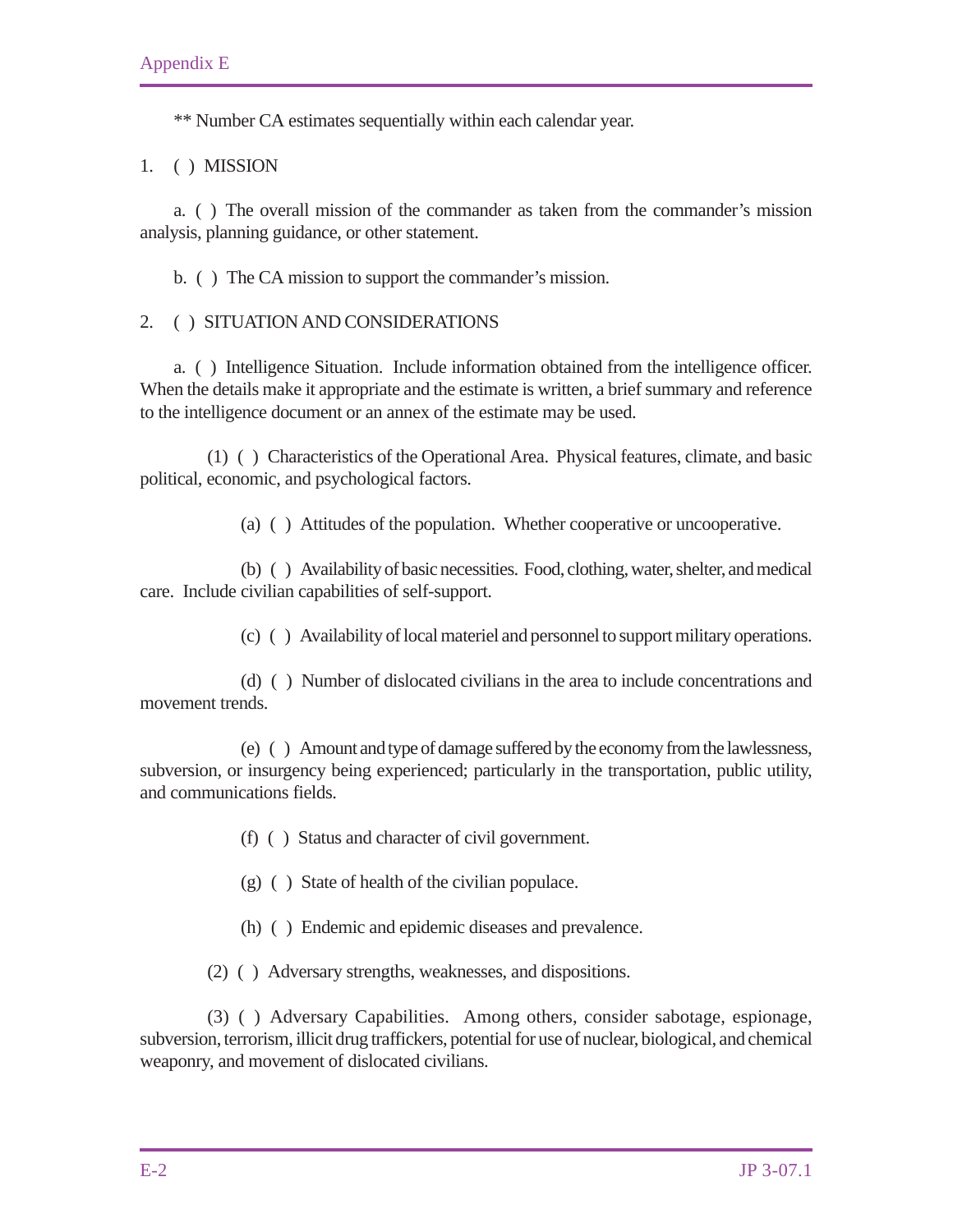(a) ( ) Affecting the mission.

(b) ( ) Affecting CA and CMO.

b. ( ) Tactical Situation. Include information obtained from the commander's planning guidance and from the operations officer. The detail in this paragraph depends on the type and degree of internal threat the HN is facing.

(1) ( ) Present dispositions of major tactical elements.

(2) ( ) Possible COAs to accomplish the mission. These COAs are carried forward throughout the remainder of the estimate.

(3) ( ) Projected operations and other planning factors required for coordination and integration of staff estimates.

c. ( ) Personnel Situation. Include information obtained from the personnel officer.

(1) ( ) Present dispositions of personnel and administration units and installations that have an effect on CA and CMO.

(2) ( ) Projected developments within the personnel field likely to influence CA and CMO.

d. ( ) Logistic Situation. Include information obtained from the logistics officer.

(1) ( ) Present disposition of logistics units and installations that have an effect on CA or CMO.

(2) ( ) Projected developments within the logistics field likely to influence CA or CMO.

e. ( ) CMO Situation. In this subparagraph, status is shown under appropriate subheadings. In the case of detailed information at higher levels of command, a summary may appear under the subheading with a reference to an annex to the estimate.

(1) ( ) Disposition and status of CA and CMO elements and related significant military and nonmilitary elements.

(2) ( ) Current problems faced by the command. Estimate the impact of future plans of the supported unit operations pertinent to the CA mission.

(3) ( ) Projected impact of civilian interference with military operations.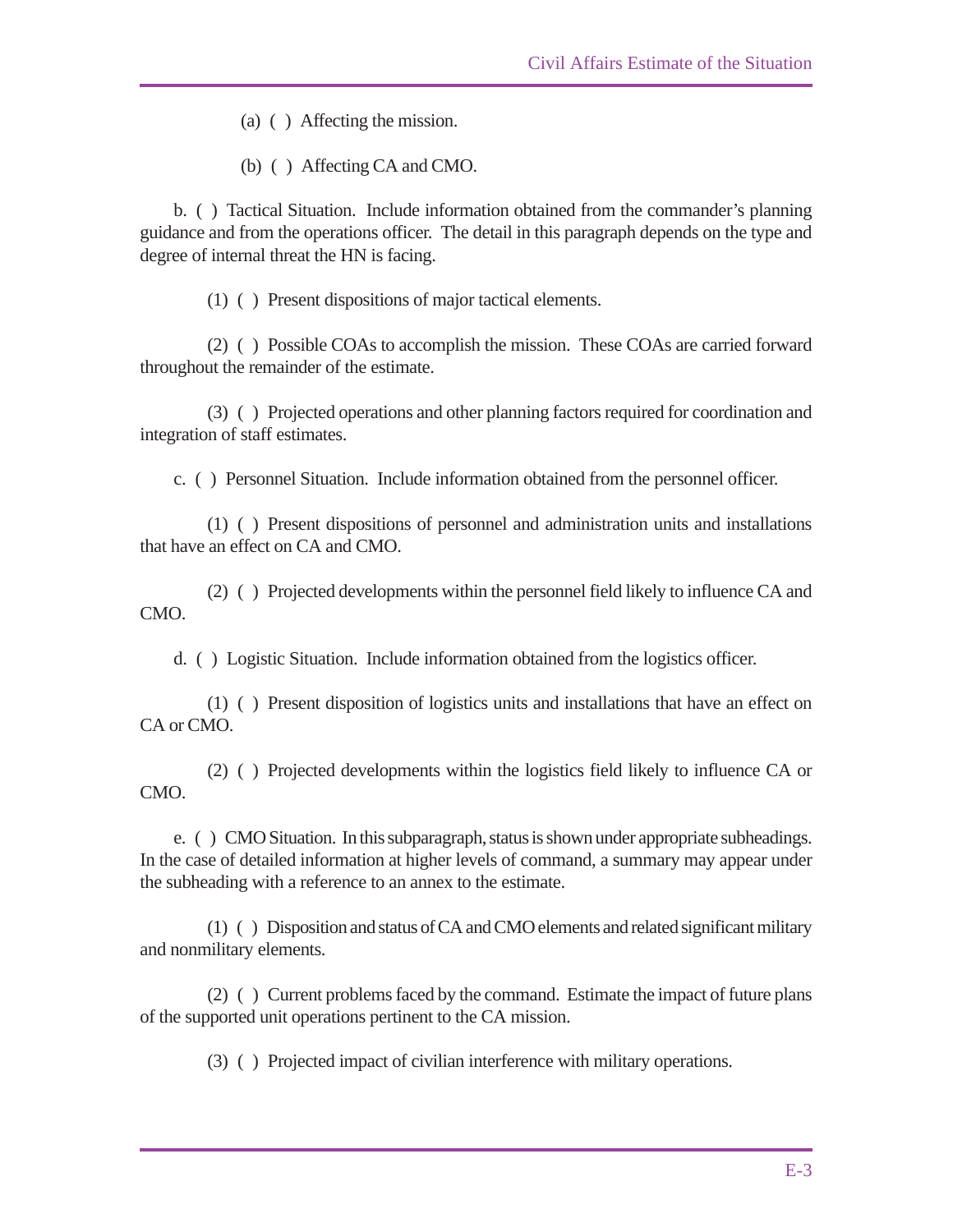- (4) ( ) Government Functions.
	- (a) ( ) Public administration.
	- (b) ( ) Public education.
	- (c) ( ) Public safety.
	- (d) ( ) International and domestic law.
	- (e) ( ) Public health.
- (5) ( ) Economic and Commercial Functions.
	- (a) ( ) Food and agriculture.
	- (b) ( ) Economic development.
	- (c) ( ) Civilian supply.
- (6) ( ) Public Facilities Functions.
	- (a) ( ) Public transportation.
	- (b) ( ) Public works and utilities.
	- (c) ( ) Public communications.
- (7) ( ) Special Functions.
	- (a) ( ) Displaced persons, refugees, and evacuees.
	- (b) ( ) Arts, monuments, and archives.
	- (c) ( ) Cultural affairs.
	- (d) ( ) Civil information.

f. ( ) Assumptions. Until specific planning guidance is available, assumptions may be required for initial planning or preparation of the estimate. These assumptions are modified as data become available.

3. ( ) ANALYSIS OF COURSES OF ACTION. Under each subheading (subparagraph 2e) for each COA, analyze all CA and CMO factors, indicating problems and deficiencies.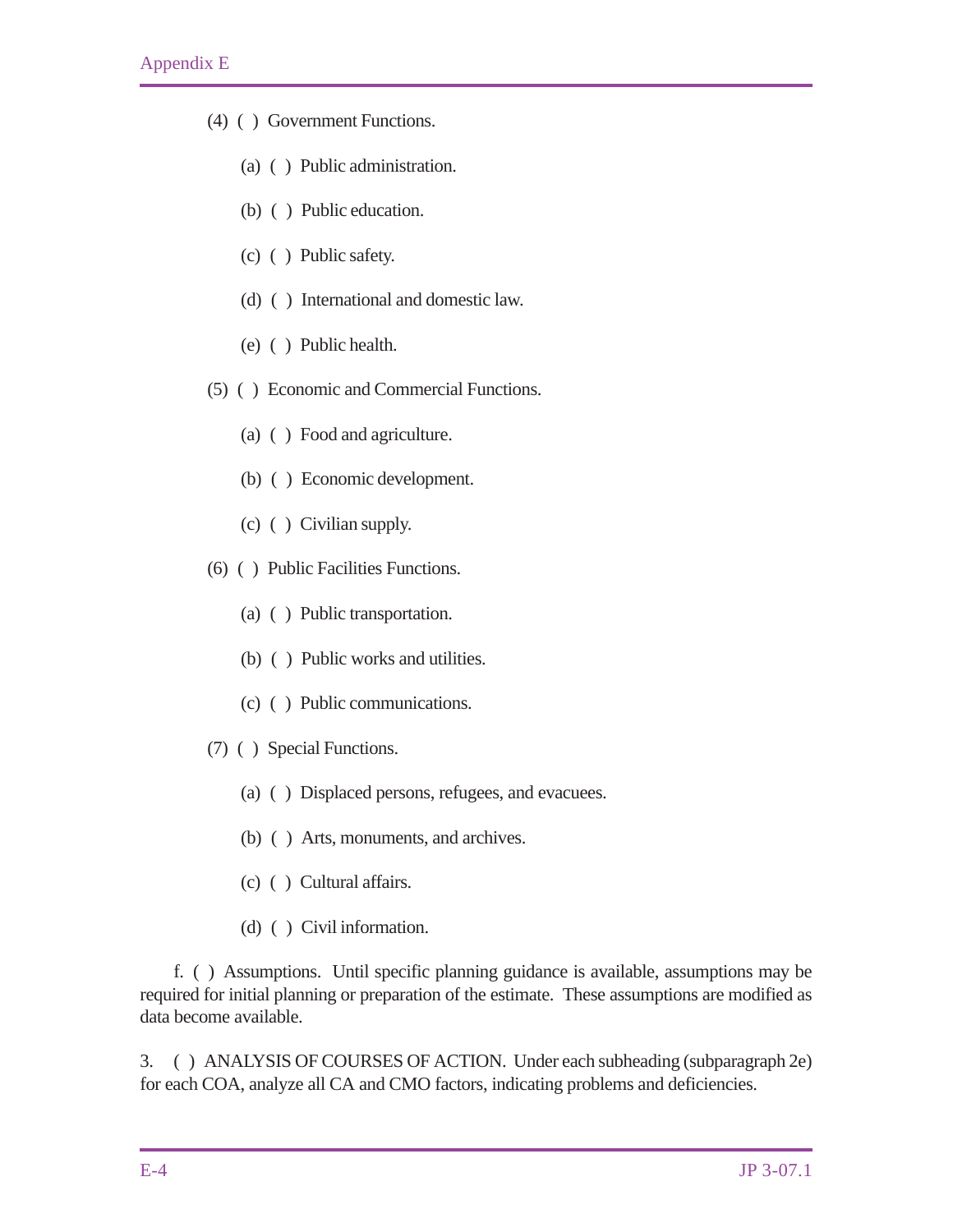## 4. ( ) COMPARISON OF COURSES OF ACTION

a. ( ) Evaluate CA critical tasks and list the advantages and disadvantages of each proposed COA.

b. ( ) Discuss, from the CA standpoint, the advantages and disadvantages of each tactical COA under consideration. Those that are common to all COAs or are considered minor should be eliminated from the list. Include methods of overcoming deficiencies or modifications required in each COA. Priority will be given to the CA activities that most directly relate to the mission.

### 5. ( ) CONCLUSIONS AND RECOMMENDATIONS

a. ( ) Indicate whether the mission set forth in paragraph 1 can be supported from the CA standpoint.

b. ( ) Indicate which COAs can best be supported from the CA standpoint.

c. ( ) List primary reasons why other COAs are not favored.

d. ( ) List the major CA problems that must be brought to the commander's attention. Include specific recommendations concerning the methods of eliminating or reducing the effect of these deficiencies.

 $(Signed)$ 

J-5/CA Staff Officer

( ) ANNEXES. (List by letter and title.) Annexes should be used when the information is in graph format or is of such detail and volume that inclusion in the body of the estimate would make it cumbersome. The annexes are lettered sequentially as they occur throughout the estimate.

( ) DISTRIBUTION. (According to procedures and policies of the issuing headquarters.)

 $\overline{\phantom{a}}$  , where  $\overline{\phantom{a}}$ (CLASSIFICATION)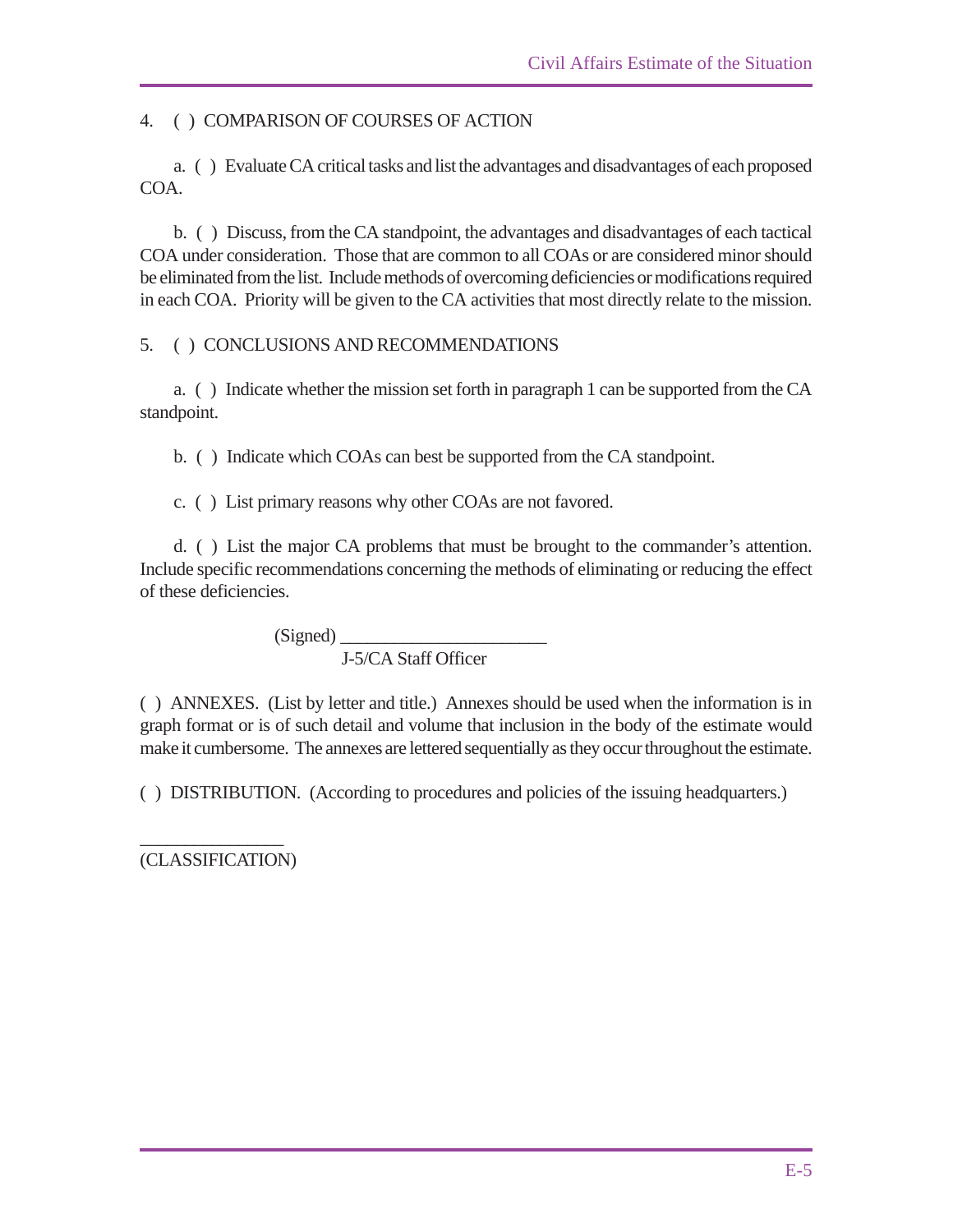Intentionally Blank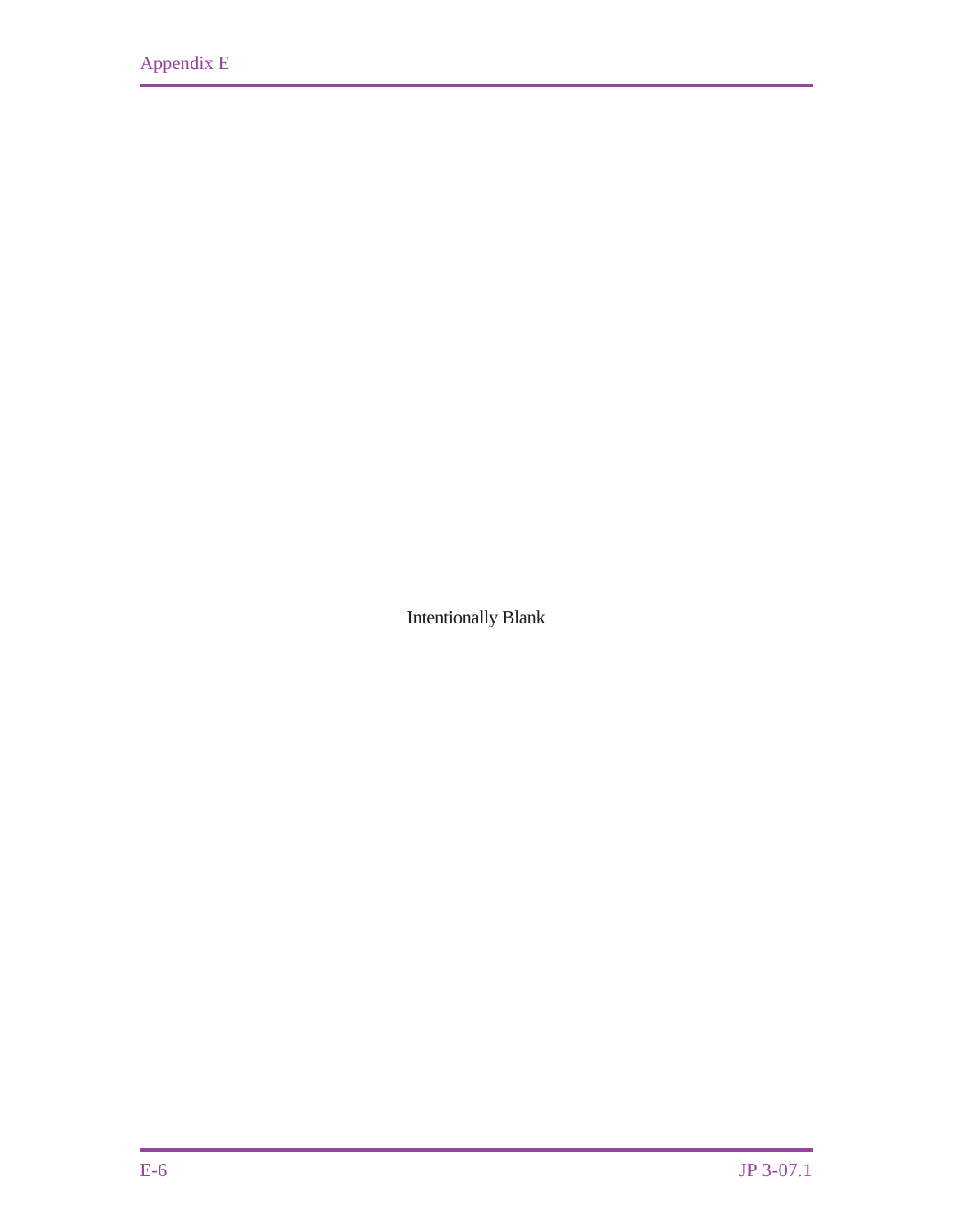# APPENDIX F **PSYCHOLOGICAL OPERATIONS ESTIMATE OF THE SITUATION**

#### **1. General**

The purpose of a PSYOP estimate is to provide information on PSYOP aspects of military operations to aid the commander in accomplishing the mission. This estimate is important to any plan but is particularly critical to successfully integrating FID. The estimate is usually prepared by the PSYOP staff element in close coordination with the other coordinating staff sections and subordinate commanders, to include the supporting PSYOP unit commander. Once completed, the PSYOP estimate becomes an annex to the operations officer's estimate of the situation. The estimate should be as thorough and detailed as time will permit. A detailed written estimate may be made if time allows, or the format may serve as a mental checklist to ensure that all elements of the PSYOP situation are considered. The detail varies with the level and type of command.

#### **2. Format**

The format for a PSYOP estimate follows:

(CLASSIFICATION)

**Headquarters** Place Date, time, and zone

PSYOP ESTIMATE OF THE SITUATION NO.

#### (U) REFERENCES:

a. ( ) List maps and charts.

b. ( ) Include other relevant documents (such as special PSYOP studies, special PSYOP assessments, and intelligence estimates).

(1) ( ) When the PSYOP estimate is distributed outside the issuing headquarters, the first line of the heading is the official designation of the issuing command, and the final page of the estimate is modified to include authentication by the originating section, division, or other official, according to local policy.

(2) ( ) Normally, PSYOP estimates are numbered sequentially within a calendar year. The estimate is usually distributed as an appendix to the operations annex.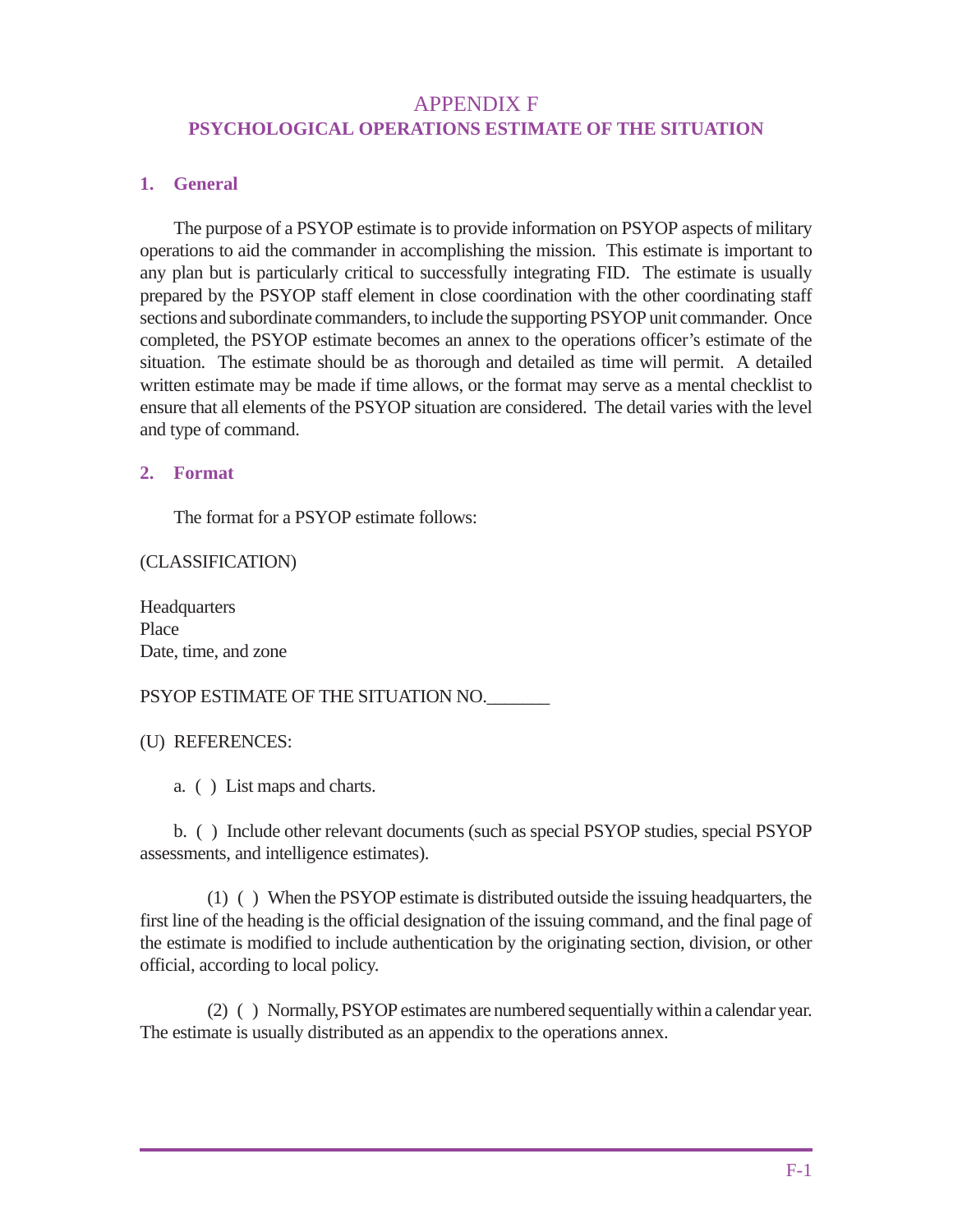1. ( ) MISSION

a. ( ) Supported unit's restated mission resulting from mission analysis.

b. ( ) PSYOP mission statement. Describe the PSYOP mission to support the maneuver commander's mission.

### 2. ( ) SITUATION AND CONSIDERATION

a. ( ) Characteristics of the Area of Operations.

(1) ( ) Weather. How will weather affect the dissemination of PSYOP products, access to target audiences (winds – leaflet drops, precipitation – print products, etc.)? End product – PSYOP weather overlay.

(2) ( ) Terrain. How will terrain affect dissemination of PSYOP products, movement of tactical PSYOP elements? End product – PSYOP terrain overlay.

(3) ( ) Analysis of media infrastructure (location and broadcast range of radio/ television broadcast facilities, retransmission towers; print facilities, distribution/dissemination nodes); identify denied areas (not accessible by particular medium). End product – PSYOP media infrastructure overlay.

b. ( ) Key Target Sets. Note: These sets will be further refined into a potential target audience list. The target audiences will then be analyzed and further refined during the target audience analysis process. This is not the only target set that PSYOP will have to deal with. In order to fully support the supported unit commander, PSYOP must consider all key target sets, not solely adversary forces. PSYOP key target sets overlays (hostile, friendly, neutral).

(1) ( ) Hostile Target Sets. For each hostile target set, identify strength, disposition, composition, capabilities (ability to conduct propaganda, ability to help/hinder the PSYOP effort), and probable COAs as they relate to PSYOP.

(2) ( ) Friendly Target Sets. For each friendly target set, identify strength, disposition, composition, capabilities (ability to conduct propaganda, ability to help/hinder the PSYOP effort), and probable COAs as they relate to PSYOP.

(3) ( ) Neutral Target Sets. Include target sets whose attitudes are unknown. For each neutral target set, identify strength, disposition, composition, capabilities (ability to conduct propaganda, ability to help/hinder the PSYOP effort), and probable COAs as they relate to PSYOP.

c. ( ) Friendly Forces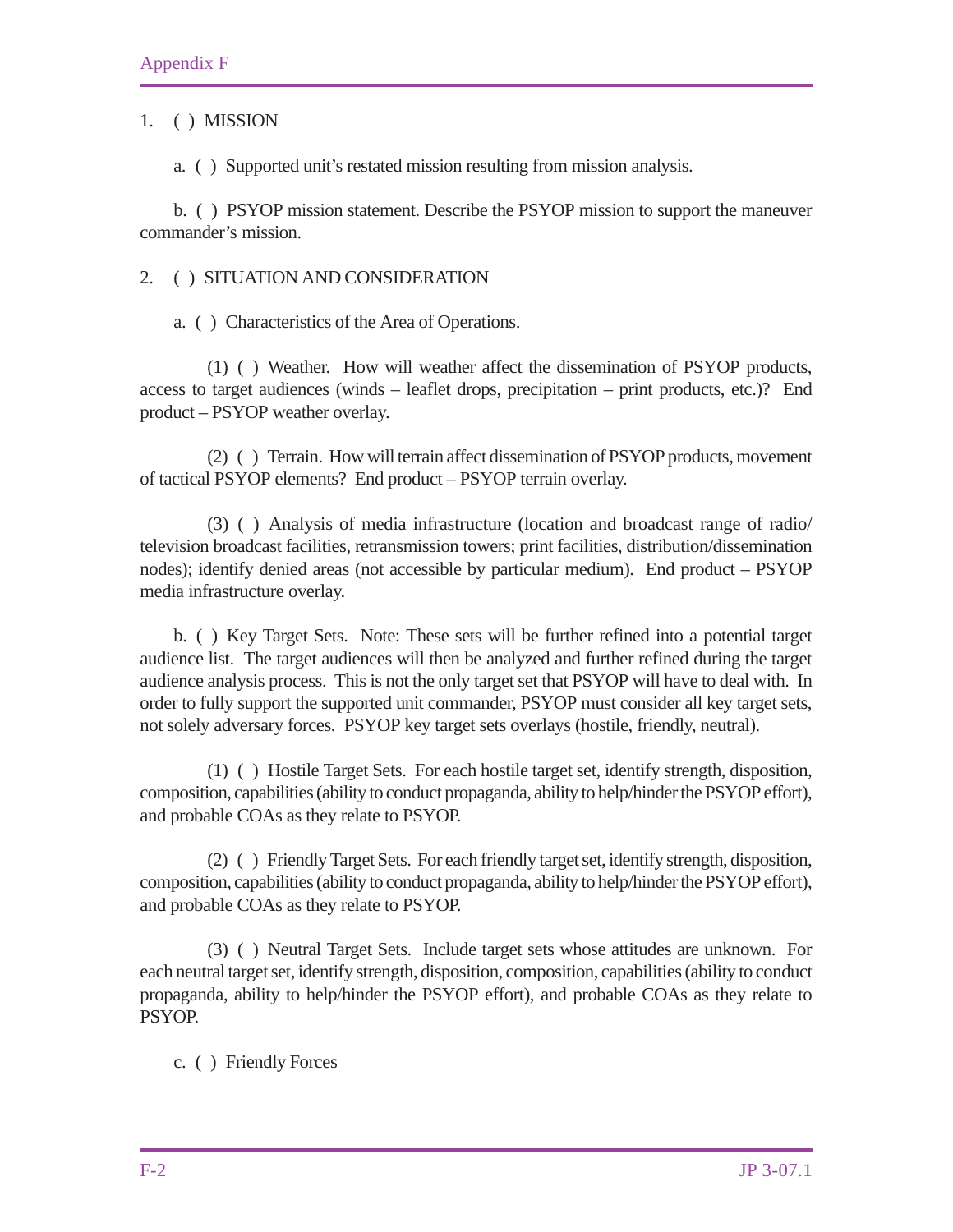(1) ( ) Supported Unit COAs. State the COAs under consideration and the PSYOP specific requirements needed to support each COA.

(2) ( ) Current Status of Organic Personnel and Resources. State availability of organic personnel and resources needed to support each COA under consideration. Consider PSYOP specific personnel, other personnel specialties, availability of PSYOP specific equipment.

(3) ( ) Current Status of Non-organic Personnel and Resources. State availability of non-organic resources needed to support each COA. Consider linguistic support, COMMANDO SOLO, leaflet dropping aircraft, reserve PSYOP forces.

(4) ( ) Comparison of Requirements Versus Capabilities and Recommended Solutions. Compare PSYOP requirements for each COA with current PSYOP capabilities. List recommended solutions for any shortfall in capabilities.

(5) ( ) Key Considerations (evaluation criteria) for COA Supportability. List evaluation criteria to be used in COA analysis and COA comparison.

d. ( ) Assumptions. State assumptions about the PSYOP situation made for this estimate. For instance, "Assumption: adversary propaganda broadcast facilities will be destroyed by friendly forces not later than the day on which operations commence or are scheduled to commence plus two days."

### 3. ( ) ANALYSIS OF COAs

a. ( ) Analyze each COA from the PSYOP point of view to determine its advantages and disadvantages for conducting PSYOP. The level of command, scope of contemplated operations, and urgency of need determine the detail in which the analysis is made.

b. () The evaluation criteria listed in paragraph  $2(c, 5)$  above establish the elements to be analyzed for each COA under consideration. Examine these factors realistically and include appropriate considerations that may have an impact on the PSYOP situation as it affects the COAs. Throughout the analysis, the staff officer must keep PSYOP considerations foremost in mind. The analysis is not intended to produce a decision, but to ensure that all applicable PSYOP factors have been considered and are the basis of paragraphs 4 and 5.

# 4. ( ) COMPARISON OF COAs

a. ( ) Compare the proposed COAs to determine the one that offers the best chance of success from the PSYOP point of view. List the advantages and disadvantages of each COA affecting PSYOP. Comparison should be visually supported by a decision matrix.

b. ( ) Develop and compare methods of overcoming disadvantages, if any, in each COA.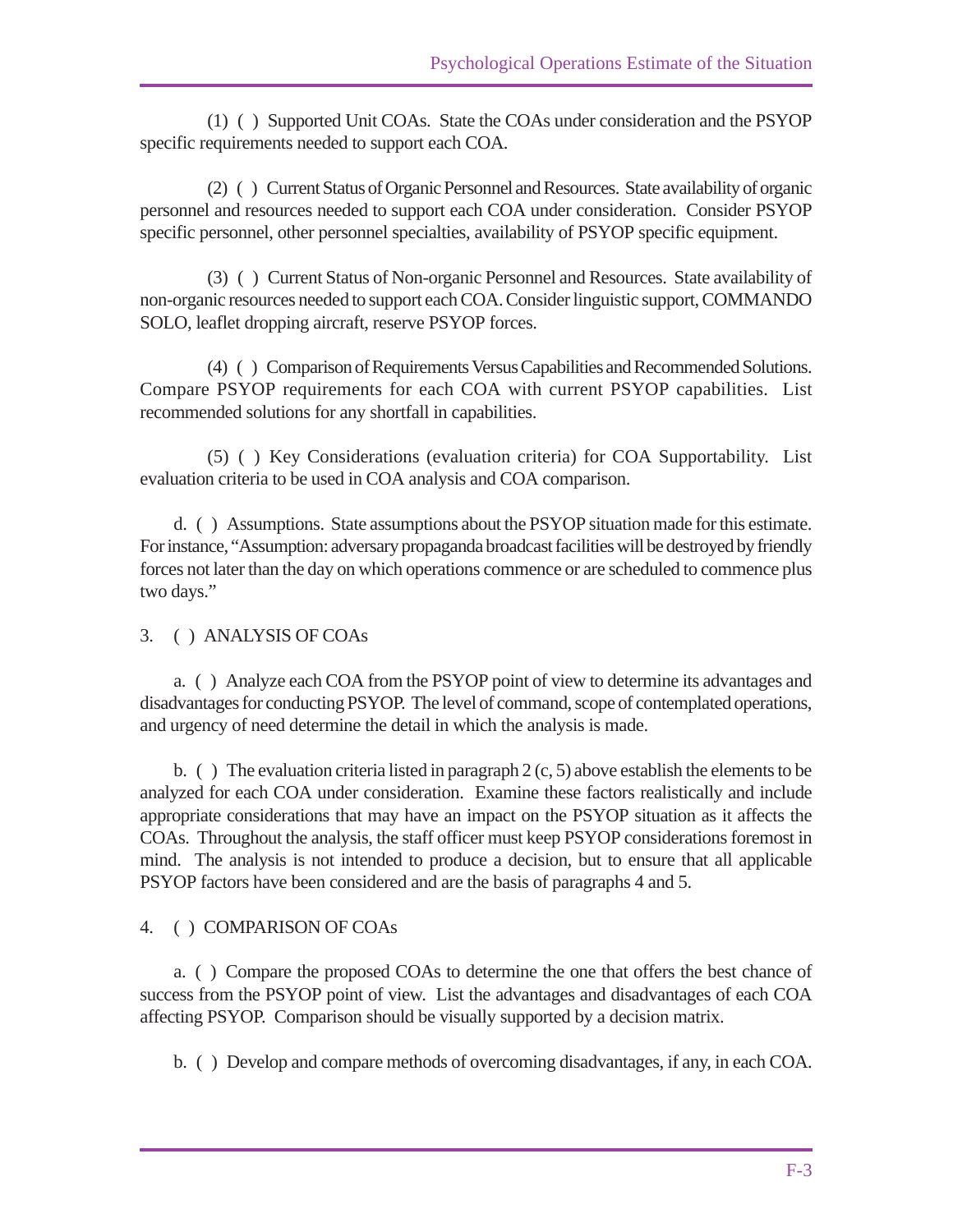c. ( ) State a general conclusion on the COA that offers the best chance of success from a PSYOP perspective.

### 5. ( ) RECOMMENDATIONS AND CONCLUSIONS

a. ( ) Recommended COA based on comparison (most supportable from the PSYOP perspective). Rank COAs from best to worst.

b. ( ) Issues, deficiencies, and risks, for each COA, with recommendations to reduce their impact.

 $(signed)$ G-3/PSYOP Staff Officer

ANNEXES:

DISTRIBUTION: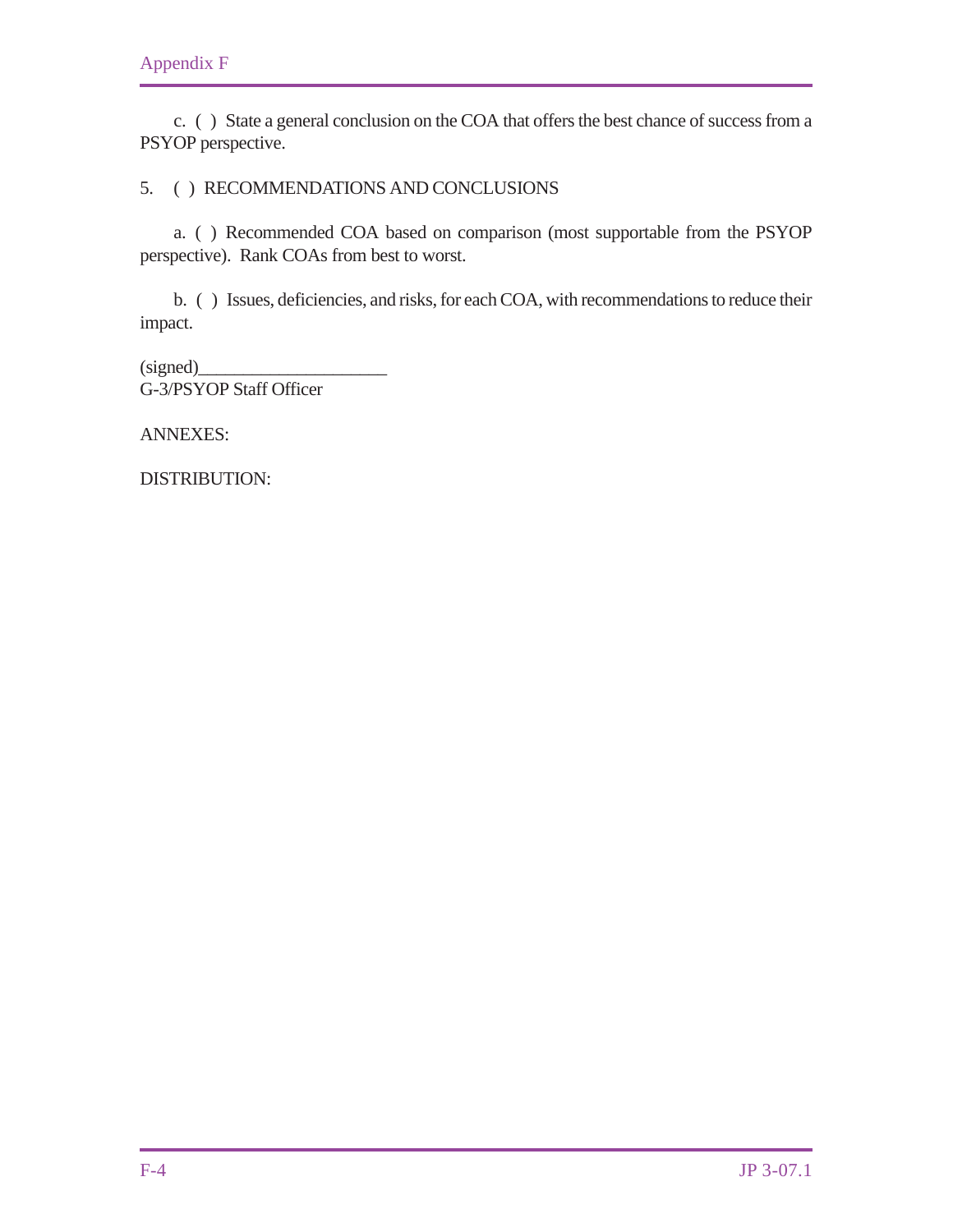# APPENDIX G **HEALTH SERVICE SUPPORT**

#### **1. General**

a. The use of HSS resources has historically proven to be a valuable low-risk asset to support FID programs. HSS is generally a non-controversial and cost-effective means of using the military element to support US national interests in another country. The focus of HSS initiatives are not curative, but rather long-term developmental programs that are sustainable by the HN. HSS activities are targeted toward the health problems facing the HN military and, in conjunction with other US agencies, civilian health initiatives through CA and FHA. This appendix is intended as an overview of HSS support to FID.

*For further information on HSS, refer to JP 4-02,* Doctrine for Health Service Support in Joint Operations*.*

b. In this environment, there are several appropriate HSS activities:

(1) Public health activities, to include preventive medicine and veterinary care, food hygiene, immunizations of humans and animals, child care, preventive dental hygiene, and paramedic procedures.

- (2) Diagnostic and treatment training.
- (3) Development of HSS logistic programs.
- (4) Development of continuing HSS education programs.
- (5) Development of HSS intelligence and threat analysis.

(6) Development of a HN military field HSS support system for treatment and evacuation.

(7) Assistance in the upgrade, staffing, and supplying of existing HSS facilities.

c. HSS activities enhance HN stability by:

(1) Developing HSS systems that are appropriate and affordable by the HN.

(2) Developing sustainable training and acquisition programs.

(3) Increasing the effectiveness of other USG agency programs such as USAID.

(4) Initiating and coordinating medical education opportunities for HN personnel through IMET.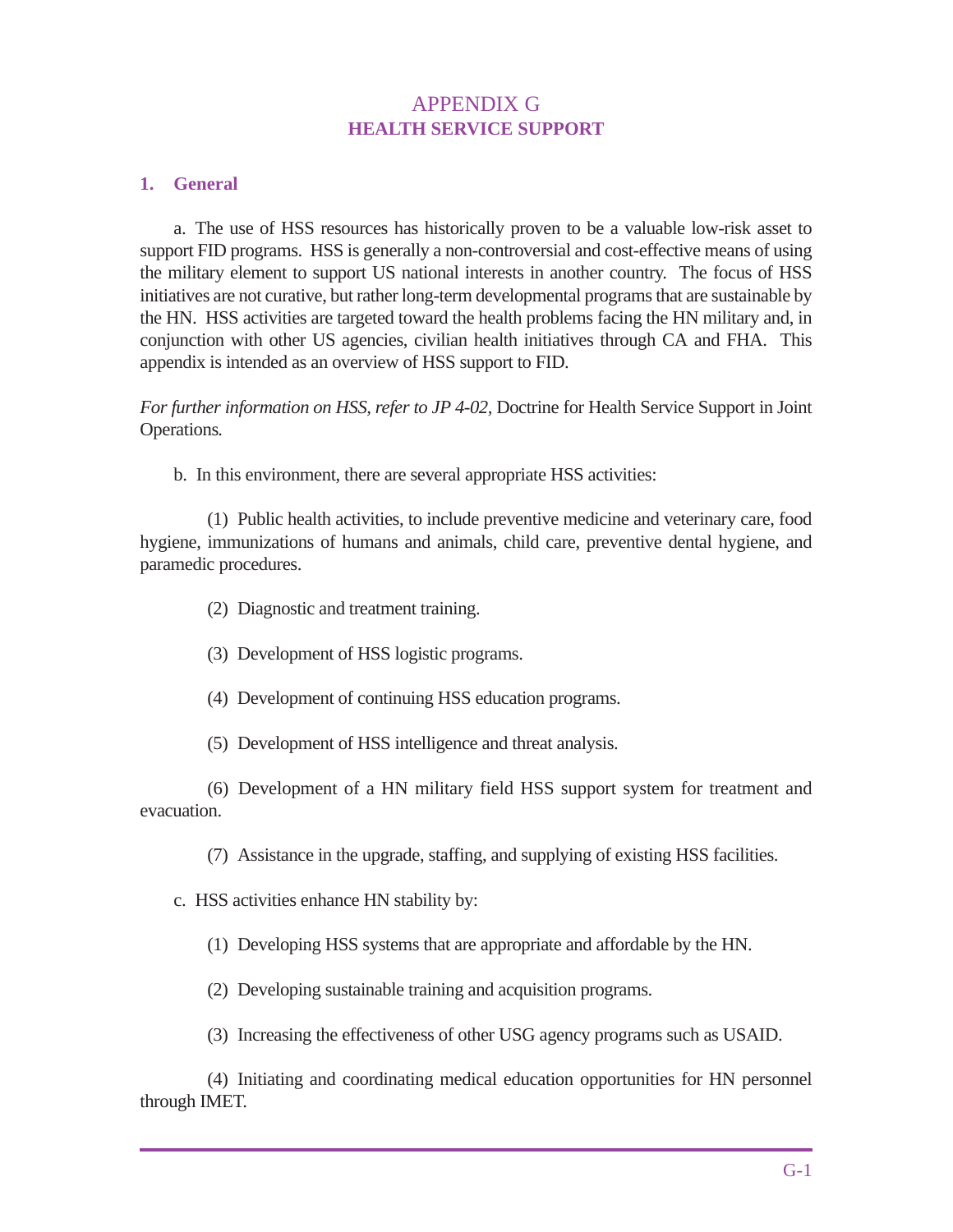(5) Improving the economic well-being through veterinary medicine and animal husbandry.

# **2. Health Service Support in Indirect Support**

HSS indirect support to FID programs is generally accomplished by medical training teams and advisers. The focus is on identification of medical threats that affect the efficiency and effectiveness of the HN military forces and designing programs to train and equip those forces.

## **3. Health Service Support in Direct Support (Not Involving Combat Operations)**

a. HSS direct support to FID programs includes training and direct medical, dental, and veterinary care for the military and, when authorized, for the civilian population. Direct HSS is provided when the HN lacks the capability to provide specific types of care. Concurrent with direct HSS support, mid- and long-term plans are developed to improve HN training and HSS systems. Direct HSS is also provided during disasters and to supplement HN programs.

b. **FHA.** FHA programs allow US military medical personnel to provide care during disasters or to support nonmilitary objectives. Activities include immunizations, refugee care, dental and veterinary screening programs, and rehabilitation support (prosthetic and orthopedic device manufacture).

c. **Humanitarian and Civic Action.** HCA delivers HSS support to the civilian population in conjunction with HN HSS personnel. Many countries' IDAD programs lack the resources to reach their entire population. HCA combines HN military, civilian, and international health agencies, and US military efforts to provide care and to enhance legitimacy and visibility of the HN government. Coordination is critical and the use of preplanning and pre-site surveys are imperative to effective use of all assets. HCA programs are generally wide in scope and are often long term.

### **4. Health Service Support in Combat Operations**

HSS in combat operations in support of a FID program will be generally limited to support provided to US military forces, as in any joint operation.

### **5. Planning for Health Service Support**

a. **General.** HSS support to FID programs must be an integral part of all US military planning as discussed in Chapter III, "Planning for Foreign Internal Defense."

b. **Planning Process**. HSS planning is driven by the situation and must consider the following requirements:

(1) Patient movement.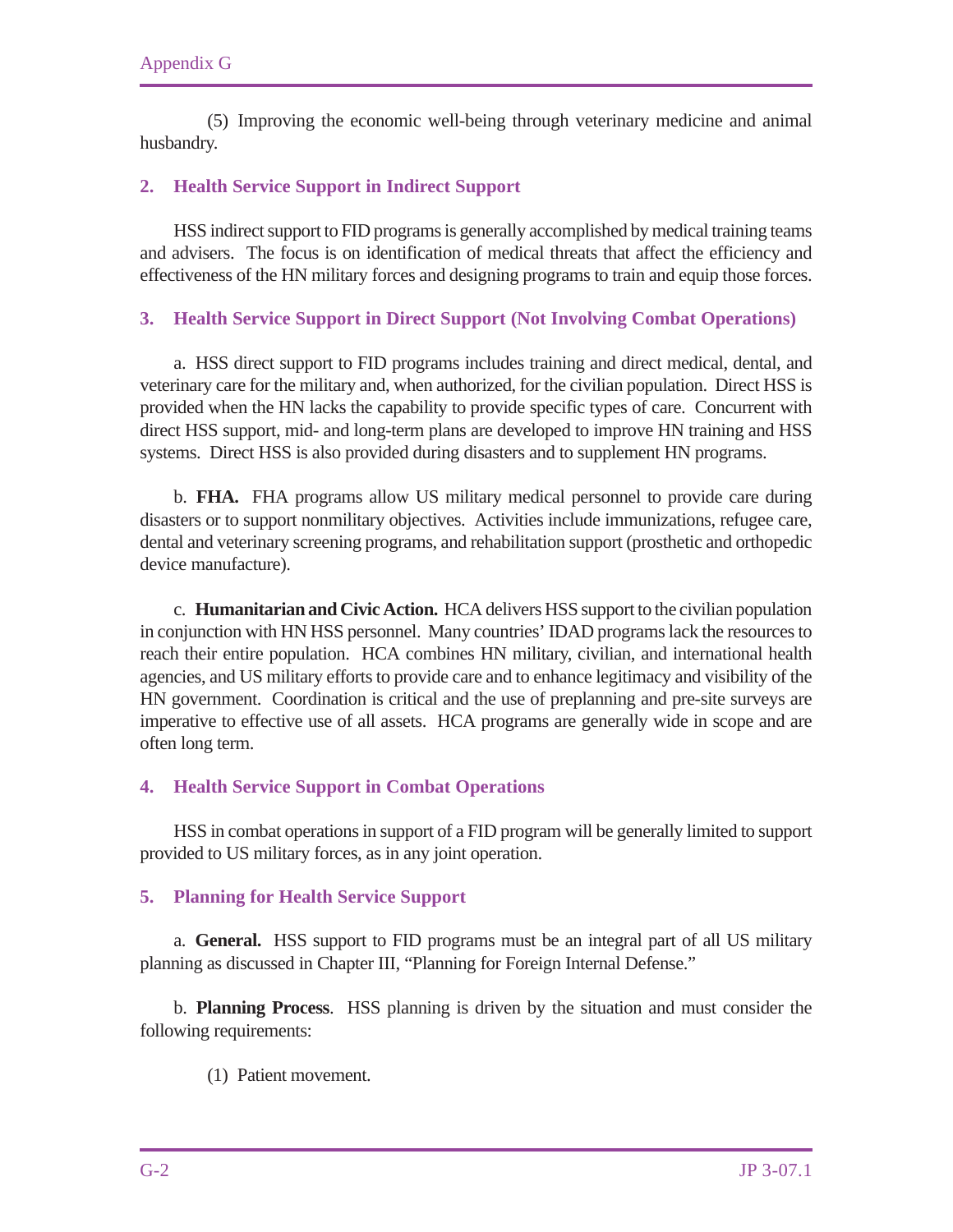- (2) Hospitalization.
- (3) HSS logistics.
- (4) Laboratory services.
- (5) Blood management.
- (6) Dental services.
- (7) Veterinary services.
- (8) Preventive medicine services.
- (9) C4.

(10) HSS base development factors such as facilities, transportation, and maintenance.

c. **Pre-site Survey.** A pre-site survey is a critical component of the planning process. This activity is accomplished 60 to 90 days in advance of the beginning of HSS support to the FID program. The pre-site survey team affects coordination with the HN, USG, and international agencies and gathers information to complete a detailed HSS threat assessment. This assessment is the base document for HSS planning and subsequent employment to support the FID program.

d. **Legal Restrictions.** As in other military activities to support FID, HSS initiatives and programs are governed by numerous laws. Refer to Appendix A, "Commander's Legal Considerations," for guidance concerning legal considerations.

e. **Resources.** Budgeting for HSS is closely monitored and regulated. Funding from a variety of sources may be required and preplanned.

### **6. Health Service Support Employment**

a. **General.** Employment of HSS in support of FID programs is most effective when HSS personnel are used to train or to assist the HN improve its HSS capabilities to provide care to its population. Even when providing direct care to the HN, HSS should continue to emphasize this aspect.

b. **RC and DOD Civilian Personnel.** Much of the US military HSS assets are resident in the RC. HSS activities in support of FID offer RC personnel and units opportunities to train and increase readiness. DOD civilian personnel with specific skills can assist in filling other voids as required.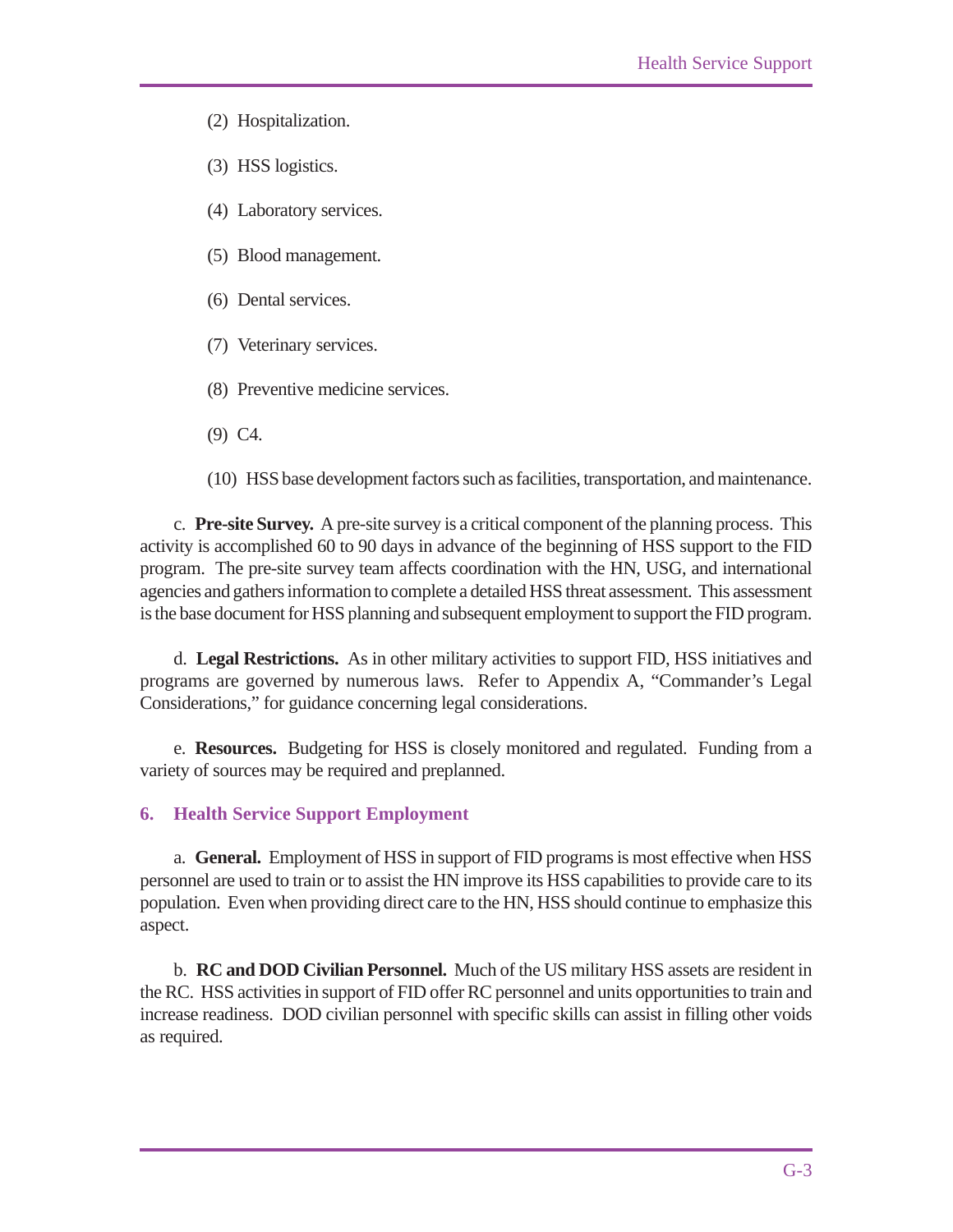Intentionally Blank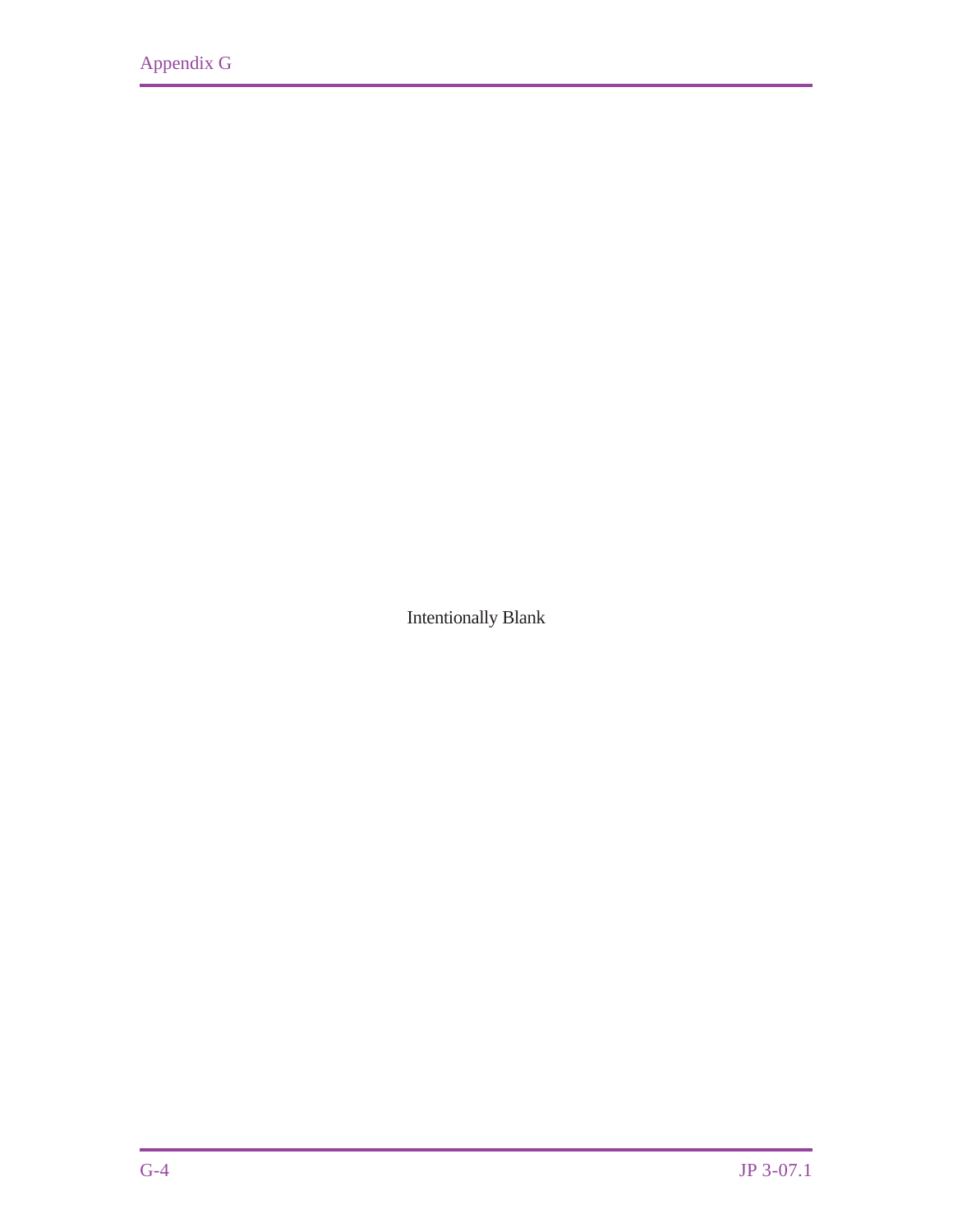## APPENDIX H **REFERENCES**

The development of JP 3-07.1 is based upon the following primary references.

## **1. Public Laws**

a. Omnibus Diplomatic Security and Antiterrorism Act of 1986 (PL-99-399).

b. Nunn-Cohen Amendment to the National Defense Authorization Act for Fiscal Year 1987 (PL-99-661).

- c. Antidrug Abuse Act of 1988 (PL-100-690).
- d. Foreign Assistance Act of 1981, as amended (PL 87-195).
- e. National Defense Authorization Act for Fiscal Year 1990, Title XI.
- f. Drug Interdiction and Law Enforcement Support (PL-101-456).
- g. Arms Export Control Act of 1976, as amended (PL 90-629).
- h. National Defense Authorization Act for FY 1990 and FY 1991 (PL 101-89).
- i. National Defense Authorization Act for FY 1991 (PL 101-510).
- j. International Narcotics Control Act of 1990 (PL 101-623).

## **2. Presidential Documents**

- a. NSPD 1, Organization of the National Security Council System.
- b. NSPD 8, United States Policy on Combatting Terrorism.
- c. NSPD 17, National Strategy to Combat Weapons of Mass Destruction.
- d. National Security Decision Directive 277.
- e. National Security Review 27.
- f. National Security Directive 18.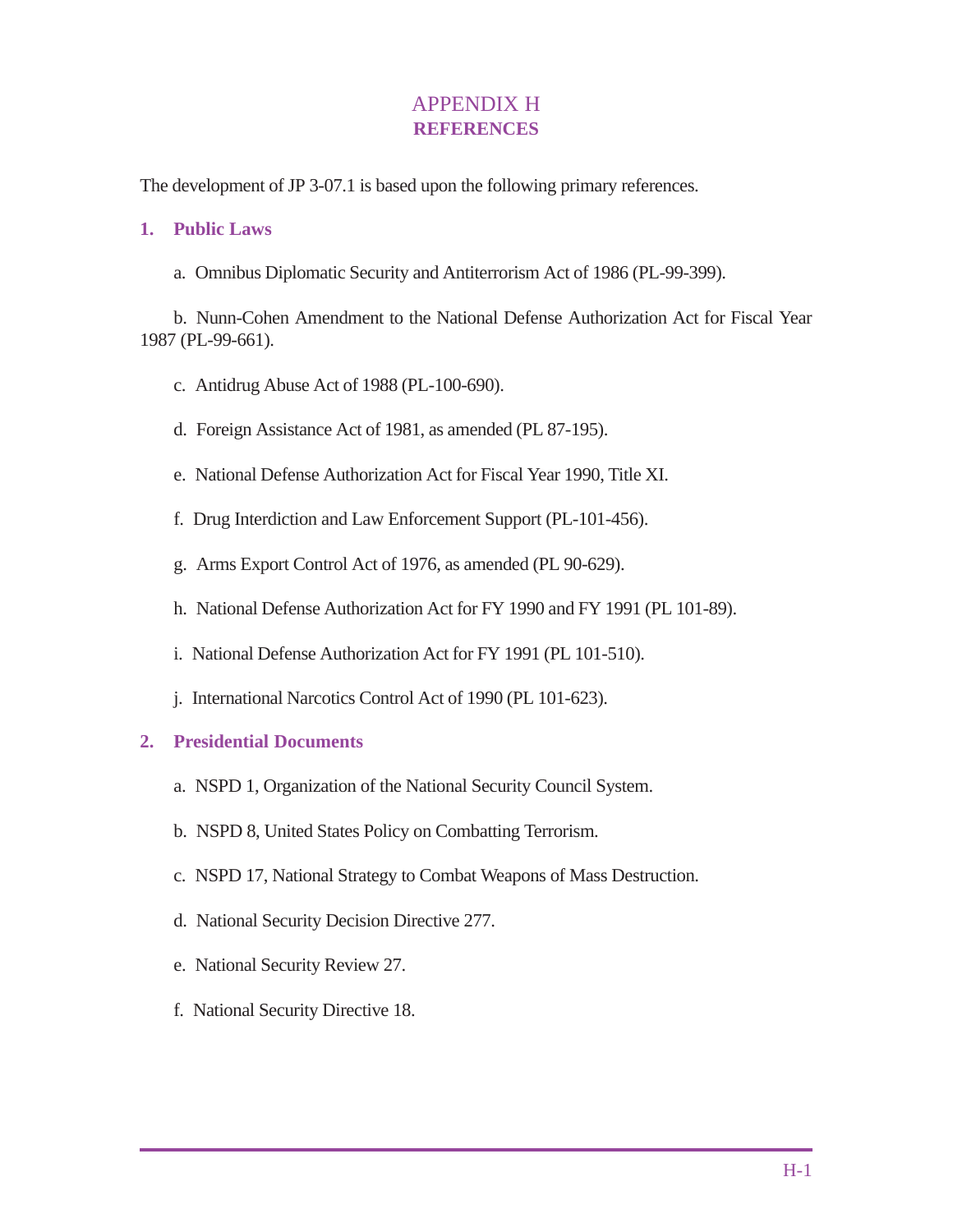### **3. DOD**

- a. DOD Directive 2000.12, *DOD Antiterrorism Protection*.
- b. DOD Directive 5100.46, *Foreign Disaster Relief*.
- c. DOD Directive 5132.3, *DOD Policy and Responsibilities Relating to Security Assistance*.
- d. DOD Directive 5240.2, *DOD Counterintelligence.*
- e. DOD Manual 5105.38M, *Security Assistance Management Manual*.

### **4. Joint**

- a. JP 0-2, *Unified Action Armed Forces (UNAAF)*.
- b. JP 1, *Joint Warfare of the Armed Force of the United States*.

c. JP 1-01, *Joint Doctrine Development System*. (Until replaced by CJCSI 5120.02, *Joint Doctrine Development System*).

d. JP 1-02, *DOD Dictionary of Military and Associated Terms*.

e. JP 2-0, *Doctrine for Intelligence Support to Joint Operations*.

f. JP 2-01.2, *Counterintelligence Support to Military Operations.*

g. JP 3-0, *Doctrine for Joint Operations*.

h. JP 3-05, *Doctrine for Joint Special Operations.*

i. JP 3-05.1, *Joint Tactics, Techniques, and Procedures for Joint Special Operations Task Forces*.

j. JP 3-05.2, *Joint Tactics, Techniques, and Procedures for Special Operations Targeting and Mission Planning*.

k. JP 3-07, *Joint Doctrine for Military Operations Other Than War*.

l. JP 3-07.4, *Joint Counterdrug Operations.*

m. JP 3-08, *Interagency Coordination During Joint Operations, Volume I*.

n. JP 3-13, *Joint Doctrine for Information Operations*.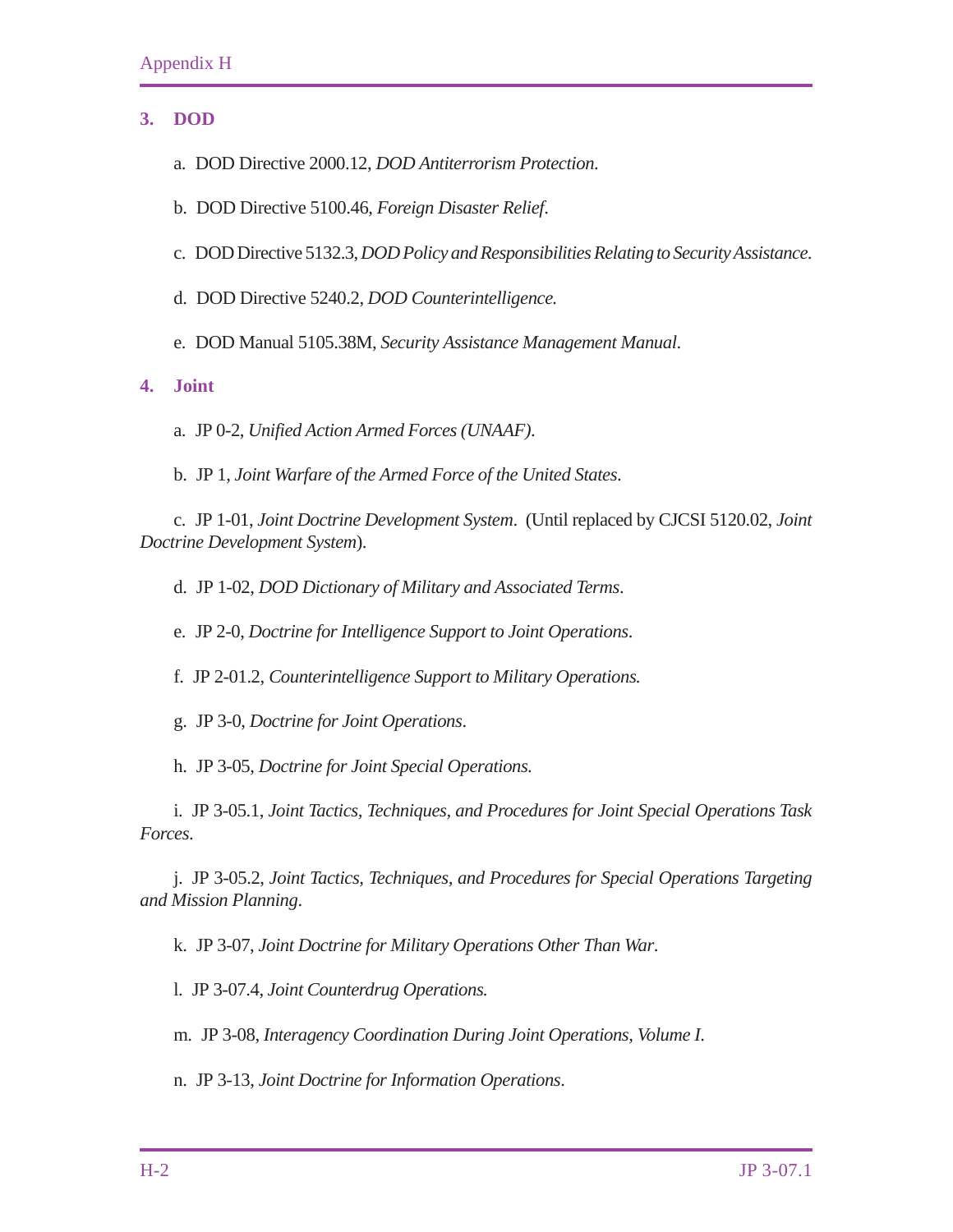- o. JP 3-34, *Engineer Doctrine for Joint Operations.*
- p. JP 3-53, *Doctrine for Joint Psychological Operations*.
- q. JP 3-54, *Joint Doctrine for Operations Security*.
- r. JP 3-57, Joint *Doctrine for Civil-Military Operations*.
- s. JP 3-57.1, *Joint Doctrine for Civil Affairs*.
- t. JP 4-0, *Doctrine for Logistic Support of Joint Operations*.
- u. JP 4-02, *Doctrine for Health Service Support in Joint Operations*.
- v. JP 5-0*, Doctrine for Planning Joint Operations*.
- w. JP 5-00.2, *Joint Task Force Planning Guidance and Procedures*.
- x. JP 6-0, *Doctrine for C4 Systems Support to Joint Operations*.

y. CJCSI 3110.12, Annex L (Civil Affairs) the Joint Strategic Capabilities Plan.

z. CJCSI 3214.01A, Military Support to Foreign Consequence Management Operations.

aa. CJCSI 5810.01B, Implementation of the DOD Law of War Program.

bb. CJCSM 3122.03A, Joint Operation Planning and Execution System, Vol II (Planning Formats and Guidance.

cc. CJCS Handbook 5260, Commander's Handbook for Antiterrorism Readiness.

#### **5. Multi-Service**

a. Field Manual (FM) 100-20/AFP 3-20, *Military Operations in Low Intensity Conflict*.

b. FC 100-37-1/Operational Handbook 7-14.1, *Unit Terrorism Counteraction*.

c. Naval Warfare Publication (NWP) 9/FMFM 1-10, *Law of Naval Warfare*.

d. Army Regulation 12-15, Secretary of the Navy Instruction (SECNAVINST) 4950.4, Air Force Instruction (AFI) 16-105, *Joint Security Assistance Training (JSAT) Regulation*.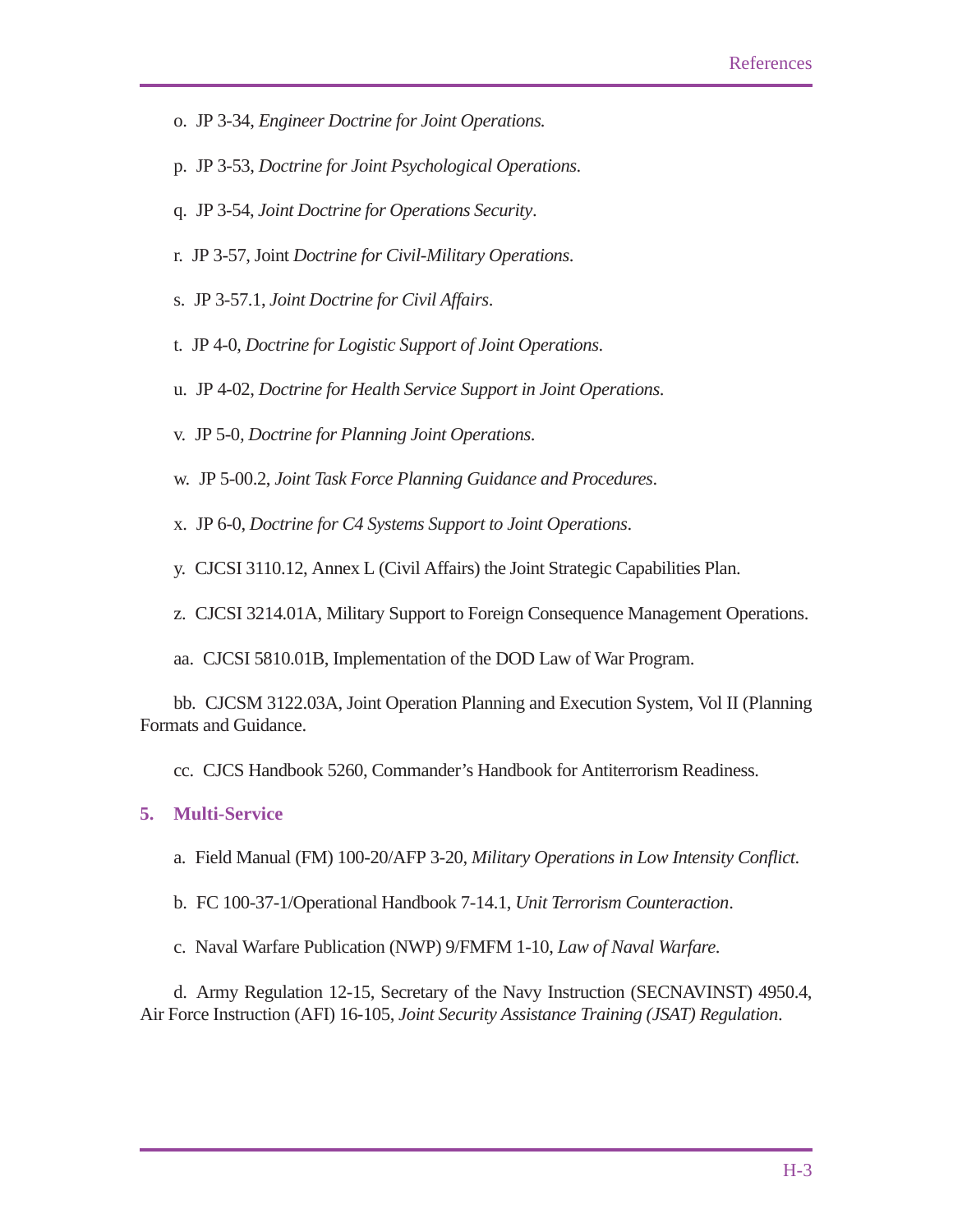#### **6. US Army**

- a. FM 3-0, *Operations*.
- b. FM 3-05.30, *Psychological Operations*.
- c. FM 4-0, *Combat Service Support*.
- d. FM 3-07, *Stability Operations and Support Operations.*
- e. FM 8-42, *Combat Health Support in Stability Operations*.
- f. FM 31-20-3, *Special Forces Foreign Internal Defense Tactics, Techniques, and Procedures*
- g. FM 41-10, *Civil Affairs Operations*.
- h. FM 46-1*, Public Affairs Operations*.
- i. FM 90-8, *Counterguerrilla Operations*.
- j. FM 100-25, *Doctrine for Army Special Operations Forces*.

### **7. US Navy**

- a. NWP 1, *Strategic Concepts of the US Navy*.
- b. NWP-11, *Naval Operational Planning*.
- c. NWP-13-1, *Navy Riverine and Coastal Operations*.
- d. NWP-15, *Naval Special Warfare*.
- e. NWP-15-2, *Special Boat Squadrons in Naval Special Warfare*.
- f. Chief of Naval Operations Instruction (OPNAVINST) 3070.1, *Operations Security*.
- g. OPNAVINST 3490.1, *Operations Against Command (Draft)*.
- h. SECNAVINST 3070.1, *Operations Security*.

## **8. US Marine Corps**

- a. Navy, Marine Corps 2890, *Small Wars Manual*.
- b. Fleet Marine Force Manual 8-2, *Counterinsurgency Operations*.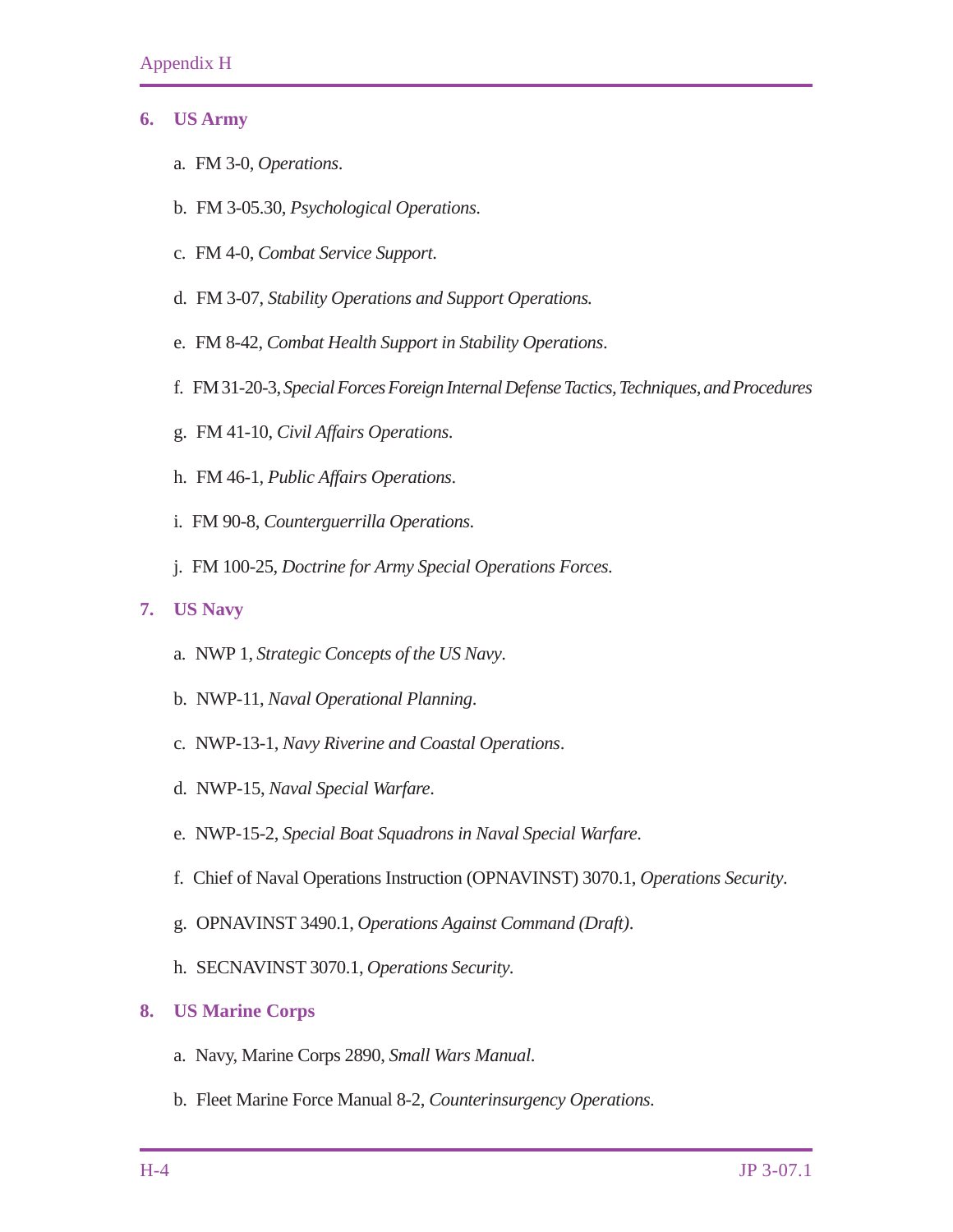c. Marine Corps Order 3410.2A, *Marine Corps Doctrine for Psychological Operations*.

## **9. US Air Force**

a. Air Force Doctrine Document (AFDD 1), *Air Force Basic Doctrine*.

b. AFDD 2-7.1, *Foreign Internal Defense*.

c. AFI 31-210, *The Air Force Antiterrorism/Force Protection (AT/FD) Programs Standards*.

**10. US Coast Guard**

a. Commandant, United States Coast Guard Instruction M3501.38/NWP 3-10, *Naval Coastal Warfare.*

b. *United States Coast Guard Model Maritime Service Code, 1995 Edition.*

c. *Model Maritime Operations Guide*, 2003 Edition.

#### **11. Other**

*The Management of Security Assistance*, The Defense Institute of Security Assistance Management.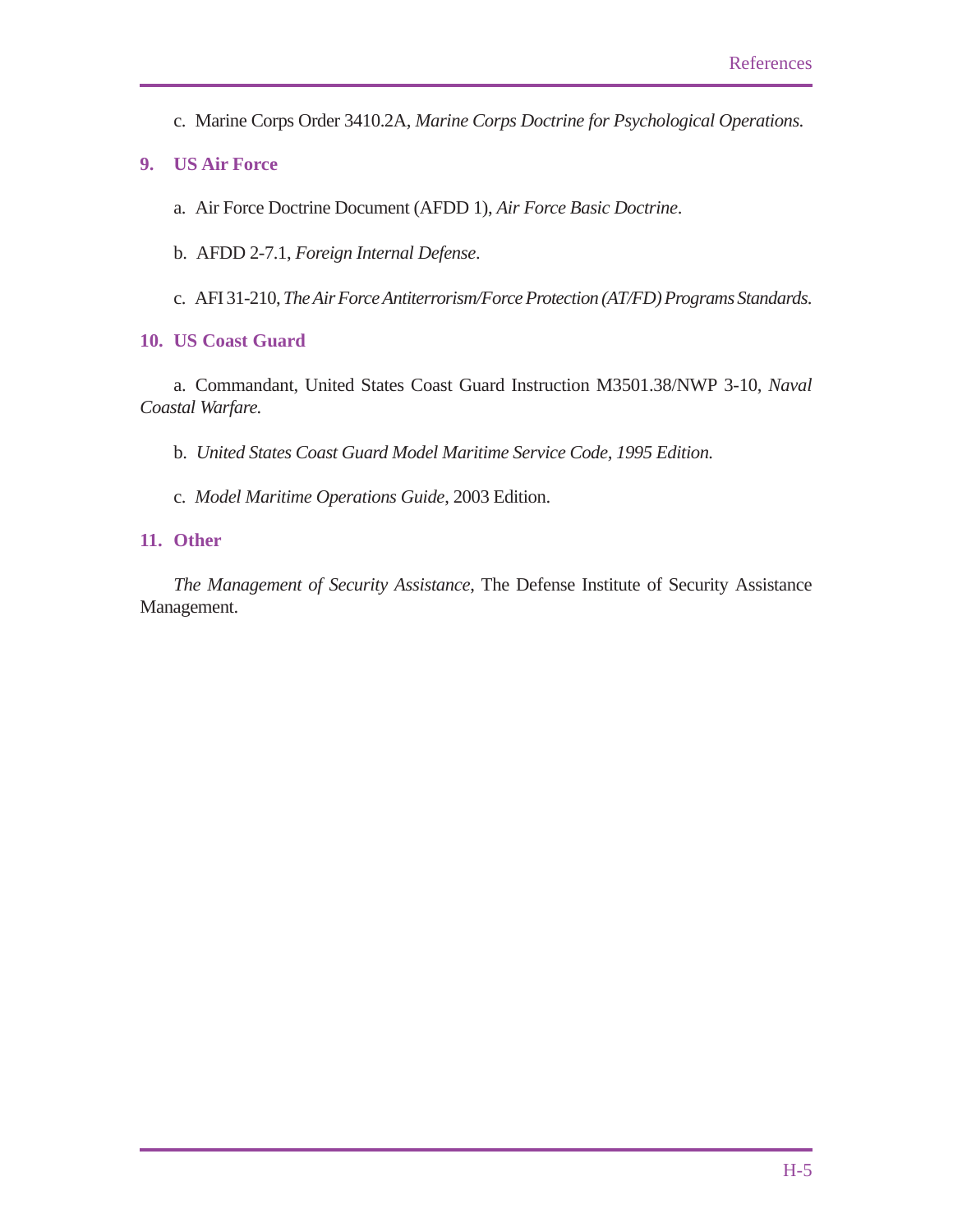Intentionally Blank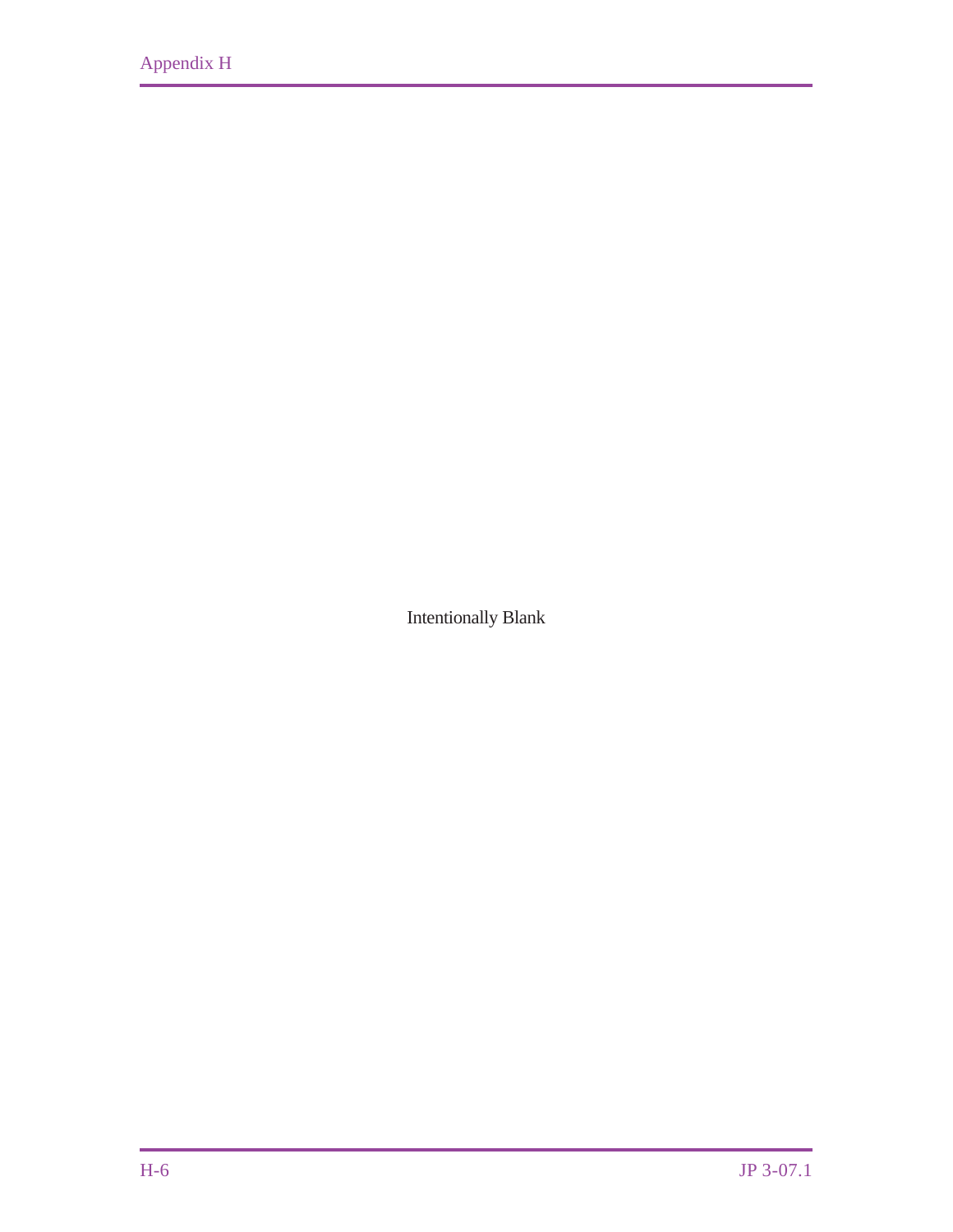## APPENDIX J **ADMINISTRATIVE INSTRUCTIONS**

#### **1. User Comments**

Users in the field are highly encouraged to submit comments on this publication to: Commander, United States Joint Forces Command, Joint Warfighting Center Code JW100, 116 Lake View Parkway, Suffolk, VA 23435-2697. These comments should address content (accuracy, usefulness, consistency, and organization), writing, and appearance.

### **2. Authorship**

The lead agent for this publication is the USSOCOM. The Joint Staff doctrine sponsor for this publication is the Director for Strategic Plans and Policy (J-5).

#### **3. Supersession**

This publication supersedes JP 3-07.1, 26 June 1996, *Joint Tactics, Techniques, and Procedures for Foreign Internal Defense (FID)*.

#### **4. Change Recommendations**

a. Recommendations for urgent changes to this publication should be submitted:

| TO: | CDRUSSOCOM MACDILL AFB FL/SOOP-JD/          |
|-----|---------------------------------------------|
|     | INFO: JOINT STAFF WASHINGTON DC//J7-JDETD// |
|     | CDRUSJFCOM NORFOLK VA//JW100//              |

Routine changes should be submitted to the Director for Operational Plans and Joint Force Development (J-7), JDETD, 7000 Joint Staff Pentagon, Washington, DC 20318-7000, with info copies to the USJFCOM JWFC.

b. When a Joint Staff directorate submits a proposal to the Chairman of the Joint Chiefs of Staff that would change source document information reflected in this publication, that directorate will include a proposed change to this publication as an enclosure to its proposal. The Military Services and other organizations are requested to notify the Director, J-7, Joint Staff, when changes to source documents reflected in this publication are initiated.

c. Record of Changes:

| CHANGE COPY |               | DATE OF | <b>DATE</b> | <b>POSTED</b> |                |
|-------------|---------------|---------|-------------|---------------|----------------|
|             | NUMBER NUMBER | CHANGE  | ENTERED     | - RY          | <b>REMARKS</b> |
|             |               |         |             |               |                |

\_\_\_\_\_\_\_\_\_\_\_\_\_\_\_\_\_\_\_\_\_\_\_\_\_\_\_\_\_\_\_\_\_\_\_\_\_\_\_\_\_\_\_\_\_\_\_\_\_\_\_\_\_\_\_\_\_\_\_\_\_\_\_\_\_\_\_\_\_\_\_\_\_\_\_\_\_\_\_\_\_\_\_\_\_\_\_\_\_\_\_\_\_\_\_\_\_\_ \_\_\_\_\_\_\_\_\_\_\_\_\_\_\_\_\_\_\_\_\_\_\_\_\_\_\_\_\_\_\_\_\_\_\_\_\_\_\_\_\_\_\_\_\_\_\_\_\_\_\_\_\_\_\_\_\_\_\_\_\_\_\_\_\_\_\_\_\_\_\_\_\_\_\_\_\_\_\_\_\_\_\_\_\_\_\_\_\_\_\_\_\_\_\_\_\_\_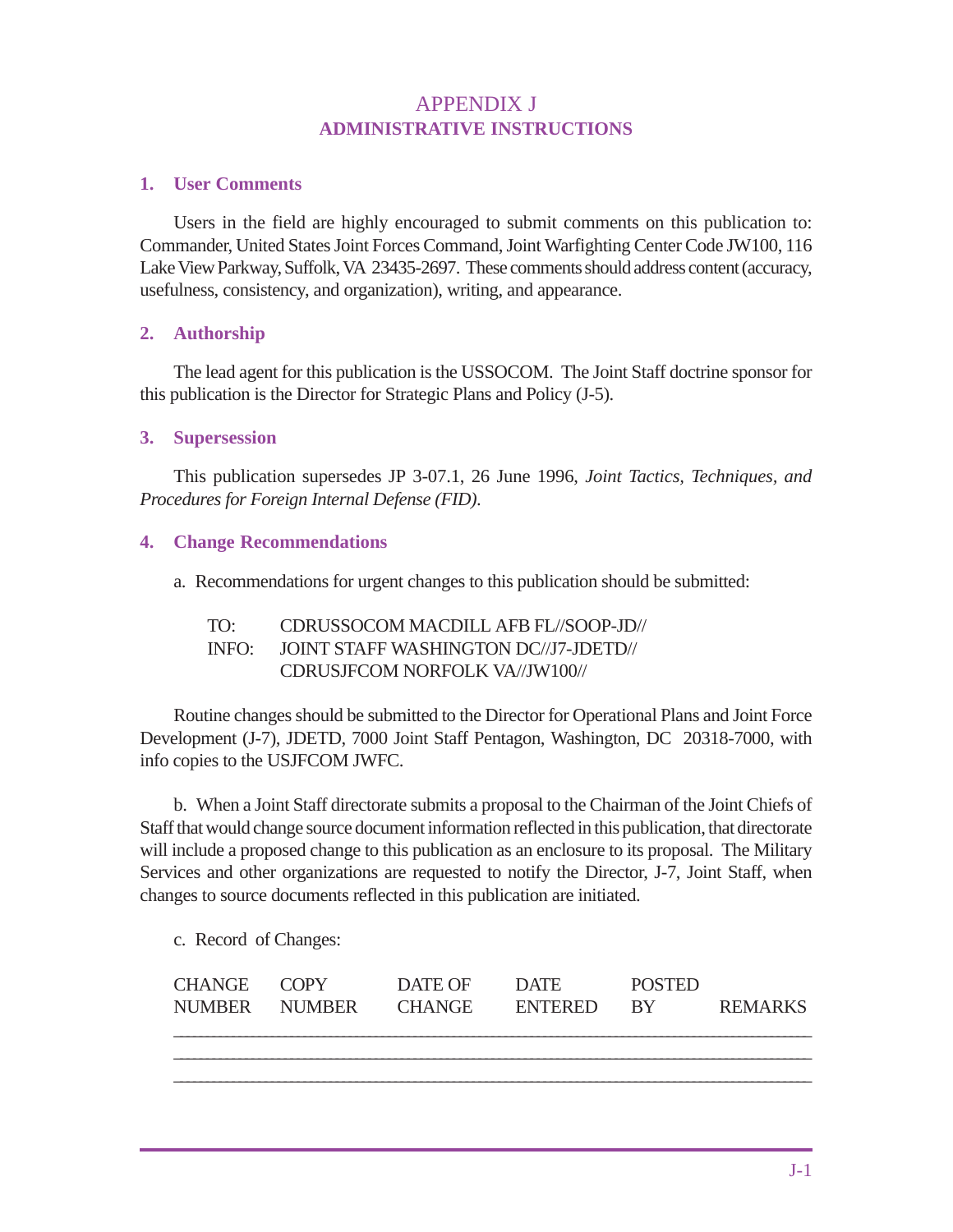## **5. Distribution**

a. Additional copies of this publication can be obtained through Service publication centers listed below (initial contact) or the USJFCOM JWFC in the event that the joint publication is not available from the Service.

b. Only approved joint publications and joint test publications are releasable outside the combatant commands, Services, and Joint Staff. Release of any classified joint publication to foreign governments or foreign nationals must be requested through the local embassy (Defense Attaché Office) to DIA Foreign Liaison Office, PO-FL, Room 1E811, 7400 Defense Pentagon, Washington, DC 20301-7400.

c. Additional copies should be obtained from the Military Service assigned administrative support responsibility by DOD Directive 5100.3, 15 November 1999, *Support of the Headquarters of Unified, Specified, and Subordinate Joint Commands*.

| Army:         | US Army AG Publication Center SL<br>1655 Woodson Road<br><b>Attn: Joint Publications</b><br>St. Louis, MO 63114-6181                            |
|---------------|-------------------------------------------------------------------------------------------------------------------------------------------------|
| Air Force:    | <b>Air Force Publications Distribution Center</b><br>2800 Eastern Boulevard<br>Baltimore, MD 21220-2896                                         |
| Navy:         | CO, Naval Inventory Control Point<br>700 Robbins Avenue<br>Bldg 1, Customer Service<br>Philadelphia, PA 19111-5099                              |
| Marine Corps: | Commander (Attn: Publications)<br>814 Radford Blvd, Suite 20321<br>Albany, GA 31704-0321                                                        |
| Coast Guard:  | Commandant Coast Guard (G-OPD), US Coast Guard<br>2100 2nd Street, SW<br>Washington, DC 20593-0001                                              |
|               | Commander<br><b>USJFCOM JWFC Code JW2102</b><br>Doctrine Division (Publication Distribution)<br>116 Lake View Parkway<br>Suffolk, VA 23435-2697 |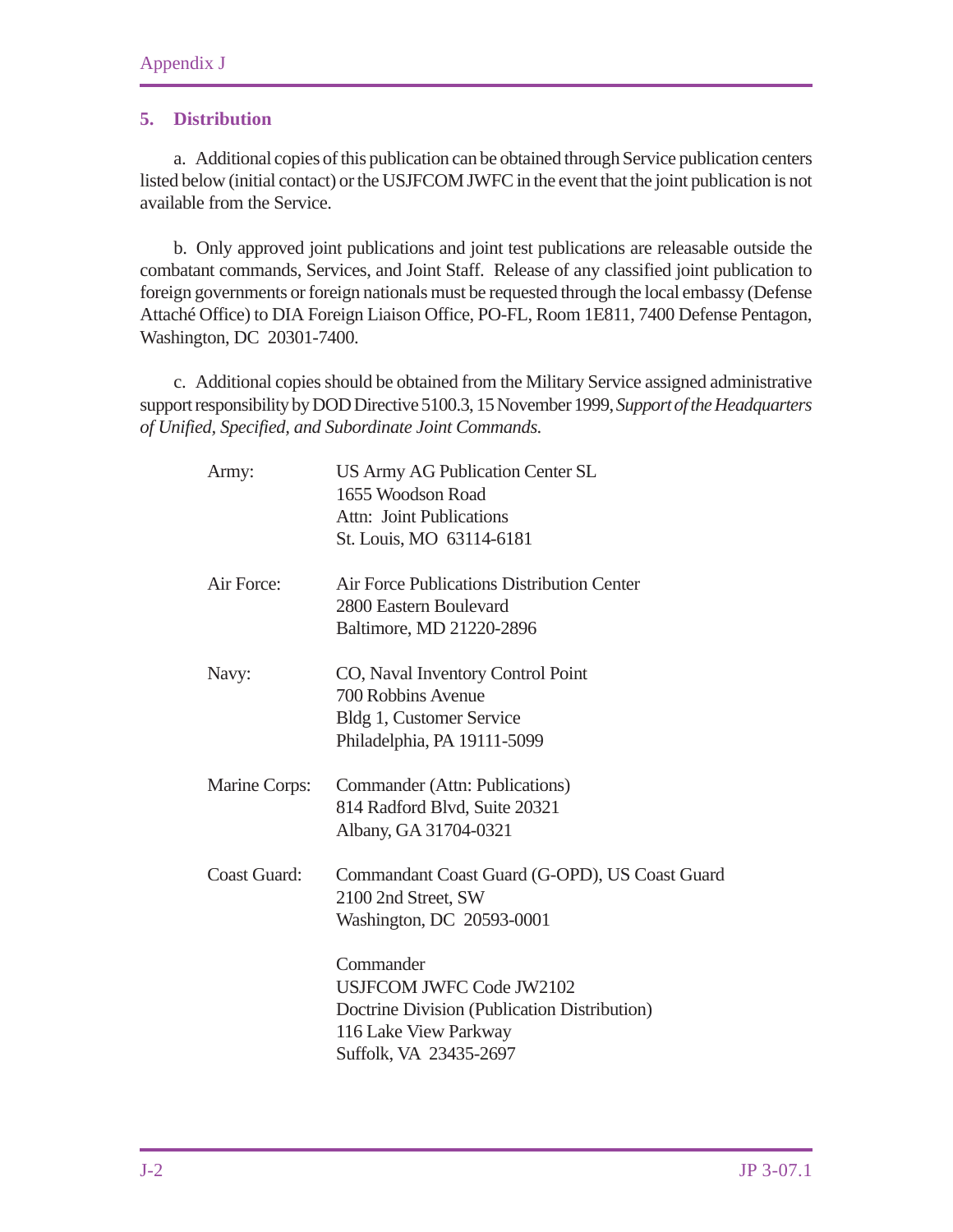d. Local reproduction is authorized and access to unclassified publications is unrestricted. However, access to and reproduction authorization for classified joint publications must be in accordance with DOD Regulation 5200.1-R, *Information Security Program*.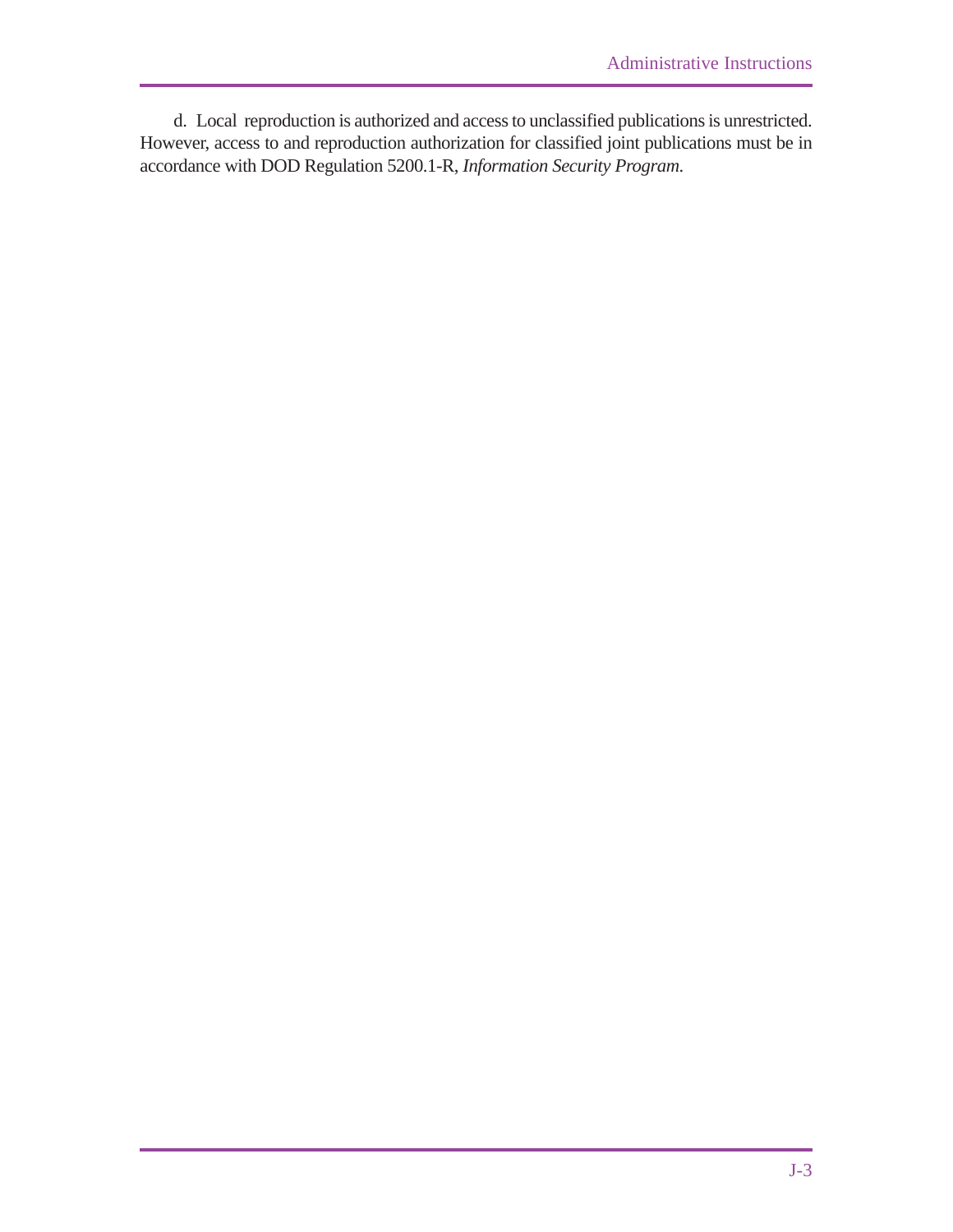Intentionally Blank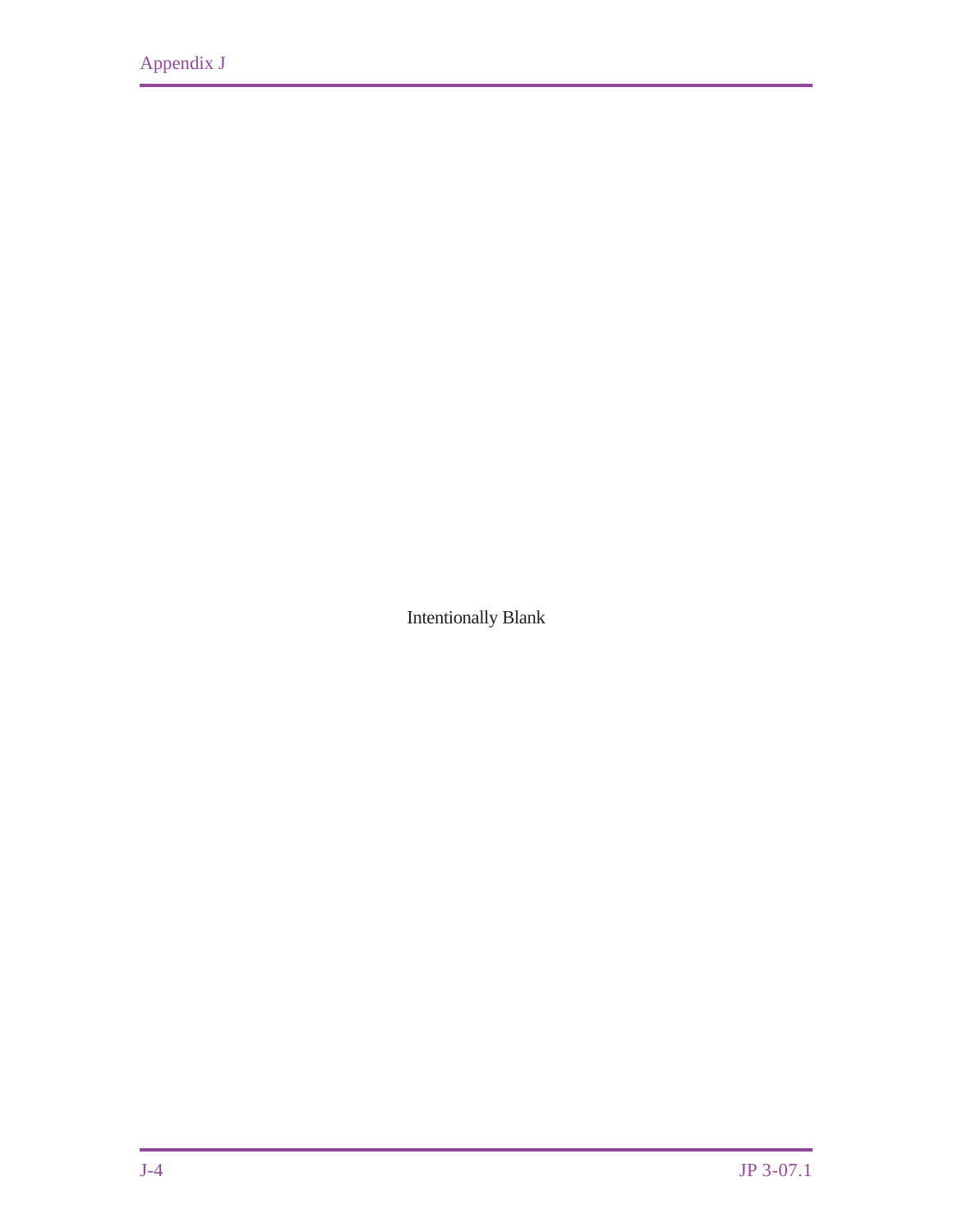# GLOSSARY **PART I — ABBREVIATIONS AND ACRONYMS**

| AC             | <b>Active Component</b>                                 |
|----------------|---------------------------------------------------------|
| <b>ACC</b>     | area coordination center                                |
| <b>AECA</b>    | <b>Arms Export Control Act</b>                          |
| <b>AFDD</b>    | Air Force doctrine document                             |
| AFI            | Air Force instruction                                   |
| <b>AOR</b>     | area of responsibility                                  |
| ASD(SO/LIC)    | Assistant Secretary of Defense (Special Operations/Low- |
|                | <b>Intensity Conflict</b> )                             |
| <b>ASPA</b>    | <b>American Service-Members' Protection Act</b>         |
| AT             | antiterrorism                                           |
| C <sub>2</sub> | command and control                                     |
| C <sub>4</sub> | command, control, communications, and computers         |
| CA             | civil affairs                                           |
| CD             | counterdrug                                             |
| CDRUSSOCOM     | Commander, United States Special Operations Command     |
| CG             | <b>Comptroller General</b>                              |
| <b>CI</b>      | counterintelligence                                     |
| <b>CIA</b>     | Central Intelligence Agency                             |
| <b>CISO</b>    | counterintelligence staff officer                       |
| <b>CJCSI</b>   | Chairman of the Joint Chiefs of Staff instruction       |
| <b>CJCSM</b>   | Chairman of the Joint Chiefs of Staff manual            |
| <b>CMO</b>     | civil-military operations                               |
| <b>COA</b>     | course of action                                        |
| <b>CONPLAN</b> | operation plan in concept format                        |
| <b>DATT</b>    | defense attaché                                         |
| <b>DM</b>      | detection and monitoring                                |
| <b>DOD</b>     | Department of Defense                                   |
| <b>DOS</b>     | Department of State                                     |
| <b>DSCA</b>    | Defense Security Cooperation Agency                     |
| DZ             | drop zone                                               |
| <b>ESF</b>     | <b>Economic Support Fund</b>                            |
| <b>ETSS</b>    | extended training service specialist                    |
| <b>FAA</b>     | Foreign Assistance Act                                  |
| <b>FHA</b>     | foreign humanitarian assistance                         |
| <b>FID</b>     | foreign internal defense                                |
| <b>FM</b>      | field manual                                            |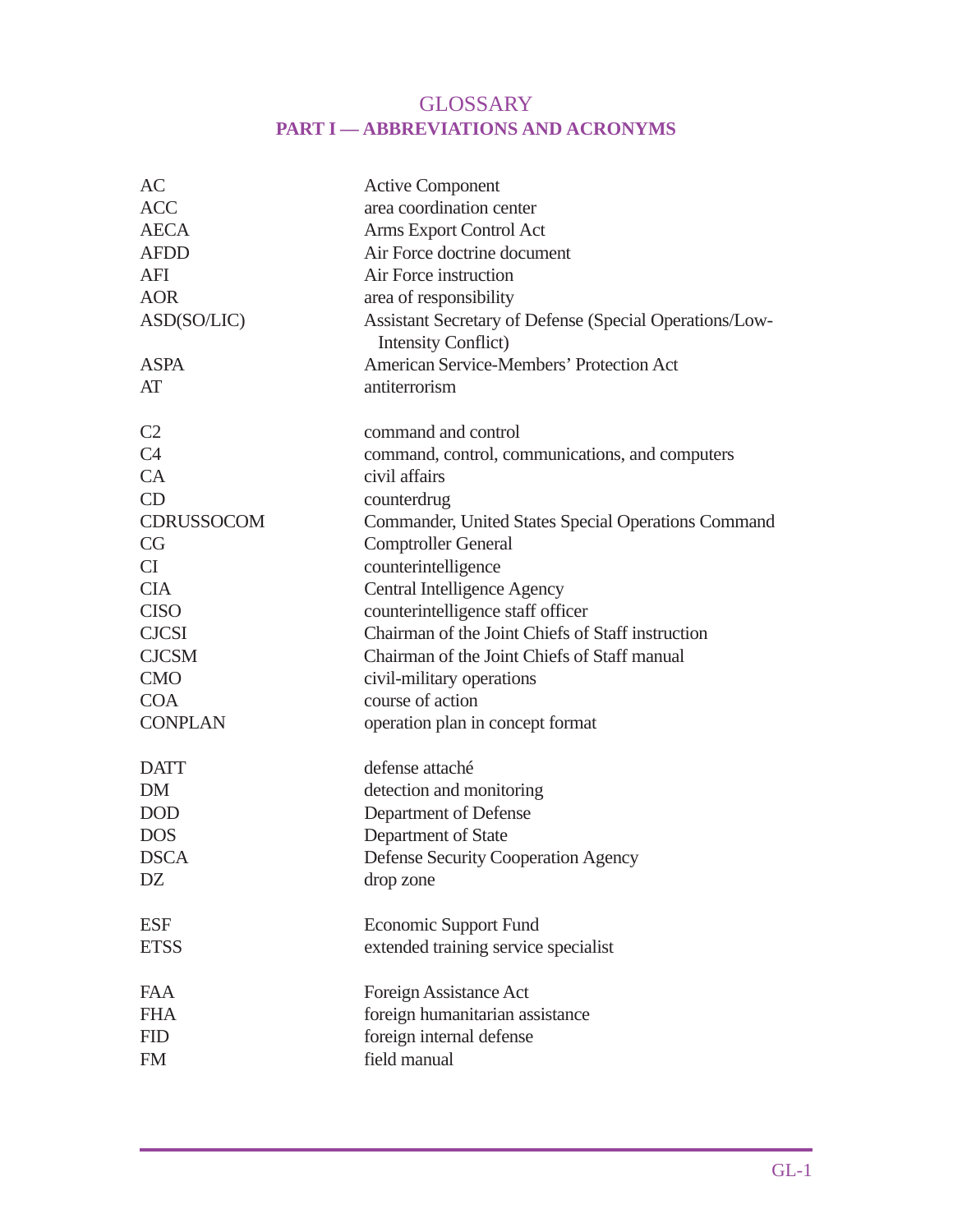| <b>FMFP</b>   | foreign military financing program                |
|---------------|---------------------------------------------------|
| <b>FMS</b>    | foreign military sales                            |
| <b>HCA</b>    | humanitarian and civic assistance                 |
| HN            | host nation                                       |
| <b>HNS</b>    | host-nation support                               |
| <b>HSS</b>    | health service support                            |
| <b>HUMINT</b> | human intelligence                                |
| <b>IDAD</b>   | internal defense and development                  |
| <b>IMET</b>   | international military education and training     |
| IO            | information operations                            |
| $J-2$         | intelligence directorate of a joint staff         |
| $J-3$         | operations directorate of a joint staff           |
| $J-4$         | logistics directorate of a joint staff            |
| $J-5$         | plans directorate of a joint staff                |
| <b>JFC</b>    | joint force commander                             |
| <b>JIPB</b>   | joint intelligence preparation of the battlespace |
| <b>JOA</b>    | joint operations area                             |
| <b>JOPES</b>  | Joint Operation Planning and Execution System     |
| JP            | joint publication                                 |
| <b>JPOTF</b>  | joint psychological operations task force         |
| <b>JSCP</b>   | Joint Strategic Capabilities Plan                 |
| <b>JSPS</b>   | Joint Strategic Planning System                   |
| <b>JTF</b>    | joint task force                                  |
| <b>LOC</b>    | line of communications                            |
| LOS           | line of sight                                     |
| LZ            | landing zone                                      |
| <b>MCA</b>    | military civic action                             |
| <b>MILCON</b> | military construction                             |
| <b>MOE</b>    | measure of effectiveness                          |
| <b>MTT</b>    | mobile training team                              |
| <b>NATO</b>   | North Atlantic Treaty Organization                |
| <b>NMS</b>    | national military strategy                        |
| <b>NSC</b>    | <b>National Security Council</b>                  |
| <b>NSCS</b>   | <b>National Security Council System</b>           |
| <b>NSPD</b>   | national security Presidential directive          |
| <b>NWP</b>    | naval warfare publication                         |
| O&M           | operation and maintenance                         |
| OAE           | operational area evaluation                       |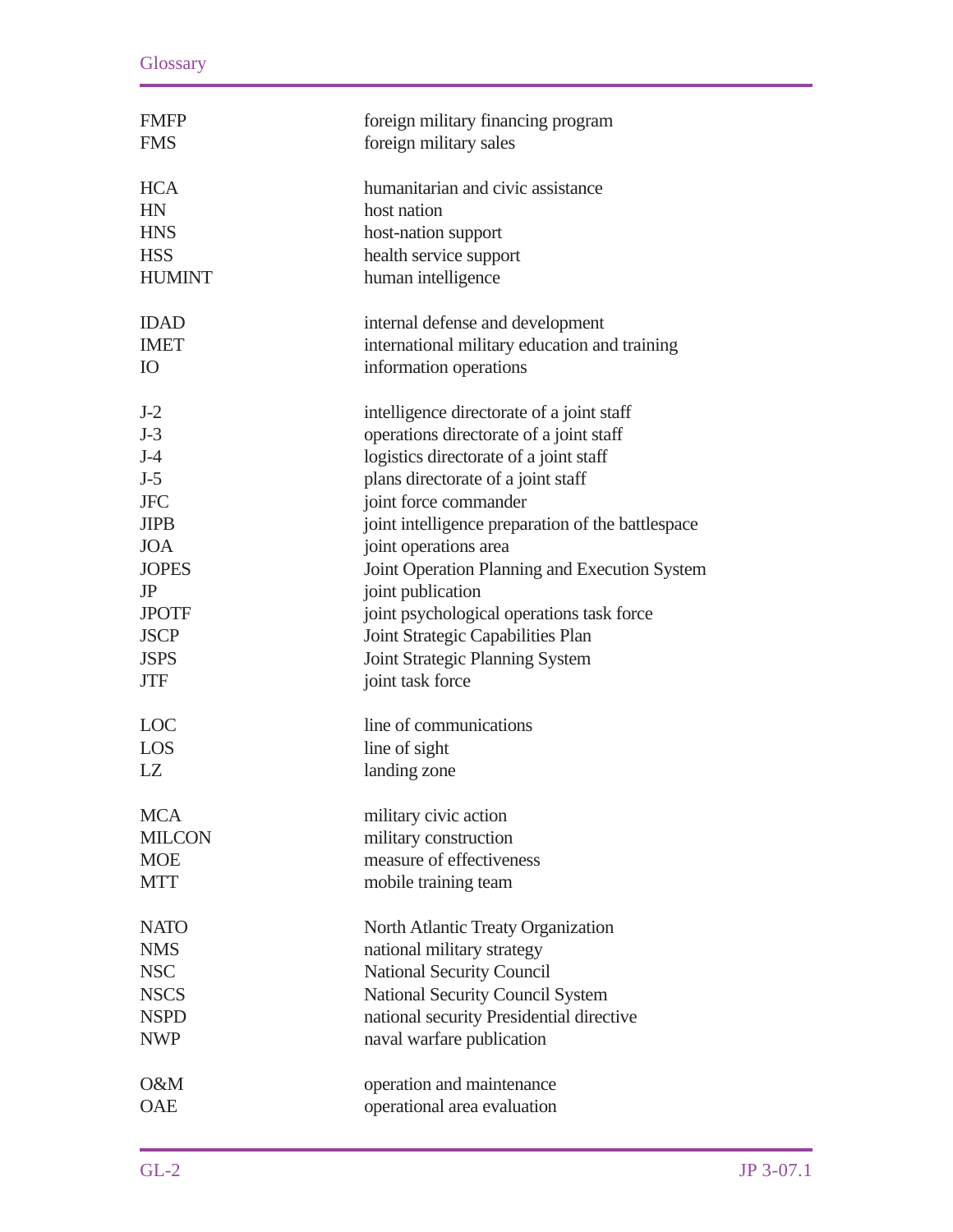| <b>OFDA</b><br><b>ONDCP</b><br><b>OPCON</b><br><b>OPLAN</b><br><b>OPNAVINST</b><br><b>OPSEC</b><br><b>ORBAT</b><br><b>OSD</b> | Office of Foreign Disaster Assistance<br>Office of National Drug Control Policy<br>operational control<br>operation plan<br>Chief of Naval Operations instruction<br>operations security<br>order of battle<br>Office of the Secretary of Defense |
|-------------------------------------------------------------------------------------------------------------------------------|---------------------------------------------------------------------------------------------------------------------------------------------------------------------------------------------------------------------------------------------------|
| PA                                                                                                                            | public affairs                                                                                                                                                                                                                                    |
| PAO                                                                                                                           | public affairs officer                                                                                                                                                                                                                            |
| <b>PCS</b>                                                                                                                    | permanent change of station                                                                                                                                                                                                                       |
| <b>PDD</b>                                                                                                                    | Presidential decision directive                                                                                                                                                                                                                   |
| <b>PEP</b>                                                                                                                    | personnel exchange program                                                                                                                                                                                                                        |
| <b>PKO</b>                                                                                                                    | peacekeeping operations                                                                                                                                                                                                                           |
| PO                                                                                                                            | peace operations                                                                                                                                                                                                                                  |
| POB                                                                                                                           | psychological operations battalion                                                                                                                                                                                                                |
| POG                                                                                                                           | psychological operations group                                                                                                                                                                                                                    |
| <b>POLAD</b>                                                                                                                  | political advisor                                                                                                                                                                                                                                 |
| <b>PSYOP</b>                                                                                                                  | psychological operations                                                                                                                                                                                                                          |
| QAT                                                                                                                           | quality assurance team                                                                                                                                                                                                                            |
|                                                                                                                               |                                                                                                                                                                                                                                                   |
| <b>RC</b>                                                                                                                     |                                                                                                                                                                                                                                                   |
| <b>RDCFP</b>                                                                                                                  | <b>Reserve Component</b><br>Regional Defense Counterterrorism Fellowship Program                                                                                                                                                                  |
| <b>ROE</b>                                                                                                                    | rules of engagement                                                                                                                                                                                                                               |
|                                                                                                                               |                                                                                                                                                                                                                                                   |
| <b>SA</b>                                                                                                                     | security assistance                                                                                                                                                                                                                               |
| <b>SAO</b>                                                                                                                    | security assistance organization                                                                                                                                                                                                                  |
| <b>SECNAVINST</b>                                                                                                             | Secretary of the Navy instruction                                                                                                                                                                                                                 |
| <b>SOC</b>                                                                                                                    | special operations command                                                                                                                                                                                                                        |
| <b>SOF</b>                                                                                                                    | special operations forces                                                                                                                                                                                                                         |
| <b>SOFA</b>                                                                                                                   | status-of-forces agreement                                                                                                                                                                                                                        |
| <b>SROE</b>                                                                                                                   | standing rules of engagement                                                                                                                                                                                                                      |
| <b>TAFT</b>                                                                                                                   | technical assistance field team                                                                                                                                                                                                                   |
| <b>TAT</b>                                                                                                                    | technical assistance team                                                                                                                                                                                                                         |
| <b>TDY</b>                                                                                                                    |                                                                                                                                                                                                                                                   |
| <b>TPB</b>                                                                                                                    | temporary duty                                                                                                                                                                                                                                    |
| <b>TSC</b>                                                                                                                    | tactical psychological operations battalion<br>theater security cooperation                                                                                                                                                                       |
|                                                                                                                               |                                                                                                                                                                                                                                                   |
| <b>USAID</b>                                                                                                                  | United States Agency for International Development                                                                                                                                                                                                |
| <b>USC</b>                                                                                                                    | <b>United States Code</b>                                                                                                                                                                                                                         |
| <b>USDAO</b><br>USD(P)                                                                                                        | United States defense attaché office<br>Under Secretary of Defense for Policy                                                                                                                                                                     |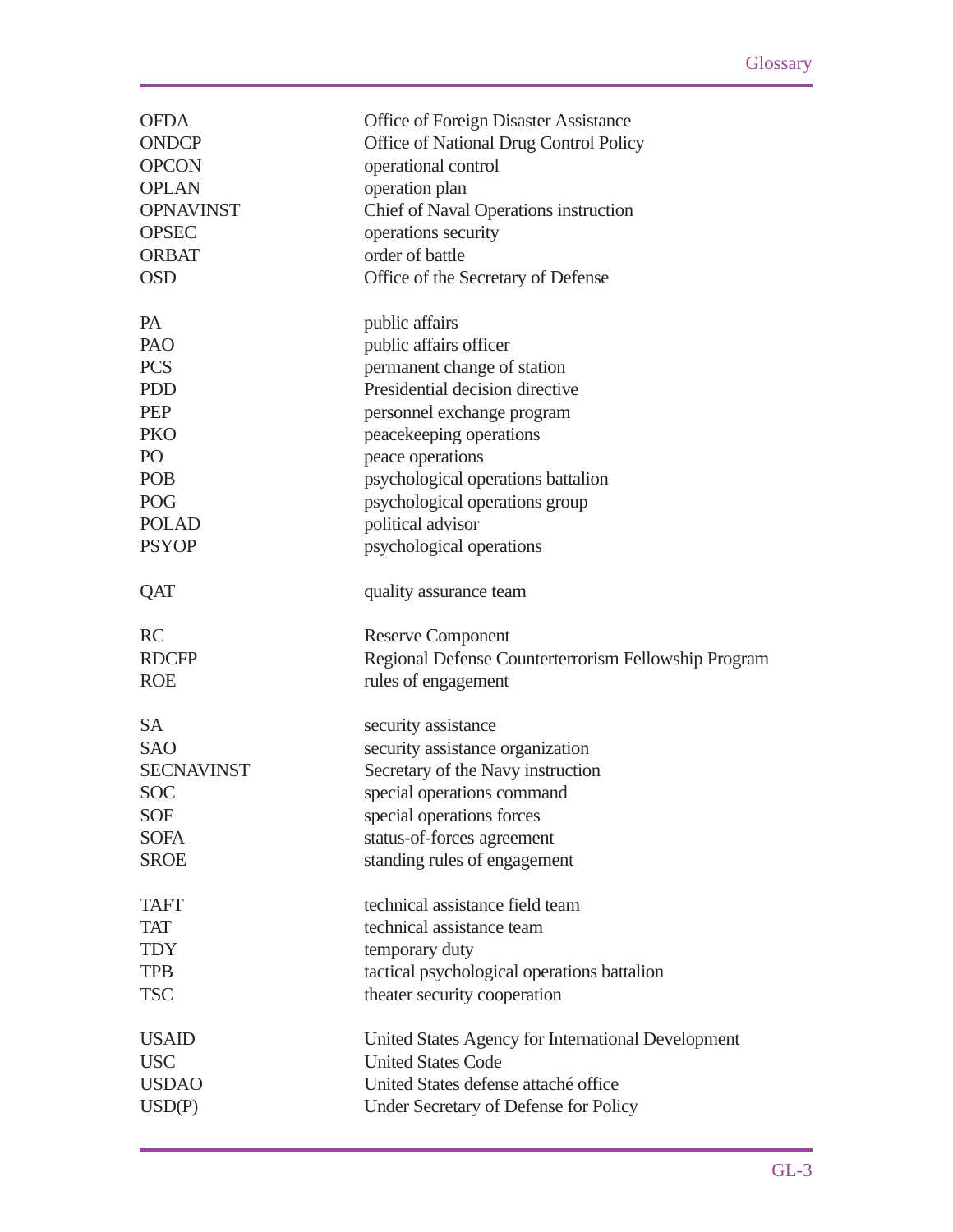| <b>USDR</b>       | United States defense representative     |
|-------------------|------------------------------------------|
| USG               | <b>United States Government</b>          |
| <b>USNORTHCOM</b> | United States Northern Command           |
| <b>USSOCOM</b>    | United States Special Operations Command |
| <b>USSOUTHCOM</b> | <b>United States Southern Command</b>    |
|                   |                                          |
| <b>WMD</b>        | weapons of mass destruction              |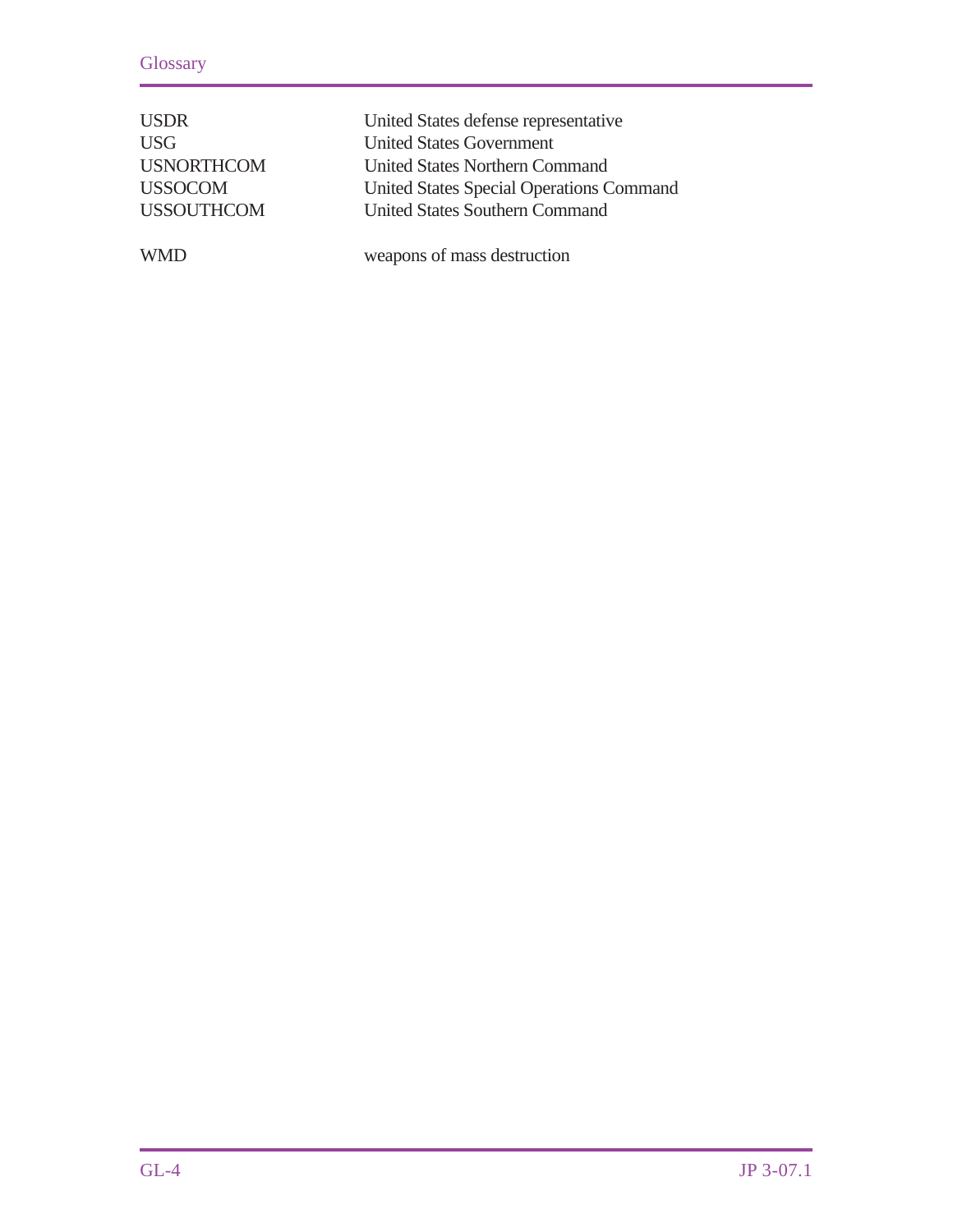#### **PART II — TERMS AND DEFINITIONS**

- **antiterrorism.** Defensive measures used to reduce the vulnerability of individuals and property to terrorist acts to include limited response and containment by local military forces. Also called AT. (JP 1-02)
- **campaign plan.** A plan for a series of related military operations aimed at accomplishing a strategic or operational objective within a given time and space. (JP 1-02)
- **civil administration.** An administration established by a foreign government in (1) friendly territory, under an agreement with the government of the area concerned, to exercise certain authority normally the function of the local government; or (2) hostile territory, occupied by United States forces, where a foreign government exercises executive, legislative, and judicial authority until an indigenous civil government can be established. Also called CA administration. (JP 1-02)
- **civil affairs.** Designated Active and Reserve component forces and units organized, trained, and equipped specifically to conduct civil affairs activities and to support civil-military operations. Also called CA. (JP 1-02)
- **civil affairs activities.** Activities performed or supported by civil affairs that (1) enhance the relationship between military forces and civil authorities in areas where military forces are present; and (2) involve application of civil affairs functional specialty skills, in areas normally the responsibility of civil government, to enhance conduct of civil-military operations. (JP 1-02)
- **civil-military operations.** The activities of a commander that establish, maintain, influence, or exploit relations between military forces, governmental and nongovernmental civilian organizations and authorities, and the civilian populace in a friendly, neutral, or hostile operational area in order to facilitate military operations, to consolidate and achieve operational US objectives. Civil-military operations may include performance by military forces of activities and functions normally the responsibility of the local, regional, or national government. These activities may occur prior to, during, or subsequent to other military actions. They may also occur, if directed, in the absence of other military operations. Civilmilitary operations may be performed by designated civil affairs, by other military forces, or by a combination of civil affairs and other forces. Also called CMO. (JP 1-02)
- **combatant command.** A unified or specified command with a broad continuing mission under a single commander established and so designated by the President, through the Secretary of Defense and with the advice and assistance of the Chairman of the Joint Chiefs of Staff. Combatant commands typically have geographic or functional responsibilities. (JP 1-02)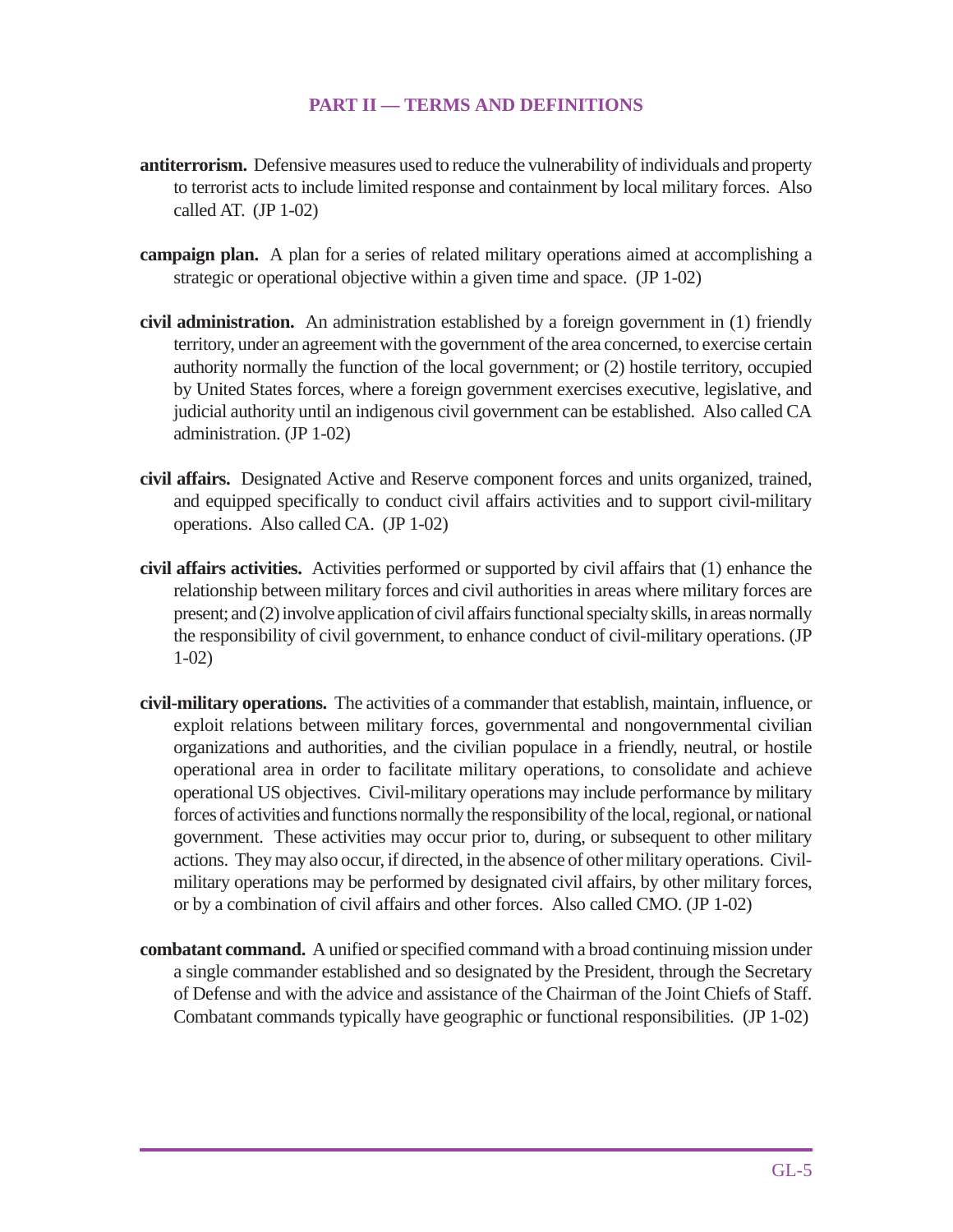- **combatant commander.** A commander of one of the unified or specified combatant commands established by the President. (This term and its definition modify the existing term and its definition and are approved for inclusion in the next edition of JP 1-02.)
- **combat service support.** The essential capabilities, functions, activities, and tasks necessary to sustain all elements of operating forces in theater at all levels of war. Within the national and theater logistic systems, it includes but is not limited to that support rendered by service forces in ensuring the aspects of supply, maintenance, transportation, health services, and other services required by aviation and ground combat troops to permit those units to accomplish their missions in combat. Combat service support encompasses those activities at all levels of war that produce sustainment to all operating forces on the battlefield. Also called CSS. (JP 1-02)
- **combatting terrorism.** Actions, including antiterrorism (defensive measures taken to reduce vulnerability to terrorist acts) and counterterrorism (offensive measures taken to prevent, deter, and respond to terrorism) taken to oppose terrorism throughout the entire threat spectrum. Also called CBT. (JP 1-02)
- **conventional forces.** 1. Those forces capable of conducting operations using nonnuclear weapons. 2. Those forces other than designated special operations forces. (JP 1-02)
- **counterdrug.** Those active measures taken to detect, monitor, and counter the production, trafficking, and use of illegal drugs. Also called CD. (JP 1-02)
- **counterinsurgency.** Those military, paramilitary, political, economic, psychological, and civic actions taken by a government to defeat insurgency. Also called COIN. (JP 1-02)
- **counterintelligence.** Information gathered and activities conducted to protect against espionage, other intelligence activities, sabotage, or assassinations conducted by or on behalf of foreign governments or elements thereof, foreign organizations, or foreign persons, or international terrorists activities. Also called CI. (JP 1-02)
- **counterterrorism.** Operations that include the offensive measures taken to prevent, deter, preempt, and respond to terrorism. Also called CT. (JP 1-02)
- **country team.** The senior, in-country, US coordinating and supervising body, headed by the chief of the US diplomatic mission, and composed of the senior member of each represented US department or agency, as desired by the chief of the US diplomatic mission. (JP 1-02)
- force protection. Actions taken to prevent or mitigate hostile actions against Department of Defense personnel (to include family members), resources, facilities, and critical information. These actions conserve the force's fighting potential so it can be applied at the decisive time and place and incorporate the coordinated and synchronized offensive and defensive measures to enable the effective employment of the joint force while degrading opportunities for the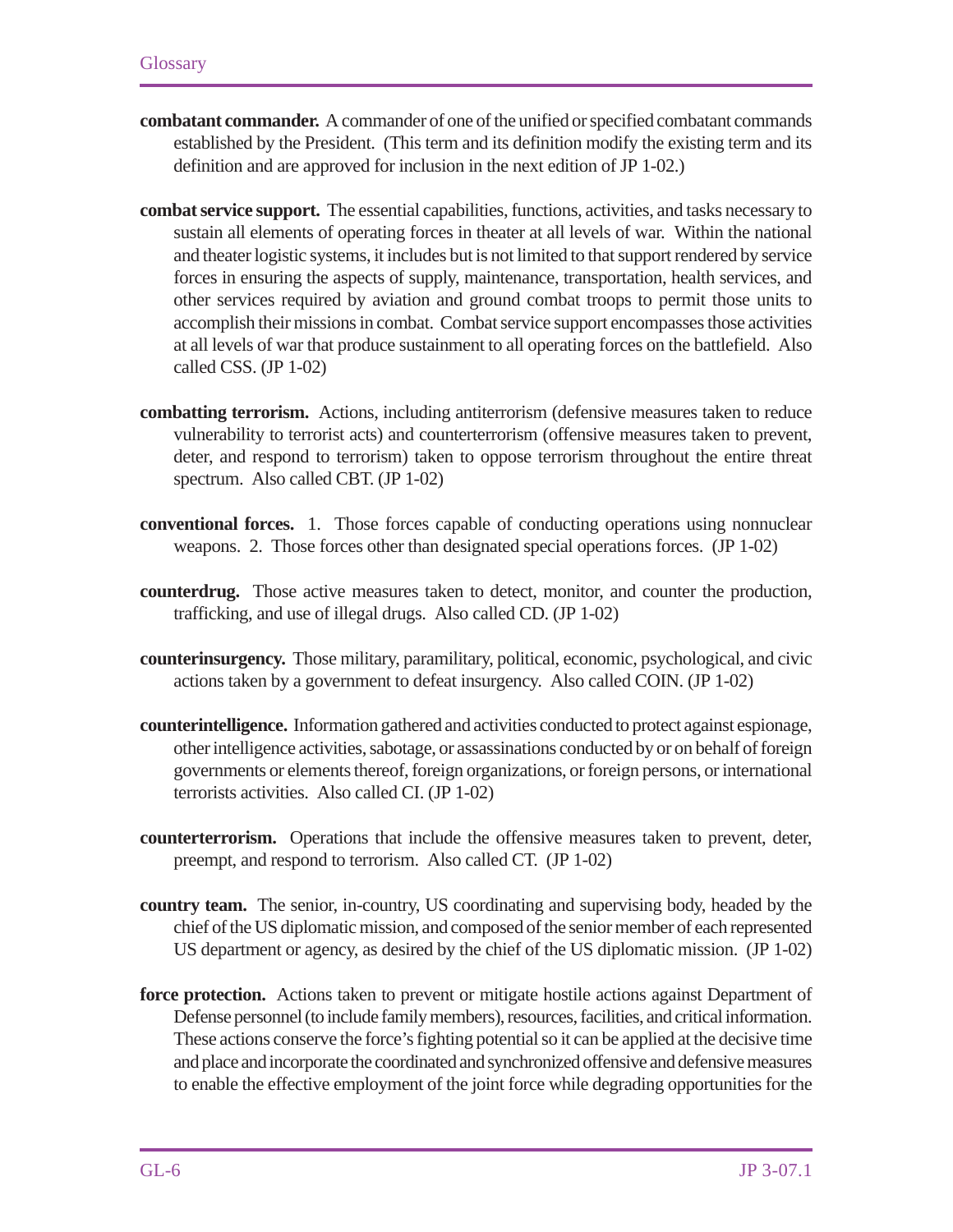enemy. Force protection does not include actions to defeat the enemy or protect against accidents, weather, or disease. Also called FP. (JP 1-02)

- **foreign humanitarian assistance.** Programs conducted to relieve or reduce the results of natural or manmade disasters or other endemic conditions such as human pain, disease, hunger, or privation that might present a serious threat to life or that can result in great damage to or loss of property. Foreign humanitarian assistance (FHA) provided by US forces is limited in scope and duration. The foreign assistance provided is designed to supplement or complement the efforts of the host nation civil authorities or agencies that may have the primary responsibility for providing FHA. FHA operations are those conducted outside the United States, its territories, and possessions. Also called FHA. (JP 1-02)
- **foreign internal defense.** Participation by civilian and military agencies of a government in any of the action programs taken by another government or other designated organization to free and protect its society from subversion, lawlessness, and insurgency. Also called FID. (JP 1-02)
- **host nation.** A nation that receives the forces and/or supplies of allied nations, coalition partners, and/or NATO organizations to be located on, to operate in, or to transit through its territory. Also called HN. (JP 1-02)
- **host-nation support.** Civil and/or military assistance rendered by a nation to foreign forces within its territory during peacetime, crises or emergencies, or war based upon agreements mutually concluded between nations. Also called HNS. (JP 1-02)
- **humanitarian and civic assistance.** Assistance to the local populace provided by predominantly US forces in conjunction with military operations and exercises. This assistance is specifically authorized by title 10, United States Code, section 401, and funded under separate authorities. Assistance provided under these provisions is limited to (1) medical, dental, and veterinary care provided in rural areas of the country; (2) construction of rudimentary surface transportation systems; (3) well drilling and construction of basic sanitation facilities; and (4) rudimentary construction and repair of public facilities. Assistance must fulfill unit training requirements that incidentally create humanitarian benefit to the local populace. Also called HCA. (JP 1-02)
- **insurgency.** An organized movement aimed at the overthrow of a constituted government through use of subversion and armed conflict. (JP 1-02)
- **interagency coordination**. Within the context of Department of Defense involvement, the coordination that occurs between elements of Department of Defense, and engaged US Government agencies, nongovernmental organizations, and regional and international organizations for the purpose of accomplishing an objective. (JP 1-02)
- **internal defense and development.** The full range of measures taken by a nation to promote its growth and to protect itself from subversion, lawlessness, and insurgency. It focuses on building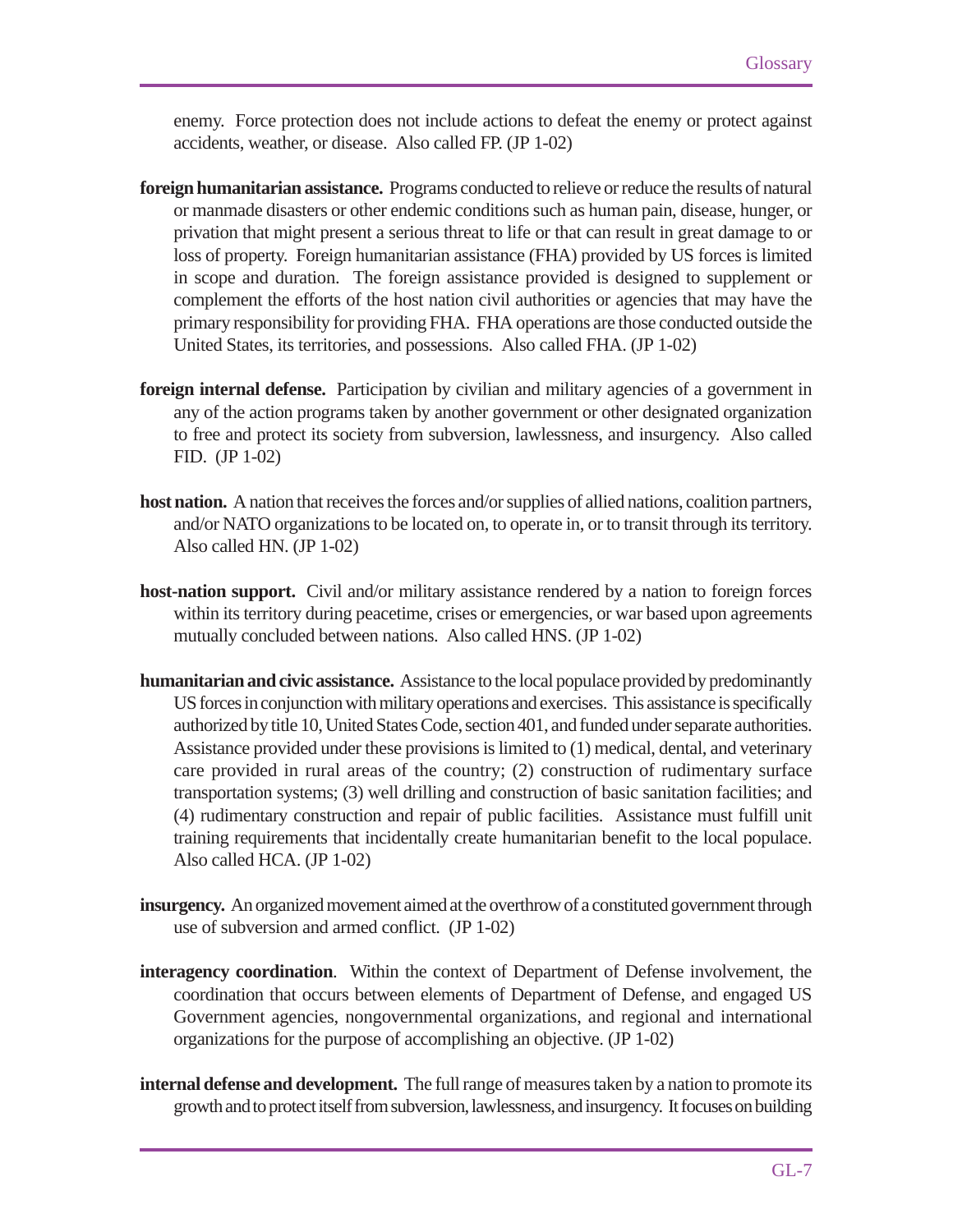viable institutions (political, economic, social, and military) that respond to the needs of society. Also called IDAD. (JP 1-02)

- **joint intelligence preparation of the battlespace.** The analytical process used by joint intelligence organizations to produce intelligence assessments, estimates and other intelligence products in support of the joint force commander's decisionmaking process. It is a continuous process that includes defining the total battlespace environment; describing the battlespace's effects; evaluating the adversary; and determining and describing adversary potential courses of action. The process is used to analyze the air, land, sea, space, electromagnetic, cyberspace, and human dimensions of the environment and to determine an opponent's capabilities to operate in each. Joint intelligence preparation of the battlespace products are used by the joint force and component command staffs in preparing their estimates and are also applied during the analysis and selection of friendly courses of action. Also called JIPB. (JP 1-02)
- **joint task force.** A joint force that is constituted and so designated by the Secretary of Defense, a combatant commander, a subordinate unified command commander, or an existing joint task force commander. Also called JTF. (JP 1-02)
- **military assistance advisory group.** A joint Service group, normally under the military command of a commander of a unified command and representing the Secretary of Defense, which primarily administers the US military assistance planning and programming in the host country. Also called MAAG. (JP 1-02)
- **military civic action.** The use of preponderantly indigenous military forces on projects useful to the local population at all levels in such fields as education, training, public works, agriculture, transportation, communications, health, sanitation, and others contributing to economic and social development, which would also serve to improve the standing of the military forces with the population. (US forces may at times advise or engage in military civic actions in overseas areas.) (JP 1-02)
- **multinational operations.** A collective term to describe military actions conducted by forces of two or more nations, usually undertaken within the structure of a coalition or alliance. (JP 1-02)
- **nation assistance.** Civil and/or military assistance rendered to a nation by foreign forces within that nation's territory during peacetime, crises or emergencies, or war based on agreements mutually concluded between nations. Nation assistance programs include, but are not limited to, security assistance, foreign internal defense, other US Code title 10 (DOD) programs, and activities performed on a reimbursable basis by Federal agencies or international organizations. (JP 1-02)
- **paramilitary forces.** Forces or groups distinct from the regular armed forces of any country, but resembling them in organization, equipment, training, or mission. (JP 1-02)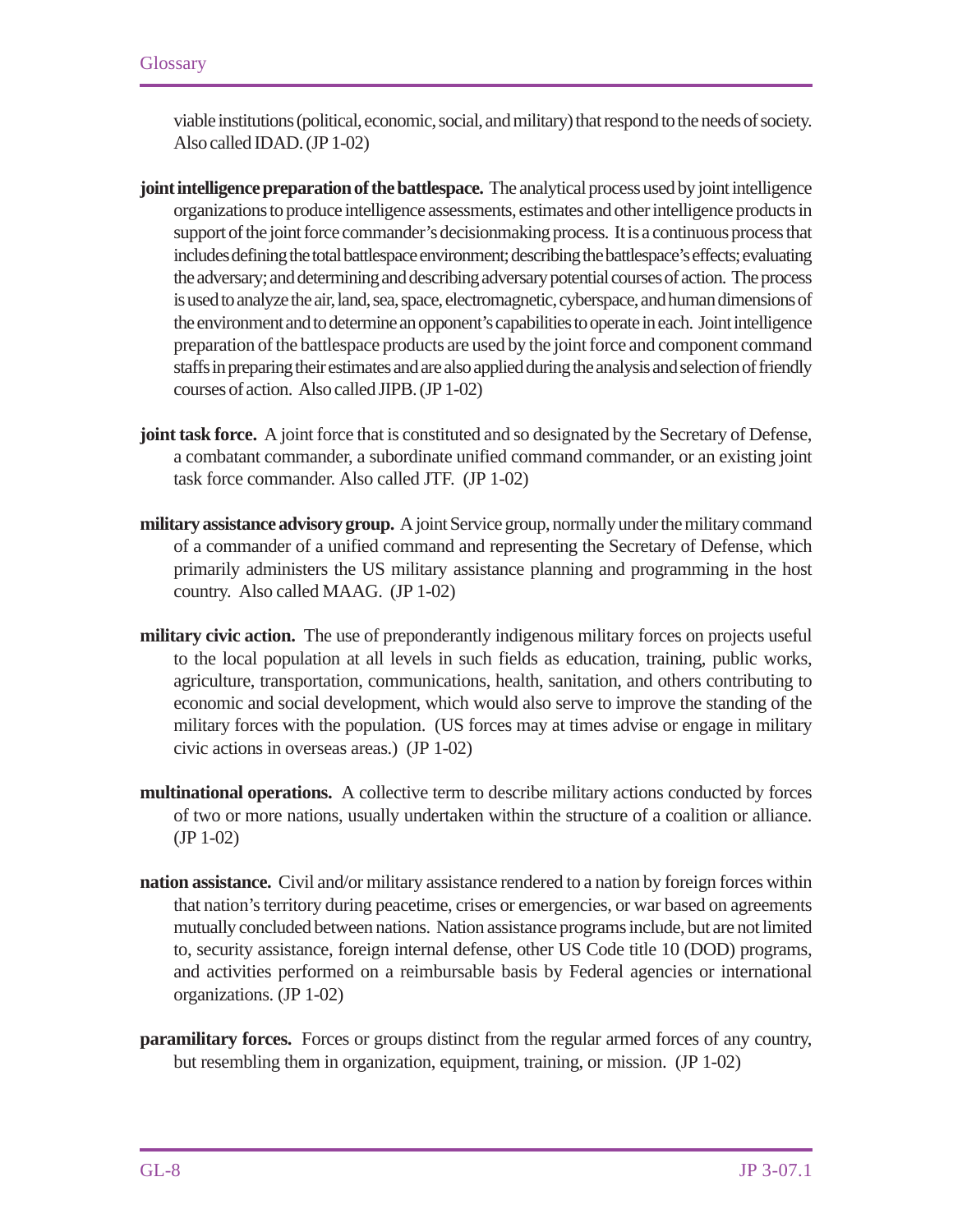- **peacekeeping.** Military operations undertaken with the consent of all major parties to a dispute, designed to monitor and facilitate implementation of an agreement (ceasefire, truce, or other such agreement) and support diplomatic efforts to reach a long-term political settlement. (JP 1-02)
- **peace operations.** A broad term that encompasses peace keeping operations and peace enforcement operations conducted in support of diplomatic efforts to establish and maintain peace. Also called PO. (JP 1-02)
- **propaganda.** Any form of communication in support of national objectives designed to influence the opinions, emotions, attitudes, or behavior of any group in order to benefit the sponsor, either directly or indirectly. (JP 1-02)
- **psychological operations.** Planned operations to convey selected information and indicators to foreign audiences to influence their emotions, motives, objective reasoning, and ultimately the behavior of foreign governments, organizations, groups, and individuals. The purpose of psychological operations is to induce or reinforce foreign attitudes and behavior favorable to the originator's objectives. Also called PSYOP. (JP 1-02)
- **public diplomacy.** Those overt international public information activities of the United States Government designed to promote United States foreign policy objectives by seeking to understand, inform, and influence foreign audiences and opinion makers, and by broadening the dialogue between American citizens and institutions and their counterparts abroad. (JP 1-02)
- **public information.** Information of a military nature, the dissemination of which through public news media is not inconsistent with security, and the release of which is considered desirable or nonobjectionable to the responsible releasing agency. (JP 1-02)
- **security assistance.** Group of programs authorized by the Foreign Assistance Act of 1961, as amended, and the Arms Export Control Act of 1976, as amended, or other related statutes by which the United States provides defense articles, military training, and other defenserelated services, by grant, loan, credit, or cash sales in furtherance of national policies and objectives. Also called SA. (JP 1-02)
- **security assistance organization.** All Department of Defense elements located in a foreign country with assigned responsibilities for carrying out security assistance management functions. It includes military assistance advisory groups, military missions and groups, offices of defense and military cooperation, liaison groups, and defense attaché personnel designated to perform security assistance functions. Also called SAO. (JP 1-02)
- **security cooperation.** All Department of Defense interactions with foreign defense establishments to build defense relationships that promote specific US security interests, develop allied and friendly military capabilities for self-defense and multinational operations, and provide US forces with peacetime and contingency access to a host nation. (Approved for inclusion in the next edition of JP 1-02.)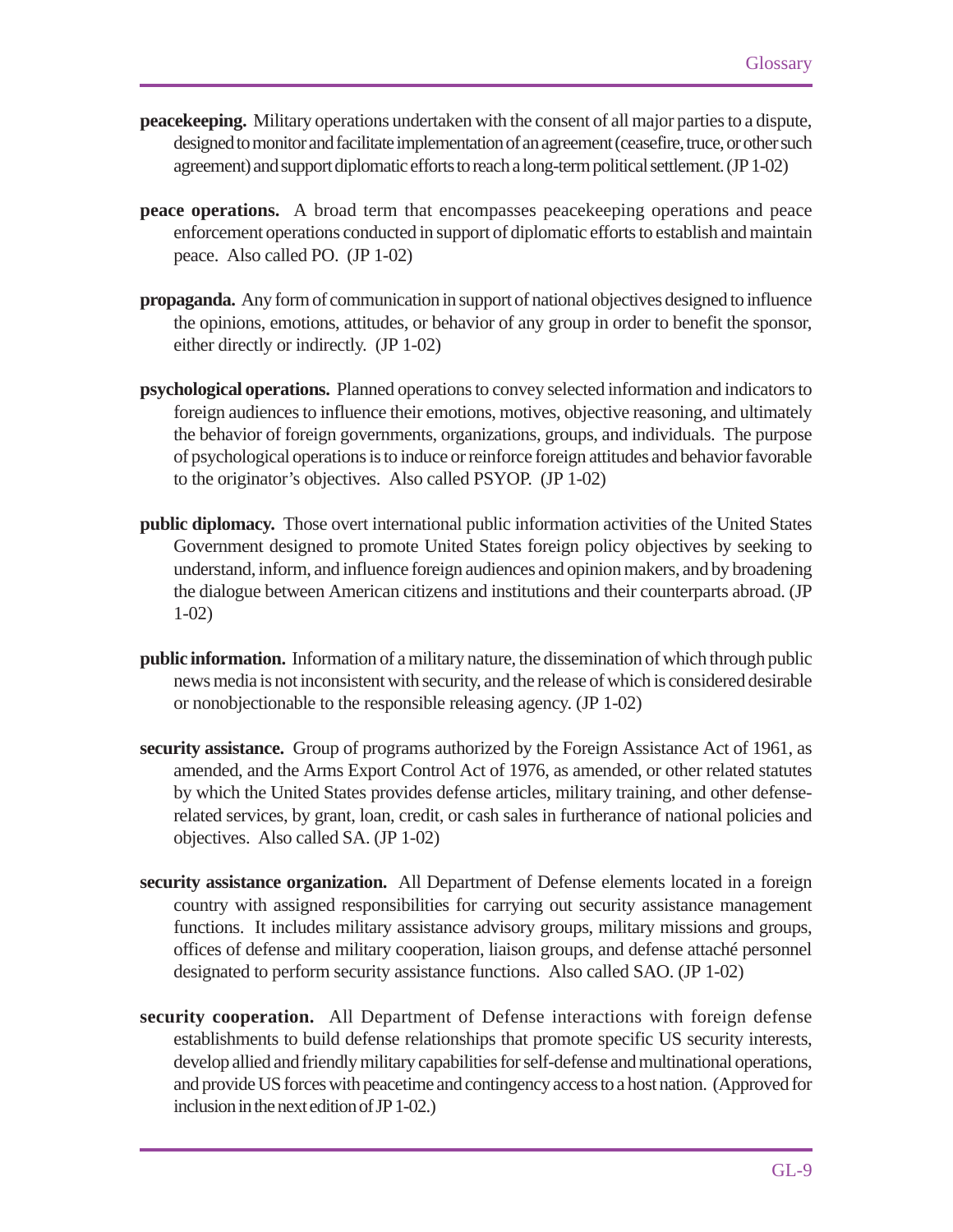- **special operations forces.** Those Active and Reserve Component forces of the Military Services designated by the Secretary of Defense and specifically organized, trained, and equipped to conduct and support special operations. Also called SOF. (JP 1-02)
- **status-of-forces agreement.** An agreement that defines the legal position of a visiting military force deployed in the territory of a friendly state. Agreements delineating the status of visiting military forces may be bilateral or multilateral. Provisions pertaining to the status of visiting forces may be set forth in a separate agreement, or they may form a part of a more comprehensive agreement. These provisions describe how the authorities of a visiting force may control members of that force and the amenability of the force or its members to the local law or to the authority of local officials. To the extent that agreements delineate matters affecting the relations between a military force and civilian authorities and population, they may be considered as civil affairs agreements. Also called SOFA. (JP 1-02)
- **subversion.** Action designed to undermine the military, economic, psychological, or political strength or morale of a regime. See also unconventional warfare. (JP 1-02)
- **terrorism.** The calculated use of unlawful violence or threat of unlawful violence to inculcate fear; intended to coerce or to intimidate governments or societies in the pursuit of goals that are generally political, religious, or ideological. (JP 1-02)
- **unconventional warfare.** A broad spectrum of military and paramilitary operations, normally of long duration, predominantly conducted through, with, or by indigenous or surrogate forces who are organized, trained, equipped, supported, and directed in varying degrees by an external source. It includes, but is not limited to, guerrilla warfare, subversion, sabotage, intelligence activities, and unconventional assisted recovery. Also called UW. (JP 1-02)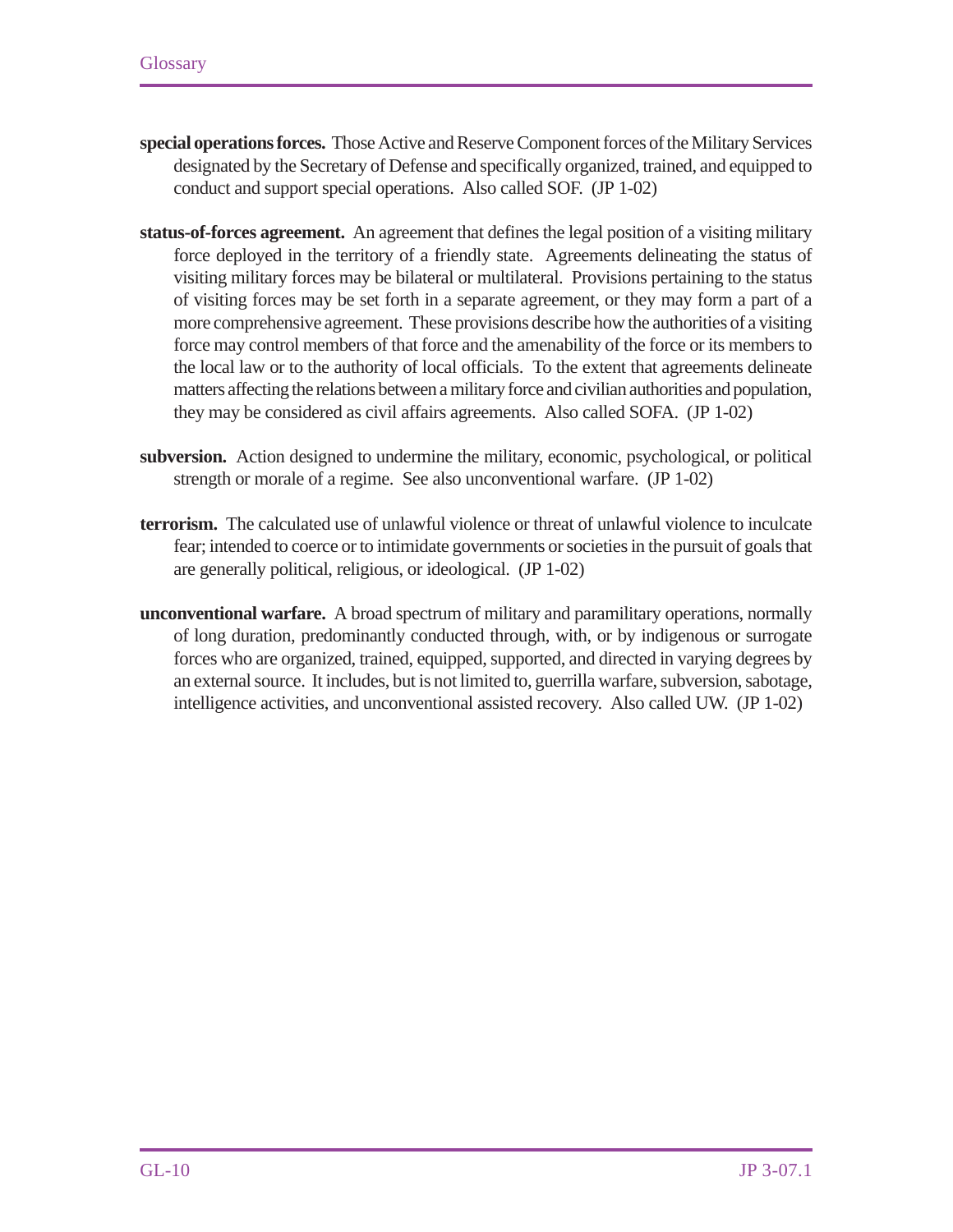